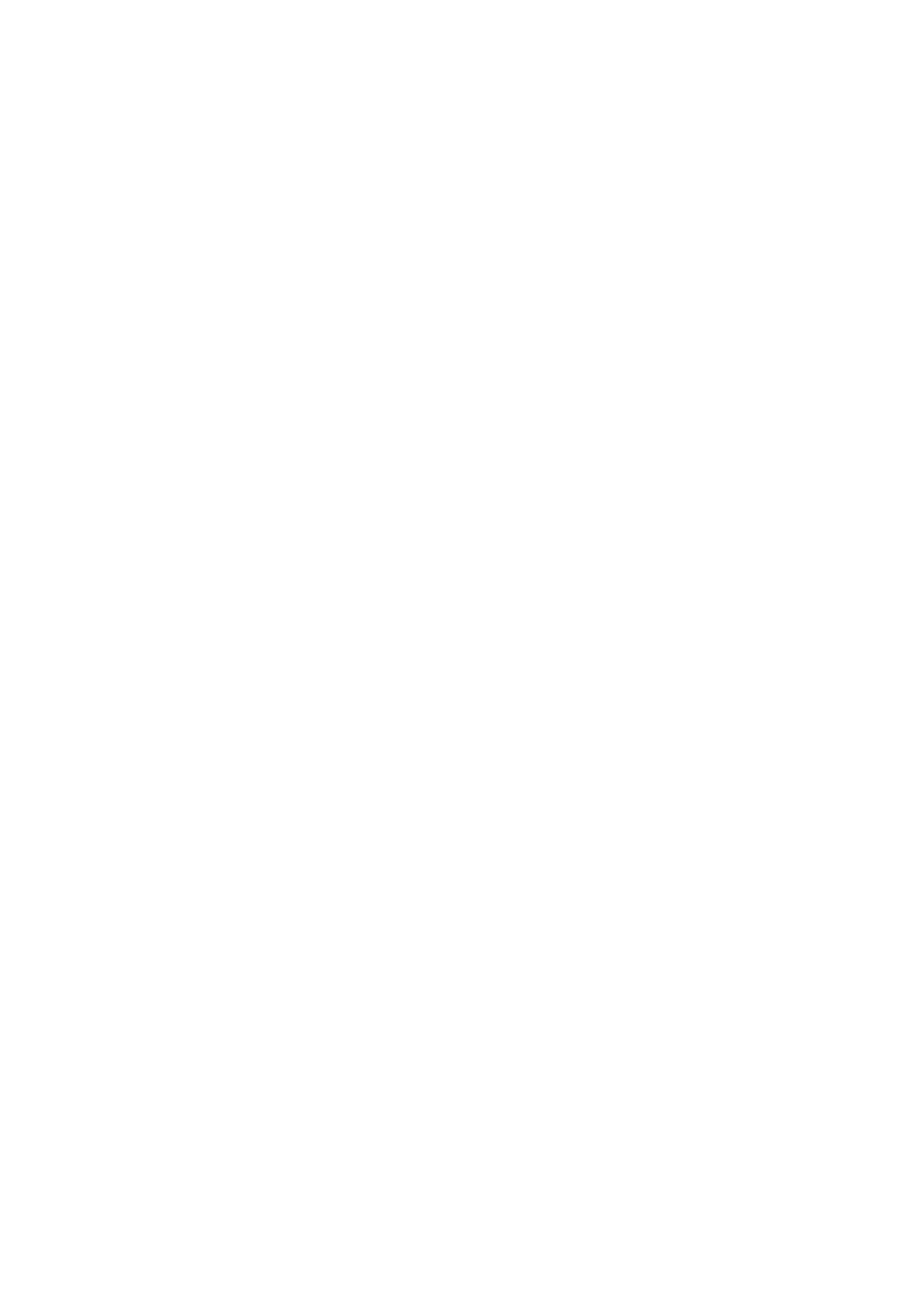The Offer expires at 17:30 hours CET on 7 May 2012, unless extended

#### **OFFER MEMORANDUM**

#### **dated 9 March 2012**

#### **RECOMMENDED CASH OFFER**

**by**

## **MEXICHEM SOLUCIONES INTEGRALES HOLDING, S.A. DE C.V. a direct subsidiary of MEXICHEM, S.A.B. DE C.V.**

# **Mexichem**

### **FOR ALL ISSUED AND OUTSTANDING ORDINARY SHARES WITH A NOMINAL VALUE OF EUR 0.40 EACH IN THE CAPITAL OF**

### **WAVIN N.V.**



**\_\_\_\_\_\_\_\_\_\_\_\_\_\_\_\_\_\_\_\_\_\_\_\_\_\_\_\_\_\_\_\_\_\_\_\_\_\_\_\_\_\_\_\_\_\_\_\_\_\_\_\_\_\_\_\_\_\_\_\_\_\_\_\_\_\_\_\_\_\_\_\_\_\_\_\_\_\_\_\_\_\_\_\_\_\_\_**

This offer memorandum (the "**Offer Memorandum**") contains details of the recommended cash offer by Mexichem Soluciones Integrales Holding, S.A. de C.V. (the "**Offeror**"), a direct subsidiary of Mexichem, S.A.B. de C.V. ("**Mexichem**"), to all holders of issued and outstanding ordinary shares with a nominal value of EUR 0.40 each in the capital of Wavin N.V. ("**Wavin**" or the "**Company**") including any and all ordinary shares in the capital of the Company that may be issued and/or delivered by the Company prior to the Settlement Date (as defined below) pursuant to the existing long term incentive plan in which the members of the management board of Wavin and certain senior managers of Wavin participate (the "**LTIP**") (the "**Shares**") (such holders of Shares, excluding Mexichem and its group companies being referred to as "**Shareholders**") to purchase for cash all or part of the Shares held by them, on the terms and subject to the conditions and restrictions contained in this Offer Memorandum (the "**Offer**"). Capitalised terms used in this Offer Memorandum have the meaning as set out in Section 4 (Definitions) or elsewhere in this Offer Memorandum.

Shareholders tendering their Shares under the Offer will be paid on the terms, and subject to the conditions and restrictions, contained in this Offer Memorandum, in consideration of each Share validly tendered (or defectively tendered, provided that such defect has been waived by the Offeror) and delivered (*geleverd*), a cash amount of EUR 10.50 per Share (the "**Offer Price**"). See Section 5 (Invitation to the Shareholders).

Both the supervisory board of Wavin (the "**Supervisory Board**") and the management board of Wavin (the "**Management Board**") fully support and recommend the Offer for acceptance to the Shareholders. See Section 6.7 (Recommendation) of Part I and Section 7 of Part III.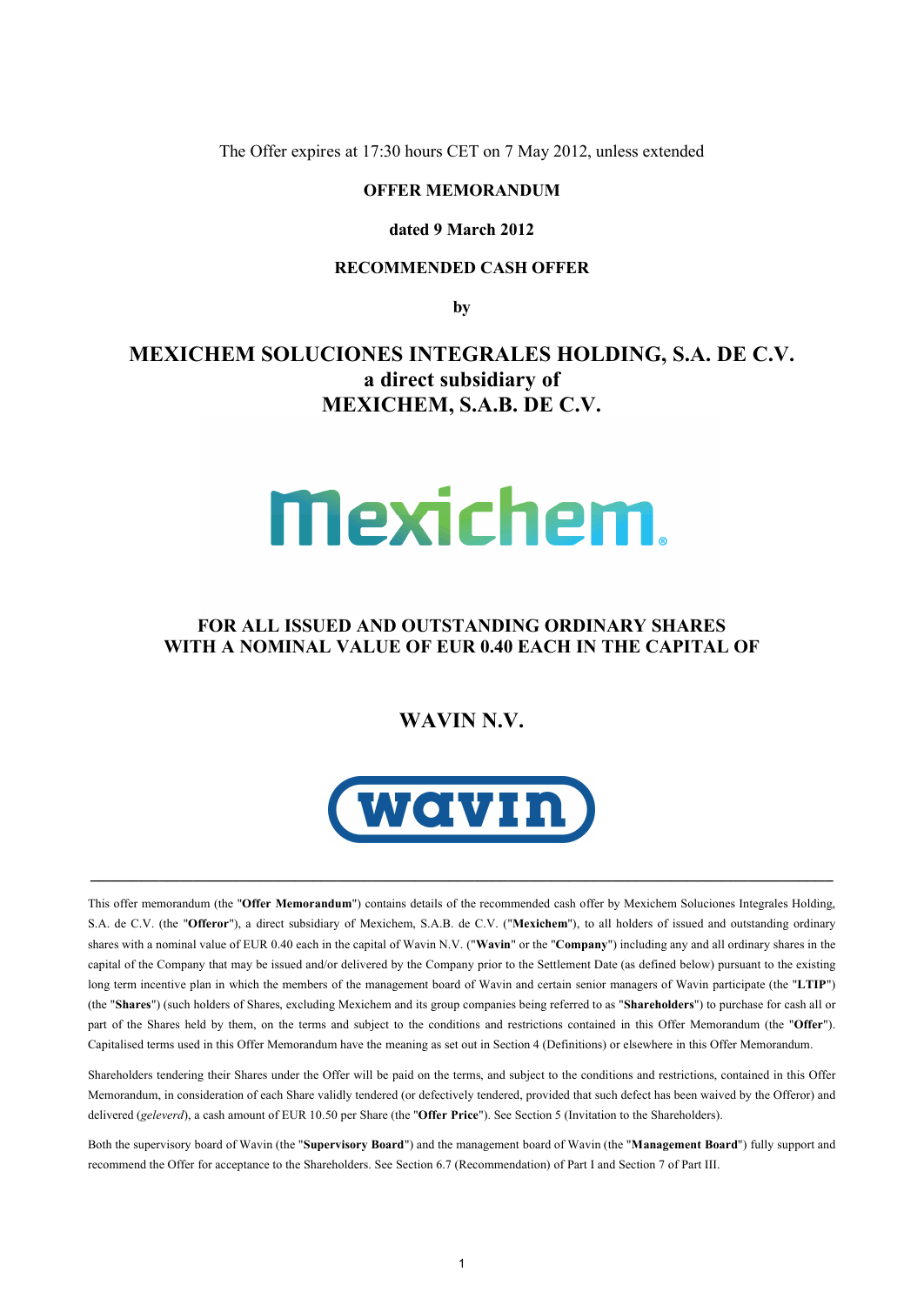The acceptance period under the Offer commences at 9:00 hours CET, on 12 March 2012 and, unless extended, expires at 17:30 hours CET, on 7 May 2012 (the "**Acceptance Closing Date**") (the "**Acceptance Period**"). Acceptance under the Offer must be made in the manner specified in this Offer Memorandum.

Shares tendered on or prior to the Acceptance Closing Date may not be withdrawn, subject to the right of withdrawal of any tender during an extension of the Acceptance Period in accordance with the provisions of Article 15, paragraph 3 of the Decree on public offers Wft (*Besluit openbare biedingen Wft*) (the "**Takeover Decree**").

The Offeror reserves the right to extend the Offer past the Acceptance Closing Date if one or more of the Offer Conditions are not fulfilled by the Acceptance Closing Date. If the Offer is extended past the Acceptance Closing Date, the Offeror will make an announcement to that effect in accordance with the Takeover Decree. See Section 5 (Invitation to the Shareholders). The provisions of Article 15, paragraph 2 of the Takeover Decree, require that such an announcement be made within three (3) Business Days following the Acceptance Closing Date.

Unless the Acceptance Period is extended, the Offeror will, in accordance with Article 16 of the Takeover Decree, announce whether the Offer is declared unconditional (*gestand wordt gedaan*) within three (3) Business Days following the Acceptance Closing Date (the "**Unconditional Date**"). See Section 5.7 (Declaring the Offer Unconditional (*gestanddoening*)). The Offeror reserves the right to waive certain Offer Conditions, if relevant and to the extent permitted by applicable law. See Section 6.2 (Offer Conditions).

Announcements will be made by a press release and on the websites of the Company and Mexichem. See Section 5.14 (Announcements).

In the event that the Offeror announces that the Offer is declared unconditional (*gestand wordt gedaan*), the Shareholders who have tendered and delivered their Shares to the Offeror prior to the Acceptance Closing Date will receive within three (3) Business Days following the Unconditional Date (the "**Settlement Date**") the Offer Price in respect of each Share validly tendered (or defectively tendered, provided that such defect has been waived by the Offeror) and delivered (*geleverd*).

At 14:00 hours CET, on 25 April 2012, the annual general meeting of Wavin will be held at the Rosarium, Amstelpark 1, (1083 HZ) Amsterdam, the Netherlands, at which meeting the Offer, among other matters, will be discussed in accordance with the provisions of Article 18, paragraph 1 of the Takeover Decree (the "**Wavin AGM**"). See the Position Statement in Part III of this Offer Memorandum.

This Offer Memorandum (Part I together with Part II, Financial Statements) has been prepared in accordance with Article 5:76 of the Wft in conjunction with Article 8, paragraph 1 of the Takeover Decree and has been approved by the Netherlands Authority for the Financial Markets (*Stichting Autoriteit Financiele Markten*, the "**AFM**"). The information required under Article 18, paragraph 2 and Annex G of the Takeover Decree is included in the Position Statement (Part III). The Position Statement including all Appendices thereto included as Part III do not form part of the Offer Memorandum and are not subject to review and approval by the AFM. However, the Position Statement is subject to review by the AFM after publication thereof.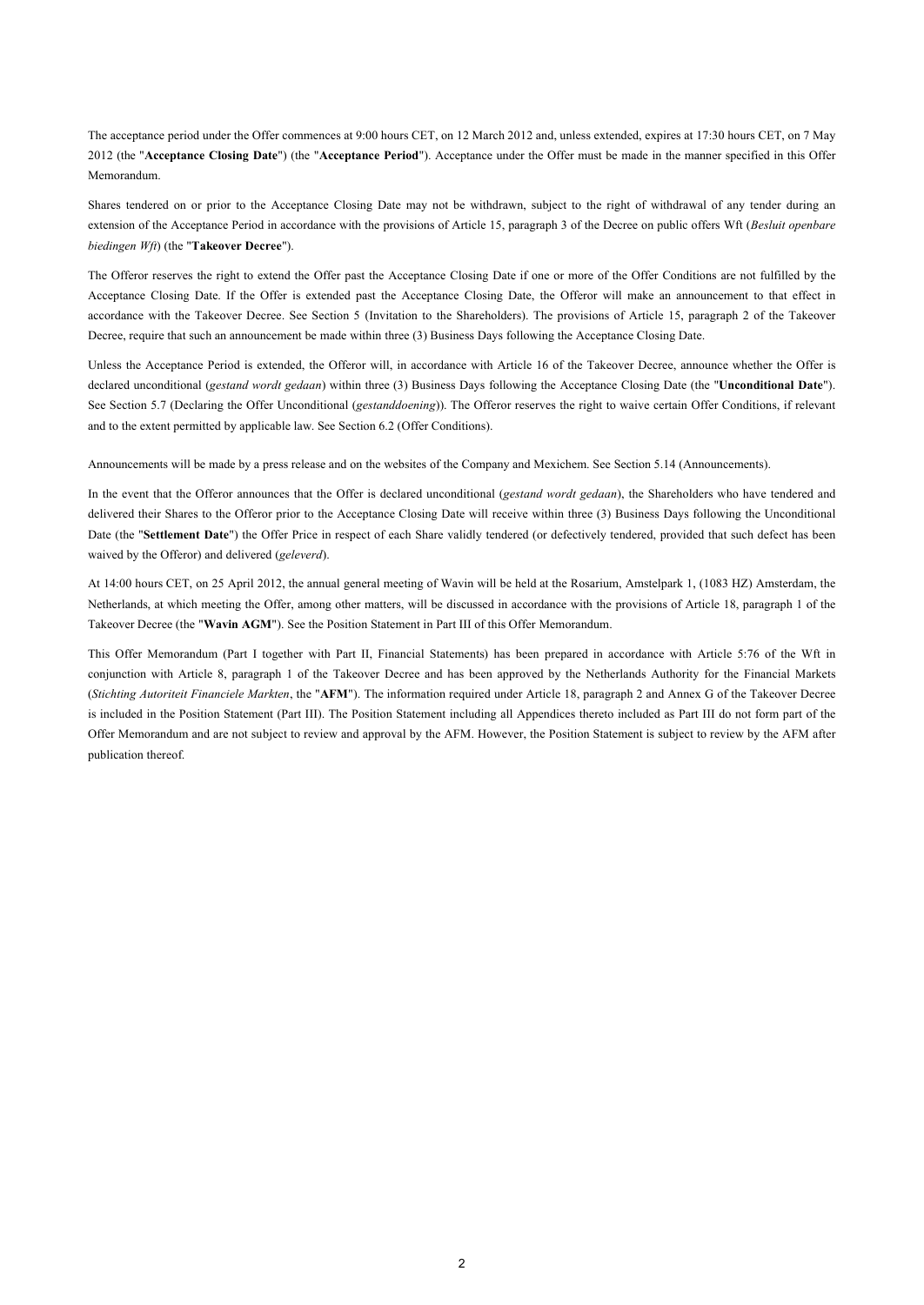#### **1. RESTRICTIONS**

The Offer is being made in and from the Netherlands with due observance of such statements, conditions and restrictions as are included in the Offer Memorandum. The Offeror reserves the right to accept any tender under the Offer, which is made by or on behalf of a Shareholder, even if it has not been effected in the manner as set out in this Offer Memorandum.

The distribution of this Offer Memorandum and/or the making of the Offer in jurisdictions other than the Netherlands may be restricted and/or prohibited by law. The Offer is not being made, and the Shares will not be accepted for purchase from or on behalf of any Shareholders, in any jurisdiction in which the making or acceptance thereof would not be in compliance with the securities or other laws or regulations of such jurisdiction or would require any registration, approval or filing with any regulatory authority not expressly contemplated by the terms of this Offer Memorandum. However, acceptances of the Offer by Shareholders not residing in the Netherlands will be accepted by the Offeror if such acceptances comply with (i) the acceptance procedure set out in this Offer Memorandum, and (ii) the applicable laws and regulations in the jurisdiction from which such acceptances have been made. Persons obtaining the Offer Memorandum are required to take due notice and observe all such restrictions and obtain any necessary authorisations, approvals or consents. Outside of the Netherlands, no actions have been taken (nor will actions be taken) to make the Offer possible in any jurisdiction where such actions would be required. In addition, this Offer Memorandum has not been filed with nor recognised by the authorities of any jurisdiction other than the Netherlands.

Neither the Offeror, Mexichem or Wavin, nor any of their respective affiliates or any of their respective supervisory or managing directors, employees or advisers accepts any liability for any violation by any person of any such restriction. Any person (including, without limitation, custodians, nominees and trustees) who would or otherwise intends to forward this Offer Memorandum or any related document to any jurisdiction outside the Netherlands should carefully read this Section 1 (Restrictions) and Section 2 (Important information) before taking any action. The release, publication or distribution of this Offer Memorandum and any documentation regarding the Offer or the making of the Offer in jurisdictions other than the Netherlands may be restricted by law and therefore persons into whose possession this Offer Memorandum comes should inform themselves about and observe such restrictions. Any failure to comply with any such restrictions may constitute a violation of the law of any such jurisdiction.

#### *United States of America*

The Offer is not being made, directly or indirectly, in or into, or by use of the mailing systems of, or by any means or instrumentality (including, without limitation, electronic mail, post, telephone, facsimile, telex or electronic transmission) of interstate or foreign commerce of, or of any facility of a securities exchange of the United States of America, and the Offer cannot be accepted by any such use, means, instrumentality or facility of or from within the United States of America. Accordingly, this Offer Memorandum and any related documents are not being and must not be mailed or otherwise distributed or sent in or into the United States of America or in their capacities as such custodians, trustees or nominees holding shares for American persons and persons receiving such documents (including, without limitation, custodians, nominees and trustees) must not distribute or send them into such jurisdictions and doing so will render invalid any relevant purported acceptance of the Offer.

This Offer Memorandum has not been submitted to or reviewed by the United States Securities and Exchange Commission ("**SEC**") or any state securities commission. Neither the SEC nor any such state securities commission has approved or disapproved or determined whether this Offer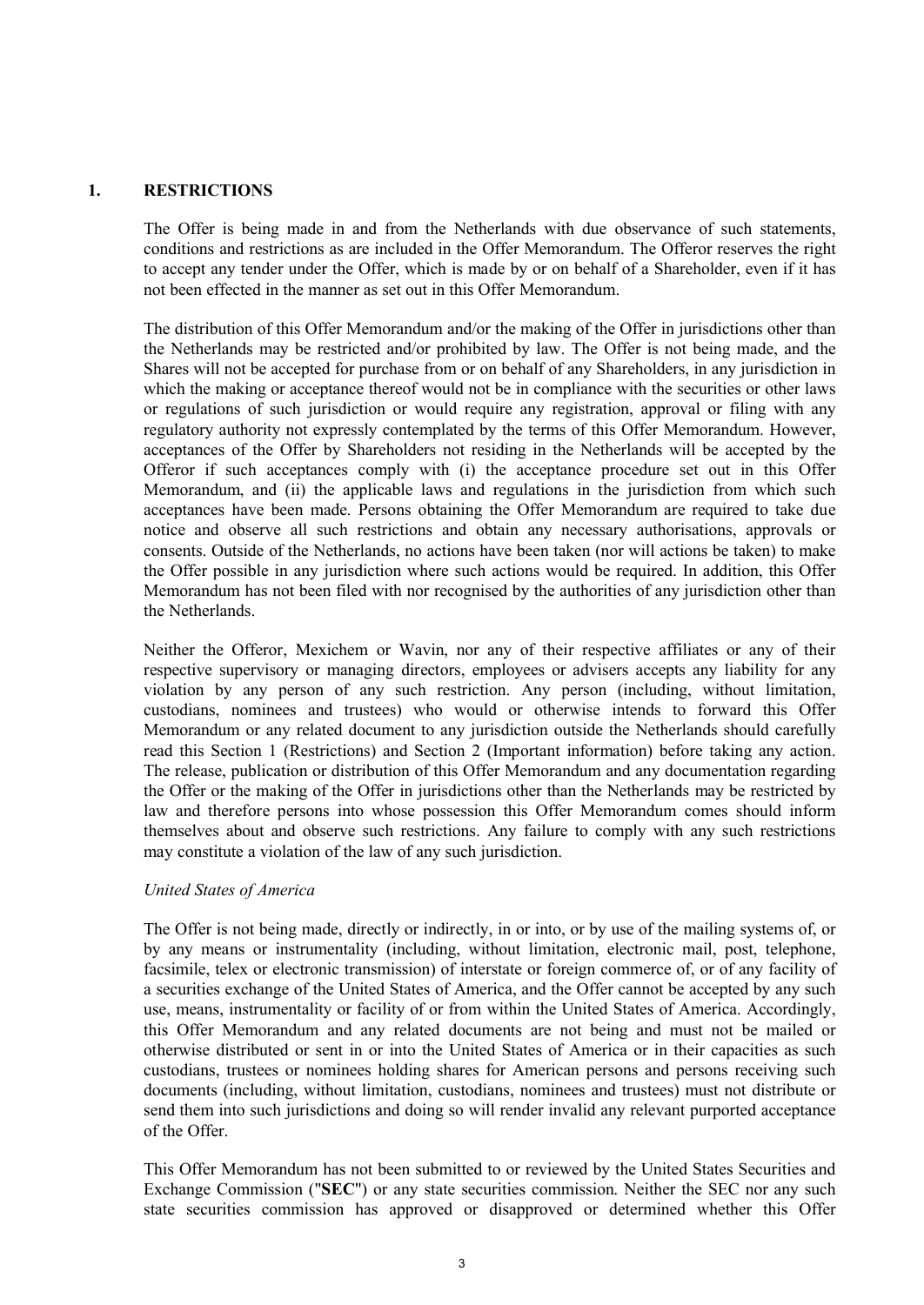Memorandum is truthful or complete. Any representation to the contrary is a criminal offence in the United States of America.

#### *Australia, Canada and Japan*

The Offer and any solicitation in respect thereof is not being made, directly or indirectly, in or into Australia, Canada or Japan, or by use of the mailing systems, or by any means or instrumentality of interstate or foreign commerce, or any facilities of a national securities exchange, of Australia, Canada or Japan. This includes, but is not limited to, post, facsimile transmission, telex or any other electronic form of transmission and telephone. Accordingly, copies of this Offer Memorandum and any related press announcements, acceptance forms and other documents are not being sent and must not be mailed or otherwise distributed or sent in, into or from Australia, Canada or Japan or, in their capacities as such, to custodians, nominees or trustees holding Shares for persons residing in Australia, Canada or Japan. Persons receiving this Offer Memorandum and/or such other documents must not distribute or send them in, into or from Australia, Canada or Japan, or use such mails or any such means, instrumentality or facilities for any purpose in connection with the Offer; so doing will invalidate any purported acceptance of the Offer. The Offeror will not accept any tender by any such use, means, instrumentality or facility from within Australia, Canada or Japan.

Tender and transfer of Shares constitutes a representation and warranty that the person tendering the Shares (i) has not received or sent copies of this Offer Memorandum or any related documents in, into or from Australia, Canada or Japan and (ii) has not otherwise utilised in connection with the Offer, directly or indirectly, the mails or any means or instrumentality including, without limitation, facsimile transmission, telex and telephone of interstate or foreign commerce, or any facility of a national securities exchange of, Australia, Canada or Japan. The Offeror reserves the right to refuse to accept any purported acceptance that does not comply with the foregoing restrictions, any such purported acceptance will be null, void and without effect.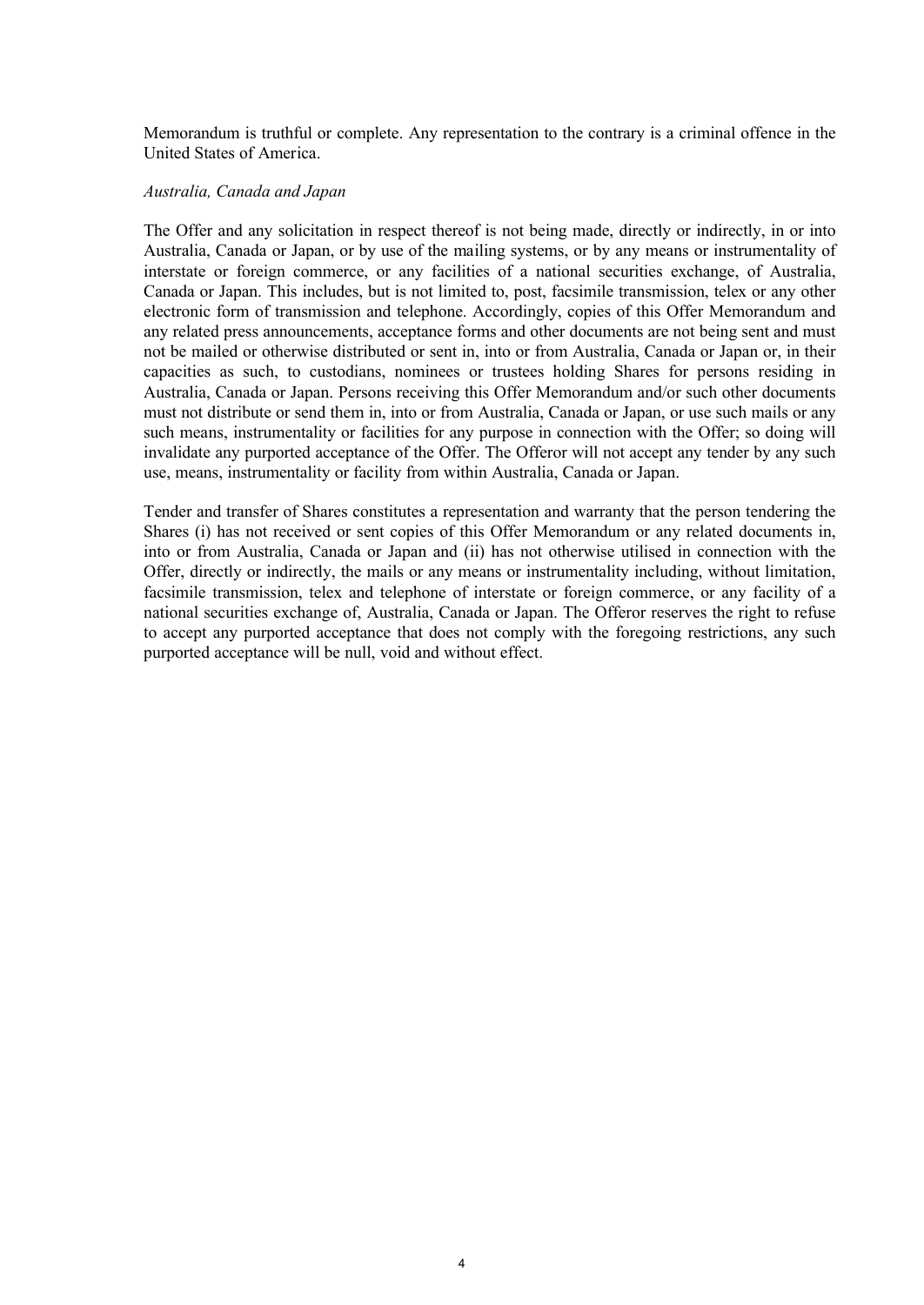#### **2. IMPORTANT INFORMATION**

#### **2.1 Introduction**

This Offer Memorandum contains important information that should be read carefully before any decision is made to tender Shares under the Offer. Shareholders are advised to seek independent advice where necessary. In addition, Shareholders may wish to consult with their tax advisers regarding the tax consequences of tendering their Shares under the Offer.

#### **2.2 Responsibility**

The information included in Sections 1 up to and including 5, 6 (excluding Sections, 6.3.2, 6.4 and 6.7.1) 8, 10, 12 and 13 of Part I has been solely prepared by the Offeror. The information included in Sections 6.3.2, 6.4, 6.7.1 and 7 of Part I, the information included in Part II (other than the auditor's reports included in Section 2 of Part II) and the information included in Part III has been solely prepared by the Company. The information included on the front page, on the introduction page and in Sections 9 and 11 of Part I has been jointly prepared by the Offeror and the Company.

The report included in Section 2 (Independent Auditor's report from PWC relating to the comparative overview of summaries of the Wavin consolidated balance sheet, consolidated income statement, consolidated statement of cash flows for the Financial Year 2011 and the Financial Year 2010) of Part II has been provided to the Company by PWC. The report included in Section 2 (Independent Auditor's report from KPMG relating to the summaries of the Wavin consolidated balance sheet, consolidated income statement, consolidated statement of cash flows for the Financial Year 2009) of Part II has been provided to the Company by KPMG.

The Offeror and the Company are exclusively responsible for the accuracy and completeness of the information provided in this Offer Memorandum, each exclusively with respect to the information as it has provided individually, and jointly with respect to the information they have prepared together.

Both the Offeror and the Company confirm, each with respect to such information that it has provided, and jointly with respect to the information they have provided together in this Offer Memorandum, that to the best of its knowledge and belief, having taken all reasonable care to ensure that such is the case, as of the date hereof the information contained in this Offer Memorandum is in accordance with the facts and contains no omission likely to affect its import.

#### **2.3 Presentation of financial information and other information**

The selected consolidated financial information of Wavin is that of Wavin and its consolidated subsidiaries. The selected consolidated financial information should be read in conjunction with the consolidated financial statements of Wavin for the financial years 2010 and 2009, and the notes thereto, incorporated by reference in this Offer Memorandum. The 2009 year-end summaries of the consolidated balance sheet, consolidated income statement, consolidated statement of cash flows of Wavin is derived from Wavin's consolidated financial statements that have been audited by KPMG, Wavin's independent auditor at that point in time. The 2010 and 2011 year-end summaries of the consolidated balance sheet, consolidated income statement, consolidated statement of cash flows of Wavin is derived from Wavin's consolidated financial statements that have been audited by PWC, Wavin's independent auditor at that point in time. The consolidated financial statements of Wavin for the financial year 2011 have not yet been adopted by the general meeting of shareholders of Wavin. The adoption of the financial statements for the financial year 2011 has been placed on the agenda of the Wavin AGM. Please note that pursuant to article 2:362 sub 6 of the Dutch Civil Code, the financial statements for the financial year 2011 shall be adopted with due observance of any material matters relating to the financial situation on the balance sheet date that have become apparent in the period between the preparation of the financial statements and the Wavin AGM to the extent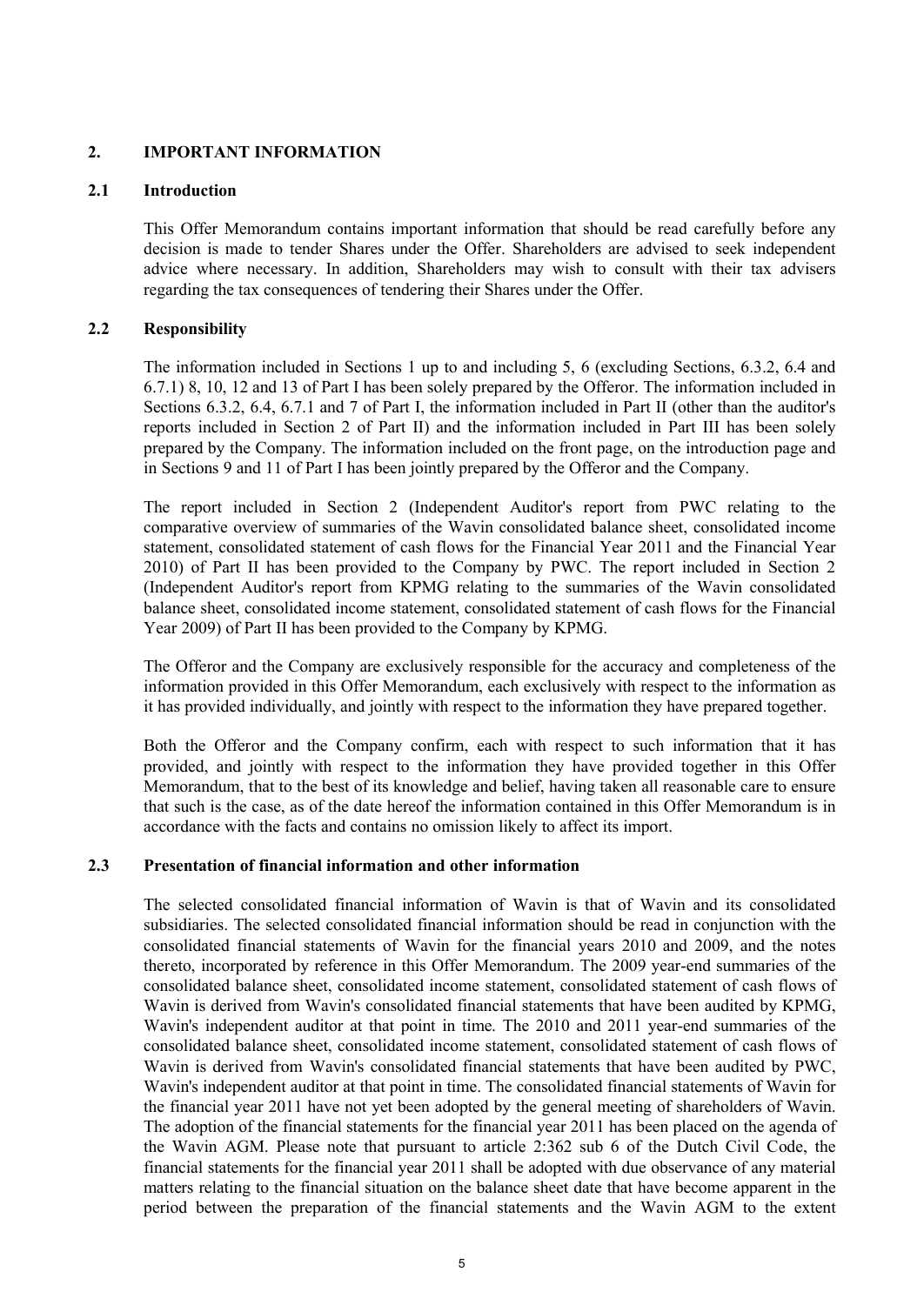required by law. The financial statements and accounts from which the selected consolidated financial information has been derived were prepared in accordance with IFRS as adopted by the European Union.

Certain numerical figures set out in this Offer Memorandum, including financial data presented in millions or thousands, have been subject to rounding adjustments and, as a result, the totals of the data in this Offer Memorandum may vary slightly from the actual arithmetic totals of such information.

The information included in this Offer Memorandum reflects the situation as at the date of this Offer Memorandum unless specified otherwise. Neither the publication nor the distribution of this Offer Memorandum shall under any circumstances imply that the information contained herein is accurate and complete as of any time subsequent to the date of this Offer Memorandum or that there has been no change in the information set out in this Offer Memorandum or in the affairs of the Offeror, Wavin and/or their respective subsidiaries and/or affiliates since the date of this Offer Memorandum. The foregoing does not affect the obligation of both the Offeror and Wavin, each in so far as it concerns them, to make a public announcement pursuant to Article 5:25i Wft or Article 4, paragraph 3 of the Takeover Decree, if applicable.

No person, other than the Offeror, Mexichem and Wavin and without prejudice to the auditors' reports issued by KPMG and PWC, respectively, included in the Offer Memorandum, and the Fairness Opinions issued to the Management Board by BofA Merrill Lynch and to the Supervisory Board by ING included in the Position Statement, is authorised in connection with the Offer to provide any information or to make any statements on behalf of the Offeror, Mexichem or Wavin in connection with the Offer or any information contained in this Offer Memorandum. If any such information or statement is provided or made by parties other than the Offeror or Wavin, such information or statement should not be relied upon as having been provided by or made by or on behalf of the Offeror, Mexichem or Wavin. Any information or representation not contained in this Offer Memorandum must not be relied upon as having been provided by or made by or on behalf of the Offeror, Mexichem or Wavin.

#### **2.4 Governing law**

This Offer Memorandum and the Offer are, and any tender, purchase or delivery of Shares will be, governed by and construed in accordance with the laws of the Netherlands. The District Court of Amsterdam (*Rechtbank Amsterdam*) and its appellate courts shall have exclusive jurisdiction to settle any disputes which might arise out of or in connection with this Offer Memorandum, the Offer and/or any tender, purchase or delivery of Shares. Accordingly, any legal action or proceedings arising out of or in connection with this Offer Memorandum, the Offer and/or any tender, purchase or delivery of Shares may be brought exclusively before such courts.

#### **2.5 Language**

This Offer Memorandum is published in the English language. A summary in the Dutch language is included as Section 12 (*Nederlandse samenvatting van het bod*). In the event of any differences, whether or not in interpretation, between the English text of this Offer Memorandum and the Dutch summary of this Offer Memorandum, the English text of this Offer Memorandum shall prevail.

#### **2.6 Assignment**

On 7 February 2012, Mexichem and Wavin entered into a merger protocol setting out their respective rights and obligations with respect to the Offer (the "**Merger Protocol**"). Mexichem has assigned all of its rights and obligations under the Merger Protocol to the Offeror with the exception of the obligations of Mexichem in respect of the commitments set out in Sections 6.8.5, 6.8.6 and 6.9.2, which shall remain the obligations of Mexichem. Mexichem shall remain jointly and severally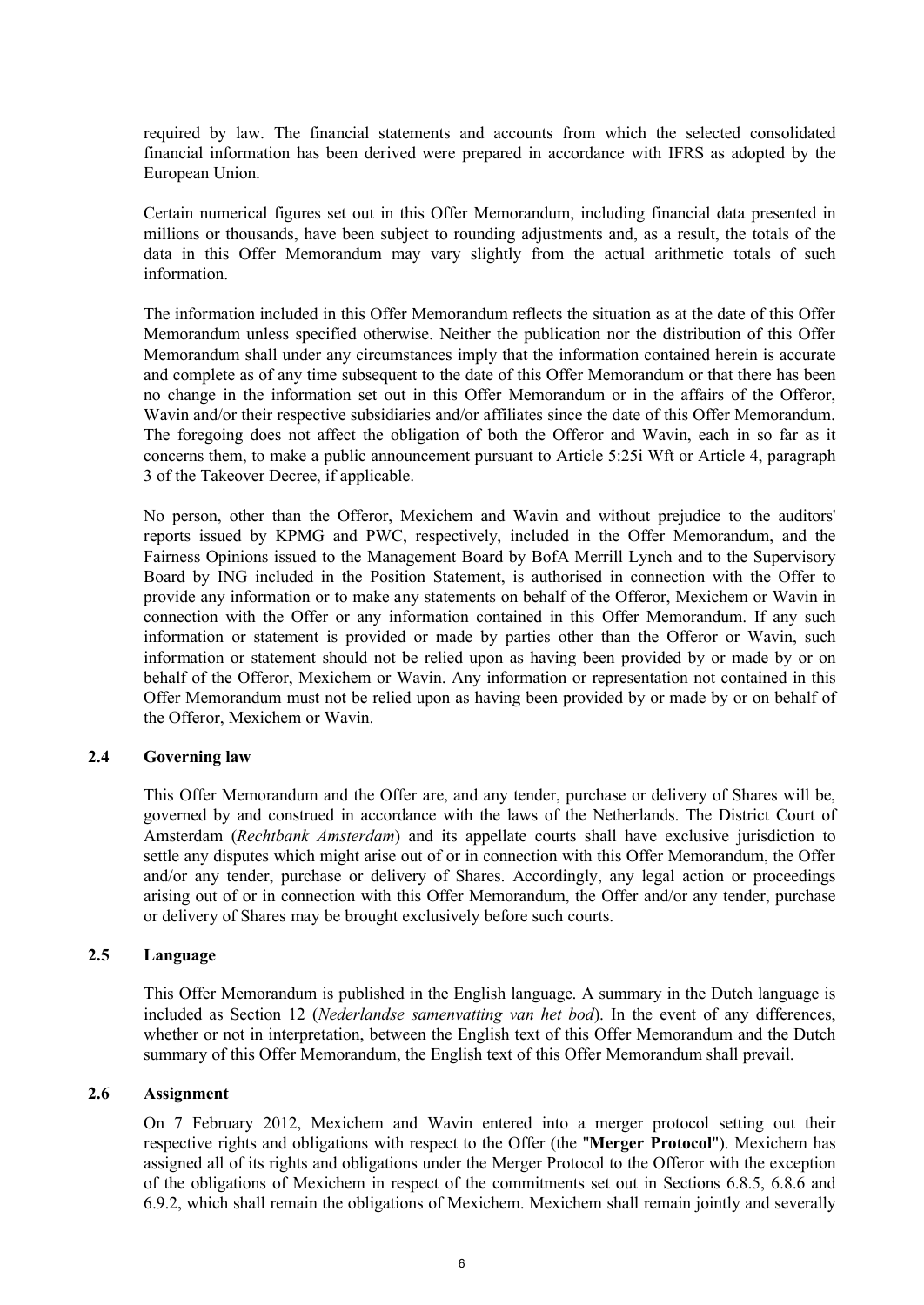liable with the Offeror for the proper performance of any obligations assigned to the Offeror, and the Company and any other party who is entitled to require performance pursuant to a third party stipulation (*derdenbeding*) from Mexichem may require performance (*nakoming*) by Mexichem of all of the obligations under the Merger Protocol regardless of the assignment of obligations to the Offeror.

#### **2.7 Contact details**

Rabobank International has been appointed as Settlement Agent in the context of this Offer.

#### **The Offeror and Mexichem**

Rio San Javier 10 Fracc. Viveros del Rio Tlalnepantla, Estado de Mexico 54060 Mexico

#### **The Company**

Stationsplein 3 P.O. Box 173 8000 AD Zwolle the Netherlands

#### **The Settlement Agent**

Croeselaan 18 P.O. Box 17100 3500 HG Utrecht The Netherlands Tel: +31 (0)30 712 4451 Fax: +31 (0)30 712 4018 Email: prospectus@rabobank.com

#### **2.8 Availability of copies of the Offer Memorandum**

Digital copies of this Offer Memorandum and any documents incorporated by reference herein are available on the website of the Company ([www.wavin.com\),](www.wavin.com),Mexichem) Mexichem ([www.mexichem.com\)](www.mexichem.com)and) and the Offeror ([http://](http://www.mexichem.com/English/SolucionesIntegrales/si.html).)[www.mexichem.com/English/SolucionesIntegrales/si.html\).](www.mexichem.com/English/SolucionesIntegrales/si.html).) [Copies of the O](http://www.mexichem.com/)ffer Memorandum are also available free of charge at the offices of Mexichem, the Offeror, the Settlement Agent and the Company at the addresses mentioned above. The Mexichem, the Offeror and Wavin websites do not constitute a part of, and are not incorporated by reference into, this Offer Memorandum.

#### **2.9 Documentation incorporated by reference**

Copies of the Wavin Articles of Association, the proposed amendments to the Wavin Articles of Association (before delisting and after delisting of the Company) and the annual consolidated financial statements of Wavin for the Financial Year 2010 and the Financial Year 2009 including notes and auditor's report, which documents are incorporated by reference in, and form an integral part of, this Offer Memorandum. The documents referred to in this Section 2.9 are available free of charge at the offices of Wavin and can be obtained by contacting Wavin at the address mentioned above and also on the website of Wavin ([www.wavin.com\)](www.wavin.com).

#### **2.10 Forward-looking statements**

This Offer Memorandum includes "forward-looking statements" including statements about the expected timing and completion of the Offer. Forward-looking statements involve known or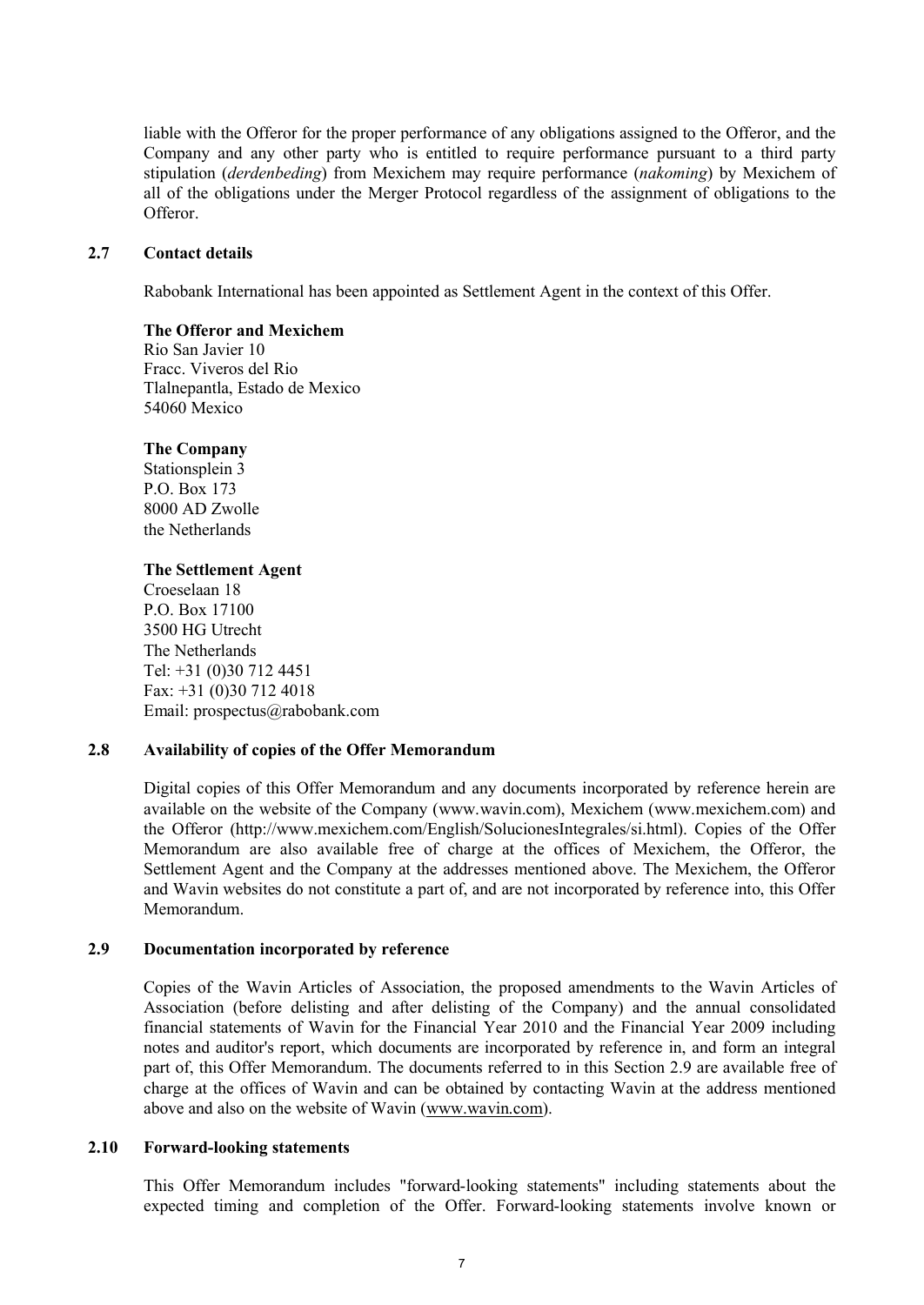unknown risk and uncertainty because these statements relate to events and depend on circumstances that all occur in the future. Generally, words such as "may", "should", "aim", "will", "expect", "intend", "estimate", "anticipate", "believe", "plan", "seek", "continue" or similar expressions identify forward-looking statements. Each of the Offeror, Mexichem and the Company, and any of their respective affiliates, each with respect to the statements it has provided, believes the expectations reflected in such forward-looking statements are based on reasonable assumptions. Nevertheless, no assurance can be given that such statements will be fulfilled or prove to be correct, and no representations are made as to the future accuracy and completeness of such statements. Any such forward-looking statements must be considered together with the fact that actual events or results may vary materially from such forward-looking statements due to, among other things, political, economic or legal changes in the markets and environments in which the Offeror, Mexichem and/or the Company does business, to competitive developments or risks inherent to the Offeror's, Mexichem's or the Company's business plans and to uncertainties, risk and volatility in financial markets and other factors affecting the Offeror, Mexichem and/or the Company.

Mexichem, the Offeror and the Company undertake no obligation to publicly update or revise any forward-looking statements, whether as a result of new information, future events or otherwise, except as required by applicable laws and regulations or by any competent regulatory authority.

#### **2.11 Financial advisers**

Barclays Capital is acting as lead financial advisor exclusively to the Offeror and Mexichem and to no one else in connection with the Offer. Citigroup Global Markets is acting as joint financial advisor to the Offeror and Mexichem and to no one else in connection with the Offer. Barclays Capital and Citigroup Global Markets will not regard any other person (whether or not a recipient of this Offer Memorandum) as a client in relation to the Offer and will not be responsible to anyone other than the Offeror and Mexichem for providing advice in relation to the Offer.

Barclays Capital and Citigroup Global Markets have given and have not withdrawn their written consent to the issue of this Offer Memorandum with the references to their name in the form and context in which they appear.

BofA Merrill Lynch is acting as the sole financial adviser exclusively to the Company and to no one else in connection with the Offer and will not regard any other person (whether or not a recipient of this Offer Memorandum) as a client in relation to the Offer and will not be responsible to anyone other than the Company for providing advice in relation to the Offer or for providing anyone else with the protections afforded to its clients.

BofA Merrill Lynch has issued a fairness opinion to the Management Board, as to the fairness to the shareholders of the Company of the Offer Price from a financial point of view.

BofA Merrill Lynch has given and has not withdrawn its written consent to the issue of this Offer Memorandum with the references to its name in the form and context in which they appear.

ING has issued a fairness opinion to the Supervisory Board, in support of its recommendation, as to the fairness from a financial point of view of the Offer Price.

ING has given and has not withdrawn its written consent to the issue of this Offer Memorandum with the references to its name in the form and context in which they appear.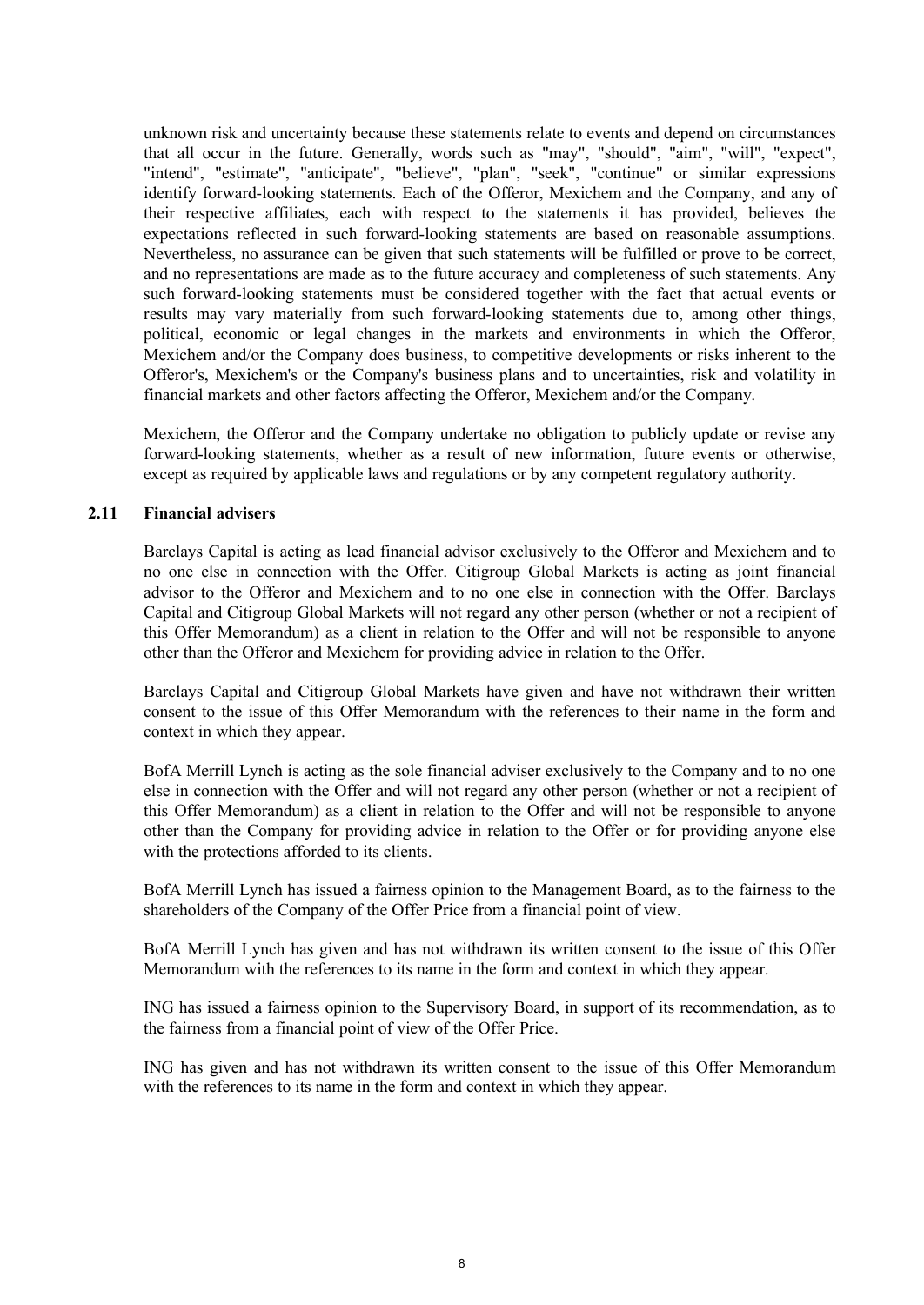#### **3. TABLE OF CONTENTS**

#### **Part I**

#### **Section Page**

| 1.               |  |
|------------------|--|
| 2.               |  |
| 3 <sub>1</sub>   |  |
| $\overline{4}$ . |  |
| 5.               |  |
| 6.               |  |
| 7.               |  |
| 8.               |  |
| 9.               |  |
| 10.              |  |
| 11.              |  |
| 12.              |  |
| 13.              |  |

#### **Part II – Financial Statements**

#### **Section Page**

- 1. Comparative overview of summaries of the consolidated balance sheet, consolidated income 86 statement, consolidated statement of cash flows for the Financial Year 2011, the Financial Year 2010 and the Financial Year 2009;
- 2. Independent Auditor's report from PWC relating to the summaries of the Wavin consolidated 91 balance sheet, consolidated income statement, consolidated statement of cash flows for the Financial Year 2011 and the Financial Year 2010;

Independent Auditor's report from KPMG relating to the summaries of the Wavin 93 consolidated balance sheet, consolidated income statement, consolidated statement of cash flows for the Financial Year 2009;

3. Financial statements of Wavin for the Financial Year 2011, including i.e. the consolidated 95balance sheet, consolidated income statement, consolidated statement of comprehensive income, consolidated statement of changes in equity, consolidated statement of cash flows, notes to the Wavin Group financial statements, Company balance sheet, Company income statement and notes to the Company financial statements, and the auditor's report relating to the financial statements of Wavin for the Financial Year 2011.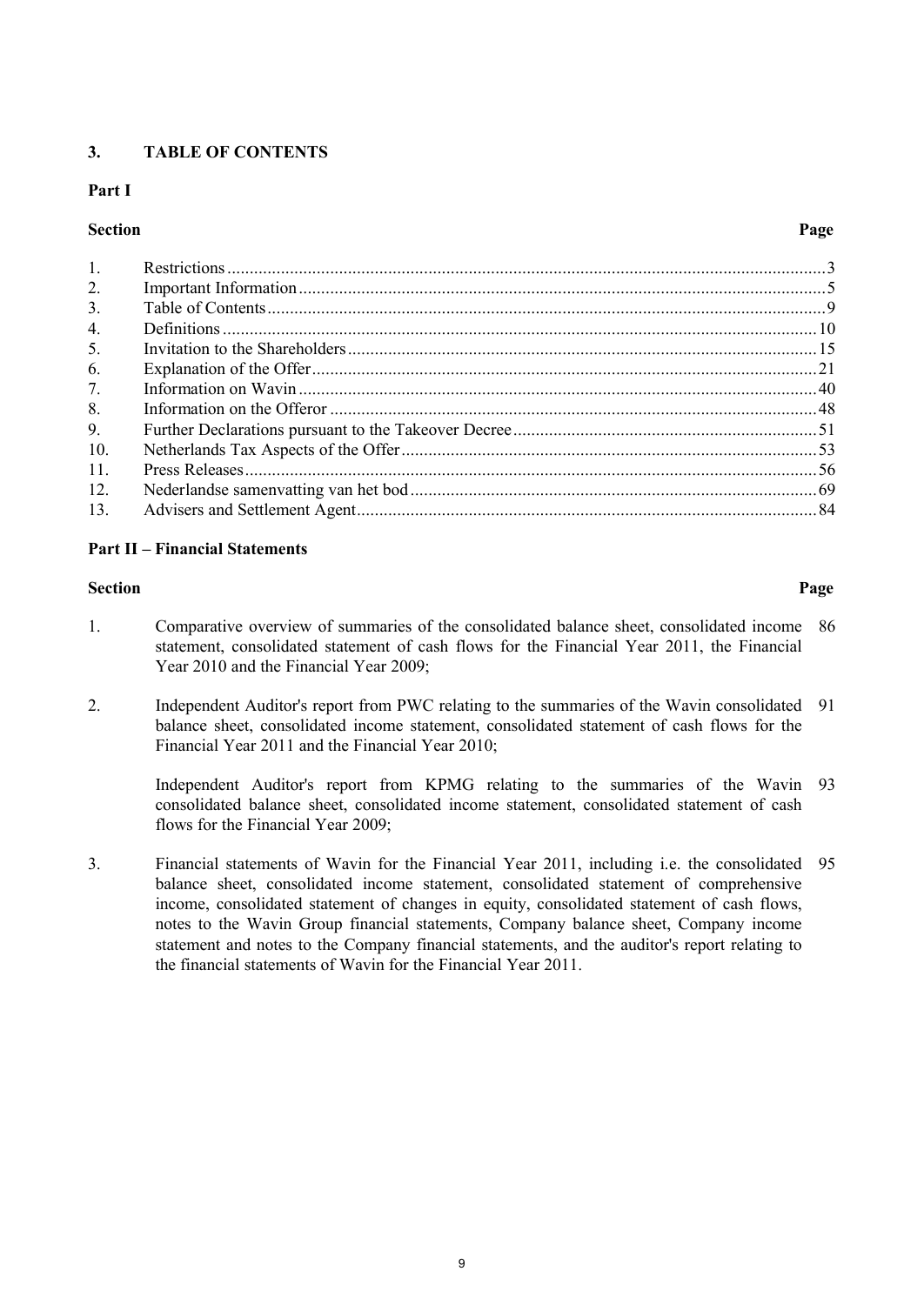#### **4. DEFINITIONS**

Any reference in this Offer Memorandum to defined terms in plural form shall constitute a reference to such defined terms in singular form, and vice versa. All grammatical and other changes required by the use of a definition in singular form shall be deemed to have been made herein and the provisions hereof shall be applied as if such changes have been made. A reference to "including" means, where the context so permits, "including without limitation".

Defined terms used in this Offer Memorandum shall have the following meaning:

| <b>Acceptance Closing Date</b>            | the time and date on which the Offer expires, being at 17:30<br>hours CET, on 7 May 2012, unless extended by the Offeror in<br>accordance with Article 15 of the Takeover Decree                                                                                     |  |  |
|-------------------------------------------|----------------------------------------------------------------------------------------------------------------------------------------------------------------------------------------------------------------------------------------------------------------------|--|--|
| <b>Acceptance Period</b>                  | the period during which the Shareholders can tender their<br>Shares to the Offeror, which commences on 12 March 2012<br>and ends on the Acceptance Closing Date                                                                                                      |  |  |
| <b>Admitted Institutions</b>              | those institutions admitted to Euronext Amsterdam                                                                                                                                                                                                                    |  |  |
| <b>AFM</b>                                | the Netherlands Authority for the Financial Markets (Stichting<br>Autoriteit Financiële Markten)                                                                                                                                                                     |  |  |
| <b>Barclays Capital</b>                   | the investment banking division of Barclays Bank Plc                                                                                                                                                                                                                 |  |  |
| <b>Boards</b>                             | the Supervisory Board and the Management Board of Wavin<br>collectively                                                                                                                                                                                              |  |  |
| <b>BofA Merrill Lynch</b>                 | Merrill Lynch International acting together with its<br>Amsterdam branch                                                                                                                                                                                             |  |  |
| <b>Business Day(s)</b>                    | a day other than a Saturday or Sunday on which banks in the<br>Netherlands, according to the collective agreements for the<br>banking sector (Algemene Bank-CAO),<br>and Euronext<br>Amsterdam are open for normal business                                          |  |  |
| <b>CET</b>                                | central European time                                                                                                                                                                                                                                                |  |  |
| Chairman                                  | chairman of the Supervisory Board                                                                                                                                                                                                                                    |  |  |
| <b>Citigroup Global Markets</b>           | Citibank International Plc., the Netherlands branch                                                                                                                                                                                                                  |  |  |
| <b>Company or Wavin</b>                   | Wavin N.V., a public company (naamloze vennootschap),<br>incorporated under the laws of the Netherlands, having its<br>statutory seat (statutaire zetel) in Zwolle, the Netherlands,<br>having its registered office at Stationsplein 3, 8011 CW, the<br>Netherlands |  |  |
| <b>Competing Offer</b>                    | has the meaning ascribed thereto in Section 6.12 (Certain<br>arrangements between the Offeror and the Company)                                                                                                                                                       |  |  |
| <b>Defaulting Party</b>                   | the Party that breaches one or more provisions of the Merger<br>Protocol                                                                                                                                                                                             |  |  |
| <b>Disappearing Entity</b>                | has the meaning ascribed thereto in Section 6.8.2 (Post Offer<br>restructuring of Wavin)                                                                                                                                                                             |  |  |
| <b>Dutch Corporate Governance</b><br>Code | the Dutch Corporate Governance Code dated 10 December<br>2008                                                                                                                                                                                                        |  |  |
|                                           |                                                                                                                                                                                                                                                                      |  |  |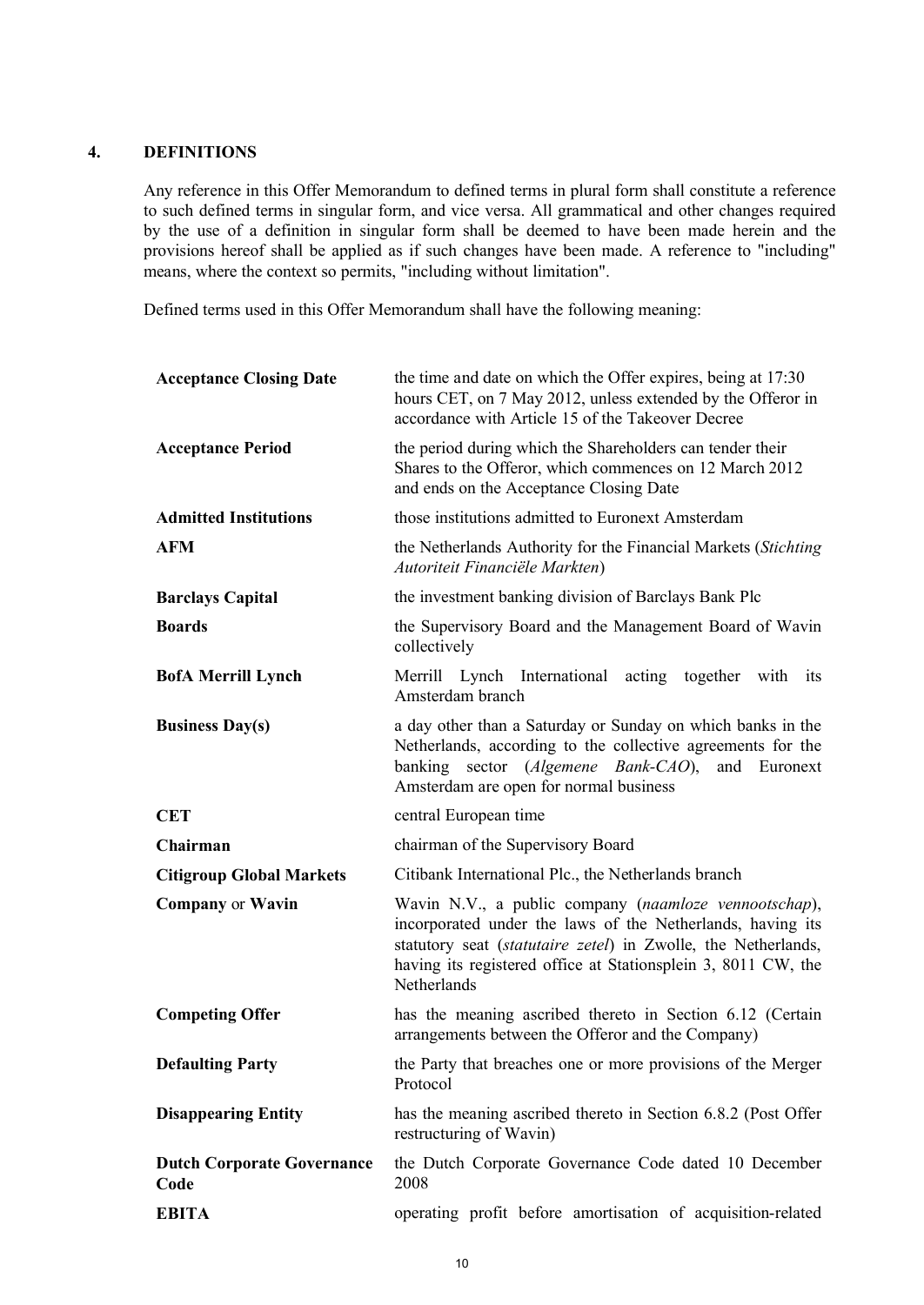|                                                                | intangible assets and impairment goodwill                                                                                                                                                                                                                                                                 |
|----------------------------------------------------------------|-----------------------------------------------------------------------------------------------------------------------------------------------------------------------------------------------------------------------------------------------------------------------------------------------------------|
| <b>EBITDA</b>                                                  | operating profit before amortisation of acquisition-related<br>intangible assets and impairment goodwill, depreciation of<br>property plant and equipment and amortisation of software                                                                                                                    |
| <b>Envisaged Post-Closing</b><br><b>Restructuring Measures</b> | the measures referred to under (i) up to and including (vi) of<br>Section 6.8.2.                                                                                                                                                                                                                          |
| <b>EUR</b>                                                     | euro, the legal currency of the European Economic and<br>Monetary Union                                                                                                                                                                                                                                   |
| <b>Euronext Amsterdam</b>                                      | the stock exchange of Euronext Amsterdam by NYSE<br>Euronext, the regulated market of Euronext N.V.                                                                                                                                                                                                       |
| <b>Fairness Opinion</b>                                        | the fairness opinion issued to the Management Board by<br>BofA Merrill Lynch dated 9 February 2012 and the fairness<br>opinion issued to the Supervisory Board by ING dated 7<br>February 2012                                                                                                            |
| <b>Financial Year 2009</b>                                     | financial year of Wavin ending on 31 December 2009                                                                                                                                                                                                                                                        |
| <b>Financial Year 2010</b>                                     | financial year of Wavin ending on 31 December 2010                                                                                                                                                                                                                                                        |
| <b>Financial Year 2011</b>                                     | financial year of Wavin ending on 31 December 2011                                                                                                                                                                                                                                                        |
| <b>IFRS</b>                                                    | International Financing Reporting Standards as adopted by<br>the European Union                                                                                                                                                                                                                           |
| <b>Independent Supervisory</b><br><b>Board Members</b>         | the two members of the Supervisory Board that shall be<br>independent from the Offeror or any person or entity, directly<br>or indirectly, solely or jointly, controlling or controlled by<br>Mexichem, including Kaluz, S.A. de C.V.                                                                     |
| <b>ING</b>                                                     | the corporate finance division of ING Bank N.V.                                                                                                                                                                                                                                                           |
| Kaluz                                                          | Kaluz, S.A. de C.V., a private variable capital corporation,<br>incorporated under the laws of Mexico, having its statutory<br>seat in Mexico City, Federal District, and its registered office<br>at Emilio Castelar No. 75, Floor 1, Col. Chapultepec Polanco,<br>México, Distrito Federal, C.P. 11560. |
| <b>KPMG</b>                                                    | KPMG Accountants N.V.                                                                                                                                                                                                                                                                                     |
| <b>Legal Merger</b>                                            | has the meaning ascribed thereto in Section 6.8.2 (Post Offer<br>restructuring of Wavin)                                                                                                                                                                                                                  |
| <b>LTIP</b>                                                    | the existing long term incentive plan in which the members of<br>the Management Board and certain senior managers of Wavin<br>participate                                                                                                                                                                 |
| <b>Management Board</b>                                        | the management board (raad van bestuur) of Wavin                                                                                                                                                                                                                                                          |
| <b>Matching Shares</b>                                         | has the meaning ascribed thereto in the LTIP in Section 6.4.3<br>(Information on LTIP)                                                                                                                                                                                                                    |
| <b>Material Breach</b>                                         | a breach of one or more provisions of the Merger Protocol<br>that has or is expected to have a material adverse effect on the<br>Offer                                                                                                                                                                    |
| <b>Material Adverse Effect</b>                                 | has the meaning ascribed thereto in Section $6.2.1(d)$                                                                                                                                                                                                                                                    |
| <b>MB</b> Individuals                                          | the current members of the Management Board                                                                                                                                                                                                                                                               |
| <b>Merger Code 2000</b>                                        | SER besluit Fusiegedragsregels 2000 ter bescherming van de                                                                                                                                                                                                                                                |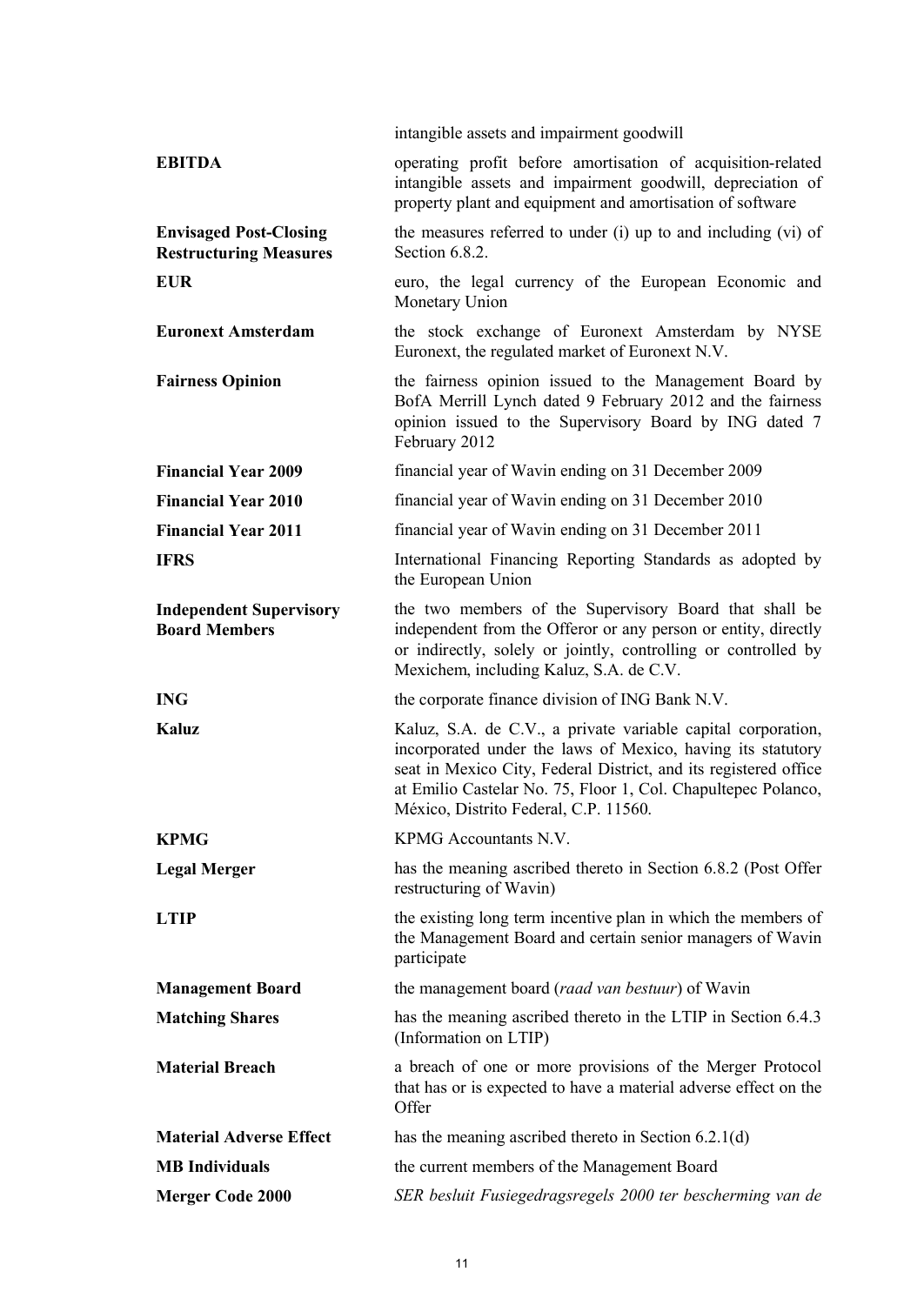|                               | belangen van werknemers                                                                                                                                                                                                                                                                                                                                                                                                                               |
|-------------------------------|-------------------------------------------------------------------------------------------------------------------------------------------------------------------------------------------------------------------------------------------------------------------------------------------------------------------------------------------------------------------------------------------------------------------------------------------------------|
| <b>Merger Protocol</b>        | the merger protocol relating to the Offer between Wavin and<br>Mexichem dated 7 February 2012                                                                                                                                                                                                                                                                                                                                                         |
| <b>Merger Rules</b>           | all applicable laws and regulations, including without<br>limitation the applicable provisions of the Wft, the Takeover<br>Decree, any rules and regulations promulgated pursuant to the<br>Wft and/or the Takeover Decree, the Works Council Act, the<br>Merger Code 2000, the rules and regulations of Euronext<br>Amsterdam, the Dutch Civil Code and any other applicable<br>securities or competition regulatory laws that apply to the<br>Offer |
| <b>Mexichem</b>               | Mexichem, S.A.B. de C.V., a public variable capital<br>corporation incorporated under the laws of Mexico, having its<br>statutory seat in Tlalnepantla, Estado de México, Mexico, and<br>its registered office at Río San Javier No. 10, Fracc. Viveros<br>del Río, Tlalnepantla, Estado de México, Mexico, C.P. 54060.                                                                                                                               |
| <b>Mexichem EGM</b>           | the extraordinary general meeting of shareholders of<br>Mexichem to be held on 22 March 2012, at which meeting the<br>general meeting of Mexichem is asked to resolve on the Offer                                                                                                                                                                                                                                                                    |
| <b>Offer</b>                  | the offer for the Shares as described in this Offer<br>Memorandum                                                                                                                                                                                                                                                                                                                                                                                     |
| <b>Offer Conditions</b>       | the conditions precedent to declaring the Offer unconditional<br>(gestanddoening) as set out in Section 6.2 (Offer Conditions)                                                                                                                                                                                                                                                                                                                        |
| <b>Offer Memorandum</b>       | this offer memorandum relating to the Offer                                                                                                                                                                                                                                                                                                                                                                                                           |
| <b>Offer Price</b>            | a cash amount of EUR 10.50 cum dividend per Share                                                                                                                                                                                                                                                                                                                                                                                                     |
| <b>Offeror</b>                | Mexichem Soluciones Integrales Holding, S.A. de C.V., a<br>private variable capital corporation, incorporated under the<br>laws of Mexico, having its statutory seat in Mexico City,<br>Mexico, and its registered office at Río San Javier No. 10,<br>Fracc. Viveros del Río, Tlalnepantla, Estado de México,<br>Mexico, C.P. 54060.                                                                                                                 |
| <b>Performance Options</b>    | has the meaning ascribed thereto in the LTIP in Section 6.4.3<br>(Information on LTIP)                                                                                                                                                                                                                                                                                                                                                                |
| <b>Position Statement</b>     | the position statement of Wavin including all Appendices<br>thereto included as Part III. Which does not form part of this<br>Offer Memorandum                                                                                                                                                                                                                                                                                                        |
| <b>Post Acceptance Period</b> | a period of no more than two weeks after the Offer Period<br>during which the Shareholders that have not yet tendered their<br>Shares under the Offer may be given the opportunity to do so<br>in the same manner and under the same conditions as set out<br>in this Offer Memorandum                                                                                                                                                                |
| <b>PWC</b>                    | PricewaterhouseCoopers Accountants N.V.                                                                                                                                                                                                                                                                                                                                                                                                               |
| <b>Revised Offer</b>          | a revised offer on terms and conditions which is, in the<br>reasonable opinion of the Boards, on balance equal to the<br>Competing Offer                                                                                                                                                                                                                                                                                                              |
| <b>SB</b> Individuals         | the current members of the Supervisory Board                                                                                                                                                                                                                                                                                                                                                                                                          |
| <b>SEC</b>                    | United States Securities and Exchange Commission                                                                                                                                                                                                                                                                                                                                                                                                      |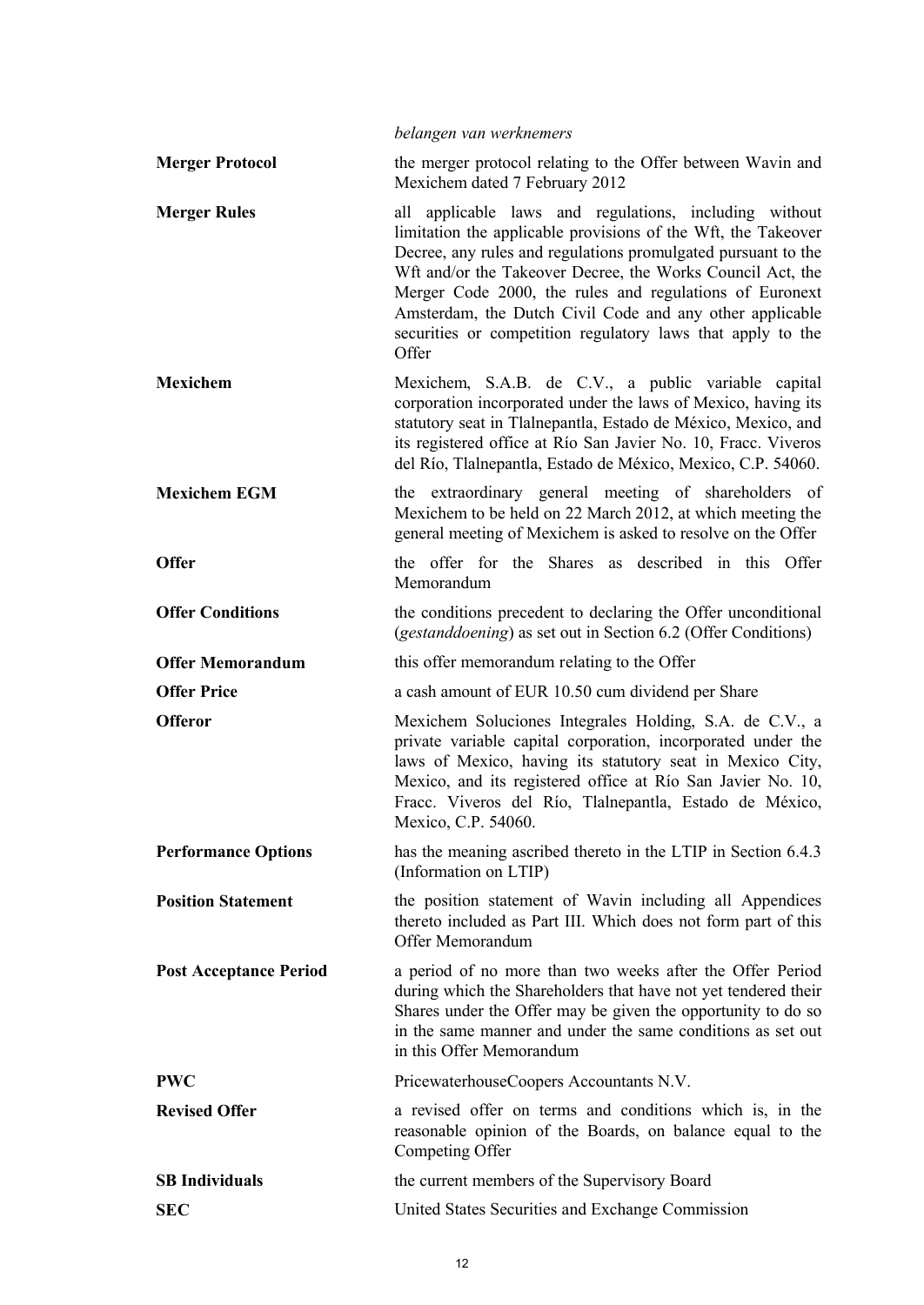| <b>Section</b>               | a (sub)section of this Offer Memorandum                                                                                                                                                                                                                                                                                                                                                                                       |
|------------------------------|-------------------------------------------------------------------------------------------------------------------------------------------------------------------------------------------------------------------------------------------------------------------------------------------------------------------------------------------------------------------------------------------------------------------------------|
| <b>Settlement</b>            | the payment of the Offer Price per Share by the Offeror to the<br>Shareholders who have validly tendered (or defectively<br>tendered provided that such defect has been waived by the<br>Offeror) and delivered (geleverd) under the Offer                                                                                                                                                                                    |
| <b>Settlement Agent</b>      | Coöperatieve Centrale Raiffeisen-Boerenleenbank B.A., a<br>cooperative entity with limited liability organised under the<br>laws of the Netherlands, having its statutory seat (statutaire<br>zetel) in Amsterdam, the Netherlands, and its registered office<br>at Croeselaan 18, 3521 CB Utrecht, the Netherlands, trading<br>as Rabobank International                                                                     |
| <b>Settlement Date</b>       | the date on which, in accordance with the terms and subject to<br>the conditions and restrictions of the Offer, the Offeror shall<br>pay the Offer Price to the Shareholders for each Share validly<br>tendered (or defectively tendered provided that such defect<br>has been waived by the Offeror) and delivered (geleverd)<br>under the Offer, being no later than the third Business Day<br>after the Unconditional Date |
| <b>Shares</b>                | all issued and outstanding ordinary shares with a nominal<br>value of EUR 0.40 each in the capital of Wavin, including any<br>and all ordinary shares in the capital of the Company that may<br>be issued and/or delivered by the Company prior to the<br>Settlement Date pursuant to the LTIP                                                                                                                                |
| Shareholder(s)               | the holder(s) of one or more $Share(s)$                                                                                                                                                                                                                                                                                                                                                                                       |
| Squeeze-Out                  | has the meaning ascribed thereto in Section 6.8.2 (Post Offer<br>restructuring of Wavin)                                                                                                                                                                                                                                                                                                                                      |
| <b>Statutory Squeeze-Out</b> | has the meaning ascribed thereto in Section 6.8.2 (Post Offer<br>restructuring of Wavin)                                                                                                                                                                                                                                                                                                                                      |
| <b>Supervisory Board</b>     | the supervisory board (raad van commissarissen) of Wavin                                                                                                                                                                                                                                                                                                                                                                      |
| <b>Surviving Entity</b>      | has the meaning ascribed thereto in Section 6.8.2 (Post Offer<br>restructuring of Wavin)                                                                                                                                                                                                                                                                                                                                      |
| <b>Takeover Decree</b>       | the Dutch Decree on public offers Wft (Besluit openbare<br>biedingen Wft)                                                                                                                                                                                                                                                                                                                                                     |
| <b>Takeover Squeeze-Out</b>  | has the meaning ascribed thereto in Section 6.8.2 (Post Offer<br>restructuring of Wavin)                                                                                                                                                                                                                                                                                                                                      |
| <b>Treasury Shares</b>       | the 203,123 ordinary shares with a nominal value of EUR<br>0.40 each in the capital of Wavin which are held by the<br>Company                                                                                                                                                                                                                                                                                                 |
| <b>Unconditional Date</b>    | the date on which the Offeror shall publicly announce that the<br>Offer is declared unconditional (gestand wordt gedaan), being<br>no later than three (3) Business Days following the<br>Acceptance Closing Date, in accordance with Article 16,<br>paragraph 1 of the Takeover Decree                                                                                                                                       |
| <b>Wavin or Company</b>      | Wavin N.V., a public limited liability company (naamloze<br><i>vennootschap</i> ), incorporated under the laws<br>of the<br>Netherlands, having its statutory seat (statutaire zetel) in<br>Zwolle, the Netherlands, having its registered office at                                                                                                                                                                          |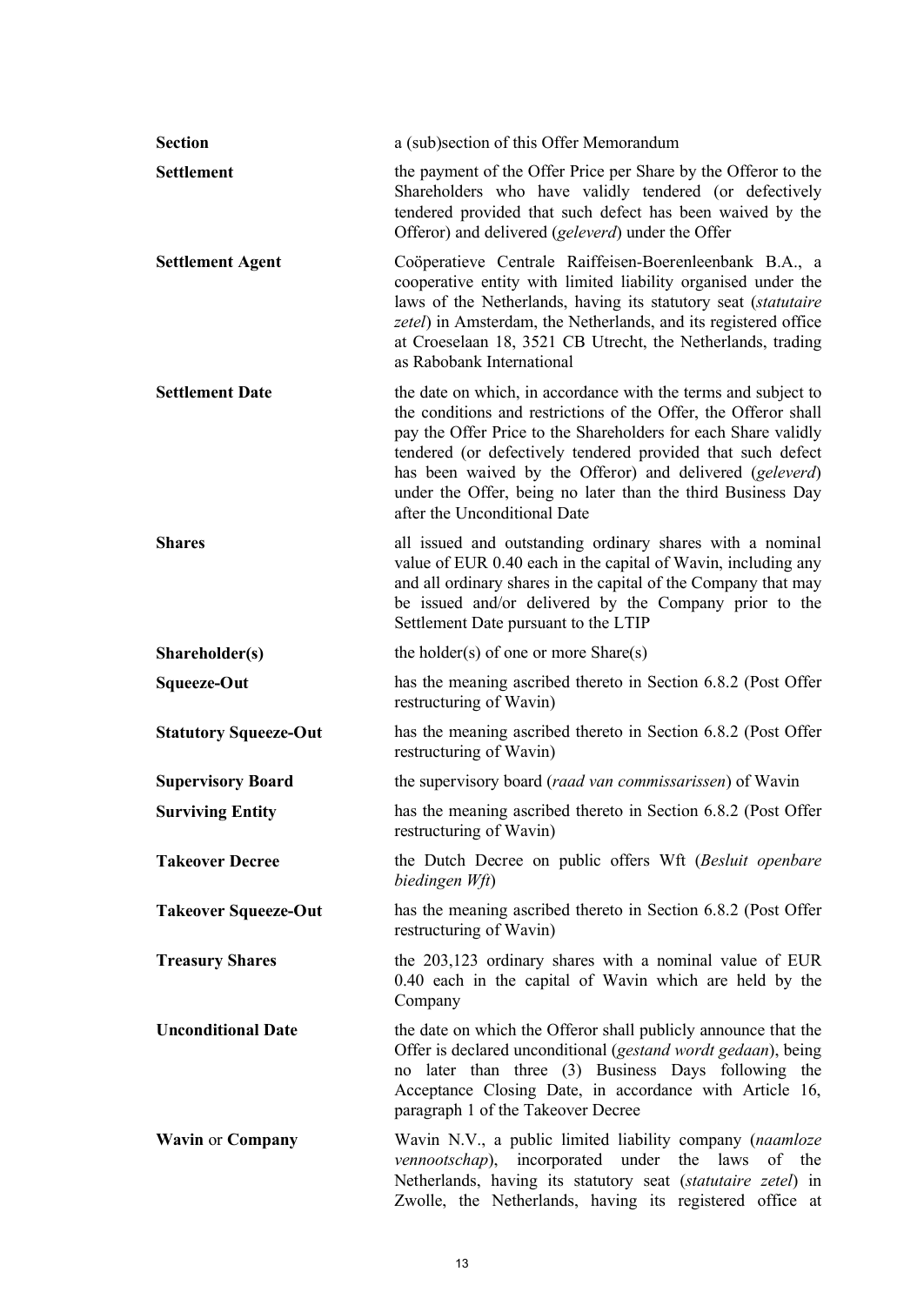|                                      | Stationsplein 3, 8011 CW Zwolle, the Netherlands                                                                                                                                                                                                                                                                                                                                                           |  |  |  |  |
|--------------------------------------|------------------------------------------------------------------------------------------------------------------------------------------------------------------------------------------------------------------------------------------------------------------------------------------------------------------------------------------------------------------------------------------------------------|--|--|--|--|
| <b>Wavin 2015 Strategy Plan</b>      | the 'Wavin 2015' strategy launched in October 2010, a<br>roadmap to sustainable growth and profitability with local<br>market leadership as the key driver                                                                                                                                                                                                                                                 |  |  |  |  |
| <b>Wavin Articles of Association</b> | the articles of association ( <i>statuten</i> ) of Wavin                                                                                                                                                                                                                                                                                                                                                   |  |  |  |  |
| <b>Wavin AGM</b>                     | the annual general meeting of Shareholders of the Company<br>to be held on 25 April 2012, at which meeting the Offer,<br>among other matters, will be discussed in accordance with the<br>provisions of Article 18, paragraph 1 and paragraph 2 of the<br>Takeover Decree, and a vote will be requested on resolutions<br>referred to in Section 10 (Agenda Wavin AGM) of the<br><b>Position Statement</b> |  |  |  |  |
| <b>Wavin Group</b>                   | Wavin N.V. together with its direct and indirect subsidiaries<br>and affiliates                                                                                                                                                                                                                                                                                                                            |  |  |  |  |
| Wft                                  | the Netherlands Financial Markets Supervision Act (Wet op<br>het financieel toezicht)                                                                                                                                                                                                                                                                                                                      |  |  |  |  |
| <b>WMO</b>                           | the Overijsel Water Board                                                                                                                                                                                                                                                                                                                                                                                  |  |  |  |  |
| <b>Works Council Act</b>             | Works<br>Council<br>the<br>Dutch<br>(Wet)<br>Act<br>de<br>op<br>ondernemingsraden)                                                                                                                                                                                                                                                                                                                         |  |  |  |  |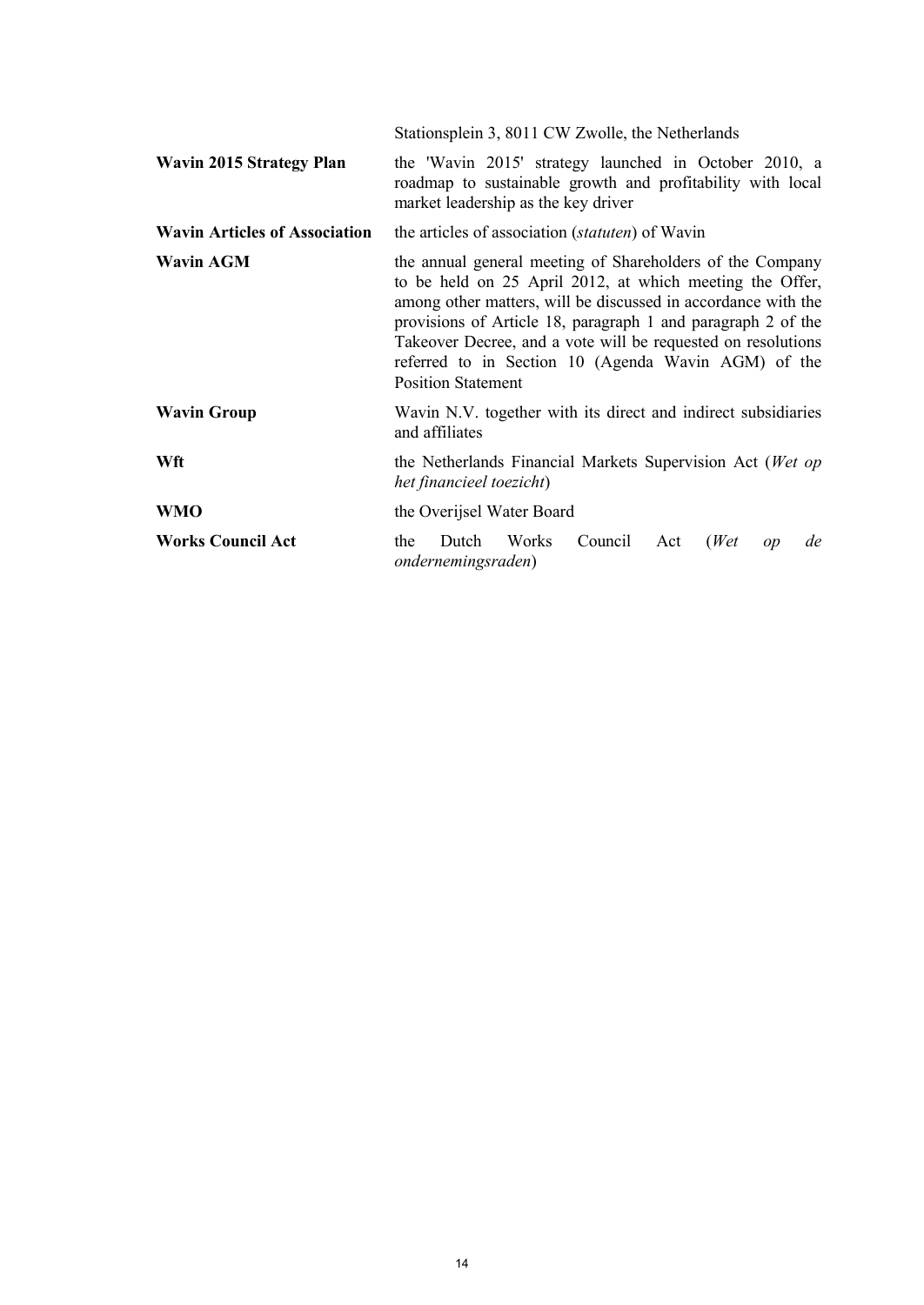#### **5. INVITATION TO THE SHAREHOLDERS**

The Offeror hereby makes a recommended cash offer for all Shares not already held by itself, Mexichem or any person or entity, directly or indirectly, solely or jointly, controlling or controlled by the Offeror, including Kaluz. Shareholders are advised to review this Offer Memorandum (including all documents incorporated by reference herein) and in particular Sections 1 (Restrictions) and 2 (Important information) thoroughly and completely. Furthermore, Shareholders are advised to seek independent financial, tax or legal advice where appropriate in order to reach a balanced judgment with respect to the Offer and this Offer Memorandum. Shareholders who consider not tendering their Shares are advised to review Section 6.8.1. (Liquidity and Delisting) and Section 6.8.2 (Post Offer restructuring of Wavin).

With due reference to all statements, terms, conditions and restrictions included in this Offer Memorandum, Shareholders are hereby invited to tender their Shares under the Offer in the manner and on the terms and subject to the conditions and restrictions set out in this Offer Memorandum.

#### **5.1 Offer Price**

Shareholders tendering their Shares under the Offer will be offered, on the terms and subject to the conditions and restrictions contained in this Offer Memorandum, an amount in cash of EUR 10.50 cum dividend for each Share (the "**Offer Price**"), without interest and subject to any withholding of taxes. The Offer price is offered for each Share validly tendered pursuant to the Offer (or defectively tendered provided that such defect has been waived by the Offeror) and delivered (*geleverd*), subject to the Offer being declared unconditional (*gestanddoening*).

The Offer Price includes any cash or share dividends or other distributions on the Shares that is or may be declared by the Company on or prior to the Settlement Date. Consequently, if on or prior to the Settlement Date any such cash or share dividend or other distribution is declared in respect of the Shares, and the record date for such cash or share dividend or other distribution occurs on or prior to the Settlement Date, the Offer Price will be decreased by an amount per Share equal to any such cash or share dividend or other distribution per Share.

#### **5.2 Acceptance by Shareholders of the Offer**

#### 5.2.1 Acceptance by Shareholders through an Admitted Institution

Shareholders who hold their Shares through an Admitted Institution are requested to make their acceptance known through their bank or stockbroker no later than 17:30 hours CET on the Acceptance Closing Date, unless the Acceptance Period is extended in accordance with Section 5.8 (Extension of the Acceptance Period) and/or Section 5.9 (Post Acceptance Period). The bank or stockbroker may set an earlier deadline for communication by Shareholders in order to permit the bank or stockbroker to communicate its acceptances to the Settlement Agent in a timely manner.

The Admitted Institutions may tender Shares for acceptance only in writing to the Settlement Agent. In tendering for acceptance, the Admitted Institutions are required to declare that (i) they have the tendered Shares in their administration, (ii) each Shareholder who accepts the Offer irrevocably represents and warrants that the Shares tendered by it are being tendered in compliance with the restrictions set out in Section 1 (Restrictions) and Section 2 (Important Information), and (iii) they undertake to deliver (*leveren*) these Shares to the Offeror prior to or ultimately on the Settlement Date, provided the Offer is declared unconditional (*gestand wordt gedaan*).

Subject to Article 15, paragraph 3 of the Takeover Decree, the tendering of Shares in acceptance of the Offer shall constitute irrevocable instructions to block any attempt to transfer the Shares tendered. As a result of these instructions no transfer of such Shares may be effected between the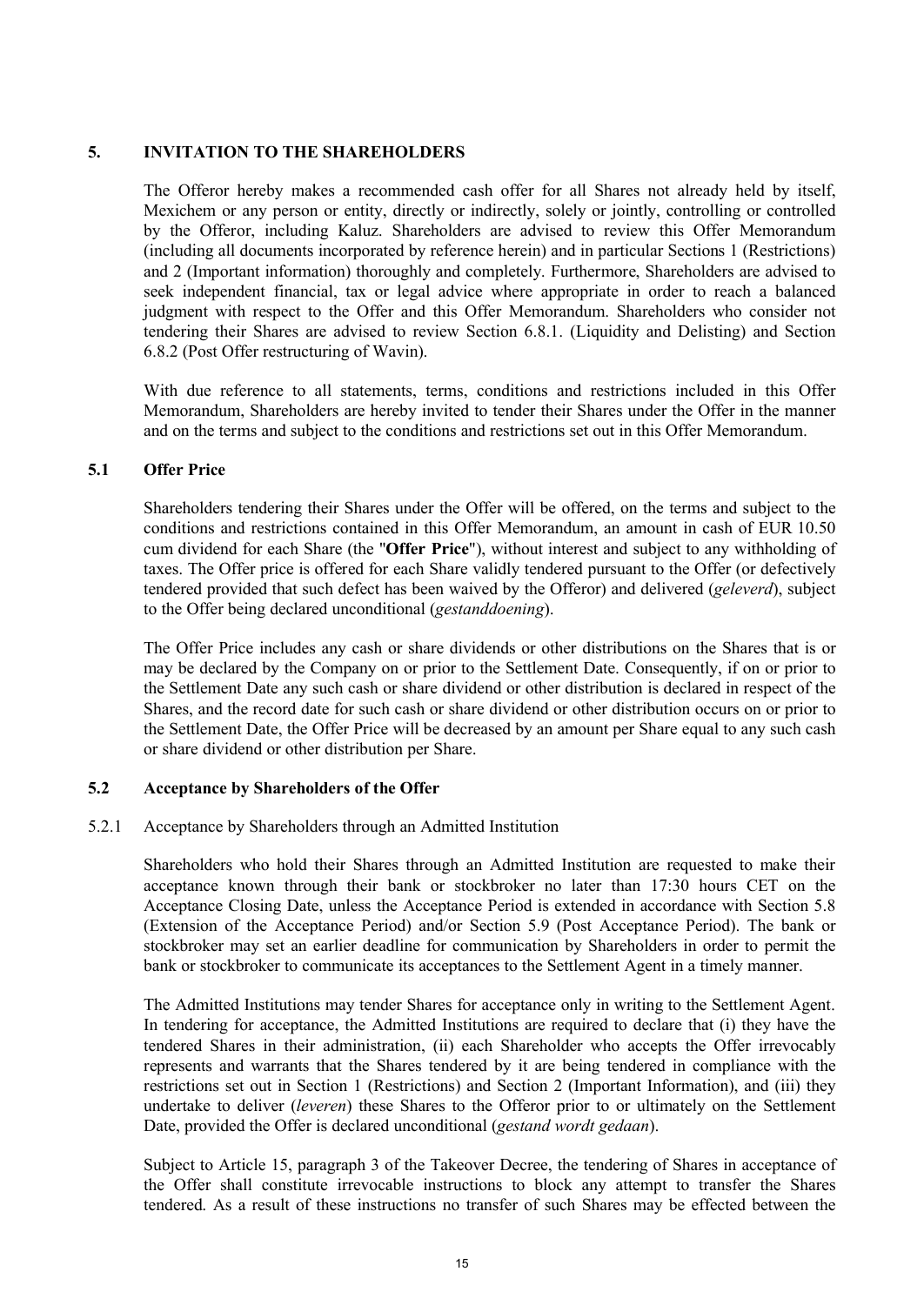tendering and the Settlement Date. Exceptions to this transfer prohibition are (i) transfer to the Settlement Agent on the Settlement Date if the Offer is declared unconditional (*gestand wordt gedaan*) and the Shares have been accepted for purchase, and (ii) transfer under withdrawal rights that are available because of an extension of the Offer Period. These irrevocable instructions shall also include the instruction to debit the securities account in which such Shares are held on the Settlement Date in respect of all of the Shares tendered, against payment by the Settlement Agent on behalf of the Offeror of the Offer Price in respect of those Shares.

5.2.2 Acceptance by Shareholders individually recorded in the Wavin Shareholders' register

Shareholders owning Shares individually recorded in the Wavin Shareholders' register who choose to accept the Offer in respect of such Shares must deliver a completed and signed acceptance letter to the Settlement Agent. In accordance with the terms and conditions of the Offer, the acceptance letters must be received by the Settlement Agent no later than 17:30 hours CET, on the Acceptance Closing Date, unless the Acceptance Period is extended in accordance with Section 5.8 (Extension of the Acceptance Period) and/or Section 5.9 (Post Acceptance Period). The Settlement Agent will notify the Shareholders by regular mail about the details of the acceptance letter. The acceptance letter will also serve as a deed of transfer (*akte van levering*) with respect to the Shares referenced therein.

#### **5.3 Undertakings, representations and warranties by tendering Shareholders**

Each Shareholder tendering Shares pursuant to the Offer, by such tender, undertakes, represents and warrants to the Offeror, on the date that such Shares are tendered up to and including the Settlement Date, subject to the proper withdrawal of any tender in accordance with Article 15, paragraph 3 of the Takeover Decree, that:

- (a) the tender of any Shares constitutes an acceptance by the Shareholder of the Offer, on and subject to the terms and conditions of the Offer;
- (b) such Shareholder has full power and authority to tender, sell and deliver (*leveren*) the Shares tendered by it, and has not entered into any other agreement to tender, sell or deliver (*leveren*) the Shares stated to have been tendered to any party other than the Offeror (together with all rights attaching thereto) and, when the same are purchased by the Offeror for the Offer Price, the Offeror will acquire such Shares, with full title guarantee and free and clear of all third party rights and restrictions of any kind; and
- (c) such Shares are being tendered in compliance with the restrictions as set out in Section 1 (Restrictions) and 2 (Important information) and the securities and other applicable laws or regulations of the jurisdiction in which such Shareholder is located or of which it is a resident and no registration, approval or filing with any regulatory authority of such jurisdiction is required in connection with the tendering of such Shares;

Each Shareholder tendering Shares, pursuant to the Offer, by such tender undertakes, represents and warrants to the Offeror that it relinquishes all rights or entitlements (*doet afstand van recht*) towards Mexichem, the Offeror, Mexichem's direct and indirect subsidiaries as well as towards any company within the Wavin Group (including the Company) and all the supervisory and management board members of the companies mentioned in this paragraph.

#### **5.4 Withdrawal rights**

Shares tendered on or prior to the Acceptance Closing Date may not be withdrawn. With the exception of the right to withdraw any tendered Shares during the extension of the Acceptance Period in accordance with the provisions of Article 15, paragraph 3 of the Takeover Decree. During any such extension of the Acceptance Period, Shares previously tendered and not withdrawn will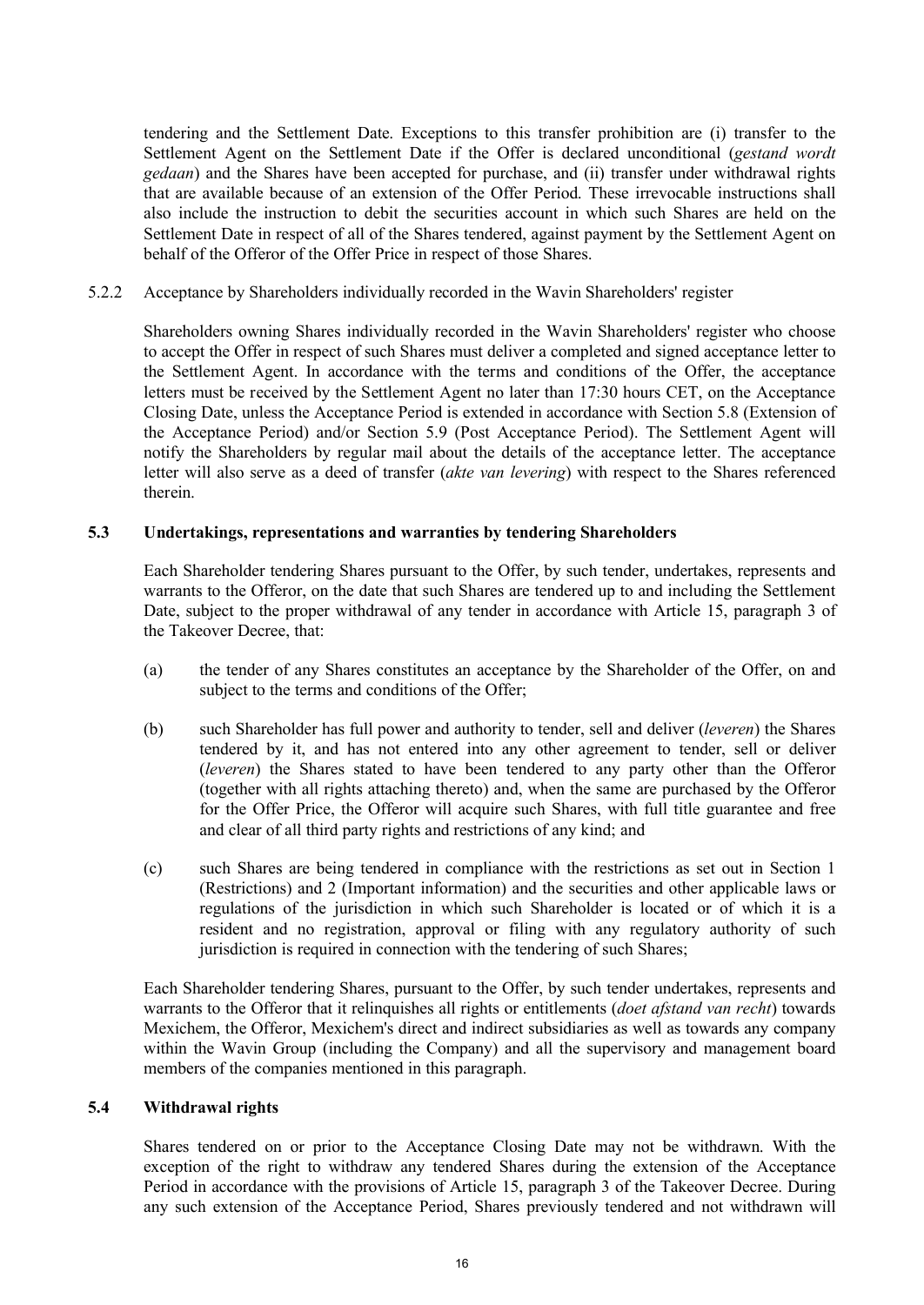remain subject to the Offer. Shares tendered during the extension of the Acceptance Period may not be withdrawn.

#### **5.5 Offer Conditions**

The Offer shall be declared unconditional (*wordt gestand gedaan*) if the Offer Conditions as set out in Section 6.2 (Offer Conditions) are fulfilled or, if permitted by applicable law, waived by the party entitled to waive such Offer Conditions. Subject to the Offer Conditions set out in Section 6.2 (Offer Conditions), the Offeror reserves the right to accept any Shares tendered for acceptance, even if it has not been effected in accordance with Section 5.2 (Acceptance by Shareholders of the Offer).

#### **5.6 Acceptance Period**

The Acceptance Period commences at 09:00 hours CET on 12 March 2012. The Acceptance Period ends at 17:30 hours CET on 7 May 2012, subject to extension in accordance with Article 15, paragraph 1 and paragraph 2 of the Takeover Decree.

If one or more of the Offer Conditions is not fulfilled or, where appropriate, waived on the Acceptance Closing Date, the Offeror may extend the Acceptance Period in order to fulfil or waive such Offer Conditions. An extension of the Acceptance Period shall be for a minimum period of two weeks and a maximum period of ten weeks. Extension of the Acceptance Period may occur once. Extension for more than one period is subject to clearance of the AFM, which will only be given in exceptional circumstances. See also Section 5.8 (Extension of the Acceptance Period) and Section 5.9 (Post Acceptance Period).

If all Offer Conditions are fulfilled or, where appropriate, waived, the Offeror will accept all Shares that have been validly tendered (or defectively tendered provided that such defect has been waived by the Offeror) and not previously withdrawn pursuant to the provisions of Article 15, paragraph 3 of the Takeover Decree and the terms of the Offer. The acceptance will be made in accordance with the procedures set forth in Section 5.2 (Acceptance by Shareholders of the Offer).

#### **5.7 Declaring the Offer unconditional (***gestanddoening***)**

The obligation of the Offeror to declare the Offer unconditional is subject to the fulfilment of the Offer Conditions. The Offer Conditions include, but are not limited to, the condition that the aggregate number of (i) Shares (a) tendered under the Offer, (b) held by the Offeror or any person or entity, directly or indirectly, solely or jointly, controlling or controlled by the Offeror, including Kaluz and (c) unconditionally and irrevocably committed to the Offeror in writing plus (ii) the Treasury Shares, shall represent at least 80% of the Company's aggregate issued share capital (*geplaatst kapitaal*) on a fully diluted basis as at the Acceptance Closing Date, whether or not extended. See also Section 6.2 (Offer Conditions).

The Offeror reserves the right to waive any such Offer Conditions to the extent permitted by law. However, if the Offeror wishes to waive the Offer Condition described in this paragraph, it shall require the prior written approval of the Boards if the aggregate number of (i) Shares (a) tendered under the Offer, (b) held by the Offeror or any person or entity, directly or indirectly, solely or jointly, controlling or controlled by the Offeror, including Kaluz and (c) unconditionally and irrevocably committed to the Offeror in writing plus (ii) the Treasury Shares, represents less than 66.67% (sixty-six point sixty-seven per cent) of the Company's aggregate issued share capital on a fully diluted basis at the Acceptance Closing Date. See also Section 6.2 (Offer Conditions).

If the Offeror wishes to (partly) waive or reduce one or more Offer Conditions, the Offeror will inform the Shareholders that it (partly) waives or reduces such Offer Conditions by such means as required by the Merger Rules.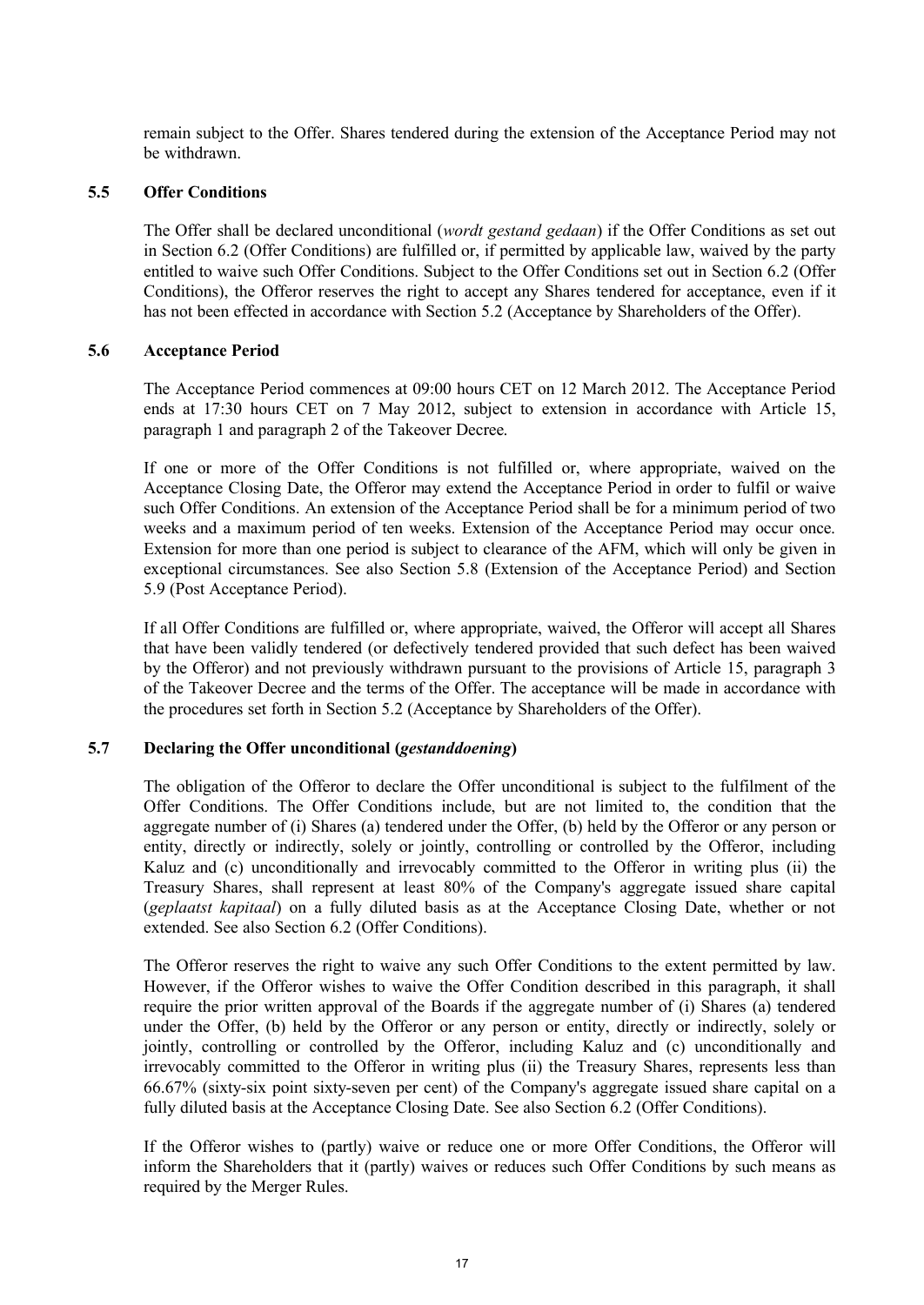Unless the Acceptance Period is extended, the Offeror will announce, in accordance with Article 16, paragraph 1 of the Takeover Decree, within three (3) Business Days after the Acceptance Closing Date whether or not it declares the Offer unconditional The date that the Offer is declared unconditional (*gestand wordt gedaan*) is the Unconditional Date. In the event that the Offer is not declared unconditional, the Offeror will motivate such decision.

In the event that the Offeror announces that the Offer is declared unconditional (*gestand wordt gedaan*), the Offeror will accept for payment all Shares validly tendered (or defectively tendered provided that such defect has been waived by the Offeror). After de Offeror has declared the Offer unconditional, it may continue the Offer by way of a Post Acceptance Period (*naaanmeldingstermijn*) as set out in Section 5.9 (Post Acceptance Period).

#### **5.8 Extension of the Acceptance Period**

The Offeror may extend the Offer past the Acceptance Closing Date only once at its discretion if one or more of the Offer Conditions is not fulfilled by the Acceptance Closing Date. Extension for more than one period is subject to clearance of the AFM, which will only be given in exceptional circumstances. If the Acceptance Period is extended all references in this Offer Memorandum to the Acceptance Closing Date or "17:30 hours CET, on 7 May 2012" shall, unless the context requires otherwise, be deemed to be moved to the latest date and time to which the Acceptance Period has been so extended.

If the Acceptance Period is extended, a public announcement to that effect shall be made not later than the third Business Day following the initial Acceptance Closing Date, in accordance with the provisions of Article 15, paragraph 1 and paragraph 2 of the Takeover Decree. Such a public announcement shall contain the date to which the Acceptance Period is extended.

During such extension of the Acceptance Period, any Shares previously tendered and not withdrawn will remain subject to the Offer. In accordance with Article 15, paragraph 3 of the Takeover Decree, Shares tendered on or prior to the original Acceptance Closing Date may be withdrawn during the extended Acceptance Period.

#### **5.9 Post Acceptance Period (***na-aanmeldingstermijn***)**

In the event that the Offeror announces that the Offer is declared unconditional (*gestand wordt gedaan*), the Offeror may publicly announce, in accordance with article 17 of the Takeover Decree, a **Post Acceptance Period** (*na-aanmeldingstermijn*) within three (3) Business Days after declaring the Offer unconditional (*gestanddoening*). The purpose of the Post Acceptance Period is to enable Shareholders that did not tender their Shares in the Acceptance Period to tender their Shares under the same terms and conditions as the Offer. Such Post Acceptance Period shall commence on the first Business Day following the announcement of a Post Acceptance Period. The Post Acceptance Period will have a maximum duration of two (2) weeks.

The Offeror will publicly announce the results of the Post Acceptance Period and the total amount and total percentage of Shares held by it in accordance with Article 17 paragraph 4 of the Takeover Decree. Which announcement shall ultimately be made on the third Business Day following the end of the Post Acceptance Period. The Offeror shall continue to accept for payment all Shares validly tendered (or defectively tendered provided that such defect has been waived by the Offeror) during such Post Acceptance Period. The Offeror shall promptly pay for such Shares, but in any event within three (3) Business Days following the end of the Post Acceptance Period.

During the Post Acceptance Period, neither Shareholders who tendered Shares during the Acceptance Period, if such Shares were accepted pursuant to the Offer, nor Shareholders who tender Shares during a Post Acceptance Period, will have any right to withdraw such Shares from the Offer.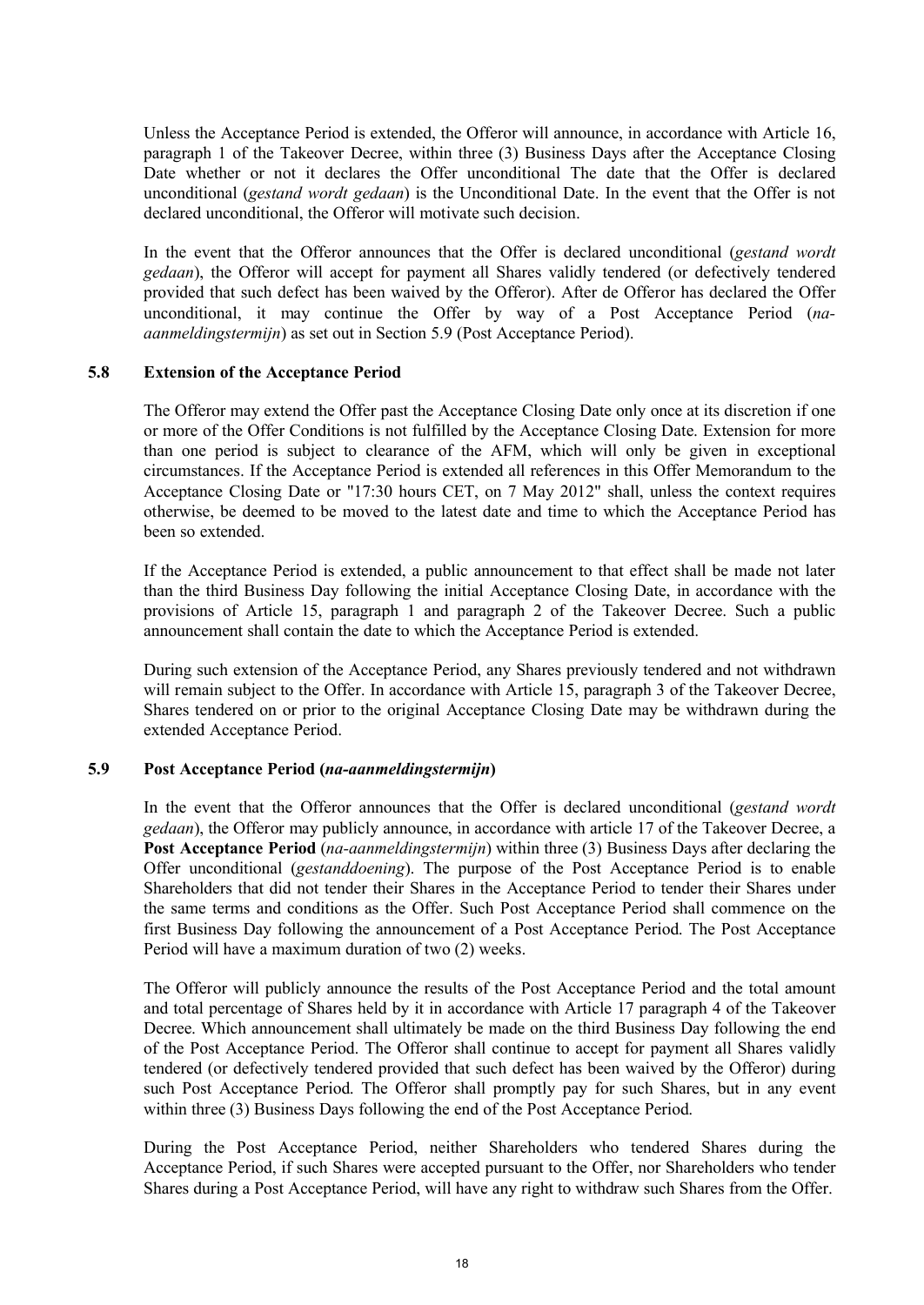#### **5.10 Settlement of the Offer**

The Shareholders who have tendered their Shares for acceptance under the Offer prior to or on the Acceptance Closing Date will receive on the Settlement Date the Offer Price in respect of each Share validly tendered (or defectively tendered provided that such defect has been waived by the Offeror) and delivered (*geleverd*) under the terms and conditions of the Offer. On the Settlement Date dissolution or annulment of a Shareholder's tender or delivery (*levering*) shall not be permitted. Settlement will only take place if the Offer is declared unconditional (*gestand wordt gedaan*).

#### **5.11 Dividends**

The Offeror may elect not to cause the Company to pay (cash or share) dividends or other distributions to the Shareholders in the future. The Company's dividend policy is set out in Section 6.8.4.

#### **5.12 Commission**

Admitted Institutions shall receive from the Settlement Agent on behalf of the Offeror a commission in the amount of EUR 0.0105 in respect of each Share validly tendered (or defectively tendered provided that such defect has been waived by the Offeror) and delivered (*geleverd*). The commission received by each Admitted Institution shall not exceed EUR 1000 per Shareholder tender. The commission must be claimed from the Offeror through the Settlement Agent within 30 days of the Unconditional Date.

The Offeror or the Company will charge no costs to the Shareholders for the delivery and payment of the Shares if an Admitted Institution is involved. However, Shareholders may be charged certain fees by their banks and stockbrokers. Costs may also be charged if an institution not located in the Netherlands is involved in the delivery and payment of the Shares. Shareholders should consult their banks and stockbrokers regarding any such fees.

#### **5.13 Restrictions**

The Offer is being made with due observance of such statements, conditions and restrictions as are included in this Offer Memorandum. Subject to the Offer Conditions set out in Section 6.2 (Offer Conditions), the Offeror reserves the right to accept any Shares tendered for acceptance, even if such tender has not been effected in accordance with Section 5.2 (Acceptance by Shareholders of Offer).

#### **5.14 Announcements**

Announcements contemplated by this Offer Memorandum will be issued by press release. Subject to any applicable requirements of the Merger Rules and without limiting the manner in which the Offeror may choose to make any public announcement, the Offeror will have no obligation to communicate any public announcement other than as described in this Section 5.14 (Announcements).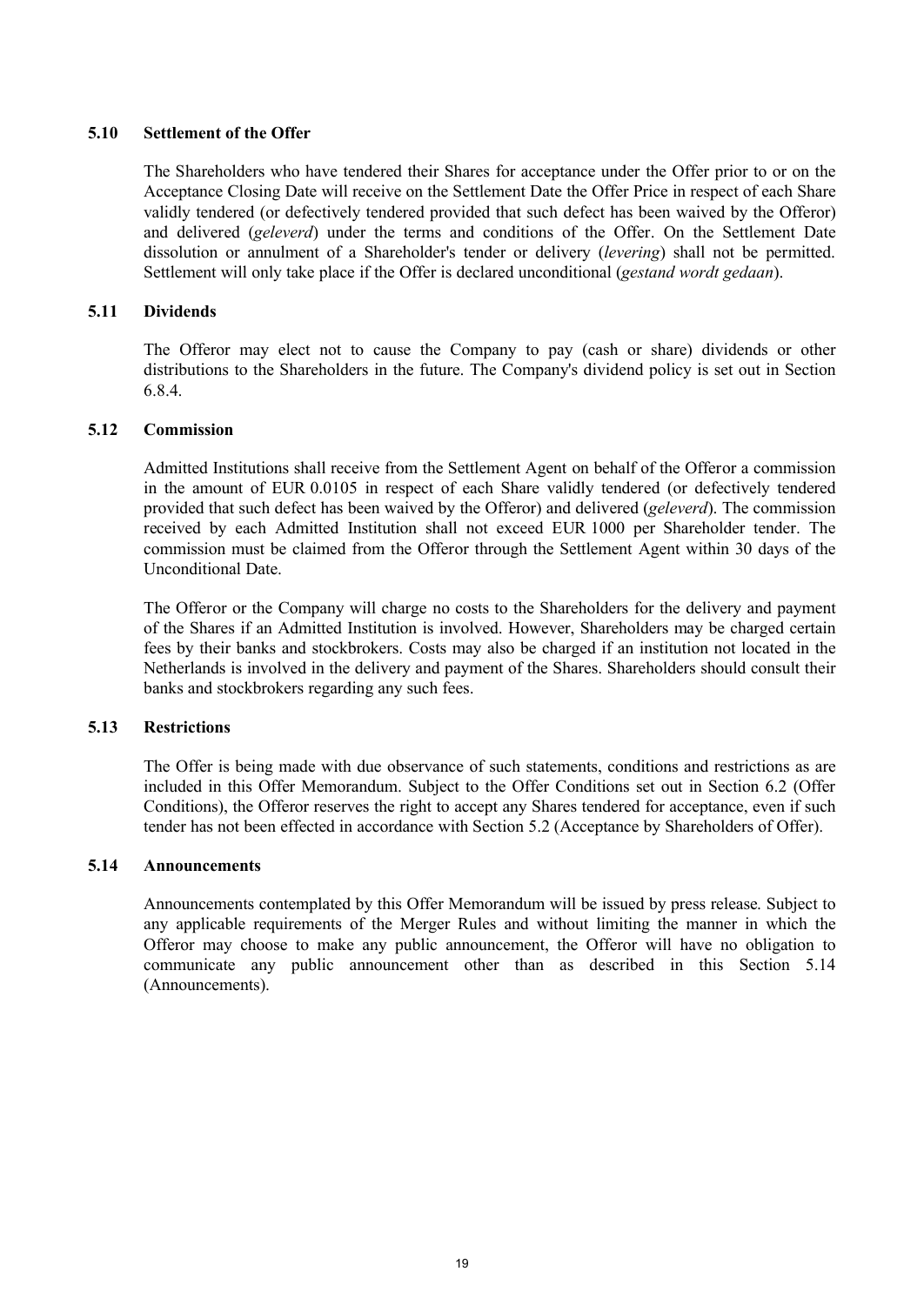#### **5.15 Indicative Timetable**

The times and dates below are indicative only.

| <b>Expected date and time</b>                                                           | <b>Event</b>                                                                                                                                                                                                                                                                                                                                                                                                                                                                                                     |  |  |
|-----------------------------------------------------------------------------------------|------------------------------------------------------------------------------------------------------------------------------------------------------------------------------------------------------------------------------------------------------------------------------------------------------------------------------------------------------------------------------------------------------------------------------------------------------------------------------------------------------------------|--|--|
| 9 March 2012                                                                            | Publication of the press release announcing the availability of this<br>Offer Memorandum and commencement of the Offer                                                                                                                                                                                                                                                                                                                                                                                           |  |  |
| 9:00 hours CET, 12 March 2012                                                           | Commencement of the Acceptance Period under the Offer in<br>accordance with article 14 of the Takeover Decree                                                                                                                                                                                                                                                                                                                                                                                                    |  |  |
| 22 March 2012                                                                           | Mexichem's EGM, at which meeting the general meeting is asked to<br>resolve on the Offer.                                                                                                                                                                                                                                                                                                                                                                                                                        |  |  |
| 14:00 hours CET, 25 April 2012                                                          | Wavin AGM: at this meeting the Offer, among other matters, will be<br>discussed in accordance with the provisions of Article 18, paragraph<br>1 and paragraph 2 of the Takeover Decree. In addition, the<br>resolutions referred to in Section 10 (Agenda Wavin AGM) of the<br>Position Statement will voted upon                                                                                                                                                                                                |  |  |
| 17:30 hours CET, 7 May 2012,<br>subject to extension                                    | Acceptance Closing Date which is the deadline for Shareholders<br>wishing to tender Shares, unless the Offer is extended in accordance<br>with Article 15 of the Takeover Decree                                                                                                                                                                                                                                                                                                                                 |  |  |
| Not later than three (3) Business<br>Days after the Acceptance Closing<br>Date          | On this date the Offeror shall publicly announce in accordance with<br>Articles 15 and 16 of the Takeover Decree that either:                                                                                                                                                                                                                                                                                                                                                                                    |  |  |
|                                                                                         | the Offer is declared unconditional ( <i>gestand wordt gedaan</i> ),<br>the Unconditional Date;                                                                                                                                                                                                                                                                                                                                                                                                                  |  |  |
|                                                                                         | the Offer is not declared unconditional and has lapsed; or                                                                                                                                                                                                                                                                                                                                                                                                                                                       |  |  |
|                                                                                         | the Offer is extended for a period of between two (2) and ten<br>$(10)$ weeks                                                                                                                                                                                                                                                                                                                                                                                                                                    |  |  |
| Not later than three (3) Business<br>Days after the Unconditional Date                  | Settlement Date: the date on which, in accordance with the terms and<br>conditions of the Offer, the Offeror shall pay the Offer Price per<br>Share to the Shareholders who have validly tendered (or defectively<br>tendered provided that such defect has been waived by the Offeror)<br>and delivered (geleverd) their Shares under the Offer                                                                                                                                                                 |  |  |
| Not later than on the second<br>Business Day following the<br><b>Unconditional Date</b> | Commencement<br>of<br>Post<br>Acceptance<br>Period<br>$(na-$<br>aanmeldingstermijn): the Offeror may announce a Post Acceptance<br>Period for the Offer with a maximum duration of two (2) weeks.<br>During the Post Acceptance Period, Shareholders that have not yet<br>tendered their Shares under the Offer will have the opportunity to do<br>so in the same manner and under the same conditions as set out in<br>this Offer Memorandum all in accordance with Article 17 of the<br><b>Takeover Decree</b> |  |  |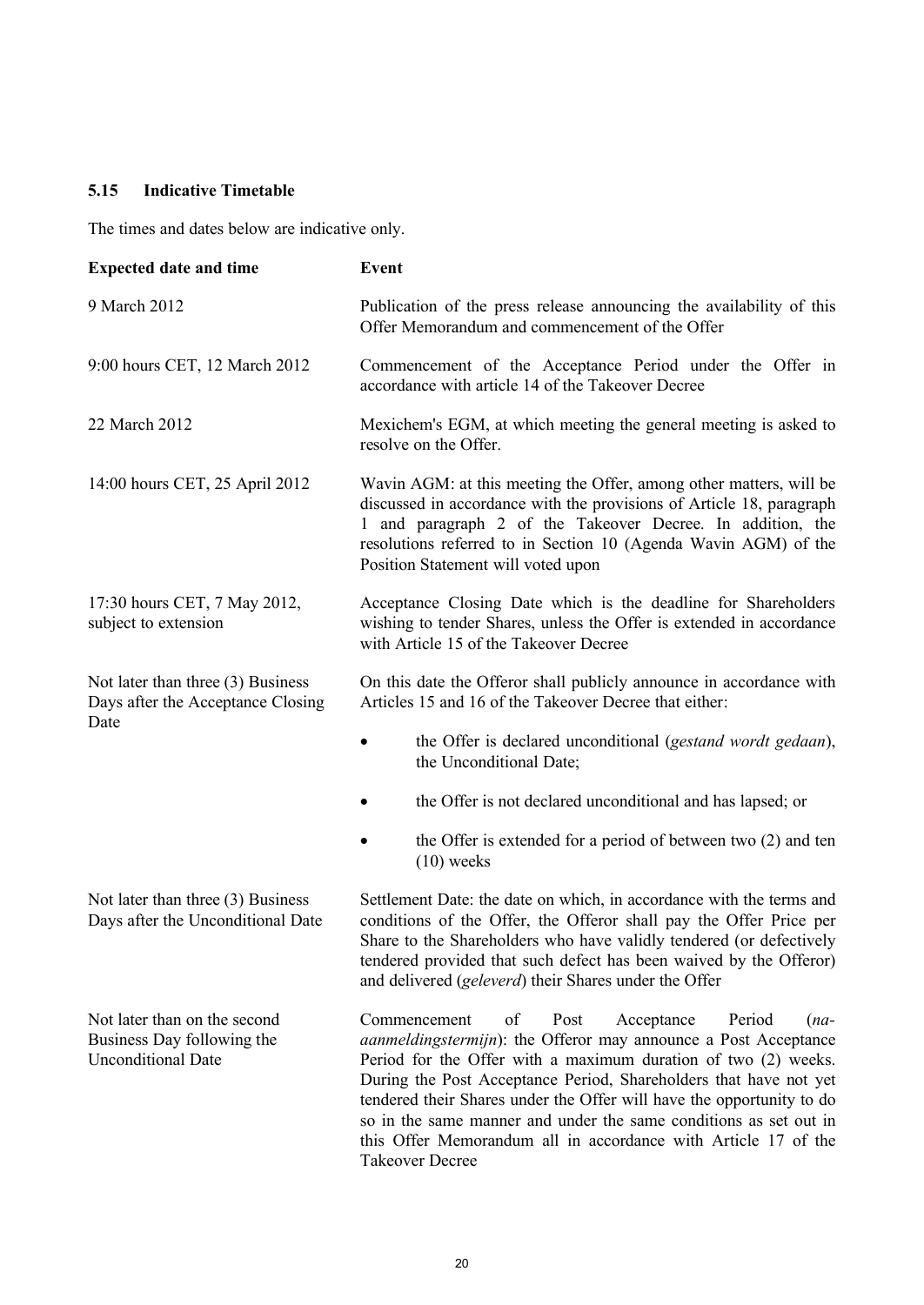#### **6. EXPLANATION OF THE OFFER**

#### **6.1 History of the Offer**

On 22 November 2011, the Company announced that it had received an unsolicited non-binding cash offer from Mexichem for the acquisition of all outstanding shares of the Company (see Section 11.1). On the same date, Mexichem confirmed submission of that proposal to the Boards (see Section 11.2). On 23 November 2011, Mexichem and Wavin confirmed the details of Mexichem's proposal (see Sections 11.3 and 11.4).

On 6 December 2011, Mexichem announced that it had raised its non-binding cash offer from EUR 8.50 to EUR 9 per Ordinary Share (see Section 11.5). On that same date, the Company confirmed that certain progress had been made on the non-financial terms. However, Mexichem's non-binding offer was not acceptable as the price materially undervalued the Company and its prospects (see Section 11.6).

On 23 December 2011, Mexichem announced that it had raised its non-binding cash offer to EUR 10 per Ordinary Share (see Section 11.7). The Boards, after careful consideration and taking into account the progress on the key non-financial terms, concluded that the proposed offer price of EUR 10 per Share was at a level to grant Mexichem access to due diligence information (see Section 11.8).

On 8 February 2012, Mexichem and the Company jointly announced that they had reached conditional agreement on the terms and conditions of the Offer at an Offer Price in cash of EUR 10.50 per Share (see Section 11.9).

On 14 February 2012, it was announced that Mexichem will fulfil its obligations under the Offer with cash on its balance sheet and on the basis of existing committed credit facilities (certainty of funds) (see Section 11.10).

#### **6.2 Offer Conditions**

6.2.1 The Offer Conditions

Notwithstanding any other provisions of the Offer, the obligation of the Offeror to declare the Offer unconditional (*gestanddoening*) will be subject to the following conditions precedent being satisfied, or waived as set out in this Section 6.2, on or before the Acceptance Closing Date:

- (a) all notifications to all relevant competition authorities shall have been made and all waiting periods with respect to such notifications shall have expired and each relevant authority:
	- (i) shall have rendered a decision permitting the Offer without requiring any conditions or obligations;
	- (ii) shall have rendered a decision stating that no clearance is required;
	- (iii) shall not have rendered a decision within the applicable time periods and under the relevant applicable laws thereby implying that unconditional clearance has been given; or
	- (iv) shall have referred the matter to any other competent authority in accordance with the relevant applicable laws and clearance subsequently shall have been given;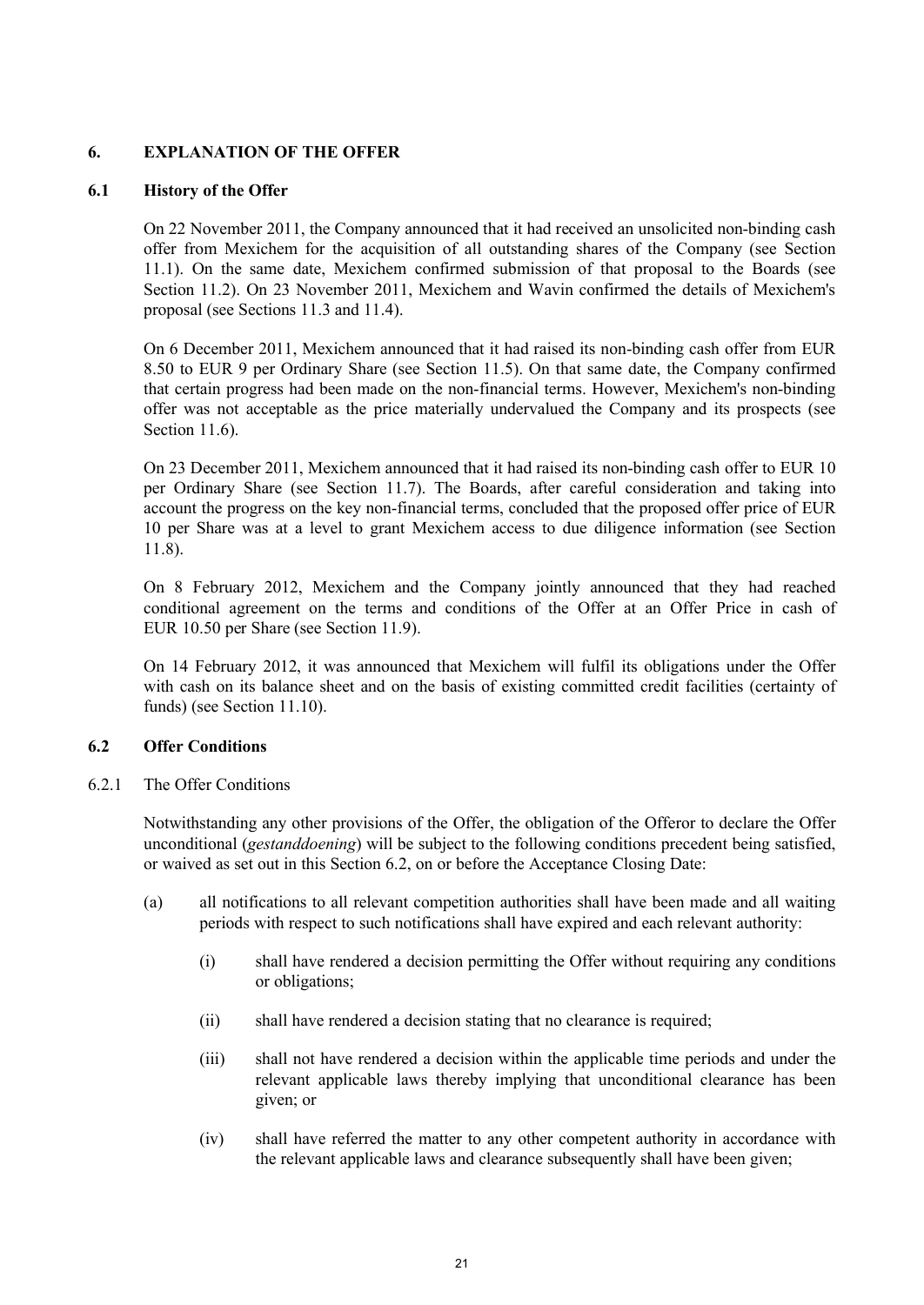(b) the aggregate number of (i) Shares (A) tendered under the Offer, (B) held by the Offeror or any person or entity, directly or indirectly, solely or jointly, controlling or controlled by the Offeror, including Kaluz and (C) unconditionally and irrevocably committed to the Offeror or its Related Parties in writing plus (ii) the Treasury Shares, shall represent at least 80% of the Company's aggregate issued share capital on a fully diluted basis at the Acceptance Closing Date.

A waiver of this Offer Condition by the Offeror shall require the prior written approval of the Boards if the aggregate number of (i) Shares (A) tendered under the Offer, (B) held by the Offeror or any person or entity, directly or indirectly, solely or jointly, controlling or controlled by the Offeror, including Kaluz and (C) unconditionally and irrevocably committed to the Offeror in writing plus (ii) the Treasury Shares represents less than 66.67% of the Company's aggregate issued share capital on a fully diluted basis at the Acceptance Closing Date;

- (c) written confirmation from the board of Stichting Preferente Aandelen Wavin in which it confirms (i) that the call option right to have preference shares issued to it by the Company has not been exercised and (ii) the unconditional termination of the agreement pursuant to which the Stichting Preferente Aandelen Wavin is entitled to the call option right to have preference shares issued to it by the Company effective as per the Settlement Date;
- (d) no Material Adverse Effect has occurred after the date of signing of the Merger Protocol, where a **Material Adverse Effect** means:
	- (i) any breach of the Company's warranties set out in the Merger Protocol that in respect of that particular warranty results in a payment obligation for any member of the Wavin Group that on a net present value basis exceeds an amount of EUR 25 million (or the equivalent in any foreign currency), but excluding any payment obligations to the extent they have been explicitly disclosed to the Offeror prior to 8 February 2012 in the Merger Protocol; and
	- (ii) any event or circumstance that, individually or together with other events or circumstances, has or could reasonably be expected to have a material adverse effect on the profitability, reputation, financial or trading position of the Wavin Group, taken as a whole, such that the Offeror cannot reasonably be expected to declare the Offer unconditional, as the case may be, other than any event or circumstance that directly results from:
		- (A) a general economic decline in the business generally affecting companies such as the Company;
		- (B) any matter which is, or could reasonably be, known to the Offeror or its advisers prior to the date hereof, as a result of the fair disclosure through the due diligence investigation or information in the public domain prior to the date hereof, including information filed by any member of the Wavin Group as a matter of public record or made public by the Company pursuant to applicable laws or regulations;
		- (C) the announcement, making and implementation of the Offer;
		- (D) any change in laws, regulations, reporting standards or interpretations thereof, after the date of the Merger Protocol;
		- (E) a breach of the Merger Protocol or any applicable laws by the Offeror; or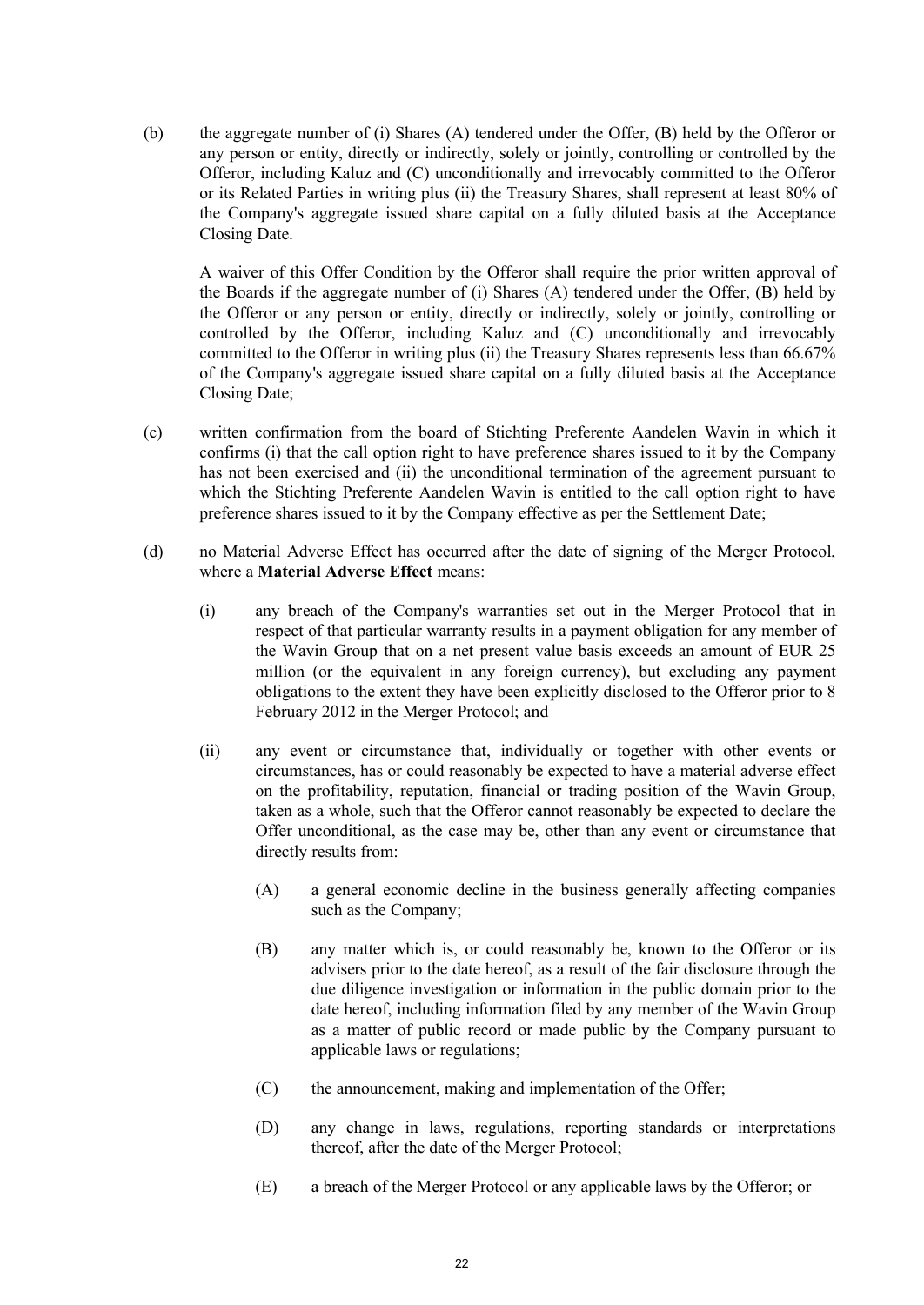- (F) shareholder or stakeholder litigation arising from alleged breach of fiduciary duty relating to the Offer;
- (e) the Mexichem EGM has approved the Offer and the measures required to implement the Offer and the transactions resulting from the Offer, without prejudice to the Offeror making best efforts to procure the satisfaction of this Offer Condition as soon as reasonably practicable;
- (f) neither of the Boards has revoked or amended its Recommendation;
- (g) no public announcement has been made of a Competing Offer or of a mandatory offer for Shares pursuant to article 5:70 Wft;
- (h) no notification has been received from the AFM that the Offer has been made in conflict with any of the provisions of chapter 5.5 of the Wft (*Openbaar bod op effecten*) or the Takeover Decree, within the meaning of section 5:80 Wft in which case, pursuant to those rules, securities institutions (*beleggingsondernemingen*) would not be permitted to cooperate with the execution and completion of the Offer;
- (i) no order, stay, judgment or decree is issued by any court, arbitral tribunal, government, governmental authority or other regulatory or administrative authority and is in effect, or any statute, rule, regulation, governmental order or injunction shall have been enacted, enforced or deemed applicable to the Offer, any of which prohibits the launch or consummation of the Offer; and
- (j) the Company has not breached the Merger Protocol to the extent that such breach could reasonably be expected to constitute a Material Adverse Effect on the Company or the Offer and which is of such material nature that it cannot reasonably be expected that the Offeror makes the Offer (which includes, without limitation, a breach of the Boards' obligations under the Merger Protocol relating to the Recommendation).

#### 6.2.2 Waiver

The Offer Conditions set out above in Section 6.2.1, except for 6.2.1(h) are for the benefit of the Offeror. These Offer Conditions may, to the extent permitted by applicable law, only be waived by the Offeror, either in whole or in part, at any time by written notice to the Company. The Offer Condition included in Section 6.2.1(h) cannot be waived.

Both the Offeror and the Company undertake to use their best efforts to procure the satisfaction of the Offer Conditions as soon as reasonably practicable. The Offeror may not invoke an Offer Condition if it has breached its best efforts undertaking.

If at any time either the Offeror or the Company becomes aware of (i) an Offer Condition being satisfied or (ii) a fact or circumstance that might prevent an Offer Condition of being satisfied, it shall immediately give written notice therof to the other party.

#### **6.3 Respective cross shareholding Mexichem – Wavin**

6.3.1 Mexichem's and the Offeror's equity stake in the Company

On 7 March 2012, close of business CET, Mexichem indirectly held 2,406,384 Shares in the Company. Of this equity stake 1,325,284 Shares are held by Mexichem UK Limited, an indirect wholly owned subsidiary of Mexichem (Mexichem UK Limited is held by Mexichem via Mexichem Fluor, S.A. de C.V.). In addition, 1,081,100 Shares are held by the Offeror, a direct subsidiary of Mexichem. Mexichem group's total equity stake in Wavin represents approximately 4.76% of the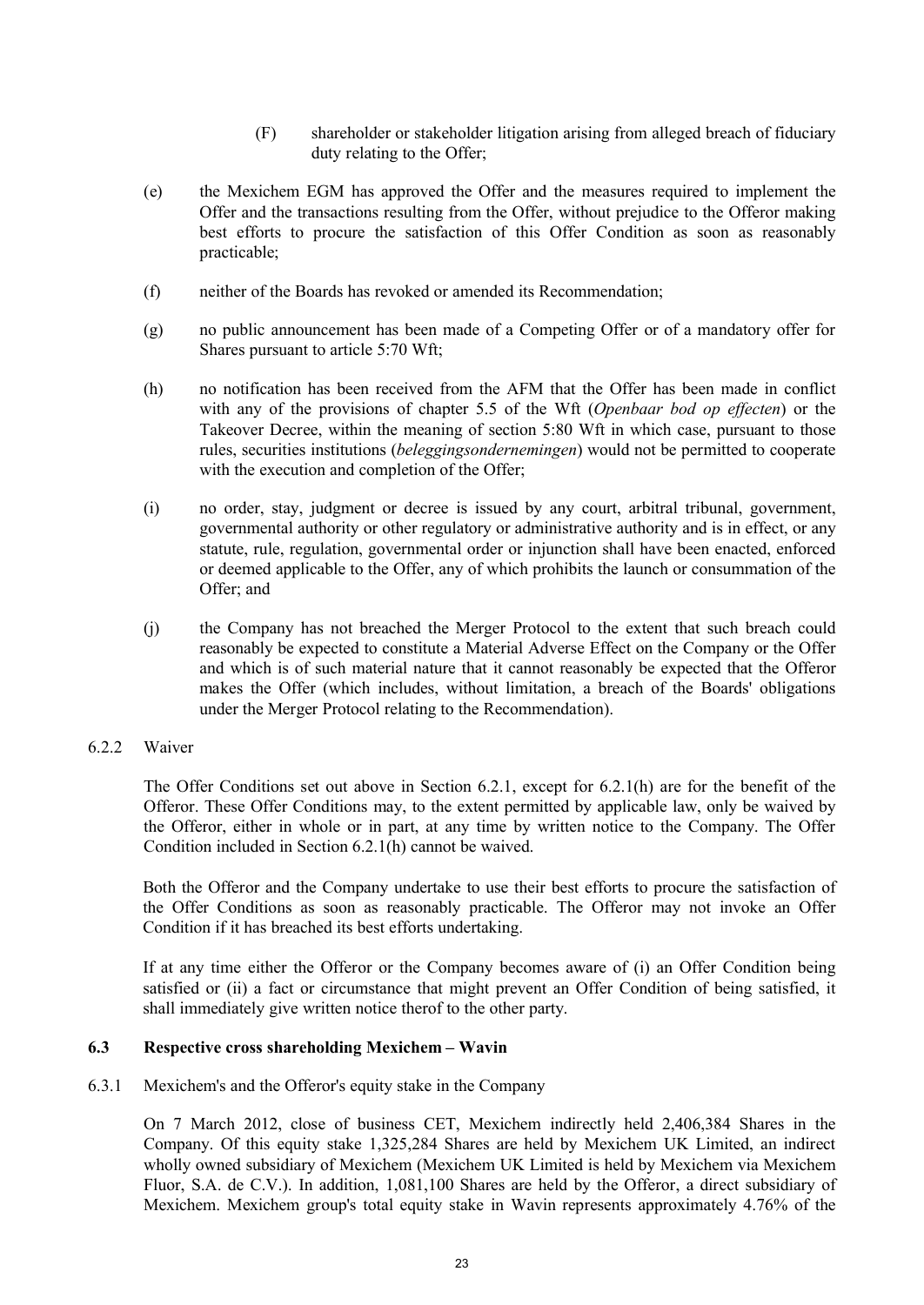Shares. The Shares held by Mexichem UK Limited will be transferred to the Offeror before the end of the Acceptance Period.

In the year preceding the date of the Offer Memorandum Mexichem, the Offeror and Mexichem UK Limited did not execute any transaction and did not conclude any agreements in relation to Wavin securities, except for those listed below:

| Entity that executed<br>the transaction | <b>Date</b><br>transaction | Number and nature of the<br>financial instrument | Price<br>per<br><b>Share</b> |
|-----------------------------------------|----------------------------|--------------------------------------------------|------------------------------|
| Mexichem UK Limited                     | 26 April 2011              | Sale of 90,000 Shares                            | EUR 11.56280                 |
| Mexichem UK Limited                     | 27 April 2011              | Sale of 42,371 Shares                            | EUR 11.67360                 |
| Mexichem UK Limited                     | 28 April 2011              | Sale of 250,000 Shares                           | EUR 11.78700                 |
| Mexichem UK Limited                     | 29 April 2011              | Sale of 106,745 Shares                           | EUR 12.03750                 |
| Mexichem UK Limited                     | 2 May 2011                 | Sale of 150,000 Shares                           | EUR 12.05770                 |
| Mexichem UK Limited                     | 3 May 2011                 | Sale of 50,000 Shares                            | EUR 12.10750                 |
| Mexichem UK Limited                     | 4 May 2011                 | Sale of 64,714 Shares                            | EUR 12.13010                 |
| Mexichem UK Limited                     | 5 May 2011                 | Sale of 50,000 Shares                            | EUR 12.10750                 |
| Mexichem UK Limited                     | 9 May 2011                 | Sale of 97,682 Shares                            | EUR 11.9283                  |
| Mexichem UK Limited                     | 10 May 2011                | Sale of 7,206 Shares                             | EUR 11.9580                  |
| Mexichem UK Limited                     | 6 June 2011                | Sale of 45,246 Shares                            | EUR 11.92490                 |
| Mexichem UK Limited                     | 19 July 2011               | Sale of 933 Shares                               | EUR 9.36710                  |
| Mexichem UK Limited                     | 20 July 2011               | Sale of 26,899 Shares                            | EUR 9.37450                  |
| Mexichem UK Limited                     | 21 July 2011               | Sale of 26,598 Shares                            | EUR 9.37950                  |
| Mexichem UK Limited                     | 22 July 2011               | Sale of 60,000 Shares                            | EUR 9.46680                  |
| Mexichem UK Limited                     | 1 August 2011              | Sale of 5,851 Shares                             | EUR 8.97700                  |
| Mexichem UK Limited                     | 6 August 2011              | Sale of 39,149 Shares                            | EUR 8.09050                  |
| Mexichem UK Limited                     | 10 February 2012           | Purchase of 100,000 Shares                       | EUR 10.3750                  |
| Mexichem UK Limited                     | 13 February 2012           | Purchase of 4,746 Shares                         | EUR 10.3600                  |
| Mexichem UK Limited                     | 14 February 2012           | Purchase of 16,867 Shares                        | EUR 10.3600                  |
| Mexichem UK Limited                     | 15 February 2012           | Purchase of 8,951 Shares                         | EUR 10.3600                  |
| Mexichem UK Limited                     | 17 February 2012           | Purchase of 5,285 Shares                         | EUR 10.3700                  |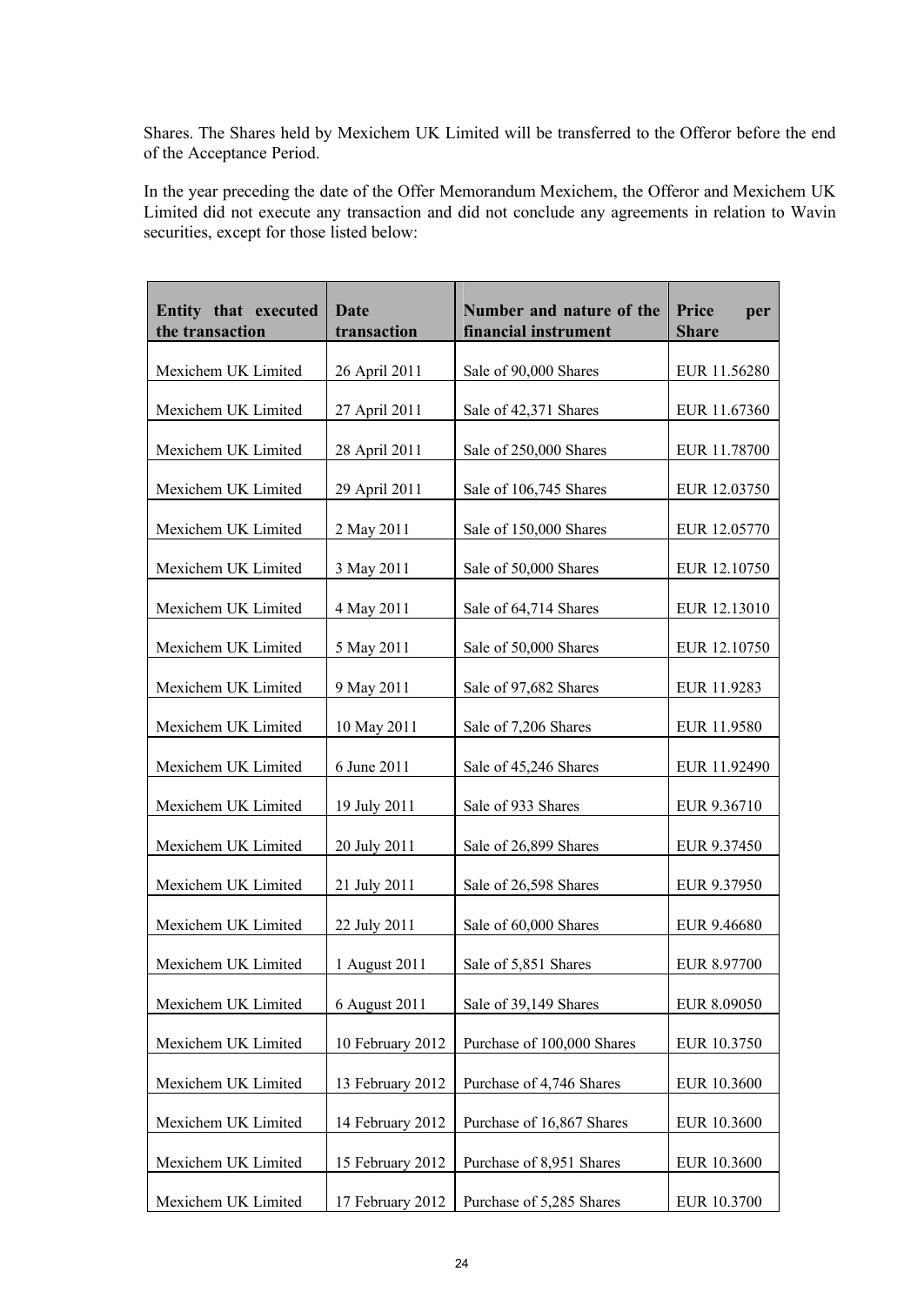| Entity that executed<br>the transaction | <b>Date</b><br>transaction | Number and nature of the<br>financial instrument | Price<br>per<br><b>Share</b> |
|-----------------------------------------|----------------------------|--------------------------------------------------|------------------------------|
|                                         |                            |                                                  |                              |
| the Offeror<br>the Offeror              | 20 February 2012           | Purchase of 63,360 Shares                        | EUR 10.3801                  |
|                                         | 21 February 2012           | Purchase of 43,593 Shares                        | EUR 10.3837                  |
| the Offeror                             | 22 February 2012           | Purchase of 131,930 Shares                       | EUR 10.4159                  |
| Mexichem UK Limited                     | 23 February 2012           | Purchase of 43,200 Shares                        | EUR 10.4200                  |
| the Offeror                             |                            |                                                  |                              |
|                                         | 23 February 2012           | Purchase of 133,607 Shares                       | EUR 10.4268                  |
| the Offeror                             | 24 February 2012           | Purchase of 37,495 Shares                        | EUR 10.4170                  |
| the Offeror                             |                            |                                                  |                              |
|                                         | 27 February 2012           | Purchase of 30,761 Shares                        | EUR 10.4154                  |
| the Offeror                             | 28 February 2012           | Purchase of 103,475 Shares                       | EUR 10.4239                  |
| the Offeror                             |                            |                                                  |                              |
|                                         | 29 February 2012           | Purchase of 174,163 Shares                       | EUR 10.4386                  |
| the Offeror                             |                            |                                                  |                              |
|                                         | 01 March 2012              | Purchase of 52,815 Shares                        | EUR 10.4398                  |
| the Offeror                             | 02 March 2012              | Purchase of 75,000 Shares                        | EUR 10.4436                  |
| the Offeror                             |                            |                                                  |                              |
|                                         | 05 March 2012              | Purchase of 62,452 Shares                        | EUR 10.4320                  |
| the Offeror                             | 06 March 2012              | Purchase of 97,449 Shares                        | EUR 10.4245                  |
| the Offeror                             |                            |                                                  |                              |
|                                         | 07 March 2012              | Purchase of 75,000 Shares                        | EUR 10.4200                  |

The transactions concluded by Mexichem UK Limited between 26 April 2011 up to and including 6 June 2011 were conducted at a price that exceeds the Offer Price. All these transactions involved Mexichem UK Limited as the seller of Shares. Mexichem UK Limited chose to execute these transactions because it expected that soon thereafter the share price would drop to a value that no longer reflected the value of the Company. Such a drop was foreseeable due to Wavin's strong European presence, in combination with the continuing problems in the Eurozone and the European construction sector.

6.3.2 The Company's equity stake in Mexichem and the Offeror

On 7 March 2012, close of business CET, the Company did not directly or indirectly hold any shares in the Offeror, Mexichem and/or any of its group companies.

#### **6.4 Overview of Shares and options held by members of the Boards and related transactions and concluded agreements**

6.4.1 Overview of Shares held by members of the Supervisory Board and Management Board

At the date of this Offer Memorandum, the members of the Management Board and Supervisory Board jointly hold a total of 440,456 (four hundred forty thousand four hundred fifty-six) Shares by way of long-term investment. This number does not include the unvested Matching Shares. No options on Shares have been granted to the members of the Supervisory Board. The members of the Boards hold the following number of Shares and options at the date of this Offer Memorandum: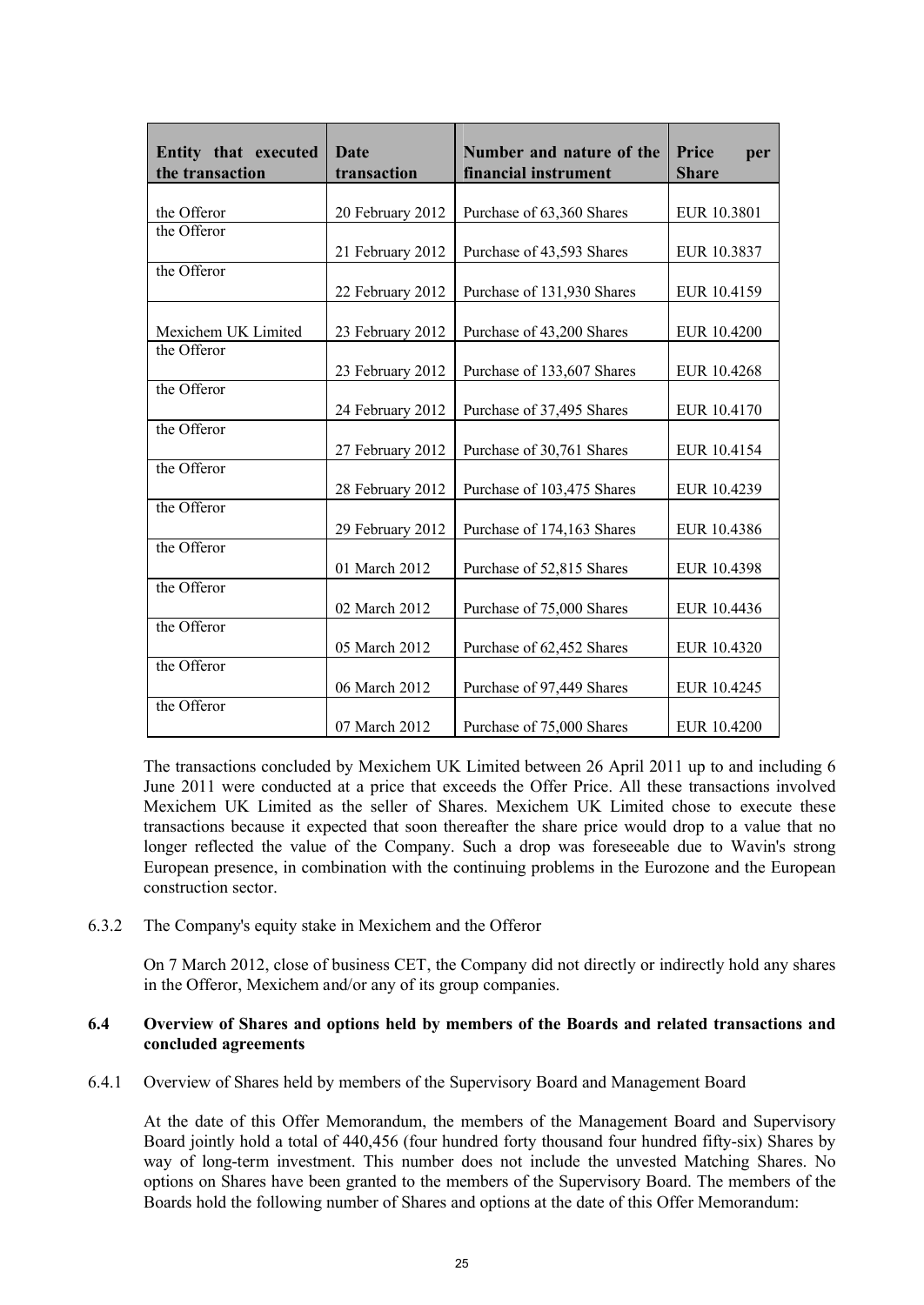| <b>Name</b>  | <b>Number of Shares</b> | <b>Aggregate</b><br>nominal<br>value<br><b>Shares</b> | <b>Number of Performance</b><br><b>Options</b> |
|--------------|-------------------------|-------------------------------------------------------|------------------------------------------------|
| Mr. ten Hove | 123,073                 | 49,229.2                                              | 25,438                                         |
| Mr. Oomens   | 192,010                 | 76,804.0                                              | 28,257                                         |
| Mr. Roef     | 108,451                 | 43,380.4                                              | 21,621                                         |
| Mr. Hill     | 16,922                  | 6,768.8                                               | $\boldsymbol{0}$                               |
| <b>TOTAL</b> | 440,456                 | 176,182.4                                             | 75,316                                         |

#### 6.4.2 Share transactions in the year prior to the date of this Offer Memorandum

The following transactions were performed by the members of the Boards during the year preceding the date of this Offer Memorandum:

| <b>Name</b> | <b>Buy/Sell</b> | <b>Number of Shares</b> | Date of trade     | <b>Price per Share</b> |
|-------------|-----------------|-------------------------|-------------------|------------------------|
| Mr. Roef    | Buy             | 5,000                   | 10 June 2011      | <b>EUR 10.66</b>       |
|             | Buy             | 10,000                  | 24 August 2011    | <b>EUR 6.09</b>        |
|             | Buy             | 10,000                  | 29 August 2011    | <b>EUR 6.06</b>        |
|             | Buy             | 5,000                   | 12 September 2011 | <b>EUR 5.07</b>        |
|             | Buy             | 5,000                   | 23 September 2011 | <b>EUR 4.88</b>        |
| TOTAL       |                 | 35,000                  |                   |                        |

Furthermore, pursuant to and in accordance with the terms of the Company's applicable LTIP, certain members of the Management Board purchased Shares and accordingly were awarded Matching Shares and Performance Options in the year preceding the date of this Offer Memorandum (see further below).

#### 6.4.3 LTIP

In 2008, Wavin introduced a long-term incentive plan on the basis of which Management Board members as well as other senior managers were permitted, on a voluntary basis, to invest annually up to 50% of their individual annual bonus in Wavin shares (the "**LTIP**"). The LTIP focuses on allowing participants to create long term shareholder value by encouraging share ownership and aligning their interests with those of Wavin's shareholders.

Based on the LTIP, a participant will receive (a) the right to one conditional matching share for each two purchased shares ("**Matching Shares**"); and (b) a maximum of three conditional performance options for each share purchased ("**Performance Options**"). The purchased shares and the Matching Shares are subject to a mandatory lock-up period of five years. The Matching Shares will be transferred to the participant after three years provided that the participant is still employed by Wavin. These Matching Shares must, however, still be retained for the full five-year lock-up period as referred to above.

The participants will be granted a maximum of three Performance Options for each purchased share. The Performance Options have a total term of seven years: a vesting period of four years and a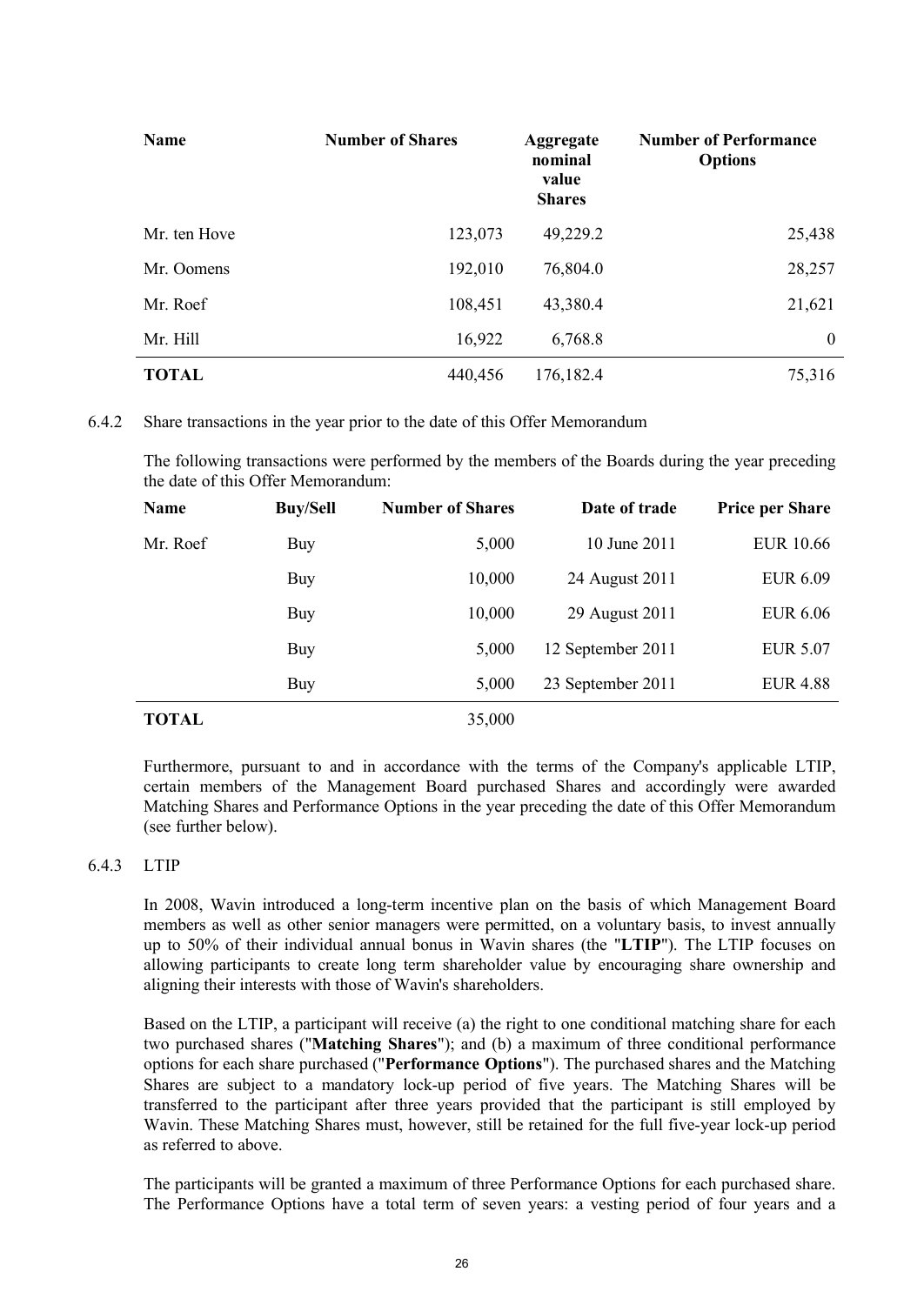subsequent exercise period of three years. The total number of Performance Options to be granted is dependent on the average annual normalised EBITDA growth realised during the four-year optionvesting period and can only be exercised if the participant is still employed by Wavin at the time of vesting.

The LTIP shall be terminated as a result of the Offer. In 2011, as a result of the participation in the LTIP (see also above in Section 6.4.2), the members of the Management Board have acquired in aggregate 5,534 (five thousand five hundred thirty-four) Shares and have been awarded 2,767 (two thousand seven hundred sixty-seven) Matching Shares and a maximum of 16,602 (sixteen thousand six hundred two) Performance Options:

| Name         | Number of<br><b>Shares</b> | Date of trade | <b>Price per Share</b> | <b>Matching</b><br><b>Shares</b> | Performance<br><b>Options</b> |
|--------------|----------------------------|---------------|------------------------|----------------------------------|-------------------------------|
| Mr. ten Hove | 2.316                      | 28 March 2011 | <b>EUR 10.83</b>       | 1,158                            | 6,948                         |
| Mr. Oomens   | 2.072                      | 28 March 2011 | <b>EUR 10.83</b>       | 1,036                            | 6,216                         |
| Mr. Roef     | 1.146                      | 28 March 2011 | <b>EUR 10.83</b>       | 573                              | 3,438                         |
| <b>TOTAL</b> | 5,534                      |               |                        | 2,767                            | 16,602                        |

Subject to the Offer being declared unconditional (*gestand wordt gedaan*), each member of the Management Board will receive the following cash payments in respect of the LTIP:

| <b>Name</b>  | Number of<br><b>Performance Options</b><br>outstanding | <b>Matching Shares</b> | <b>Total value</b><br><b>Performance Options</b><br>and Matching Shares |
|--------------|--------------------------------------------------------|------------------------|-------------------------------------------------------------------------|
| Mr. ten Hove | 25,438                                                 | 3,045                  | EUR 125,662                                                             |
| Mr. Oomens   | 28,257                                                 | 3,502                  | EUR 140,523                                                             |
| Mr. Roef     | 21,621                                                 | 3,190                  | EUR 122,284                                                             |
| <b>TOTAL</b> | 75,316                                                 | 9,737                  | EUR 388,469                                                             |

#### 6.4.4. Committed Shares

Each of the members of the Management Board and the Supervisory Board who holds Shares, at the date of this Offer Memorandum as set forth in Section 6.4.1, has agreed, subject to the Recommendation not having been revoked or ammended (see Sections 6.2.1 (f) and (j) and Section 6.13 (h)), to tender all Shares held by him to the Offeror in the Acceptance Period under the terms and subject to the conditions and restrictions of the Offer. The lock-up period in respect of Shares acquired pursuant to vesting of Matching Shares will be lifted in connection with the Offer.

#### **6.5 Substantiation of the Offer Price**

#### 6.5.1 Analyses

In establishing the Offer Price, the Offeror carefully considered the history and prospects of Wavin, including, but not limited to, analyses of historic financial information (derived from Wavin's annual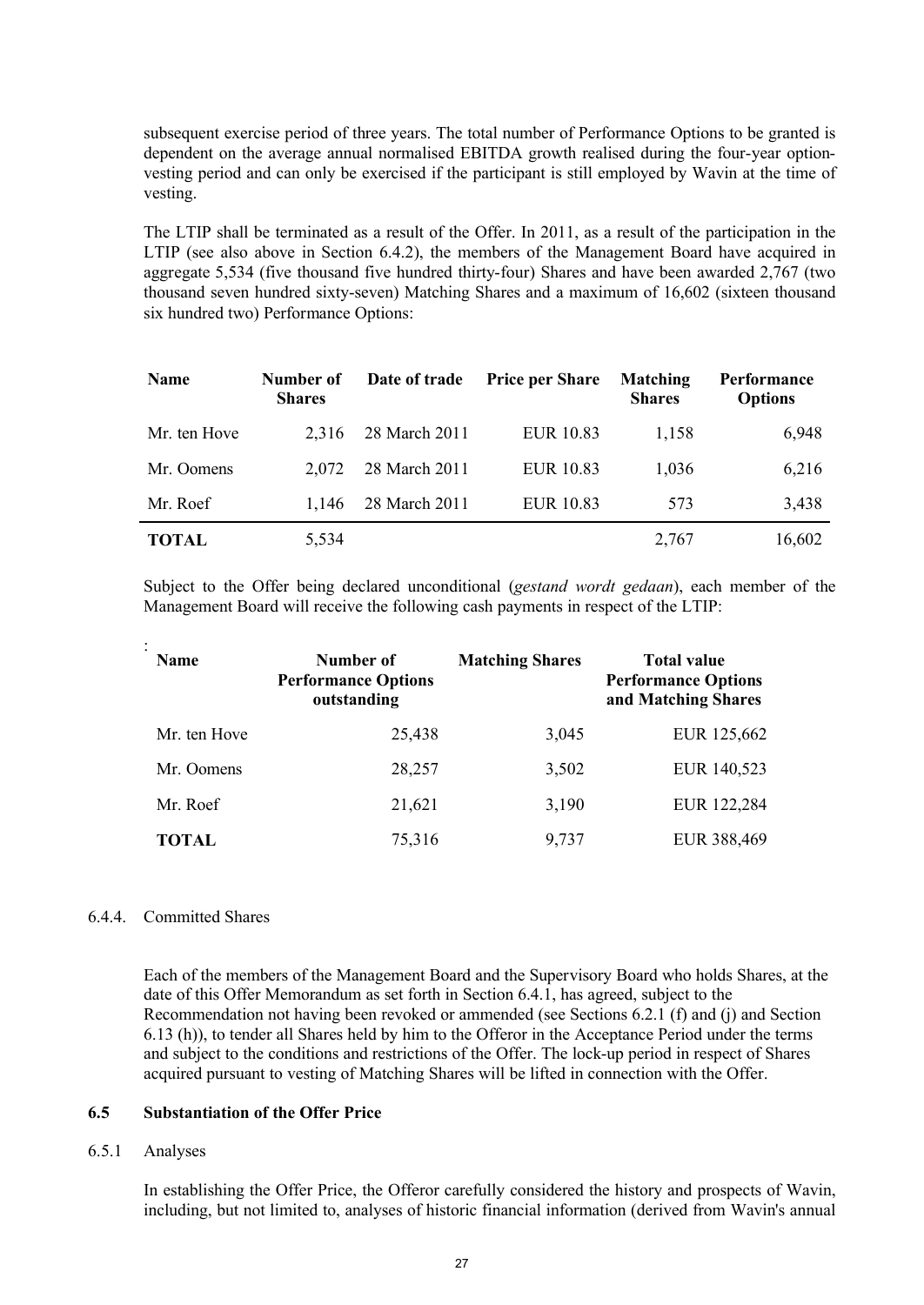and interim accounts, market reports and press releases) and potential future developments in profitability, cash flows and balance sheet.

Furthermore, the Offeror performed the following financial analyses in establishing the Offer Price:

- discounted cash flow analysis, considering (i) historic financial developments for Wavin, and assuming (ii) financial forecasts for Wavin on a stand-alone basis, (iii) a weighted average cost of capital of 9.5% to 10.5% and a long-term effective corporate tax rate of 26%. The applied forecast period is 10 years, the residual value at the end of year 10 is based on perpetuity of the cash flow in year 10;
- · an analysis of target Share prices of Wavin by research analysts who follow the developments of Wavin and the markets in which it operates and issue reports on Wavin on a regular basis (as described further below); and
- · an analysis of bid premiums in comparable public offers in the Netherlands (as described further below).

#### 6.5.2 Premia

The Offer Price allows Shareholders the opportunity to realise certain and immediate value for their Shares. The Offeror believes that this would provide Shareholders with a superior value per share compared to the value of Wavin as a standalone Company:

- The Offer Price per Share represents a premium of 177% over the EUR 3.79 closing price of the Ordinary Shares as on 18 November 2011.
- The Offer Price per Share represents a premium of 97% over the average closing price of the Ordinary Shares of EUR 5.34 for the three months up to and including 18 November 2011.
- The Offer Price per Share represents a premium of 14% over the average closing price of the Ordinary Shares of EUR 9.23 for the twelve months up to and including 18 November 2011.
- The Offer Price per Share represents a premium of 75% over the median of 11 publicly available research analyst target prices of EUR 6.00 set between 20 October 2011 (the day following announcement of Wavin's results for the third quarter of the financial year 2011) and 18 November 2011. The median target price was based on equity research reports issued by ABN Amro, BNP Paribas, Deutsche Bank, Goldman Sachs, ING, KBC, Kempen & Co, Kepler, Petercam, Rabobank and RBS.
- This premium significantly exceeds the 39% average one-day premium for the 26 Dutch public offers with equity value in excess of EUR 100 million that were announced and concluded in the period from 1 January 2007 to 22 November 2011. Transactions that were included in this analysis are: Gilde / Nedschroef, Mecom / Wegener, Cyrte-Mediaset-Goldman Sachs / Endemol, RBS-Fortis-Santander / ABN AMRO, Unibail / Rodamco, Candover-Landsbanki-Eyrir / Stork, CVC / Univar, Danone / Numico, TomTom / TeleAtlas, KPN / Getronics, Rexel / Hagemeyer, SABMiller / Grolsch, Randstad / Vedior, ERIKS / Econosto, Staples / Corporate Express, CVC / Schuitema, Disney / Jetix Europe, SHV / ERIKS, Jumbo / Super de Boer (asset sale), Boskalis / Smit Internationale, Canon / Océ, Johnson & Johnson / Crucell, Prysmian / Draka, Gilde-Parcom / Gamma Holding , Nieuwe Steen Investments / Vastned O/I, ProLogis / ProLogis European Properties.
- · Based on the year end net financial debt as per 31 December 2011 the Offer Price per Share represents an enterprise value for Wavin of 7.6x the reported EBITDA 2011 of EUR 98 million, and 7.4x the average expected EBITDA 2012 of EUR 101 million for Wavin based on IBES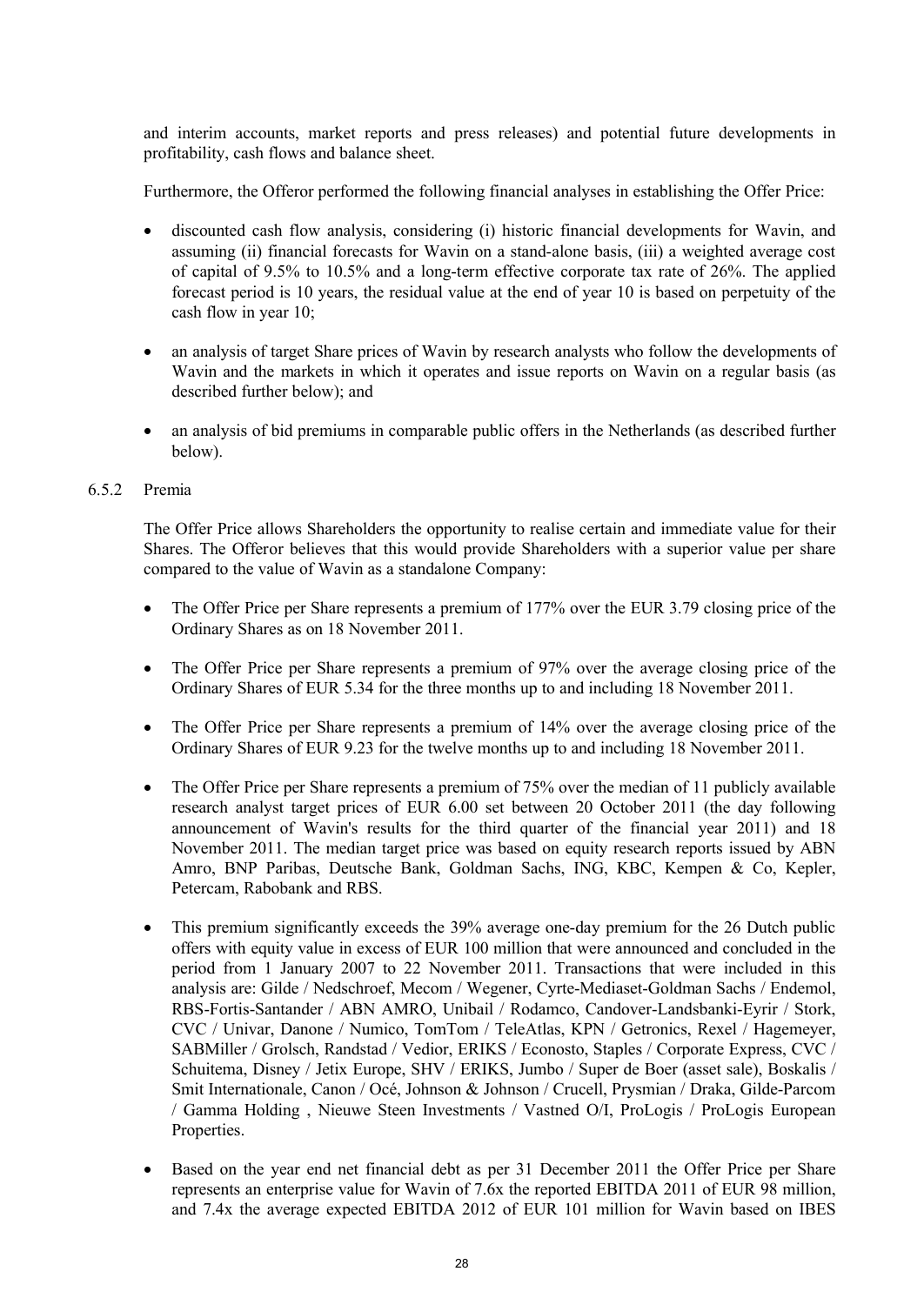consensus estimates as per 7 February 2012 (the last trading day before the trading day on which it became public that Mexichem was planning to make a recommended all cash offer).

The enterprise value has been calculated based on 50,579,009 Shares issued and outstanding as at 7 February 2012 (excluding Treasury Shares), the last Business Day prior to the joint public announcement that Mexichem intends to make a recommended all cash public offer and year end net financial debt of EUR 228 million, non-controlling interests of EUR 8 million and investment in associates of EUR 22 million as per 31 December 2011.

#### **6.6 Rationale for the Offer and strategy**

The Offer provides Shareholders with an attractive opportunity to realise a premium value for their Shares along with certainty of cash. Against the backdrop of a weakening European economy, Mexichem believes that its all cash Offer provides Shareholders with an immediate superior return, eliminating the uncertainty associated with the execution of a standalone strategy.

Mexichem and Wavin believe that the Offer represents a compelling proposition that extends the current successful partnership and cooperation between the two companies:

*Global Leader in Plastic Pipe Systems:* The combination of Mexichem and Wavin will create the global leader (EUR 4.0 billion annual sales) in plastic pipe systems and solutions, building on a combined history of innovation and a commitment to client servicing. The companies will capitalise on a strong complementary fit in geography, product portfolio, R&D and business lines and together will be better equipped for future growth from consolidation and expansion into new markets.

*More Diversified and Resilient Profile:* The combined group will have a more diversified endmarket profile across the residential, non-residential and infrastructure segments exposing it to different economic and construction cycles. Moreover, an attractive mix of mature market positions in Europe and high-growth emerging markets in Latin America and Eastern Europe further diversify the combined entity's risk profile. The complementary nature of the operations of the two companies creates a more resilient company, capable of sustaining future cycles and well-positioned for future growth.

*Operational Excellence:* The combination will have stronger design, engineering and R&D capabilities whilst leveraging Mexichem's low cost manufacturing platform. In addition, the companies will benefit from substantial global sourcing scale across products, components and services, the cross utilisation of production and distribution capabilities and the sharing of best manufacturing and commercial practices. The customers of both Mexichem and Wavin will benefit from an enlarged range of high quality products and services through an extended global sales and service network and through improved product innovation.

*Strengthened Financial Position:* Mexichem's strong capital structure will support and accelerate the achievement of Wavin's financial targets laid out in the Wavin 2015 plan and will help ensure the combined group can lead further industry consolidation and expansion into new markets such as Asia, Middle East and Africa whilst maintaining a strong financial position.

*Attractive Platform for Management and Employees:* The combination represents an opportunity for Wavin and Mexichem employees and management to become part of a diversified group with a strong capital structure.

For a further outline of Wavin's strategy reference is made to Section 7.4 (Strategy and objectives).

#### **6.7 Recommendation**

6.7.1 Decision-making and recommendation by the Boards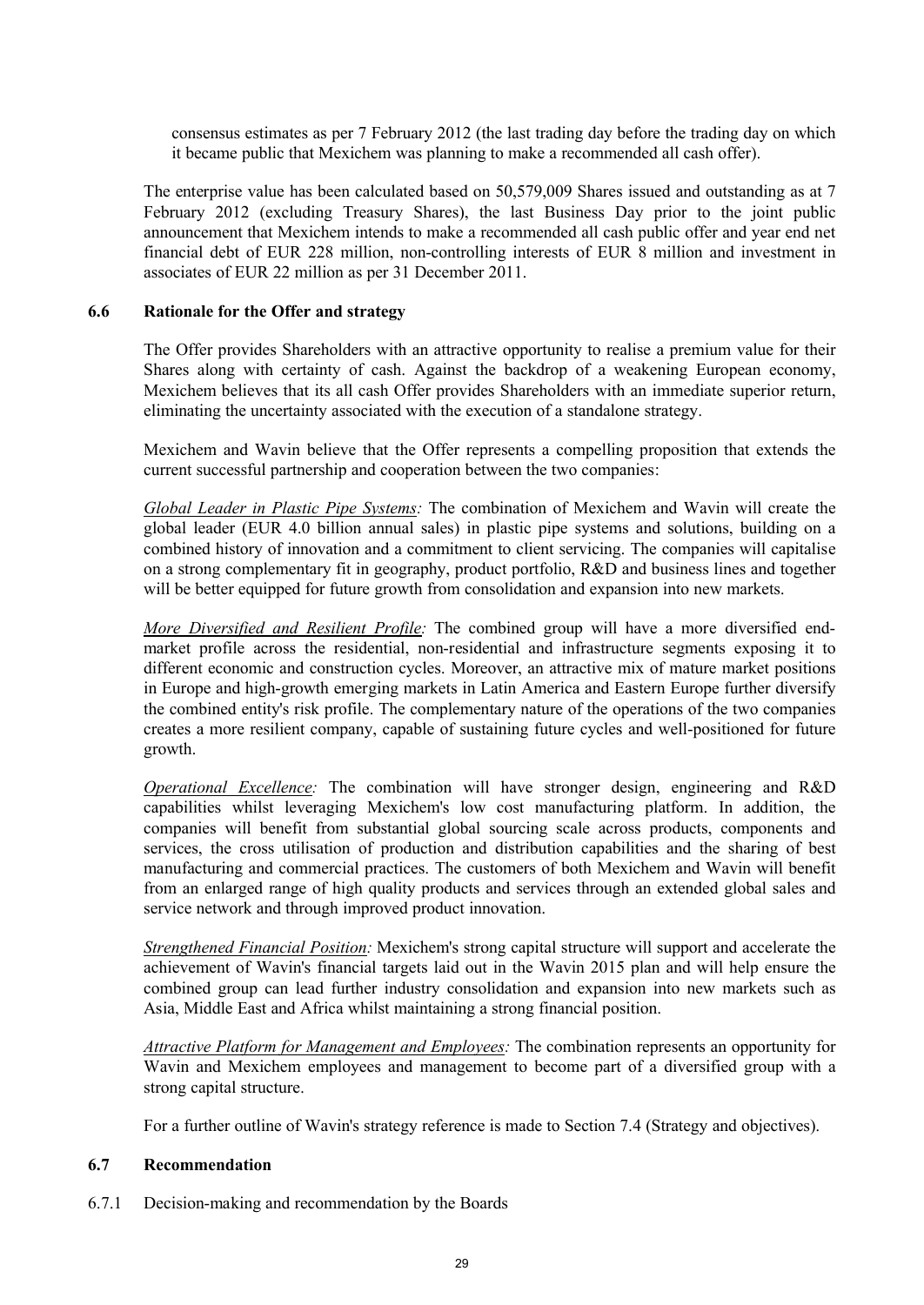The Boards, after having received extensive legal and financial advice, and having given due and careful consideration to the strategic, financial and social aspects and consequences of the proposed transaction and having considered other alternatives available to Wavin (including a stand-alone scenario and potential third party transactions), have reached the conclusion that, taking into account the current circumstances, the Offer is fair to the shareholders of the Company from a financial point of view and in the interest of the Company and its stakeholders.

The Management Board has regularly consulted with the Supervisory Board throughout this process, and the Supervisory Board has extensively been involved from beginning to end. The terms and conditions of the Offer, as documented in the Merger Protocol, have been agreed between Wavin and Mexichem only with the prior approval of the Supervisory Board.

The Supervisory Board and the Management Board are of the opinion that the Offer Price and the other terms of the Offer are reasonable and fair to the Shareholders taking into account all circumstances. In this respect, reference is made to the Fairness Opinions, as included in the Position Statement in Section 8 (Fairness Opinion Merrill Lynch International) and Section 9 (Fairness Opinion ING Bank N.V.) of Part III. With reference to the above, the Boards fully support the Offer and recommend the Offer to the Shareholders for acceptance. In view of his position as chairman of the supervisory board of Delta Lloyd N.V., an indirect holder of a substantial interest in Wavin, Mr. Kottman, chairman of the Supervisory Board, has recused himself from the discussions and resolutions relating to the Offer in accordance with the Dutch Corporate Governance Code.

6.7.2 Decision-making and unanimous approval of the Offer by the Board of Directors of Mexichem

The board of directors of Mexichem fully supports and has unanimously approved the Offer.

#### **6.8 Consequences of the Offer**

Shareholders who do not tender their Shares under the Offer should carefully review this Section 6.8 (Consequences of the Offer). This section describes certain risks that such Shareholders will be subject to after the Offer has been declared unconditional (*gestand wordt gedaan*). These risks are in addition to the exposure to the risks deriving from the business of the Wavin Group.

#### 6.8.1 Liquidity and delisting

The acquisition of the Shares by the Offeror pursuant to the Offer, among other things, will reduce the number of Shareholders and the number of Shares that might otherwise trade publicly. This could adversely affect the liquidity and market value of the Shares not tendered and not held by Mexichem and its group companies.

Subject to the Offer being declared unconditional (*gestand wordt gedaan*) and the Offeror acquiring 95% of the Shares, the listing of the Shares on Euronext Amsterdam will be terminated as soon as possible. This will further adversely affect the liquidity of any Shares not tendered.

In addition, the Offeror may initiate any of the procedures described in Section 6.8.2 (Post Offer restructuring of Wavin), including procedures which would result in termination of the listing of the Shares (including Shares not being tendered). As a policy rule in the event of a public offer Euronext Amsterdam does not permit delisting until at least 95% of the listed shares are held by a single entity or by a group controlled by a single entity, unless the Shares disappear as a result of a statutory merger.

#### 6.8.2 Post Offer restructuring of Wavin

Shareholders who do not tender their Shares to the Offeror will hold a minority interest in Wavin until the Offeror becomes the sole Shareholder in Wavin. As the Offeror aims to attain 100% of the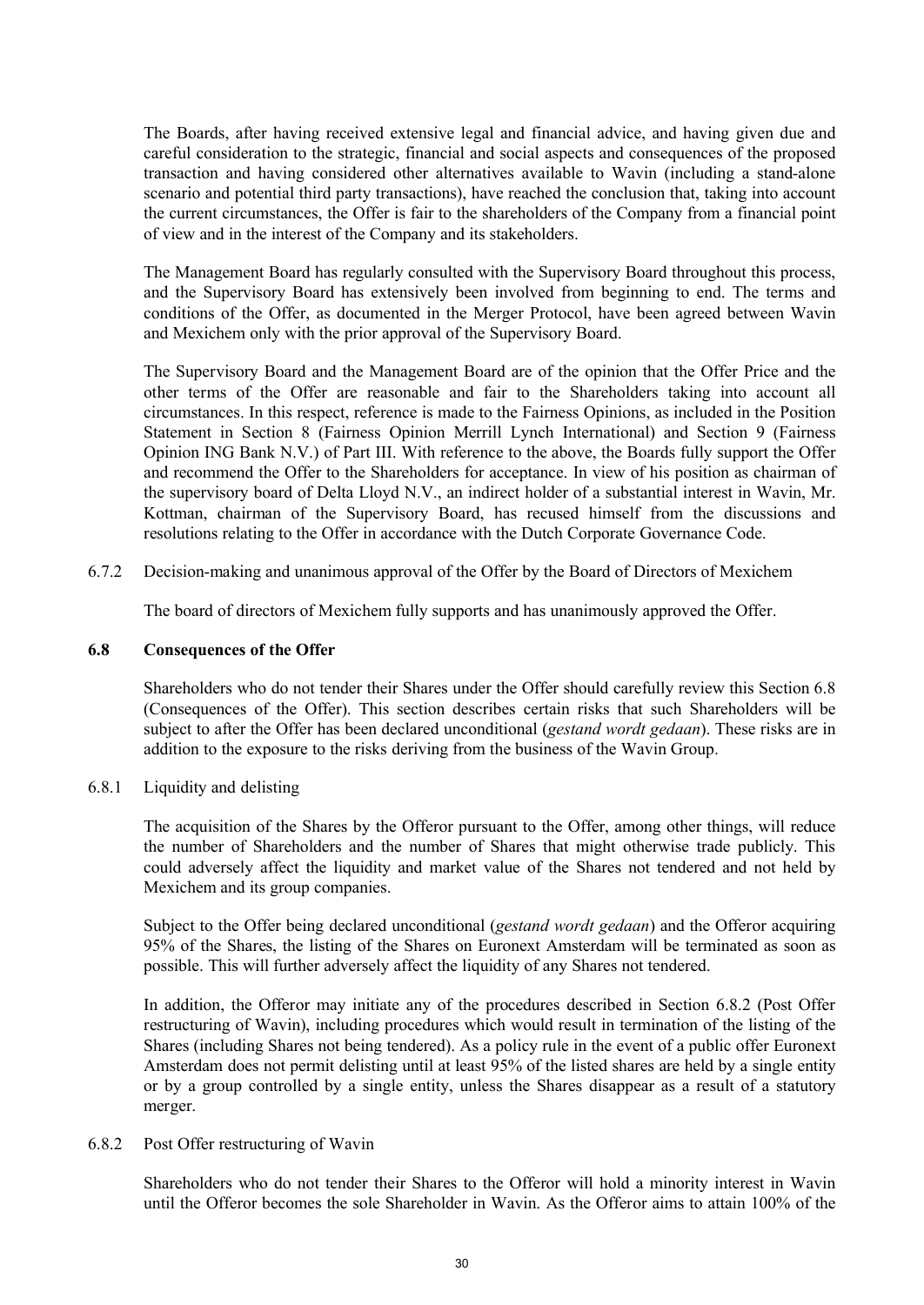Shares, certain steps are foreseen in order for the Offeror to obtain ownership of 100% of the Shares. The Offeror reserves the right to use any legally permitted method to obtain ownership of 100% of the Shares. If, following the Settlement Date, the Offeror has not obtained 100% of the Shares, the Offeror intends to propose (where applicable) and to implement (or cause to be implemented) the reorganisation measures set out below in this Section 6.8.2, all of which are in accordance with Dutch law, other applicable laws and the Wavin Articles of Association. Any or all of the reorganisation measures mentioned in this Section 6.8.2 may be applied cumulatively, alternatively, or not at all.

(i) Squeeze-Out

If upon the Settlement Date, the Offeror holds 95% or more of the issued and outstanding Shares, the Offeror may choose to acquire the Shares not tendered by means of a squeeze-out procedure (*uitkoopprocedure*) in accordance with Article 2:92a or 2:201a of the Dutch Civil Code (a "**Statutory Squeeze-Out**"), or the takeover buy-out procedure in accordance with Article 2:359c of the Dutch Civil Code (a "**Takeover Squeeze-Out**" and together with the Statutory Squeeze-Out, a "**Squeeze-Out**").

(ii) Legal Merger

If the Offeror has declared the Offer unconditional (*gestand heeft gedaan*) and has not acquired 95% or more of the Shares following the Settlement Date, the Offeror may by simple majority vote of the general meeting of Wavin resolve to effect a legal merger (*juridische fusie*) between Wavin and a Dutch subsidiary of Mexichem holding Shares in accordance with Articles 2:309 and 2:333a *et seq.* of the Dutch Civil Code (a "**Legal Merger**"). The Articles 2:333a *et seq.* of the Dutch Civil Code refer to a 'triangular merger' pursuant to which the shareholders of the disappearing entity will become shareholders of a group company of the surviving company. As a result of a Legal Merger, one of the two legal entities involved (the "**Disappearing Entity**") will disappear and the other (the "**Surviving Entity**") will survive and acquire all assets and liabilities of the Disappearing Entity by operation of law on the date on which the Legal Merger becomes effective.

If a Legal Merger is effected, Shareholders who have not tendered their Shares under the Offer will become, by operation of law, shareholders in the Surviving Entity alongside the existing shareholders in the Surviving Entity. In the event of a 'triangular merger', Shareholders will become shareholders in the relevant group company. If, after a Legal Merger is effected, the majority shareholder of the Surviving Entity holds 95% or more of the capital of the Surviving Entity, such majority shareholder may initiate a Statutory Squeeze-Out in relation to any shares in the Surviving Entity not held by such majority shareholder.

(iii) Contribution of assets

If the Offeror has declared the Offer unconditional (*gestand heeft gedaan*) and has not acquired 95% or more of the Shares following the Settlement Date, the Offeror may decide to accept a contribution of assets in exchange for new shares issued. In this scenario the existing shareholders of the Company do not have pre-emptive rights. Such a contribution of assets in exchanges for new shares issued will be executed on an arms' length basis and supported by a fairness opinion from a reputable corporate finance adviser.

(iv) Sale of assets

If the Offeror has declared the Offer unconditional (*gestand heeft gedaan*) and has not acquired 95% or more of the Shares following the Settlement Date, the Offeror may decide to sell all, substantially all, or a substantial part of the assets of the Company. This may or may not be followed by a distribution of proceeds to the Shareholders. Such a sale of assets will be executed on an arms' length basis and supported by a fairness opinion from a reputable corporate finance adviser.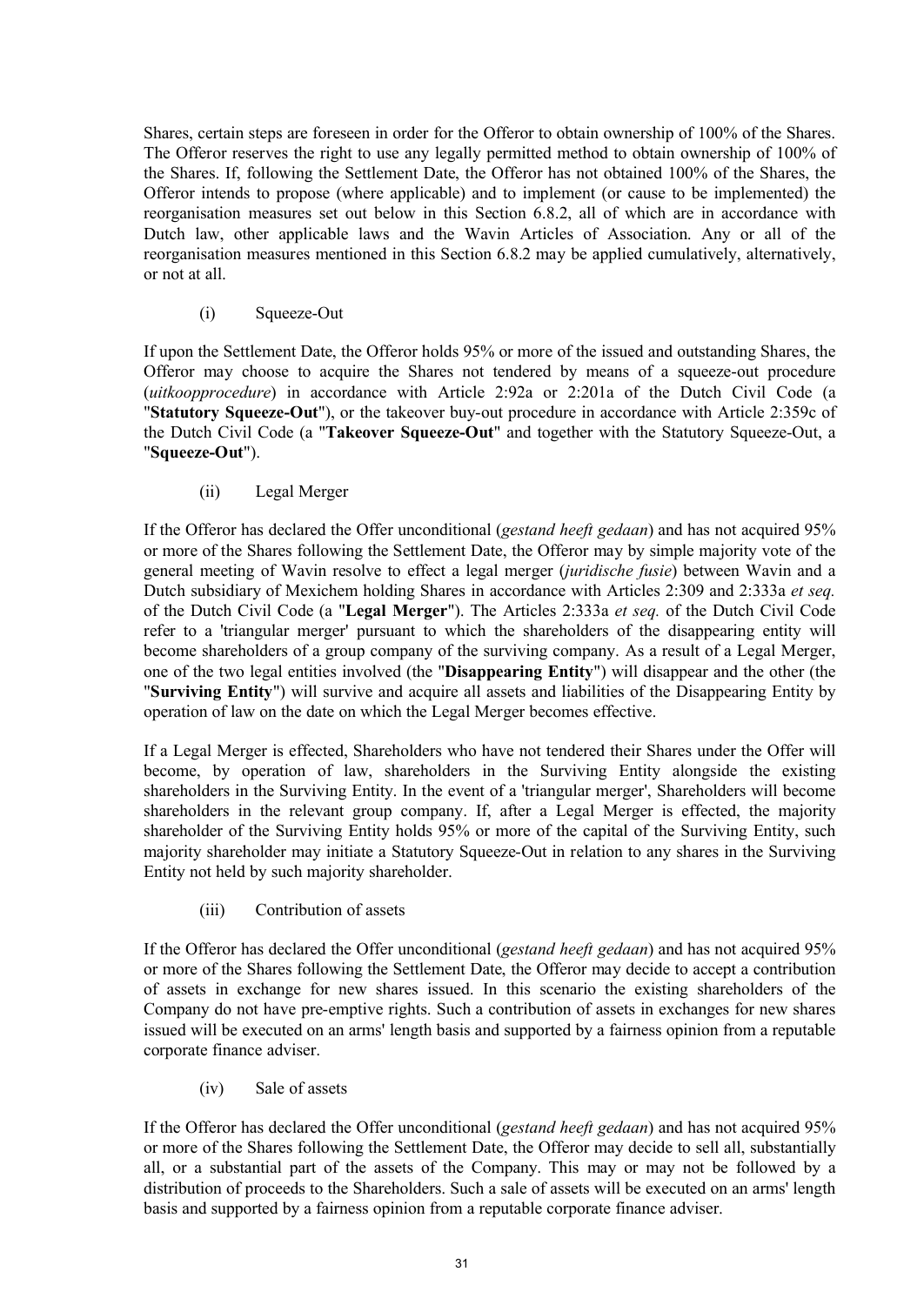#### (v) Dividend policy

If the Offeror has declared the Offer unconditional (*gestand heeft gedaan*) and has not acquired 95% or more of the Shares following the Settlement Date, the Offeror may decide to amend the dividend policy of the Company and may align the dividend policy with the dividend policy of the ultimate parent of the Offeror.

#### (vi) Conversion into a private limited liability Company

If the Offeror has declared the Offer unconditional (*gestand heeft gedaan*) and has not acquired 95% or more of the Shares following the Settlement Date, the Offeror may cause the Company to be converted into a private limited liability company (*besloten vennootschap met beperkte aansprakelijkheid*).

The measures referred to in (i) up to and including (vi) are defined as the "**Envisaged Post-Closing Restructuring Measures**". The execution of the Envisaged Post-Closing Restructuring Measures is subject to the approval of the Independent Supervisory Board Members. However, the Independent Supervisory Board Members have agreed in writing to vote in favour of any Envisaged Post-Closing Restructuring Measures and steps required to implement them included in Section 6.8.2 (i), (ii), (v) and (vi), subject to the due observance by the Independent Supervisory Board Members of their fiduciary duties in accordance with Dutch law.

The Envisaged Post-Closing Restructuring Measures are by no means an exhaustive list of restructuring measures that the Offeror considers to effectuate if it acquires less than 100% of the Shares. Any or all restructuring measures may be applied cumulatively, alternatively, or not at all, subject to applicable provisions of Dutch law. The Offeror reserves the right to submit any proposal to the shareholders of the Company which proposal if it deviates from the Envisaged Post-Closing Restructuring Measures requires the prior approval of the two independent Supervisory Board members. In considering the Envisaged Post-Closing Restructuring Measures and the execution thereof, the Offeror and Mexichem shall at all times observe and comply with the non-financial commitments agreed upon in the Merger Protocol and the Wavin 2015 Strategy Plan.

#### 6.8.3 Dutch Corporate Governance Code

As long as the Wavin Group has minority shareholders and the Company still is a stock exchange listed company, the Offeror shall procure that the Company shall continue to comply (or explain) with the Dutch Corporate Governance Code, (i) to the extent that the Company currently complies with the Dutch Corporate Governance Code, (ii) unless agreed otherwise in the Merger Protocol and (iii) unless agreed otherwise in writing between the Company and the Offeror. Changes to this principle will only be implemented with the prior approval of the Management Board and the Supervisory Board (with the vote in favour of the two Independent Supervisory Board Members). This arrangement will be effective for a period of five years after the Settlement Date.

#### 6.8.4 Dividend policy

After the Settlement Date, the current dividend policy of Wavin may be discontinued. Shareholders should be aware that Wavin may not pay (cash or share) dividends or other distributions to the Shareholders in the future.

The Offeror and the Company have agreed with respect to the dividend policy that dividends can be paid at a maximum of the annual net profit provided that as a result thereof the leverage ratio will not exceed 3.0 x Net Debt/EBITDA. Any deviation of the dividend policy will require the prior approval of the Supervisory Board with the vote in favour of the two Independent Supervisory Board Members and changes to this principle may only be implemented with the prior approval of the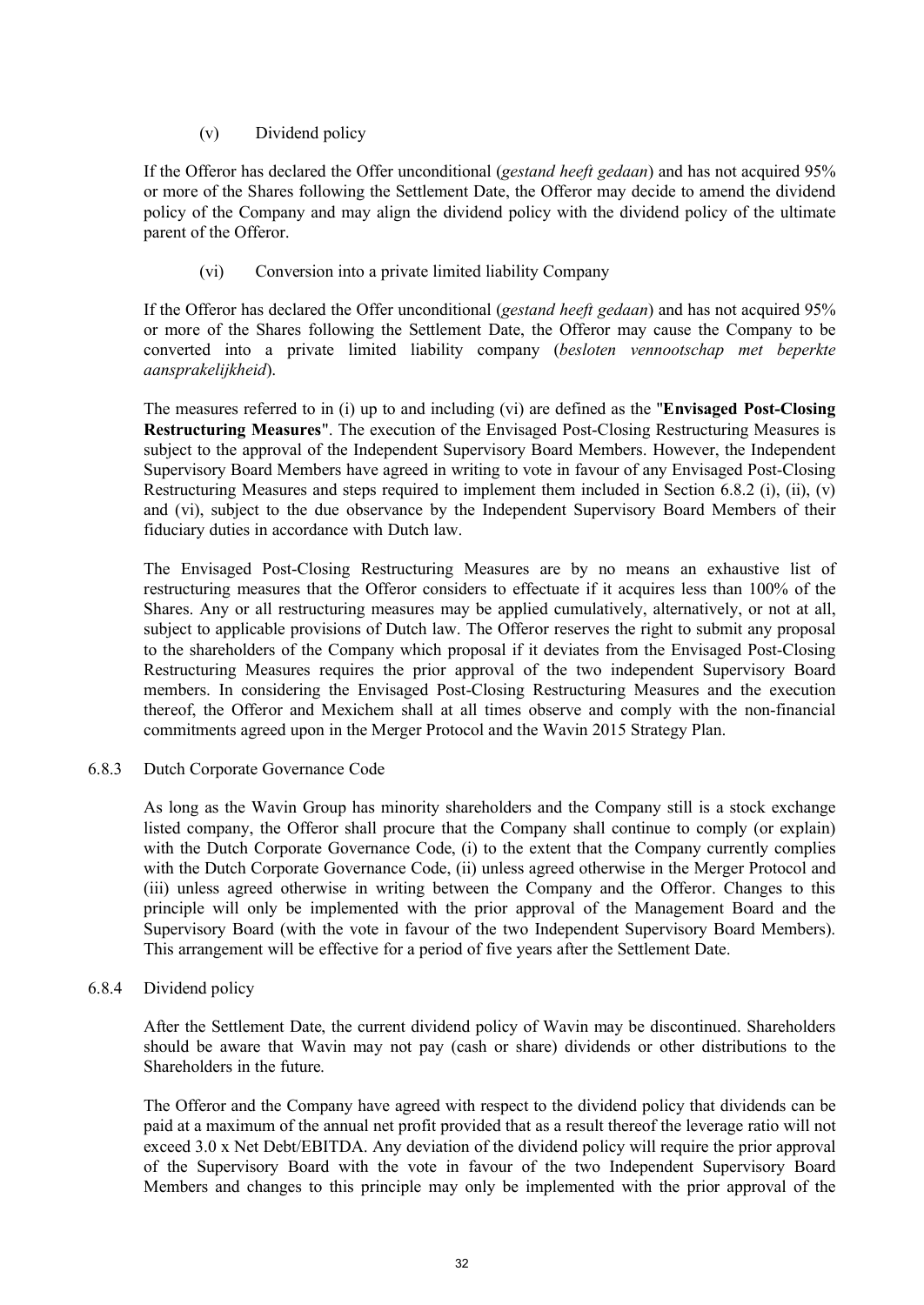Supervisory Board, with the vote in favour of the two Independent Supervisory Board Members. This arrangement will be effective for a period of ten years after the Settlement Date.

6.8.5 Consequences for the organisation of Wavin

Mexichem has agreed to comply, for a period of five years after the Settlement Date, with the following organisational covenants:

- (i) The Wavin Group will have an operating structure, as a separate division within the Mexichem group: the Company will remain a separate legal entity, the holding company of the Wavin Group's subsidiaries and operations.
- (ii) The headquarters of the Company will remain in Zwolle, the Netherlands.
- (iii) Wavin Group's R&D centre will remain in Dedemsvaart, the Netherlands.
- (iv) Mexichem will keep the businesses of the Wavin Group intact and, in particular, it shall not sell, transfer, close or relocate or cause the Wavin Group to sell, transfer, close or relocate any assets of companies belonging to the Wavin Group, except tangible assets (equipment, such as machines and production lines) within the Mexichem group – including the Wavin Group – in connection with efficient use of capacity.
- (v) The Wavin Group's brand name 'Wavin' will be maintained after the Settlement and applied in all relevant markets.
- (vi) Mexichem will allow the Wavin Group to maintain its corporate identity and culture, albeit as a division of Mexichem.
- (vii) Mexichem will allow the Wavin Group to maintain its commitment to sustainable development.

Changes to the principles set forth in this Section 6.8.5 will only be implemented with the prior approval of the Management Board and the Supervisory Board (with the vote in favour of the two Independent Supervisory Board Members.

An integration plan is to be agreed upon between Wavin and Mexichem. Once agreed the integration plan is to be executed by an integration committee of which the Executive Vice President responsible for integration and acquisitions and the CEO of the Company shall be members. The Company's CEO will be the chairman of that committee.

6.8.6 Strategy

Mexichem shall respect and support the Company with the realisation of its business plan, the Wavin 2015 Strategy Plan, including, in particular the following items: (i) market leadership, (ii) portfolio and segmentation, (iii) operational excellence, and (iv) innovation and financial commitments. Mexichem will provide financial support for capital expenditures, investment and acquisitions in accordance with the Wavin 2015 Strategy Plan. It is of special interest to Mexichem to support the Wavin 2015 Strategy Plan in promoting the value added products. After the realisation of the Wavin 2015 Strategy Plan, Mexichem will work together with the Company to further develop its strategy.

This arrangement will be effective for a period of five years after the Settlement Date.

- 6.8.7 Future composition of Supervisory Board and Management Board of Wavin
	- (a) Supervisory Board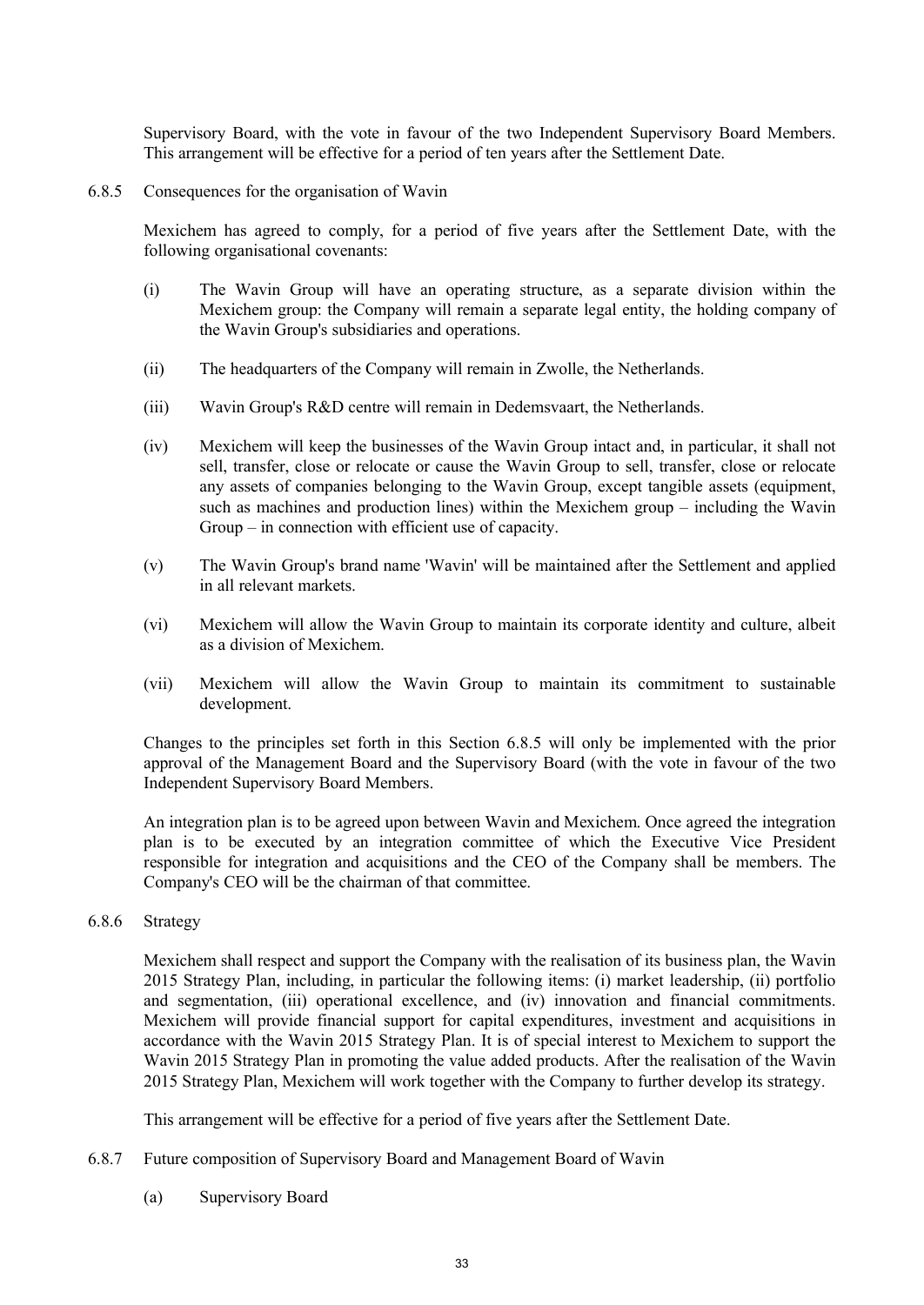As from the Settlement Date, the Supervisory Board shall, subject to the affirmative resolution on their appointment by the Wavin AGM, consist of six members. Four members of the Supervisory Board will be appointed, upon the nomination of the Offeror, by the general meeting of Wavin.

Two members of the Supervisory Board shall be independent from the Offeror or any person or entity, directly or indirectly, solely or jointly, controlling or controlled by Mexichem, including Kaluz (the "**Independent Supervisory Board Members**"). The Independent Supervisory Board members shall, pursuant to the Wavin Articles of Association, be appointed and dismissed by the current members of the Supervisory Board (the "**SB Individuals**") and the current members of the Management Board (the "**MB Individuals**") jointly. The resolution in respect of such appointment or dismissal can only be adopted with an absolute majority of the votes validly cast. In case of a tie of votes, the youngest individual present, who is not a member of the Management Board at the time of the meeting, will decide. Each of the MB Individuals may cast as many votes as there are SB Individuals who cast a vote and each of the SB Individuals may cast as many votes as there are MB Individuals who cast a vote. It is currently envisaged that the two Independent Supervisory Board Members to be appointed as per the Settlement Date shall be Mr. R.A. Ruijter and Mr. R.H.P.W. Kottman. If either Mr. R.A. Ruijter or Mr. R.H.P.W. Kottman would not be willing or able to serve on the Supervisory Board, any other person or persons, as the case may be, appointed in the manner as described above, pursuant to the transitional clause included in the Wavin Articles of Association.

The chairman of the Supervisory Board (the "**Chairman**") shall be one of the four directors appointed by the general meeting of Wavin, provided that the initial Chairman as from the Settlement Date shall be Mr. S. Hepkema. At least two members of the Supervisory Board, including the chairman of the Supervisory Board, shall have the Dutch nationality.

As from the Settlement Date, the Wavin Articles of Association shall continue to include the list of major management resolutions that are subject to Supervisory Board approval, provided that the list included in the Wavin Articles of Association shall be exhaustive. All members of the Supervisory Board and the Management Board shall be covered by adequate directors and officers insurance in line with market practice.

Changes to the principles set out in Section 6.8.7(a) above, will only be implemented with the prior approval of the Supervisory Board and the Management Board, with the vote in favour of the two Independent Supervisory Board Members. The arrangement above will be effective for a period of ten years after the Settlement Date.

As per the Settlement date, all current members of the Supervisory Board, other than Mr. R.A. Ruijter and Mr. R.H.P.W. Kottman, will resign from their positions as members of the Supervisory Board, resulting in four vacancies on the Supervisory Board. The Offeror has nominated the following candidates for the four vacancies on the Supervisory Board: Mr. S. Hepkema, Mr. R. Gutiérrez Muñoz, Mr. J.P. del Valle Perochena and Mr. L.M.J. van Halderen.

The Offeror will procure that all current members of the Supervisory Board will as per the Settlement Date be fully released from any liability in respect of their position or duties as Supervisory Board member, except as a result of fraud or wilful misconduct. The members of the Supervisory Board who resign will receive their pro-rated standard pre-determined annual compensation for the year 2012 (the pre-determined annual compensation for 2012 of each resigning Supervisory Board member is EUR 37,000) including any unpaid compensation. Other than the standard pre-determined compensation, including any unpaid compensation, no compensation as meant in Annex A, paragraph 2, subparagraphs 8 and 9 of the Takeover Decree wil be paid to the members of the Supervisory Board in connection with the Offer.

(b) Management Board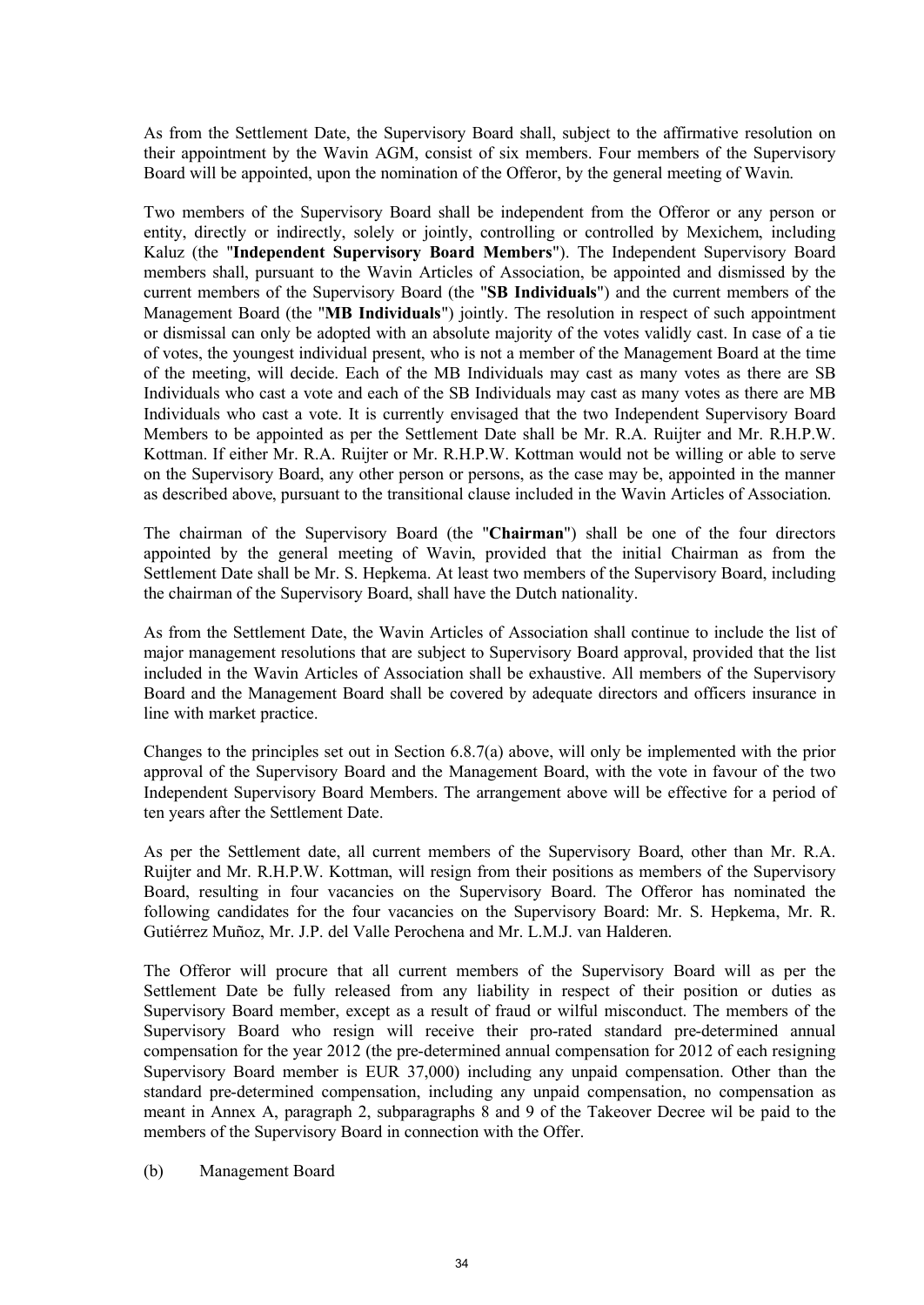The number of members of the Management Board will be increased from three to four as from the Settlement Date. Mexichem has agreed that the current members of the Management Board, Mr. H. ten Hove, Mr. W.H.J.C.M. Oomens and Mr. M.P.M. Roef, will continue to serve as members of the Management Board after Settlement. As from the Settlement Date, Mr. A.E. Capdepón Acquaroni will become a member of the Management Board, in the position of Executive Vice President responsible for integration and acquisitions. This arrangement will be effective for a period of three years after the Settlement Date.

Mexichem has agreed that the current members of the Management Board's right pursuant to their employment contracts to receive a fixed severance payment in the event of a 'change of control' (as described in Wavin's annual report 2010 on page 34) can be invoked in respect of the completion of the Offer if the relevant member of the Management Board resigns within three years after the Settlement Date. The fixed severance payment for Mr. Ten Hove and Mr. Oomens is equal to 12 months base salary including holiday allowance plus the average annual incentive for the three calendar years preceding the termination (in 2011, Mr. Ten Hove's base salary including holiday allowance was EUR 452,000 and his annual incentive was EUR 120,503; in 2011, Mr. Oomens' base salary including holiday allowance was EUR 336,565 and his annual incentive was EUR 85,521). The fixed severance payment for Mr. Roef is equal to 12 months base salary including holiday allowance (in 2011, Mr. Roef's base salary including holiday allowance was EUR 311,574). Other than their compensation pursuant to their employment contracts, including the arrangement set forth above, and other than the payments in respect of the LTIP as set forth in Section 6.4.3, no compensation as meant in Annex A, paragraph 2, subparagraph 9 of the Takeover Decree will be paid to the current members of the Management Board in connection with the Offer.

As from the Settlement Date, the Management Board shall report to the Supervisory Board. As an operational matter, the Company's CEO shall report directly to the Chairman, and the Company's CFO shall report to the CFO of Mexichem regarding financing and reporting matters. This arrangement will be effective for a period of five years after the Settlement Date.

### 6.8.8 Amendment of the Wavin Articles of Association

First, following Settlement and again after termination of the listing of the Shares on Euronext Amsterdam (see Section 6.8.1 (Liquidity and Delisting)), the Offeror intends to have the Wavin Articles of Association amended, which amendments will mainly relate to:

- (i) in respect of the amendments after Settlement; (a) the deletion of references to the preference shares, (b) an expansion of the list of Management Board resolutions that are subject to the approval of the Supervisory Board, pursuant to the arrangements in the Merger protocol (c) the amendment to the appointment procedures for certain members of the Supervisory Board and the introduction of veto rights for certain members of the Supervisory Board regarding certain resolutions of the Supervisory Board during a certain number of years which are specified in Section 6.9 and 6.10; and
- (ii) in respect of amendments after delisting; (w) the deletion of the clauses that specifically relate to the listing on NYSE Euronext Amsterdam (x) the introduction of the compulsory notarial deed for the transfer of shares (y) the deletion of the four (4) year term for members of the Management and Supervisory Board and (z) the suspension of shareholders' rights regarding after the lifting of all Shares from the giro depository is effected and until the relevant shareholder has been registered in the shareholders register of the Company.

The Wavin Articles of Association may, for a period of seven years after the Settlement Date, only be amended with the approval of the Boards. In addition, the provisions in the Wavin Articles of Association regarding the appointment and dismissal of the two Independent Supervisory Board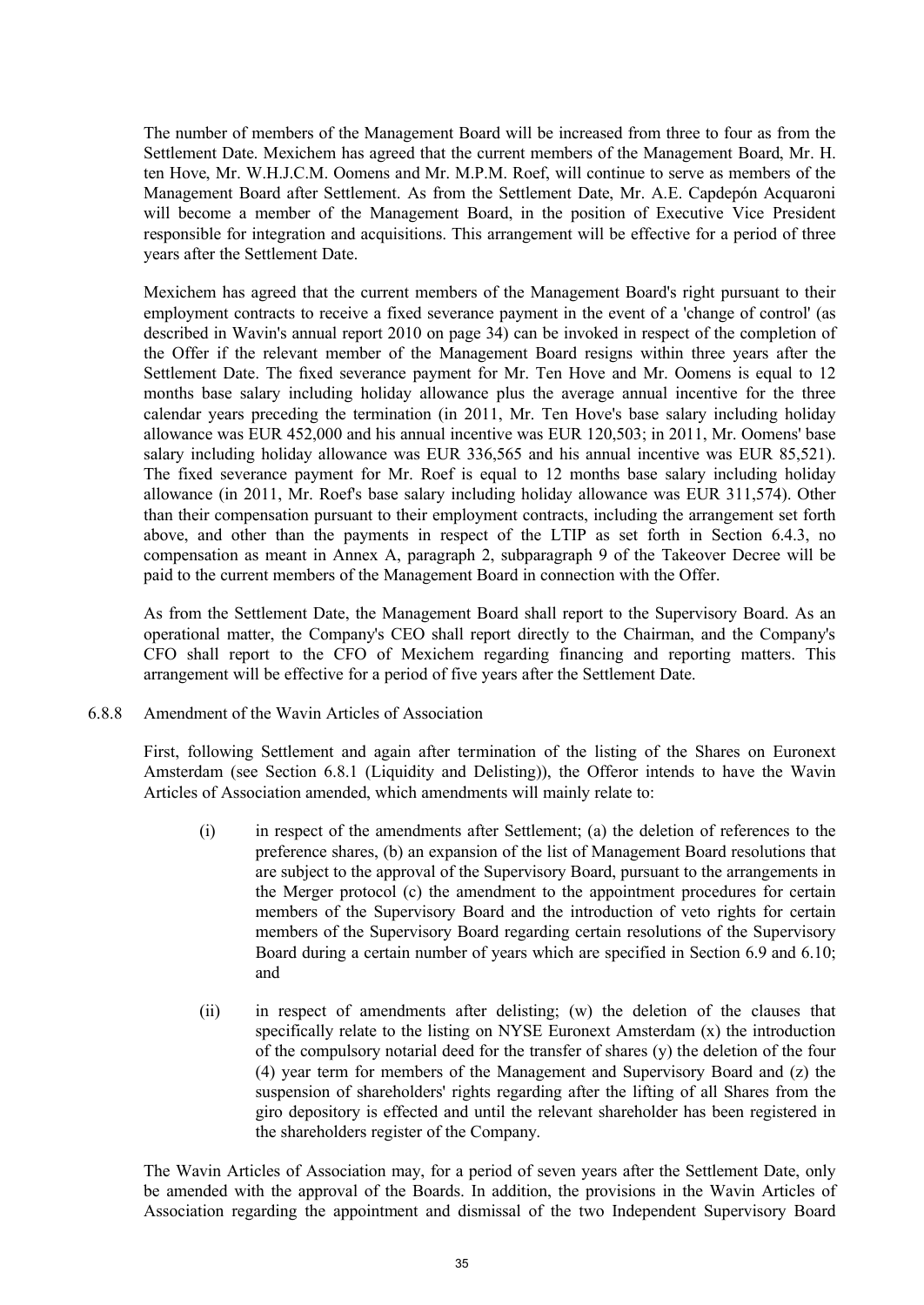Members may, for a period of ten years after the Settlement Date, only be amended with the approval of the two Independent Supervisory Board Members. Changes to the principles set forth in this Section 6.8.8 will only be implemented with the prior approval of the Management Board and the Supervisory Board, with the vote in favour of the two Independent Supervisory Board Members.

#### **6.9 Employee statement**

#### 6.9.1 General

The trade unions involved with Wavin and the secretariat of the Social Economic Council (*Sociaal Economische Raad*) have been informed in writing of the Offer in accordance with the Merger Code 2010. To the extent required and necessary, a meeting will be arranged with the trade unions once there is more certainty regarding the post Offer restructuring. More information will be provided to the trade unions during the process.

Wavin has a Central Works Council (*Centrale Ondernemingsraad*), which is involved in decisions relating to topics which concern Wavin Nederland Beheer B.V. and its Dutch subsidiaries as a whole or to those topics that are important for the majority of such companies. Wavin also has a European Consultative Council, which discusses European cross-border matters. To the extent that intended decisions regarding the Offer are subject to the advice or consent of the aforementioned bodies at Wavin, the proper procedures have been followed in accordance with the Works Councils Act (*Wet op de ondernemingsraden*) and in accordance with standard practice at Wavin. The Central Works Council has provided positive advice in respect of those decisions regarding the Offer which are subject thereto. The Central Works Council and the Wavin European Consultative Council have been informed about the Offer.

The mitigated structure regime (*gemitigeerd structuurregime*) applicable to Wavin Nederland Beheer B.V. will be maintained. This arrangement will be effective for a period of ten years after the Settlement Date and during this period, any changes hereto will only be implemented with the prior approval of the Management Board and the Supervisory Board, with the vote in favour of the two Independent Supervisory Board Members.

6.9.2 Consequences of the Offer for Employees

The Offer will have the following consequences for employees:

- (i) The Wavin Group's current employee consultation structure will remain unchanged (*i.e.* works councils and trade unions).
- (ii) There will be no reduction of the number of the Wavin Group's employees as a consequence of the Offer.
- (iii) The existing rights and benefits of the Wavin Group's employees will be respected, including under their individual employment agreements, collective labour agreements and social plans, and including covenants made to the works councils and trade unions.
- (iv) Existing pension rights of the Wavin Group's current and former employees will be respected. Mexichem will respect the health and financial strength of the Wavin Group pension funds in their current position and in line with the current financial obligations of the Wavin Group regarding underfunding.
- (v) Mexichem is focused on ensuring that the Wavin Group's key management is retained and is committed to provide them with career opportunities. The positions of Wavin Group senior management will remain unchanged after Settlement, unless pursuant to a decision by the Management Board.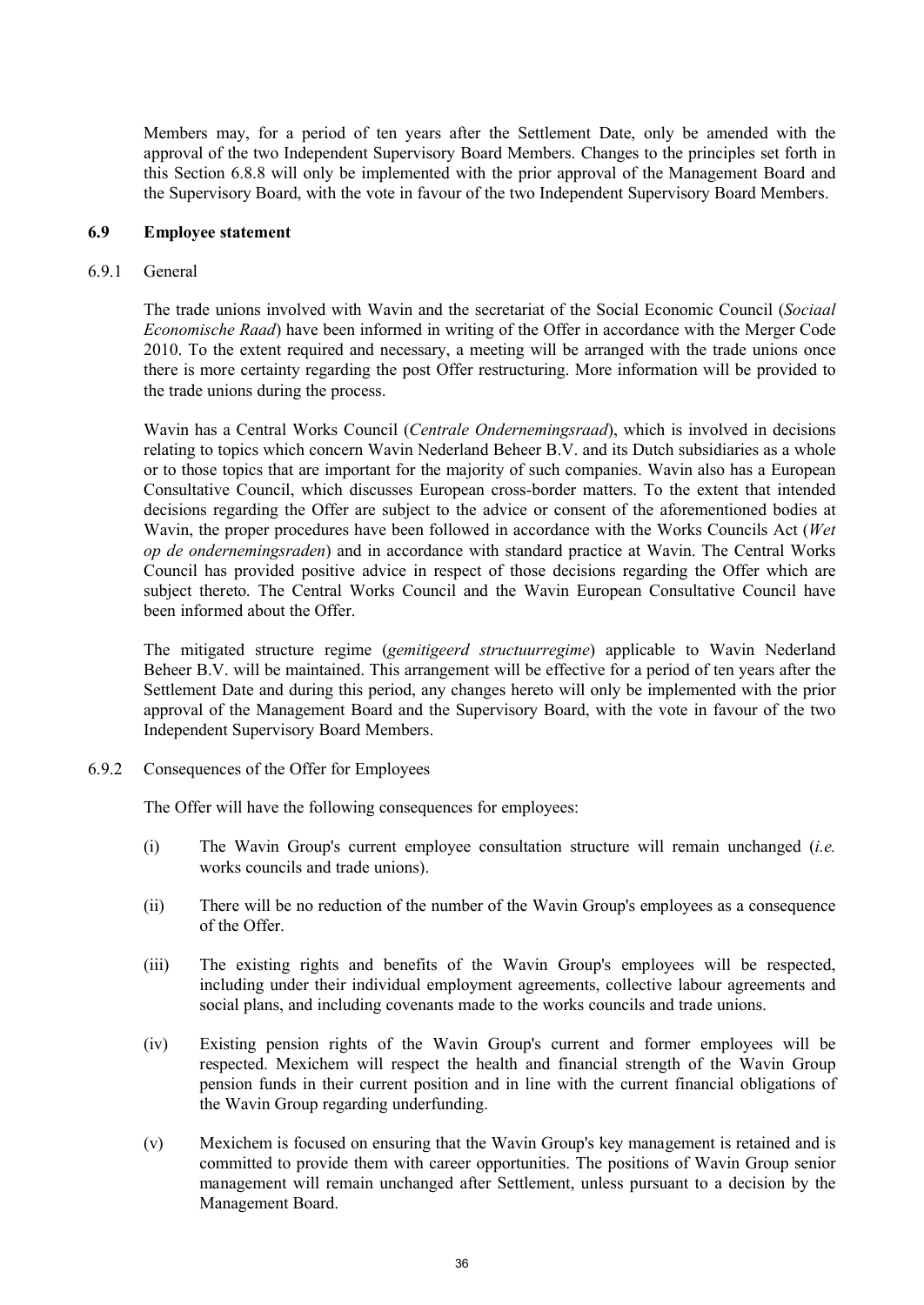The covenants set out in this Section 6.9.2 (ii) and (v) will be effective for three years after the Settlement Date. The covenants in Section 6.9.2 (i), (iii) and (iv) shall not expire.

#### **6.10 Benefit and enforcement**

The Offeror's covenants, confirmations and obligations set forth in Section 6.8, 6.9 and 6.10are made to the Company as well as, by way of irrevocable third party undertaking for no consideration (*onherroepelijk derdenbeding om niet*), to the two Independent Supervisory Board Members individually, and regardless of whether they are in function or dismissed, provided that after dismissal, the relevant independent director must assign the benefit of such undertaking to a new independent director in function, unless such dismissal is successfully challenged by such director. Mexichem agreed in advance in the Merger Protocol to such assignment.

In addition, Mexichem's covenants, confirmations and obligations set forth in Section 6.9.2 are made by Mexichem to the Wavin Group's works councils in a formal letter agreement dated 21 February 2012, without prejudice to Mexichem's covenants to the works councils and trade unions in connection with the consultation procedure in respect of the Offer pursuant to Section 6.9.2.

Mexichem, the Offeror or the Company, as the case may be, will bear all costs and expenses relating to the enforcement by the two Independent Supervisory Board Members and/or Wavin Group's works councils pursuant to this Section 6.10.

### **6.11 Financing of the Offer**

With reference to Article 7, paragraph 4 of the Takeover Decree, the Offeror is able to fulfil its obligations under the Offer with cash on its balance sheet and on the basis of existing committed credit facilities. Mexichem has taken all necessary measures to secure the funding of the Offer.

#### **6.12 Certain arrangements between the Offeror and the Company**

Under the Merger Protocol the Company is not prohibited from positively responding to an unsolicited and uninvited written approach by a *bona fide* third party and to investigate and enter into discussions or negotiations with such third party with respect to the third party making a *bona fide* offer or proposal for the making of a *bona fide* offer for the Shares in writing, or for the whole or substantially the whole of the undertaking, business or assets and liabilities of the Company, whether by way of a legal merger or demerger involving the Company. If a *bona fide* third party has communicated to the Company in writing such proposal, the Company will notify the Offeror promptly thereof.

In the Merger Protocol a "**Competing Offer**" is defined as: a written proposal by a *bona fide* third party to make a (public) offer for all of the Shares or for the whole or substantially the whole of the Company's undertakings, business or assets and liabilities, a merger of the Company with a party or another proposal made by a *bona fide* third party that would involve a change of control of the Company, which is in the reasonable opinion of the Boards – taking into account the identity and track record of the Offeror and that of such third party, certainty of execution (including certainty of financing and compliance with all anti-trust and other regulatory laws), conditionality, the level and nature of the consideration, the future plans of such third party with respect to the Company and the Company's strategy, management, employees and other stakeholders and the other interest of all stakeholders of the Company – a more beneficial offer than the Offer as contemplated in the Merger Protocol and (i) exceeds the Offer Price by at least 10% (ten per cent); and (ii) includes non-financial commitments by such a *bona fide* third party, which are similar to those mentioned in the Merger Protocol.

If a third party makes a Competing Offer: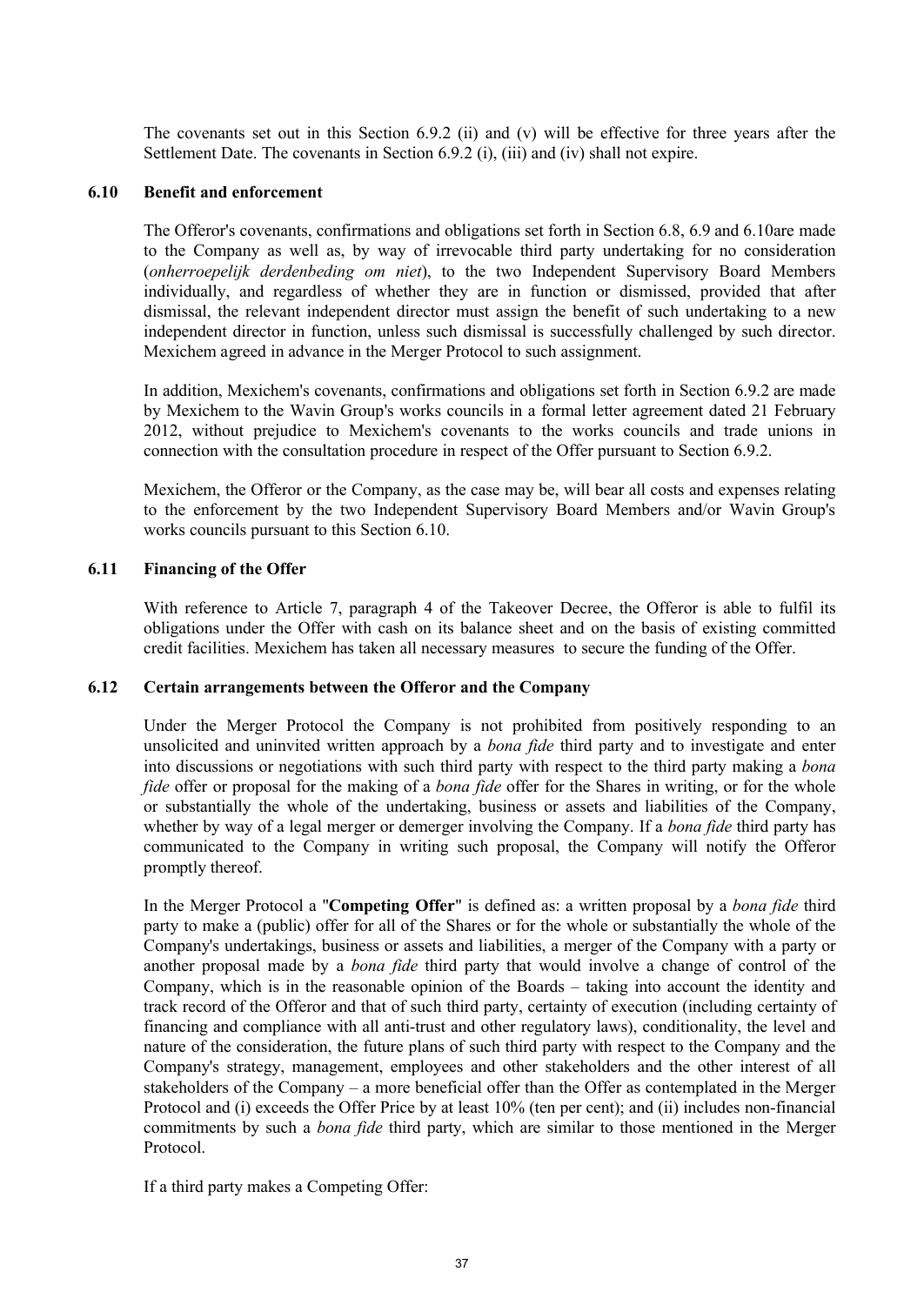- A. the Company shall inform the Offeror of such event promptly in writing and shall provide reasonable details on the contents of the Competing Offer to the Offeror;
- B. the Offeror may submit in writing to the Boards a revision of its Offer within a period of 5 (five) Business Days following the date on which the Offeror has received the notice of the Competing Offer. If such revised offer is on terms and conditions which, in the reasonable opinion of the Boards, on balance is equal to the Competing Offer, such offer shall qualify as a "**Revised Offer**" for purposes of (c) below;
- C. and if the Offeror has announced a Revised Offer to the Boards in accordance with (b) above, both the Offeror and the Company shall continue to be bound by their respective rights and obligations of the Merger Protocol.

#### **6.13 Merger Protocol termination events**

The Merger Protocol will terminate immediately upon:

- (a) mutual written consent of the parties;
- (b) by notice in writing given by the Terminating Party to the other party if within (3) three Business Days of the final Acceptance Closing Date any Offer Condition has not been satisfied or waived by the relevant party or parties;
- (c) by notice in writing given by the Terminating Party to the other party in the event of a breach of the provisions of the Merger Protocol by the other party (the "**Defaulting Party**") which breach has or is expected to have a material adverse effect on the Offer (a "**Material Breach**"), provided that such Material Breach (a) has not been waived by the non-defaulting Party and (b) has not been remedied by the Defaulting Party within ten (10) Business Days after the Defaulting Party has obtained actual knowledge of such Material Breach;
- (d) by notice in writing by the Offeror in the event that a third party offer has been declared unconditional (*gestand gedaan*) with at least 50% (fifty per cent) of the Shares plus one Share having been tendered and provided that such third party has offered an offer price per Share that exceeds the Offer Price by at least 3% (three per cent);
- (e) by notice in writing by the Company, if the Offer Condition set out in Section 6.2.1(e) is not satisfied or waived ultimately one day before the Wavin AGM;
- (f) by notice in writing by the Company if the Offer has commenced and all Offer Conditions have been satisfied or waived and Settlement has not taken place on the Settlement Date;
- (g) by notice in writing by either the Company or the Offeror to the other party, if a Competing Offer exists and the Offeror does not submit a Revised Offer, subject to an obligation to pay a break fee, if any, as set out below; and
- (h) by notice in writing by the Offeror in the event that the Recommendation has been revoked or has been amended, other than in case of a material breach of any of the Offeror's warranties as set out in the Merger Protocol.

These termination grounds have been included in the Merger Protocol for various reasons. First, termination grounds (b), (d) and (g) have been included because events on which neither of the parties has influence, might nevertheless create a situation in which the parties can no longer be expected to be bound by the Merger Protocol and be requested to execute the transactions contemplated herein. Second, termination grounds (c), (e), (f) and (h) have been included because if either party does not honour certain key aspects of the agreement or certain conditions that are key to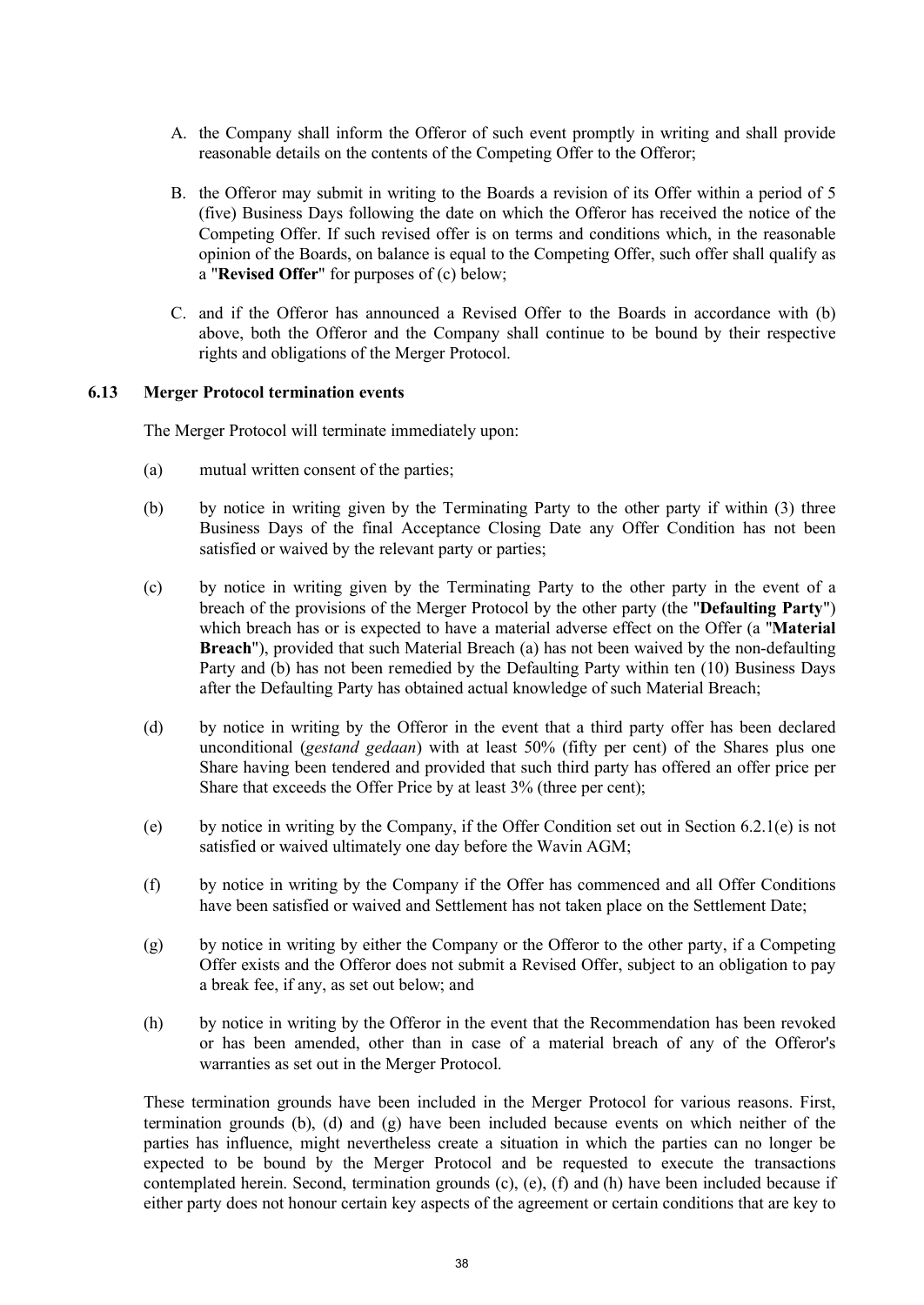either party are not satisfied, the other party should be able to terminate the Merger Protocol. Finally, the parties have included termination ground (a), because an agreement entered into by mutual consent, can always be terminated by mutual consent.

The Company shall, upon termination of the Merger Protocol in accordance with termination grounds set out in this Section 6.13 (Merger Protocol termination events) under (d) and (h) above, pay to the Offeror, in cash, as compensation for opportunity costs and other costs incurred by the Offeror in connection with the Offer, a total net break fee of EUR 8,000,000. The payment of the break fee shall take place immediately upon a written request by the Offeror thereto.

The Offeror shall, upon termination of this Merger Protocol pursuant to termination ground set out in this Section 6.13 (Merger Protocol termination events) under (e) above, pay to the Company, in cash, as compensation for opportunity costs and other costs incurred by the Company in connection with the Offer, a total net break fee of EUR 8,000,000. The payment of the break fee shall take place immediately upon a written request by the Company thereto.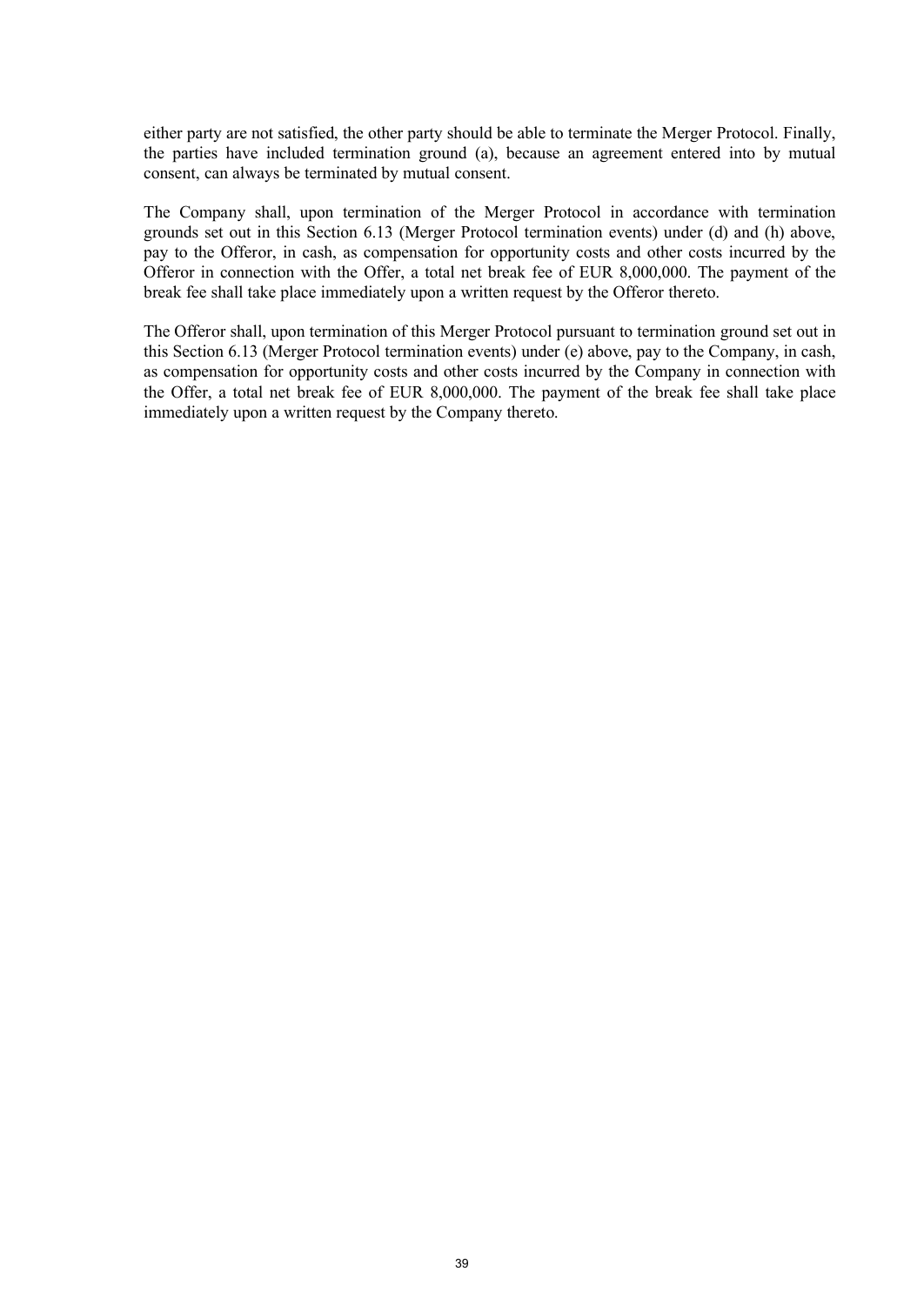## **7. INFORMATION ON WAVIN**

## **7.1 Overview**

Wavin is the leading supplier of plastic pipe systems and solutions in Europe, with a total revenue of approximately EUR 1.3 billion in 2011. Wavin offers innovative plastic pipe systems and solutions to customers such as building and civil wholesalers, plumbing merchants, civil contractors, housing developers, large installers, utility companies and municipalities.

Wavin provides plastic pipes, systems and solutions for two major market segments in Europe:

- Building & Installation (B&I): Wavin supplies above ground plastic pipe and fitting systems for hot and cold tap water, surface heating and cooling, soil and waste discharge, and guttering and electrical conduit applications in and around residential and commercial buildings.
- Civils & Infrastructure (C&I): Wavin supplies below ground plastic pipe and fitting systems for foul water discharge, storm and rainwater management, gas and potable water distribution, and cable ducting solutions for telecommunications, signalling and power cables. In addition, Wavin offers its customers end-to-end solutions, which include consultation and design services, product support and after-sales service.

Wavin has offices in 25 European countries with manufacturing plants in 16 of those. Furthermore, Wavin has a strong presence in the growth markets of Central and Eastern Europe. Via the Wavin Overseas [network of agents and partners, Wavin products are also available in Asia, Africa,](http://www.wavinoverseas.com/) Latin America, the Middle East and North America.

### **7.2 History**

Wavin's business traces its origins to the province of Overijssel, the Netherlands, in the town of Zwolle. In 1953, in search of a solution to corroding pipelines that were threatening the supply of the area's drinking water, Mr. J.C. Keller, a director of the Overijssel Water Board ("**WMO**"), began investigating the use of PVC for potable water pipework. After numerous experiments, his small workshop in Zwolle produced one of the world's first large-diameter PVC pressure pipes. His workshop subsequently started producing pipes for the WMO.

Wavin was incorporated as a limited liability company under the laws of the Netherlands in 1955. The name Wavin is a combination of the words WAter and VINyl chloride. The business of Wavin rapidly became an international one. By the late 1950s, Wavin had established a presence in the Netherlands, Germany, Denmark and Ireland. By the 1960s, Wavin had further expanded into the UK, France and elsewhere in Western Europe. In 1962, Royal Dutch Shell acquired 50.0% of the shares in Wavin, forging a relationship that enabled Wavin to develop a deeper knowledge of polymers utilisation, technology and product applications.

From the 1960s through to the 1980s, Wavin continued to produce plastic pipes and diversified into plastic packaging films, bags and crates. During this period, Wavin Technology and Innovation was established, the Wavin development organisation, as well as Wavin Overseas, Wavin's central export organisation. In the 1990s, Wavin sold its plastic packaging business and refocused on its core competency of plastic pipe systems and solutions, introducing their wide range of plastic pipe products into the emerging Central and Eastern European economies.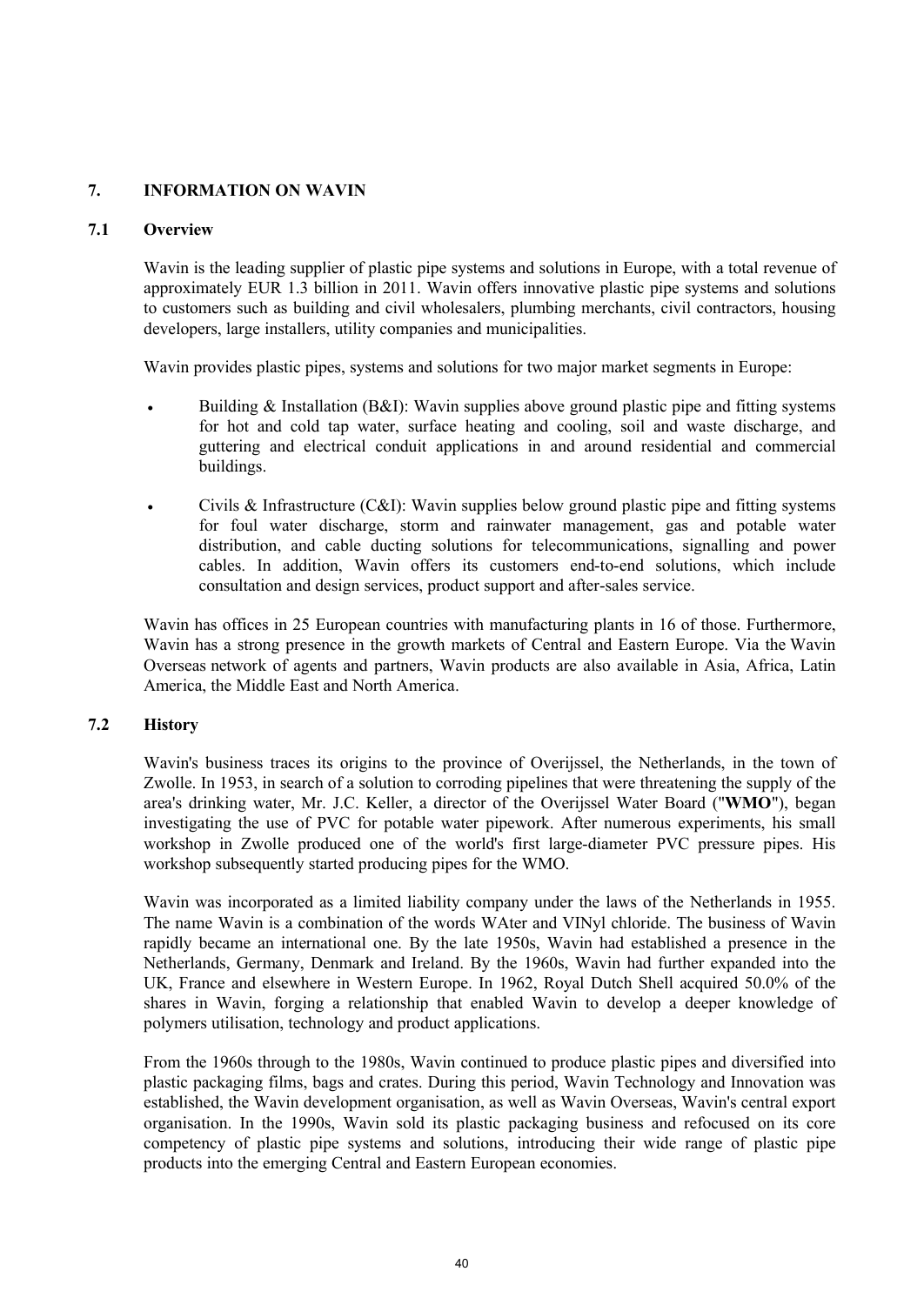In 1999, Royal Dutch Shell sold all of its shares to CVC Capital Partners. In 2005, a transaction took place which effectuated the exit of WMO as a shareholder, the increase of funds advised by CVC Capital Partners' participation in the capital of Wavin and a new participation of AlpInvest. In 2005 Wavin acquired Hepworth, a leading United Kingdom manufacturer of plastic, clay and concrete drainage and hot and cold pipe systems. The acquisition of Hepworth significantly increased the scale of Wavin's European operations.

The Wavin shares have been listed on Euronext Amsterdam since October 12, 2006. Since 4 March 2008 the Wavin shares have been included in the Amsterdam Mid Cap Index (AMX).

Since 2007, Wavin has acquired eight business, including O'Brien Marketing Ltd, a company that sells Hepworth products in Ireland (acquired in June 2007), Polyfemos AS, a Norwegian supplier of cable duct systems for telecom access networks (acquired in March 2007), Pilsa, a Turkish supplier of pipe systems (acquired in January 2008), Warmafloor, a leading provider of under floor heating systems in the United Kingdom (acquired in July 2008), the remaining 20% of shares in the Finnish company Lasa Muovi (acquired in 2008), Wavin Osma s.r.o. (65%), a sales Joint Venture for plastic pipe systems and solutions in Czech Republic, established in July 2010 and the PE Water business from KWH Sweden in 2010.

As a result of the collapse of the building activities in Portugal, Wavin closed down its trading depot near Porto end of 2010. During 2011, the sales activities of Wavin Bulgaria were terminated and in August 2011 the continental clay activities of Euroceramic in Belfeld (the Netherlands) were sold to Wienerberger. By the end of 2011 the sales activities of Aquatecnic in Spain were winded-down given the poor outlook of the construction activities in Spain. Furthermore, Wavin sold Kulker SAS, a local subsidiary of Wavin France SAS, and Geocomposites in 2011.

### **7.3 Wavin Group Structure**

Wavin is a public limited liability company (*naamloze vennootschap*) incorporated under the laws of the Netherlands, with its corporate seat in Zwolle, the Netherlands, and its registered address at Stationsplein 3, 8000 AD Zwolle, the Netherlands.

| North West Europe | South West Europe | Central & Eastern Europe | South East Europe |
|-------------------|-------------------|--------------------------|-------------------|
| Netherlands       | <b>UK</b>         | Poland                   | Italy             |
| Germany           | Ireland           | Czechia                  | Turkey            |
| Belgium           | France            | Russia                   | Hungary           |
| Denmark           |                   | Slovakia                 | Romania           |
| Norway            |                   | Ukraine                  | Croatia           |
| Sweden            |                   | Lithuania                | Serbia            |
| Finland           |                   | Estonia                  |                   |
|                   |                   | Latvia                   |                   |
|                   |                   | <b>Belarus</b>           |                   |

Wavin is present in most European countries and is organised in 4 geographic areas:

Wavin Overseas is the central export organisation of the Wavin Group. It is responsible for all activities outside of Europe and focuses on three key activities: Product Sales, Technology Partnerships and International Projects. An extensive international network of around 120 agents, licensees and distributors enables Wavin Overseas to supply Wavin solutions wherever needed. The export organisation has its headquarters in Dedemsvaart, the Netherlands.

The principal subsidiaries of the Wavin Group are listed below.

| Country         | Name subsidiary |
|-----------------|-----------------|
| the Netherlands | Wavin N.V.      |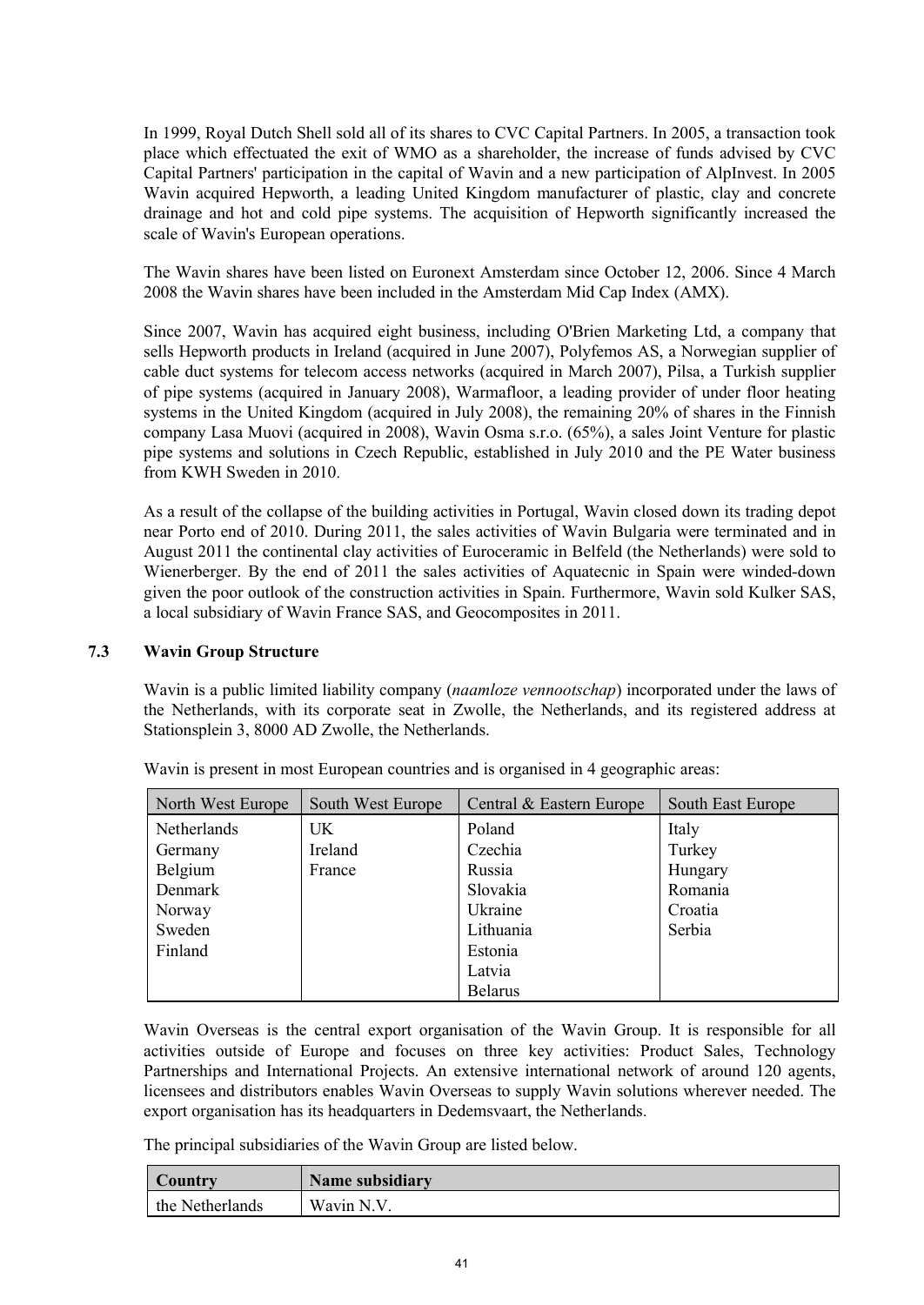| Country               | <b>Name subsidiary</b>             |  |  |
|-----------------------|------------------------------------|--|--|
|                       | Wavin B.V.                         |  |  |
|                       | Wavin Nederland B.V.               |  |  |
|                       | Wavin Diensten B.V.                |  |  |
|                       | De Hoeve Kunstofrecycling (50%)    |  |  |
|                       | Wavin Overseas B.V.                |  |  |
|                       | Wavin Technology & Innovation B.V. |  |  |
|                       | Wavin Finance B.V.                 |  |  |
|                       | Wavin Outsourcing B.V.             |  |  |
|                       | Wavin Staf B.V.                    |  |  |
|                       | Wavin Assurantie B.V.              |  |  |
| Belgium               | Wavin Belgium N.V.                 |  |  |
| China                 | Foshan Hepworth Pipe Company Ltd.  |  |  |
| Croatia               | Wavin d o.o.                       |  |  |
| Czech Republic        | Wavin Ekoplastik s.r.o.            |  |  |
|                       | Wavin Osma s.r.o. (65%)            |  |  |
| Denmark               | Nordisk Wavin A/S                  |  |  |
| Estonia               | Wavin Estonia OU                   |  |  |
| Finland               | Wavin-Labko Oy                     |  |  |
| France                | Wavin France S.A.S.                |  |  |
| Germany               | Wavin GmbH                         |  |  |
| Hungary               | Wavin Hungary Kft.                 |  |  |
| Ireland               | Wavin Ireland Ltd.                 |  |  |
| Italy                 | Wavin Italia SpA                   |  |  |
| Latvia                | Wavin Latvia SIA                   |  |  |
| Lithuania             | <b>UAB Wavin Baltic</b>            |  |  |
| Norway                | Norsk Wavin A/S                    |  |  |
| Poland                | Wavin Metalplast-BUK Sp.z.o.o.     |  |  |
|                       | Arot Polska Sp.z.o.o.              |  |  |
|                       | MPC Sp.z.o.o. (51%)                |  |  |
| Romania               | Wavin Romania s.r.l.               |  |  |
| Russia                | <b>OOO</b> Wavin Rus               |  |  |
| Serbia                | Wavin Balkan d o.o.                |  |  |
| Slovak Republic       | Wavin Slovakia spol s.r.o.         |  |  |
| Sweden                | AB Svenska Wavin                   |  |  |
| Switzerland           | George Fischer Wavin AG (40%)      |  |  |
| Turkey                | Pilsa Plastik Sanayi A.S.          |  |  |
| <b>United Kingdom</b> | Wavin Ltd.                         |  |  |
|                       | Warmafloor (GB) Ltd.               |  |  |
|                       | Hepworth Building Products Ltd.    |  |  |
| Ukraine               | Wavin Ukrain O.O.O.T.O.V.          |  |  |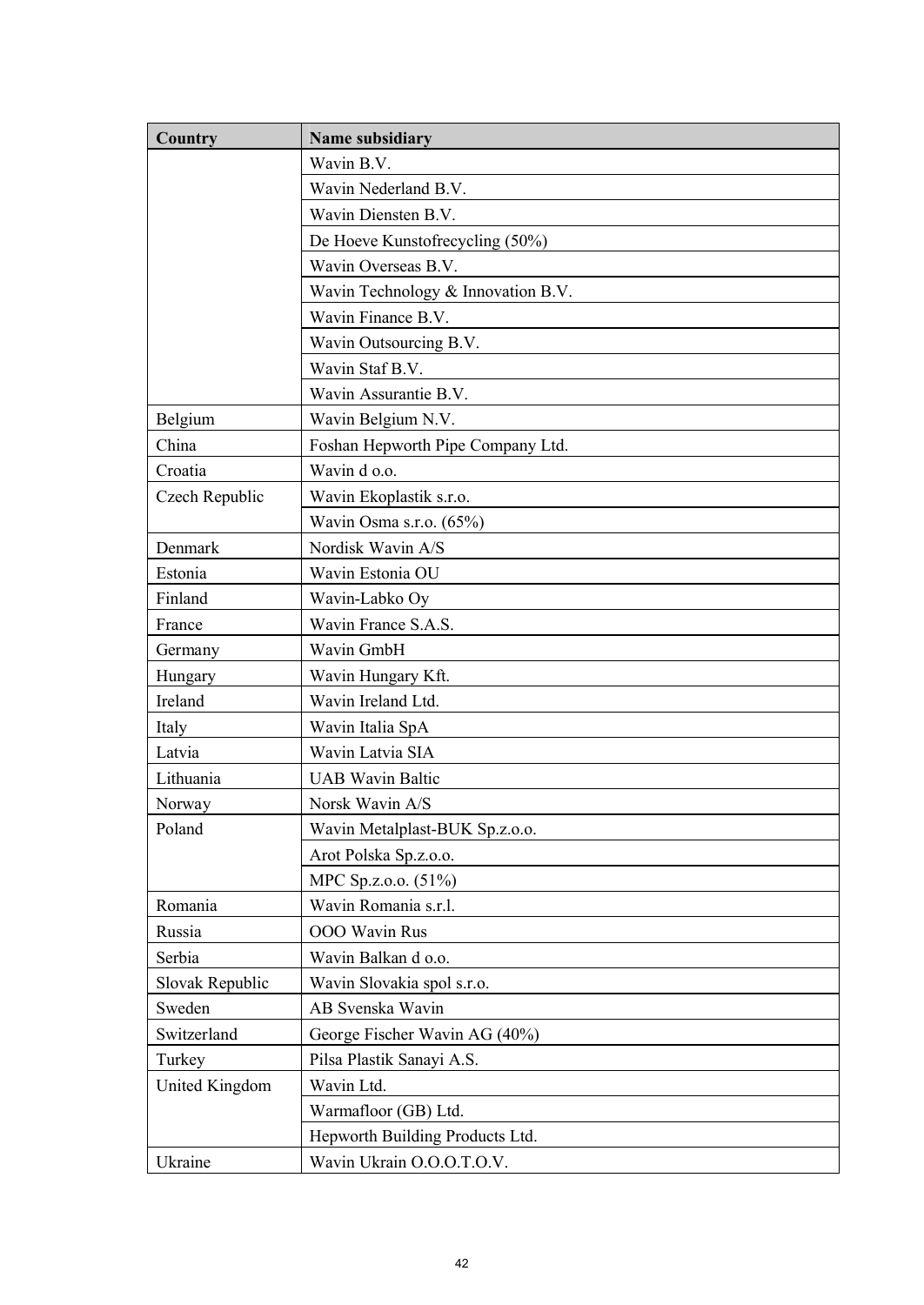## **7.4 Strategy and Objectives**

In October 2010, Wavin launched the 'Wavin 2015' strategy, the roadmap to sustainable growth and profitability with local market leadership as the key driver (the "**Wavin 2015 Strategy Plan**"). This strategy brings Wavin back on the path to sustainable and profitable growth and will enable Wavin to reap the full benefits once the markets return to more normal levels.

Wavin's priorities and targets for the period 2011- 2015 are:

- *Market Leadership* Wavin will continuously build on its existing leading market positions in key European countries and invest (both organically and through acquisitions) in other European countries where leadership can be achieved. The ultimate goal is to achieve number one or two market positions in all markets in which we operate.
- · *Portfolio and Segmentation* Wavin intends to offer a complete product portfolio to its customers and increase its presence in non-residential building markets, with a strong focus on sustainable systems and solutions. Wavin also aims to increase revenue in key target segments. By 2015, 40% of Wavin's total revenue should originate from the Water Management and Hot & Cold (including Surface Heating & Cooling) segments.
- · *Operational Excellence* Wavin aims to drive service and cost leadership through complexity reduction and a lean and sustainable manufacturing and supply chain footprint. Wavin's benchmark is to have 95% of orders realised in time and in full. Between 2008 and 2015 the company's carbon footprint should be reduced by 20%.
- · *Innovation* Wavin will focus on and accelerate the implementation of European innovation projects. The innovation rate target – the percentage of revenue from products that have been on the market for less than five years – has been raised; it should be 20% in 2015.
- · *People* Wavin wants to stimulate continuous improvement and drive individual and team development.

## **7.5 Recent developments**

After three years of decline it was disappointing that overall construction output in Europe showed a modest decline again in 2011. Following a good start to the year – supported by a mild winter – the European construction market was negatively affected by weakening consumer confidence which was fuelled by unrest in the financial markets, cuts in government spending and further mortgage restrictions. There were notable differences between countries and regions.

Scandinavia, Germany, Poland and Turkey enjoyed solid growth, while conditions in Ireland, the UK, Italy and the Netherlands remained challenging. New residential building activities developed favourably in most Western European countries but were weak in Eastern Europe. Residential repair, maintenance and improvement was stable, while the non-residential markets remained weak throughout the year. The civil engineering sector in various European countries was mainly positive, supported by infrastructure investments like construction for the Olympic Games in London and the European Championships in Poland and the Ukraine.

Increased focus on the energy efficiency of buildings, and the management of higher rain fall due to climate change, are creating additional demand throughout Europe.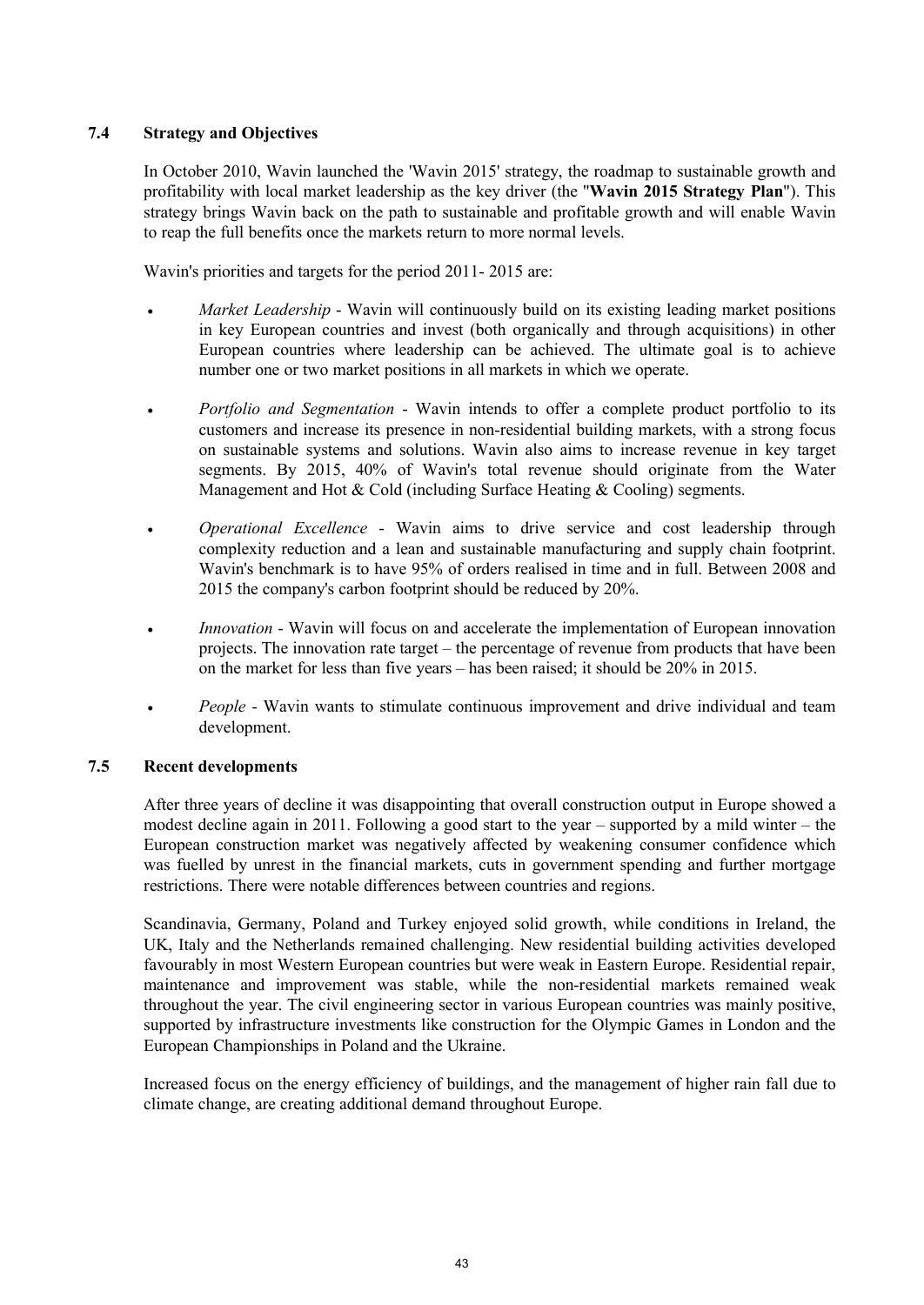## **7.6 Supervisory Board, Management Board and Employees**

7.6.1 Supervisory Board

The Supervisory Board currently consists of the following members:

## **Mr. R.H.P.W. (René) Kottman (1945), Chairman**

Nationality: Dutch

Mr. Kottman was appointed as a member of the Supervisory Board in 2006 and re-appointed in 2010. His term of office ends at the time of the general meeting of Shareholders in 2014. Mr. Kottman is the chairman of the Remuneration, Appointment & Corporate Governance Committee.

Former position:

· Chief Executive Officer, Ballast Nedam N.V.

Other positions held by Mr. Kottman:

- · Other Supervisory Board memberships: Delta Lloyd N.V. (chairman), Keyrail B.V. (chairman), Warmtebedrijf Rotterdam N.V. (chairman) and Altera Vastgoed B.V. (chairman);
- · Other Board memberships: Advisory Board Noord/Zuidlijn Amsterdam (chairman).

### **Mr. B.G. (Brian) Hill (1944), Vice-Chairman**

Nationality: Irish

Mr. Hill was appointed as a member of the Supervisory Board in 2005 and re-appointed in 2009. His term of office ends at the time of the general meeting of Shareholders in 2013. Mr. Hill is a chairman of the Audit & Investment Committee.

Former position:

Group Managing Director, Products & Distribution CRH plc.

Other positions held by Mr. Hill:

· Other Supervisory Board memberships; non-executive Director at Kingspan Plc.

### **Mr. R.A. (Rob) Ruijter (1951)**

Nationality: Dutch

Mr. Ruijter was appointed as a member of the Supervisory Board in 2007. His term of office ends at the time of the general meeting of Shareholders in 2012. Mr. Ruijter is a member of the Audit  $\&$ Investment Committee.

Former position:

Interim CFO at ASM International N.V.

Other positions held by Mr. Ruijter: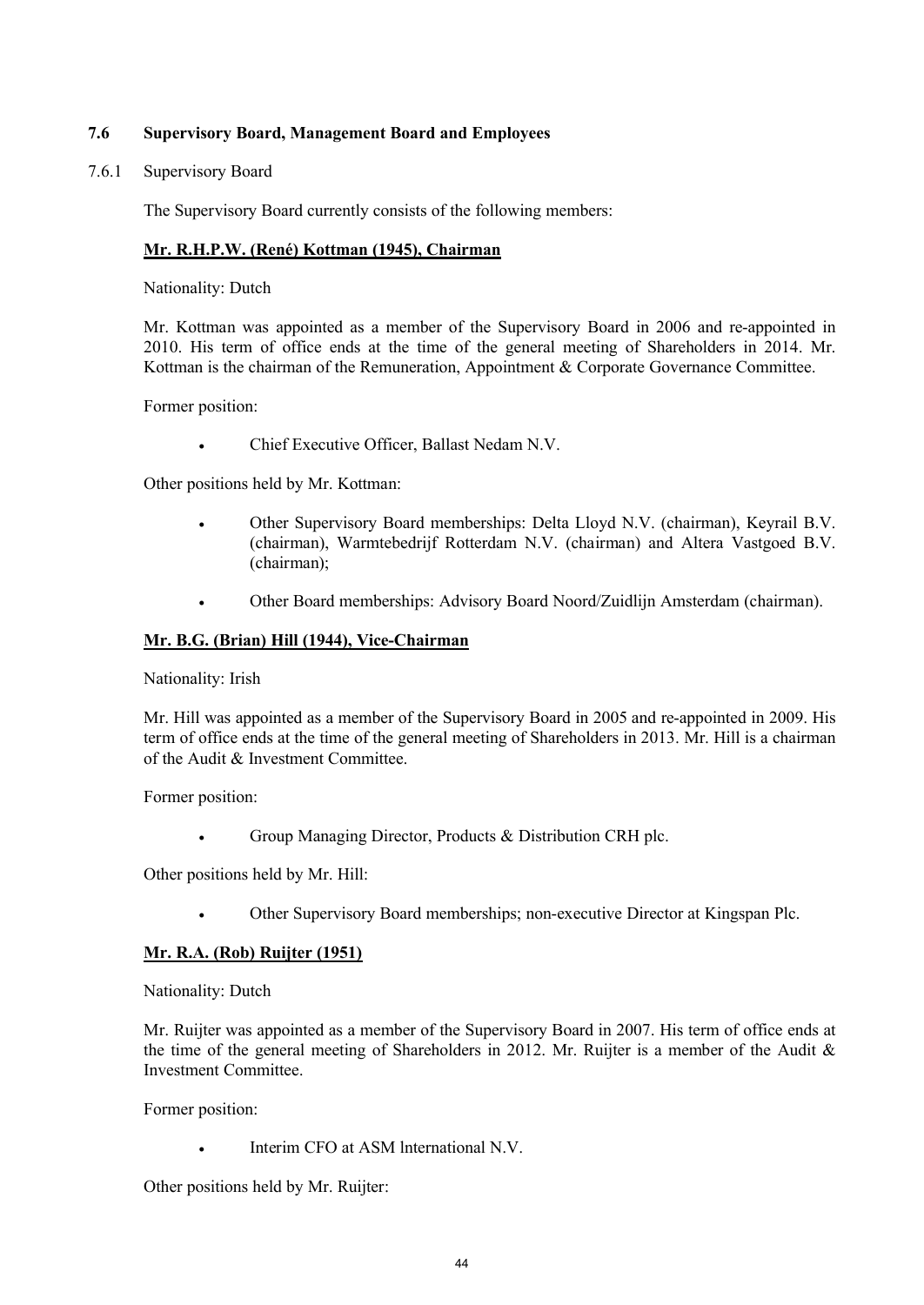- Other Supervisory Board memberships: Unit 4 N.V.;
- · Other Board memberships: Advisory Board Verdonck, Klooster & Associates, Stichting Continuïteit Delta Lloyd, advisor of the Supervisory Board of Ziggo.

## **Mrs. J.M.B. (Birgitta) Stymne Göransson (1957)**

Nationality: Swedish

Mrs. Stymne Göransson was appointed as a member of the Supervisory Board in 2007. Her term of office ends at the time of the general meeting of Shareholders in 2012. Mrs. Stymne Göransson is a member of the Audit & Investment Committee.

Current position:

CEO of Memira Group.

Other positions held by Mrs. Stymne Göransson:

· Other Board memberships: Arcus ASA, Elekta AB.

## **Mr. A. (Aad) Kuiper (1960)**

Nationality: Dutch

Mr. Kuiper was appointed as a member of the Supervisory Board in 2011. His term of office ends at the time of the general meeting of Shareholders in 2015. Mr. Kuiper is a member of the Remuneration, Appointment & Corporate Governance Committee.

Current position:

President & CEO, EMEA Operations at Hunter Douglas and Vice-President of Hunter Douglas N.V.

Other positions held by Mr. Kuiper:

· Other Supervisory Board memberships: Bonarius group of companies, Advisory Council Scheuten S.a.r.l.

Please see Section 6.8.7 under (a) for information on composition of the Supervisory Board after the Settlement Date.

7.6.2 Management Board

The Management Board currently consists of the following members:

### **Mr. H. (Henk) ten Hove (1952), President & CEO**

Nationality: Dutch

Mr. Ten Hove was appointed as a member of the Management Board in 1999 and re-appointed in 2006 and 2010. His term of office ends at the time of the general meeting of Shareholders in 2014. Mr. Ten Hove has worked at Wavin since 1982. His primary responsibilities are Strategy, Human Resources and the Wavin Regions South East Europe and South West Europe.

### **Mr. W.H.J.C.M. (Pim) Oomens (1956), Executive Vice President & CFO**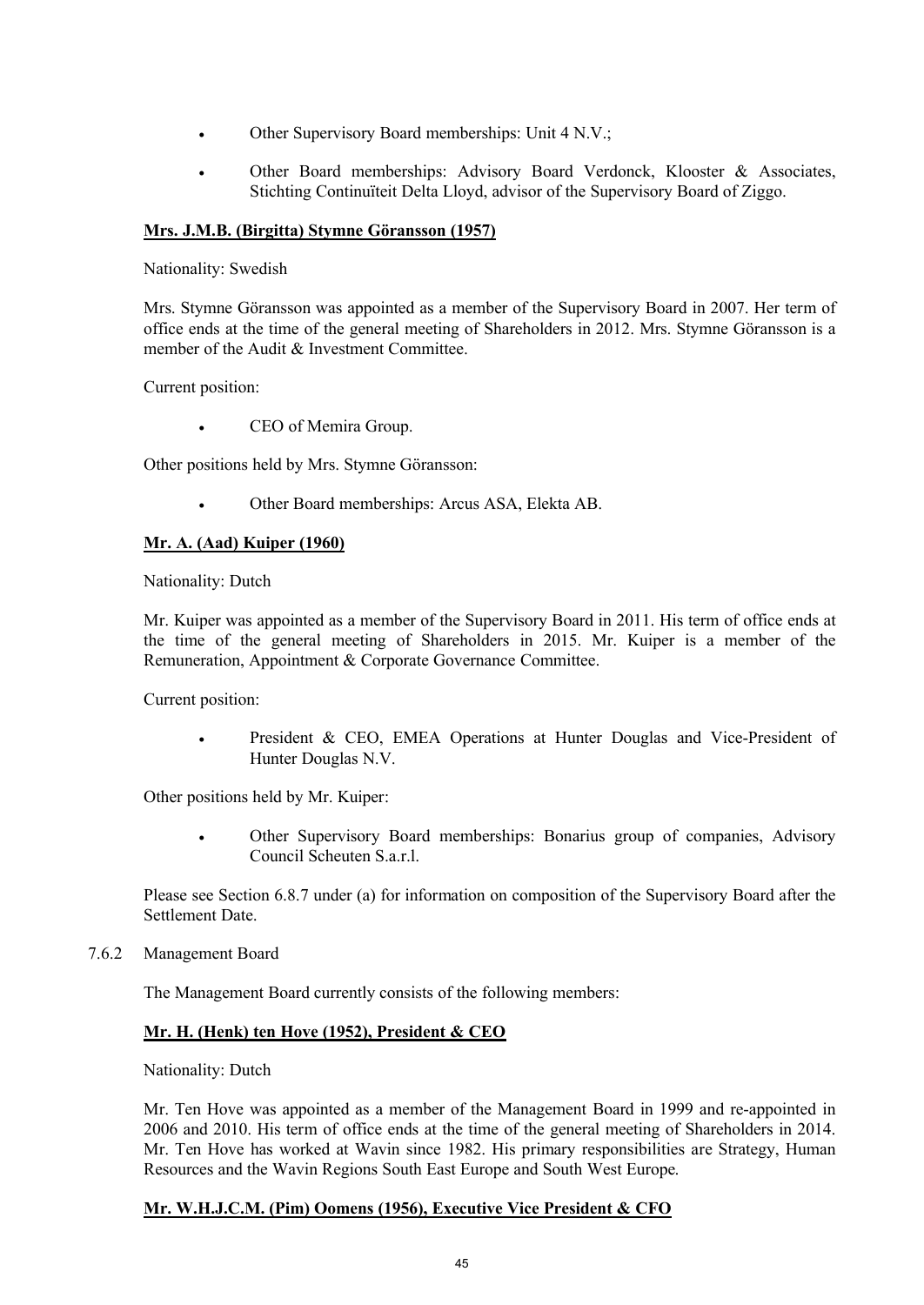Nationality: Dutch

Mr. Oomens was appointed as a member of the Management Board in 2004 and re-appointed in 2006 and 2010. His term of office ends at the time of the general meeting of Shareholders in 2014. Mr. Oomens has worked at Wavin since 2004. His primary responsibilities are Finance, Treasury, Investor Relations, Mergers & Acquisitions, Corporate IT, Legal & Compliance, Joint Ventures and participations, Corporate Communication.

## **Mr. M.P.M. (Maarten) Roef (1964), Executive Vice President**

## Nationality: Dutch

Mr. Roef was appointed as a member of the Management Board in 2011. His term of office ends at the time of the general meeting of Shareholders in 2015. Mr. Roef has worked at Wavin since 1999. His primary responsibilities are Marketing & Technology, Operational Excellence, Supply Chain Optimisation and the Wavin Regions: North West Europe and Central & Eastern Europe.

Please see Section 6.8.7 under (b) for information on composition of the Management Board after the Settlement Date.

## 7.6.3 Employees

As at the date of this Offer Memorandum, approximately 6,000 people are employed by the Wavin Group world wide.

### **7.7 Major Shareholders**

The following holdings were registered in the public register of the AFM:

|                                      | Percentage | Date of notification |
|--------------------------------------|------------|----------------------|
| Delta Lloyd Levensverzekeringen N.V. | 7.88%      | 6 May 2011           |
| Julius Baer Multipartner SICAV       | 5.83%      | 6 November 2007      |
| ASR Nederland N.V.                   | 5.43%      | 6 October 2008       |
| Navitas B.V.                         | 5.18%      | 10 January 2008      |
| Kempen Oranje Participaties          | 5.01%      | 22 July 2009         |
| Beheersmij Breesaap B.V.             | $5.00\%$   | 18 September 2008    |

## **7.8 Capital and Shares**

The authorised share capital of Wavin amounts to EUR 71,000,000 and is divided into 88,750,000 ordinary Shares and 88,750,000 preference Shares, all with a nominal value of EUR 0.40 each.

At the date of this Offer Memorandum, 50,782,132 ordinary Shares in the capital of Wavin have been issued, of which: 50,579,009 ordinary shares are issued and outstanding and 203,123 ordinary shares are held by Wavin. No preference Shares are issued at the date of this Offer Memorandum.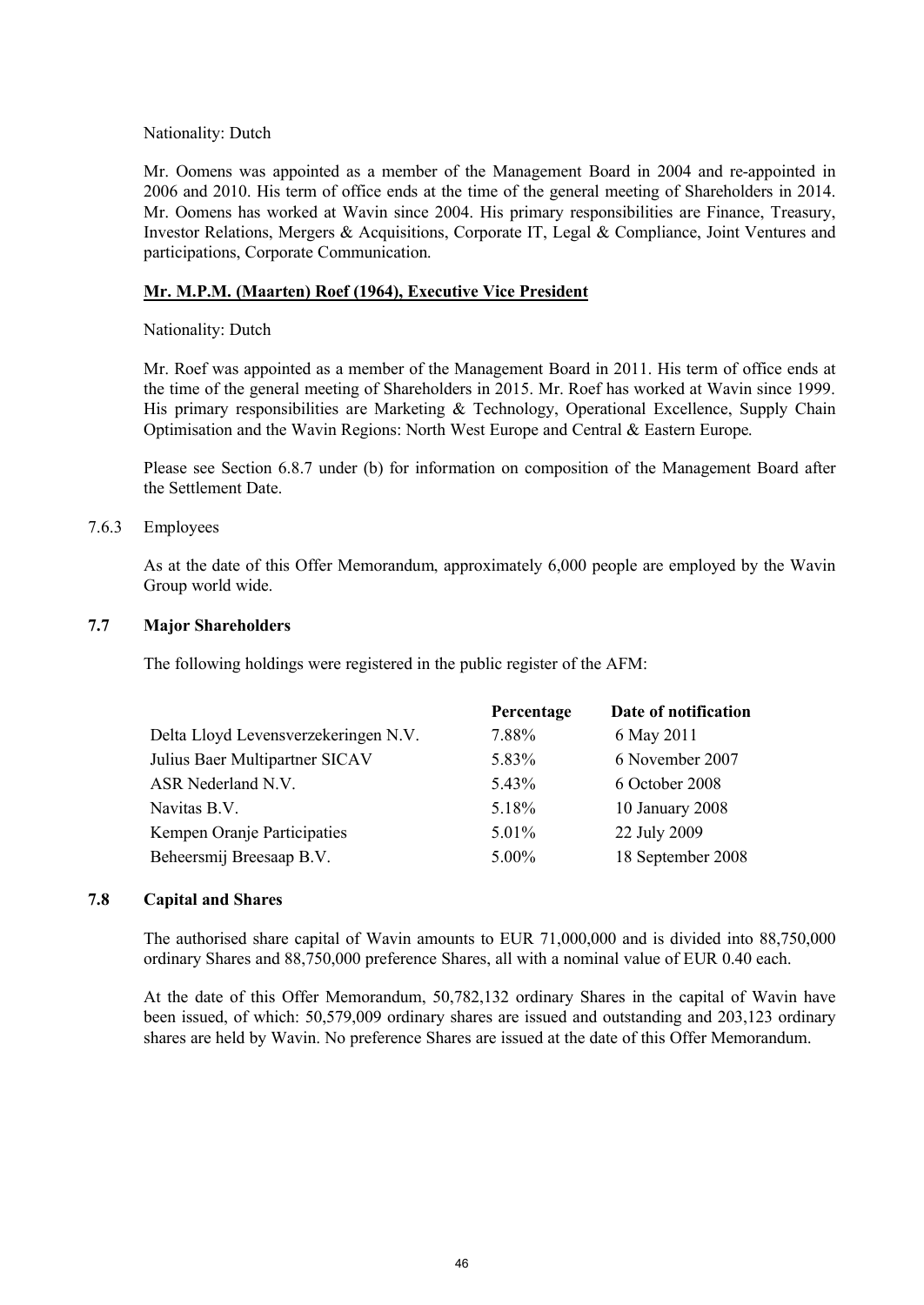# **7.9 Share price development**

This graph sets out the Share price development from 7 March 2011 to 7 March 2012.

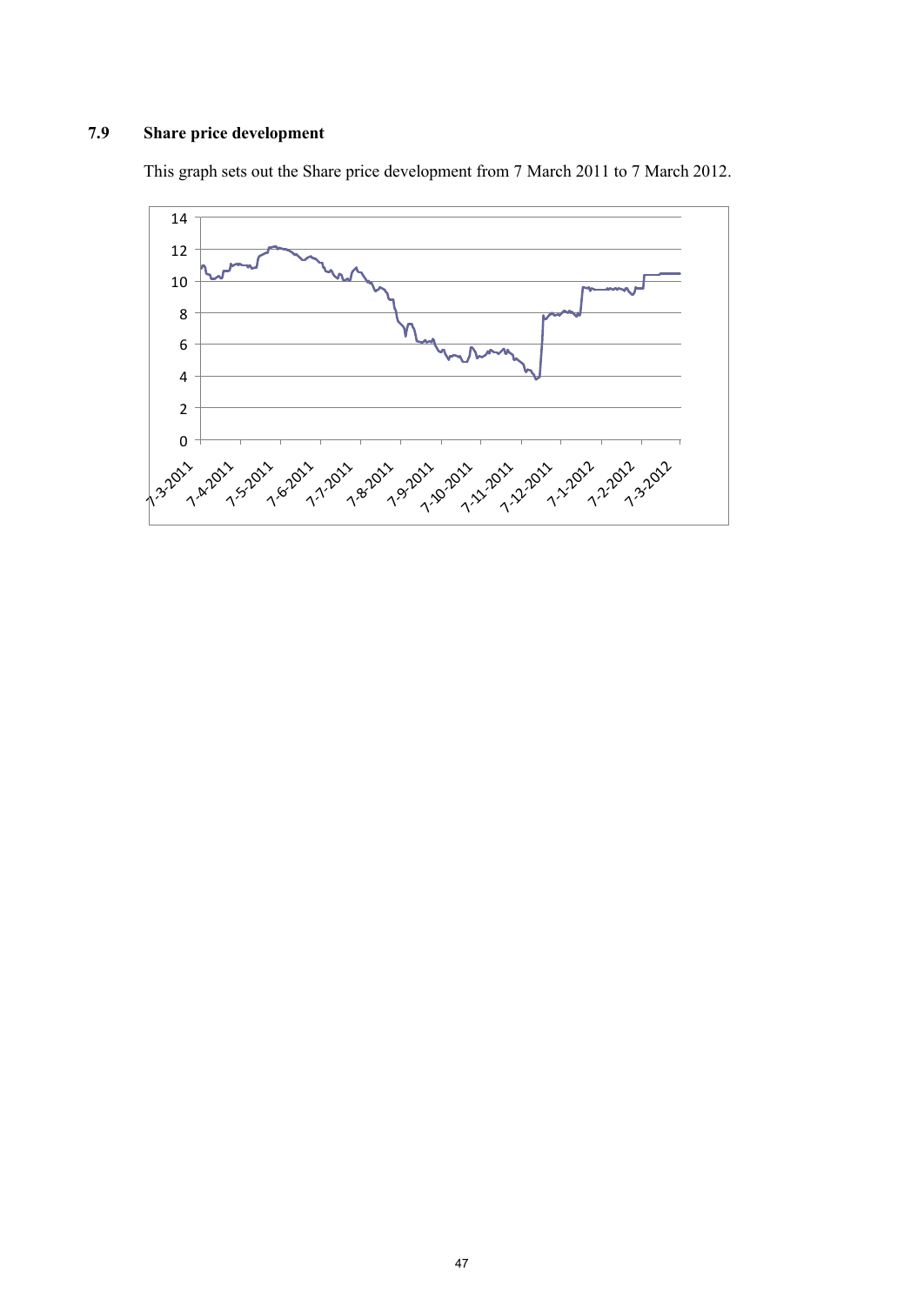## **8. INFORMATION ON THE OFFEROR**

### **8.1 Overview**

The Offeror is a private variable capital corporation, incorporated under the laws of Mexico, having its statutory seat in Mexico City, Mexico, and its registered office at Río San Javier No. 10, Fracc. Viveros del Río, Tlalnepantla, Estado de México, Mexico, C.P. 54060. The Offeror is registered in the Public Register of Commerce under number 359159.

The Offeror is a direct subsidiary of Mexichem S.A.B. de C.V., a public variable capital corporation incorporated under the laws of Mexico, having its statutory seat in Tlalnepantla, Estado de México, Mexico, and its registered office at Río San Javier No. 10, Fracc. Viveros del Río, Tlalnepantla, Estado de México, Mexico, C.P. 54060. Mexichem is registered in the Public Register of Commerce under number 4103\*.

Mexichem is a direct subsidiary of Kaluz, S.A. de C.V., a private variable capital corporation, incorporated under the laws of Mexico, having its statutory seat in Mexico City, Federal District, and its registered office at Emilio Castelar No. 75, Floor 1, Col. Chapultepec Polanco, México, Distrito Federal, C.P. 11560 ("**Kaluz**"). Kaluz is registered in the Public Register of Commerce of the Federal District under number 142614.

## **8.2 Business description**

The corporate purpose of the Offeror is to function as a holding company.

Mexichem is a leader in plastic pipe systems and in the chemical and petrochemical industry in Latin America. It has more than 50 years of experience in the region and its shares have been listed for 34 years on the Mexican stock exchange. Mexichem has a market capitalization of approximately EUR 4.9 billion, 1 an annual turnover of approximately EUR 2.8 billion and an EBITDA of approximately EUR 597 million.<sup>2</sup> Mexichem exports to more than 50 countries and has operations in 16 countries in Latin America, North America, Europe and Asia. With more than 11,000 employees throughout virtually the entire American continent, the company contributes actively to the development of the countries in which its products are produced and used. More details about Mexichem can be found at <www.mexichem.com.>

According to its corporate purpose, Kaluz is a holding company in charge of promoting, reorganizing, restructuring, transforming or modernizing industrial companies. Its corporate purpose also entitles Kaluz to acquire shares or memberships of any kind of Mexican or foreign companies.

The Offer will not result in an amendment of the activities conducted by the Offeror, Mexichem and Kaluz as described in this Section 8.2.

<sup>&</sup>lt;sup>1</sup> Based on market data from FactSet as at 10 February 2012. MXN: EUR exchange rate of 16.89.

 $^{2}$  Unaudited financials for the financial year ending 31 December 2011 as reported in USD by Mexichem, converted to EUR at the average 2011 USD / EUR exchange rate of 1.39 from FactSet.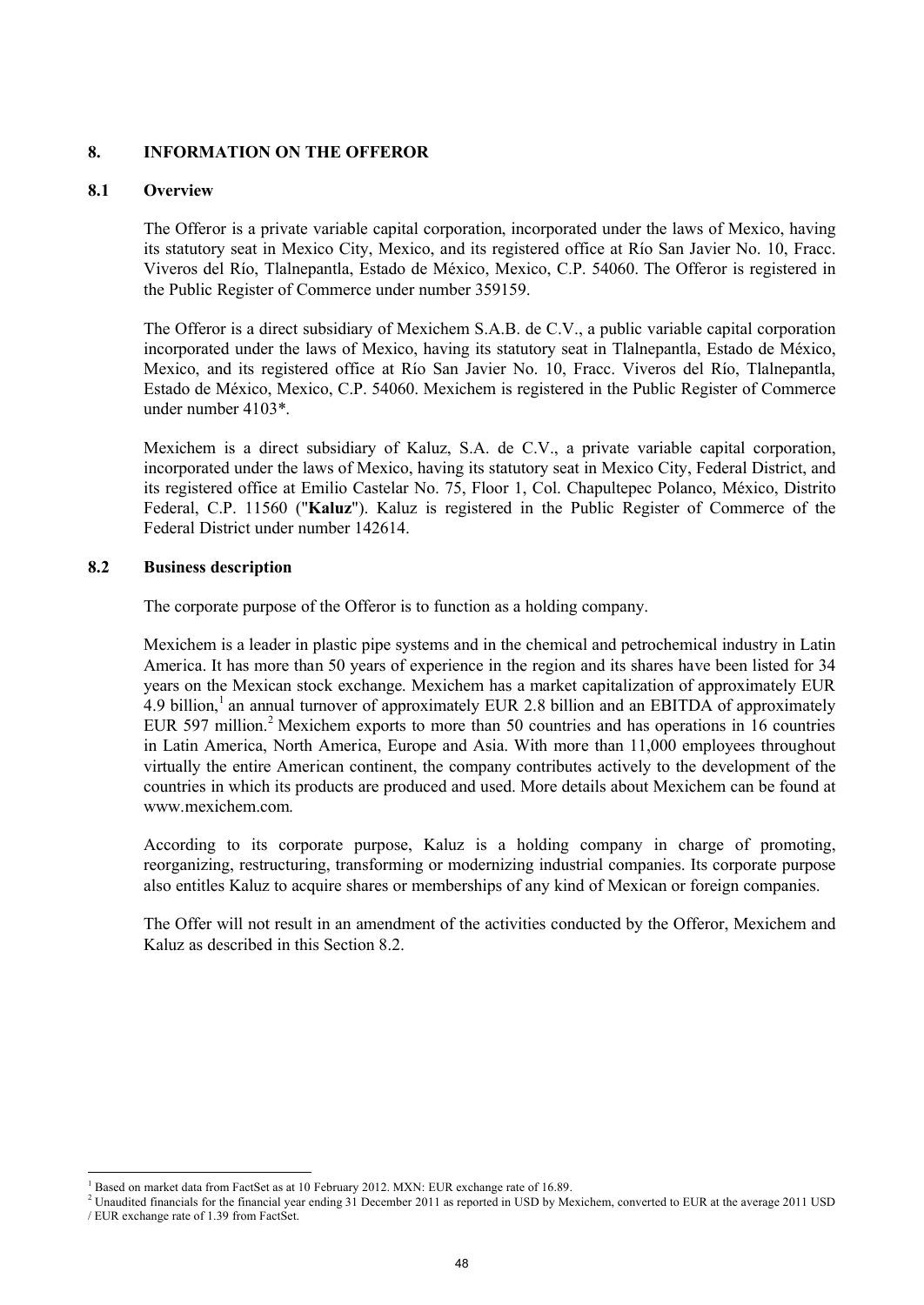## **8.3 Board of directors of the Offeror**

The board of directors of the Offeror consists of :

| <b>Directors</b>                          | <b>Alternate Director</b>     |
|-------------------------------------------|-------------------------------|
| Juan Pablo del Valle Perochena (chairman) | Antonio del Valle Perochena   |
| Antonio del Valle Ruiz                    | Francisco del Valle Perochena |
| Adolfo del Valle Ruiz                     |                               |
| Ignacio del Valle Ruiz                    |                               |
| Ricardo Gutiérrez Muñoz                   |                               |
| Jaime Ruiz Sacristán                      |                               |

### **8.4 Board of directors of Mexichem**

Honorary life president of Mexichem is Antonio del Valle Ruiz. The board of directors of Mexichem consists of the following directors:

| <b>Directors</b>           | <b>Alternate directors</b>                               | <b>Independent directors</b> | Alternate independent<br>directors |
|----------------------------|----------------------------------------------------------|------------------------------|------------------------------------|
| Juan Pablo del Valle       | del<br>Antonio<br>Valle                                  | Divo Milan Haddad            | Francisco Moguel Gloria            |
| Perochena (chairman)       | Perochena                                                |                              |                                    |
| Antonio del Valle Ruiz     | Adolfo del Valle Toca                                    | Fernando Ruíz Sahagún        | José Luis Fernández<br>Fernández   |
| Adolfo del Valle Ruiz      | José Ignacio del Valle Jorge Corvera Gibsone<br>Espinosa |                              | René Rivial Leon                   |
| Ignacio del Valle Ruiz     | <b>Francisco</b><br>Javier<br>del                        | Guillermo Ortiz              | Dolores Palacios Norma             |
|                            | Valle Perochena                                          | <b>Martinez</b>              |                                    |
| Alain Jean Marie de        | María Blanca del Valle                                   | Armando Santacruz            | Arturo Pérez Arredondo             |
| Metz Simart                | Perochena                                                | Baca                         |                                    |
| Ricardo Gutiérrez<br>Muñoz | Gerardo del Valle Toca                                   | Eduardo Tricio Haro          | Eugenio Clariond Rangel            |
| Jaime Ruiz Sacristán       | Guadalupe<br>del<br>Valle<br>Perochena                   | Valentín Diez Morodo         |                                    |
|                            |                                                          | Eugenio Santiago             |                                    |
|                            |                                                          | Clariond Reyes Retana        |                                    |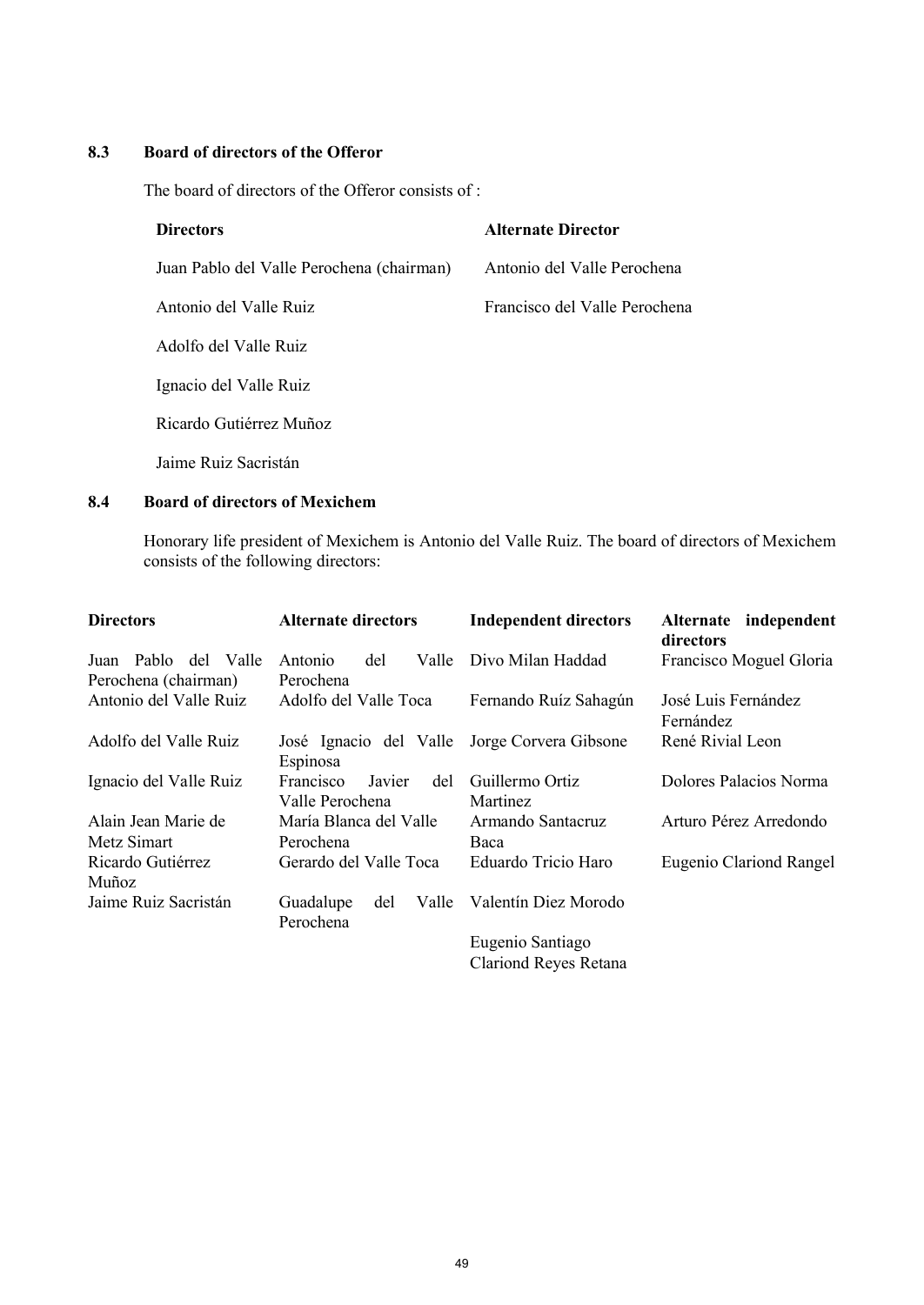## **8.5 Board of directors of Kaluz**

| Antonio del Valle Ruiz               | President                 |
|--------------------------------------|---------------------------|
| Antonio del Valle Perochena          | Director                  |
| Francisco Javier del Valle Perochena | Director                  |
| Juan Pablo del Valle Perochena       | Director                  |
| Maria Blanca del Valle Perochena     | Director                  |
| Maria Guadalupe del Valle Perochena  | Director                  |
| Juan Pablo del Valle Benítez         | Secretary                 |
| Almaquio Basurto Rosas               | Pro-Secretary             |
| Carlos Moya Valle                    | <b>Statutory Examiner</b> |

#### **8.6 Share capital of the Offeror and Mexichem**

The Offeror's issued and outstanding share capital totals MX\$ 44,989,431 divided into 44,989,431 shares of the same class with a nominal value or MX\$ 1.00 per share. All the outstanding shares are fully paid up. The Offeror has two shareholders. Mexichem holds 44,989,430 shares representing 99.999% of the share capital and Mexichem Servicios Administrativos S.A. de C.V. holds one share, representing 0.001% of the share captial.

Mexichem's issued and outstanding share capital totals MX\$ 2,574,660,744 divided into 1,800,000,000 shares of Class I and Class II with no nominal value per share. All the outstanding shares are fully paid up. All the Mexichem shares are listed on the Mexican stock exchange. 51.69% of the Mexichem shares are free float and 48.31% of the Mexichem shares are held by Kaluz.

## **8.7 Consequences of the Offer**

The Offer will have no consequences for the continued employment or the employment conditions of the employees and the directors of the Offeror, Mexichem and Kaluz. As is stated in Section 6.8.7, Mr. A.E. Capdepón Acquaroni will be appointed to the Management Board and Mr. R. Gutiérrez Muñoz and Mr. J.P. del Valle Perochena will be appointed to the Supervisory Board.

The board of directors of Mexichem will receive no compensation as meant in Annex A, paragraph 2, subparagraph 9 of the Takeover Decree in connection with the Offer.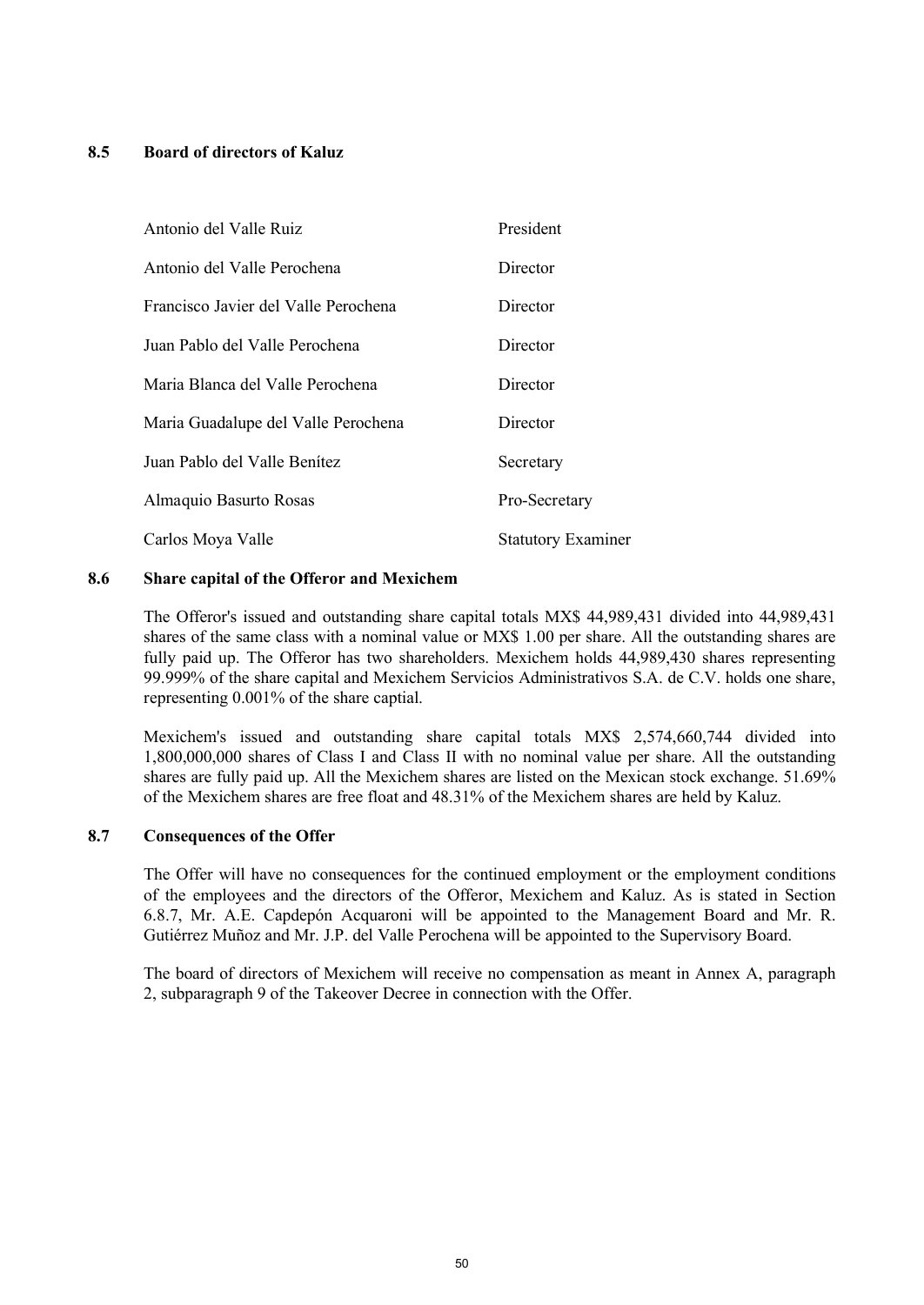## **9. FURTHER DECLARATIONS PURSUANT TO THE TAKEOVER DECREE**

In addition to the other statements set out elsewhere in this Offer Memorandum, the Offeror and Mexichem with regard to subjects (d) and (f) below, the board of directors of Mexichem and the Offeror and the Boards, with the exception of Mr. Kottman, each *per se*, with regard to subject (a) below, and the Offeror, Mexichem and the board of directors of Mexichem and the Offeror and the Boards each *per se* with regard to subject (e) below and the Supervisory Board, with the exception of Mr. Kottman, and the Management Board, each *per se*, with regard to subject (b) below, and the Supervisory Board and Management Board each *per se* with regard to subject (c) below, and the Company with regard to subject (g) below, hereby declare as follows:

- (a) There have been consultations between Mexichem and Wavin regarding the Offer, which have resulted in (conditional) agreement regarding the Offer. Discussions regarding the Offer Price, financing of the Offer, the Offer Conditions and the future strategy of Wavin took place between Mexichem and Wavin and their respective advisers.
- (b) The Management Board has regularly consulted with the Supervisory Board throughout this process and the Supervisory Board has been extensively involved in this process from beginning to end.
- (c) In view of his position as chairman of the supervisory board of Delta Lloyd N.V., an indirect holder of a substantial interest in Wavin, Mr. Kottman, chairman of the Supervisory Board, has recused himself from the discussions and resolutions relating to the Offer in accordance with the Dutch Corporate Governance Code.
- (d) With due observance of and without prejudice to the restrictions referred to in Section 1 (Restrictions) and Section 2 (Important Information), the Offer concerns all Shares not already held by the Offeror or its group companies and applies on an equal basis to all Shares not already held by the Offeror or its group companies and all Shareholders other than the Offeror and its group companies.
- (e) No securities in Wavin are held, no transactions or concluded agreements in respect of securities in Wavin have been effected or have been concluded, and no similar transactions have been effected in respect of securities in Wavin, by the Offeror, Mexichem or any of either of their group companies, the members of the board of directors of the Offeror, the members of the board of directors of Mexichem, the Company or any of the members of the Boards, nor by any of their spouses (*echtgenoten*), registered partners (*geregistreerde partners*), minor children (*minderjarige kinderen*) and any entities over which these members or other persons referred to have control (*zeggenschap hebben in*) within the meaning of Annex A paragraph 2 subparagraphs 5, 6, and 7 of the Takeover Decree, other than in respect of Mexichem as described in Section 6.3 (Respective cross shareholding Mexichem – Wavin) and in respect of the members of the Boards as described in Section 6.4 (Overview of Shares and options held by members of the Boards and related transaction and concluded agreements).
- (f) The costs of Mexichem and the Offeror incurred and expected to be incurred in relation to the Offer amount to approximately EUR 4.5 million and relate to financial adviser fees, exchange agent fees, broker commissions, legal fees, financial, legal and tax due diligence fees, public relations and communications advice and printing. These costs will be borne by Mexichem.
- (g) The costs of Wavin's fees of legal advisers, financial advisers, tax advisers, accountants and public relations and communication advisers incurred and expected to be incurred in relation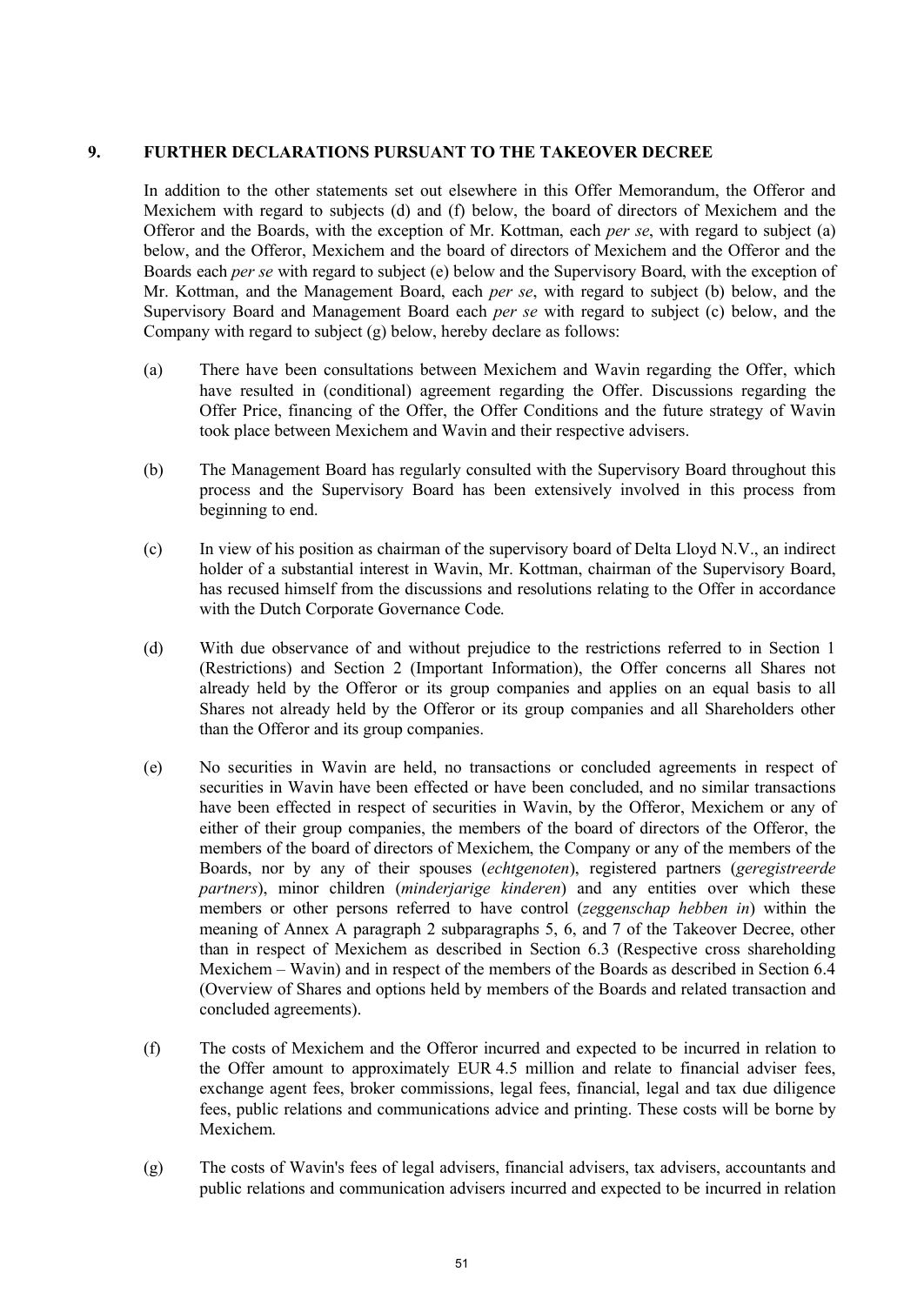to the Offer amount to approximately EUR 4.8 million. These costs will be borne by Wavin and accounted for in 2011 and 2012.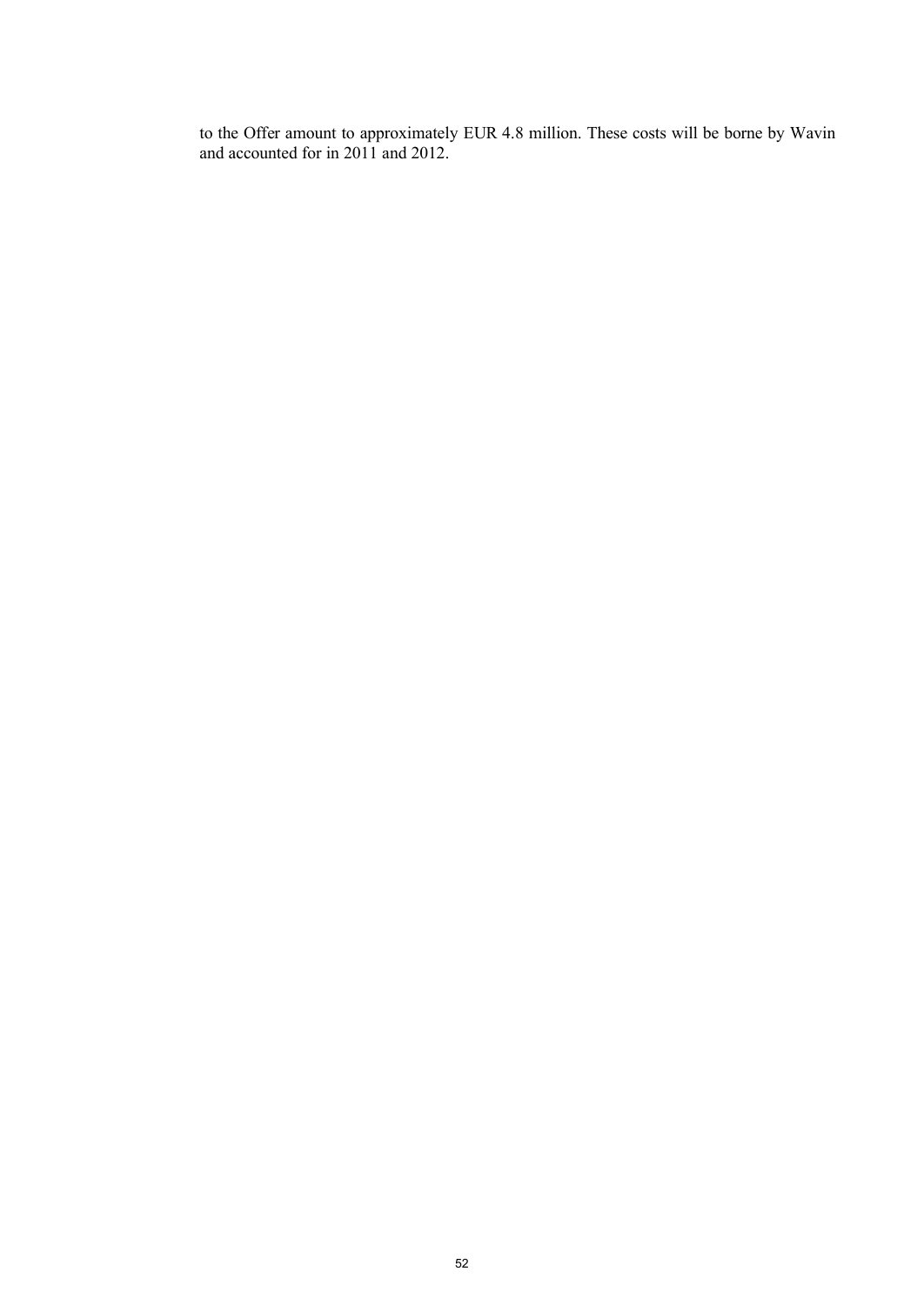## 10. **NETHERLANDS TAX ASPECTS OF THE OFFER**

### **10.1 General**

The information set out below is a general summary of certain principal Netherlands tax consequences in connection with the disposal of the Shares under the Offer. This summary does not purport to be a comprehensive description of all Netherlands tax considerations that may be relevant for a particular holder of Shares, who may be subject to special tax treatment under any applicable law, nor does this summary intend to be applicable in respect of all categories of holders of Shares. The summary is based upon the tax laws of the Netherlands as in effect on the date of this Offer Memorandum, as well as regulations, rulings and decisions of the Netherlands and its taxing and other authorities available on or before such date and now in effect. All of the foregoing is subject to change, which could apply retroactively and could affect the continuing validity of this summary.

As this is a general summary, we recommend that investors or shareholders consult their own tax advisers as to the Netherlands or other tax consequences of the disposal of the Shares under the Offer including, in particular, the application to their particular situations of the tax considerations discussed below.

The following summary does not address the tax consequences arising in any jurisdiction other than the Netherlands in connection with the Offer.

This summary does not address the Netherlands tax consequences for:

- (a) Shareholders holding a substantial interest (*aanmerkelijk belang*) or deemed substantial interest (*fictief aanmerkelijk belang*) in the Company and Shareholders of whom a certain related person holds a substantial interest in the Company. Generally speaking, a substantial interest in the Company arises if a person, alone or, where such person is an individual, together with his or her partner (statutory defined term), directly or indirectly, holds (i) an interest of 5% or more of the total issued capital of the Company or of 5% or more of the issued capital of a certain class of shares of the Company, (ii) rights to acquire, directly or indirectly, such interest or (iii) certain profit sharing rights in the Company;
- (b) investment institutions (*fiscale beleggingsinstellingen*);
- (c) pension funds, exempt investment institutions (*vrijgestelde beleggingsinstellingen*) or other entities that are exempt from Netherlands corporate income tax;
- (d) persons to whom the Shares and the income from the Shares are attributed based on the separated private assets (afgezonderd particulier vermogen) provisions of the Netherlands Income Tax Act 2001 (*Wet inkomstenbelasting 2001*) and the Netherlands Gift and Inheritance Tax Act (*Successiewet 1956*); and
- (e) corporate Shareholders qualifying for the participation exemption (*deelnemingsvrijstelling*). Generally speaking, a shareholding is considered to qualify as a participation for the participation exemption if it represents an interest of 5% or more of the nominal paid-up share capital.

Where this summary refers to the Netherlands, such reference is restricted to the part of the Kingdom of the Netherlands that is situated in Europe and the legislation applicable in that part of the Kingdom.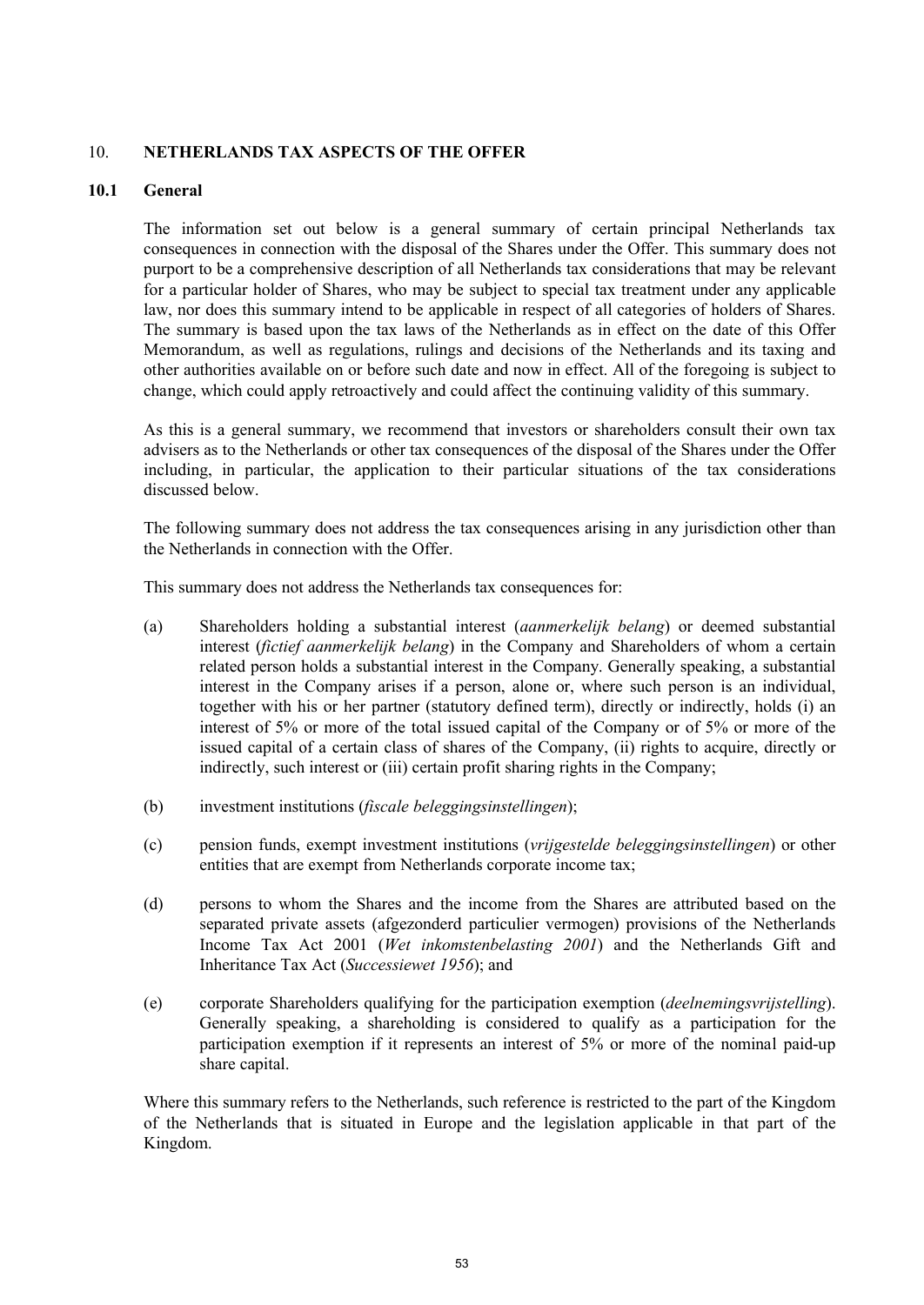## **10.2 Withholding tax**

Gains realised upon the disposal of the Shares in connection with the Offer will not be subject to withholding or deduction for any taxes of whatsoever nature imposed, levied, withheld or assessed by the Netherlands or any political subdivision or taxing authority thereof or therein.

#### **10.3 Corporate and individual income tax**

- 10.3.1 Residents of the Netherlands
	- (a) Entities

If a holder is a resident or deemed to be a resident of the Netherlands for Netherlands tax purposes and is fully subject to Netherlands corporate income tax or is only subject to Netherlands corporate income tax in respect of an enterprise to which the Shares are attributable, gains realised upon the disposal of the Shares are generally taxable in the Netherlands (up to a maximum rate of 25%).

(b) Individuals

If an individual holder is a resident or deemed to be a resident of the Netherlands for Netherlands tax purposes (including an individual holder who has opted to be taxed as a resident of the Netherlands), gains realised upon the disposal of the Shares are taxable at progressive rates (up to a maximum rate of 52%) under the Netherlands Income Tax Act 2001 (*Wet inkomstenbelasting 2001*) if:

- (i) the holder is an entrepreneur (*ondernemer*) and has an enterprise to which the Shares are attributable or the holder has, other than as a shareholder, a co-entitlement to the net worth of an enterprise (*medegerechtigde*), to which enterprise the Shares are attributable; or
- (ii) such income or gains qualify as income from miscellaneous activities (*resultaat uit overige werkzaamheden*), which include the performance of activities with respect to the Shares that exceed regular, active portfolio management (*normaal, actief vermogensbeheer*).

If neither condition (i) nor condition (ii) applies to the holder of the Shares, taxable income with regard to the Shares must be determined on the basis of a deemed return on income from savings and investments (*sparen en beleggen*), rather than on the basis of income actually received or gains actually realised. This deemed return on income from savings and investments has been fixed at a rate of 4% of the individual's yield basis (*rendementsgrondslag*) at the beginning of the calendar year (1 January), insofar as the yield basis exceeds a certain threshold. The individual's yield basis is determined by the fair market value of certain qualifying assets held by such an individual less the fair market value of certain qualifying liabilities on 1 January. If the Shares are held by the holder at the beginning of the year of disposal of the Shares, the fair market value of the Shares will be included as an asset in the individual's yield basis. The 4% deemed return on income from savings and investments will be taxed at a rate of 30%.

10.3.2 Non-residents of the Netherlands

If a holder of Shares is not a resident and is deemed not to be a resident of the Netherlands for Netherlands tax purposes (or has opted not to be taxed as a resident of the Netherlands), such holder is generally not taxable in respect of gains realised upon the disposal of the Shares, unless:

(i) the holder is not an individual and such holder (1) has an enterprise that is, in whole or in part, carried on through a permanent establishment or permanent representative in the Netherlands to which permanent establishment or a permanent representative the Shares are attributable, or (2) is entitled to a share in the profits of an enterprise, or a co-entitlement to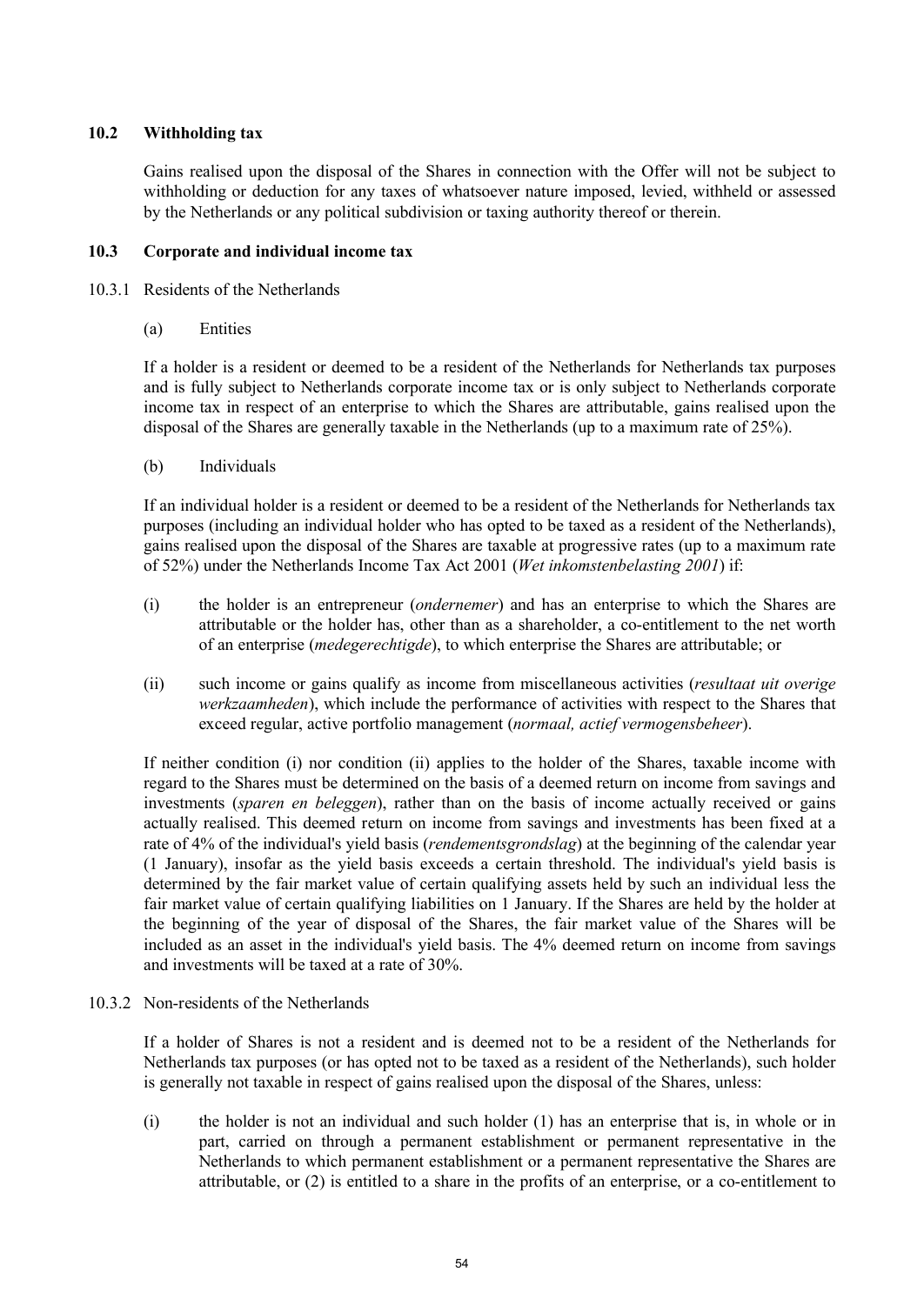the net worth of an enterprise, which is effectively managed in the Netherlands (other than by way of securities) and to which enterprise the Shares are attributable.

This gain is subject to Netherlands corporate income tax up to a maximum rate of 25%.

(ii) the holder is an individual and such holder (1) has an enterprise or an interest in an enterprise that is, in whole or in part, carried on through a permanent establishment or a permanent representative in the Netherlands to which permanent establishment or permanent representative the Shares are attributable, or (2) realises income or gains with respect to the Shares that qualify as income from miscellaneous activities (*resultaat uit overige werkzaamheden*) in the Netherlands with respect to the Shares which exceed regular, active portfolio management (*normaal, actief vermogensbeheer*), or (3) is (other than by way of securities) entitled to a share in the profits of an enterprise that is effectively managed in the Netherlands (other than by way of securities or an employment contract) and to which enterprise the Shares are attributable.

A gain realised upon the disposal of from the Shares as specified under (1) and (2) by an individual is subject to individual income tax at up to a maximum rate of 52%. Income derived from Shares as specified under (3) that is not already included under (1) or (2) will be taxed on the basis of a deemed return on income from savings and investments (*sparen en beleggen*) which means that the gains actually realised upon the Shares will not be taxed as such (as described above under Section 10.3.1 (Residents of the Netherlands)), rather than on the basis of income actually received or gains actually realised. At present, this deemed return on income from savings and investments has been fixed at a rate of four (4) per cent of the individual's yield basis (*rendementsgrondslag*) at the beginning of the calendar year, insofar as it exceeds a certain threshold. The individual's yield basis is defined as the fair market value of certain qualifying assets held by the holder of the Shares less the fair market value of certain qualifying liabilities on 1 January. The fair market value of the Shares will be included as an asset in the individual's yield basis. The 4% deemed return on income from savings and investments will be taxed at a rate of 30%. If the Shares are held by the holder at the beginning of the year of the disposal of the Shares, the fair market value of the pro-rata share in the profits of the enterprise to which the Shares are attributable will include the fair market value of the Shares and as such the pro-rata value of the Shares will be part of the individual's Netherlands yield basis at the beginning of that year.

## **10.4 Gift and inheritance tax**

In general, no gift and inheritance taxes will arise as a result of the disposal of the Shares in connection with the Offer.

### **10.5 Value added tax**

In general, no value added tax will arise in respect of payments in consideration for the disposal of the Shares in connection with the Offer.

### **10.6 Other taxes and duties**

No registration tax, customs duty, transfer tax, stamp duty, capital tax or any other similar documentary tax or duty will be payable in the Netherlands by a holder of Shares in respect of the disposal of the Shares in connection with the Offer.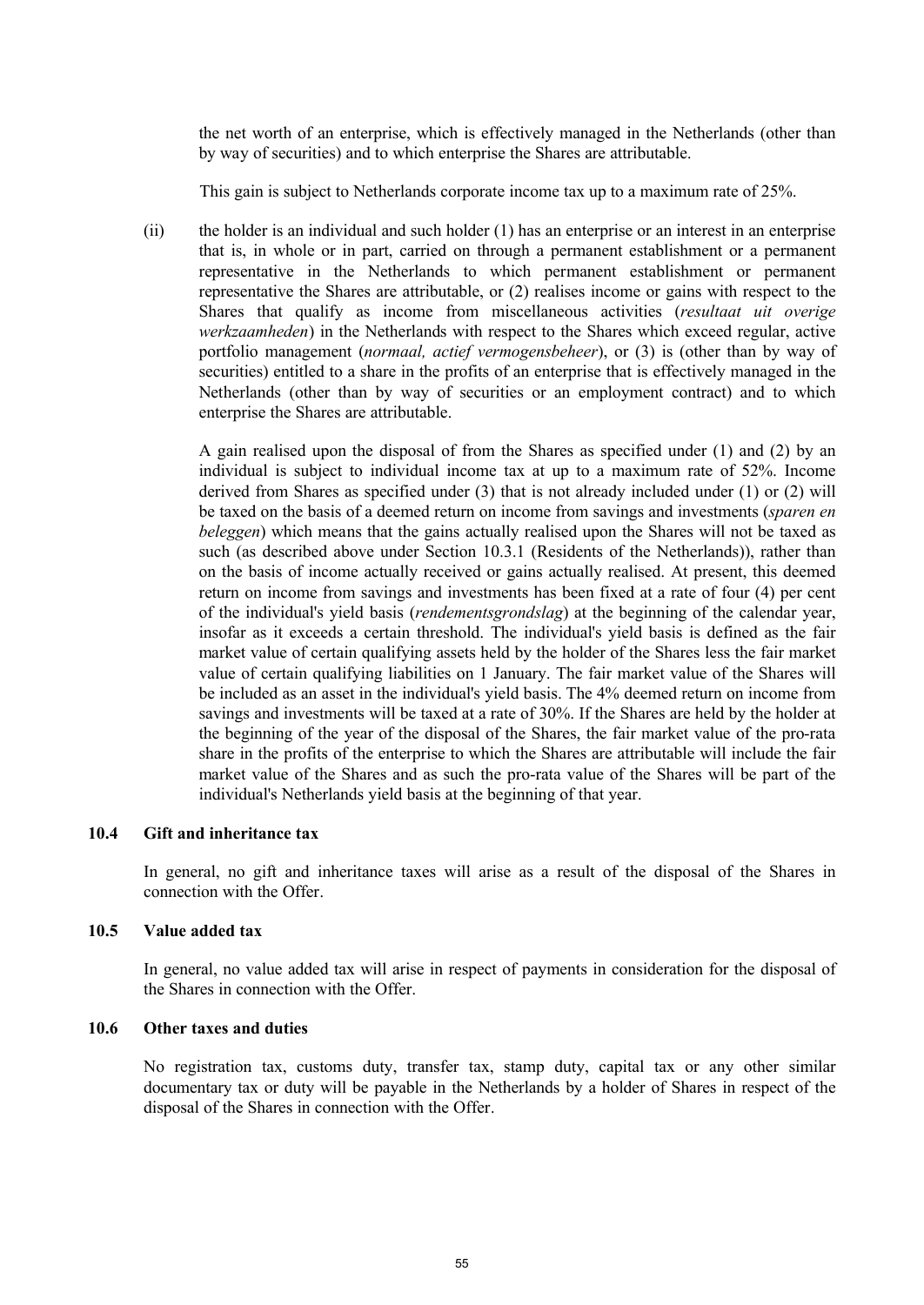### **11. PRESS RELEASES**

### **11.1 Wavin's press release dated 22 November 2011**

Zwolle, 22 November 2011 - The Management Board and the Supervisory Board of Wavin have taken notice of recent movements in its share price. In response, Wavin announces that it has received an unsolicited indicative non-binding proposal from Mexichem for the acquisition of all outstanding shares of Wavin. Mexichem is a manufacturer of raw materials and plastic pipe systems in Latin America based in Mexico.

The Management Board and the Supervisory Board will carefully consider the indicative nonbinding proposal and explore the rationale, merits and risks for all Wavin's stakeholders, of a possible business combination of Wavin with Mexichem.

In accordance with the Dutch Corporate Governance Code and the Rules for the Supervisory Board, to avoid the appearance of any conflict of interest, the Supervisory Board has decided that its Chairman, Rene Kottman, who is also the chairman of the supervisory board of Delta Lloyd N.V., an indirect holder of a substantial interest in Wavin, will not take part in the discussion or decisionmaking on the abovementioned subject.

Wavin has engaged Bank of America Merrill Lynch as financial advisor and Stibbe as legal counsel.

Further announcements will be made if and when appropriate.

This is an announcement in accordance with Section 5:25i, paragraph 2 of the Dutch Financial Supervision Act (*Wet op het financieel toezicht*).

## **About Wavin**

Wavin is the leading supplier of plastic pipe systems and solutions in Europe. The company provides essentials: plastic pipe systems and solutions for tap water, surface heating and cooling, soil and waste, rain- and storm water, distribution of drinking water and gas and telecom applications. Wavin is headquartered in Zwolle (the Netherlands) and has a presence in 26 European countries, with manufacturing sites in 18 of those and one in China. The company employs approximately 6,400 people and reported revenue of more than EUR 1.2 billion for 2010. Outside Europe, it has a global network of agents, licensees and distributors. Wavin is listed on the NYSE Amsterdam stock exchange (WAVIN). More details about Wavin can be found at <www.wavin.com>

### **For further information:**

| Media Relations:           | <b>Investor Relations:</b>          |
|----------------------------|-------------------------------------|
| Herbert van Zijl           | Ton Bruijne                         |
| Telephone: +31 38 429 4209 | Telephone: +31 38 429 4357          |
| Mobile: +31 6 51461442     | Mobile : +31 6 51234949             |
| E-mail: media@wavin.com    | E-mail: InvestorRelations@wavin.com |

### **11.2 Mexichem's press release dated 22 November 2011**

Non-binding proposal Wavin (2011-11-22 )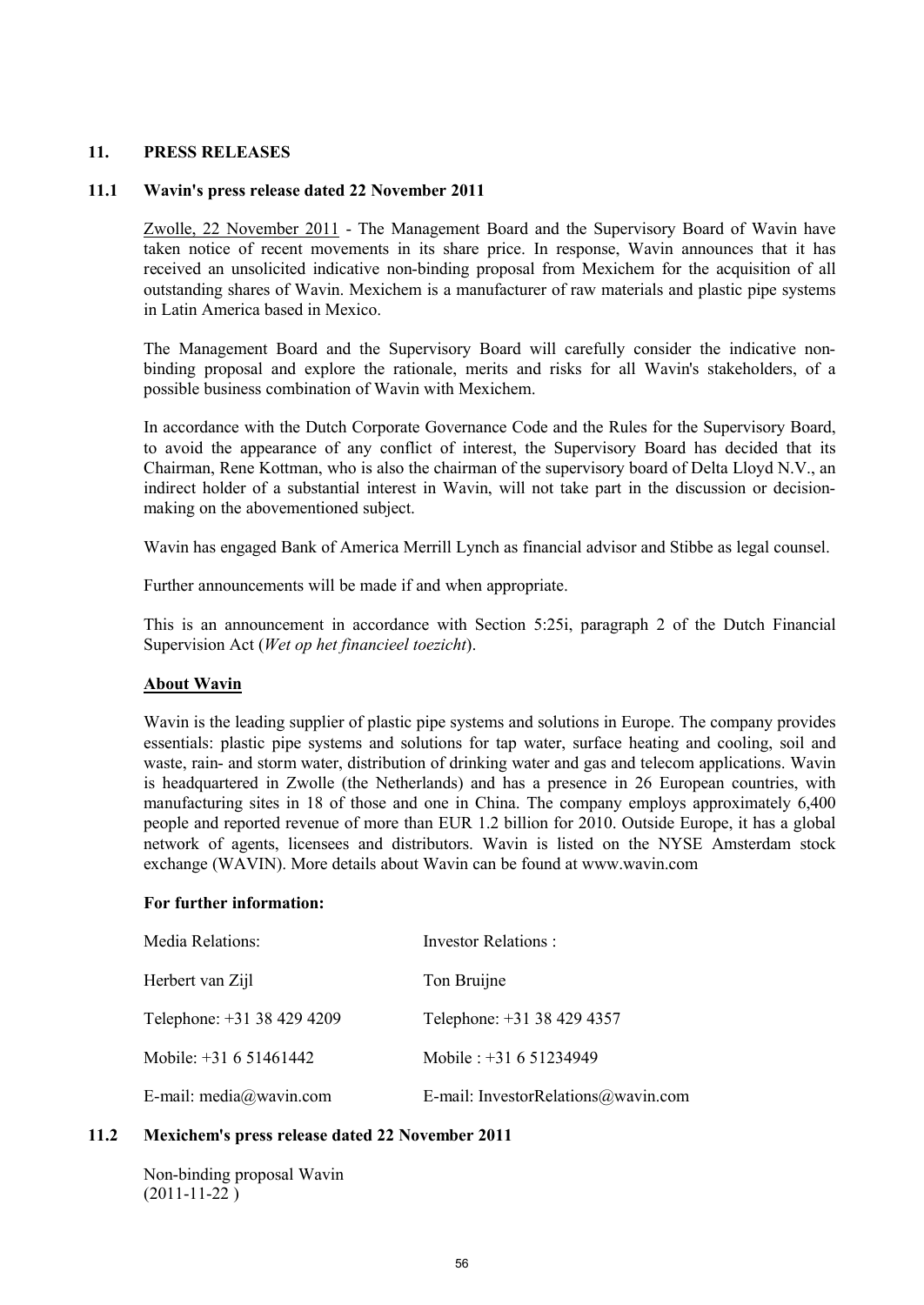Mexico City, November 22, 2011 – In light of Wavin´s press release issued today, Mexichem confirms that it has sent a non-binding proposal to the Management Board and the Supervisory Board of Wavin, inviting them to enter into discussions to evaluate a possible combination between the two companies.

Any such combination would be in the best interest of all the related parties, including the shareholders of both companies.

Wavin is the leading supplier of plastic pipe systems and solutions in Europe. The company has presence in 26 European countries, with manufacturing sites in 18 of those and one in China. It has approximately 6,400 employees and reported revenues in 2010 of more than 1.2 billion Euros. It is a public company listed in Amsterdam.

Mexichem has the intention of making a cash offer for all issued and outstanding common shares in the capital of Wavin. This offer is subject to certain conditions, which include: (i) the recommendation and total support from Wavin´s Management Board and Supervisory Board and (ii) a satisfactory result of a due diligence investigation. Mexichem has proposed to start a due diligence investigation on Wavin as soon as possible.

The discussions are at a preliminary phase and there is no certainty, at this stage, that the transaction will be held. Mexichem has engaged Barclays Capital and Citigroup as its financial advisors and Allen & Overy as legal counsel.

With this transaction, Mexichem would form the largest pipe system and solutions producer in the world and the only fully integrated one.

### **11.3 Wavin's press release dated 23 November 2011**

Zwolle, 23 November 2011 - Further to its press release of 22 November regarding the unsolicited indicative non-binding proposal received from Mexichem for the acquisition of all its outstanding shares, Wavin announces the following.

The offer price stated in Mexichem's non-binding proposal is EUR 8.50 per ordinary share, subject to a number of pre-offer and offer conditions. As indicated in the press release issued on 22 November, Wavin will carefully consider the indicative non-binding offer and explore the rationale, merits and risks for all Wavin's stakeholders of a possible business combination of Wavin with Mexichem.

Further announcements will be made if and when appropriate.

This is an announcement in accordance with Section 5:25i, paragraph 2 of the Dutch Financial Supervision Act (*Wet op het financieel toezicht*).

### **About Wavin**

Wavin is the leading supplier of plastic pipe systems and solutions in Europe. The company provides essentials: plastic pipe systems and solutions for tap water, surface heating and cooling, soil and waste, rain- and storm water, distribution of drinking water and gas and telecom applications. Wavin is headquartered in Zwolle (the Netherlands) and has a presence in 26 European countries, with manufacturing sites in 18 of those and one in China. The company employs approximately 6,400 people and reported revenue of more than EUR 1.2 billion for 2010. Outside Europe, it has a global network of agents, licensees and distributors. Wavin is listed on the NYSE Amsterdam stock exchange (WAVIN). More details about Wavin can be found at <www.wavin.com>

#### **For further information:**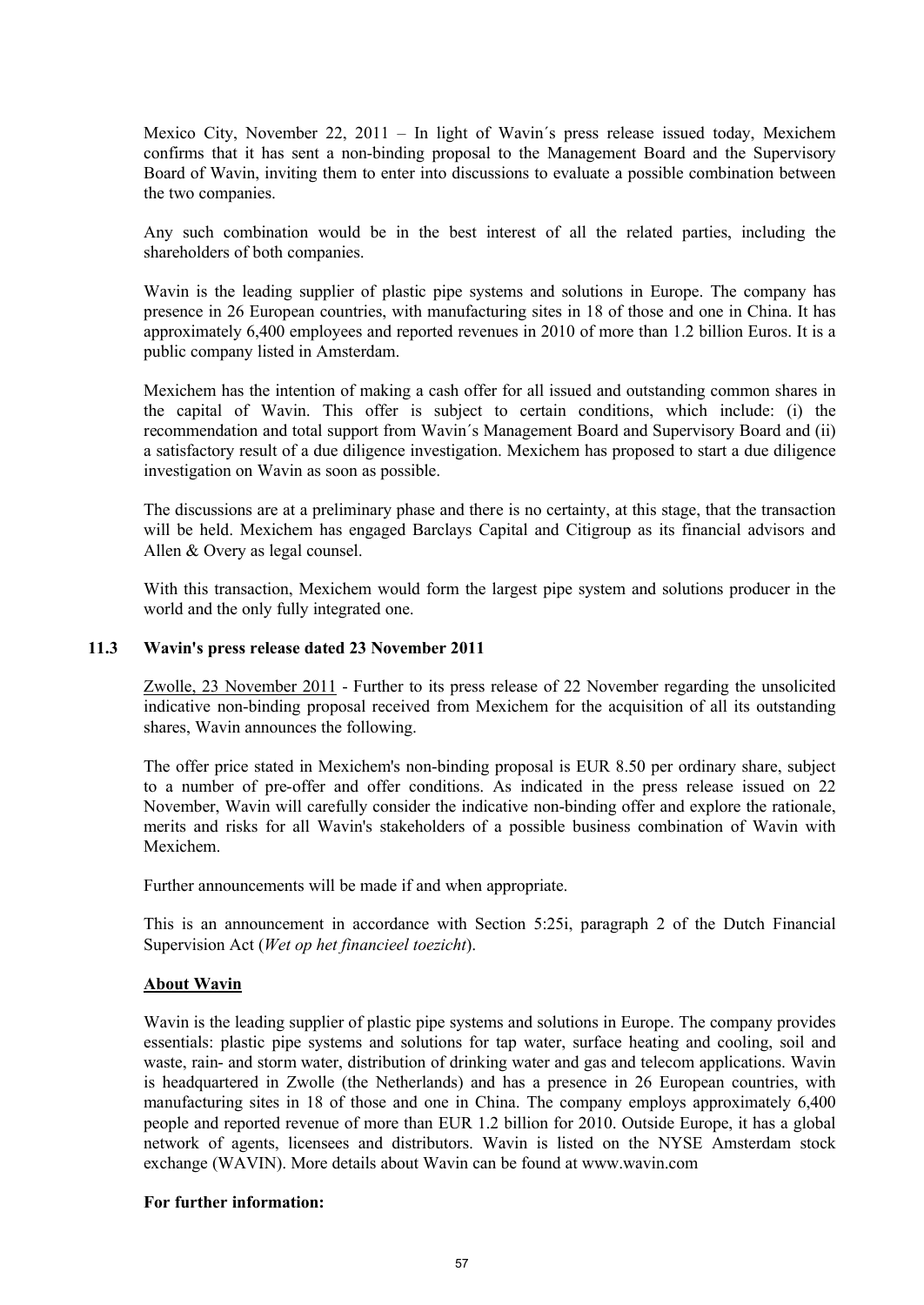| Media Relations:           | <b>Investor Relations:</b>          |
|----------------------------|-------------------------------------|
| Herbert van Zijl           | Ton Bruijne                         |
| Telephone: +31 38 429 4209 | Telephone: +31 38 429 4357          |
| Mobile: +31 6 51461442     | Mobile : +31 6 51234949             |
| E-mail: media@wavin.com    | E-mail: InvestorRelations@wavin.com |

### **11.4 Mexichem's press release dated 23 November 2011**

Mexico City, November 22, 2011 – With the idea of clarifying the information given earlier today to the markets, Mexichem informs that the price for the non-binding offer made to Wavin, is  $\epsilon$ 8.50 per share. This price already reflects the company's current conditions and fundamentals, and it is the price that Mexichem considers fair for this transaction. The offer is in cash and it is for the total issued and outstanding common shares in the capital of Wavin.

This offer is subject to certain conditions, which include: (i) the recommendation and total support from Wavin´s Management Board and Supervisory Board and (ii) a satisfactory result of a due diligence investigation.

With this transaction, Mexichem would form the largest pipe system and solutions producer in the world and the only fully integrated one.

#### **11.5 Mexichem's press release dated 6 December 2011**

Mexichem submits improved proposal to Wavin (2011-12-06 )

Increased non-binding offer to  $\epsilon$  9.00 per share

Mexico-City, December 6, 2011 – Mexichem S.A.B. de C.V. announces that it has sent a letter to Wavin N.V. improving its proposed non-binding cash offer from  $\in$  8.50 to  $\in$  9.00 per ordinary share in the interest of moving matters forward in a friendly manner. Additionally, the letter indicated a number of significant commitments in respect of the corporate governance, operating structure and employee rights of Wavin.

The letter was sent to the Management and Supervisory Boards of Wavin on December 4, 2011 following a meeting with representatives of the Wavin Boards to explain certain details of Mexichem's non-binding proposal sent to Wavin on November 16, 2011.

The improved intended cash offer of  $\epsilon$  9.00 per ordinary share represents a premium of 137% to the closing price of Wavin on November 18,  $2011<sup>1</sup>$ . Mexichem considers this offer as highly attractive for Wavin shareholders due to the premium value and certainty of cash. This indicative non-binding price is subject to certain conditions including (i) the recommendation and full support of the Management Board and Supervisory Board of Wavin and (ii) a satisfactory outcome of a due diligence investigation.

Mexichem also made a number of significant commitments as part of its proposal including:

• Wavin will retain a separate operating structure with headquarters in the Netherlands

• A Wavin Supervisory Board will be maintained, with joint representation, including majority of members nominated by Mexichem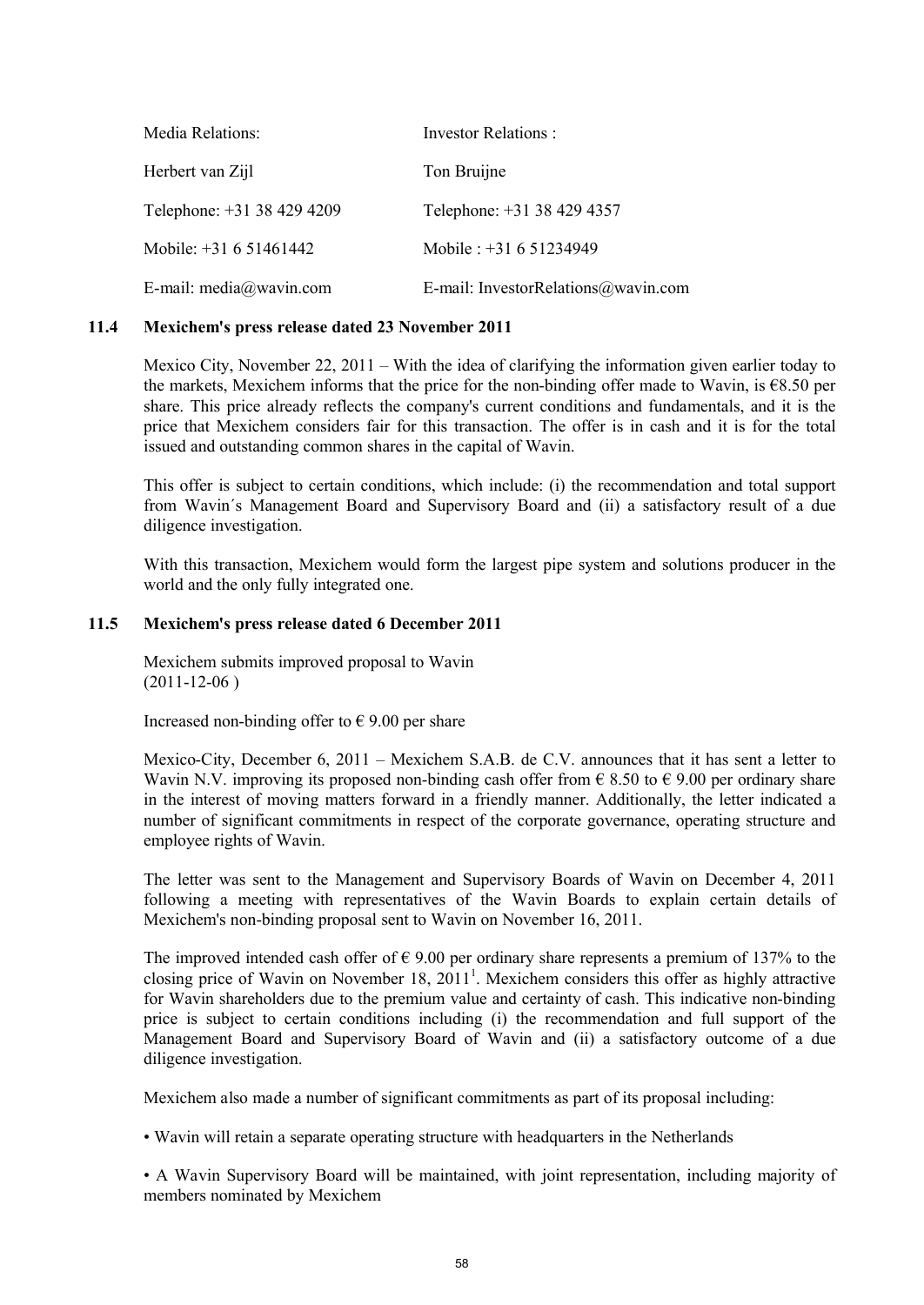• Existing rights of the employees, including pension rights, will be respected and the current Wavin employee consultation structure will be left unchanged

• Wavin's brand to be retained and Wavin's R&D innovation centre to be kept in the Netherlands

The combination of Wavin and Mexichem leads to the creation of the global market leader in plastic pipe systems with total sales of around  $\epsilon$  4.0 billion<sup>2</sup>. Mexichem and Wavin are highly complementary with very limited geographic overlap. Mexichem believes that the combination represents an exciting opportunity for Wavin's employees and management to become part of a diversified group with a strong capital structure that offers greater stability and is better equipped for future growth from consolidation and expansion into new markets.

Mexichem expects to receive a positive response from the Management and Supervisory Boards of Wavin shortly.

 $1$  Last day prior to the movements in the share price as reported in Wavin's press release of November 22

<sup>2</sup> Combined unaudited financials based on last twelve months ending 30 September 2011. MXN: EUR average exchange rate during last twelve months ending 30 September 2011 of 16.89 from FactSet.

### **11.6 Wavin's press release dated 6 December 2011**

Zwolle, 6 December 2011 - The Management Board and Supervisory Board of Wavin today provide a status update on Mexichem's unsolicited non-binding offer for the acquisition of all outstanding shares of Wavin.

The Boards have carefully considered the terms and conditions of Mexichem's offer and requested further clarifications. A meeting has recently been held between representatives of both companies and their financial advisors. Mexichem has provided additional information on the terms and conditions of the offer, such as strategic rationale, and plans regarding employees, organisational structure, governance and proposed offer price. Following the meeting, Mexichem has sent a confirmation letter, increasing the offer price per share to EUR 9.00, subject to certain conditions.

Wavin has evaluated the outcome of the meeting with Mexichem and the revised offer price. The Boards are of the opinion that certain progress has been made on non-financial items, but have also concluded that the proposed offer price of EUR 9.00 per share is not acceptable as this price materially undervalues the company and its prospects.

Wavin has informed Mexichem that future discussions are conditional on, amongst others, an offer price acceptable to the Management Board and the Supervisory Board as well as sufficient comfort on a number of non-financial terms of the non-binding offer.

Further announcements will be made if and when appropriate.

This is an announcement in accordance with Section 5:25i, paragraph 2 of the Dutch Financial Supervision Act (*Wet op het financieel toezicht*).

### **About Wavin**

Wavin is the leading supplier of plastic pipe systems and solutions in Europe. The company provides essentials: plastic pipe systems and solutions for tap water, surface heating and cooling, soil and waste, rain- and storm water, distribution of drinking water and gas and telecom applications. Wavin is headquartered in Zwolle (The Netherlands) and has a presence in 26 European countries, with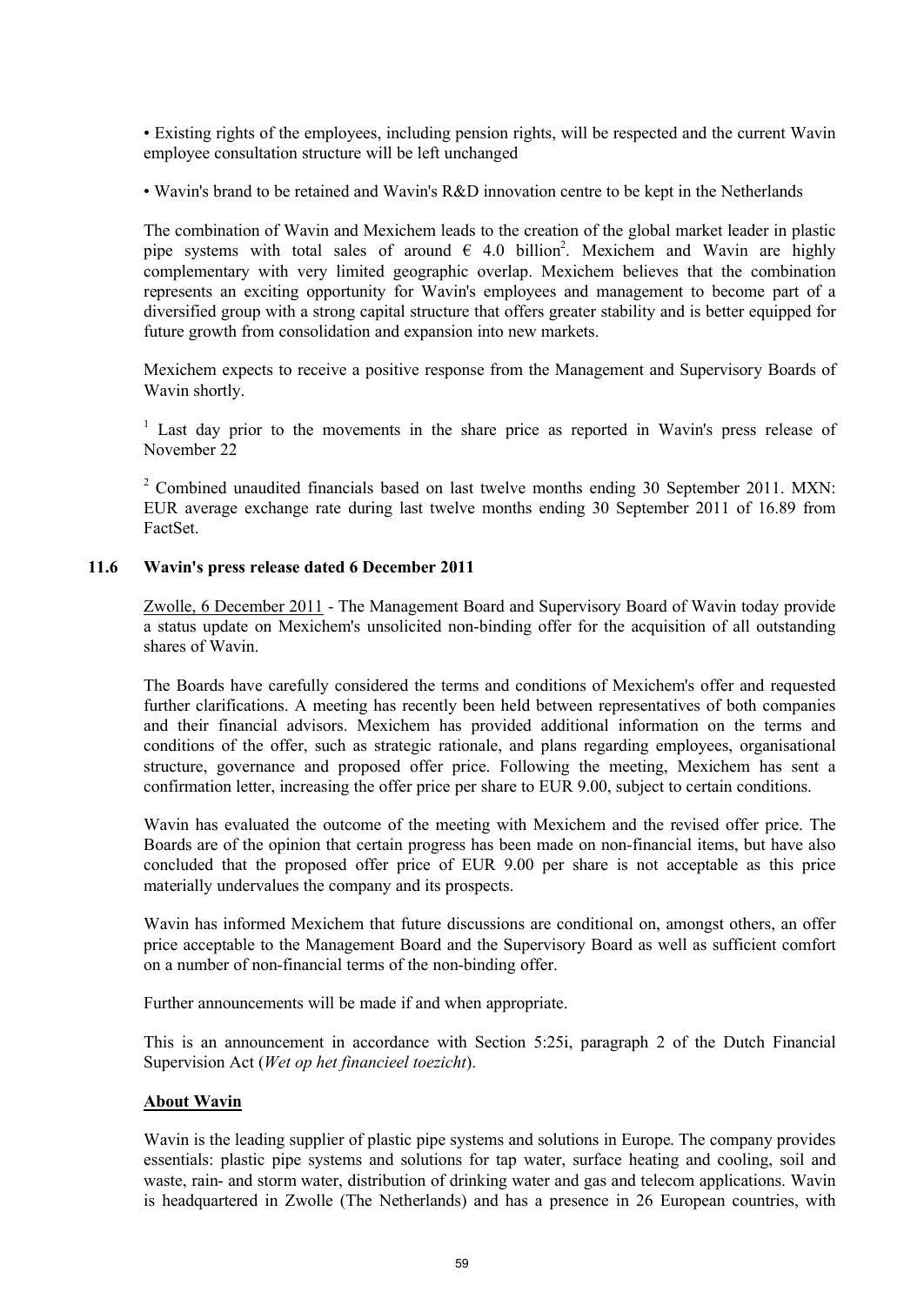manufacturing sites in 18 of those and one in China. The company employs approximately 6,400 people and reported revenue of more than EUR 1.2 billion for 2010. Outside Europe, it has a global network of agents, licensees and distributors. Wavin is listed on the NYSE Amsterdam stock exchange (WAVIN). More details about Wavin can be found at <www.wavin.com>

## **For further information**:

| Media Relations:           | <b>Investor Relations:</b>          |
|----------------------------|-------------------------------------|
| Herbert van Zijl           | Ton Bruijne                         |
| Telephone: +31 38 429 4209 | Telephone: +31 38 429 4357          |
| Mobile: +31 6 51461442     | Mobile: +31 6 51234949              |
| E-mail: media@wavin.com    | E-mail: InvestorRelations@wavin.com |

#### **11.7 Mexichem's press release dated 23 December 2011**

Mexichem raises its cash offer to  $E10.00$  per Wavin share Wavin grants Mexichem access to due diligence

(2011-12-23 )

Mexico-City, December 23, 2011 - Mexichem S.A.B. de C.V. announces that it has increased its intended cash offer for the acquisition of all outstanding shares of Wavin N.V. from  $\epsilon$  9.00 to  $\epsilon$ 10.00 per ordinary share. Wavin in turn has agreed to provide Mexichem access to a confirmatory due diligence investigation. Parties will continue their friendly discussions.

Recently negotiations have taken place between Mexichem and the Management and Supervisory Boards of Wavin regarding the details of a revised proposal. This entails an increased non-binding cash offer of  $\epsilon$  10.00 per ordinary share. This proposed offer price is subject to certain conditions, including the satisfactory outcome of the confirmatory due diligence investigation.

Both parties have agreed to continue discussions on the terms and conditions of an intended public offer by Mexichem for all outstanding Wavin ordinary shares.

Wavin will grant Mexichem access to a confirmatory due diligence investigation. Mexichem will commence its due diligence investigation in the second week of January 2012.

Further announcements will be made if and when appropriate.

This press release is issued pursuant to the provisions of article 5:25i paragraph 2 of the Dutch Financial Supervision Act (*Wet op het financieel toezicht*) and article 4 paragraph 3 of the Dutch Decree on Public Takeover Bids (*Besluit openbare biedingen Wft*). This document shall not constitute an offer to sell or buy or the solicitation of an offer to buy or sell any securities in Wavin N.V., nor shall there be any sale or purchase of securities in any jurisdiction in which such offer, solicitation or sale would be unlawful prior to registration or qualification under the securities laws of any such jurisdiction. This press release is not for release, publication or distribution, in whole or in part, in or into, directly or indirectly, the United States, Canada, Japan and Australia.

### About Mexichem

Mexichem is a leader in plastic pipe systems and in the chemical and petrochemical industry in Latin America, with more than 50 years of experience in the region and 33 years on the Mexican Stock Exchange with a market capitalisation of approximately  $\epsilon$  4.4 billion.<sup>1</sup> Mexichem, which exports to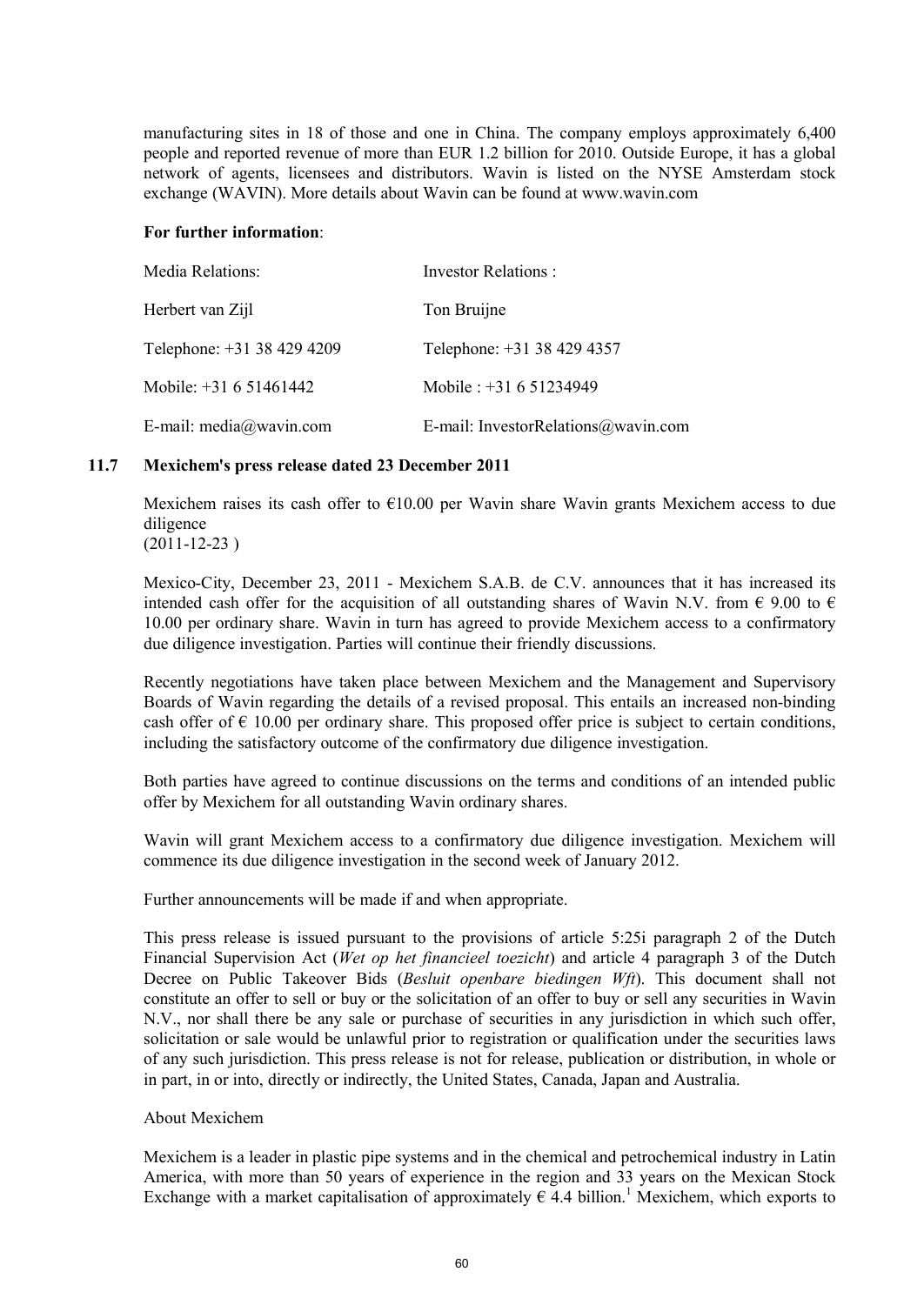more than 50 countries, and has presence in Latin America, North America, Europe and Asia, has an annual turnover of approximately  $\epsilon$ 2.7 billion<sup>2</sup> and operating profit of approximately  $\epsilon$  400 million.<sup>2</sup> With more than 10,000 employees throughout virtually the entire American continent, the company contributes actively to the development of the countries through products that have a wide market in the most dynamic growth sectors including construction, housing, drinking water, and urban sewage in Mexico, the United States and Latin America.

#### **For further information:**

Mexichem Enrique Ortega Prieto Director of Strategic Planning and Investor Relations Tel: +(52 55) 5279 8304 eortega@kaluz.com

Hill & Knowlton Nederland Frans van der Grint (+31629044053) or Ariën Stuijt (+31621531233)

<sup>1</sup> Based on market data from FactSet as at 21 November 2011. MXN: EUR exchange rate of 18.88.

<sup>2</sup> Unaudited financials based on last twelve months ending 30 September 2011. MXN: EUR average exchange rate during last twelve months ending 30 September 2011 of 16.89 from FactSet.

### **11.8 Wavin's press release dated 23 December 2011**

Zwolle, 23 December 2011 - Wavin N.V. hereby announces that, while no agreement has been reached on the financial terms of a potential offer by Mexichem, good progress has been made on the non-financial terms and Wavin will grant Mexichem access to due diligence information.

#### **Current status**

Following recent discussions between Wavin and Mexichem, good progress has been made on the non-financial terms of a possible offer and Mexichem has increased its offer price to EUR 10.00 per share. The Management Board and the Supervisory Board of Wavin have, after careful consideration and taking into account the progress on key non-financial terms, concluded that the current offer price of EUR 10.00 is at a level to grant Mexichem access to due diligence information.

Wavin and Mexichem intend to continue discussions on the terms of a potential offer by Mexichem, however, at this stage no assurance can be given that these discussions will result in a transaction and whether or not the Wavin Boards will come to a recommendation of an offer by Mexichem.

#### **Next steps**

Wavin will grant Mexichem access to a confirmatory due diligence investigation. It is expected that Mexichem will commence its due diligence investigation in the second week of January 2012.

Further announcements will be made if and when appropriate.

*This is an announcement in accordance with Section 5:25i paragraph 2 of the Dutch Financial Supervision Act (Wet op het financieel toezicht).*

### **About Wavin**

Wavin is the leading supplier of plastic pipe systems and solutions in Europe. The company provides essentials: plastic pipe systems and solutions for tap water, surface heating and cooling, soil and waste, rain- and storm water, distribution of drinking water and gas and telecom applications. Wavin is headquartered in Zwolle (The Netherlands) and has a presence in 26 European countries, with manufacturing sites in 18 of those and one in China. The company employs approximately 6,400 people and reported revenue of more than EUR 1.2 billion for 2010. Outside Europe, it has a global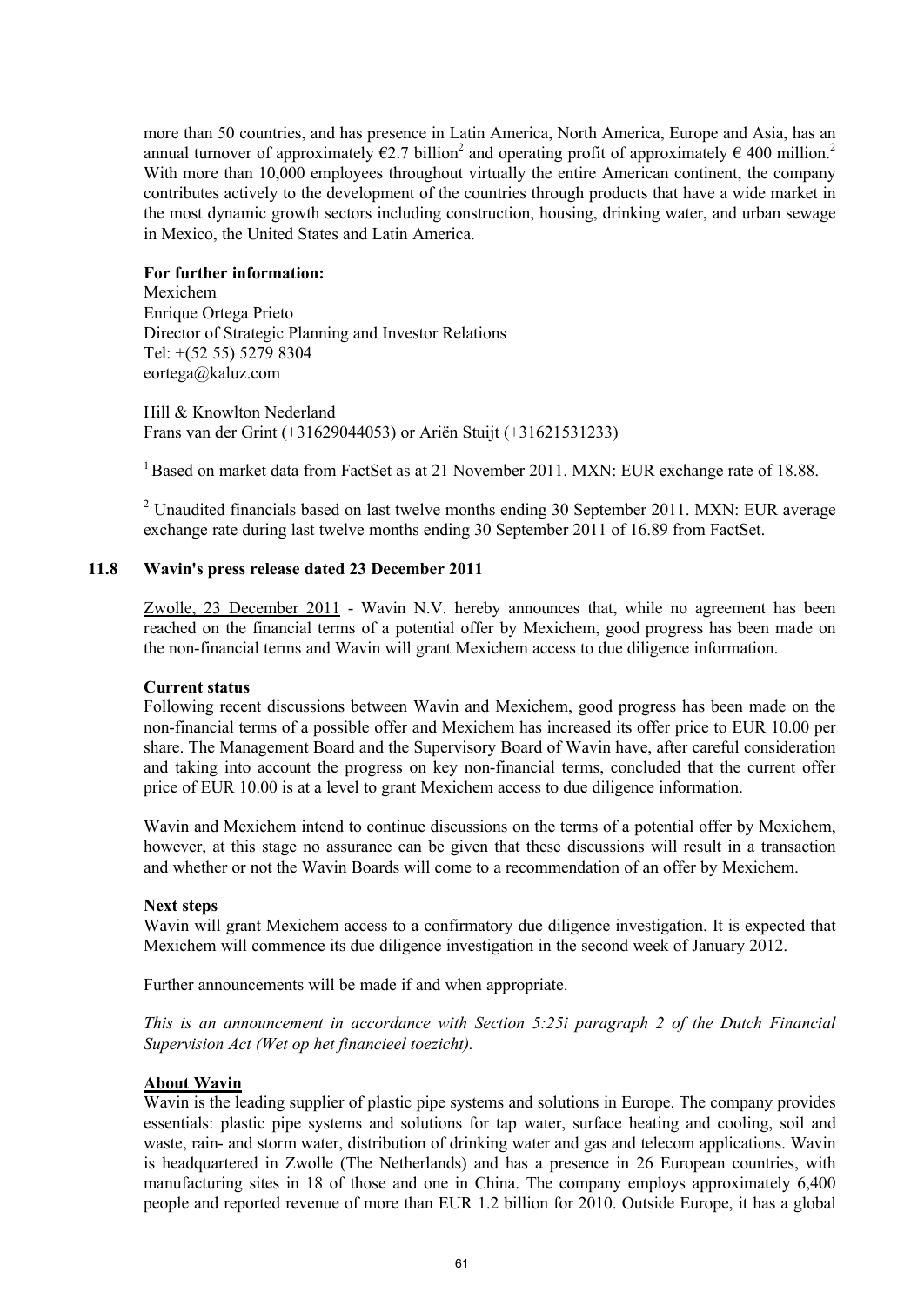network of agents, licensees and distributors. Wavin is listed on the NYSE Amsterdam stock exchange (WAVIN). More details about Wavin can be found at <www.wavin.com>

#### **For further information**:

| Media Relations:           | <b>Investor Relations:</b>          |
|----------------------------|-------------------------------------|
| Herbert van Zijl           | Ton Bruijne                         |
| Telephone: +31 38 429 4209 | Telephone: +31 38 429 4357          |
| Mobile: +31 6 51461442     | Mobile : +31 6 51234949             |
| E-mail: media@wavin.com    | E-mail: InvestorRelations@wavin.com |

#### **11.9 Joint press release dated 8 February 2012**

*This is a joint press release by Mexichem S.A.B. de C.V. and Wavin N.V., pursuant to the provisions of section 6 paragraph 1 of the Decree on Public Takeover Bids (Besluit Openbare Biedingen Wft) in connection with the intended public offer by Mexichem S.A.B. de C.V. for all the issued and outstanding ordinary shares in the capital of Wavin N.V. This announcement does not constitute an offer, or any solicitation of any offer, to buy or subscribe for any securities in Wavin N.V. Any offer*  will be made only by means of an offer memorandum. This announcement is not for release, *publication or distribution, in whole or in part, in or into, directly or indirectly, the United States of America, Australia, Canada and Japan.*

### **MEXICHEM AND WAVIN CREATE GLOBAL LEADER IN THE PLASTIC PIPE SYSTEMS AND SOLUTIONS INDUSTRY**

*Mexichem intends to make a recommended all cash public offer of € 10.50 per ordinary Wavin share*

### **Transaction Highlights**

- Mexichem intends to make a cash offer of  $\epsilon$  10.50 per Wavin ordinary share representing a premium of 177% over the closing price of 18 November 2011, for 100% of the outstanding shares of Wavin
- The Management and Supervisory Boards of Wavin support and recommend the intended Offer

#### **Compelling Strategic Rationale**

- The combination of Wavin and Mexichem creates the global market leader in plastic pipe systems with total annual sales of around  $\epsilon$  4.0 billion<sup>1</sup>
- The combined group will be better equipped for future growth from consolidation and expansion into new markets
- Mexichem and Wavin are highly complementary with very limited geographic overlap
- The combined group will have stronger design, engineering and R&D capabilities whilst leveraging Mexichem's low cost manufacturing platform
- The combined group will have a more diversified end-market profile across the residential, nonresidential and infrastructure segments exposing it to different economic and construction cycles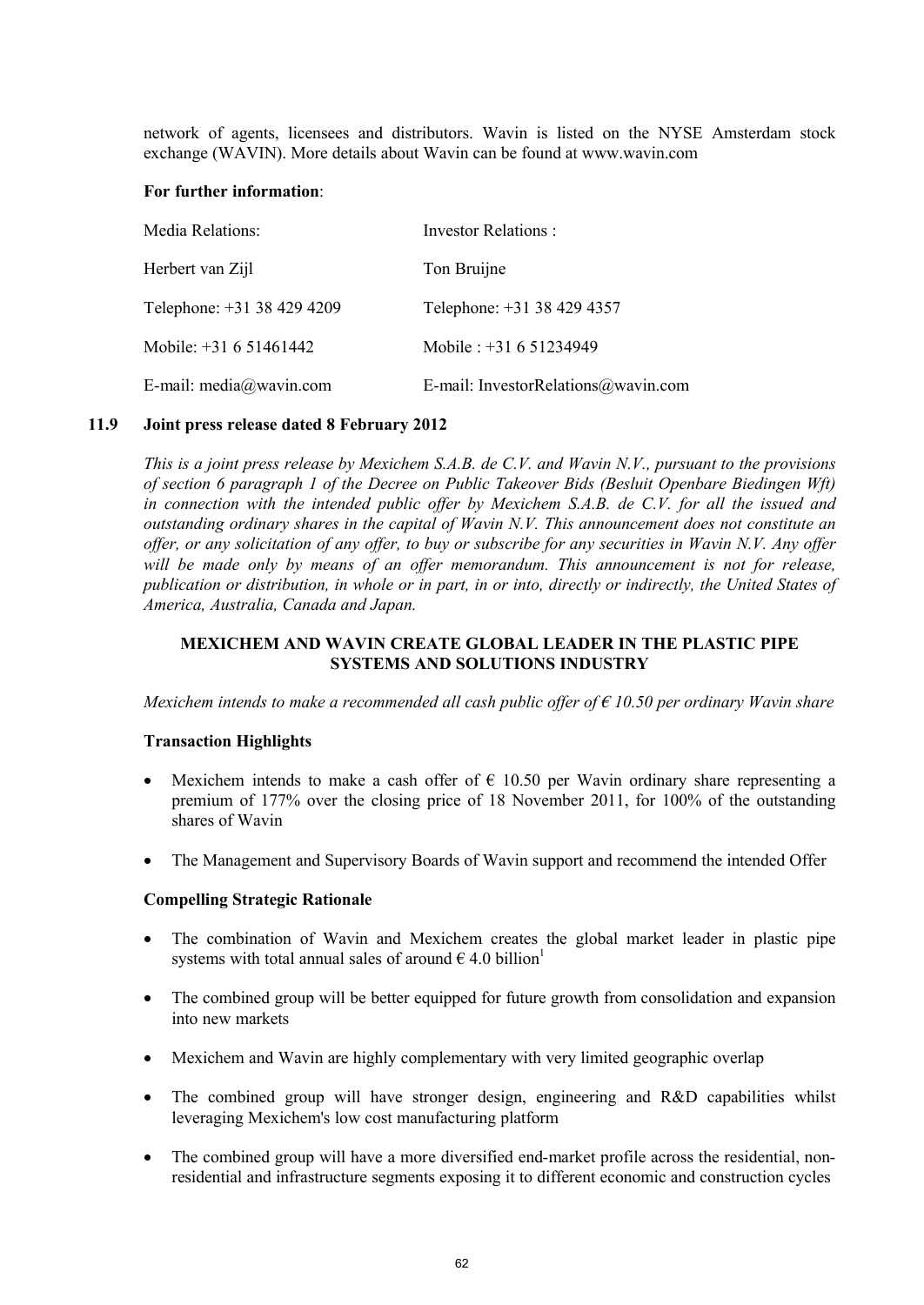### **Identity of Wavin Maintained Within the Combination**

- Wavin will retain a separate operating and legal structure with headquarters in Zwolle, the Netherlands
- Wavin's brand will be retained and R&D innovation centre will be kept in the Netherlands
- Existing rights of the employees, including pension rights, will be respected and the current Wavin employee consultation structure will be left unchanged. There will be no reduction of the number of employees as a consequence of the Transaction
- The combination represents an opportunity for Wavin and Mexichem employees and management to become part of a diversified group with a strong capital structure

**Mexico-City/Zwolle, February 8, 2012 - Mexichem S.A.B. de C.V. ("Mexichem") and Wavin N.V. ("Wavin") jointly announce they have reached a conditional agreement in connection with a public cash offer by Mexichem for all issued and outstanding ordinary shares of Wavin**  at an offer price of  $\epsilon$  10.50 for each Wavin ordinary share (the "Offer"). The offer price **represents a 177% premium to Wavin's closing share price as at 18 November 2011, and a 97% premium to Wavin's average closing price for the three months up to and including 18 November 2011, respectively. The Offer values 100% of the issued and outstanding shares of Wavin at approximately € 531 million.**

The combination of Mexichem and Wavin will create the global leader ( $64.0$  billion annual sales) in plastic pipe systems and solutions, building on a combined history of innovation and a commitment to client servicing. The companies will capitalise on a strong complementary fit in geography, product portfolio, R&D and business lines and together will be better equipped for future growth from consolidation and expansion into new markets.

### *Ricardo Gutiérez Muñoz, President of Executive Committee, Mexichem*

*"A combination between Mexichem and Wavin represents an important step for both of our companies in creating the leading global operator in the plastic pipe systems industry. The geographic footprint and product portfolio of Wavin and Mexichem are highly complementary and together we will be exceptionally positioned to capitalise on growth opportunities. We welcome Wavin to the Mexichem group and are excited about the opportunity of working with the Wavin management team."* 

### *Henk ten Hove, Wavin CEO*

*"We believe Mexichem's offer provides an opportunity for Wavin to join forces with a leading plastic pipe systems company whilst preserving our history, culture and assets such as our brand, our broad portfolio and our innovative power. We will be able to accelerate the Wavin 2015 strategy, to participate in the industry consolidation and to benefit from cross selling, sourcing power and best practice sharing. We look forward to a sustainable future together."* 

### **Support from the Management Board and Supervisory Board of Wavin**

The Board of Management and the Supervisory Board of Wavin support and recommend the Offer to its shareholders, with the exception of Mr Kottman, chairman of the Supervisory Board of Wavin, who has not participated in the deliberations and decision-making of the Supervisory Board of Wavin in connection with the intended Offer given his relationship with one of the large Wavin shareholders. After careful consideration of all of Wavin's strategic alternatives, the Board of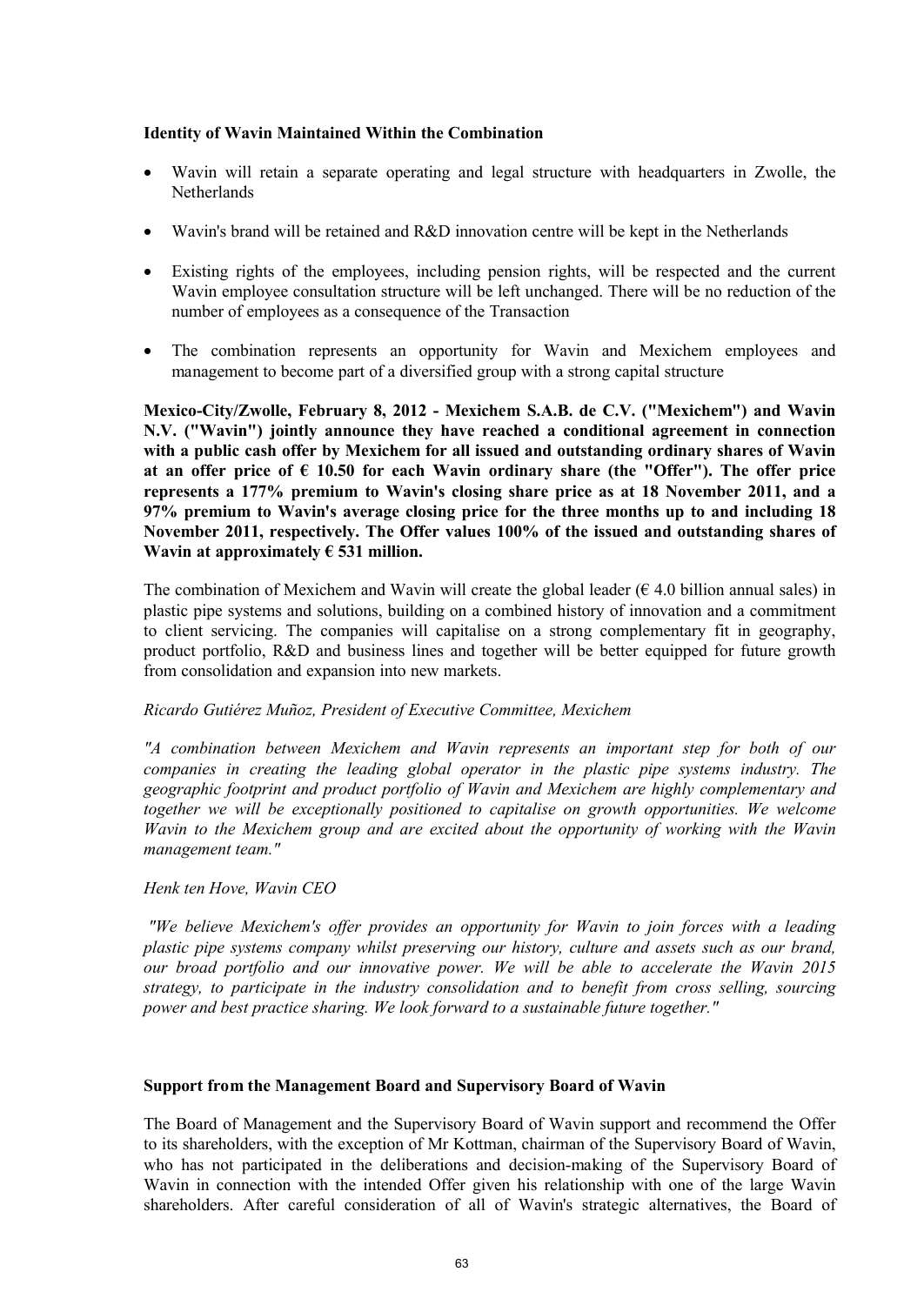Management and the Supervisory Board of Wavin believe this transaction provides a fair price and is in the best interests of the company and its stakeholders. ING Bank N.V. has issued a fairness opinion to the Supervisory Board of Wavin and has opined that the intended Offer is fair to the shareholders of Wavin from a financial point of view.

#### **Unanimous Support from Mexichem**

The Board of Directors of Mexichem unanimously support the Offer. A Mexichem EGM, resolving on the approval of the Offer, is expected to be convened by March 2012. The Board of Directors of Mexichem shall propose and recommend such resolution to its shareholders.

### **Corporate Governance and Integration**

The Wavin employees will become part of a global leader in the plastic pipe systems and solutions industry which will capitalise on the strong brands of both companies. The Wavin employee consultation structure, the existing rights and benefits of Wavin employees and existing pension rights will remain unchanged. There will be no reduction of the number of employees as a consequence of the Transaction. Mexichem is focused on ensuring that Wavin's key management is retained and is committed to providing them with career opportunities within the combination.

Mexichem believes that the integration can be successfully executed with minimal disruptions, taking into account both companies' strengths and cultures.

Wavin will retain a separate operating and legal structure with headquarters in Zwolle, the Netherlands. Wavin's brand will be retained and Wavin's R&D innovation centre will be kept in Dedemsvaart, the Netherlands. The business of the Wavin Group will be kept intact and the corporate identity, culture and commitment to sustainable development will be maintained. Mexichem will support Wavin with the realisation of the Wavin 2015 Strategy Plan.

Wavin Nederland Beheer B.V. will maintain the mitigated structure regime.

After successful completion of the Offer, the current members of Wavin's Board of Management will continue to serve on Wavin's Board of Management. In addition, Mexichem will nominate a new member of the Management Board. The Supervisory Board will consist of six members, two of which will be independent from Mexichem and its related parties and who will have special rights to safeguard the non-financial commitments agreed upon with Mexichem.

#### **Customers and Business Partners**

The customers of both Mexichem and Wavin will benefit from an enlarged range of high quality products and services through an extended global sales and service network and through improved product innovation.

#### **Financing of the Offer**

The Offer values 100% of the issued and outstanding Wavin shares at approximately  $\epsilon$  531 million. Approximately two per cent of the issued and outstanding Wavin shares are held by Mexichem. Mexichem will finance the Offer for the other approximately 98% of the issued and outstanding Wavin shares (approximately  $\epsilon$  520 million) with cash on its balance sheet and existing committed credit facilities.

#### **Pre-Offer and Offer conditions**

The commencement of the Offer is subject to the satisfaction or waiver of certain pre-offer conditions customary for a transaction of this kind, such as (i) completion of the notification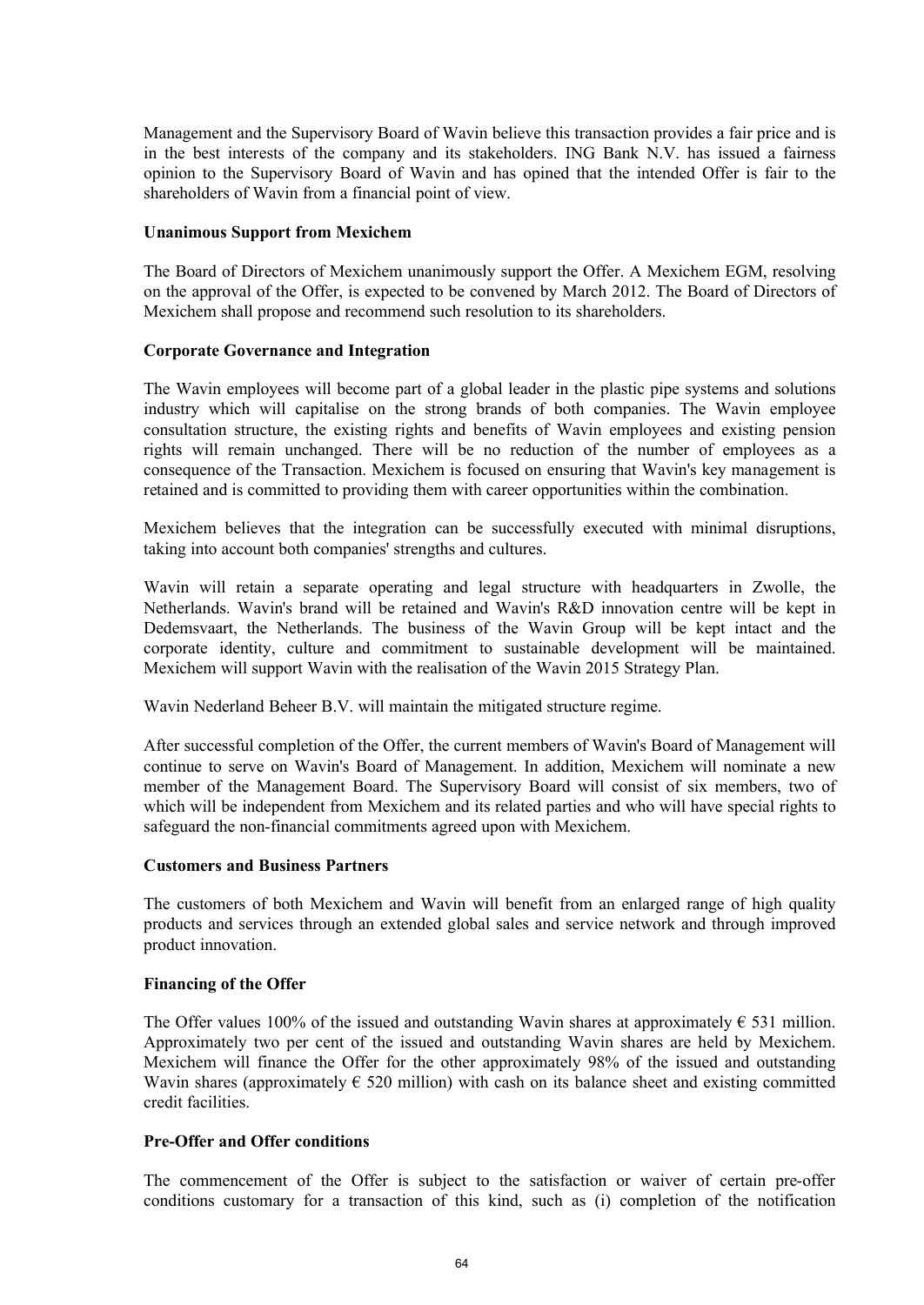procedures pursuant to the Dutch Merger Code (*SER-besluit Fusiegedragsregels 2000*), (ii) completion of all actions necessary to consult Wavin's central works council and the European works council, (iii) no revocation of the recommendation by Wavin's Board of Management or Supervisory Board, (iv) Mexichem and Wavin having reached agreement on the contents of the offer memorandum and which is subsequently approved by the AFM, (v) no competing offer having been made, (vi) no order, stay judgment or decree restraining, prohibiting or delaying the transaction, (vii) no preference shares having been issued by Wavin, (viii) no material breach of the merger protocol and (ix) no material adverse effect having occurred. The material adverse effect clause may also be invoked in the event of a breach of the warranties given by Wavin if such breach results in a payment obligation in excess of  $\epsilon$  25 million.

When made, the consummation of the Offer will be subject to the satisfaction or waiver of certain offer conditions customary for transactions of this kind, such as (i) relevant antitrust clearance for the Offer, (ii) a minimum acceptance of 80% of the Wavin shares on a fully diluted basis, (iii) no revocation of the recommendation by Wavin's Board of Management and Supervisory Board, (iv) no competing offer having been made, (v) no preference shares having been issued by Wavin (vi) no order, stay judgment or decree restraining, prohibiting or delaying the transaction, (vii) no material breach of the merger protocol, (viii) approval of Transaction at a Mexichem EGM and (ix) no material adverse effect having occurred.

## **Competing Offer**

Wavin and Mexichem may terminate the conditional agreement in the event that a bona fide thirdparty offeror makes an offer which is, a more beneficial offer than the Offer, which is binding upon such party and (i) exceeds the Offer Price by 10% and (ii) includes non-financial commitments which are similar to those agreed upon in the merger protocol (a "Competing Offer"). In the event of a Competing Offer, Mexichem will be given the opportunity to revise its Offer. If this revised Offer by Mexichem is at least equally beneficial to the Competing Offer, Wavin may not terminate the conditional agreement with Mexichem. The same is true for any subsequent Competing Offer. If Wavin terminates the agreement in the event a third party offer has been declared unconditional with at least 50% of the Shares plus one Share having been tendered and provided that such third party has offered an offer price per Share that exceeds the Offer Price by at least 3%, Mexichem is entitled to a break fee amounting to  $\epsilon$  8 million. The same break fee applies if the Management and Supervisory Boards revoke their recommendation. The Company is entitled to a break fee of  $\in$  8 million if the Merger Protocol is terminated due to Mexichem's EGM not approving the Transaction.

### **Indicative Timetable**

Mexichem and Wavin will seek to obtain all the necessary approvals and competition clearances as soon as practicable and will complete the required recommendation and consultation procedures with Wavin's central works council, European works council and unions before launch of the Offer. The offer memorandum is expected to be published and the Offer is expected to commence during Q1 2012 in accordance with the applicable timetable. In March 2012, Mexichem will hold an EGM in order to obtain shareholder approval for the Offer. Wavin will hold an informative EGM before closing of the offer period.

### **Advisors**

Barclays Capital is acting as lead financial advisor and Citigroup Global Markets as joint financial advisor to Mexichem; Bank of America Merrill Lynch is acting as financial advisor to Wavin.

Allen & Overy is acting as legal counsel to Mexichem; Stibbe is acting as legal counsel to Wavin.

Hill+Knowlton Strategies is acting as communications advisor to Mexichem.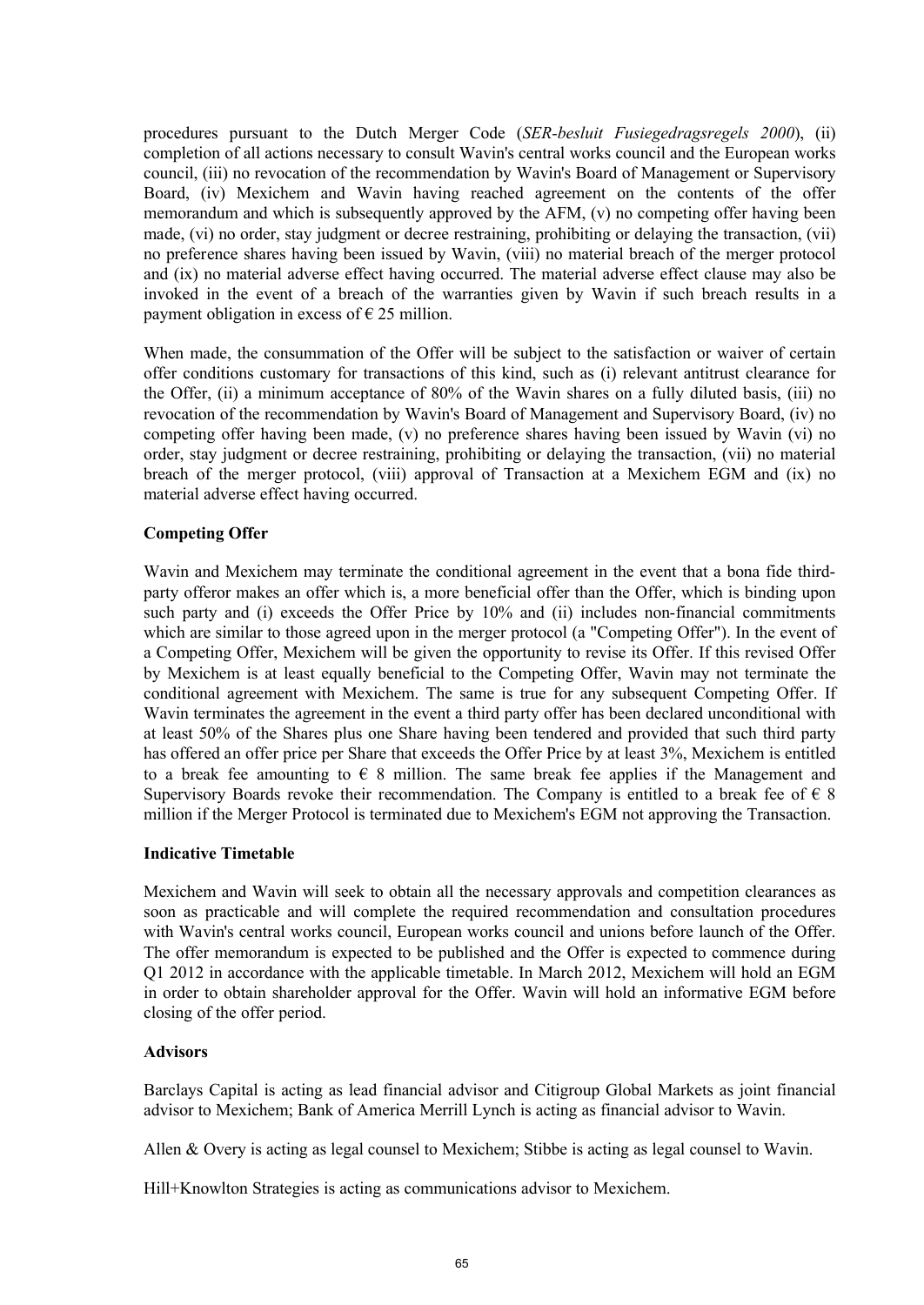### **Conference call**

Today at 9.15 a.m. CET a joint media call of Mexichem and Wavin will take place. The call can be joined by dialling +31 (0) 20 717 68 68.

A replay of the conference call will be available after the call on the companies' websites.

## **Further information**

The information in this press release is not intended to be complete and for further information explicit reference is made to the offer memorandum, which is expected to be published during Q1 2012. The offer memorandum will contain details of the Offer. The Wavin shareholders are advised to review the offer memorandum in detail and to seek independent advice where appropriate in order to reach a reasoned judgment in respect of the content of the offer memorandum and the Offer itself.

### **For more information**

| Mexichem                                                             | Wavin                               |
|----------------------------------------------------------------------|-------------------------------------|
| Enrique Ortega Prieto<br>Director of Strategic Planning and Investor | Herbert van Zijl<br>Media Relations |
| <b>Relations</b>                                                     | Telephone: +31 38 429 4209          |
| Telephone: +(52 55) 5279 8304                                        | Mobile: +31 6 51461442              |
| E-mail: eortega@kaluz.com                                            | E-mail: media@wavin.com             |

Hill+Knowlton Strategies the Netherlands Frans van der Grint: + 31 (0) 6 290 44 053 Arien Stuijt: + 31 (0) 6 215 31 233 Office: + 31 (0) 20 404 47 07 Ton Bruijne *Investor Relations* Telephone: +31 38 429 4357 Mobile : +31 6 51234949 E-mail: InvestorRelations@wavin.com

## **About Mexichem**

*Mexichem is a leader in plastic pipe systems and in the chemical and petrochemical industry in Latin America, with more than 50 years of experience in the region and 33 years on the Mexican Stock Exchange with a market capitalisation of approximately*  $\epsilon$  *5.0 billion.*<sup>2</sup> *Mexichem, which exports to more than 50 countries, and has presence in Latin America, North America, Europe and Asia, has an annual turnover of approximately € 2.7 billion and operating profit of approximately € 400 million.<sup>3</sup> With more than 10,000 employees throughout virtually the entire American continent, the company contributes actively to the development of the countries through products that have a wide market in the most dynamic growth sectors including construction, housing, drinking water, and urban sewage in Mexico, the United States and Latin America. More details about Mexichem can be found at <www.mexichem.com>*

## **About Wavin**

*Wavin is the leading supplier of plastic pipe systems and solutions in Europe. The company provides essentials: plastic pipe systems and solutions for tap water, surface heating and cooling, soil and waste, rain- and storm water, distribution of drinking water and gas and telecom applications. Wavin is headquartered in Zwolle (The Netherlands) and has a presence in 25 European countries. The company employs approximately 6,000 people and reported revenue of approximately*  $\epsilon$  *1.2 billion for 2010. Outside Europe, it has a global network of agents, licensees and distributors. Wavin*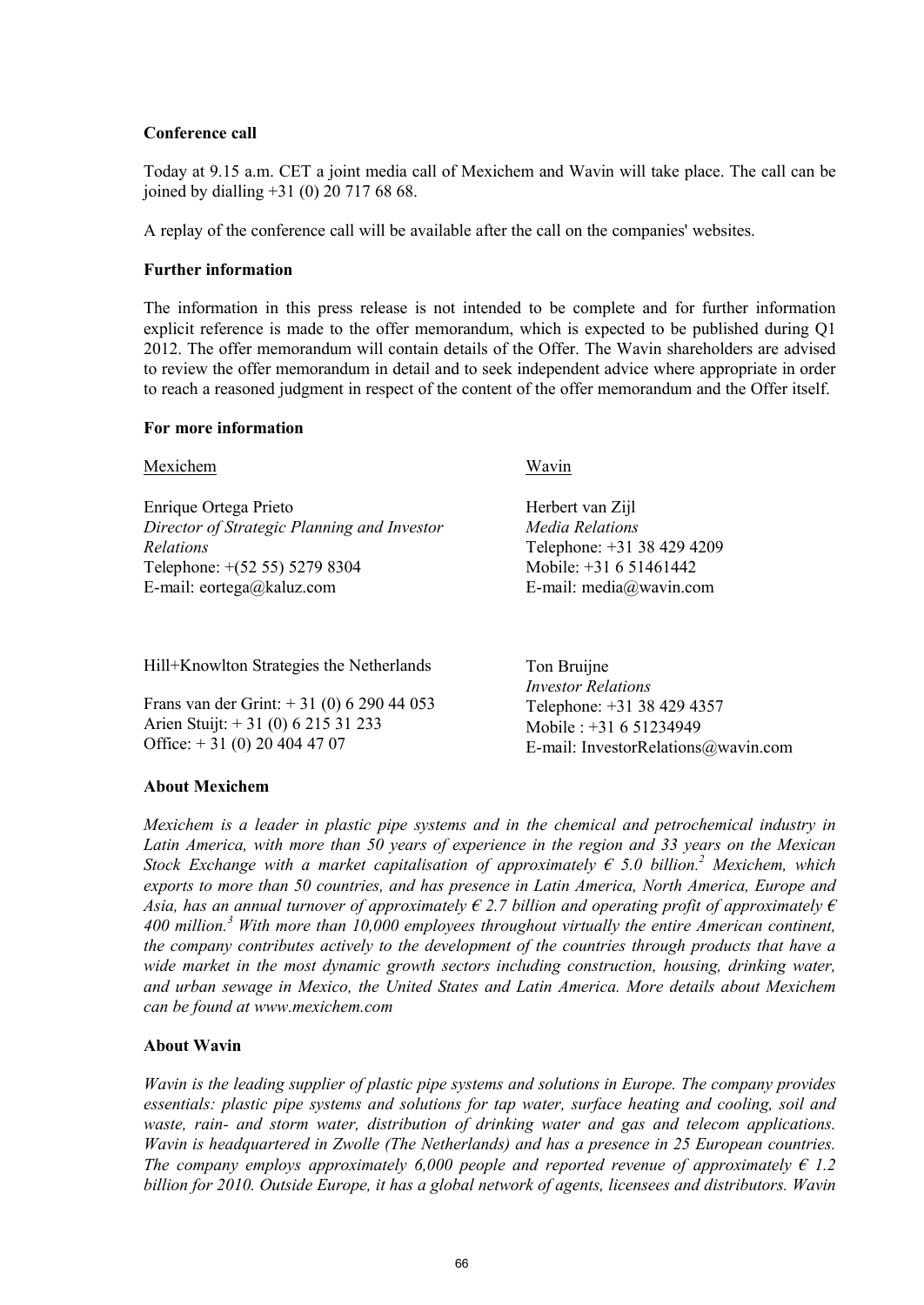*is listed on the NYSE Amsterdam stock exchange (WAVIN). More details about Wavin can be found at <www.wavin.com>*

#### **Restrictions**

*This announcement is for information purposes only and does not constitute an offer or an invitation to acquire or dispose of any securities or investment advice or an inducement to enter into investment activity. This announcement does not constitute an offer to sell or issue or the solicitation of an offer to buy or acquire the securities of Mexichem or Wavin in any jurisdiction.*

*The distribution of this press release may, in some countries, be restricted by law or regulation. Accordingly, persons who come into possession of this document should inform themselves of and observe these restrictions. To the fullest extent permitted by applicable law, Mexichem and Wavin disclaim any responsibility or liability for the violation of any such restrictions by any person. Any failure to comply with these restrictions may constitute a violation of the securities laws of that jurisdiction. Neither Mexichem, nor Wavin, nor any of their advisors assumes any responsibility for any violation by any person of any of these restrictions. Any Wavin shareholder who is in any doubt as to his position should consult an appropriate professional advisor without delay. This announcement is not to be published or distributed in or to the United States of America, Australia, Canada or Japan.*

*This press release may include "forward-looking statements" and language indicating trends, such as "anticipated" and "expected." Although Mexichem and Wavin believe that the assumptions upon which their respective financial information and their respective forward-looking statements are based are reasonable, they can give no assurance that these assumptions will prove to be correct. Neither Mexichem nor Wavin, nor any of their advisors accepts any responsibility for any financial information contained in this press release relating to the business or operations or results or financial condition of the other or their respective groups.*

<sup>1</sup> Combined unaudited financials based on last twelve months ending 30 September 2011. MXN: EUR average exchange rate during last twelve months ending 30 September 2011 of 16.89 from FactSet.

<sup>2</sup> Based on market data from FactSet as at 3 February 2012. MXN: EUR exchange rate of 16.64.

<sup>3</sup> Unaudited financials based on last twelve months ending 30 September 2011. MXN: EUR average exchange rate during last twelve months ending 30 September 2011 of 16.89 from FactSet.

#### **11.10 Mexichem's press release dated 14 February 2011**

**Mexichem: Financing for Wavin in place (2012-02-14 )**

#### **Draft offer memorandum to AFM for approval**

Mexico-City, 14 February 2012 – Mexichem S.A.B. de C.V. ("Mexichem") announces that it has the necessary financing in place for its intended recommended public offer for Wavin N.V. ("Wavin"). Also, Mexichem will submit its draft offer memorandum for approval with the Dutch regulator AFM today.

In a joint press release dated 8 February 2012 Mexichem and Wavin announced that they reached a condi-tional agreement in connection with an intended public offer. The proposed offer consists of  $\epsilon$ 10.50 cum dividend in cash in respect of each ordinary Wavin share (the "Offer").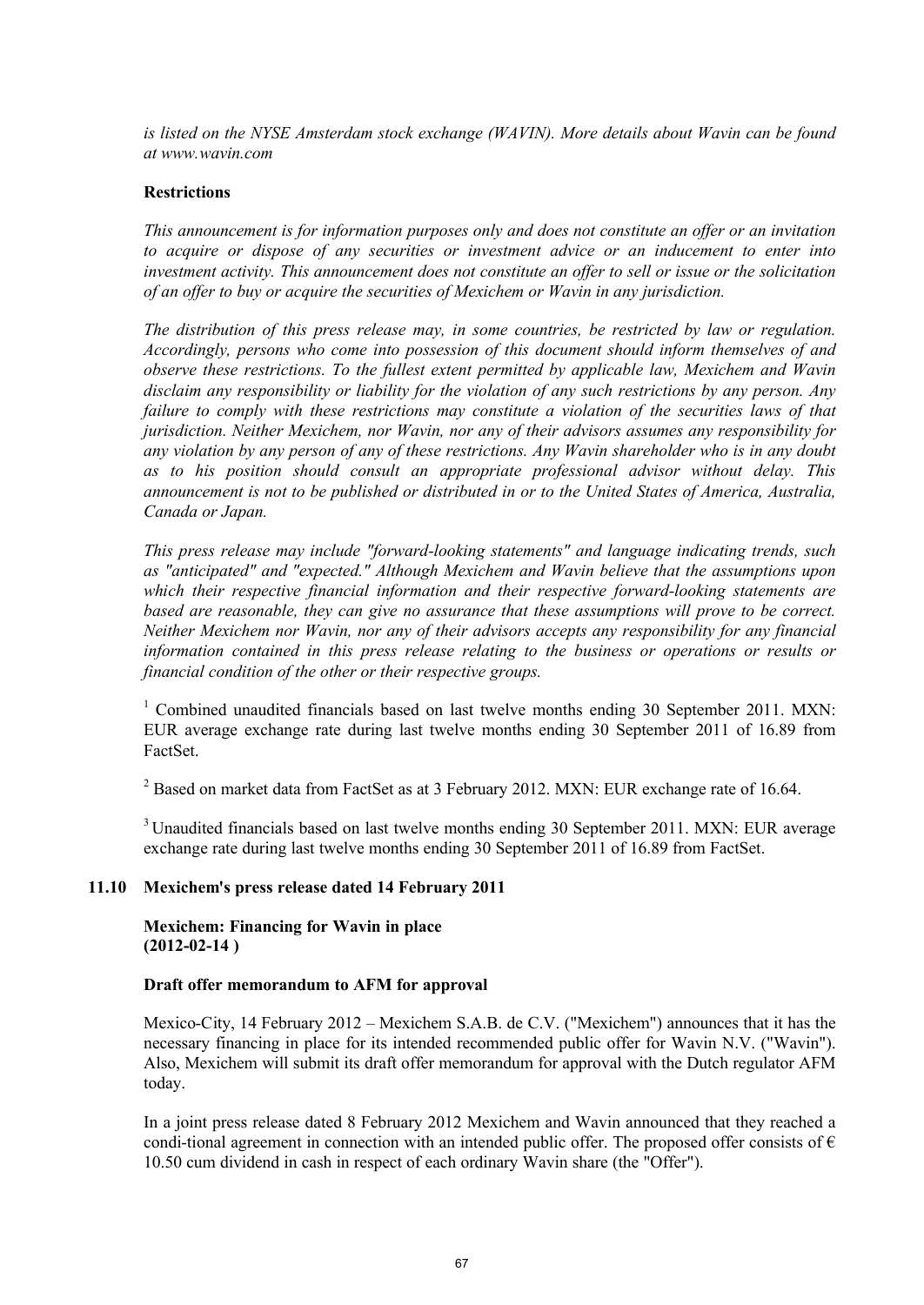The Offer values 100% of the issued and outstanding Wavin shares at approximately  $\epsilon$  531 million. About two per cent of the issued and outstanding Wavin shares are held by Mexichem and its affiliates. Mexichem will finance the Offer for the other approximately 98% of the issued and outstanding Wavin shares (around  $\epsilon$  520 million) with cash on its balance sheet and on the basis of existing committed credit facilities. Mexi-chem has taken all necessary measures to secure the funding of the Offer.

In line with the regulatory requirements Mexichem is today submitting the draft offer memorandum to the Dutch regulator AFM, to seek its approval. The offer memorandum is expected to be published and the Offer is expected to commence during Q1 2012 in accordance with the applicable timetable.

In making the intended Offer Mexichem will use its direct subsidiary Mexichem Soluciones Integrales Hold-ing, S.A. de C.V.

#### About Mexichem

Mexichem is a leader in plastic pipe systems and in the chemical and petrochemical industry in Latin America, with more than 50 years of experience in the region and 34 years on the Mexican Stock Exchange with a market capitalisa-tion of approximately  $\epsilon$  4.9 billion. Mexichem, which exports to more than 50 countries, and has presence in Latin America, North America, Europe and Asia, has an annual turnover of approximately  $\epsilon$  2.8 billion and operating EBITDA of approximately  $\epsilon$  597 million.2 With more than 11,000 employees throughout virtually the entire American continent, the company contributes actively to the development of the countries through products that have a wide mar-ket in the most dynamic growth sectors including construction, housing, drinking water, and urban sewage in Mexico, the United States and Latin America.

For further information: Mexichem Enrique Ortega Prieto Director of Strategic Planning and Investor Relations Tel: +(52 55) 5279 8304 eortega@kaluz.com

Hill+Knowlton Strategies Nederland Frans van der Grint Ariën Stuijt Tel: +31629044053 Tel: +31621531233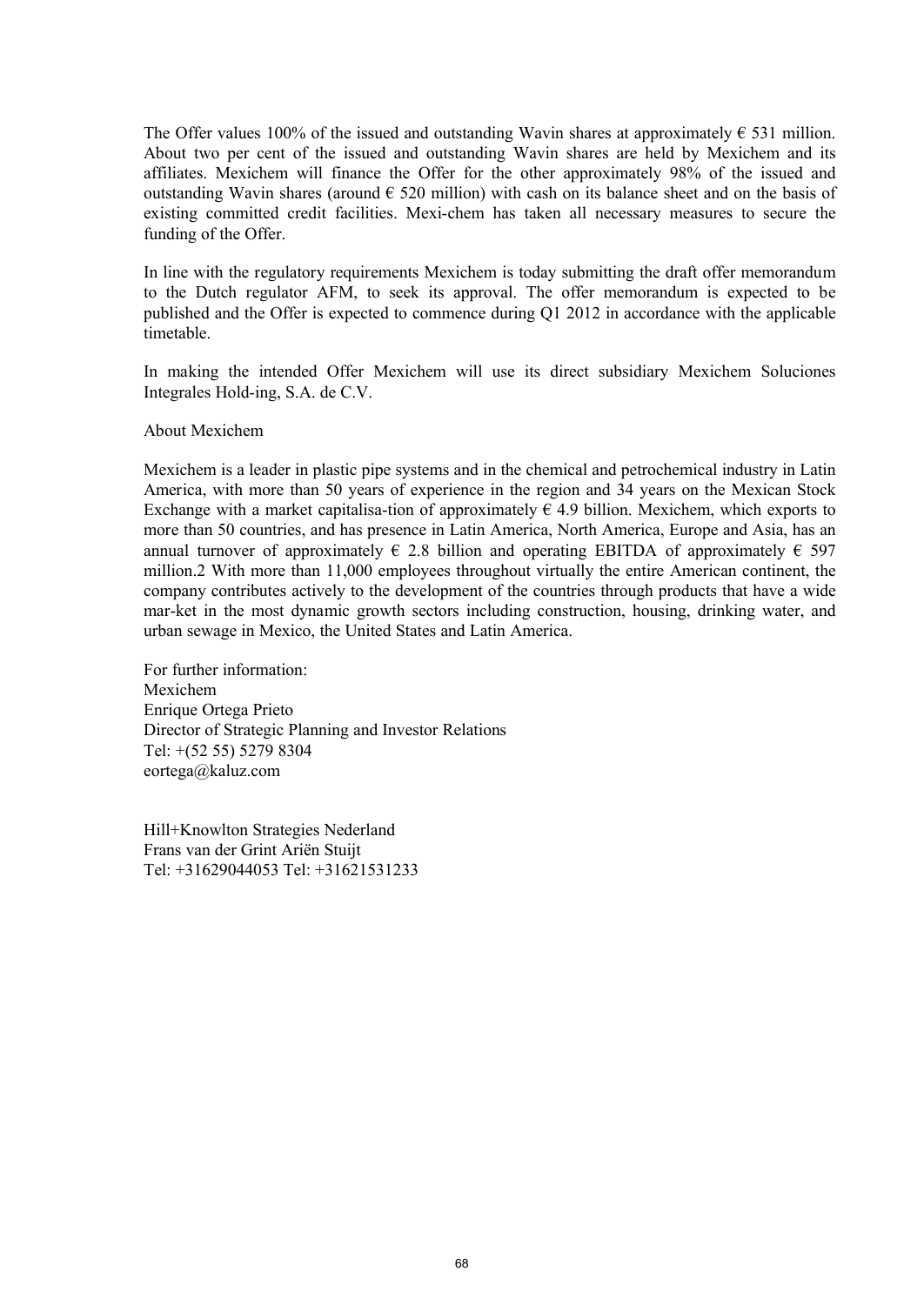### **12. NEDERLANDSE SAMENVATTING VAN HET BOD**

In dit Hoofdstuk 12 wordt een samenvatting gegeven van een aantal elementen uit het Biedingsbericht. Deze Nederlandse samenvatting maakt deel uit van het Biedingsbericht, maar vervangt deze niet. Deze Nederlandse samenvatting is niet volledig en bevat niet alle informatie die voor de Aandeelhouders van belang is om een afgewogen oordeel te kunnen vormen over het Bod. Het bestuderen van deze Nederlandse samenvatting mag derhalve niet worden beschouwd als een alternatief voor het bestuderen van het volledige Biedingsbericht. De Aandeelhouders worden geadviseerd het volledige Biedingsbericht (Deel I tezamen met Deel II), inclusief alle documenten die daarin door middel van verwijzing (*incorporation by reference*) zijn opgenomen, zorgvuldig te bestuderen en zo nodig onafhankelijk advies in te winnen teneinde zich een afgewogen oordeel te kunnen vormen over het Bod en de beschrijving daarvan in het Biedingsbericht. In geval van verschillen, al daar niet in interpretatie, tussen de Engelse tekst van het Biedingsbericht en deze samenvatting in de Nederlandse taal zal de de Engelse tekst van het Biedingsbericht prevaleren.

Het Bericht van de Vennootschap inclusief alle daarbij behorende bijlagen opgenomen in Deel III maakt geen deel uit van het Biedingsbericht en is niet onderhevig aan beoordeling door en goedkeuring van de AFM. Daarentegen, het Bericht van de Vennootschap is onderworpen aan beoordeling van de AFM na publicatie daarvan.

### **12.1 Het Bod**

Motivering van het Bod De Bieder brengt hierbij een aanbevolen bod in contanten uit op alle Aandelen die niet reeds worden gehouden door de Bieder of enige andere persoon of entiteit, direct of indirect, alleen of gezamenlijk, controlerend of gecontroleerd door de Bieder, met inbegrip van Kaluz.

> Onder verwijzing naar alle verklaringen, bepalingen, condities en beperkingen opgenomen in dit Biedingsbericht, zijn de Aandeelhouders hierbij uitgenodigd om hun Aandelen aan te bieden onder het Bod op de manier en onder de voorwaarden, condities en beperkingen zoals opgenomen in dit Biedingsbericht.

> De Biedprijs geeft de Aandeelhouders de mogelijkheid om de waarde van hun beleggingen direct en met zekerheid te verzilveren. De Bieder is er van overtuigd dat dit de Aandeelhouders een substantieel hogere waarde per Aandeel biedt vergeleken met de waarde van Wavin in een '*stand alone*' scenario:

- · 177% ten opzichte van de slotkoers per Aandeel van EUR 3,79 op 18 november 2011.
- · 97% ten opzichte van de gemiddelde slotkoers per Aandeel van EUR 5,34 gedurende de drie maanden voorafgaand en met inbegrip van 18 november 2011.
- · 14% ten opzichte van de gemiddelde slotkoers per Aandeel van EUR 9,23 gedurende de twaalf maanden voorafgaand en met inbegrip van 18 november 2011.
- · De Biedprijs per Aandeel vertegenwoordigt een premie van 75% over de mediaan van 11 publiekelijk toegankelijke analisten koersdoelstellingen, te weten EUR 6,00, van het Aandeel opgesteld tussen 20 oktober 2011 (de dag na de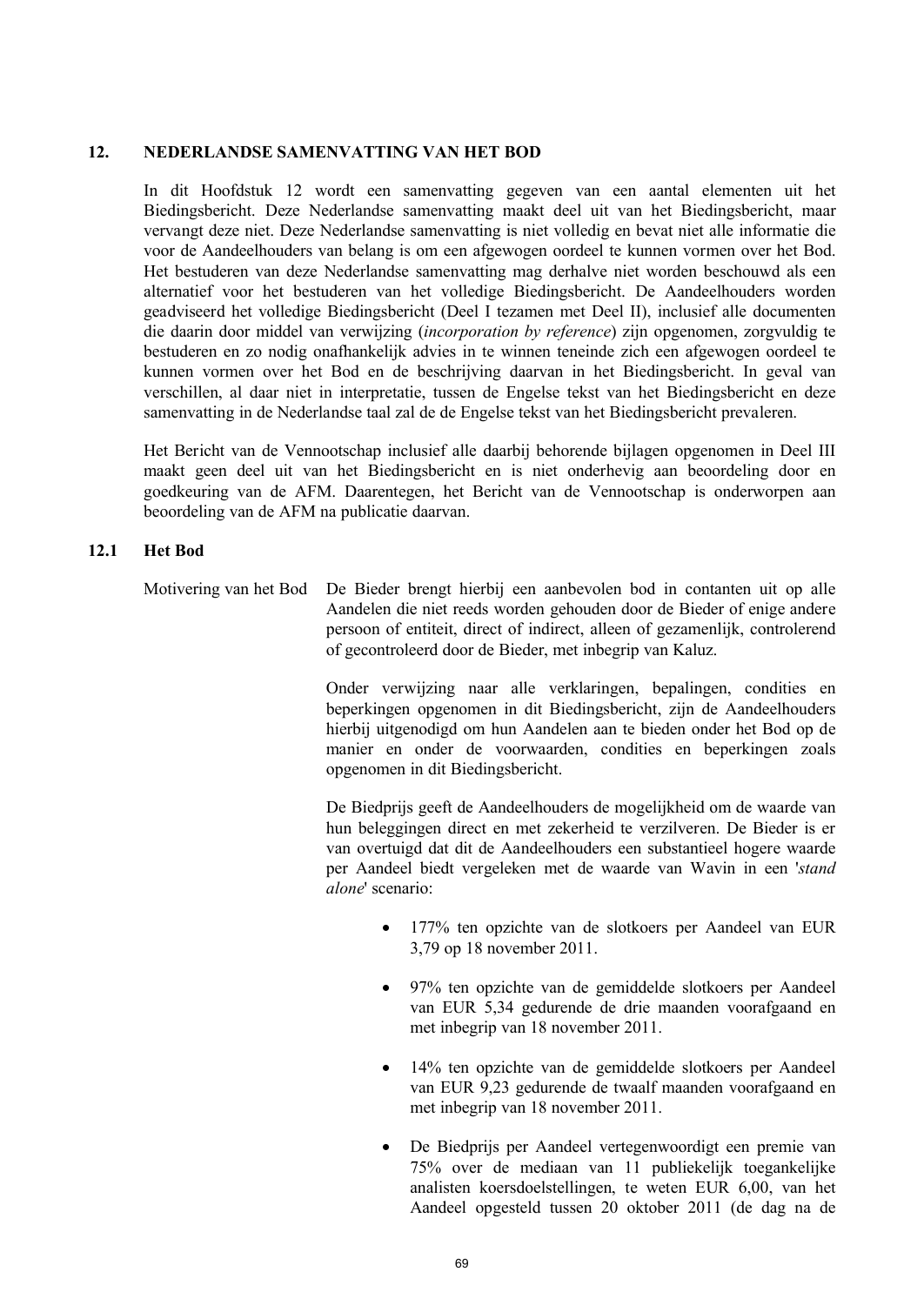bekendmaking van Wavin's resultaten voor het derde kwartaal van het financiële jaar 2011) en 18 november 2011. De mediaan-richtprijs is gebaseerd op effectenonderzoeksrapporten van ABN Amro, BNP Paribas, Deutsche Bank, Goldman Sachs, ING, KBC, Kempen & Co, Kepler, Petercam, Rabobank en RBS.

- Deze premie overstijgt substantieel de gemiddelde 39% eendaagspremie voor de 26 Nederlandse openbare biedingen met een *equity value* groter dan EUR 100 miljoen die bekend werden gemaakt en afgerond zijn in de periode tussen 1 januari 2007 en 22 november 2011. De transacties die zijn opgenomen in deze analyse zijn: Gilde / Nedschroef, Mecom / Wegener, Cyrte-Mediaset-Goldman Sachs / Endemol, RBS-Fortis-Santander / ABN AMRO, Unibail / Rodamco, Candover-Landsbanki-Eyrir / Stork, CVC / Univar, Danone / Numico, TomTom / TeleAtlas, KPN / Getronics, Rexel / Hagemeyer, SABMiller / Grolsch, Randstad / Vedior, ERIKS / Econosto, Staples / Corporate Express, CVC / Schuitema, Disney / Jetix Europe, SHV / ERIKS, Jumbo / Super de Boer (asset sale), Boskalis / Smit Internationale, Canon / Océ, Johnson & Johnson / Crucell, Prysmian / Draka, Gilde-Parcom / Gamma Holding , Nieuwe Steen Investments / Vastned O/I, ProLogis / ProLogis European Properties.
- · Gebaseerd op de jaareinde *net financial debt* per 31 December 2011 vertegenwoordigt de Biedprijs per Aandeel een *enterprise value* van Wavin van 7,6x de gerapporteerde EBITDA voor 2011 van EUR 98 miljoen, en 7,4x de gemiddelde verwachte EBITDA voor 2012 van EUR 101 miljoen voor Wavin gebaseerd op IBES consensus schattingen per 7 februari 2012 (de laatste handelsdag voorafgaand aan de handelsdag waarop bekend werd dat Mexichem voornemens was een bod te doen).

De *enterprise value* is gebaseerd op 50.579.009 geplaatste en uitstaande Aandelen per 7 februari 2012 (met uitzondering van Ingekochte Aandelen), de laatste Werkdag voorafgaand aan de gezamenlijke openbare mededeling waarin is aangekondigd dat Mexichem voornemens is om een aanbevolen openbaar bod te doen volledig in contanten en een jaareinde *net finanical debt* van EUR 228 miljoen, *non-controlling interests* van EUR 8 miljoen en investeringen in verbonden ondernemingen van EUR 22 miljoen per 31 december 2011.

Biedprijs Aandeelhouders die hun Aandelen aanmelden onder het Bod zal een bedrag van EUR 10,50 cum dividend in contanten (de "**Biedprijs**") worden aangeboden, onder de voorwaarden en condities zoals uiteengezet in dit Biedingsbericht, zonder rente en onder voorwaarde van belastinginhouding. De Biedprijs wordt aangeboden voor ieder Aandeel dat rechtsgeldig is aangemeld onder het Bod (of op ongeldige wijze, indien de Bieder de aanmelding daarvan toch aanvaardt) en geleverd, onder de voorwaarde dat het Bod gestand wordt gedaan.

De Biedprijs is inclusief enig (ander) dividend in contanten of aandelen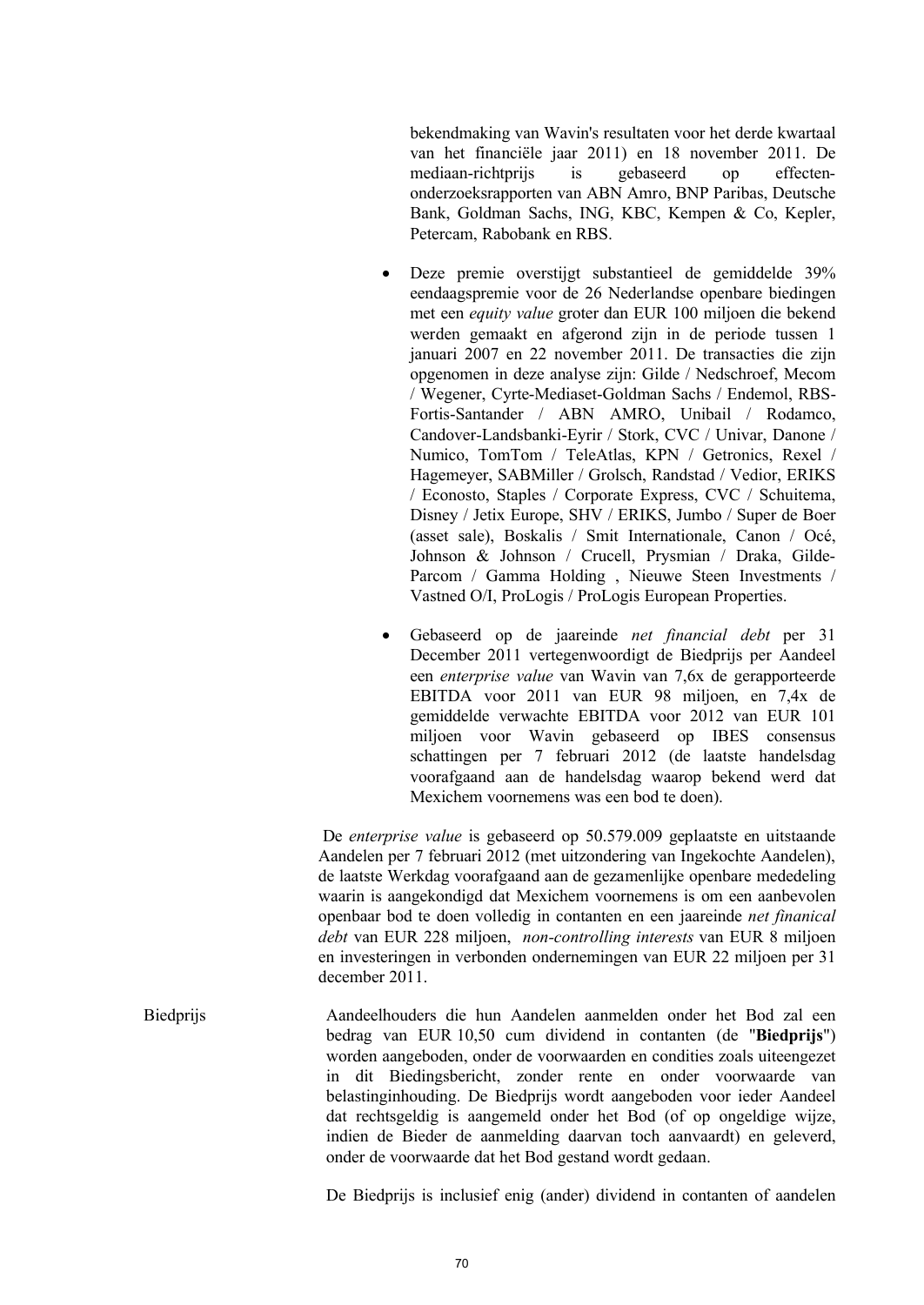dat is of zal worden vastgesteld door de Vennootschap voor of op de Dag van Overdracht. Dientengevolge zal, wanneer enig dividend of andere uitkering is vastgesteld (waarbij de *record date* die bepalend is voor gerechtigheid tot een dergelijke uitkering plaatsvindt voor betaling en overdracht voor of op de Dag van Overdracht), de Biedprijs worden verminderd met het volledige bedrag van een dergelijke uitkering op elk Aandeel.

Financiering van het Bod (*certainty of funds*) Onder verwijzing naar Artikel 7 lid 4 Bob, de Bieder is in staat om aan zijn verplichtingen onder het Bod te voldoen met contanten beschikbaar op haar balans en op basis van bestaande gecommitteerde kredietfaciliteiten. Mexichem heeft alle maatregelen genomen die noodzakelijk zijn voor het veilig stellen van de financiering van het bod.

Zie tevens Hoofdstuk 11 (*Press releases*).

- Voorwaarden van het Bod Onverminderd enig andere bepaling van het Bod, de verplichting van de Bieder om het Bod gestand te doen geldt slechts indien aan elk van de volgende Voorwaarden wordt voldaan, tenzij op of voorafgaand aan de Uiterste Dag van Aanmelding afstand wordt gedaan van bepaalde Voorwaarden:
	- (a) alle meldingen aan van toepassing zijnde mededingingsautoriteiten zullen gedaan zijn en alle wachtperiodes in relatie tot dergelijke meldingen zullen verlopen zijn en elke relevante autoriteit zal:
		- (i) hebben besloten dat het Bod doorgang kan vinden zonder daar enige condities of voorwaarden daar aan te verbinden;
		- (ii) hebben besloten dat het Bod doorgang kan vinden zonder dat daarvoor goedkeuring van die autoriteit benodigd is;
		- (iii) niet hebben besloten, daarmee implicerende dat binnen de van toepassing zijnde periodes en onder de van toepassing zijnde regelgeving, onvoorwaardelijke goedkeuring is verleend; of
		- (iv) de zaak hebben overgedragen aan een bevoegde autoriteit in overeenstemming met de van toepassing zijnde regelgeving, waarna goedkeuring verleend zal zijn.
	- (b) het aantal totaal van (i) Aandelen (a) aangeboden onder het Bod, (b) gehouden door de Bieder of enig andere persoon of entiteit, direct of indirect, alleen of gezamenlijk, controlerend of gecontroleerd door de Bieder, met inbegrip van Kaluz en (c) schriftelijk onvoorwaardelijk en onherroepelijk gecommitteerd aan de Bieder of een Verboden Partij plus (ii) de Aandelen die door de Vennootschap voor eigen rekening worden gehouden, zal ten minste 80% van het geplaatste aandelenkapitaal vertegenwoordigen op de Uiterste Dag van Aanmelding op volledig verwaterde basis.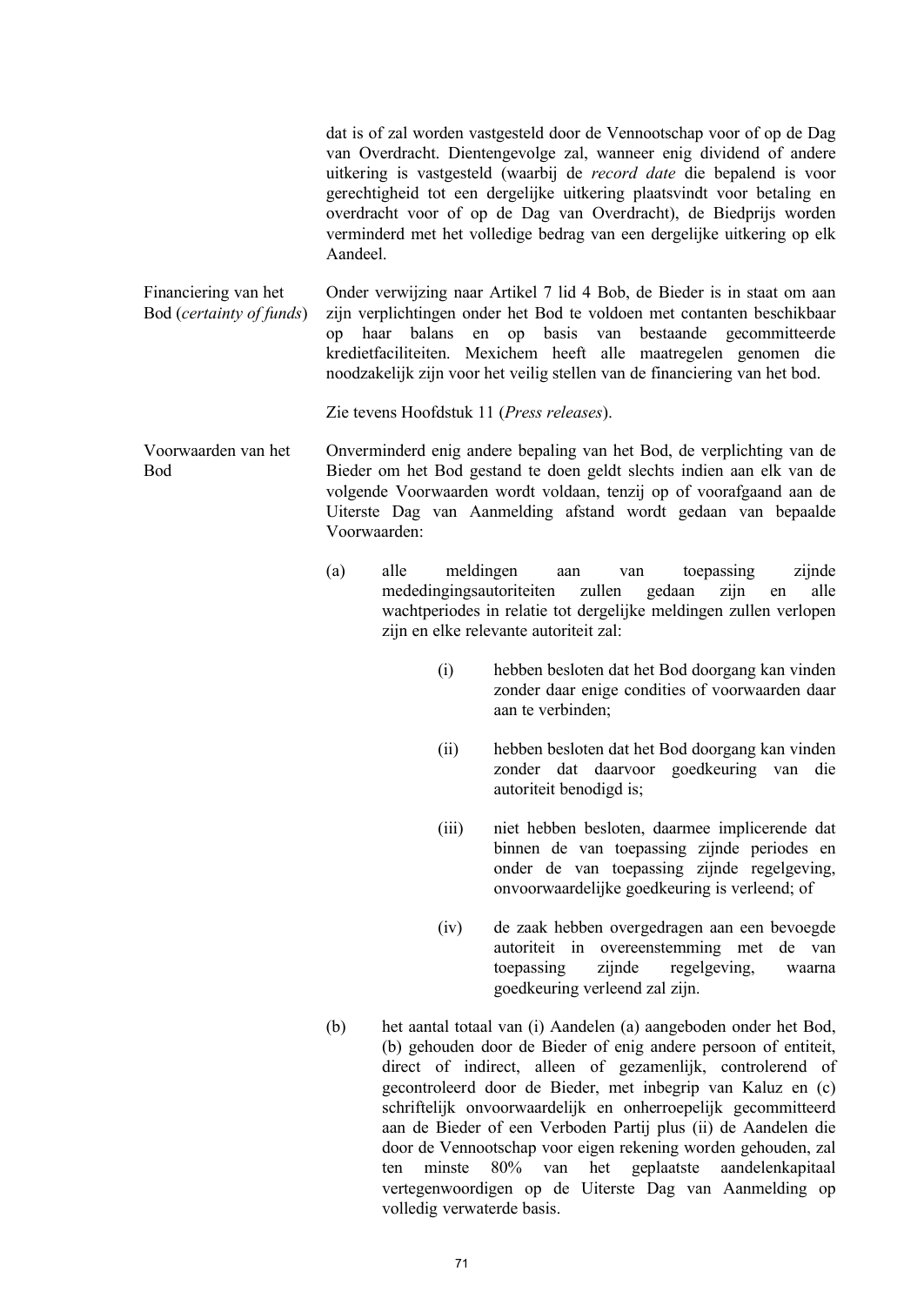Afstand van deze Voorwaarde door de Bieder zal de voorafgaande schriftelijke goedkeuring van de Raden nodig hebben als het totaal aantal van (i) Aandelen (a) aangeboden onder het Bod, (b) gehouden door de Bieder of enig ander persoon of entiteit, direct of indirect, alleen of gezamenlijk, controlerend of gecontroleerd door de Bieder, met inbegrip van Kaluz en (c) schriftelijk onvoorwaardelijk en onherroepelijk gecommitteerd aan de Bieder of een Verboden Partij plus (ii) de Aandelen die door de Vennootschap voor eigen rekening worden gehouden, minder dan 66.67% van het geplaatste aandelenkapitaal vertegenwoordigen op de Uiterste Dag van Aanmelding op volledig verwaterde basis;

- (c) er een schriftelijke bevestiging van het bestuur van de Stichting Preferente Aandelen Wavin is waarin zij bevestigt (i) dat het koopoptierecht om preferente aandelen aan haar te laten uitgeven door Wavin, niet is uitgeoefend en (ii) de onvoorwaardelijke beëindiging van de overeenkomst waaronder de Stichting Preferente Aandelen Wavin gerechtigd is tot het koopoptierecht om preferente aandelen aan haar te laten uitgeven door Wavin ingaande per Dag van Overdracht;
- (d) er geen "**Materieel Negatief Effect**" heeft plaatsgevonden na de dag van ondertekening van het Fusieprotocol. Een Materieel Negatief Effect heeft de betekenis van:
	- (i) een schending van Wavin's garanties zoals opgenomen in het Fusieprotocol, die met betrekking tot die garantie resulteert in een betalingsverplichting voor enig lid van de Wavin Group die op een *net present value* basis groter is dan EUR 25 miljoen (of het gelijkwaardige bedrag in een buitenlandse munteenheid. Daaronder valt niet enige betalingsverplichting voor zover deze expliciet bekendgemaakt is aan de Bieder voorafgaand aan 8 februari 2012; en
		- (ii) elke aangelegenheid of omstandigheid die, individueel of in samenhang met andere aangelegenheden of omstandigheden, een materieel negatief effect heeft of redelijkerwijs kan hebben op de winstgevendheid, reputatie, financiële of handelspositie van de Wavin Groep, die als geheel van zodanige aard is dat van de Bieder redelijkerwijs niet verwacht kan worden dat zij het Bod gestand zal doen, anderszins dan een aangelegenheid of omstandigheid die direct resulteert uit:
			- (A) een algemene economische teruggang in de bedrijfssector van de Vennootschap welke in het algemeen bedrijven in deze sector, zoals de Vennootschap, aantast;
			- (B) enig geval dat bekend is, of redelijkerwijs bekend zou moeten zijn, bij de Bieder of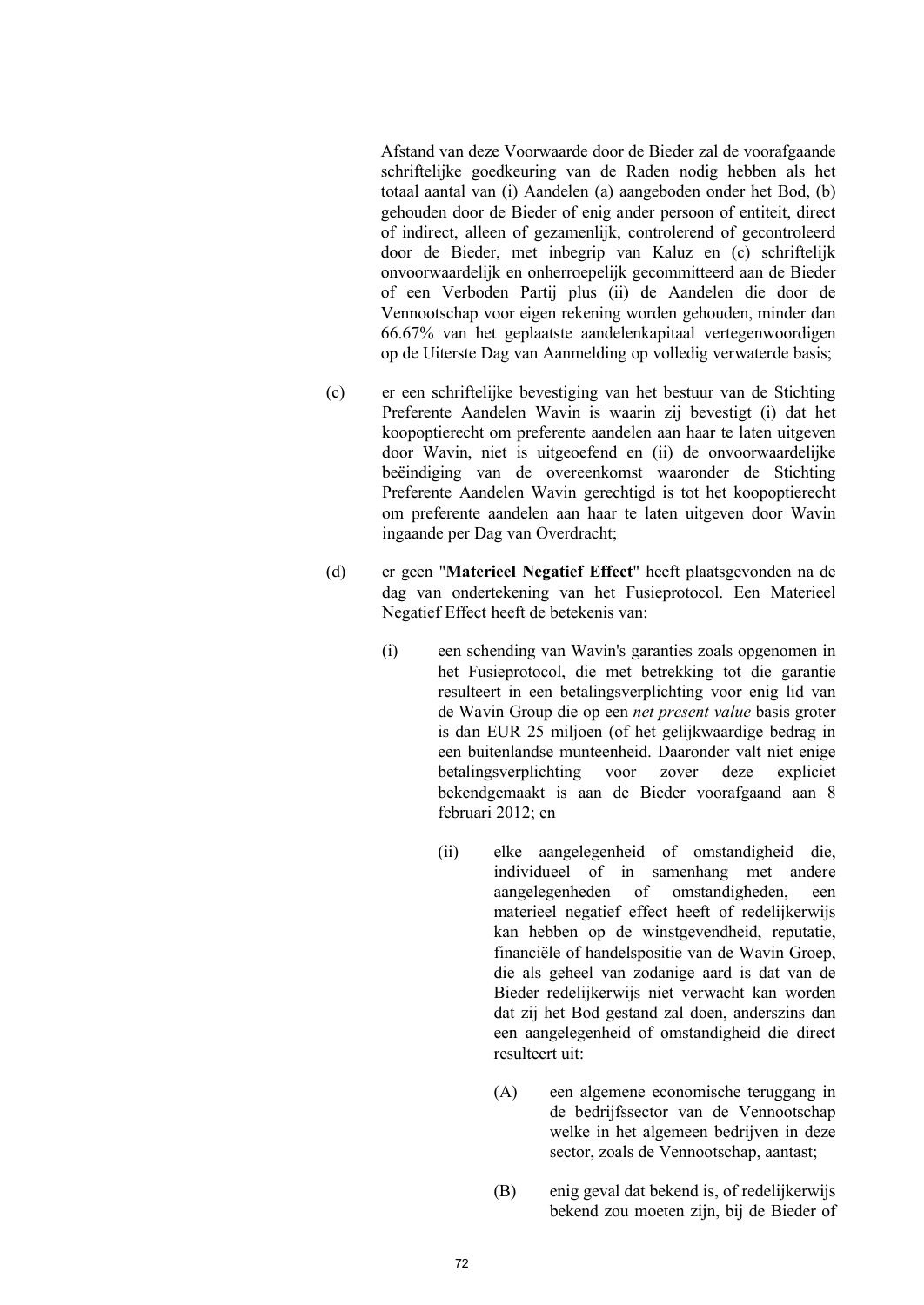haar adviseurs voorafgaand aan de datum van het Fusieprotocol, of wat redelijkerwijs te verklaren is uit het due diligence onderzoek van de Bieder met betrekking tot de Wavin Groep, of informatie gedeponeerd door een lid van de Wavin Groep die is aangemerkt als publieke informatie of wat door de Vennootschap openbaar is gemaakt op grond van toepasselijk recht en regelgeving;

- (C) de bekendmaking, het doen en de tenuitvoerlegging van het Bod;
- (D) iedere wijziging in wetten, regelgeving. Verslaggevingsregels of interpretatie daarvan, na de datum van het Fusieprotocol;
- (E) een schending van het Fusieprotocol of toepasselijk recht door de Bieder; of
- (F) juridische procedures aangaande aandeelhouders of Andere bij de Vennootschap betrokken partijen welke voortkomen uit een vermeende inbreuk op de fiduciare verplichtingen met betrekking tot het Bod.
- (e) Mexichem BAVA heeft het Bod, de maatregelen die nodig zijn om het Bod te implementeren en de transacties die voortkomen uit het Bod goedgekeurd, onverminderd de verplichting van de Bieders om zich in alle redelijkheid in te spannen voor de voldoening van deze Voorwaarde zo snel als redelijkerwijs mogelijk is.
- (f) geen van de Raden heeft de Aanbeveling ingetrokken of gewijzigd;
- (g) geen openbare mededeling is gedaan van een Concurrerend Bod, of van een verplicht bod op de Aandelen als bedoeld in artikel 5:70 Wft;
- (h) geen mededeling van de AFM is ontvangen waarin wordt gesteld dat het Bod is gedaan in strijd met één of meer bepalingen van hoofdstuk 5.5 Wft (Openbaar bod op Effecten) of het Bob en dat op grond van deze regels de beleggingsondernemingen in de zin van Artikel 5:80 Wft niet zouden mogen meewerken aan de executie en de voltooiing van het Bod;
- (i) geen opdracht, onderzoek, vonnis of beschikking is uitgesproken door enige rechtbank, arbitragecommissie, regering, overheidsinstantie of een andere toezichthoudende of administratieve instantie en is van kracht, of enig statuut, regel,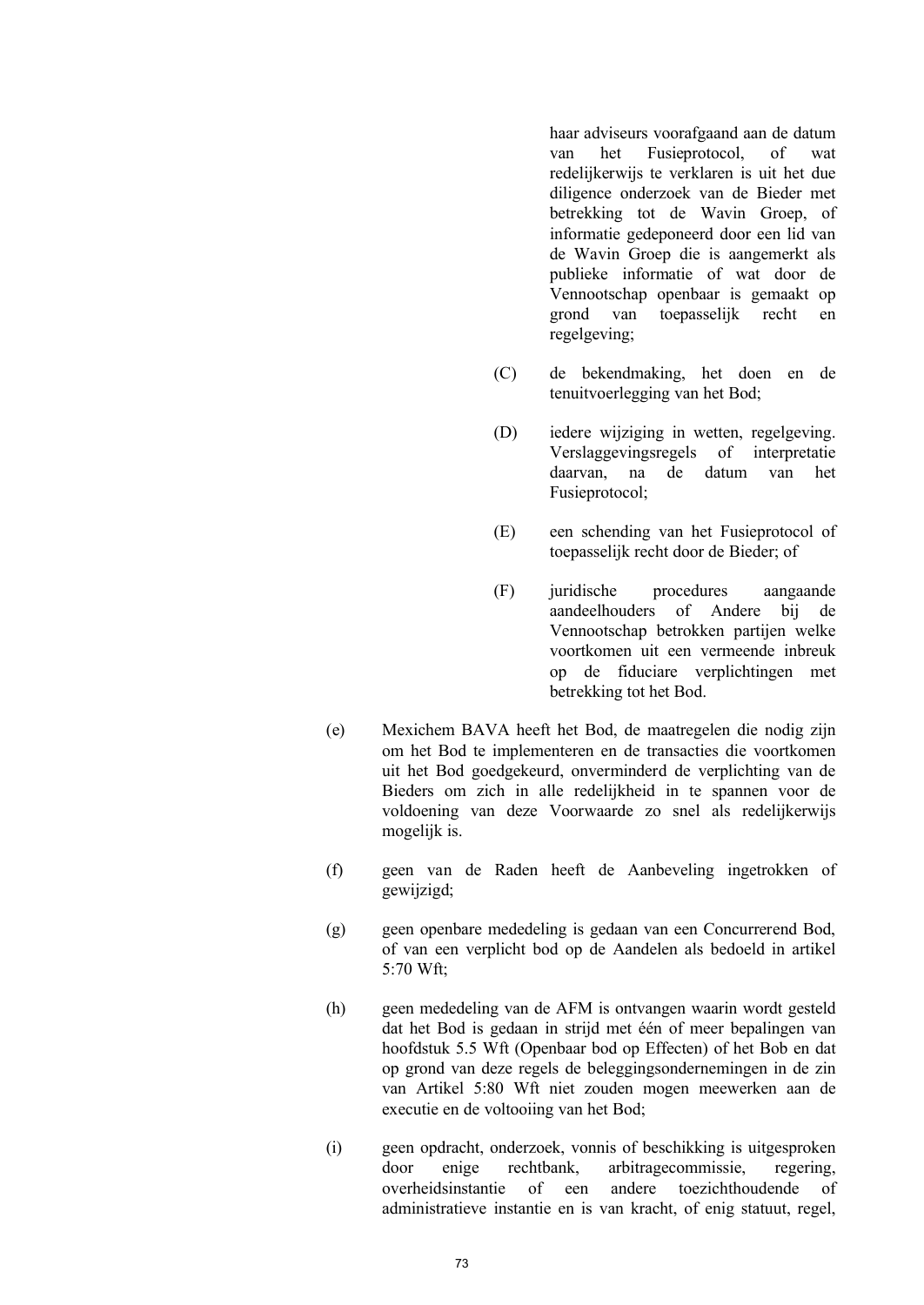wetgeving, overheidsopdracht of maatregel van toepassing is verklaard op het Bod welke het afronden van het Bod zal beperken;

(j) de Vennootschap heeft het Fusieprotocol niet zodanig geschonden dat deze schending in alle redelijkheid een Materieel Negatief Effect zou kunnen opleveren voor de Vennootschap of het Bod en welke dermate materieel is dat niet van de Bieder verwacht kan worden dat zij het Bod doet (met inbegrip van, zonder beperking, een schending van de Raden's verplichting met betrekking tot de Aanbeveling zoals neergelegd in het Fusieprotocol).

De Voorwaarden, met uitzondering van Voorwaarde (h), zijn ten behoeve van de Bieder. Van deze Voorwarden mag, voor zover toegestaan op grond van de wet, alleen afstand worden gedaan door de Bieder, zowel geheel als gedeeltelijk, te allen tijde door middel van een schriftelijke verklaring aan de Vennootschap. Van de Voorwaarde opgenomen in (h) kan geen afstand worden gedaan.

De Bieder en de Vennootschap zullen hun uiterste best doen om zo snel als redelijkerwijs mogelijk de vervulling van de Voorwaarden te bewerkstelligen. De Bieder mag een Voorwaarde niet inroepen als de Bieder niet voldaan heeft aan de '*best efforts*' verplichting.

Wanneer op enig moment de Bieder of de Vennootschap zich bewust wordt van (i) het feit dat een Voorwaarde vervuld is of (ii) een feit of een omstandigheid die ertoe zou kunnen leiden dat een Voorwaarde niet wordt vervuld, zal de Bieder respectievelijk de Vennootschap daarvan onmiddellijk schriftelijk de andere partij daarvan op de hoogte stellen.

Aandeelhouders die hun Aandelen houden via een Toegelaten Instelling worden verzocht hun aanmelding kenbaar te maken via hun bank of commissionair niet later dan op de Uiterste Dag van Aanmelding om 17:30 uur MET, tenzij de Aanmeldingstermijn is verlengd in overeenstemming met artikel 15 van de Bob (zie Hoofdstuk 5.8 (Extension of the Acceptance Period) en/of Hoofdstuk 5.9 (Post Acceptance Period)). Conform de regels van het Bob is eenmaal een verlenging van de Aanmeldingstermijn toegestaan. Een tweede verlenging van de Aanmeldingstermijn is onderworpen aan voorafgaande goedkeuring van de AFM, die alleen in uitzonderlijke omstandigheden zal worden gegeven.

> De relevante bank of commissionair kan een eerdere uiterste datum stellen voor de Aandeelhouders om de bank of commissionair in de gelegenheid te stellen de aanmelding van die Aandeelhouders op tijd aan het Afwikkelingskantoor door te geven. De Toegelaten Instellingen mogen de Aandelen uitsluitend schriftelijk voor aanvaarding aanmelden bij het Afwikkelingskantoor.

Aanvaarding door Aandeelhouders die individueel zijn opgenomen in aandeelhoudersregister van Wavin

Aandeelhouders die individueel zijn geregistreerd in het aandeelhoudersregister van Wavin en die het Bod willen aanvaarden ten aanzien van hun Aandelen, dienen een complete en getekende aanmeldingsbrief te overhandigen aan het Afwikkelingskantoor.

Overeenkomstig de voorwaarden van het Bod, dient de aanmeldingsbrief

Aanvaarding door Aandeelhouders d.m.v. een Toegelaten Instelling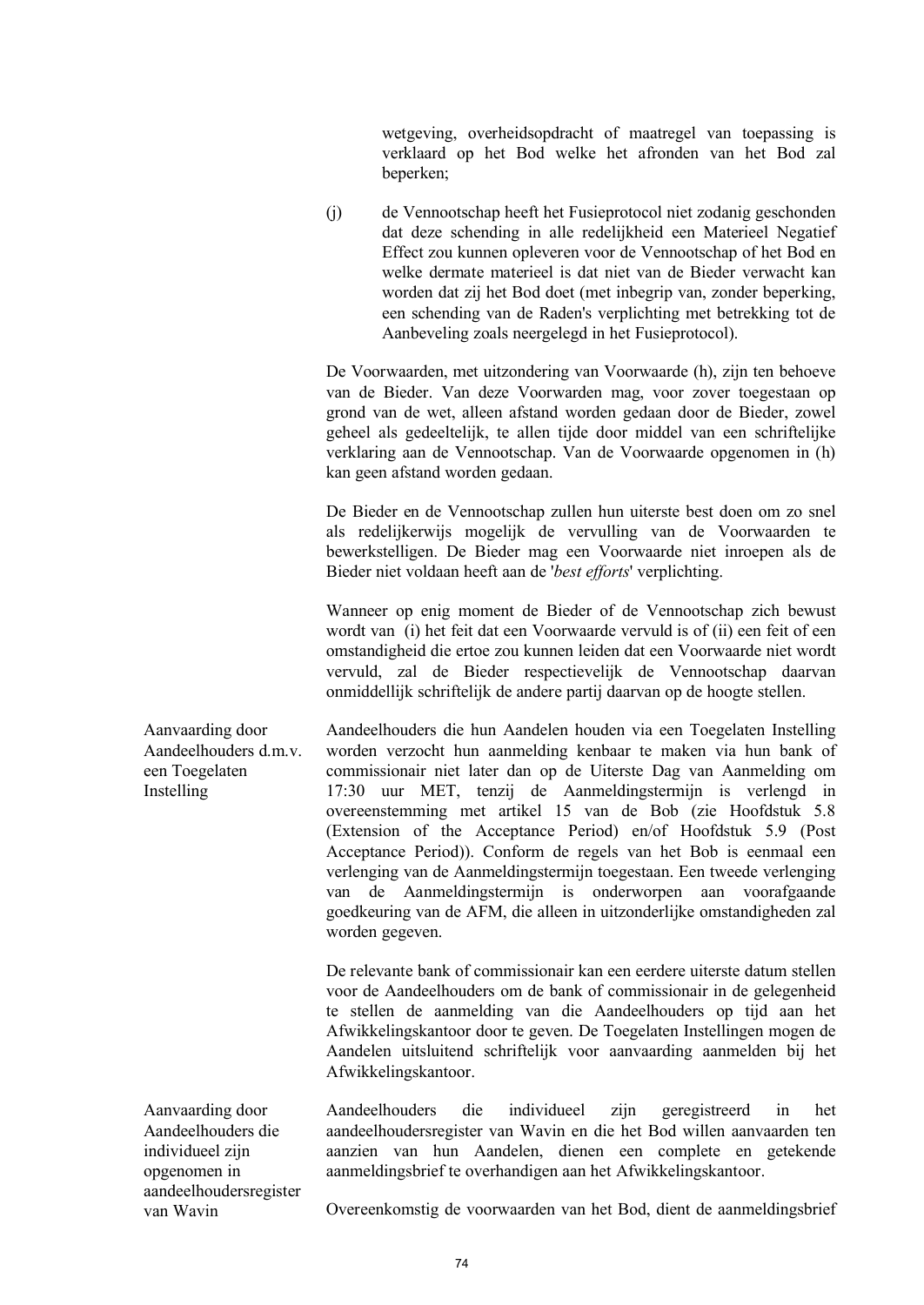te zijn ontvangen door het Afwikkelingskantoor niet later dan om 17:30 uur MET, op de Uiterste Dag van Aanmelding, tenzij de Aanmeldingstermijn door de Bieder is verlengd in overeenstemming met artikel 15 van het Bob (zie Hoofdstuk 5.8 (Extension of the Acceptance Period) en/of Hoofdstuk 5.9 (Post Acceptance Period)). Conform de regels van het Bob is eenmaal een verlenging van de Aanmeldingstermijn toegestaan. Een tweede verlenging van de Aanmeldingstermijn is onderworpen aan voorafgaande goedkeuring van de AFM, die alleen in uitzonderlijke omstandigheden wordt gegeven.

Het Afwikkelingskantoor zal de Aandeelhouders per brief berichten over de details van de aanmeldingsbrief. De aanmeldingsbrief zal dienen als akte van levering met betrekking tot de daarin genoemde Aandelen.

Afwikkeling van het Bod Aandeelhouders die hun Aandeel voor aanvaarding van het Bod hebben aangemeld voor of op de Dag van Overdracht, zullen de Biedprijs op de Dag van Overdracht ontvangen voor ieder Aandeel dat op rechtsgeldige wijze is aangemeld (of op ongeldige wijze, mits de Bieder de aanmelding en levering daarvan desalniettemin aanvaardt) en geleverd onder de voorwaarden en condities van het Bod. Op de Dag van Overdracht is ontbinding of nietigverklaring van een aanbieding of levering van een Aandeelhouder niet meer toegestaan. Overdracht zal alleen plaatsvinden als het Bod gestand wordt gedaan.

Besluitvorming en aanbeveling Raad van Commissarissen en de Raad van Bestuur van De Raden hebben, na uitgebreid juridisch en financieel advies te hebben ingewonnen en na een zorgvuldige afweging van de strategische, financiële en sociale aspecten en de gevolgen van de voorgenomen transactie, alsmede andere alternatieven voor Wavin (waaronder een stand alone scenario en eventuele transacties met derde partijen), geconcludeerd dat, gezien de huidige omstandigheden, het Bod een redelijke vergoeding biedt en in het belang is van Wavin en alle andere betrokkenen van de Vennootschap.

Wavin

Gedurende het gehele proces hebben de Raad van Commissarissen en de Raad van Bestuur regelmatig overleg gevoerd over de voortgang van het proces en de Raad van Commissarissen is intensief betrokken bij het proces van het begin tot het eind. De voorwaarden en condities van het Bod, zoals neergelegd in het Fusieprotocol, zijn tussen Wavin en Mexichem tot stand gekomen alleen met de voorafgaande goedkeuring van de Raad van Commissarissen.

De Raad van Commissarissen en de Raad van Bestuur zijn van mening dat de Biedprijs en de andere voorwaarden van het Bod redelijk en fair zijn jegens de Aandeelhouders met in acht neming van alle omstandigeheden. In dat kader wordt verwezen naar de Fairness Opinies, zoals opgenomen in het Bericht van de Vennootschap in Hoofdstuk 8 (Fairness Opinion Merrill Lynch International) and Hoofdstuk 9 (Fairness Opinion ING Bank N.V.) in Deel III. Onder verwijzing naar het bovenstaande, ondersteunen de Raden het Bod volledig en bevelen zij hun Aandeelhouders aan om het Bod te aanvaarden. Gelet op zijn functie als voorzitter van de raad van commissarissen van Delta Lloyd N.V., een indirecte houder van een aanmerkelijk belang in Wavin, heeft de heer Kottman, voorzitter van de Raad van Commissarissen, zich onthouden van deelneming aan de discussies en besluitvorming met betrekking tot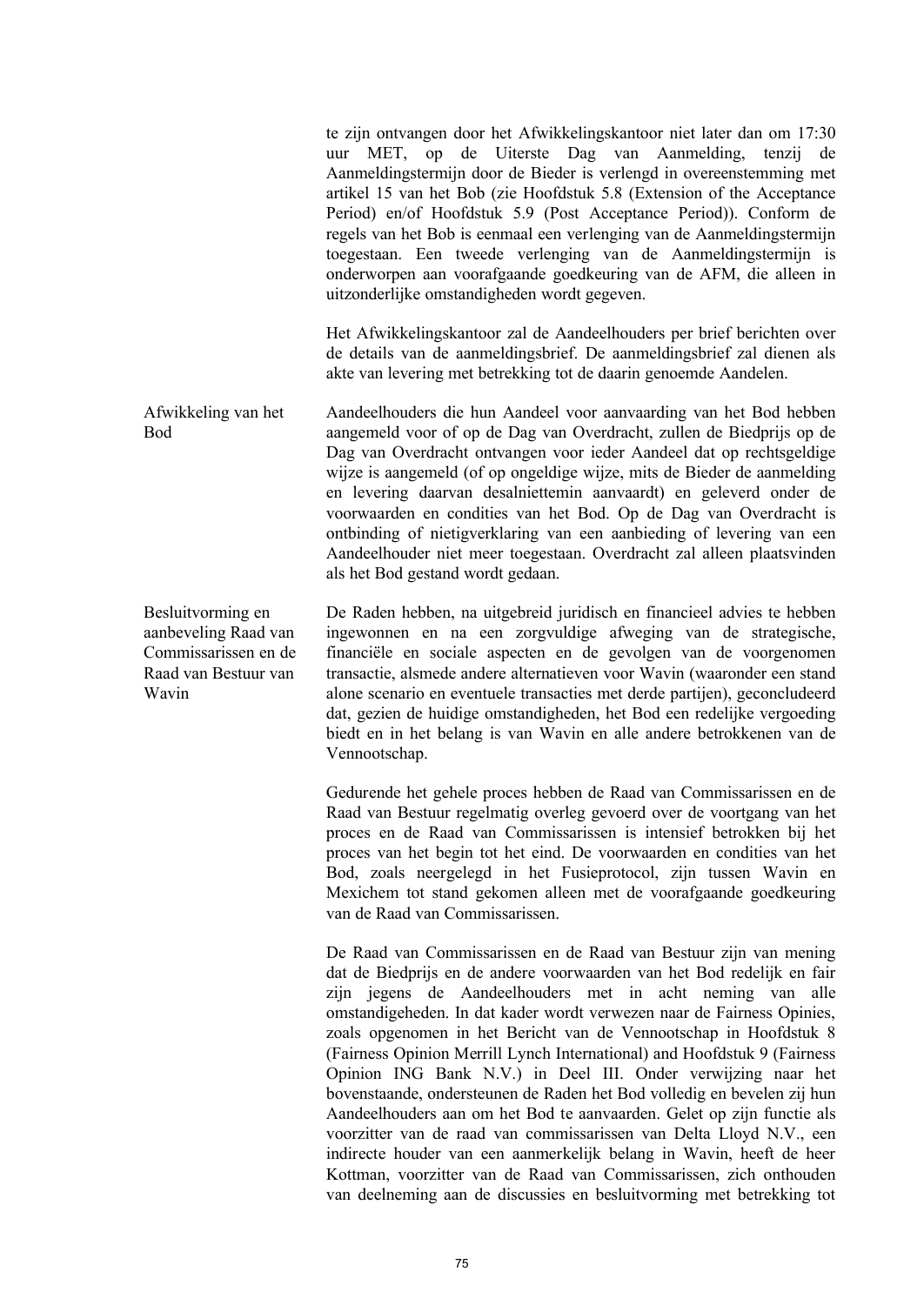het Bod in overeenstemming met de Nederlandse Corporate Governance Code.

Raad van Bestuur Het aantal leden van de Raad van Bestuur zal worden verhoogd van drie naar vier, vanaf de Dag van Overdracht. Met Mexichem is overeengekomen dat de huidige leden van de Raad van bestuur, de heer H. ten Hove, de heer W.H.J.C.M. Oomens and de heer M.P.M. Roef, zullen aanblijven als leden van de Raad van Bestuur. Vanaf de Dag van Overdracht zal de heer A. E. Capdepón Acquaroni toetreden tot de Raad van Bestuur als *Executive Vice President responsible for integration and acquisitions*. Deze afspraak zal van kracht zijn voor een periode van drie jaar na de Dag van Overdracht.

Raad van bestuur van de Bieder De raad van bestuur van de Bieder is als volgt samengesteld:

| <b>Directors</b>               | <b>Alternate Director</b>     |
|--------------------------------|-------------------------------|
| Juan Pablo del Valle Perochena | Antonio del Valle Perochena   |
| (voorzitter)                   | Francisco del Valle Perochena |
| Antonio del Valle Ruiz         |                               |
| Adolfo del Valle Ruiz          |                               |
| Ignacio del Valle Ruiz         |                               |
| Ricardo Gutiérrez Muñoz        |                               |
| Jaime Ruiz Sacristán           |                               |

## **12.2 Beoogd tijdschema van het Bod**

| <b>Verwachte</b><br>datum en tijd<br>(Alle tijden zijn<br>in MET) | <b>Gebeurtenis</b>                                                                                                                                                                                                                                                                             |
|-------------------------------------------------------------------|------------------------------------------------------------------------------------------------------------------------------------------------------------------------------------------------------------------------------------------------------------------------------------------------|
| 9 maart 2012                                                      | Publicatie van het persbericht waarin de verkrijgbaarstelling van dit<br>Biedingsbericht en aanvang van het Bod worden aangekondigd.                                                                                                                                                           |
| $9:00$ uur MET,<br>12 maart 2012                                  | Aanvang van de Aanmeldingstermijn onder het Bod, in overeenstemming met<br>artikel 14 van het Bob.                                                                                                                                                                                             |
| 22 maart 2012                                                     | Mexichem AVA, waarin onder meer het Bod ter goedkeuring wordt<br>voorgelegd.                                                                                                                                                                                                                   |
| 14:00 uur, $25$<br>april 2012                                     | Wavin AVA waarin onder meer het Bod zal worden besproken in<br>overeenstemming met artikel 18 lid 1 en 2 van het Bob en een stemming zal<br>worden gevraagd met betrekking tot de besluiten waarnaar wordt verwezen in<br>Hoofdstuk 10 (Agenda Wavin AVA) van het Bericht van de Vennootschap. |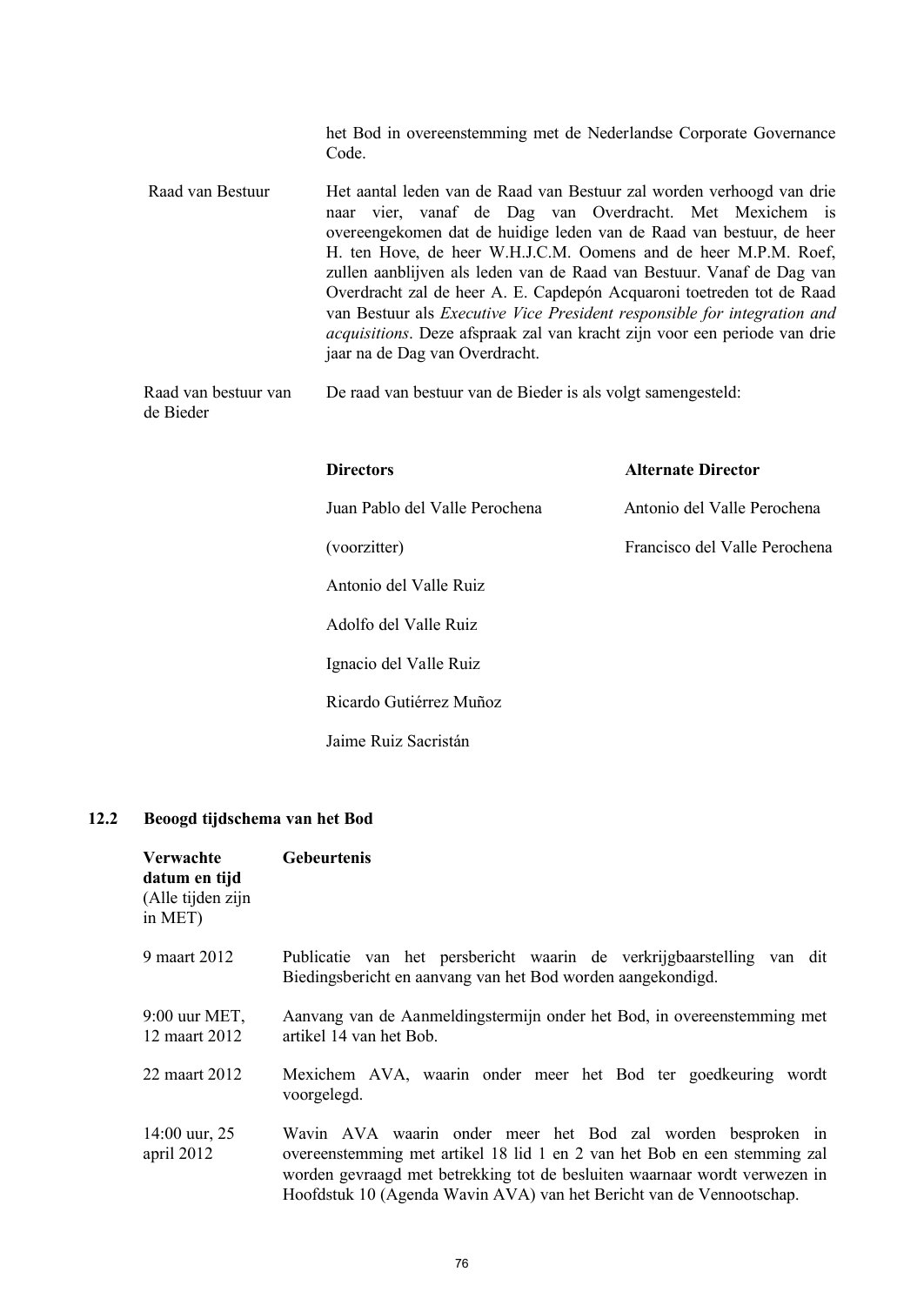| 17:30 uur MET,<br>7 mei 2012,<br>behoudens<br>verlenging           | Uiterste Dag van Aanmelding, laatste dag van de Aanmeldingstermijn van het<br>Bod, tenzij het Bod verlengd wordt in overeenstemming met artikel 15 van het<br>Bob.                                                                                                                                                                                                                                                                                                                                   |
|--------------------------------------------------------------------|------------------------------------------------------------------------------------------------------------------------------------------------------------------------------------------------------------------------------------------------------------------------------------------------------------------------------------------------------------------------------------------------------------------------------------------------------------------------------------------------------|
| Uiterlijk drie $(3)$<br>Werkdagen na de                            | Op deze dag zal de Bieder in overeenstemming met artikel 15 en 16 van het<br>Bob aankondigen dat:                                                                                                                                                                                                                                                                                                                                                                                                    |
| Uiterste Dag van<br>Aanmelding                                     | het Bod gestand wordt gedaan, Dag van Gestanddoening;                                                                                                                                                                                                                                                                                                                                                                                                                                                |
|                                                                    | het Bod niet gestand wordt gedaan en is komen te vervallen; of                                                                                                                                                                                                                                                                                                                                                                                                                                       |
|                                                                    | het Bod zal worden verlengd voor een periode van tussen de twee (2)<br>en tien (10) weken.                                                                                                                                                                                                                                                                                                                                                                                                           |
| Uiterlijk drie<br>Werkdagen na de<br>Dag van<br>Gestanddoening     | Dag van Overdracht: de dag waarop de Bieder de Biedprijs betaalt aan de<br>Aandeelhouders die op geldige wijze hun Aandelen hebben aangemeld (of op<br>ongeldige wijze, mits de Bieder de aanmelding en levering daarvan<br>desalniettemin aanvaardt) en geleverd, overeenkomstig de voorwaarden van<br>het Bod.                                                                                                                                                                                     |
| Uiterlijk twee (2)<br>Werkdagen na de<br>Dag van<br>Gestanddoening | Aanvang van de Na-aanmeldingstermijn: de Bieder kan een Na-<br>aanmeldingstermijn voor het Bod openstellen voor een periode van maximaal<br>twee (2) weken. Tijdens de Na-aanmeldingstermijn hebben Aandeelhouders<br>die hun Aandelen niet hebben aangemeld onder het Bod, de mogelijkheid dit<br>alsnog te doen onder de voorwaarden van het Bod en conform de bepalingen<br>en beperkingen zoals die zijn uiteengezet in het Biedingsbericht en in<br>overeenstemming met artikel 17 van het Bob. |

# **12.3 Restricties**

Het Bod wordt gedaan in en vanuit Nederland met inachtneming van de verklaringen, op de voorwaarden en binnen de restricties die zijn beschreven in dit Biedingsbericht. De Bieder behoudt zich het recht voor om iedere aanmelding van of namens een Aandeelhouder onder het Bod te aanvaarden, ook indien de aanmelding niet is geschied op de wijze die is beschreven in dit Biedingsbericht.

De verspreiding van dit Biedingsbericht en/of het doen van het Bod in andere jurisdicties dan Nederland kan wettelijk beperkt of uitgesloten zijn. Het Bod wordt niet gedaan in, en mag niet worden aanvaard door, of namens Aandeelhouders vanuit een jurisdictie waarin het doen van het Bod of het aanvaarden daarvan niet in overeenstemming is met de in die jurisdictie geldende effecten regelgeving of andere wet- en regelgeving, of waarvoor enige registratie bij, goedkeuring van of kennisgeving aan een toezichthoudende instantie door de Bieder is vereist en waarin niet expliciet door dit Biedingsbericht is voorzien. Echter, aanmeldingen onder het Bod door Aandeelhouders buiten Nederland zullen worden aanvaard door de Bieder, indien de aanmelding is geschied (i) op de wijze die is beschreven in dit Biedingsbericht, en (ii) in overeenstemming met de wet- en regelgeving in de jurisdictie waaruit de aanmelding wordt gedaan. Personen die het Biedingsbericht verkrijgen, dienen alle restricties te respecteren en iedere vereiste autorisatie, goedkeuring of instemming te verkrijgen. Behalve in Nederland hebben er geen handelingen plaatsgevonden (noch zullen deze plaatsvinden) om het Bod mogelijk te maken in enig andere jurisdictie waar dergelijke handelingen vereist zouden zijn. In aanvulling daarop, dit Biedingsbericht is niet toegestuurd nog erkend door de autoriteiten van enig andere jurisdictie dan de Nederlandse.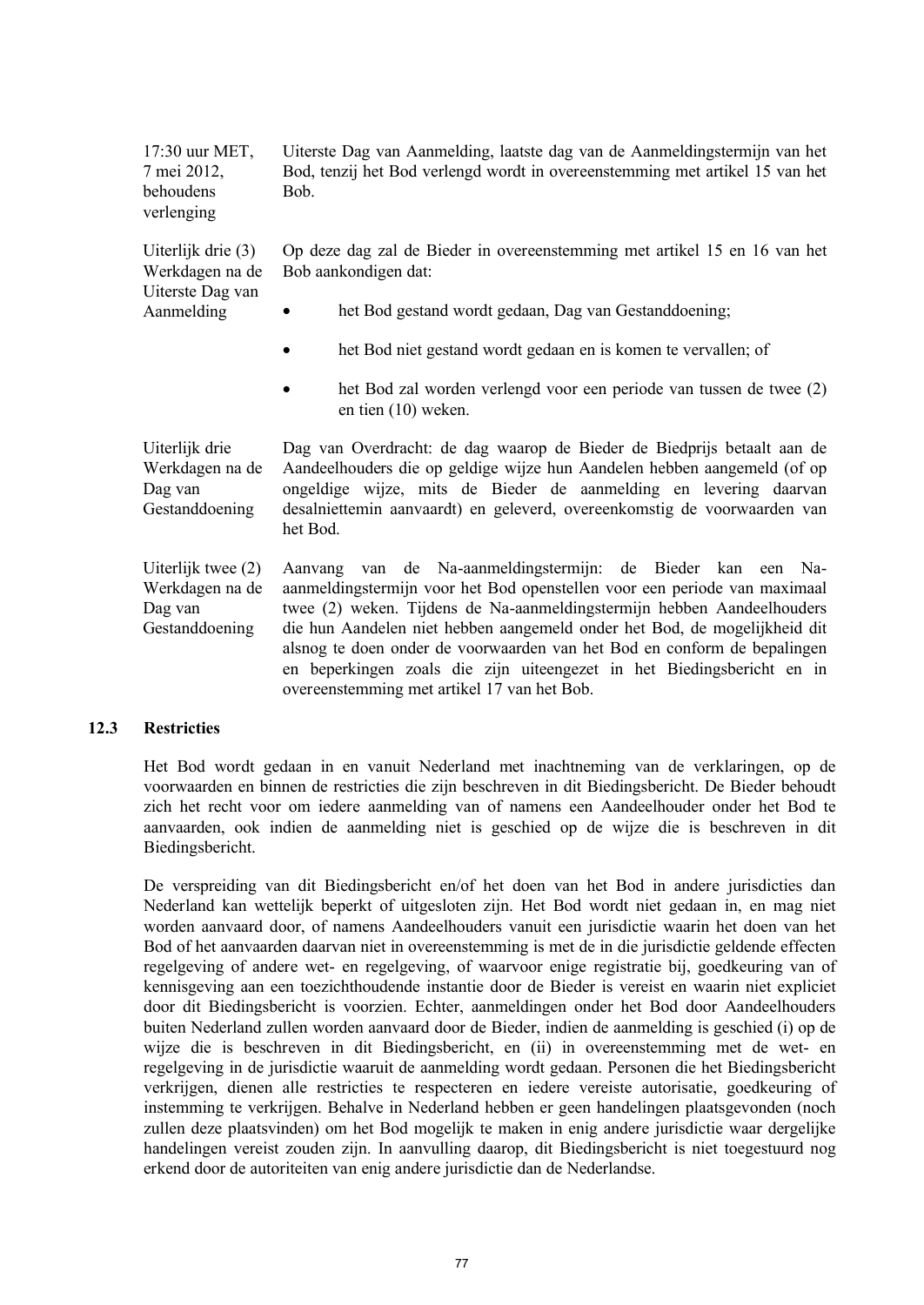Noch de Bieder, noch Mexichem, noch Wavin, noch ieder van hun respectievelijke gelieerde entiteiten, bestuurders en commissarissen, werknemers en adviseurs aanvaarden enige aansprakelijkheid ter zake van overtredingen van voornoemde restricties. Elke persoon (waaronder begrepen, zonder beperkingen, bewaarders, gevolmachtigden en beheerders) die dit Biedingsbericht of enig hieraan gerelateerd document naar een jurisdictie buiten Nederland wenst te zenden, of van plan zou zijn dit te doen, dient zorgvuldig Hoofdstuk 1 (Restrictions) en Hoofdstuk 2 (Important information) van het Biedingsbericht te lezen voordat hij hiertoe overgaat. De uitgifte, publicatie of distributie van dit Biedingsbericht in of naar een jurisdictie buiten Nederland kan wettelijk zijn beperkt en daarom dienen personen buiten Nederland die dit Biedingsbericht ontvangen kennis te nemen van deze restricties en deze na te leven. Indien deze restricties niet worden nageleefd, kan dit een strafbaar feit opleveren naar het recht van de desbetreffende jurisdictie.

# **12.4 Verantwoordelijkheidsverdeling**

De informatie in de Hoofdstukken 1 tot en met 5, 6 (met uitzondering van de Hoofdstukken 6.3.2, 6.4, 6.7.1), 8, 10, 12 en 13 in Deel I is uitsluitend verschaft door de Bieder. De informatie in de Hoofdstukken 6.3.2, 6.4, 6.7.1 en 7 in Deel I en de informatie in Deel II (met uitzondering van de accountantsverklaringen in Hoofdstuk 2 van Deel II) en de informatie verschaft in Deel III is uitsluitend verschaft door de Vennootschap. De informatie op het voorblad, in de inleiding en in de Hoofdstukken 9 en 11 in Deel I is door de Bieder en de Vennootschap gezamenlijk verschaft.

De verklaring in Hoofdstuk 2 (Independent Auditor's report from PWC relating to the comparative overview of summaries of the Wavin consolidated balance sheet, consolidated income statement, consolidated statement of cash flows for the Financial Year 2011 and the Financial Year 2010) van Deel II is door PWC aan de Vennootschap verstrekt. De verklaring in Hoofdstuk 2 Independent Auditor's report from KPMG relating to the summaries of the Wavin consolidated balance sheet, consolidated income statement, consolidated statement of cash flows for the Financial Year 2009) Deel II is door KPMG aan de Vennootschap verstrekt

De Bieder en de Vennootschap zijn ieder met uitsluiting van de ander verantwoordelijk voor de juistheid en volledigheid van de informatie die in dit Biedingsbericht is opgenomen, ieder afzonderlijk voor de informatie die door henzelf is verstrekt en gezamenlijk voor de informatie die door hen gezamenlijk is verstrekt.

De Bieder en de Vennootschap verklaren beide, ieder voor de informatie die door henzelf in dit Biedingsbericht is verstrekt en gezamenlijk voor de informatie die door hen gezamenlijk is verstrekt, dat de informatie in dit Biedingsbericht op de publicatiedatum van dit Biedingsbericht voor zover hen bekend, na het treffen van alle redelijke maatregelen om zulks te garanderen, in overeenstemming is met de werkelijkheid, en dat er geen gegevens zijn weggelaten waarvan de vermelding de strekking van dit Biedingsbericht zou wijzigen.

Bepaalde statistische gegevens in dit Biedingsbericht, inclusief de financiële gegevens gepresenteerd in miljoenen of duizendtallen, kunnen naar boven of beneden afgerond zijn en derhalve kan de optelsom van dergelijke gegevens zoals opgenomen in dit Biedingsbericht licht afwijken van de werkelijke rekenkundige optelsom van dergelijke gegevens.

# **12.5 Nederlandse Definities**

Gedefinieerde termen in deze Nederlandse samenvatting zullen de volgende betekenis hebben:

**Aandelen** alle geplaatste en uitstaande Aandelen in het aandelenkapitaal van Wavin, elk met een nominale waarde van EUR 0,40, inclusief aandelen die wellicht uitgegeven en geleverd worden door de Vennootschap voor de Dag van Overdracht als gevolg van de uitvoering van het LTIP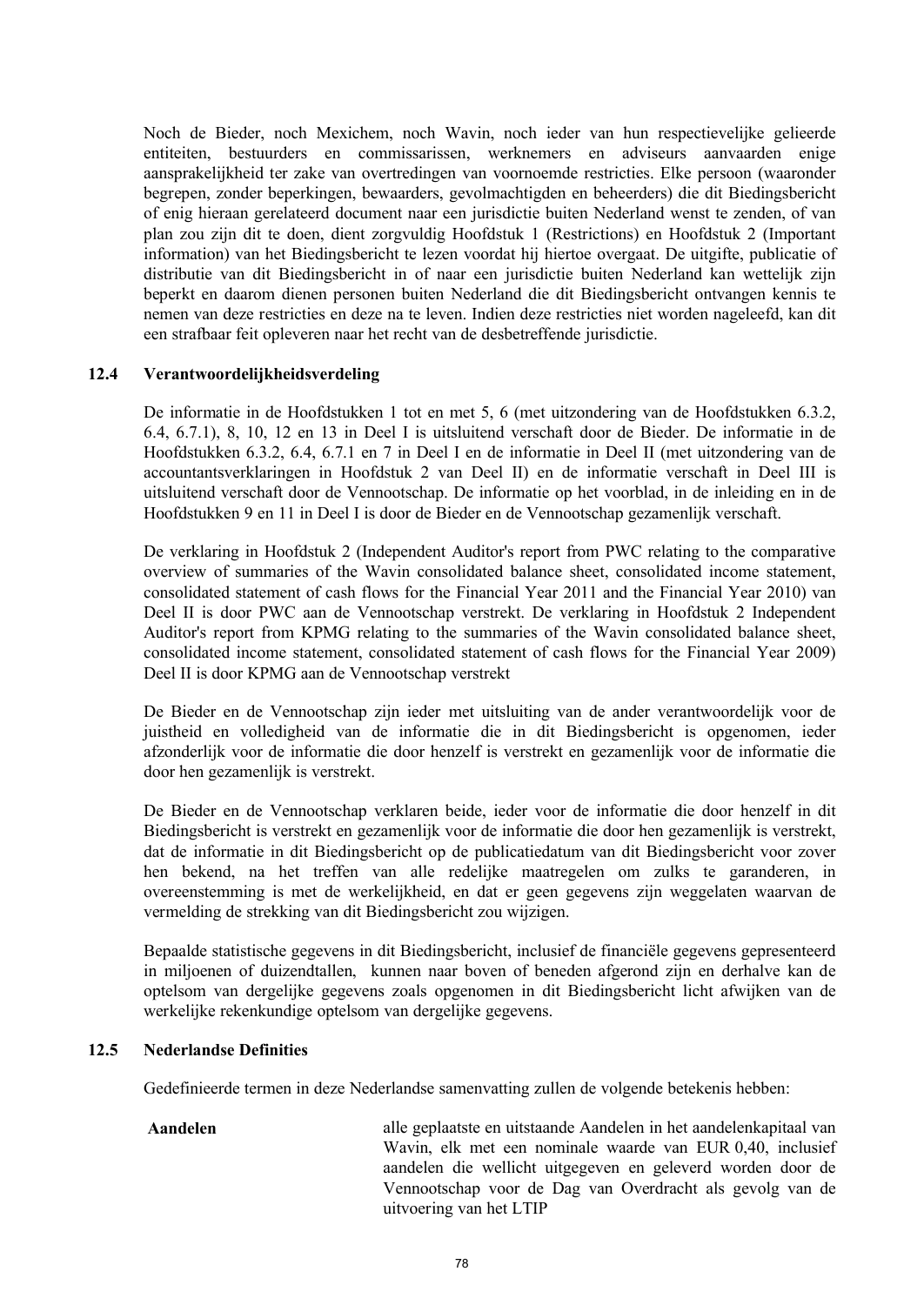| Aandeelhouder(s)                                 | de houder(s) van één of meer Aandelen                                                                                                                                                                                                                                                         |
|--------------------------------------------------|-----------------------------------------------------------------------------------------------------------------------------------------------------------------------------------------------------------------------------------------------------------------------------------------------|
| Aanmeldingstermijn                               | de periode, gedurende welke de Aandeelhouders hun Aandelen<br>bij de Bieder kunnen aanmelden, beginnend op 12 maart 2012 en<br>eindigend op de Uiterste Dag van Aanmelding                                                                                                                    |
| <b>AFM</b>                                       | de Stichting Autoriteit Financiële Markten                                                                                                                                                                                                                                                    |
| Afwikkelingskantoor                              | Coöperatieve Centrale Raiffeisen-Boerenleenbank B.A., een<br>coöperatie met beperkte aansprakelijkheid opgericht naar<br>Nederlands recht, met statutaire zetel te Amsterdam en gevestigd<br>te Croeselaan 18, 3521 CB Utrecht, Nederland, handelend onder<br>de naam Rabobank International. |
| <b>Barclays Capital</b>                          | de <i>investment banking</i> afdeling van Barclays Bank Plc                                                                                                                                                                                                                                   |
| Bericht van de Vennootschap                      | het standpunt van de Vennootschap inclusief alle bijlagen daarbij<br>opgenomen in Deel III (Position Statement), maar dat geen deel<br>uitmaakt van dit Biedingsbericht                                                                                                                       |
| <b>Bieder</b>                                    | Mexichem Soluciones Integrales Holding S.A. de C.V., een<br>besloten vennootschap, opgericht naar Mexicaans recht, met<br>statutaire zetel te Mexico Stad, Mexico en gevestigd te Rio San<br>Javier 10, Fracc. Viveros del Rio, Tlalnepantia, Estado de<br>Mexico, 54060 Mexico               |
| Biedingsbericht                                  | dit biedingsbericht (zijnde de Engelse tekst en de Nederlandse<br>samenvatting) met betrekking tot het Bod (Deel I tezamen met<br>Deel II)                                                                                                                                                    |
| <b>Biedprijs</b>                                 | een vergoeding in contanten van EUR 10,50 cum dividend per<br>Aandeel                                                                                                                                                                                                                         |
| <b>Bob</b>                                       | Besluit openbare biedingen Wft                                                                                                                                                                                                                                                                |
| <b>Bod</b>                                       | het bod zoals in dit Biedingsbericht beschreven                                                                                                                                                                                                                                               |
| Boekjaar 2009                                    | boekjaar van Wavin dat eindigde op 31 december 2009                                                                                                                                                                                                                                           |
| Boekjaar 2010                                    | boekjaar van Wavin dat eindigde op 31 december 2010                                                                                                                                                                                                                                           |
| Boekjaar 2011                                    | boekjaar van Wavin dat eindigde op 31 december 2011                                                                                                                                                                                                                                           |
| <b>BofA Merrill Lynch</b>                        | Merrill Lynch International gezamenlijk handelend met haar<br>Amsterdamse vestiging                                                                                                                                                                                                           |
| <b>Citigroup Global Markets</b>                  | Citibank International Plc., de Nederlandse vestiging                                                                                                                                                                                                                                         |
| <b>Compensatie Aandelen</b><br>(Matching Shares) | heeft de betekenis zoals opgenomen in het LTIP in Hoofdstuk<br>6.4.3 (Information on LTIP)                                                                                                                                                                                                    |
| <b>Concurrerend Bod</b>                          | heeft de betekenis zoals opgenomen in Hoofdstuk 6.12 (Certain<br>arrangements between the Offeror and the Company)                                                                                                                                                                            |
| Dag van Gestanddoening                           | de datum waarop de Bieder aankondigt dat het Bod gestand wordt<br>gedaan in overeenstemming met artikel 16 lid 1 van het Bob.                                                                                                                                                                 |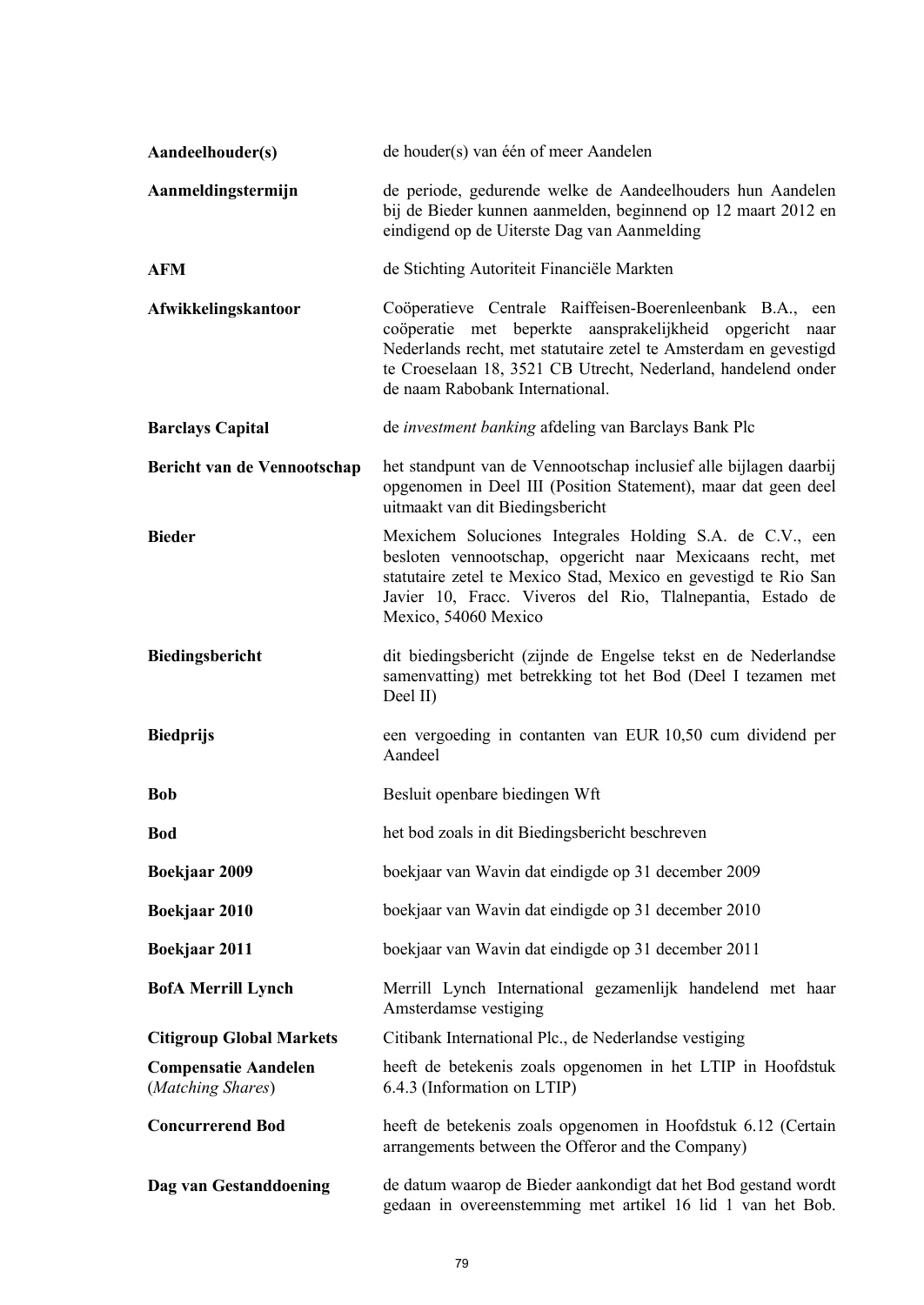|                                | Gestanddoening vindt niet later dan de derde Werkdag na de<br>Uiterste Dag van Aanmelding plaats                                                                                                                                                                                                                                                                                                                                                                       |
|--------------------------------|------------------------------------------------------------------------------------------------------------------------------------------------------------------------------------------------------------------------------------------------------------------------------------------------------------------------------------------------------------------------------------------------------------------------------------------------------------------------|
| Dag van Overdracht             | de datum waarop de Bieder, in overeenstemming met de<br>voorschriften, de voorwaarden en beperkingen van het Bod, de<br>Biedprijs zal betalen aan de Aandeelhouders die op geldige wijze<br>hun Aandelen hebben aangemeld (of op ongeldige wijze, mits de<br>Bieder de aanmelding daarvan desalniettemin heeft aanvaard) en<br>hebben geleverd onder het Bod; de Dag van Overdracht vindt niet<br>later dan op de derde Werkdag na de Dag van Gestanddoening<br>plaats |
| <b>EUR</b>                     | euro, het wettig betaalmiddel in de lidstaten van de Europese<br>Economische en Monetaire Unie                                                                                                                                                                                                                                                                                                                                                                         |
| <b>Euronext Amsterdam</b>      | de beurs van Euronext Amsterdam door NYSE Euronext, de<br>gereglementeerde markt van Euronext N.V.                                                                                                                                                                                                                                                                                                                                                                     |
| <b>Fairness Opinies</b>        | de fairness opinie verstrekt aan de Raad van Bestuur door BofA<br>Merrill Lynch gedateerd op 9 februari 2012 en de fairness opinie<br>verstrekt aan de Raad van Commissarissen door ING gedateerd<br>op 7 februari 2012                                                                                                                                                                                                                                                |
| <b>Fusiegedragsregels 2000</b> | SER besluit Fusiegedragsregels 2000 ter bescherming van de<br>belangen van de werknemers                                                                                                                                                                                                                                                                                                                                                                               |
| <b>Fusieregels</b>             | alle toepasselijke wet- en regelgeving, inclusief maar niet beperkt<br>tot de toepasselijke artikelen van en alle nadere regelgeving en<br>beleidsregels afgekondigd onder de Wft, het Bob,<br>de<br>Fusiegedragsregels 2000, de Wet op de ondernemingsraden, de<br>regelgeving en beleidsregels van Euronext Amsterdam en het<br>Burgerlijk<br>Wetboek<br>elke<br>andere<br>en<br>effecten-<br>en<br>mededingingswetgeving die van toepassing is op het Bod           |
| Fusieprotocol                  | het fusieprotocol met betrekking tot het Bod tussen Wavin en<br>Mexichem gedateerd 7 februari 2012                                                                                                                                                                                                                                                                                                                                                                     |
| <b>Herzien Bod</b>             | een herzien bod, dat als geheel, naar de geobjectiveerde mening<br>van de Raden, over het geheel genomen gelijkwaardig is aan het<br>Concurrerend Bod                                                                                                                                                                                                                                                                                                                  |
| Hoofdstuk(ken)                 | de hoofdstukken van dit Biedingsbericht, en elk een Hoofdstuk                                                                                                                                                                                                                                                                                                                                                                                                          |
| <b>IFRS</b>                    | International Financing Reporting Standards zoals goedgekeurd<br>door de Europeese Unie                                                                                                                                                                                                                                                                                                                                                                                |
| <b>ING</b>                     | de corporate finance afdeling van ING Bank N.V.                                                                                                                                                                                                                                                                                                                                                                                                                        |
| <b>Ingekochte Aandelen</b>     | de 203.123 gewone aandelen met een nominale waarde van EUR<br>0,40 elk in het kapitaal van Wavin welke gehouden worden door<br>de Vennootschap                                                                                                                                                                                                                                                                                                                         |
| <b>Juridische Fusie</b>        | heeft de betekenis zoals opgenomen in Hoofdstuk 6.8.2 (Post<br>Offer restructuring of Wavin)                                                                                                                                                                                                                                                                                                                                                                           |
| Kaluz                          | Kaluz, S.A. de C.V., een besloten vennootschap met variabel                                                                                                                                                                                                                                                                                                                                                                                                            |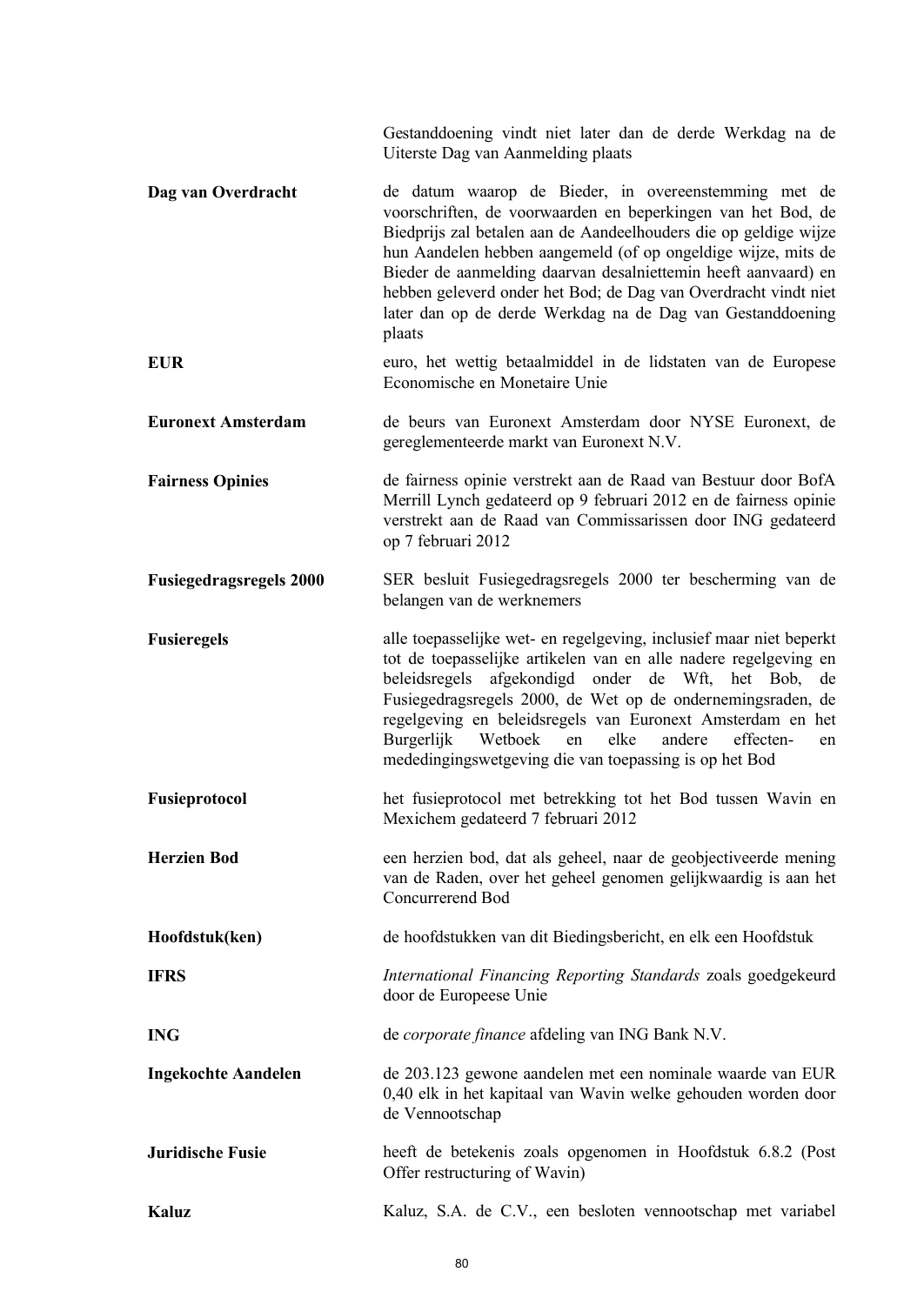|                                                               | kapitaal, opgericht naar Mexicaans recht, met statutaire zetel te<br>Mexico Stad, Federal District, en gevestigd te Emilio Castelar<br>No. 75, Floor 1, Col. Chapultepec Polanco, México, Distrito<br>Federal, C.P. 11560.                                                                                                                                                                                                                  |
|---------------------------------------------------------------|---------------------------------------------------------------------------------------------------------------------------------------------------------------------------------------------------------------------------------------------------------------------------------------------------------------------------------------------------------------------------------------------------------------------------------------------|
| <b>KPMG</b>                                                   | KPMG Accountants N.V.                                                                                                                                                                                                                                                                                                                                                                                                                       |
| <b>LTIP</b>                                                   | het bestaande bonus <i>incentive share matching</i> plan waaraan de<br>leden van de Raad van Bestuur en bepaalde belangrijke<br>personeelsleden van Wavin deelnemen                                                                                                                                                                                                                                                                         |
| <b>Materieel Negatief Effect</b>                              | heeft de betekenis zoals opgenomen in het LTIP in Hoofdstuk<br>$6.2.1$ (d)                                                                                                                                                                                                                                                                                                                                                                  |
| Materiële tekortkoming                                        | een tekortkoming in de nakoming van een of meerdere<br>verplichtingen uit het Fusieprotocol die een materieel negatief<br>effect op het Bod heeft of zou kunnen hebben                                                                                                                                                                                                                                                                      |
| <b>MET</b>                                                    | Midden-Europese tijd                                                                                                                                                                                                                                                                                                                                                                                                                        |
| <b>Mexichem</b>                                               | Mexichem S.A.B. de C.V., een publiek verhandelde<br>vennootschap, opgericht naar Mexicaans recht, met statutaire<br>zetel te Tlalnepantia, Mexico Stad en gevestigd te Rio San Javier<br>10, Fracc. Viveros $\Box \Box$ Rio, Tlalnepantia, Estado de Mexico,<br>54060 Mexico                                                                                                                                                                |
| <b>Mexichem BAVA</b>                                          | de buitengewone vergadering van aandeelhouders van Mexichem<br>te houden op 22 maart 2012, waar aan de algemene vergadering<br>gevraagd zal worden of te besluiten over het Bod.                                                                                                                                                                                                                                                            |
| Na-aanmeldingstermijn                                         | de Bieder kan, indien de Bieder dit wenst, een Na-<br>aanmeldingstermijn voor het Bod openstellen voor een periode<br>van maximaal twee (2) weken. Tijdens de Na-aanmeldingstermijn<br>hebben Aandeelhouders die hun Aandelen niet hebben aangemeld<br>onder het Bod, de mogelijkheid dit als nog te doen onder de<br>voorwaarden van het Bod en conform de bepalingen en<br>beperkingen zoals die uiteen zijn gezet in het Biedingsbericht |
| <b>Nederlandse Corporate</b><br><b>Governance Code</b>        | de Nederlandse Corporate Governance Code van 10 december<br>2008                                                                                                                                                                                                                                                                                                                                                                            |
| Onafhankelijke Leden van de<br><b>Raad van Commissarissen</b> | de twee leden van de Raad van Commissarissen die onafhankelijk<br>zijn van Bieder of enig andere persoon of entiteit, direct of<br>indirect, alleen of gezamenlijk, controlerend of gecontroleerd<br>door de Bieder, met inbegrip van Kaluz.                                                                                                                                                                                                |
| Overdracht                                                    | de betaling van de Biedprijs per Aandeel door de Bieder aan de<br>Aandeelhouders die op geldige wijze hun Aandelen hebben<br>aangemeld (of op ongeldige wijze, mits de Bieder de aanmelding<br>daarvan desalniettemin heeft aanvaard) en hebben geleverd onder<br>het Bod                                                                                                                                                                   |
| <b>Overname Uitkoop</b><br>Procedure                          | heeft de betekenis zoals opgenomen in Hoofdstuk 6.8.2 (Post<br>Offer restructuring of Wavin)                                                                                                                                                                                                                                                                                                                                                |
| <b>Prestatie Opties</b>                                       | heeft de betekenis zoals opgenomen in het LTIP in Hoofdstuk<br>6.4.3 (Information on LTIP)                                                                                                                                                                                                                                                                                                                                                  |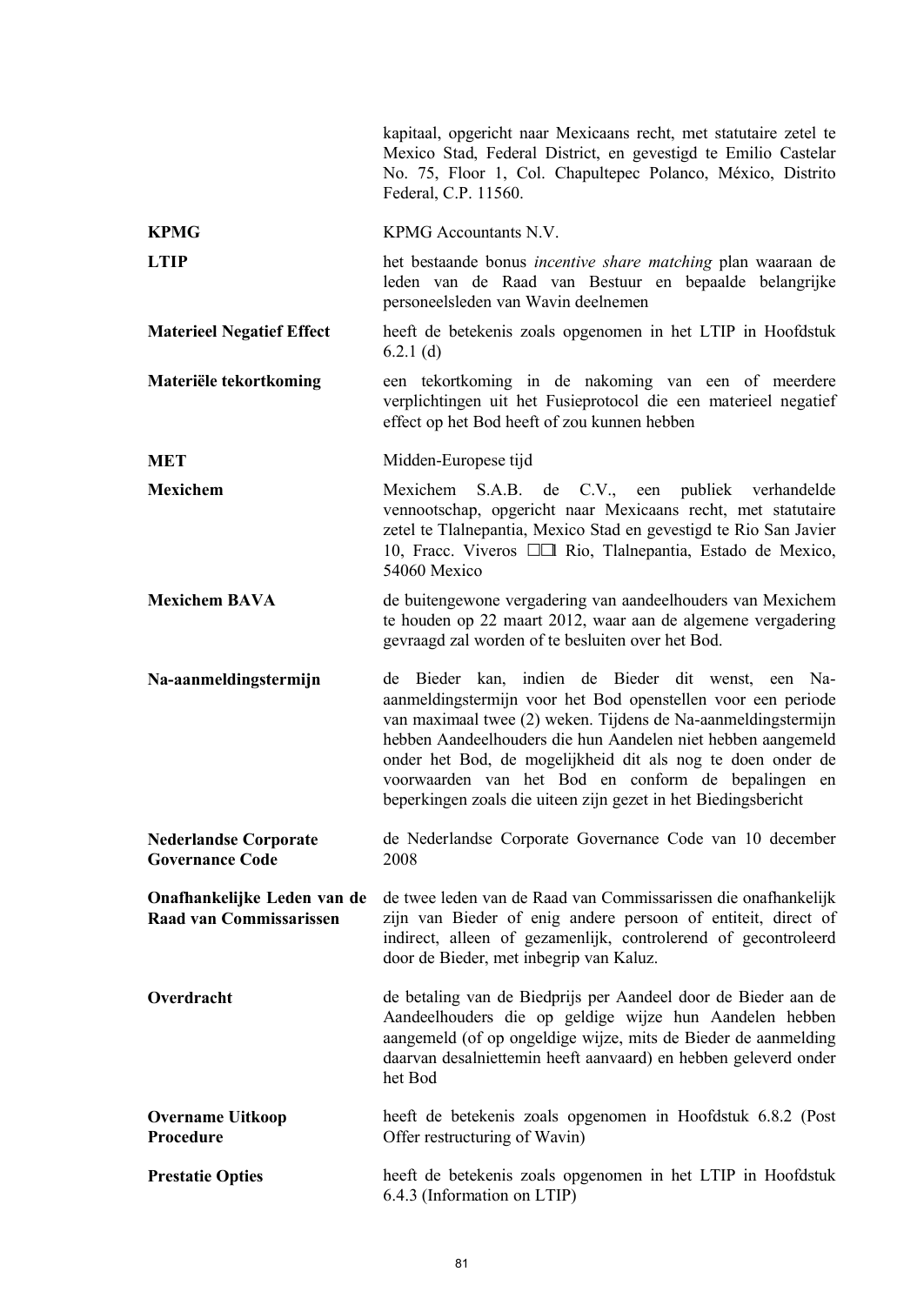| <b>PWC</b>                         | PricewaterhouseCoopers Accountants N.V.                                                                                                                                                                                                                                                                                                                                                                                                      |
|------------------------------------|----------------------------------------------------------------------------------------------------------------------------------------------------------------------------------------------------------------------------------------------------------------------------------------------------------------------------------------------------------------------------------------------------------------------------------------------|
| <b>Raad van Bestuur</b>            | de raad van bestuur van Wavin                                                                                                                                                                                                                                                                                                                                                                                                                |
| Raad van Commissarissen            | de raad van commissarissen van Wavin                                                                                                                                                                                                                                                                                                                                                                                                         |
| Raden                              | de Raad van Bestuur en Raad van Commissarissen gezamenlijk                                                                                                                                                                                                                                                                                                                                                                                   |
| <b>RvB</b> individuen              | de huidige leden van de Raad van Bestuur                                                                                                                                                                                                                                                                                                                                                                                                     |
| <b>RvC</b> individuen              | de huidige leden van de Raad van Commissarissen                                                                                                                                                                                                                                                                                                                                                                                              |
| <b>SEC</b>                         | United States Securities and Exchange Commission                                                                                                                                                                                                                                                                                                                                                                                             |
| Toegelaten Instelling(en)          | een tot Euronext Amsterdam toegelaten instelling                                                                                                                                                                                                                                                                                                                                                                                             |
| <b>Uiterste Dag van Aanmelding</b> | het tijdstip en datum waarop de Aanmeldingstermijn eindigt, te<br>weten op 7 mei 2012 om 17:30 uur MET, behoudens verlenging<br>in overeenstemming met artikel 15 van het Bob                                                                                                                                                                                                                                                                |
| <b>Uitkoopprocedure</b>            | heeft de betekenis zoals opgenomen in Hoofdstuk 6.8.2 (Post<br>Offer restructuring of Wavin)                                                                                                                                                                                                                                                                                                                                                 |
| Voorwaarden                        | de opschortende voorwaarden met betrekking tot het Bod zoals<br>uiteengezet in Hoofdstuk 6.2 (Offer Conditions)                                                                                                                                                                                                                                                                                                                              |
| <b>Wanpreserende Partij</b>        | de Partij die tekortschiet in een of meerdere verplichtingen van<br>het Fusieprotocol                                                                                                                                                                                                                                                                                                                                                        |
| <b>Wavin AVA</b>                   | algemene vergadering van Aandeelhouders van<br>de<br>de<br>Vennootschap die wordt gehouden op 25 april 2012, tijdens<br>welke vergadering, in overeenstemming met de bepalingen van<br>artikel 18, lid 1 en lid 2 van het Bob, onder andere het Bod zal<br>worden besproken, en een stemming zal worden gevraagd met<br>betrekking tot de besluiten waarnaar wordt verwezen in<br>Hoofdstuk 10 (Agenda Wavin AVA) van het Position Statement |
| Wavin of de Vennootschap           | Wavin N.V., een naamloze vennootschap met beperkte<br>aansprakelijkheid, opgericht naar Nederlands recht met statutaire<br>zetel in Zwolle, Nederland, gevestigd aan de Stationsplein 3,<br>8011 CW Zwolle, Nederland                                                                                                                                                                                                                        |
| Wavin 2015 Strategisch Plan        | de 'Wavin 2015' strategie, gelanceerd in oktober 210, een plan<br>voor duurzame groei, winstgevendheid en leiderschap in lokale<br>markten als belangrijkste doelstellingen                                                                                                                                                                                                                                                                  |
| <b>Wavin Groep</b>                 | Wavin en haar directe en indirecte dochtermaatschappijen en<br>verbonden ondernemingen                                                                                                                                                                                                                                                                                                                                                       |
| <b>Wavin Statuten</b>              | de statuten van Wavin                                                                                                                                                                                                                                                                                                                                                                                                                        |
| Verdwijnende Entiteit              | heeft de betekenis zoals opgenomen in Hoofdstuk 6.8.2 (Post<br>Offer restructuring of Wavin)                                                                                                                                                                                                                                                                                                                                                 |
| Verkrijgende Entiteit              | heeft de betekenis zoals opgenomen in Hoofdstuk 6.8.2 (Post                                                                                                                                                                                                                                                                                                                                                                                  |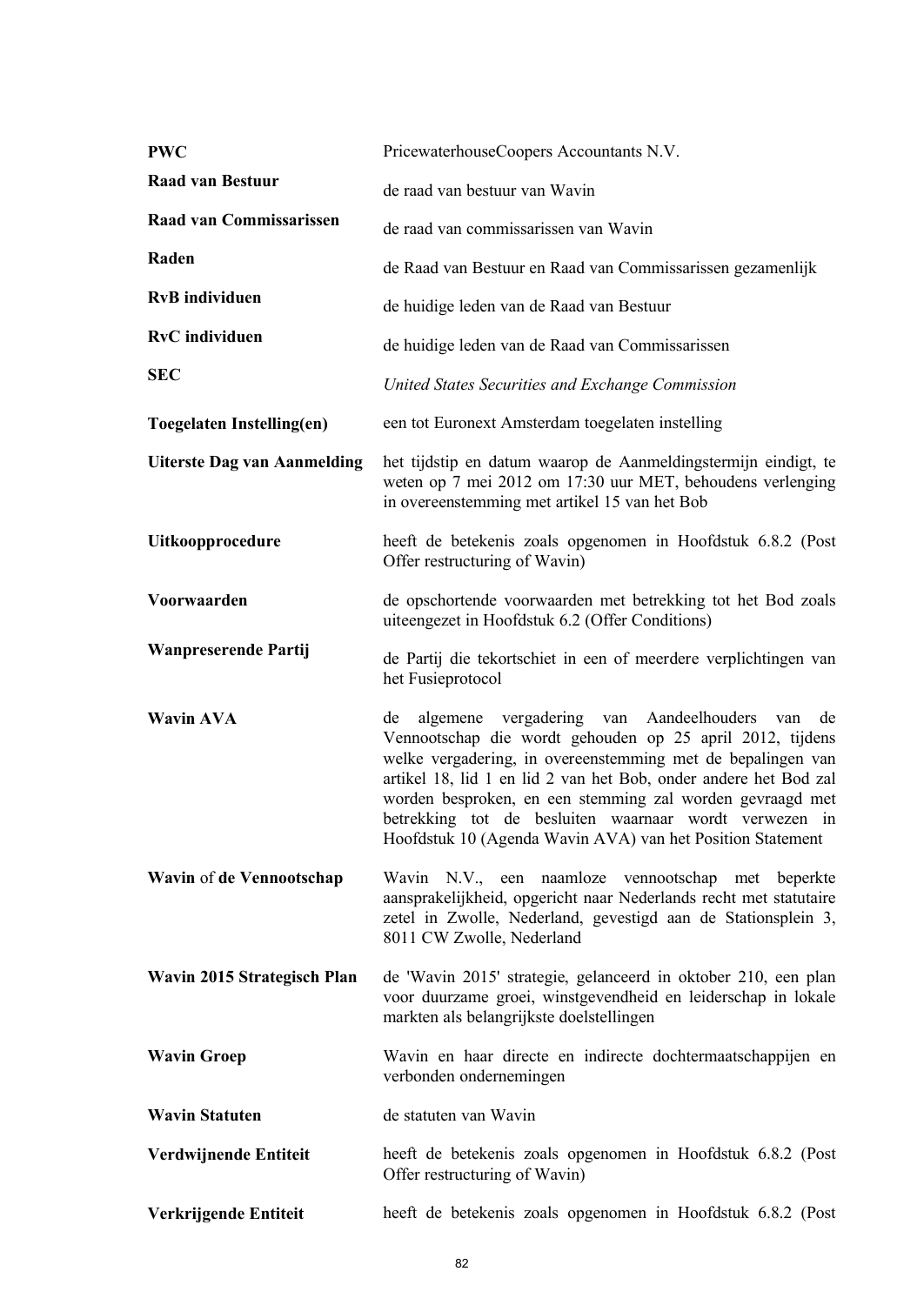|                                             | Offer restructuring of Wavin)                                                                                                                  |
|---------------------------------------------|------------------------------------------------------------------------------------------------------------------------------------------------|
| Werkdag(en)                                 | een dag anders dan een zaterdag of zondag waarop de banken in<br>Nederland, ingevolge de Algemene Bank-CAO, en Euronext<br>Amsterdam open zijn |
| Wettelijke Uitkoop Procedure                | heeft de betekenis zoals opgenomen in Hoofdstuk 6.8.2 (Post<br>Offer restructuring of Wavin)                                                   |
| <b>Voorzitter</b>                           | de voorzitter van de Raad van Commissarissen                                                                                                   |
| Voorziene herstructurerings-<br>maatregelen | de maatregelen opgenomen in (i) tot en met (vi) van Hoofdstuk<br>6.8.2                                                                         |
| Wft                                         | Wet op het financieel toezicht                                                                                                                 |
| <b>WMO</b>                                  | Waterschap Overijssel                                                                                                                          |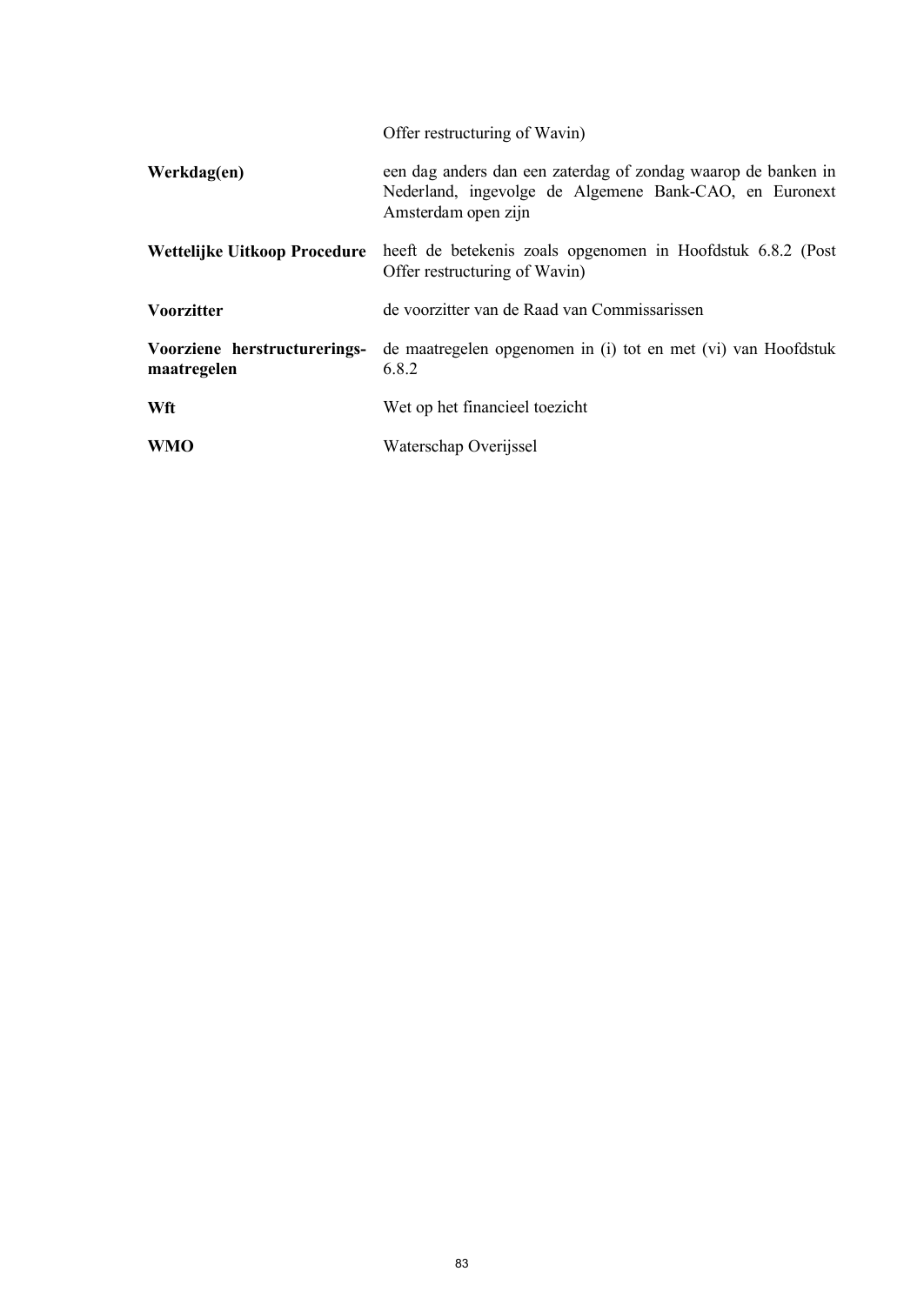## **13. ADVISERS AND SETTLEMENT AGENT**

Advisers to:

# **MEXICHEM AND THE OFFEROR**

# **Lead Financial Adviser Financial Adviser Legal Adviser**

**Barclays Capital** 5 North Colonnade Canary Wharf London E14 4BB

United Kingdom

**Citigroup Global Markets** 388 Greenwich Street New York, NY 10012 United States

**Allen & Overy LLP** Apollolaan 15 1077 AB Amsterdam the Netherlands

# **THE COMPANY**

# **Financial Adviser Legal Adviser Accountant**

**Merrill Lynch International (Amsterdam branch)** Rembrant Tower, 27<sup>th</sup> Floor

Amstelplein 1 1096 HA Amsterdam the Netherlands

**Stibbe** Stibbetoren Strawinskylaan 2001 1077 ZZ Amsterdam the Netherlands

P.O. Box 75640 1070 AP Amsterdam the Netherlands

**PricewaterhouseCoopers Accountants N.V.** Thomas R. Malthusstraat 5 1066 JR Amsterdam the Netherlands

## **Settlement Agent**

**Rabobank International Global Financial Markets – Equity Syndicate** Croeselaan 18 P.O. Box 17100 3500 HG Utrecht the Nederlands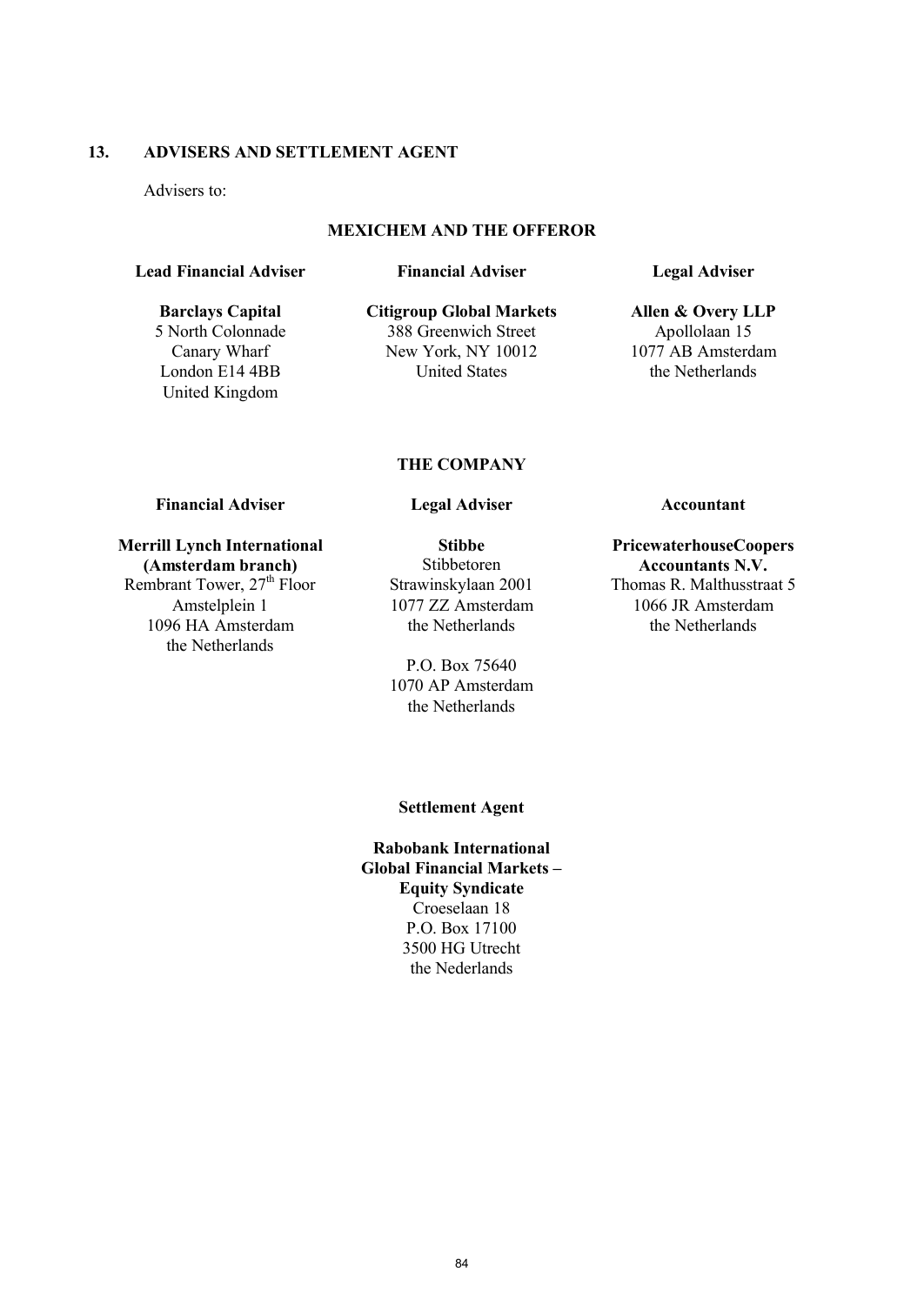# **PART II - FINANCIAL STATEMENTS**

The following financial information is made available:

## **Section Page**

- 1. Comparative overview of summaries of the consolidated balance sheet, consolidated income 86 statement, consolidated statement of cash flows for the Financial Year 2011, the Financial Year 2010 and the Financial Year 2009;
- 2. Independent Auditor's report from PWC relating to the summaries of the Wavin 91 consolidated balance sheet, consolidated income statement, consolidated statement of cash flows for the Financial Year 2011 and the Financial Year 2010;

Independent Auditor's report from KPMG relating to the summaries of the Wavin 93 consolidated balance sheet, consolidated income statement, consolidated statement of cash flows for the Financial Year 2009;

3. Financial statements of Wavin for the Financial Year 2011, including i.e. the consolidated 95balance sheet, consolidated income statement, consolidated statement of comprehensive income, consolidated statement of changes in equity, consolidated statement of cash flows, notes to the Wavin Group financial statements, Company balance sheet, Company income statement and notes to the Company financial statements, and the auditor's report relating to the financial statements of Wavin for the Financial Year 2011.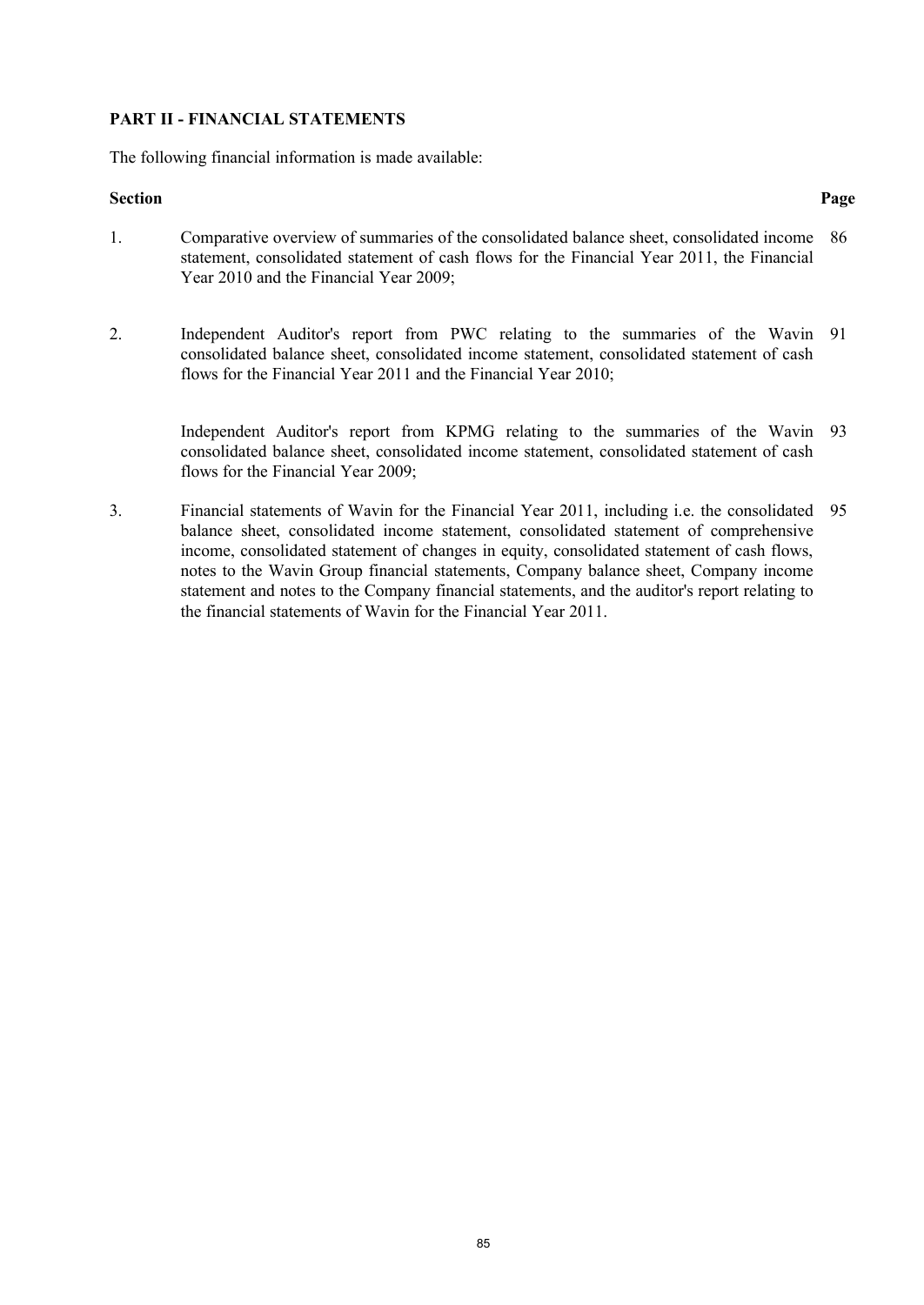# **1. Comparative overview of summaries of the consolidated balance sheet, consolidated income statement, consolidated statement of cash flows for the Financial Year 2011, the Financial Year 2010 and the Financial Year 2009**

## **Basis for preparation**

In accordance with the Takeover Decree a comparative overview of summaries of the consolidated balance sheet, consolidated income statement, and consolidated statement of cash flows for the Financial Year 2011, the Financial Year 2010, and the Financial Year 2009 has been prepared. This has been derived from:

- the financial statements for the Financial Year 2011 as audited by PWC, which issued an audit report thereon, without qualification, on 28 February 2012;
- the financial statements for the Financial Year 2010 as audited by PWC, which issued an audit report thereon, without qualification, on 1 March 2011; and
- · the financial statements for the Financial Year 2009 as audited by KPMG, which issued an audit report thereon, without qualification, on 25 February 2010.

Please note that Wavin's Annual Report for the Financial Year 2011, from which the consolidated financial statements for the year ending 31 December 2011 are derived, remain subject to adoption by the general meeting of shareholders of Wavin, which is expected to vote on the adoption of those financial statements during the Wavin AGM. Pursuant to article 2:362 sub 6 of the Dutch Civil Code, the financial statements for the financial year 2011 shall be adopted with due observance of any material matters relating to the financial situation on the balance sheet date that have become apparent in the period between the preparation of the financial statements and the Wavin AGM to the extent required by law.

The comparative overview set out below contains abbreviated overviews of the consolidated balance sheets, the consolidated income statements, and the consolidated cash flows only. For a better understanding of Wavin's financial position and results, the abbreviated overviews should be read in conjunction with the unabbreviated audited financial statements for the Financial Year 2011, the Financial Year 2010, and the Financial Year 2009. A summary of the main accounting policies of the Wavin consolidated financial statements for the Financial Year 2011 is outlined in Section 3 of this Part II.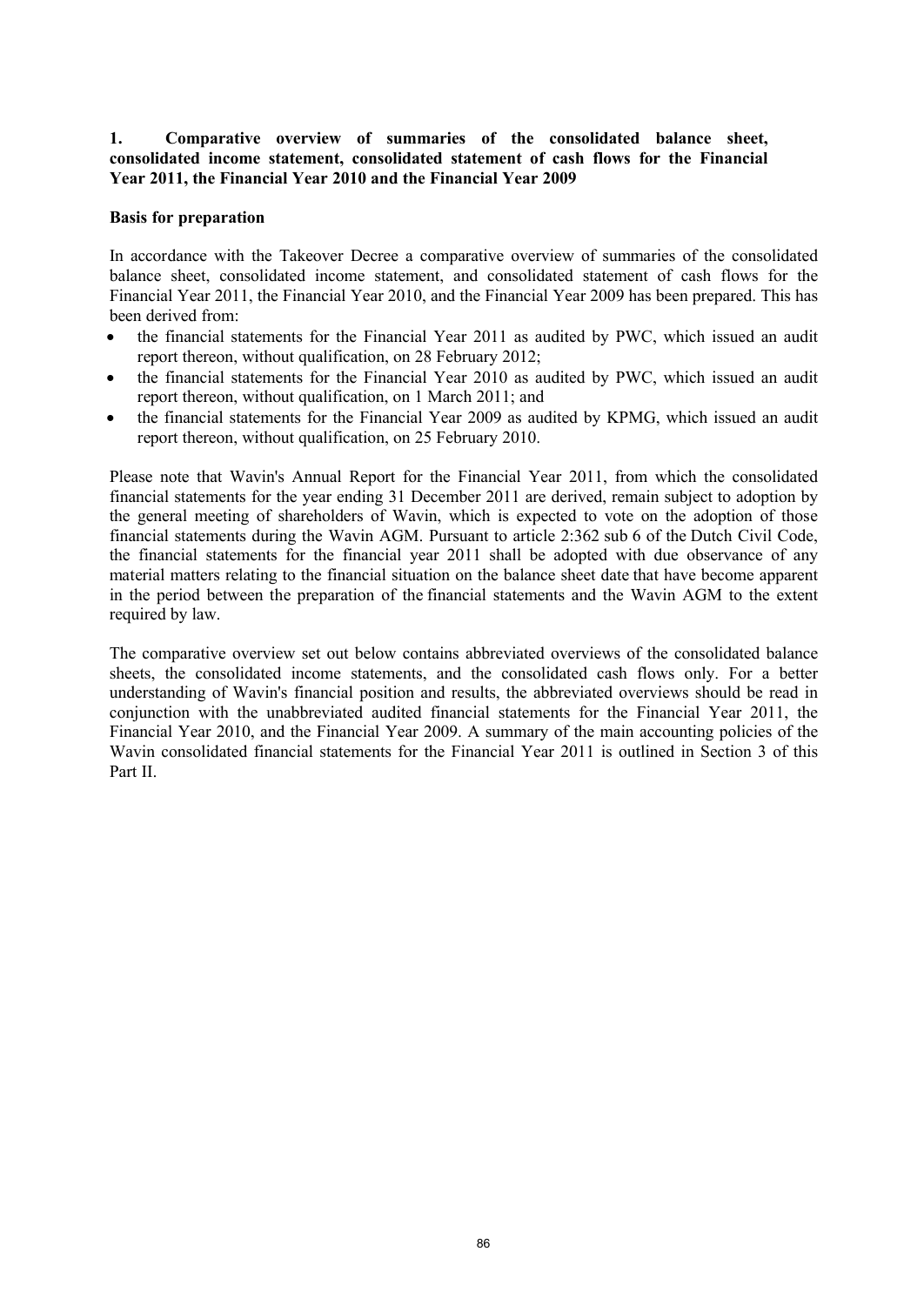|                                         |           | year ended               |                          |
|-----------------------------------------|-----------|--------------------------|--------------------------|
|                                         | 2011      | 2010                     | 2009                     |
| (amounts in EUR x millions)             | (audited) | (audited)                | (audited)                |
| Revenue                                 | 1,327.1   | 1,231.3                  | 1,159.6                  |
| Cost of sales                           | 1,039.3-  | $940.1 -$                | 870.1-                   |
| Gross profit                            | 287.8     | 291.2                    | 289.5                    |
| Other operating income                  | 8.5       | 4.6                      | 5.9                      |
| Selling and distribution expenses       | 147.4-    | $145.1 -$                | 148.8-                   |
| Administrative expenses                 | 93.9-     | $92.6 -$                 | $95.6 -$                 |
| Research and development expenses       | $8.0 -$   | $8.0 -$                  | $6.1 -$                  |
| Other operating expenses                | $11.5 -$  | $12.2 -$                 | $12.0 -$                 |
| <b>Result from operating activities</b> | 35.5      | 37.9                     | 32.9                     |
| Finance income                          | 3.3       | 1.7                      | 2.3                      |
| Finance expenses                        | $31.5 -$  | $35.8 -$                 | $37.7 -$                 |
| Net finance costs                       | $-28.2$   | $34.1 -$                 | $35.4 -$                 |
| Share in profit of associates           | 2.4       | 2.2                      | 3.1                      |
| Profit on sale of subsidiaries          | 2.1       | $\overline{\phantom{a}}$ | $\overline{\phantom{a}}$ |
| Profit (loss) before income tax         | 11.8      | 6.0                      | 0.6                      |
| Income tax benefit (expense)            | 6.2       | 1.1                      | 1.2                      |
| Profit (loss) for the period            | 18.0      | 7.1                      | 1.8                      |
| Attributable to:                        |           |                          |                          |
| Equity holders of the Company           | 17.1      | 5.8                      | $0.2\,$                  |
| Non-controlling interest                | 0.9       | 1.3                      | 1.6                      |
| Profit (loss) for the period            | 18.0      | 7.1                      | 1.8                      |

# **1.1 Summary Consolidated Income Statement**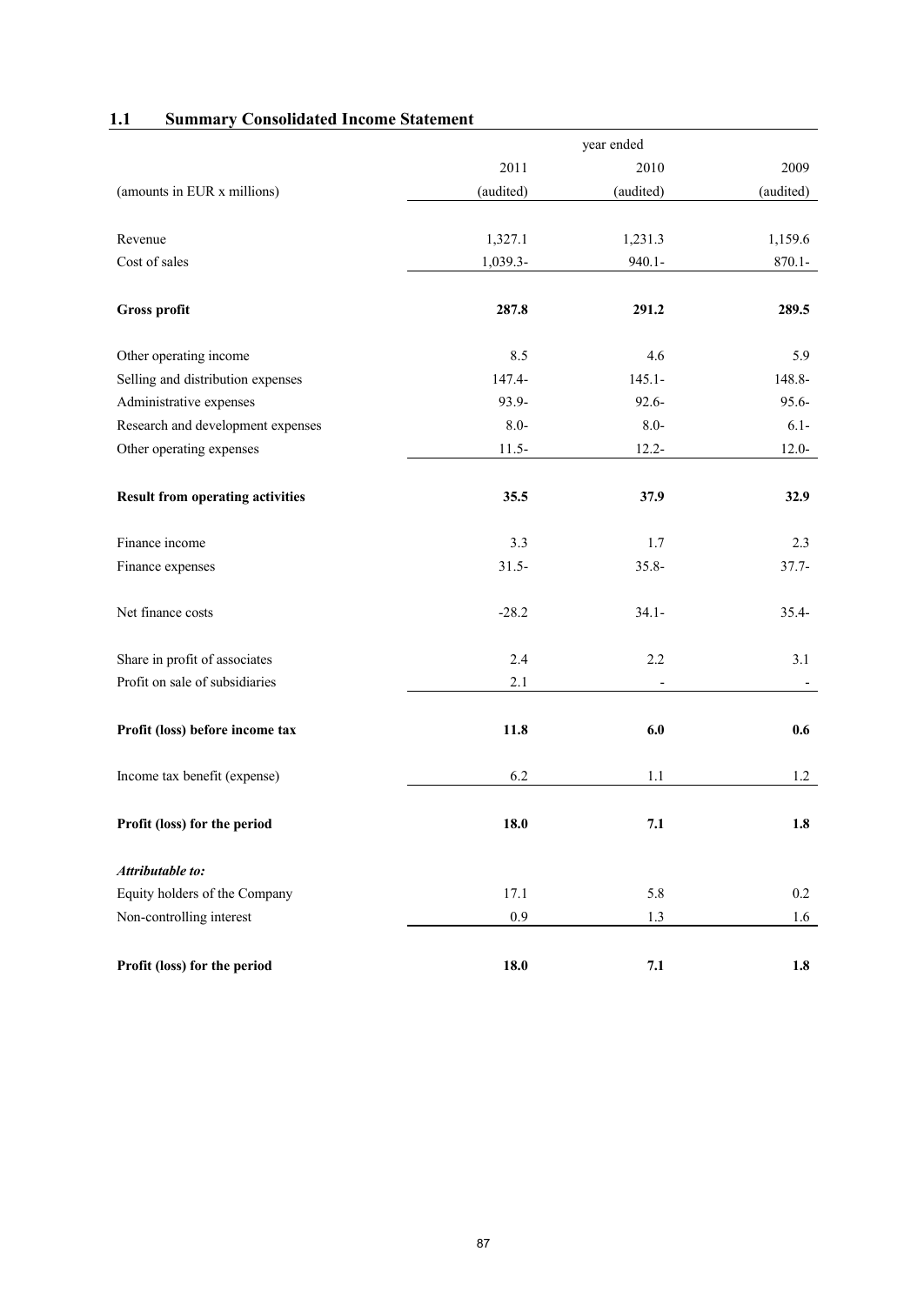| $1.2\phantom{0}$ |  | <b>Summary Consolidated Balance Sheet Data</b> |  |  |  |
|------------------|--|------------------------------------------------|--|--|--|
|------------------|--|------------------------------------------------|--|--|--|

|                                                              |                | year ended     |                |
|--------------------------------------------------------------|----------------|----------------|----------------|
|                                                              | 2011           | 2010           | 2009           |
| (amounts in EUR x millions)                                  | (audited)      | (audited)      | (audited)      |
|                                                              |                |                |                |
| Property, plant & equipment                                  | 326.5          | 344.2          | 349.8          |
| Intangible assets                                            | 484.2          | 488.1          | 485.1          |
| Investments in associates                                    | 21.6           | 21.1           | 19.1           |
| Other financial non-current assets                           | 1.8            | 0.9            | 0.8            |
| Deferred tax asset                                           | 8.9            | 9.6            | 10.4           |
|                                                              |                |                |                |
| <b>Total non-current assets</b>                              | 843.0          | 863.9          | 865.2          |
| Inventories                                                  | 153.2          | 171.9          | 146.0          |
| Trade and other receivables                                  | 269.5          | 266.5          | 237.7          |
| Income tax receivable                                        | 2.0            | 2.5            | 3.6            |
| Cash and cash equivalents                                    | 76.6           | 55.8           | 58.6           |
| Assets classified as held-for-sale                           | 2.9            | 0.3            | 3.8            |
|                                                              |                |                |                |
| <b>Total current assets</b>                                  | 504.2          | 497.0          | 449.7          |
| <b>Total assets</b>                                          | 1,347.2        | 1,360.9        | 1,314.9        |
| Interest-bearing loans and borrowings                        | 287.5          | 295.4          | 285.9          |
| Employee benefits                                            | 12.9           | 13.6           | 12.1           |
| Provisions                                                   | 11.4           | 17.5           | 14.7           |
| Deferred tax liabilities                                     | 87.1           | 101.1          | 104.2          |
| Other non-current liabilities                                | 12.0           | $7.2\,$        | 17.9           |
|                                                              |                |                |                |
| <b>Total non-current liabilities</b>                         | 410.9          | 434.8          | 434.8          |
| Bank overdrafts                                              | 17.0           | 16.5           | 9.5            |
| Employee benefits                                            | 0.6            | 0.5            | 2.6            |
| Provisions                                                   | 8.5            | 8.8            | 9.1            |
| Income tax payable                                           | 4.9            | 4.7            | 5.9            |
| Trade and other payables                                     | 324.1          | 316.7          | 294.3          |
| Liabilities classified as held-for-sale                      | 0.3            |                | 0.1            |
|                                                              |                |                |                |
| <b>Total current liabilities</b><br><b>Total liabilities</b> | 355.4<br>766.3 | 347.2<br>782.0 | 321.5<br>756.3 |
|                                                              | 580.9          | 578.9          | 558.6          |
| <b>Total equity</b>                                          |                |                |                |
| <b>Total equity and liabilities</b>                          | 1,347.2        | 1,360.9        | 1,314.9        |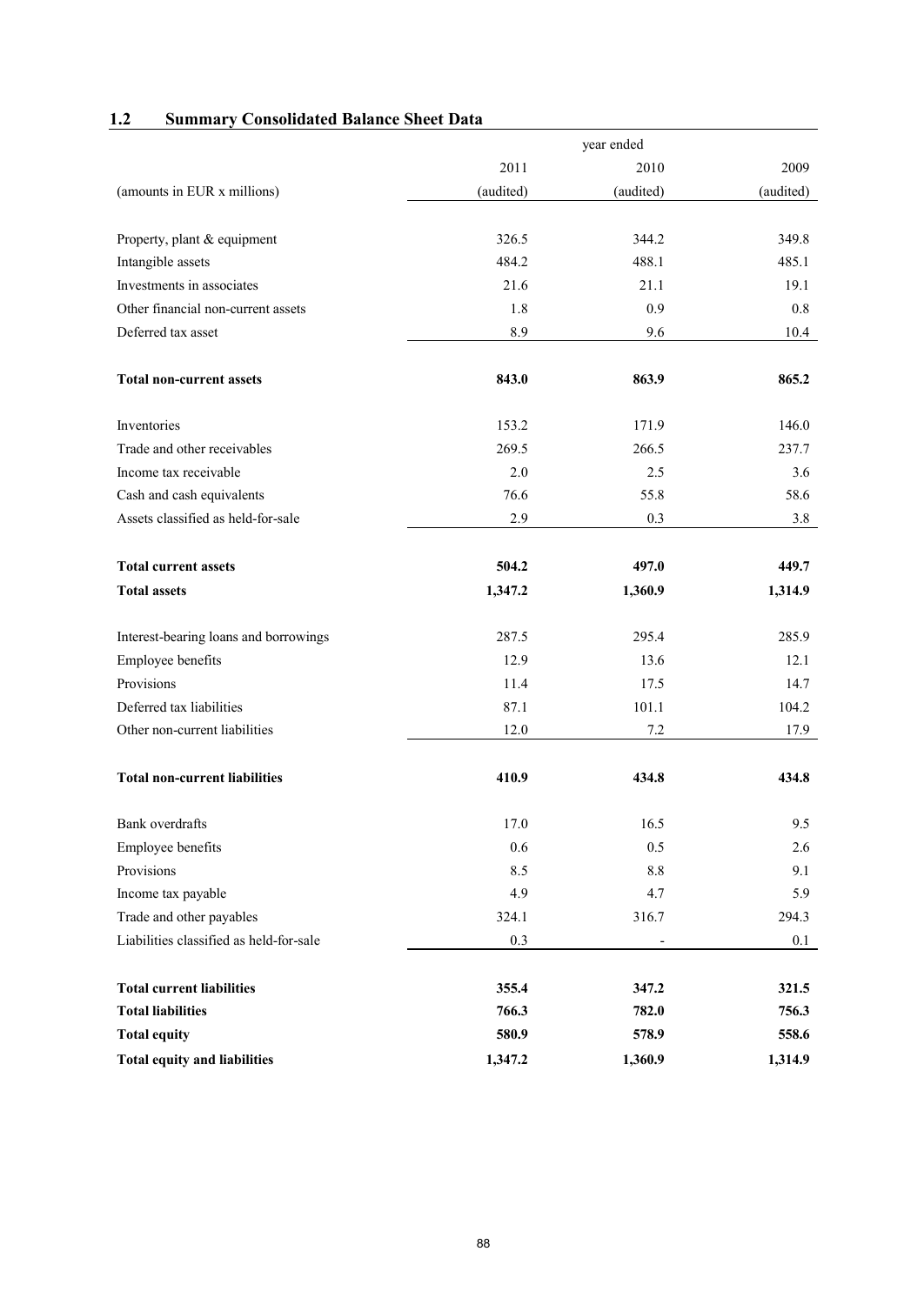# **1.3 Summary Consolidated statement of Cash Flows**

|                                                                                     | year ended |           |           |
|-------------------------------------------------------------------------------------|------------|-----------|-----------|
|                                                                                     | 2011       | 2010      | 2009      |
| (amounts in EUR x millions)                                                         | (audited)  | (audited) | (audited) |
|                                                                                     |            |           |           |
| Profit for the period                                                               | 18.0       | 7.1       | 1.8       |
| Adjustments to reconcile to cash flow from<br>operating activities                  |            |           |           |
| Depreciation, amortization and impairment                                           | 59.0       | 60.0      | 62.9      |
| Long Term Incentive Plan                                                            | 0.3        | 0.2       | 0.2       |
| Capitalised withholding tax                                                         | $4.1 -$    |           |           |
| Net finance costs<br>Result on sale of property, plant, equipment and               | 28.2       | 34.1      | 35.4      |
| intangible fixed assets                                                             | $1.9-$     | $0.6 -$   | $2.2 -$   |
| share in profit of associates                                                       | $2.4 -$    | $2.2 -$   | $3.1 -$   |
| Result on sale of subsidiaries                                                      | $2.1 -$    |           |           |
| Income tax expense (benefit)                                                        | $6.2 -$    | $1.1 -$   | $1.2 -$   |
|                                                                                     |            |           |           |
| Operating profit before changes in working<br>capital and provisions                | 88.8       | 97.5      | 93.8      |
| Changes in other receivables and other payables                                     | 2.5        | $6.2 -$   | $9.6 -$   |
| Changes in working capital                                                          | 11.0       | $33.9 -$  | 4.8       |
| Changes in provisions and employee benefits                                         | $1.2 -$    | 1.9       | $2.2 -$   |
|                                                                                     |            |           |           |
| Cash generated from operating activities                                            | 101.1      | 59.3      | 86.8      |
| Interest paid                                                                       | $27.9 -$   | $29.8 -$  | $24.5 -$  |
| Income taxes paid                                                                   | $5.4-$     | $3.1 -$   | $7.2 -$   |
|                                                                                     |            |           |           |
| Net cash from / (used in) operating activities                                      | 67.8       | 26.4      | 55.1      |
| Investments in property, plant and equipment paid                                   | $40.2 -$   | $36.0 -$  | $35.3 -$  |
| Investments in intangible assets paid                                               | $11.2 -$   | $7.2 -$   | $5.3-$    |
| Proceeds from sold property, plant and equipment                                    |            |           |           |
| and intangible assets<br>Dividends received from associates                         | 1.3        | 5.6       | 2.9       |
|                                                                                     | 2.3        | 3.1       | 5.0       |
| Proceeds from sale of subsidiaries<br>Acquisition of consolidated companies, net of | 16.9       |           |           |
| cash acquired                                                                       | $5.3 -$    | 0.1       | $0.2 -$   |
|                                                                                     |            |           |           |
| Net cash (used in) / from investing activities                                      | $36.2 -$   | $34.4 -$  | $32.9 -$  |
| Treasury shares purchased                                                           | $1.5 -$    | $0.8 -$   |           |
| Treasury shares re-issued (Long Term Incentive<br>Plan)                             | 0.3        | 0.4       | 0.2       |
| New / (repayment of) interest-bearing loans and                                     |            |           |           |
| borrowings                                                                          | $10.6 -$   | 4.1       | 219.5-    |
| Repayment credit facility                                                           | 3.4        |           | $4.5 -$   |
| Shares issued                                                                       |            |           | 227.5     |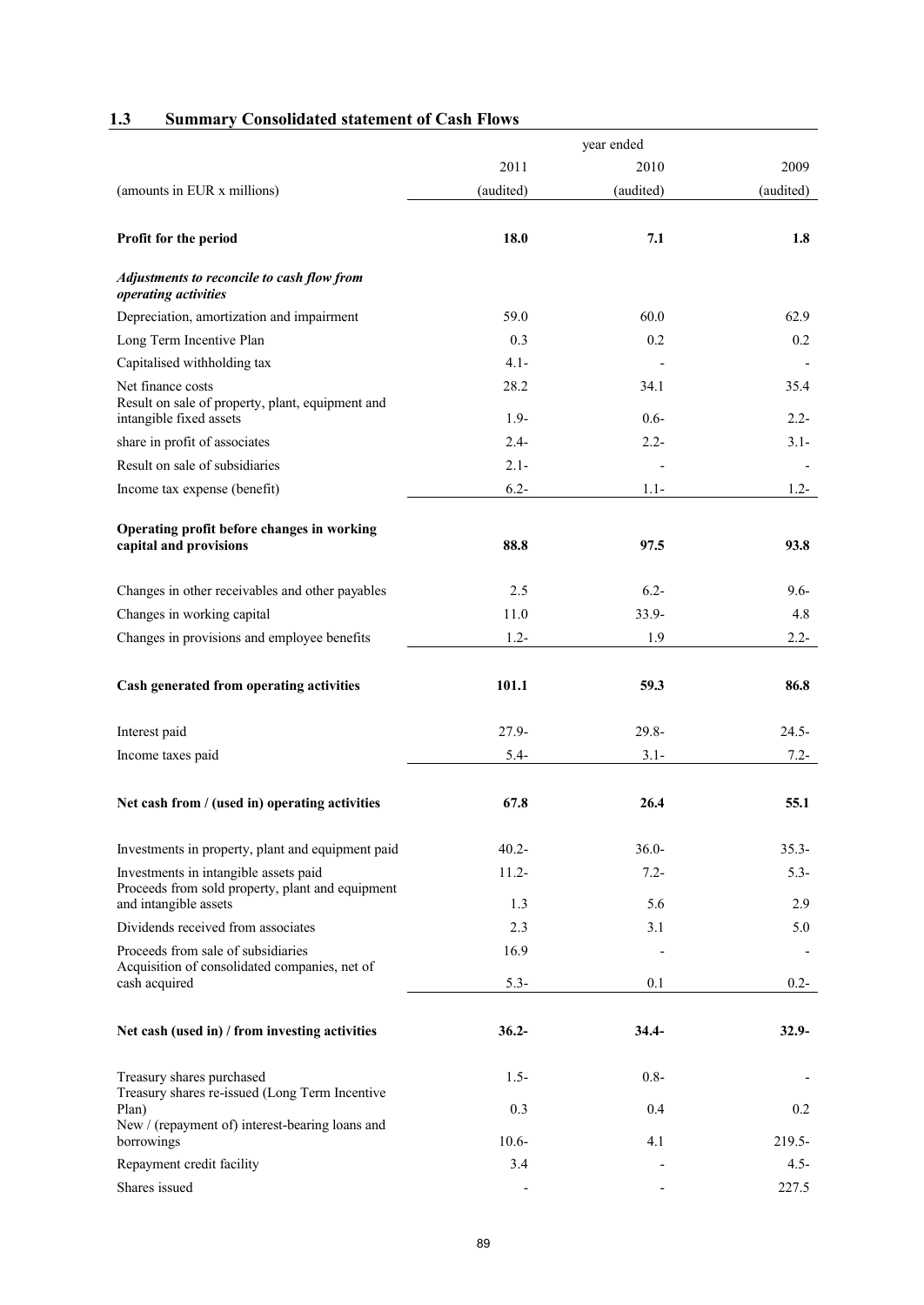| Cost of shares issued                                                               |         | $\overline{\phantom{a}}$ | $15.2 -$ |
|-------------------------------------------------------------------------------------|---------|--------------------------|----------|
| Dividends paid to shareholders<br>Dividends paid to shareholders of non-controlling |         | $\overline{\phantom{a}}$ | $2.1 -$  |
| interest                                                                            | $0.5 -$ | $0.5 -$                  | $0.1 -$  |
| Net cash (used in) / from financing activities                                      | $8.9 -$ | 3.2                      | $13.7 -$ |
| Net increase / (decrease) of cash and cash<br>equivalents                           | 22.7    | $4.8 -$                  | 8.5      |
| Cash and cash equivalents at 1 January                                              | 55.7    | 58.6                     | 48.9     |
| Effect of exchange rate fluctuations on cash held                                   | $1.8-$  | 1.9                      | 1.2      |
| Cash and cash equivalents at 31 December                                            | 76.6    | 55.7                     | 58.6     |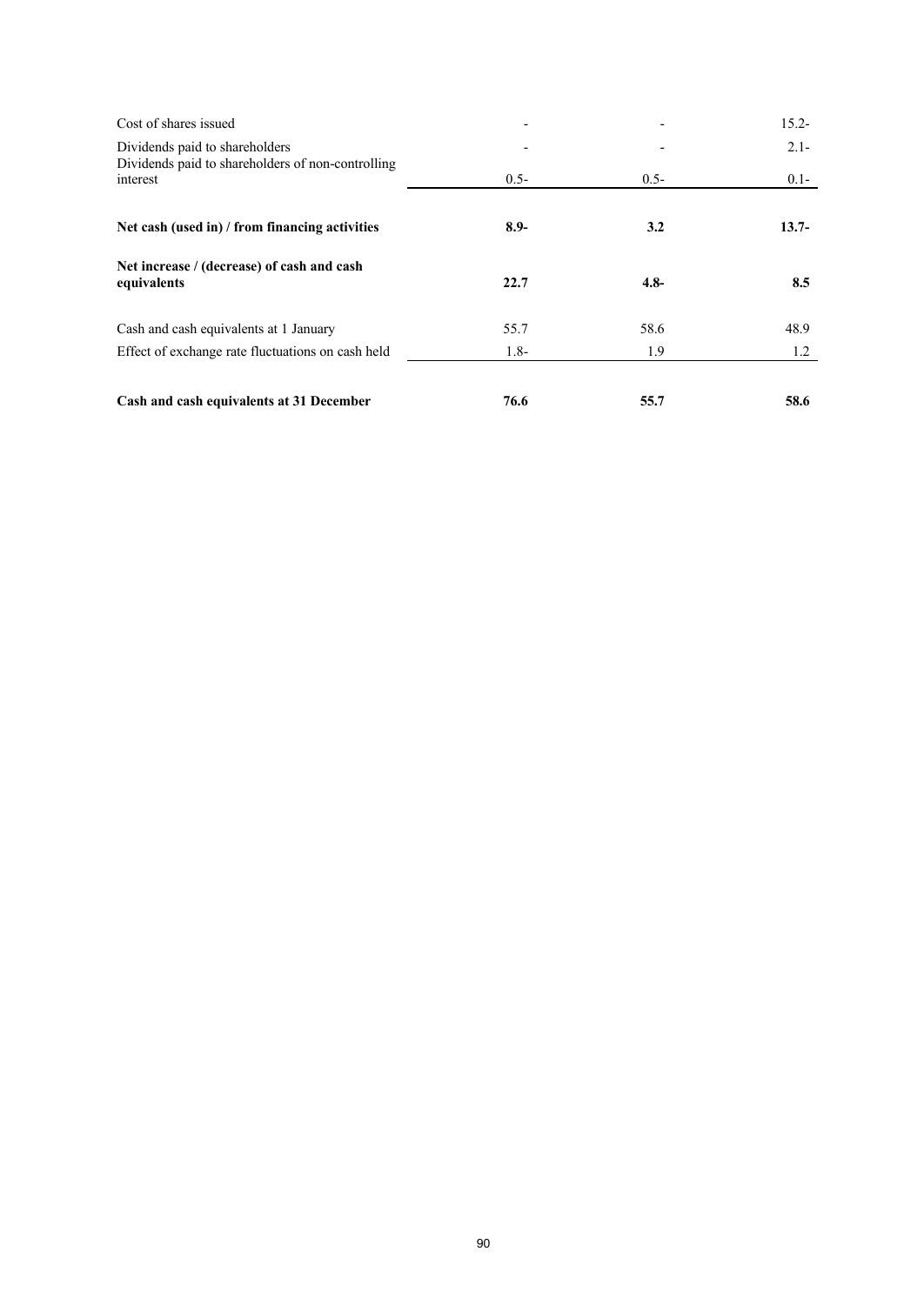**2. Independent Auditor's report from PWC relating to summaries of the Wavin consolidated balance sheet, consolidated income statement, consolidated statement of cash flows for the Financial Year 2011, and the Financial Year 2010**

## **INDEPENDENT AUDITOR'S REPORT**

To: the Management Board of Wavin N.V.

We refer to the comparative overview of Wavin N.V., Zwolle, as included in Part II on pages 86 up to and including 90 of this Offer Memorandum dated 9 March 2012. The financial figures for the years 2010 and 2011 of this comparative overview, comprising summaries of the consolidated balance sheet as at 31 December 2010 and 2011, the consolidated income statement and the consolidated statement of cash flows for the years then ended, are derived from the audited financial statements of the years 2010 and 2011 of Wavin N.V. We expressed an unqualified audit opinion on the financial statements 2010 and 2011 in our independent auditor's reports dated 1 March 2011 and 28 February 2012 respectively. Those financial statements, and the comparative overview, do not reflect the effects of events that occurred subsequent to the date of our report on those financial statements. The comparative overview for the year ended 31 December 2009 of Wavin N.V. has not been audited by us. The comparative overview as included in Part II of this Offer Memorandum does not contain all the disclosures required by International Financial Reporting Standards as adopted by the European Union and by Part 9 of Book 2 of the Dutch Civil Code. Reading the comparative overview, therefore, is not a substitute for reading the audited financial statements of Wavin N.V.

## Management Board's responsibility

The Management Board of Wavin N.V. is responsible for the preparation of the comparative overview of summaries of the consolidated balance sheet, consolidated income statement and consolidated statement of cash flows for the financial year 2010 and the financial year 2011, in accordance with the criteria as set out in the Basis for preparation paragraph in the Offer Memorandum.

## Auditor's responsibility

Our responsibility is to express an opinion on the 2010 and 2011 comparative overview of summaries of the consolidated balance sheet, consolidated income statement, consolidated statement of cash flows of Wavin N.V. based on our procedures, which we conducted in accordance with Dutch Law, including the Dutch Standard 810 "Engagements to report on summary financial statements".

## Opinion

In our opinion, the 2010 and 2011 comparative overview as included in Part II of the Offer Memorandum dated 9 March 2012 derived from the audited financial statements of Wavin N.V. for the years 2010 and 2011, are consistent, in all material aspects, with those financial statements in accordance with the criteria as set out in the Basis for preparation paragraph in the Offer Memorandum.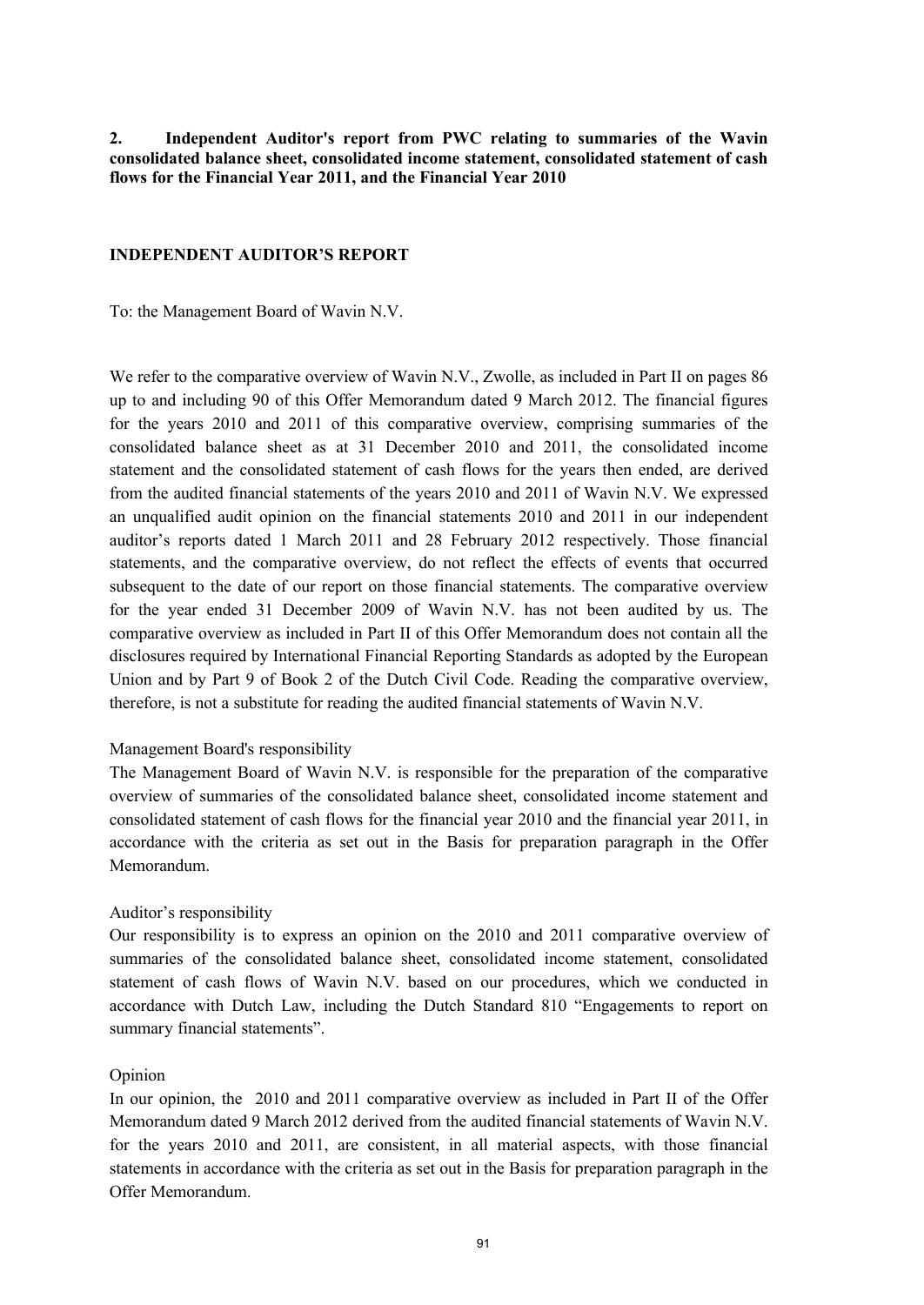Restriction on use

The comparative overview and our auditor's report thereon are intended solely for enclosure in the Offer Memorandum in connection with the recommended cash offer of Mexichem Soluciones Integrales Holding, S.A. de C.V., a direct subsidiary of Mexichem, S.A.B. de C.V., and cannot be used for other purposes.

Amsterdam, 9 March 2012 PricewaterhouseCoopers Accountants N.V.

Original has been signed by drs. P.C. Dams RA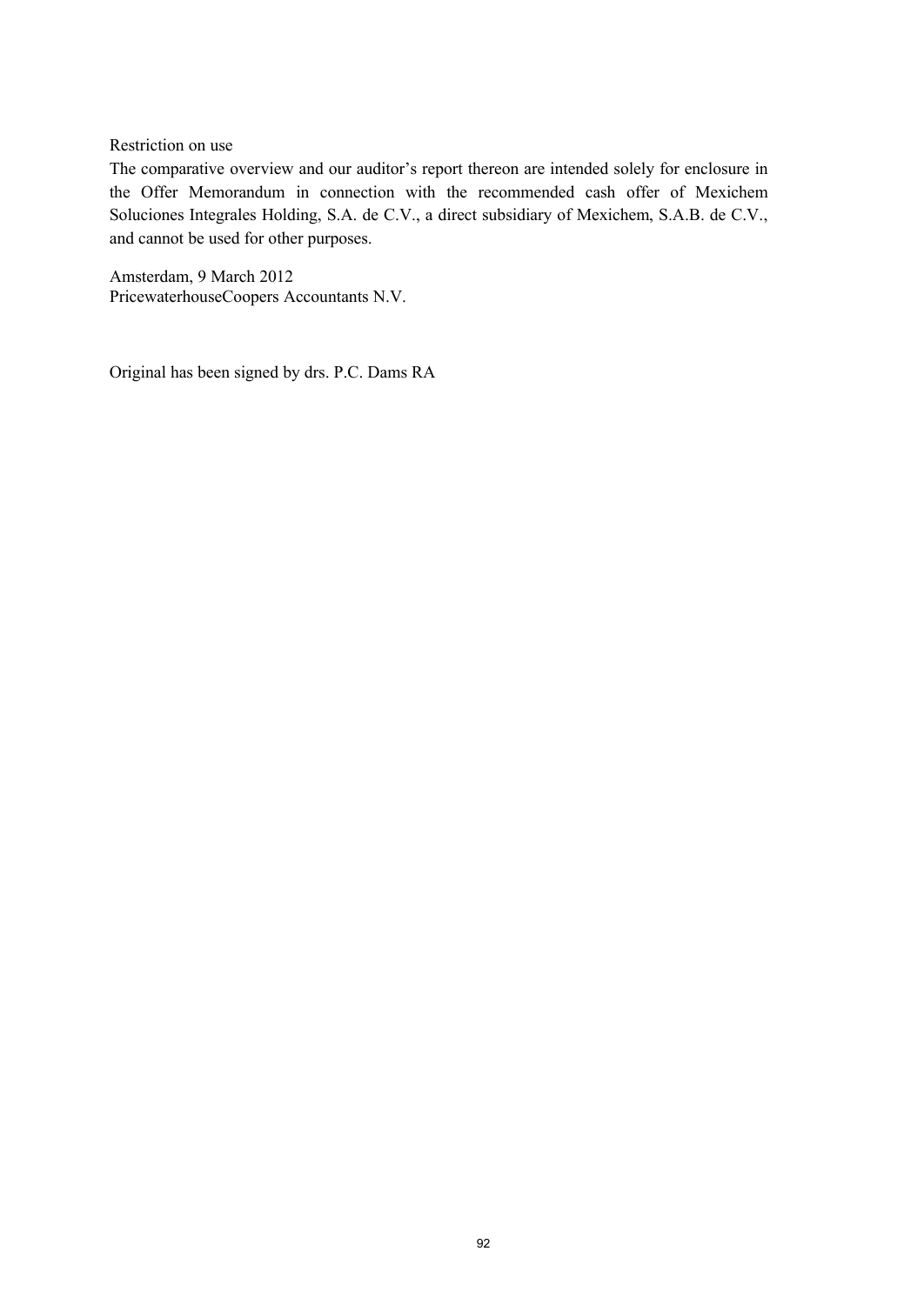**Independent Auditor's report from KPMG relating to summaries of the Wavin consolidated balance sheet, consolidated income statement, consolidated statement of cash flows for the Financial Year 2009**

# **INDEPENDENT AUDITOR'S REPORT**

To: the Management Board of Wavin N.V.

We refer to the comparative overview of Wavin N.V., Zwolle, as included in Part II on pages 86 up to and including 90 of this Offer Memorandum dated 9 March 2012. The financial figures for the year 2009 of this comparative overview, comprising summaries of the consolidated balance sheet as at 31 December 2009, the consolidated income statement and consolidated statement of cash flows for the year then ended, are derived from the audited financial statements of the year 2009 of Wavin N.V. We expressed an unqualified audit opinion on the financial statements 2009 in our independent auditor's report dated 25 February 2010. Those financial statements, and the comparative overview, do not reflect the effects of events that occurred subsequent to the date of our report on these financial statements. The comparative overview for the years ended 31 December 2010 and 31 December 2011 of Wavin N.V. have not been audited by us. The comparative overview as included in Part II of this Offer Memorandum does not contain all the disclosures required by International Financial Reporting Standards as adopted by the European Union and by Part 9 of Book 2 of the Dutch Civil Code. Reading the comparative overview, therefore, is not a substitute for reading the audited financial statements of Wavin N.V.

# Management's responsibility

The Management Board of Wavin N.V. is responsible for the preparation of the comparative overview of summaries of the consolidated balance sheet, consolidated income statement and consolidated statement of cash flows for the financial year 2009 in accordance with the criteria as set out in the Basis for preparation paragraph in the Offer Memorandum.

# Auditor's responsibility

Our responsibility is to express an opinion on the 2009 comparative overview of summaries of the consolidated balance sheet, consolidated income statement and consolidated statement of cash flows of Wavin N.V. based on our procedures, which we conducted in accordance with Dutch Law, including the Dutch Standard 810 "Engagements to report on summary financial statements".

## Opinion

In our opinion, the 2009 comparative overview as included in Part II of the Offer Memorandum dated 9 March 2012 derived from the audited financial statements of Wavin N.V. for the year 2009, is consistent, in all material aspects, with those financial statements in accordance with the criteria as set out in the Basis for preparation paragraph in the Offer Memorandum.

## Restriction on Use

The comparative overview and our auditor's report thereon are intended solely for enclosure in the Offer Memorandum in connection with the recommended cash offer of Mexichem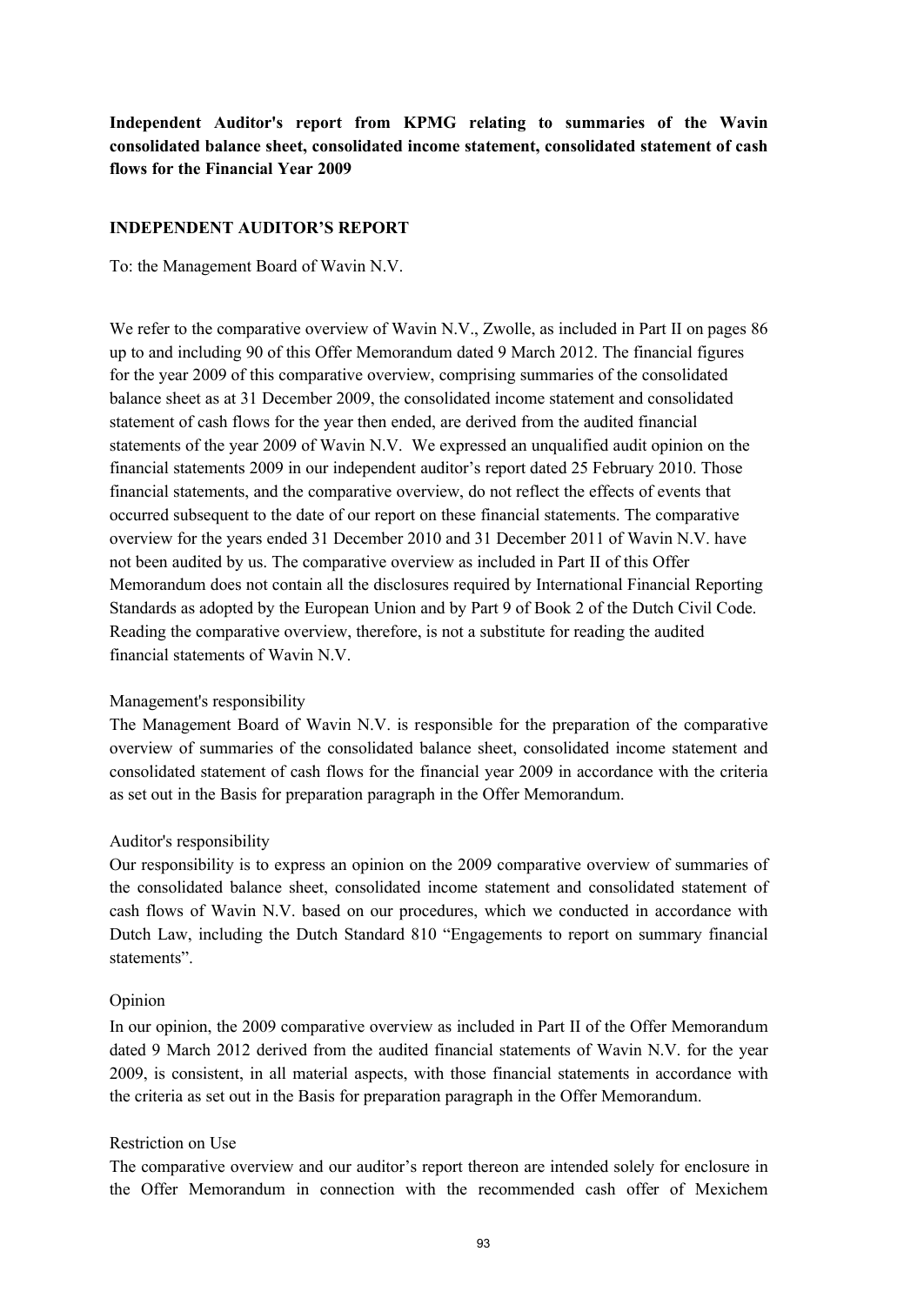Soluciones Integrales Holding, S.A. de C.V., a direct subsidiary of Mexichem, S.A.B. de C.V., and cannot be used for other purposes.

Amstelveen, 9 March 2012 KPMG Accountants N.V.

Original has been signed by M.J.P. Thunnissen RA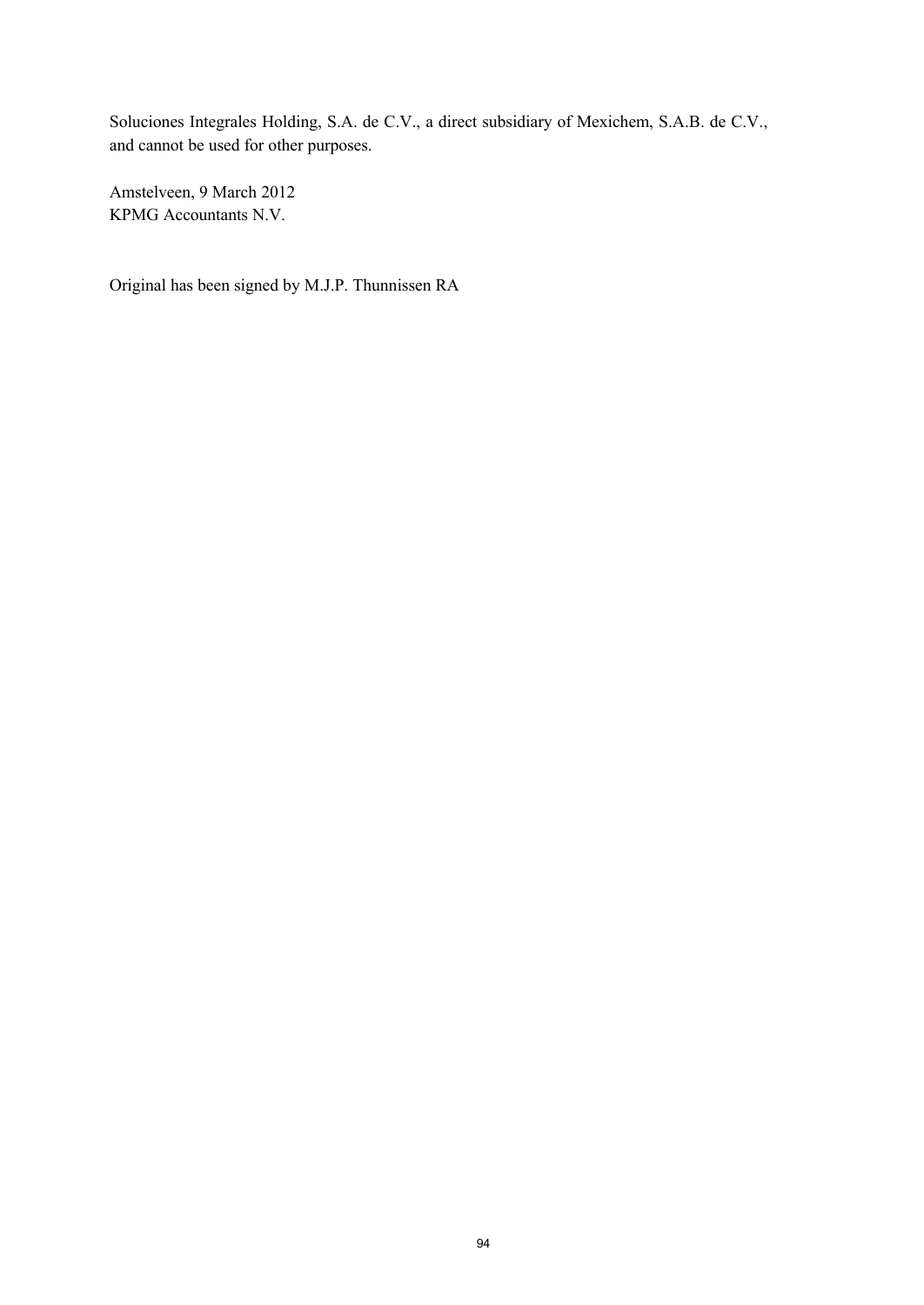**3. Financial statements of Wavin for the Financial Year 2011, including i.e. the consolidated balance sheet, consolidated income statement, consolidated statement of comprehensive income, consolidated statement of changes in equity, consolidated statement of cash flows, notes to the Wavin Group financial statements, Company balance sheet, Company income statement and notes to the Company financial statements, and the auditor's report relating to the financial statements of Wavin for the Financial Year 2011.**

The following information is included in this Section 3 of Part II:

- 3.1 Consolidated balance sheet;
- 3.2 Consolidated income statement;
- 3.3 Consolidated statement of comprehensive income;
- 3.4 Consolidated statement of changes in equity;
- 3.5 Consolidated statement of cash flows;
- 3.6 Notes to the Wavin Group financial statements;
- 3.7 Company balance sheet;
- 3.8 Company income statement;
- 3.9 Notes to the Company financial statements; and
- 3.10 Independent Auditor's Report.

Please note that Wavin's Annual Report for the Financial Year 2011, from which the consolidated financial statements for the year ending 31 December 2011 are derived, remains subject to adoption by the general meeting of shareholders of Wavin, which is expected to vote on the adoption of those financial statements during the Wavin AGM. Pursuant to article 2:362 sub 6 of the Dutch Civil Code, the financial statements for the financial year 2011 shall be adopted with due observance of any material matters relating to the financial situation on the balance sheet date that have become apparent in the period between the preparation of the financial statements and the Wavin AGM to the extent required by law.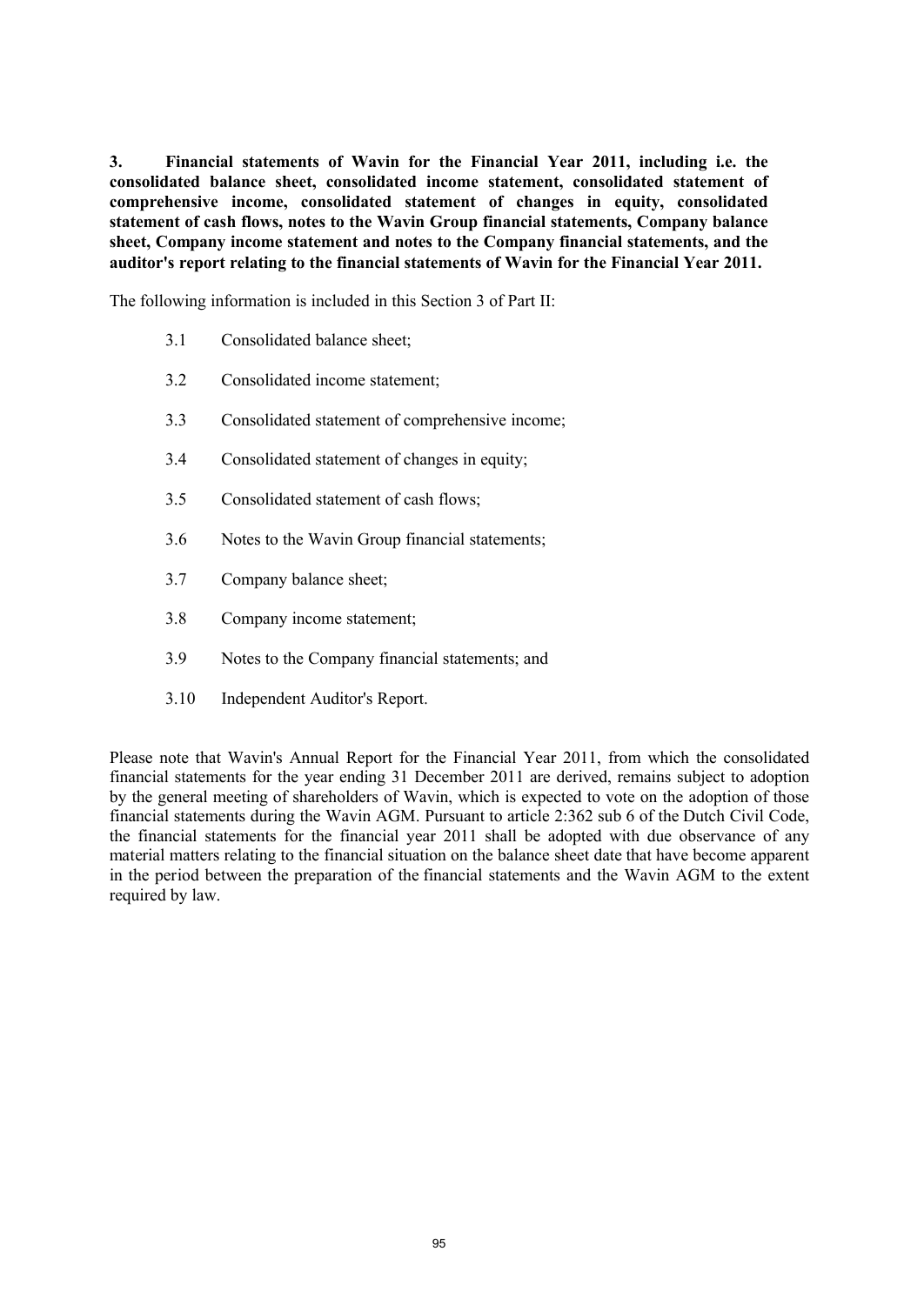# **3.1 Consolidated balance sheet**

| As at 31 December                                          |                |            |           |
|------------------------------------------------------------|----------------|------------|-----------|
| (€ x 1,000)                                                | <b>Note</b>    | 2011       | 2010      |
|                                                            |                |            |           |
| <b>Assets</b>                                              |                |            |           |
| Property, plant & equipment                                | 17             | 326,545    | 344,267   |
| Intangible assets                                          | 18             | 484,234    | 488,129   |
| Investments in associates                                  | 19             | 21,583     | 21,072    |
| Other financial non-current assets                         | $20^{\degree}$ | 1,751      | 884       |
| Deferred tax assets                                        | 21             | 8,910      | 9,586     |
| <b>Total non-current assets</b>                            |                | 843,023    | 863,938   |
|                                                            |                |            |           |
| <b>Inventories</b>                                         | 22             | 153,242    | 171,938   |
| Trade and other receivables                                | 23             | 269,424    | 266,494   |
| Income tax receivable                                      |                | 1,997      | 2,462     |
| Cash and cash equivalents                                  | 24             | 76,633     | 55,748    |
| Assets classified as held-for-sale                         | 6              | 2,888      | 314       |
| <b>Total current assets</b>                                |                | 504,184    | 496,956   |
| <b>Total assets</b>                                        |                | 1,347,207  | 1,360,894 |
|                                                            |                |            |           |
| <b>Equity</b>                                              |                |            |           |
| <b>Issued capital</b>                                      |                | 20,313     | 20,313    |
| Share premium                                              |                | 422,847    | 422,847   |
| Reserves                                                   |                | (26, 012)  | (13,786)  |
| Retained earnings                                          |                | 156,032    | 141,384   |
| Total equity attributable to equity holders of the Company | 25             | 573,180    | 570,758   |
| Non-controlling interest                                   |                | 7,735      | 8,188     |
| <b>Total equity</b>                                        |                | 580,915    | 578,946   |
| <b>Liabilities</b>                                         |                |            |           |
|                                                            | 26             | 287,532    | 295,357   |
| Interest-bearing loans and borrowings<br>Employee benefits | 27             | 12,919     | 13,647    |
| Provisions                                                 | 29             | 11,390     | 17,470    |
| Deferred tax liabilities                                   | 21             | 87,082     | 101,161   |
| Other non-current liabilities                              | 30             | 11,942     | 7,161     |
| <b>Total non-current liabilities</b>                       |                | 410,865    | 434,796   |
|                                                            |                |            |           |
| <b>Bank overdrafts</b>                                     | 26             | 16,952     | 16,498    |
| Employee benefits                                          | 27             | <b>580</b> | 519       |
| Provisions                                                 | 29             | 8,525      | 8,832     |
| Income tax payable                                         |                | 4,974      | 4,721     |
| Trade and other payables                                   | 31             | 324,094    | 316,582   |
| Liabilities classified as held-for-sale                    | 6              | 302        |           |
| <b>Total current liabilities</b>                           |                | 355,427    | 347,152   |
| <b>Total liabilities</b>                                   |                | 766,292    | 781,948   |
|                                                            |                |            |           |
| <b>Total equity and liabilities</b>                        |                | 1,347,207  | 1,360,894 |

**The notes are an integral part of these consolidated financial statements.**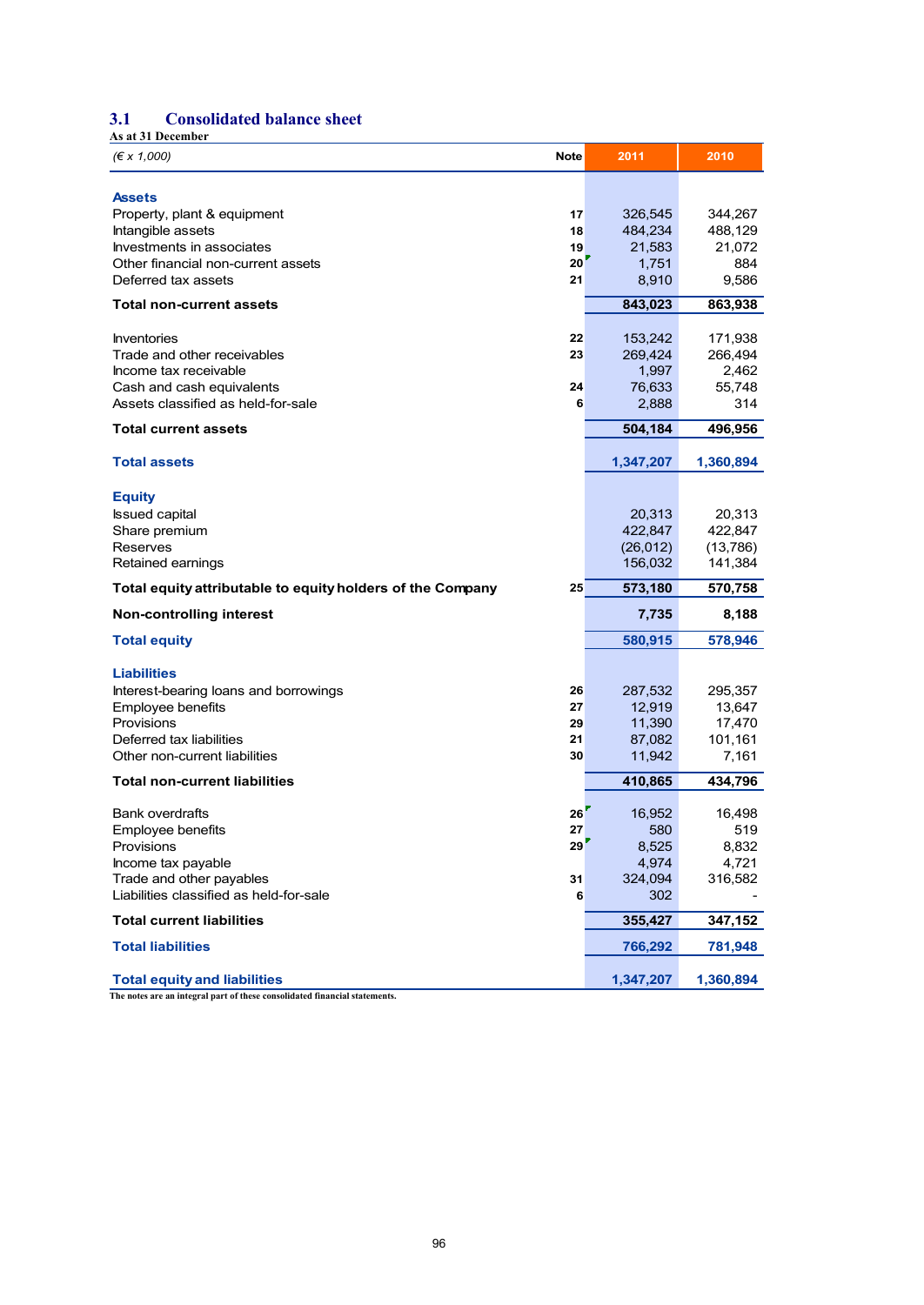# **3.2 Consolidated income statement**

## **For the year ended 31 December**

| $(E \times 1,000)$                                                                                                                                                                                                                        | <b>Note</b>          | 2011             |                    |                | 2010                              |                          |              |
|-------------------------------------------------------------------------------------------------------------------------------------------------------------------------------------------------------------------------------------------|----------------------|------------------|--------------------|----------------|-----------------------------------|--------------------------|--------------|
|                                                                                                                                                                                                                                           |                      | <b>Recurring</b> | Non-<br>recurring* | <b>Total</b>   | <b>Recurring</b>                  | Non-<br>recurring*       | <b>Total</b> |
| Total revenue                                                                                                                                                                                                                             | 8                    | 1,327,060        |                    | 1,327,060      | 1,231,252                         |                          | 1,231,252    |
| <b>Costof Sales</b>                                                                                                                                                                                                                       |                      | (1,038,442)      | (781)              | (1,039,223)    | (938, 959)                        | (1, 117)                 | (940, 076)   |
| Gross profit (loss)                                                                                                                                                                                                                       |                      | 288,618          | (781)              | 287,837        | 292,293                           | (1, 117)                 | 291,176      |
| Other operating income                                                                                                                                                                                                                    | 9                    | 6,442            | 2,106              | 8,548          | 3,296                             | 1,261                    | 4,557        |
| Selling and distribution expenses                                                                                                                                                                                                         |                      | (146, 228)       | (1, 197)           | (147, 425)     | (142, 050)                        | (3,016)                  | (145,066)    |
| Administrative expenses                                                                                                                                                                                                                   |                      | (90, 337)        | (3, 554)           | (93, 891)      | (90, 075)                         | (2, 457)                 | (92, 532)    |
| Research and development expenses                                                                                                                                                                                                         |                      | (7,985)          | (3)                | (7,988)        | (7,961)                           | (28)                     | (7,989)      |
| Other operating expenses                                                                                                                                                                                                                  | 10                   | (9,209)          | (2, 338)           | (11, 547)      | (11, 180)                         | (1,023)                  | (12, 203)    |
| <b>Result from operating activities</b>                                                                                                                                                                                                   |                      | 41,301           | (5, 767)           | 35,534         | 44,323                            | (6, 380)                 | 37,943       |
| Finance income                                                                                                                                                                                                                            |                      | 3,328            |                    | 3,328          | 1,725                             |                          | 1,725        |
| Finance expense                                                                                                                                                                                                                           |                      | (31,561)         |                    | (31, 561)      | (35, 864)                         | $\overline{\phantom{a}}$ | (35, 864)    |
| <b>Net finance costs</b>                                                                                                                                                                                                                  | 13                   | (28, 233)        |                    | (28, 233)      | (34, 139)                         |                          | (34, 139)    |
| Share in profit of associates<br>Result on sale of subsidiaries                                                                                                                                                                           | 19<br>$\overline{7}$ | 2,439            | 2,046              | 2,439<br>2,046 | 2.196<br>$\overline{\phantom{a}}$ | $\overline{\phantom{a}}$ | 2.196        |
| Profit (loss) before income tax                                                                                                                                                                                                           |                      | 15,507           | (3, 721)           | 11,786         | 12,380                            | (6, 380)                 | 6,000        |
| Income taxbenefit (expense)                                                                                                                                                                                                               | 15                   | (4,773)          | 11,014             | 6,241          | (3, 516)                          | 4,616                    | 1,100        |
| Profit (loss) for the period                                                                                                                                                                                                              |                      | 10,734           | 7,293              | 18,027         | 8,864                             | (1,764)                  | 7,100        |
| <b>Attributable to:</b>                                                                                                                                                                                                                   |                      |                  |                    |                |                                   |                          |              |
| Equity holders of the Company                                                                                                                                                                                                             |                      | 9,596            | 7,537              | 17,133         | 7,564                             | (1,739)                  | 5,825        |
| Non-controlling interest                                                                                                                                                                                                                  |                      | 1,138            | (244)              | 894            | 1,300                             | (25)                     | 1,275        |
|                                                                                                                                                                                                                                           |                      |                  |                    |                |                                   |                          |              |
| Profit (loss) for the period                                                                                                                                                                                                              |                      | 10,734           | 7,293              | 18,027         | 8,864                             | (1,764)                  | 7,100        |
| $\ast$<br>For the definition of non-recurring items reference is made to paragraph (aa) of the Significant accounting policies. For details on the non-recurring items reference is<br>made to note 14 of the Group Financial Statements. |                      |                  |                    |                |                                   |                          |              |
| <b>Basic earnings per share</b>                                                                                                                                                                                                           |                      | 2011             | 2010               |                |                                   |                          |              |
| $(F \vee 1)$                                                                                                                                                                                                                              |                      |                  |                    |                |                                   |                          |              |

| $(\epsilon x 1)$                                                                         |    |      |      |
|------------------------------------------------------------------------------------------|----|------|------|
|                                                                                          |    |      |      |
| Basic earnings per share (weighted average)                                              | 16 | 0.34 | 0.11 |
| Diluted earnings per share (weighted average)                                            | 16 | 0.34 | 0.11 |
| The control comparative and comparative concentration of Concentrative and concentrative |    |      |      |

**The notes are an integral part of these consolidated financial statements.**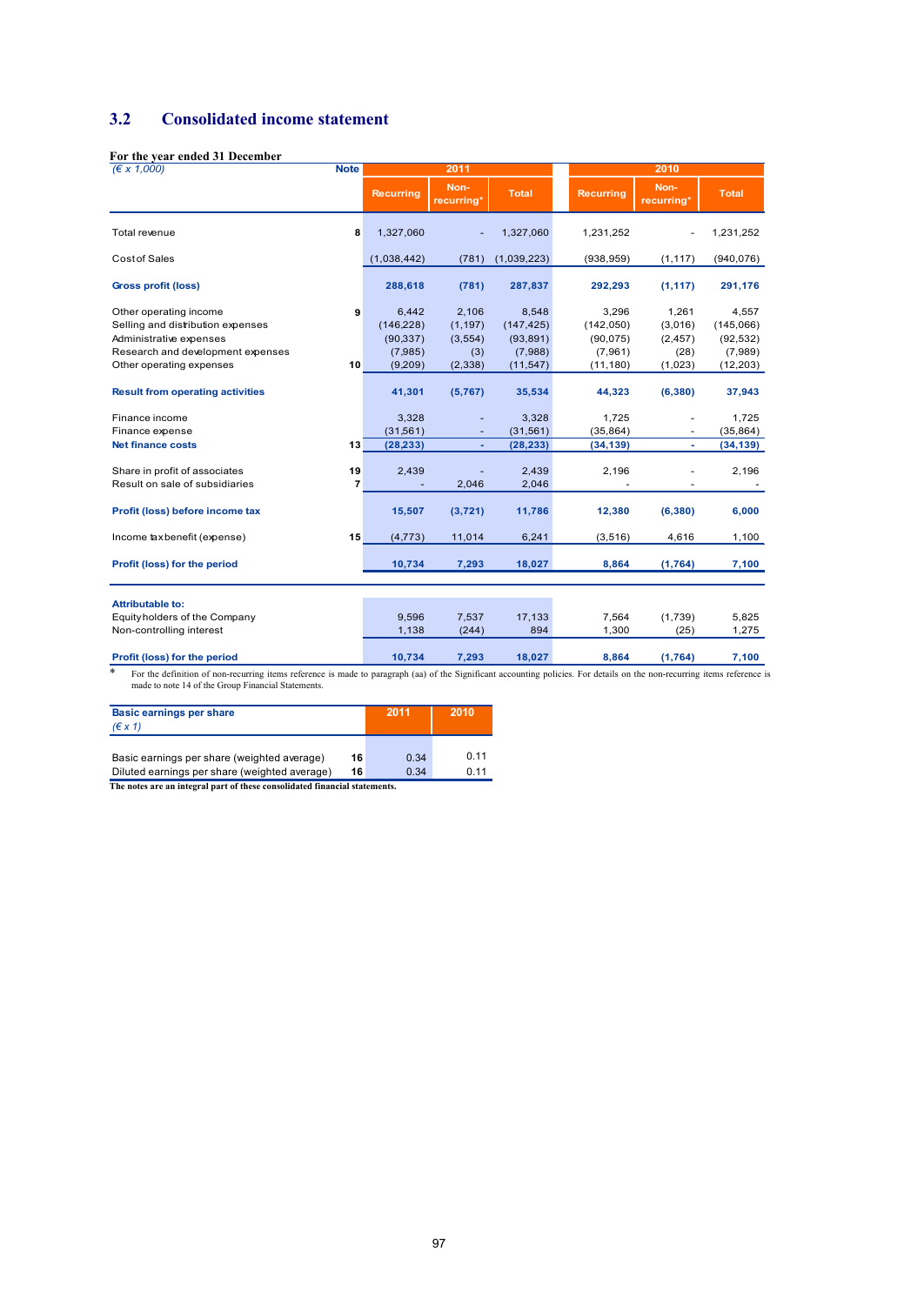# **3.3 Consolidated statement of comprehensive income**

**For the year ended 31 December** 

| <b>Note</b><br>$(E \times 1,000)$                                          |    | 2011      | 2010   |
|----------------------------------------------------------------------------|----|-----------|--------|
| <b>Profit for the period</b>                                               |    | 18,027    | 7,100  |
| Other comprehensive income                                                 |    |           |        |
| Exchange rate differences on translating foreign operations                |    | (15, 192) | 12,231 |
| Fair value changes cash flow hedges                                        | 13 | 584       | 2,014  |
| Income tax relating to components of other comprehensive income            | 15 | (111)     | (485)  |
| Other comprehensive income (expense) for the period,<br>net of income tax  |    | (14, 719) | 13,760 |
| Total comprehensive income (expense) for the period                        |    | 3,308     | 20,860 |
| <b>Attributable to:</b>                                                    |    |           |        |
| Equity holders of the Company                                              |    | 3.387     | 19,349 |
| Non-controlling interest                                                   |    | (79)      | 1,511  |
|                                                                            |    |           |        |
| Total comprehensive income (expense) for the period                        |    | 3,308     | 20,860 |
| The notes are an integral part of these consolidated financial statements. |    |           |        |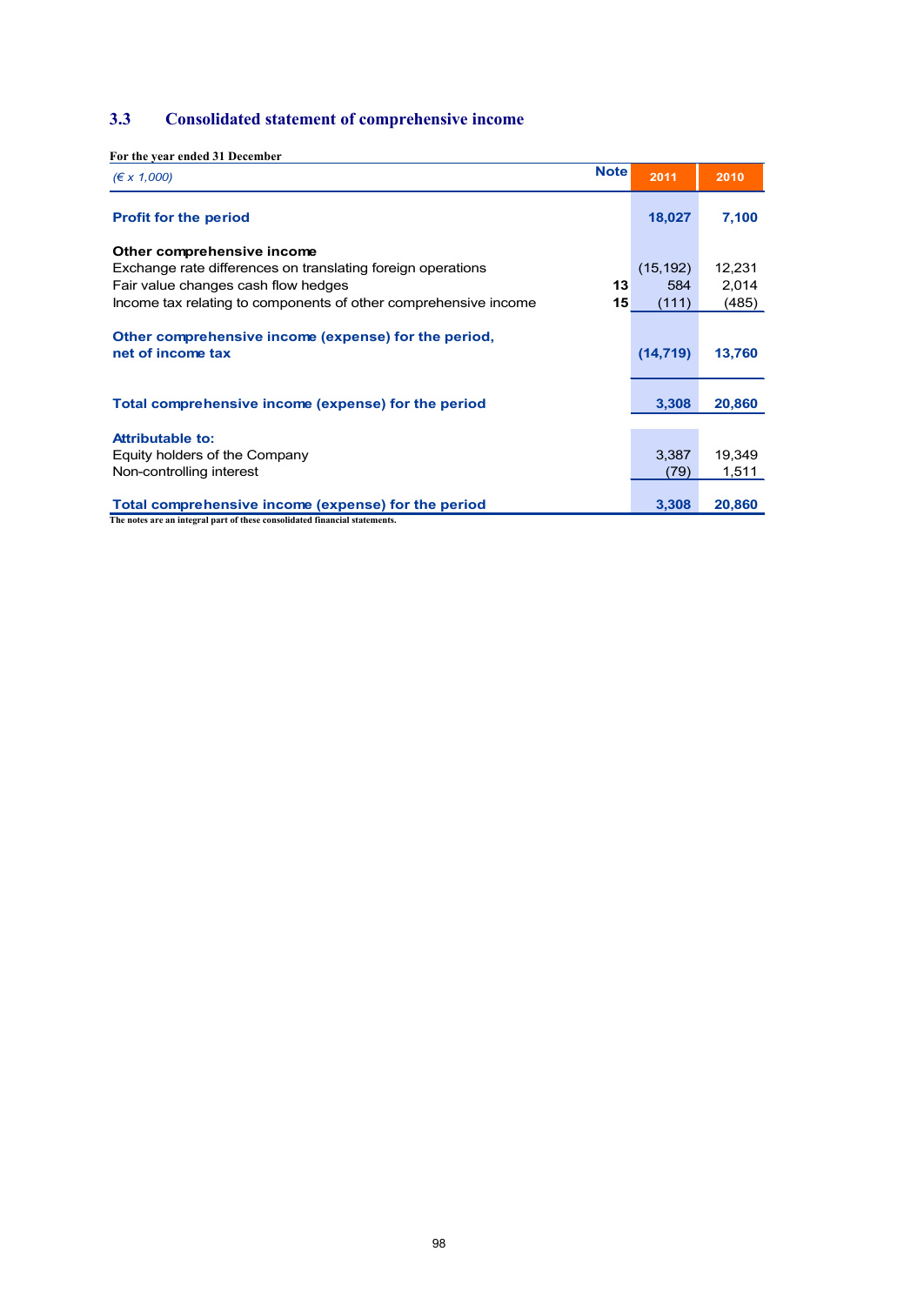# **3.4 Consolidated statement of changes in equity**

|--|

| $(E \times 1,000)$                                                                                                                                                                                                                                                 | <b>Note</b> | <b>Issued</b><br><b>Capital</b> | <b>Share</b><br>premium | Legal and<br>statutory<br>reserve | <b>Translation</b><br>reserve | <b>Hedging</b><br>reserve              | <b>Retained</b><br>earnings       | <b>Total</b>                      | Non-<br>controlling<br>interest | <b>Total equity</b>                 |
|--------------------------------------------------------------------------------------------------------------------------------------------------------------------------------------------------------------------------------------------------------------------|-------------|---------------------------------|-------------------------|-----------------------------------|-------------------------------|----------------------------------------|-----------------------------------|-----------------------------------|---------------------------------|-------------------------------------|
| <b>Balance at 1 January 2010</b>                                                                                                                                                                                                                                   |             | 20,313                          | 422,847                 | 9,454                             | (24, 720)                     | (10, 705)                              | 134,464                           | 551,653                           | 6,964                           | 558,617                             |
| Profit (loss) for the period                                                                                                                                                                                                                                       |             |                                 |                         | 2,196                             |                               |                                        | 3,629                             | 5,825                             | 1,275                           | 7,100                               |
| Other comprehensive income<br>Exchange rate differences on translating foreign operations<br>Fair value changes cash flow hedges, net of tax<br>Reclassification                                                                                                   | 30,31       |                                 |                         | (460)                             | 12,041<br>÷                   | (46)<br>1,529<br>÷.                    | $\ddot{\phantom{1}}$<br>ż.<br>460 | 11,995<br>1,529<br>$\overline{a}$ | 236<br>ä,<br>÷.                 | 12,231<br>1,529                     |
| Total comprehensive income (expense) for the period                                                                                                                                                                                                                |             |                                 |                         | 1,736                             | 12,041                        | 1,483                                  | 4,089                             | 19,349                            | 1,511                           | 20,860                              |
| Contributions by and distributions to owner<br>Treasury shares purchased<br>Treasury shares issued<br>Long term incentive plan<br>Dividends declared to non-controlling interest<br>Dividends received from associates<br>Non-controlling interest on acquisitions | 28<br>7     |                                 |                         | (3,075)                           |                               |                                        | (777)<br>351<br>182<br>3,075      | (777)<br>351<br>182               | ä,<br>ä,<br>÷.<br>(489)<br>202  | (777)<br>351<br>182<br>(489)<br>202 |
| Transactions with owners, recorded directly in equity                                                                                                                                                                                                              |             |                                 | ä,                      | (3,075)                           |                               |                                        | 2,831                             | (244)                             | (287)                           | (531)                               |
| <b>Balance at 31 December 2010</b>                                                                                                                                                                                                                                 |             | 20,313                          | 422,847                 | 8,115                             | (12, 679)                     | (9, 222)                               | 141,384                           | 570,758                           | 8,188                           | 578,946                             |
| <b>Balance at 1 January 2011</b>                                                                                                                                                                                                                                   |             | 20,313                          | 422,847                 | 8.115                             | (12, 679)                     | (9, 222)                               | 141,384                           | 570,758                           | 8.188                           | 578,946                             |
| Profit (loss) for the period                                                                                                                                                                                                                                       |             |                                 |                         | 2.439                             |                               |                                        | 14.694                            | 17.133                            | 894                             | 18,027                              |
| Other comprehensive income<br>Exchange rate differences on translating foreign operations<br>Fair value changes cash flow hedges, net of tax<br>Reclassification                                                                                                   | 30,31       |                                 |                         | 1,388                             | (14, 210)                     | (9)<br>473<br>$\overline{\phantom{a}}$ | (1, 388)                          | (14, 219)<br>473<br>×,            | (973)<br>Ξ                      | (15, 192)<br>473                    |
| Total comprehensive income (expense) for the period                                                                                                                                                                                                                |             |                                 |                         | 3,827                             | (14, 210)                     | 464                                    | 13,306                            | 3,387                             | (79)                            | 3,308                               |
| Contributions by and distributions to owners<br>Treasury shares purchased<br>Treasury shares issued<br>Long term incentive plan<br>Dividends declared to non-controlling interest<br>Dividends received from associates                                            | 28          |                                 |                         | (2, 307)                          |                               |                                        | (1,549)<br>332<br>252<br>2,307    | (1,549)<br>332<br>252             | Ξ<br>(478)                      | (1,549)<br>332<br>252<br>(478)      |
| Non-controlling interest on acquisitions                                                                                                                                                                                                                           | 7           |                                 | ä,                      |                                   |                               |                                        |                                   | ٠                                 | 104                             | 104                                 |
| Transactions with owners, recorded directly in equity                                                                                                                                                                                                              |             |                                 |                         | (2, 307)                          |                               |                                        | 1,342                             | (965)                             | (374)                           | (1, 339)                            |
| <b>Balance at 31 December 2011</b>                                                                                                                                                                                                                                 |             | 20.313                          | 422.847                 | 9.635                             | (26, 889)                     | (8, 758)                               | 156,032                           | 573.180                           | 7.735                           | 580.915                             |

**The notes are an integral part of these consolidated financial statements.**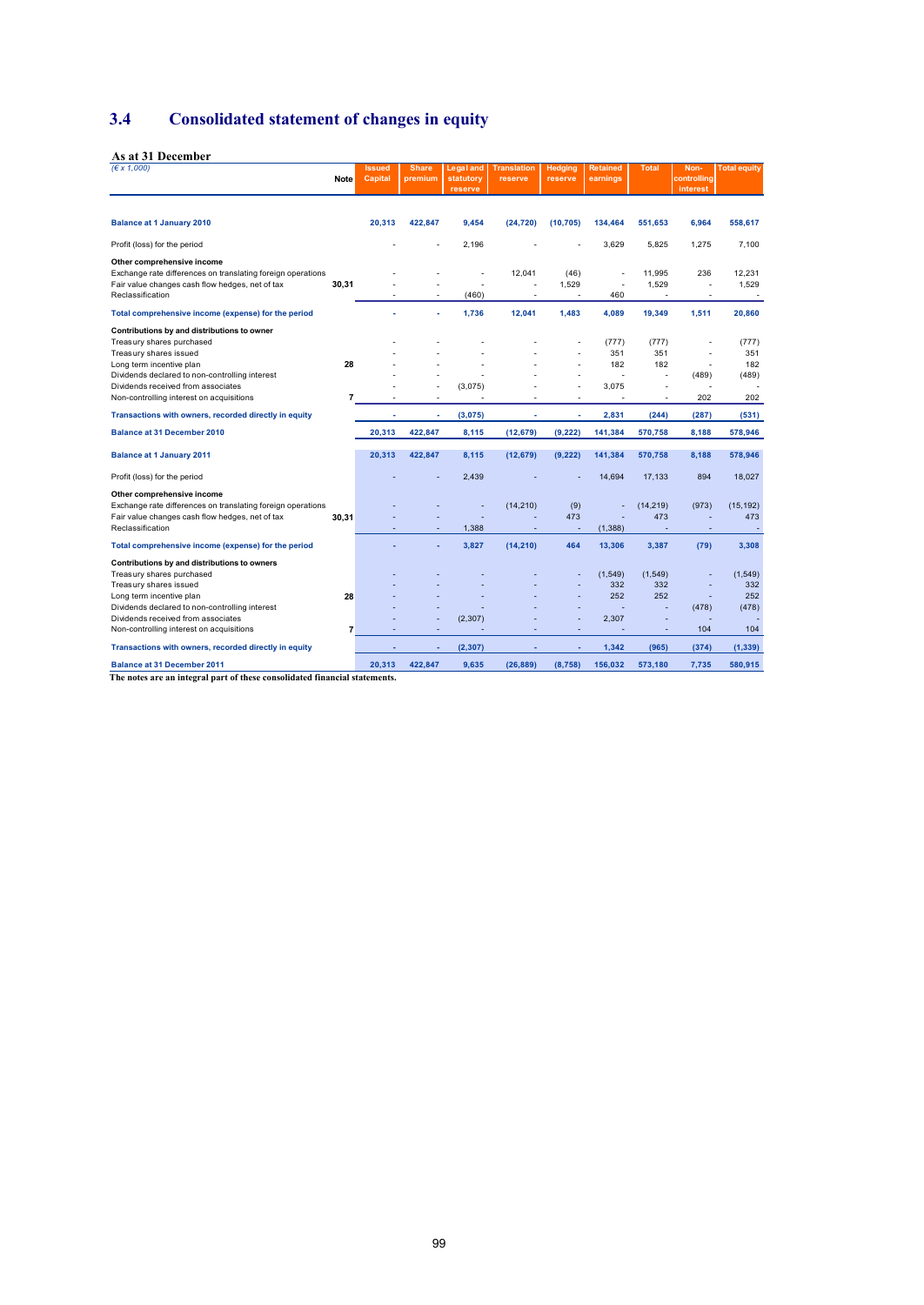# **3.5 Consolidated statement of cash flows**

**For the year ended 31 December** 

| $(\epsilon x 1,000)$                                                                                                                                                                                                                                                                                                                                                           | <b>Note</b>                                             | 2011                                                                              | 2010                                                    |
|--------------------------------------------------------------------------------------------------------------------------------------------------------------------------------------------------------------------------------------------------------------------------------------------------------------------------------------------------------------------------------|---------------------------------------------------------|-----------------------------------------------------------------------------------|---------------------------------------------------------|
| <b>Profit for the period</b>                                                                                                                                                                                                                                                                                                                                                   |                                                         | 18,027                                                                            | 7,100                                                   |
| Adjustments to reconcile to cash flow from operating activities<br>Depreciation, amortisation and impairment<br>Long Term Incentive Plan<br>Capitalised withholding tax<br>Net finance costs<br>Result on sale of property, plant and equipment and intangible fixed assets<br>Share in profit of associates<br>Result on sale of subsidiaries<br>Income tax expense (benefit) | 17,18<br>28<br>13<br>9,10<br>19<br>$\overline{7}$<br>15 | 58,994<br>252<br>(4, 126)<br>28,233<br>(1,886)<br>(2, 439)<br>(2,046)<br>(6, 241) | 60,026<br>182<br>34,139<br>(655)<br>(2, 196)<br>(1,100) |
| Operating profit before changes in working capital and provisions                                                                                                                                                                                                                                                                                                              |                                                         | 88,768                                                                            | 97,496                                                  |
| Changes in other receivables and other payables<br>Changes in working capital<br>Changes in provisions and employee benefits                                                                                                                                                                                                                                                   |                                                         | 2,525<br>10,954<br>(1, 159)                                                       | (6, 191)<br>(33,962)<br>1,934                           |
| <b>Cash generated from operations</b>                                                                                                                                                                                                                                                                                                                                          |                                                         | 101,088                                                                           | 59,277                                                  |
| Interest paid<br>Income taxes paid                                                                                                                                                                                                                                                                                                                                             |                                                         | (27, 896)<br>(5, 348)                                                             | (29, 802)<br>(3,057)                                    |
| Net cash from operating activities                                                                                                                                                                                                                                                                                                                                             |                                                         | 67,844                                                                            | 26,418                                                  |
| Investments in property, plant & equipment paid<br>Investments in intangible assets paid<br>Proceeds from sold property, plant and equipment and intangible assets<br>Dividends received from associates<br>Proceeds from sale of subsidiaries<br>Acquisitions of consolidated companies, net of cash acquired                                                                 |                                                         | (40, 220)<br>(11, 268)<br>1,322<br>2,307<br>16,889<br>(5,254)                     | (36, 022)<br>(7, 168)<br>5,622<br>3,075<br>142          |
| Net cash used in investing activities                                                                                                                                                                                                                                                                                                                                          |                                                         | (36, 224)                                                                         | (34, 351)                                               |
| Treasury shares purchased<br>Treasury shares issued<br>New / (repayment of) interest-bearing loans and borrowings<br>Use of credit facility<br>Dividends paid to shareholders of non-controlling interest                                                                                                                                                                      |                                                         | (1, 549)<br>332<br>(10, 597)<br>3,377<br>(478)                                    | (777)<br>351<br>4,094<br>(489)                          |
| Net cash from (used in) financing activities                                                                                                                                                                                                                                                                                                                                   |                                                         | (8,915)                                                                           | 3,179                                                   |
| Net increase (decrease) of cash and cash equivalents                                                                                                                                                                                                                                                                                                                           |                                                         | 22,705                                                                            | (4, 754)                                                |
| Cash and cash equivalents at 1 January<br>Effect of exchange rate fluctuations on cash held                                                                                                                                                                                                                                                                                    | 24                                                      | 55,748<br>(1,820)                                                                 | 58,626<br>1,876                                         |
| Cash and cash equivalents at 31 December<br>The notes are an integral next of these consolidated financial stateme                                                                                                                                                                                                                                                             | 24                                                      | 76,633                                                                            | 55,748                                                  |

**The notes are an integral part of these consolidated financial statements.**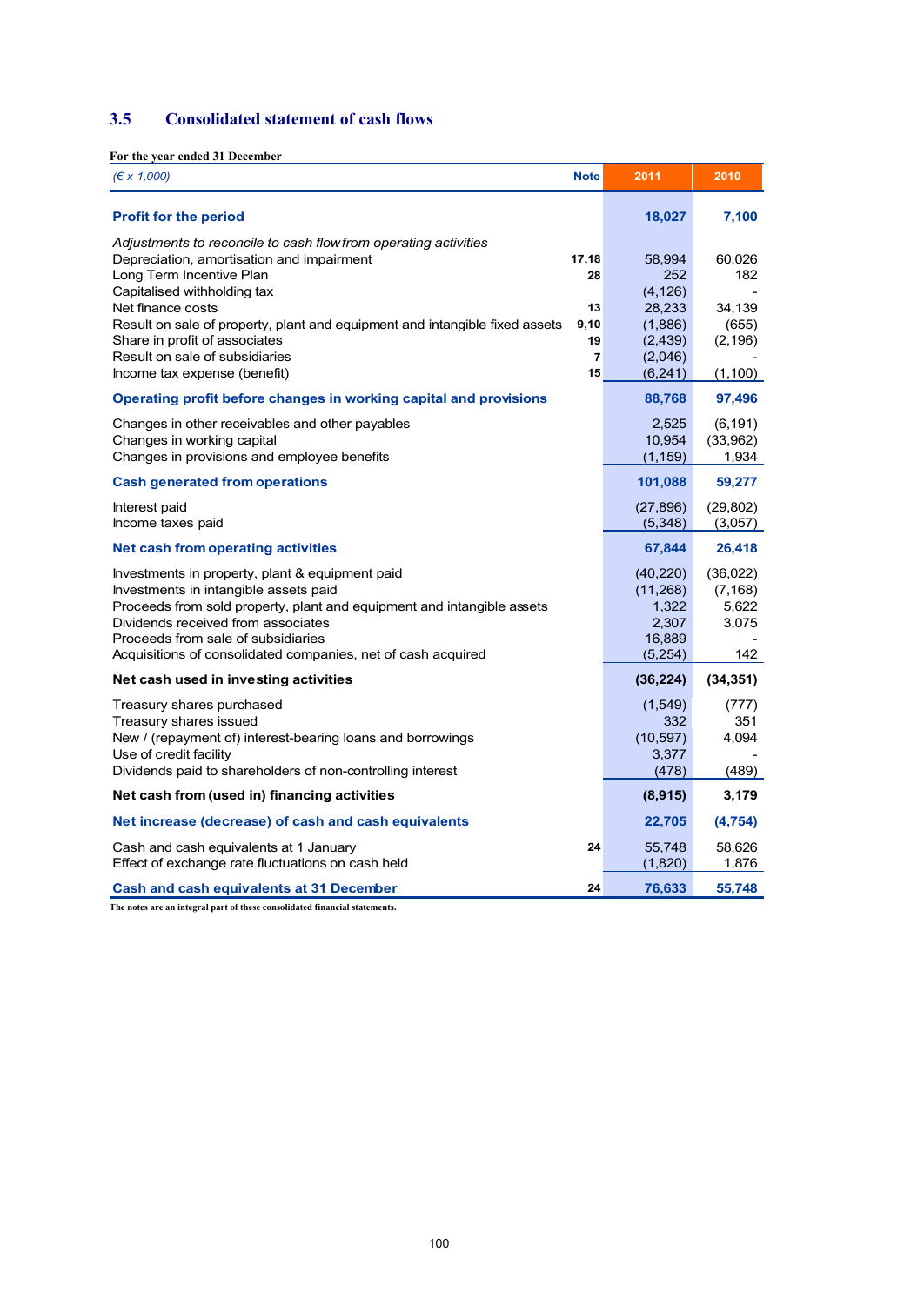## **3.6 Notes to the Wavin Group financial statements**

#### **1. General information**

Wavin N.V. (the Company) is domiciled in Zwolle, the Netherlands. The consolidated financial statements of the Company for the year ended 31 December 2011 comprise the Company and its subsidiaries (together referred to as the Group) and the Group's interest in associates covering the period 1 January 2011 up to and including 31 December 2011. There have been some changes to the Group structure in 2011 compared to 2010. In 2011 the company acquired the PE Water business for below ground applications from KWH Pipe Sverige AG in Sweden and divested Kulker SAS in France and Euroceramic in the Netherlands and Germany. In addition the Group decided to cease its activities in Spain. For details of the Group we refer to the list of participations. The Group is primarily involved in the production and sales of plastic pipe systems and solutions.

### **2. Basis of preparation**

### *(a) Statement of compliance*

These consolidated financial statements have been prepared in accordance with International Financial Reporting Standards (IFRSs) as adopted by the European Union, and also comply with the financial reporting requirements included in section 9 of Book 2 of the Dutch Civil Code, as far as applicable.

The Company presents a condensed income statement in the Company Financial Statements, using the facility of Article 402, Book 2, of the Dutch Civil Code.

The financial statements were authorised by the Management Board and Supervisory Board on 28 February 2012 and are subject to approval by the General Meeting of Shareholders on 25 April 2012.

#### *(b) Basis of measurement*

The consolidated financial statements are prepared on the basis of historical cost except for the following assets and liabilities that are stated at their fair value:

- Derivative financial instruments:
- Investments held for trading:
- The methods used to measure fair values are discussed in note 3.

#### *(c)* **Functional and presentation currency**

The consolidated and company financial statements are presented in Euro, which is the Company's functional currency. The amounts are rounded to the nearest thousand, unless otherwise stated.

#### *(d)* **Use of estimates and judgements**

The preparation of financial statements in conformity with IFRS requires management to make judgements, estimates and assumptions that affect amounts reported in the financial statements.

The estimates and associated assumptions are based on experience and various other factors that are believed to be reasonable under the circumstances and are used to judge the carrying values of assets and liabilities that are not readily apparent from other sources. Actual results may differ from these estimates. The estimates and underlying assumptions are reviewed on an ongoing basis.

Revisions to accounting estimates are recognised in the period in which the estimates are revised and in any future periods affected.

In particular, information about significant areas of estimation, uncertainty and critical judgements in applying accounting policies that have the most significant effects on the amounts recognised in the financial statements are described in the following notes and applicable accounting policies:

| Note 7         | Business combinations / acquisition of subsidiaries      |
|----------------|----------------------------------------------------------|
| Note 15        | Utilisation of tax losses                                |
| Note 18        | Key assumptions used in discounted cash flow projections |
| Note 18        | Recoverability of capitalised development costs          |
| Note 27        | Measurement of defined benefit obligations               |
| Note 29 and 34 | Provisions and contingencies                             |

#### **3. Significant accounting policies**

### *(a) Basis of consolidation*

#### *(i) Business combinations*

Business combinations are accounted for using the acquisition method as at the acquisition date, which is the date on which control is transferred to the Group. Control is the power to govern the financial and operating policies of an entity so as to obtain benefits from its activities. In assessing control, the Group takes into consideration a de facto control model in which the ability in practice to control another entity exists and no other party has the power to govern.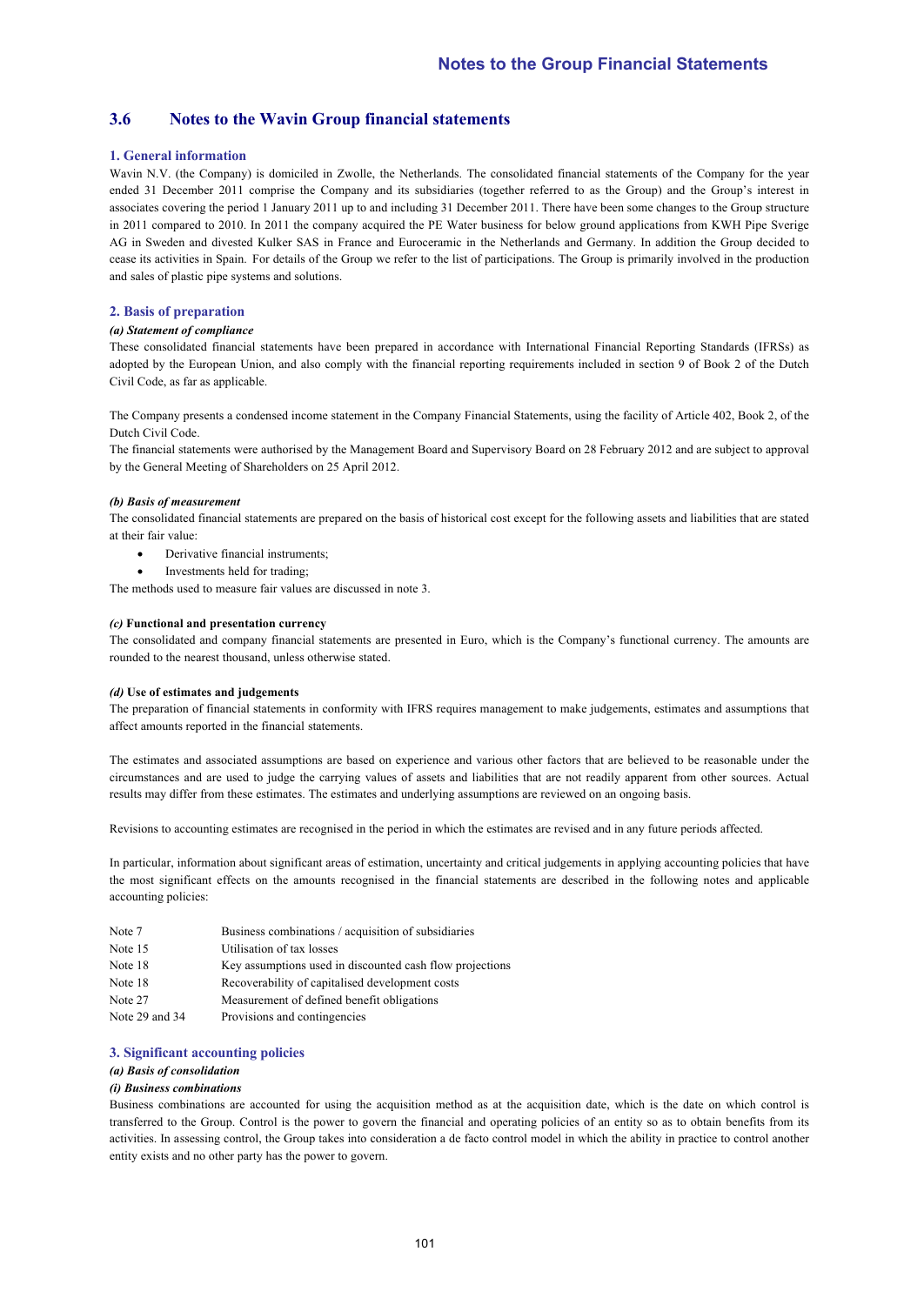The Group measures goodwill at the acquisition date as:

- the fair value of the consideration transferred; plus
- the recognised amount of any non-controlling interest in the acquiree; plus
- if the business combination is achieved in stages, the fair value of the pre-existing equity interest in the acquiree; less
- the net recognised amount of the identifiable assets acquired and liabilities assumed.

When the excess is negative, a bargain purchase gain is recognised immediately in the income statement.

#### Determining the fair values requires significant judgements on future cash flows to be generated.

The consideration transferred does not include amounts related to the settlement of pre-existing relationships. Such amounts are generally recognised in the income statement. Any contingent consideration payable is recognised at fair value at the acquisition date. If the contingent consideration is classified as equity, it is not remeasured and settlement is accounted for within equity. Otherwise, subsequent changes to the fair value of the contingent consideration are recognised in the income statement.

The Group measures any non-controlling interest at its proportionate interest in the identifiable net assets of the acquiree.

Transaction costs that the Group incurs in connection with a business combination, such as finder's fees, legal fees, due diligence fees and other professional and consulting fees are expensed as incurred.

#### *Acquisitions between 1 January 2004 and 1 January 2010*

For acquisitions between 1 January 2004 and 1 January 2010, goodwill represents the excess of cost of the acquisition over the Group's interest in the recognised amount (generally at fair value) of the identifiable assets, liabilities and contingent liabilities of the acquiree. When excess fair value was negative, a bargain purchase gain was recognised immediately in the income statement. Transaction costs that the group incurred in connection with the business combinations were capitalised as part of the cost of acquisition.

#### *Acquisitions prior to 1 January 2004*

As part of its transition to IFRSs, the Group elected to restate only those business combinations that occurred on or after 1 January 2003. In respect of acquisitions prior to 1 January 2003, goodwill represents the amount recognised under the Group's previous accounting framework.

#### *Accounting for acquisitions of non-controlling interests*

Acquisitions of non-controlling interests are accounted for as transactions with equity holders in their capacity as equity holders and therefore no goodwill is recognised as a result of such transactions. Adjustments to non-controlling interests arising from transactions that do not involve the loss of control are based on a proportionate amount of the net asset of the subsidiary.

#### *(ii)* **Subsidiaries**

Subsidiaries are entities controlled by the Company. Control exists when the Company has the power, directly or indirectly, to govern the financial and operating policies of an entity so as to obtain benefits from its activities. In assessing control, potential voting rights that are presently exercisable are taken into account. The financial statements of subsidiaries are included in the consolidated financial statements from the date that control commences until the date that control ceases. The accounting policies of subsidiaries have been changed when necessary to align them with the policies adopted by the Group. The share of third parties in the result and equity of the consolidated subsidiaries are reported separately.

#### *(iii)* **Loss of control**

On the loss of control, the Group derecognises the assets and liabilities of the subsidiary, any non-controlling interests and the other components of equity related to the subsidiary. Any surplus or deficit arising on the loss of control is recognised in the income statement. If the Group retains any interest in the previous subsidiary, then such interest is measured at fair value at the date that control is lost. Subsequently it is accounted for in accordance with the equity method or as an available for sale financial asset depending on the level of influence retained.

#### *(iv) Investments in* **associates**

Associates are those entities in which the Group has significant influence, but not control, over the financial and operating policies. Significant influence is presumed to exist when the Group holds 20-50% of the voting power of another entity. Investments in associates are accounted for using the equity method and are recognised initially at cost. The consolidated financial statements include the Group's share of the profit or loss and other comprehensive income of associates, from the date that significant influence commences until the date that significant influence ceases. When the Group's share of losses exceeds its interest in an associate, the Group's carrying amount is reduced to nil and the recognition of further losses is discontinued except to the extent that the Group has incurred legal or constructive obligations or made payments on behalf of an associate.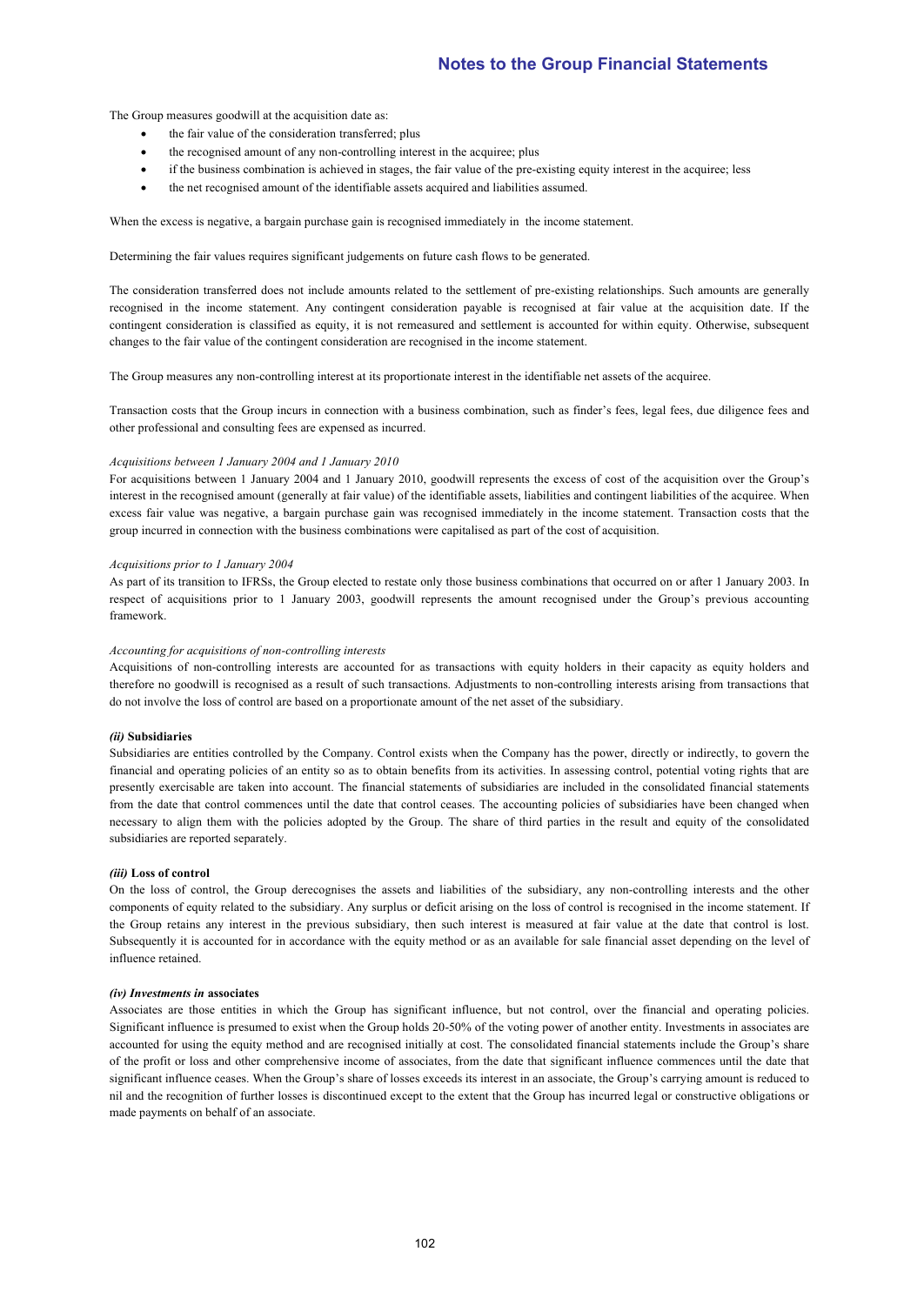#### *(v)* **Transactions eliminated on consolidation**

Intragroup balances and transactions, and any unrealised gains arising from intra-group transactions, are eliminated in preparing the consolidated financial statements. Unrealised net gains after tax arising from transactions with jointly controlled entities are eliminated to the extent of the Group's interest in the associate. Unrealised gains arising from transactions with associates are eliminated against the investment in the associate.

#### *(b) Changes in accounting policies, presentation and estimation*

The accounting policies, presentation and estimations applied by the Group in these consolidated financial statements are the same as those applied by the Group in its consolidated financial statements as at and for the year ending 31 December 2010.

The amendments to standards and interpretations which are effective for the year 2011, have no impact on the financial statements of Wavin.

#### **(c) Foreign currency**

#### *(i)* **Foreign currency transactions**

Transactions in foreign currencies are translated at the foreign exchange rate ruling at the date of the transaction. The functional currency of foreign entities is the currency of the primary economic environment in which the entity operates, which is generally the local currency. Monetary assets and liabilities denominated in foreign currencies at the balance sheet date are translated at the foreign exchange rate prevailing at that date. Foreign exchange differences arising on translation are recognised in the income statement. Non-monetary assets and liabilities that are measured in terms of historical cost in a foreign currency are translated using the exchange rate at the date of the transaction.

#### *(ii)* **Foreign operations**

The assets and liabilities of foreign operations are translated to Euro at foreign exchange rates prevailing at the balance sheet date. The differences due to the conversion at beginning and final rates as related to the equity of the foreign participations are processed directly in the reserves as a separate component of equity. The revenues and expenses of foreign operations are translated to Euro at established average exchange rates which approximate the rates at the date of the transactions. The difference between the conversion of proceeds and costs at the established average exchange rates and the exchange rates prevailing at the end of the year is also processed directly in the reserves as a separate component of equity. Upon disposal of foreign operations these cumulative translation adjustments are recognised in the income statement.

Foreign currency translation differences are recognised in other comprehensive income and presented in the foreign currency translation reserve in equity. However, if the operation is a non-wholly-owned subsidiary, then the relevant proportionate share of the translation difference is allocated to the non-controlling interests. When a foreign operation is disposed of such that control, significant influence or joint control is lost, the cumulative amount in the translation reserve related to that foreign operation is reclassified to the income statement as part of the gain or loss on disposal. When the Group disposes of only part of its interest in a subsidiary that includes a foreign operation while retaining control, the relevant proportion of the cumulative amount is reattributed to non-controlling interest. When the Group disposes only part of its investment in an associate that includes a foreign operation while retaining significant influence or joint control, the relevant proportion of the cumulative amount is reclassified to the income statement.

The following exchange rates, for the significant countries in which the Group operates, were used in preparing these financial statements:

|                       | 2011        | 2010        | 2011     | 2010     |
|-----------------------|-------------|-------------|----------|----------|
|                       | 31 December | 31 December | Average  | Average  |
| <b>Pound Sterling</b> | 0.8353      | 0.8608      | 0.8666   | 0.8577   |
| Polish Zloty          | 4.4580      | 3.9750      | 4.1154   | 3.9921   |
| Danish Krone          | 7.4342      | 7.4535      | 7.4500   | 7.4463   |
| Norwegian Krone       | 7.7540      | 7.8000      | 7.7903   | 7.9997   |
| Czech Koruna          | 25,7870     | 25.0610     | 24.5637  | 25.2133  |
| <b>Turkish Lira</b>   | 2.4432      | 2.0694      | 2.3335   | 1.9949   |
| Hungarian Forint      | 314,5800    | 277.9500    | 278.9087 | 274.9866 |
| <b>US Dollar</b>      | 1.2939      | 1.3362      | 1.3908   | 1.3262   |

#### *(iii)* **Hedge of a net investment in foreign operation**

In case the Group applies hedge accounting to foreign currency differences arising between the functional currency of the foreign operation and the Groups functional currency, foreign currency differences arising on the retranslation of a financial liability designated as a hedge of a net investment in foreign operation are recognised in other comprehensive income to the extent that the hedge is effective and are presented in the translation reserve within equity. To the extent that the hedge is ineffective, such differences are recognised in the income statement. Upon disposal, the relevant exchange differences in the translation reserve are released to the income statement as part of the gain or loss on disposal.

In respect of all foreign operations, translation differences that arose before 1 January 2004, the date of the transition to IFRS, are presented as a separate component of equity.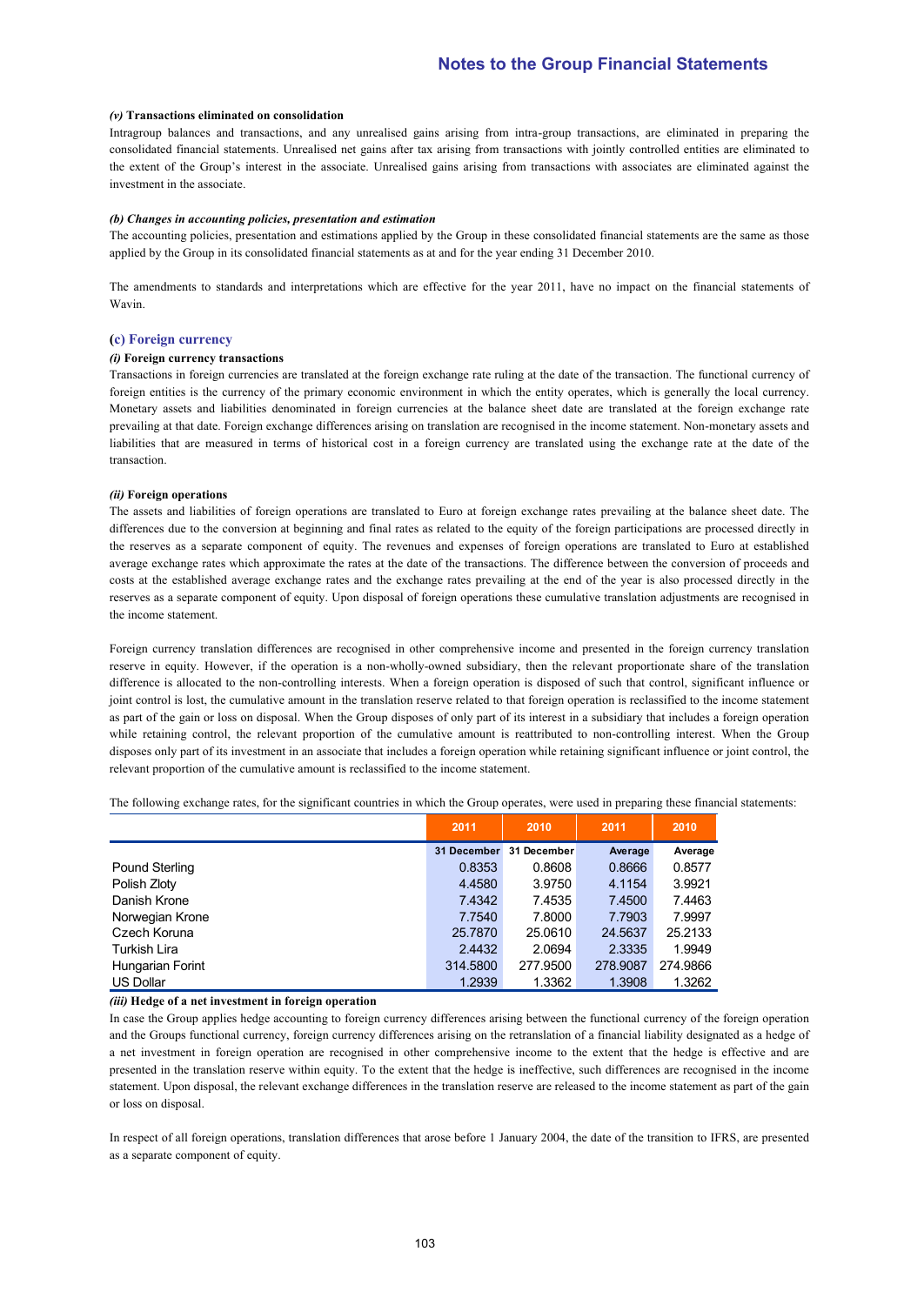#### **(d) Financial instruments**

#### *(i)* **Non-derivative financial instruments**

Non-derivative financial instruments comprise investments in equity and debt securities, trade and other receivables, cash and cash equivalents, loans and borrowings as well as trade and other liabilities.

Non-derivative financial instruments are recognised initially at fair value. Attributable transaction costs are recognised in the income statement when incurred. Subsequent to initial recognition non-derivative financial instruments are measured as described below.

Cash and cash equivalents comprise cash balances and call deposits. Wavin is operating a notional cash pool system for cash management of group companies. The positive and negative positions under the cash pool system are netted. As a consequence the finance income and finance expense related to this system are also presented on a net basis.

Accounting for financial income and expense is disclosed in accounting policy (ab).

#### *Held-to-maturity investments*

If the Group has the ability and intent to hold debt securities to maturity, then they are classified as held-to-maturity. Held-to-maturity investments are measured at amortised cost using the effective interest method, less any impairment losses.

#### *Financial assets and liabilities at fair value through profit or loss*

Financial assets and liabilities are classified at fair value through profit or loss if they are held for trading or are designated as such upon initial recognition. Financial instruments are designated at fair value through profit or loss if the Group manages such investments and makes purchase and sale decisions based on their fair value in accordance with the Group's documented risk management or investment strategy. Upon initial recognition attributable transaction costs are recognised in the income statement when incurred.

#### *Loans and receivables*

Loans and receivables are financial assets with fixed or determinable payments that are not quoted in an active market. Such assets are recognised initially at fair value plus any directly attributable transaction costs. Subsequent to initial recognition, loans and receivables are measured at amortised cost using the effective interest method, less any impairment losses. Loans and receivables comprise cash and cash equivalents and trade and other receivables.

#### *Available-for-sale financial assets*

Available-for-sale financial assets are non-derivative financial assets that are designated as available for sale or are not classified in any of the above categories of financial assets. Subsequent to initial recognition, they are measured at fair value and changes therein, other than impairment losses (see note 3 (l)) and foreign exchange gains and losses on available-for-sale monetary items, are recognised directly in equity. When an investment is derecognised, the cumulative gain or loss in equity is transferred to the income statement.

#### *Other*

Other non-derivative financial instruments are measured at amortised cost using the effective interest method, less impairment losses.

#### *(ii)* **Derivative financial instruments**

The Group uses derivative financial instruments to hedge its exposure to foreign exchange and interest rate risks arising from operational, financing and investment activities. Generally the Group enters into hedge contracts in order to minimise the effects of foreign currency and interest rate fluctuations in the income statement (for further details we refer to note 4).

Derivatives that can be used are interest rate swaps, fx-forward contracts, fx-swaps and fx-options. Transactions are entered with a limited number of counterparties with sound credit ratings. Foreign currency and interest rate hedging operations are governed according to the treasury policy which is approved and monitored by the Management Board. In accordance with its treasury policy, the Group does not hold or issue derivative financial instruments for trading purposes.

Derivative financial instruments are recognised initially at fair value. Attributable transaction costs are recognised in the income statement when incurred. Subsequent to initial recognition, derivative financial instruments are measured at fair value and changes therein are accounted as described below. The fair value of forward exchange contracts are, if available, their quoted market price at the balance sheet date. For the fair value calculation of interest rate swaps we refer to note 3 (ah)(ii).

#### *Cash flow hedges*

Changes in the fair value of the derivative hedging instrument designated as a cash flow hedge are recognised directly in equity to the extent that the hedge is effective. To the extent that the hedge is ineffective, changes in fair value are recognised in the income statement.

When a hedging instrument expires or is sold, or when a hedge no longer meets the criteria for hedge accounting, any cumulative gain or loss existing in equity at that time remains in equity and is recognised when the forecast transaction is ultimately recognised in the income statement. When a forecast transaction is no longer expected to occur, the cumulative gain or loss that was reported in equity is immediately transferred to the income statement.

*Hedge of net investment in foreign operation*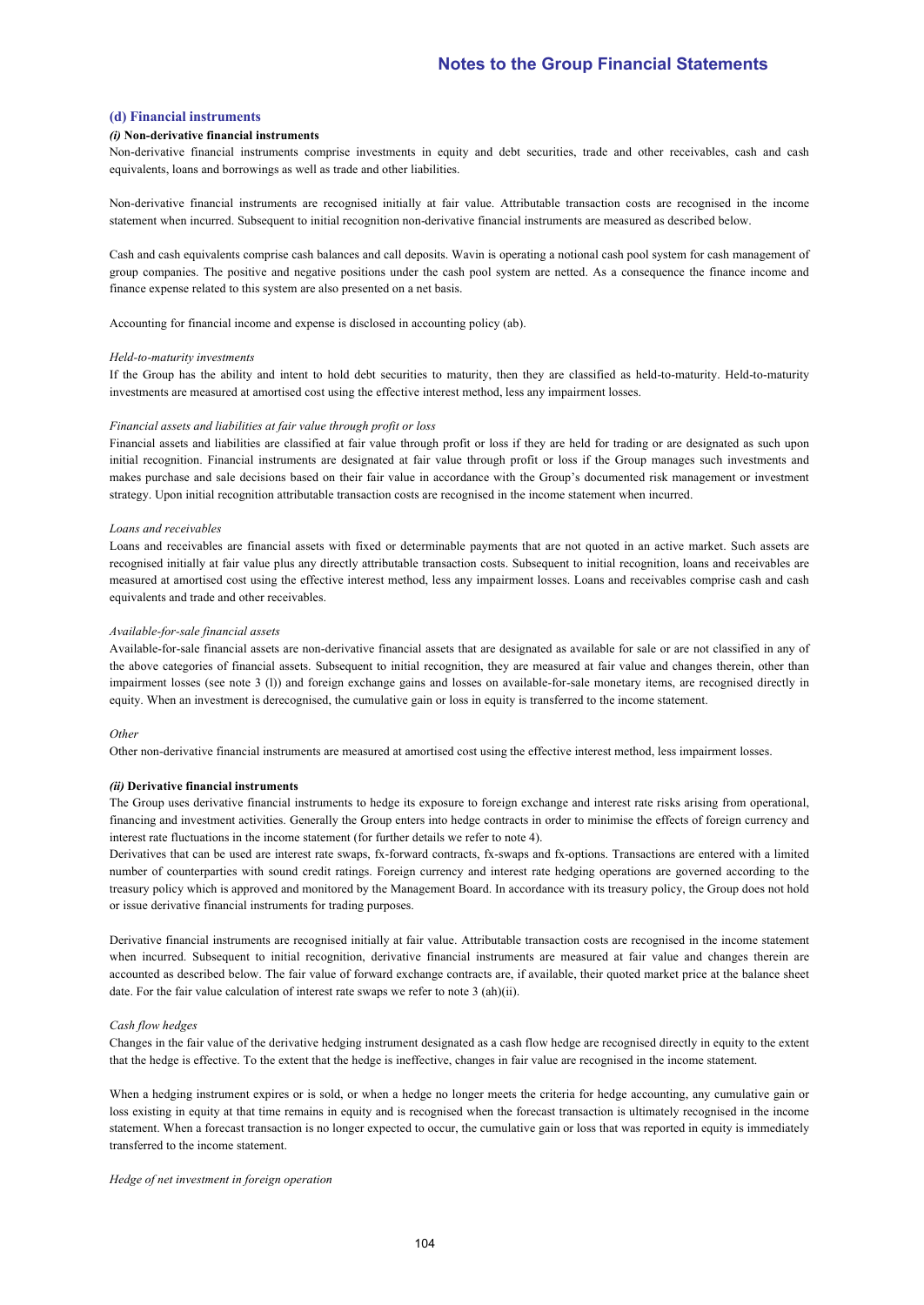Where a foreign currency liability hedges a net investment in a foreign operation, foreign exchange differences arising on translation of the liability are recognised net of tax directly in equity when net investment hedge accounting is applied. The ineffective portion is recognised immediately in the income statement.

### *(iii)* **Share capital**

#### *Ordinary shares*

Ordinary shares are classified as equity. Incremental costs directly attributable to the issue of ordinary shares and share options are recognised as a deduction of equity, net of tax.

#### *Repurchase of share capital*

When share capital recognised is repurchased the amount of the consideration paid, which includes directly attributable costs, is recognised as a deduction of equity, net of tax. Repurchased shares are classified as treasury shares unless decided otherwise. When treasury shares are sold or re-issued, the amount received is recognised as an increase in equity. Transactions related to treasury shares are included in retained earnings.

#### **(e) Property, plant & equipment**

#### *(i)* **Owned assets**

All items of property, plant  $\&$  equipment are stated at cost less cost reducing subsidies received from the government (see note 3 (s)), accumulated depreciation (see section (iv) Depreciation) and impairment losses (see note 3 (l)). Costs include expenditures that are directly attributable to the acquisition of the asset, including capitalised borrowing costs for qualifying assets.

Assets that are being constructed or developed for future use are classified under property, plant & equipment in progress and stated at cost until construction or development is completed. Assets which have been ordered but for which no invoices have been received yet, are disclosed under capital commitments.

Where an item of property, plant  $&$  equipment comprises major components that have different useful lives, they are accounted for as separate items of property, plant  $\&$  equipment. The cost of replacing a component of an item of property, plant  $\&$  equipment is recognised in the carrying amount of the item if it is probable that the future economic benefits embodied within the component will flow to the Group, and its cost can be measured reliably. Where possible the carrying amount of the replaced component is derecognised. Day to day maintenance costs of property, plant & equipment are expensed in the period in which they occur.

Gains and losses on the sale of property, plant & equipment are included in the income statement as other income. If there is an indication that an asset may be impaired, the recoverable amount of the asset is estimated. If the carrying value exceeds the recoverable amount, an impairment charge is recognised in the income statement.

#### *(ii)* **Leased assets**

Leases in terms of which the Group assumes substantially all the risks and rewards of ownership are classified as finance leases. Plant and equipment acquired by way of finance lease is stated at an amount equal to the lower of its fair value and the present value of the minimum lease payments at inception of the lease, less accumulated depreciation and impairment losses. Other leases are operating leases which are not recognised in the balance sheet and are recognised in the income statement on a straight-line basis over the term of the lease.

#### *(iii)* **Subsequent expenditure**

The cost of replacing part of an item of property, plant & equipment is capitalised as a separate asset when it is probable that the future economic benefits embodied within the part will flow to the Group and its costs can be measured reliably. The carrying amount of the replaced part is derecognised. Other subsequent expenditure is capitalised only when it increases the future economic benefits embodied in the item of property, plant & equipment. All other expenditure is recognised in the income statement as an expense as incurred.

#### *(iv)* **Depreciation**

Depreciation is charged to the income statement on a straight-line basis over the estimated useful lives of items of property, plant & equipment, and major components that are accounted for separately. Land is not depreciated as it is deemed to have an indefinite life. Assets under construction are not depreciated. The rates for depreciation are:

| Surfaces                               | $10\%$        |
|----------------------------------------|---------------|
| <b>Buildings</b>                       | $2.5\%$       |
| Installations and production machinery | 5 to 15 %     |
| Heads, cones, moulds                   | 10 to 12.5 %  |
| Transport equipment                    | 20%           |
| Computer hardware                      | 20 to 33.33 % |
| Office equipment/furniture             | $10\%$        |
|                                        |               |

The residual value, useful lives and depreciation methods are reassessed annually.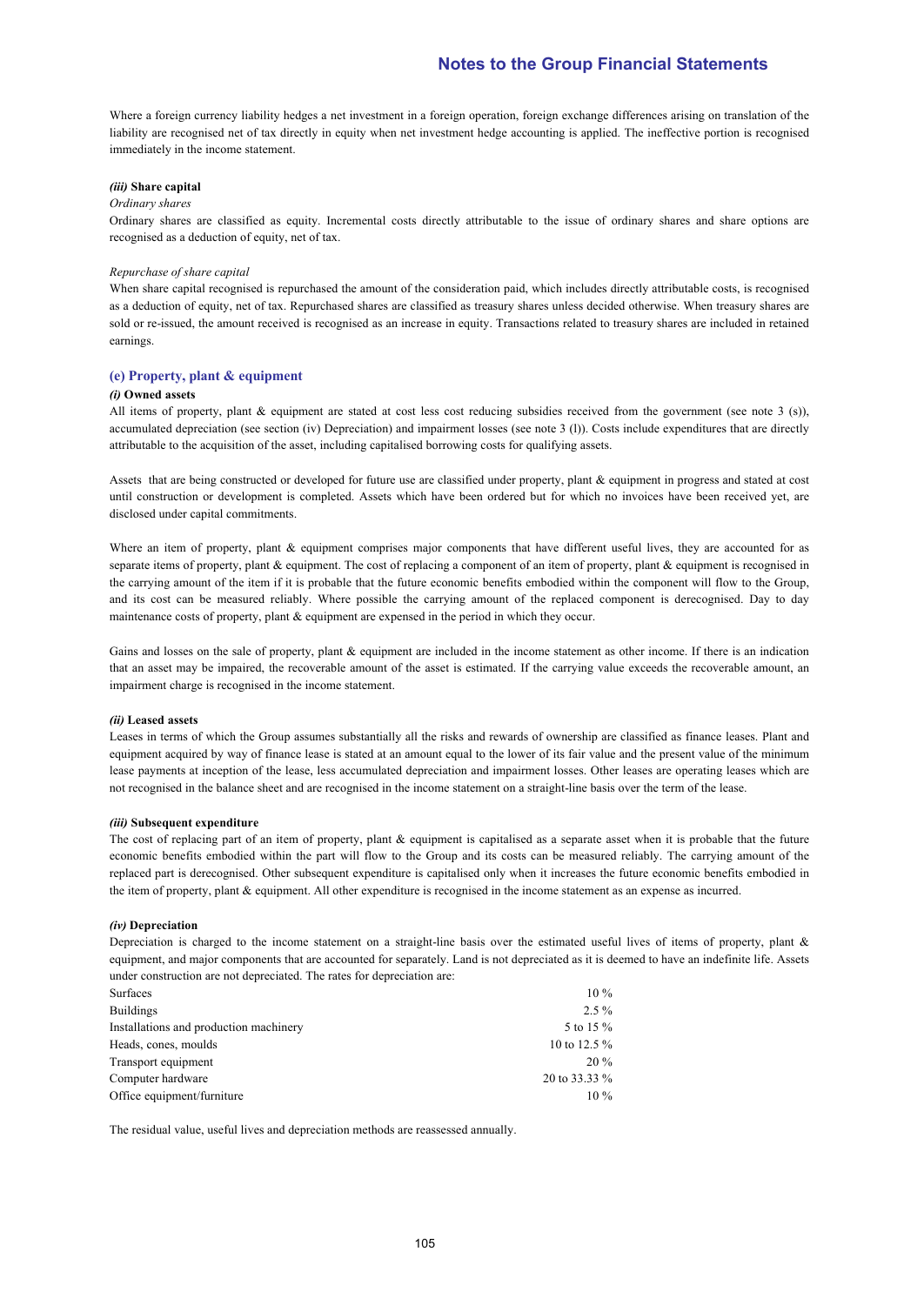### **(f) Intangible assets**

#### *(i)* **Goodwill**

Goodwill that arises upon the acquisition of subsidiaries is included in intangible assets. For the measurement of goodwill at initial recognition we refer to note 3 (a).

Goodwill is stated at cost less accumulated impairment charges (see note 3 (1)). Goodwill is not amortised but tested annually for impairment. In respect of associates, the carrying amount of goodwill is included in the carrying amount of the investment in the associate.

#### *(ii) Brand names*

The Group carries assets in the balance sheet for the major brands such as 'Wavin', 'Hep<sub>2</sub>O', 'Chemidro' and 'Pilsa'. Internally generated brands are not capitalised. The fair value of an acquired brand name is estimated using generally accepted valuation methods such as the relief from royalty method. Brand names have an indefinite live as there are no material legal, regulatory, contractual, competitive, economic or other factors that limit the useful life of these intangibles. Furthermore:

- the Group has the ability to transfer the brand name to new product groups;
- the Group supports the main brands through spending on marketing across the business and through investments in promotional support. The brands are expected to be in longstanding and profitable market sectors;
- the likelihood that market-based factors could reduce a brand's life is relatively remote because of the size, diversification and market share of the brands in question;
- the Group owns the trademark for all brands valued on the balance sheet and renews these for nominal cost at regular intervals. The Group has never experienced problems with such renewals.

#### *(iii) Customer relations*

Acquired customer relations and distribution networks are calculated based on the Group's valuation methodology, which is based on cash flow projections of value-added products taking into account an attrition rate for the acquired customers. We have excluded the revenue generated by the sale of commoditised products, since for these products the competition is based on price and having excellent customer relationships hardly has any impact. Acquired customer relations and distribution networks are stated at fair value at acquisition date less accumulated amortisation (see below) and impairment losses (see note 3 (I)).

#### *(iv) Other assets from business combinations*

The previously unrecognised assets in an acquired company such as order portfolios are recognised at the fair value on acquisition date. These other intangible assets acquired through business combinations are amortised over their individual useful life of which the range is one to five years.

#### *(v)* **Research and development**

Expenditure on research activities, undertaken with the prospect of gaining new scientific or technical knowledge and understanding, is recognised in the income statement as an expense when incurred. Development activities involve a plan or design for the production of new or substantially improved products and processes. These are capitalised only if development costs can be measured reliably and the product or process is technically and commercially feasible and the Group has sufficient resources to complete development. The expenditure capitalised includes the cost of materials, direct labour, an appropriate part of overhead costs and capitalised borrowing costs for qualifying projects. Other development expenditure is recognised in the income statement when incurred. Capitalised development expenditure is stated at cost less accumulated amortisation (see below) and impairment losses (see note 3 (l)).

#### *(vi)* **Other intangible assets**

Other intangible assets that are acquired by the Group are stated at cost less accumulated amortisation (see below) and impairment losses (see note 3 (l)). Expenditure on internally generated goodwill, patents, brands, etc. is recognised in the income statement as an expense when incurred.

### *(vii)* **Subsequent expenditure**

Subsequent expenditure on capitalised intangible assets is capitalised only when it increases the future economic benefits embodied in the specific asset to which it relates. All other expenditure is expensed when incurred.

#### *(vii)* **Amortisation**

Amortisation is charged to the income statement on a straight-line basis over the estimated useful life of intangible assets. Intangible assets other than goodwill and brand names are amortised from the date they are available for use. The annual amortisation rates are:

| 4 to $10%$   |
|--------------|
| 20 to $50\%$ |
| 20%          |
| 20%          |
| 20 to 33.33% |
|              |

Brand names are an indissoluble part of the Company on a going concern principle. The Company is continuously investing in its brand names to maintain its competitive position and therefore the value of the brand names. Due to this infinite character the brand names are not amortised but tested for impairment annually.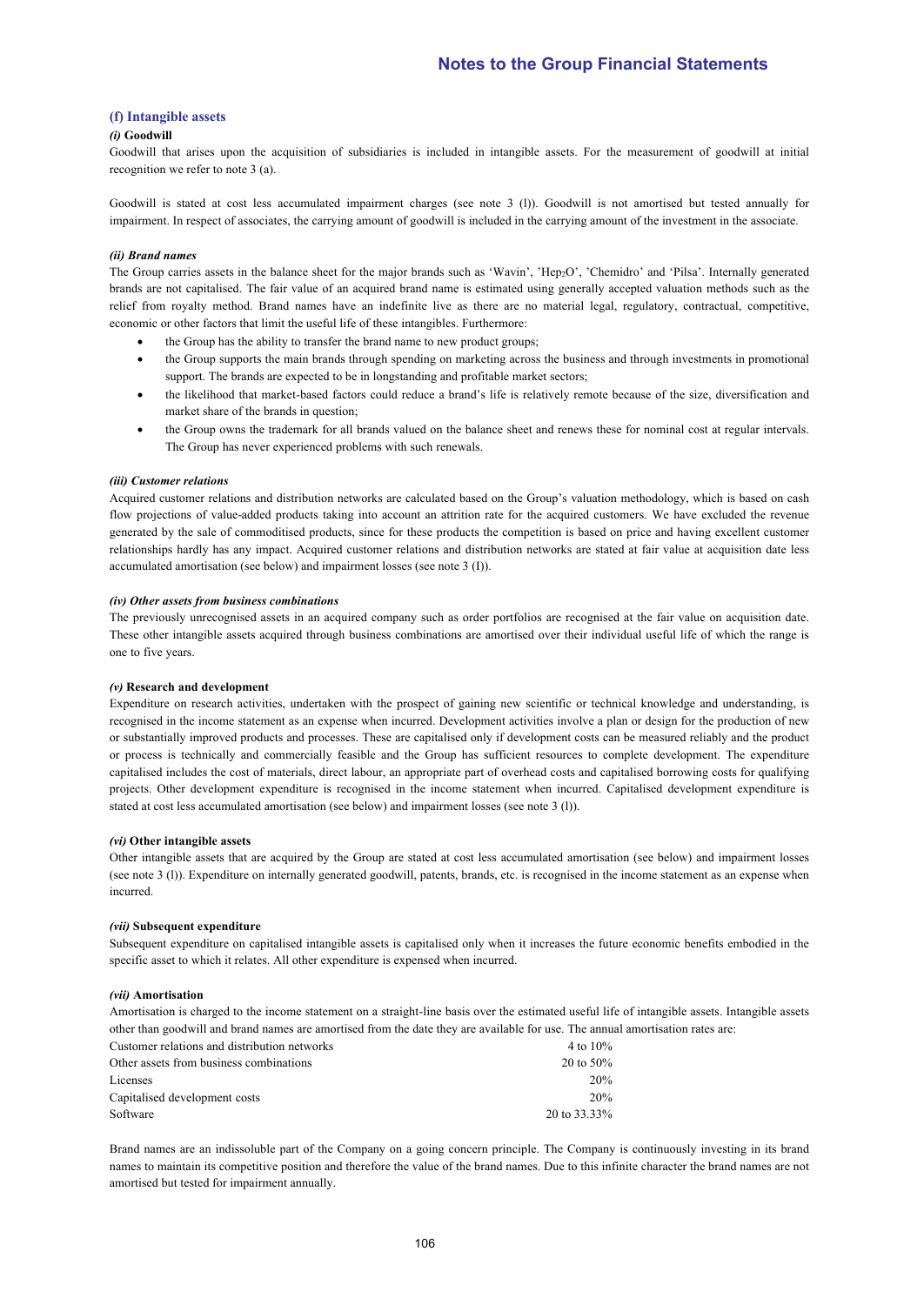### **(g) Other non-current investments**

The other non-current investments mainly comprise long term credit facilities extended to customers and associates, other investments and guarantees deposited, after providing for doubtful debts.

# **(h) Deferred tax assets**

Long term tax assets resulting from temporary differences between financial statements and fiscal valuations are capitalised as deferred tax assets as long as it is probable they will result in a future cash inflow. If a Group company is not expecting to pay profit taxes for the coming years due to negative results, the deferred tax asset is not recognised. Tax losses carried forward for compensation with future profits that will probably materialise in the foreseeable future are also included under deferred tax assets.

### **(i) Other current investments**

Investments in debt and equity securities held by the Group are classified as being held for trading and are stated at fair value, with any resultant gain or loss being recognised in the income statement.

#### **(j) Inventories**

Inventories are stated at the lower of cost (see note 3 (x)) and net realisable value. Net realisable value is the estimated selling price in the ordinary course of the business, less the estimated selling costs. The cost of inventories is based on the first-in first-out principle and includes expenditures incurred in acquiring the inventories, production or conversion costs and other costs incurred in bringing it to their existing location. Costs for self-manufactured inventories and work in progress include an appropriate share of overhead costs based on normal operating capacity.

#### **(k) Trade and other receivables**

Trade receivables, receivables from associates, prepaid expenses and accrued income are recognised initially at fair value. Subsequent to initial recognition, receivables are measured at amortised cost using the effective interest method less impairment losses (see note 3 (l)). Discounted drafts with recourse are accounted for as debtors with the corresponding liability in interest-bearing loans and borrowings.

### **(l) Impairment**

#### *(i) Financial assets (including receivables)*

A financial asset not carried at fair value through profit or loss is assessed at each balance sheet date to determine whether there is objective evidence that it should be impaired. A financial asset is impaired if objective evidence indicates that a loss event has occurred after the initial recognition of the asset. All individual significant receivables are assessed for specific impairment. Receivables that are not individually significant are collectively assessed for impairment. If any such indication exists, the asset's recoverable amount is estimated. Losses are recognised in the income statement and reflected in an allowance account against receivables. When a subsequent event causes the amount of impairment to decrease, the decrease in impairment loss is reversed through the income statement.

#### *(ii) Non-financial assets*

The carrying amounts of the Group's non-financial assets other than other current investments (see note 3 (i)), inventories (see note 3 (j)) and deferred tax assets (see note 3 (h)) are reviewed at each balance sheet date to determine whether there is any indication of impairment. If any such indication exists, the asset's recoverable amount is estimated. For goodwill, and intangible assets that have indefinite useful lives or that are not yet available for use, the recoverable amount is estimated each year at the same time.

An impairment loss is recognised whenever the carrying amount of an asset or its cash generating unit (CGU) exceeds its recoverable amount. A CGU is the smallest identifiable asset group that generates cash flows that largely are independent from other assets and groups. The CGU's do not exceed the level of the operating segments as used for the segment reporting. Impairment losses are recognised in the income statement.

Impairment losses recognised in respect of CGUs are allocated first to reduce the carrying amount of any goodwill allocated to the units and then to reduce the carrying amount of the other assets in the unit on a pro rata basis.

### *(iii)* **Calculation of recoverable amount**

The recoverable amount of other non-current investments is calculated as the net present value of expected future cash flows, discounted at the original effective interest rate inherent in the asset. Assets with a short duration are not discounted.

The recoverable amount of other assets is the greater of the fair value less cost to sell and value in use. In assessing the value in use, the estimated cash flows are discounted to their net present value using an average pre-tax discount rate that reflects current market assessments of the time value of money and the risks specific to the asset. For an asset that does not generate largely independent cash inflows, the recoverable amount is determined for the CGU to which the asset belongs. For the purpose of impairment testing, goodwill is allocated to the CGU or group of CGUs which represent the lowest level within the Group at which the goodwill is monitored for internal management purposes.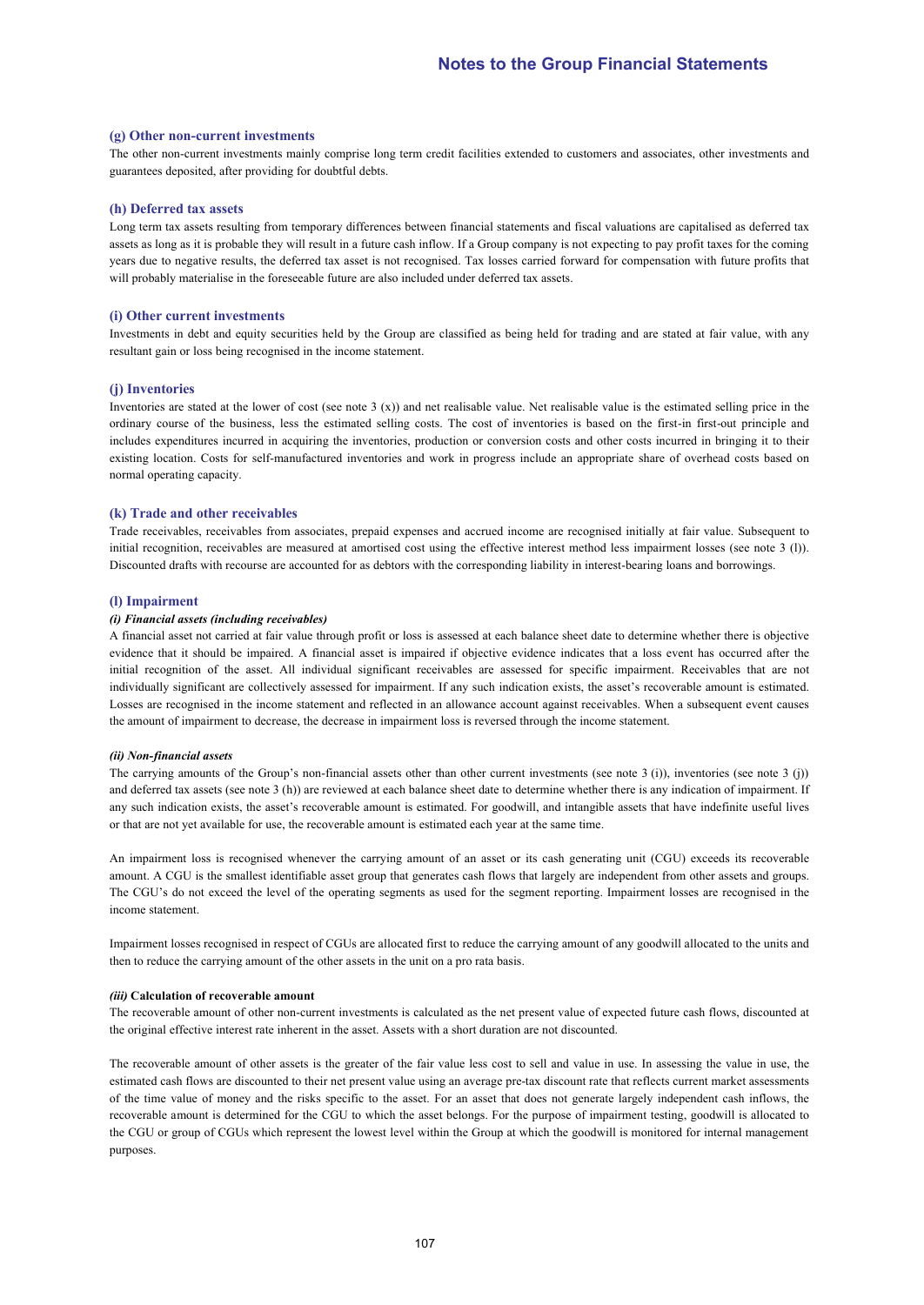The Group's corporate assets are allocated to the CGUs. If there is an indication that a corporate asset may be impaired, then the recoverable amount is determined for the CGU to which the corporate asset belongs.

Goodwill that forms part of the carrying amount of an investment in an associate is not recognised separately and therefore is not tested for impairment separately. Instead, the entire amount of the investment in an associate is tested for impairment as a single asset when there is objective evidence that the investment in an associate may be impaired.

#### *(iv)* **Reversals of impairment**

An impairment loss of goodwill is not reversed. In respect of other assets, impairment losses recognised in prior periods are assessed at each reporting date for any indications that the impairment loss has decreased or no longer exists. An impairment loss in respect of a non-current asset is reversed if the subsequent increase in recoverable amount can be related to an event occurring after the impairment loss was recognised. In respect of other assets, an impairment loss is reversed if there has been a change in the estimates used to determine the recoverable amount. An impairment loss is reversed only to the extent that the asset's carrying amount does not exceed the carrying amount that would have been determined, net of depreciation or amortisation, if no impairment loss had been recognised.

### **(m) Assets classified as held-for-sale**

Non-current assets, or disposal groups comprising assets and/or liabilities, that are expected to be recovered primarily through sale rather than through continuing use are classified as held-for-sale. Immediately before classification as held-for-sale the assets are re-measured in accordance with the Group's accounting policies. Thereafter the assets are measured at the lower of their carrying amount or fair value less cost to sell and are no longer depreciated. Any impairment loss on a disposal group first is allocated to goodwill, and then to remaining assets and liabilities on pro rata basis, except that no loss is allocated to financial assets, deferred tax assets and employee benefit assets, which continue to be measured in accordance with the Group's accounting policies. Impairment losses on initial classification as held-forsale and subsequent gains or losses on re-measurement are recognised in the income statement. Gains are not recognised in excess of any cumulative impairment loss.

Intangible assets and property, plant & equipment once classified as held-for-sale are not amortised or depreciated. In addition, equity accounting of associates ceases once classified as held-for-sale.

#### **(n) Cash and cash equivalents**

Cash and cash equivalents comprise cash in hand, cash in bank accounts and call deposits with original maturities of three months or less. All amounts are readily available.

# **(o) Equity**

### **Retained earnings / appropriation of profit**

The net profit for the year under review is added to the retained earnings taking into account the required movements in legal reserves. Dividends are discretionary at the option of the shareholders. Dividends are recognised as a liability in the period in which they are declared.

The Group can only declare dividends in so far as the equity exceeds the amount of the paid-up capital increased by the reserves that must be legally maintained and taking into account the restrictions agreed under our Forward Start Facility to distribute cash dividends.

### **(p) Interest-bearing loans and borrowings**

Interest-bearing loans and borrowings are recognised initially at fair value net of transaction costs incurred, with any difference between initial carrying amount and redemption value being recognised in the income statement over the period of the borrowings on an effective interest basis. Subsequent to initial recognition the interest-bearing loans and borrowings are measured at amortised cost using the effective interest method.

Fees paid on the establishment of loan facilities are recognised as transaction costs of the loan and are amortised using the effective interest method during the period of the borrowings.

### **(q) Employee benefits**

### *(i)* **Defined contribution plans**

A defined contribution plan is a post-employment benefit plan under which an entity pays fixed contributions into a separate entity and will have no legal or constructive obligation to pay further amounts. Obligations for contributions to defined contribution plans are recognised as an expense in the income statement when they are due. Prepaid contributions are recognised as an asset to the extent that a cash refund or a reduction in future payments is available to the Group.

### *(ii)* **Defined benefit plans**

The Group's net obligation in respect of defined benefit plans is calculated separately for each plan by estimating the amount of future benefits that employees have earned in return for their service in the current and prior periods. The benefits are discounted to determine the present value after which the fair value of the plan assets is deducted. The discount rate is the yield at balance sheet date on high quality corporate bonds that have maturity dates approximating the terms of the obligations. The calculations are made by qualified actuaries using the projected unit credit method.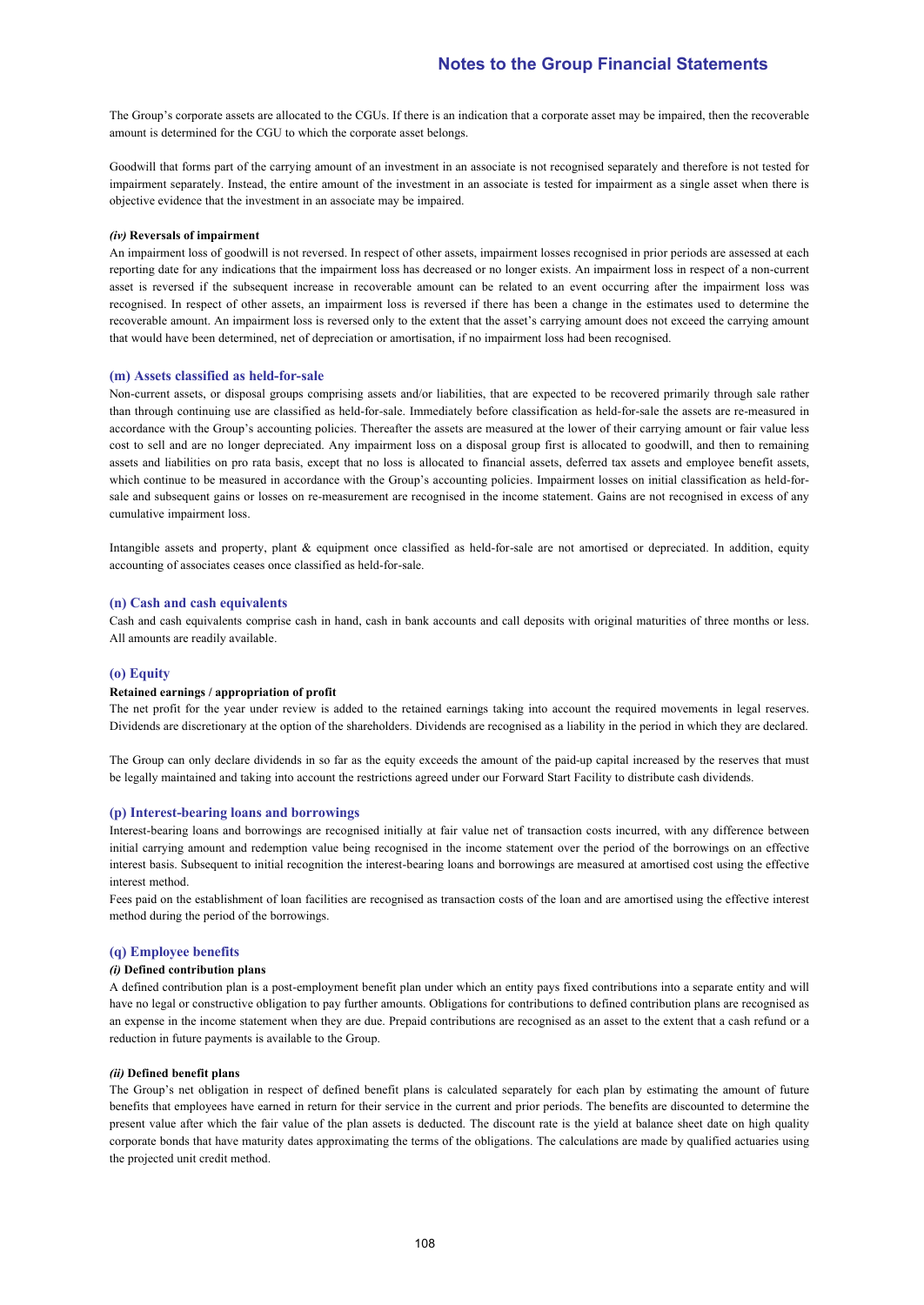Actuarial gains and losses that arise in calculating our obligation in respect of a plan, are recognised to the extent that any cumulative unrecognised actuarial gain or loss exceeds 10 percent of the greater of the present value of the defined benefit obligations or the fair value of plan assets. That portion is recognised in the income statement over the expected average remaining working lives of the employees participating in the plan.

When the benefits of a plan are improved the portion of the increased benefit relating to the past service by employees is recognised as an expense in the income statement on a straight line basis over the average period until the benefits become vested. To the extent that the benefits vest immediately, the expense is recognised immediately in the income statement.

When the calculation results in a benefit to the Group, the recognised asset is limited to the total of any unrecognised actuarial losses and past service costs and the present value of the economic benefits available in the form of any future refunds from the plan or reductions in future contributions to the plan. In order to calculate the present value of the economic benefits, consideration is given to any minimum funding requirements that apply to any plan in the Group. An economic benefit is available to the Group if it is realisable during the life of the plan, or on settlement of the plan liabilities.

#### *(iii)* **Other non-current employee benefits**

This relates to non-current legal or constructive obligations as incorporated in (collective) labour agreements, company regulations, etc. (such as jubilee allowances, long term incentives, allowances for non-current service, medical, sickness and disability, etc.). These obligations are provided for on an actuarial basis. The method is equal to the actuarial calculation for defined benefit plans with the exception that actuarial results are charged as costs without using a corridor and all past service costs are recognised immediately in the income statement without any transitional option.

#### *(iv) Current employee benefits*

Current employee benefit obligations are measured on an undiscounted basis and are expensed as the related service is provided.

A provision is recognised for the amount expected to be paid under short term cash bonus or profit sharing plans if the Group has a present legal or constructive obligation to pay this amount as a result of past service provided by the employee and the obligation can be estimated reliably.

### **(r) Share-based payment transactions**

To senior management (including the Management Board) a share-based payment award is granted. This equity-settled share plan is based on certain performance conditions.

The grant date fair value of share-based payment awards is recognised as a personnel expense with a corresponding increase in equity over the period that the employees become unconditionally entitled to the awards. The costs of the share plan for senior management are recognised evenly over the vesting period.

At each balance sheet date the Group assesses its estimates of the number of share and option rights that are expected to vest. The amount recognised as an expense is adjusted, when necessary, to reflect the number of awards for which the non-market performance and service conditions are expected to be met, such that the amount ultimately recognised as an expense is based on the number of awards that meet the related service and performance conditions at the vesting date.

### **(s) Government grants**

An unconditional government grant is recognised in the income statement when receipt of the grant is virtually certain. Other government grants are recognised initially as deferred income when there is reasonable assurance that they will be received and that the Group will comply with conditions associated with the grant. Grants that compensate the Group for expenses incurred are recognised in the income statement on a systematic basis in the same periods in which the expenses are recognised. For grants that compensate the Group for the costs of an asset we refer to note 3(e).

## **(t) Provisions**

A provision is recognised in the balance sheet when the Group has a legal or constructive obligation as a result of a past event, and it is probable that an outflow of economic benefits will be required to settle the obligation. If the effect is material, provisions are determined by discounting the expected future cash flows at a pre-tax rate that reflects current market assessments of the time value of money and, where appropriate, the risks specific to the liability.

### *(i)* **Warranties**

For products or services sold, a provision is recognised based on actual claims received and on historical data regarding warranty costs, which were not provided for on an individual claims basis. The product liability insurance cover is taken into account when determining the provision. Claims honoured are charged against the provision.

#### *(ii)* **Restructuring**

A provision for restructuring is recognised when a formal restructuring plan is approved and the restructuring has either commenced or has been announced publicly.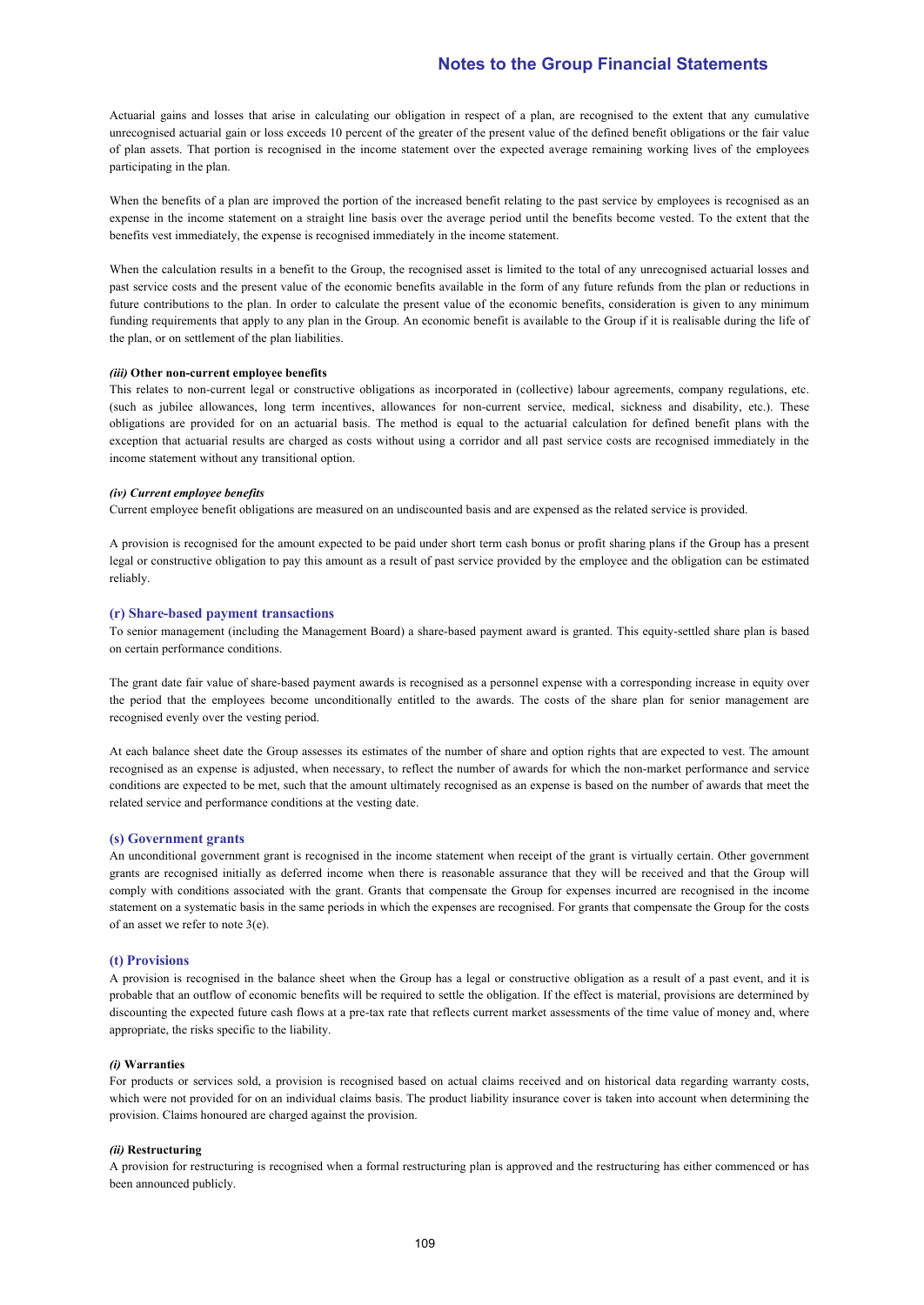#### *(iii***) Tax**

A tax provision is recognised when tax exposures are identified within the Group.

### *(iv***) Others**

The other provisions mainly consist of provisions for the obligation to take back returnable packaging, quarry restorations and for environmental commitments. A provision for site restoration is recognised when there is a legal or constructive obligation to reduce or solve pollution of land, air, water etc. All environmental provisions are based on expert reports.

### **(u) Deferred tax liabilities**

Long term tax liabilities resulting from temporary differences between financial statements and fiscal valuations per fiscal entity are recognised as deferred tax liability as long as they are expected to result in a cash outflow. No deferred tax liabilities are taken into account when it is probable that no profit taxes will be paid due to available losses carried forward.

### **(v) Trade and other payables**

Trade and other payables are recognised initially at fair value. Subsequent to initial recognition, trade and other payables are measured at amortised cost using the effective interest method.

# **(w) Revenue**

Revenue is derived from the goods and services sold and delivered during the year net of rebates and discounts and net of sales tax. Revenue from the sales of goods is recognised in the income statement when the significant risks and rewards of ownership have been transferred to a third party, recovery of the consideration is probable, the associated costs and possible return of goods can be estimated reliably and there is no continuing management involvement with the goods. The timing of the transfer of risks and rewards depends on the individual delivery conditions. For the revenue of sales of goods these conditions are generally met at the time the product is delivered to the customer. Revenue from services rendered is recognised in the income statement in proportion to the stage of completion. If it is probable that discounts will be granted and the amount can be measured reliably, then the discount is recognised as a reduction of revenue at the same time the sales are recognised.

### **(x) Cost of sales**

Cost of sales comprises the manufacturing costs of the goods sold and delivered, and any inventory write downs to lower net realisable value. Manufacturing costs include items as:

- the costs of raw materials and supplies, energy, packaging and other materials;
- depreciation and the costs of maintenance of the assets used in production;
- salaries, wages and social charges for the personnel involved in manufacturing.

### **(y) Research and development expenses**

Research and other not capitalised development expenses are charged to income as incurred. Amortisation of capitalised development costs is charged on a straight-line basis over the estimated useful life.

### **(z) Expenses**

Operating expenses (sales, distribution and administrative) are charged to income as incurred. Payments made under operational lease contracts are recognised in the income statement on a straight-line basis over the term of the lease.

### **(aa) Non-recurring income and expense**

Non-recurring income and non-recurring expenses are significant one-off income and expenses out of the ordinary course of business which result from e.g. restructuring of activities, sale of assets, sale of associates, impairment charges, costs related to acquisitions which cannot be capitalised, liquidation losses and the effects of the adjustment of income tax rates. Non-recurring income and non-recurring expenses are reported separately to give a better reflection of the operating performance of the Group for the periods concerned.

### **(ab) Finance income and expense**

Finance income comprises interest income on funds invested, gains on the disposal of available-for-sale financial assets, changes in the fair value of financial assets at fair value through profit or loss, foreign currency gains as well as gains on hedging instruments that are recognised in the income statement. Interest income is recognised as it accrues, using the effective interest method.

Finance expense comprises interest expense on borrowings, amortisation of fees relating to the arrangement of borrowings, foreign currency losses, changes in the fair value of financial assets at fair value through profit or loss, impairment losses recognised on financial assets and losses on hedging instruments that are recognised in the income statement. Borrowing costs are recognised in the income statement using the effective interest method. As the actual positive and negative positions under the notional cash pool system are netted, the related finance income and expense are netted as well.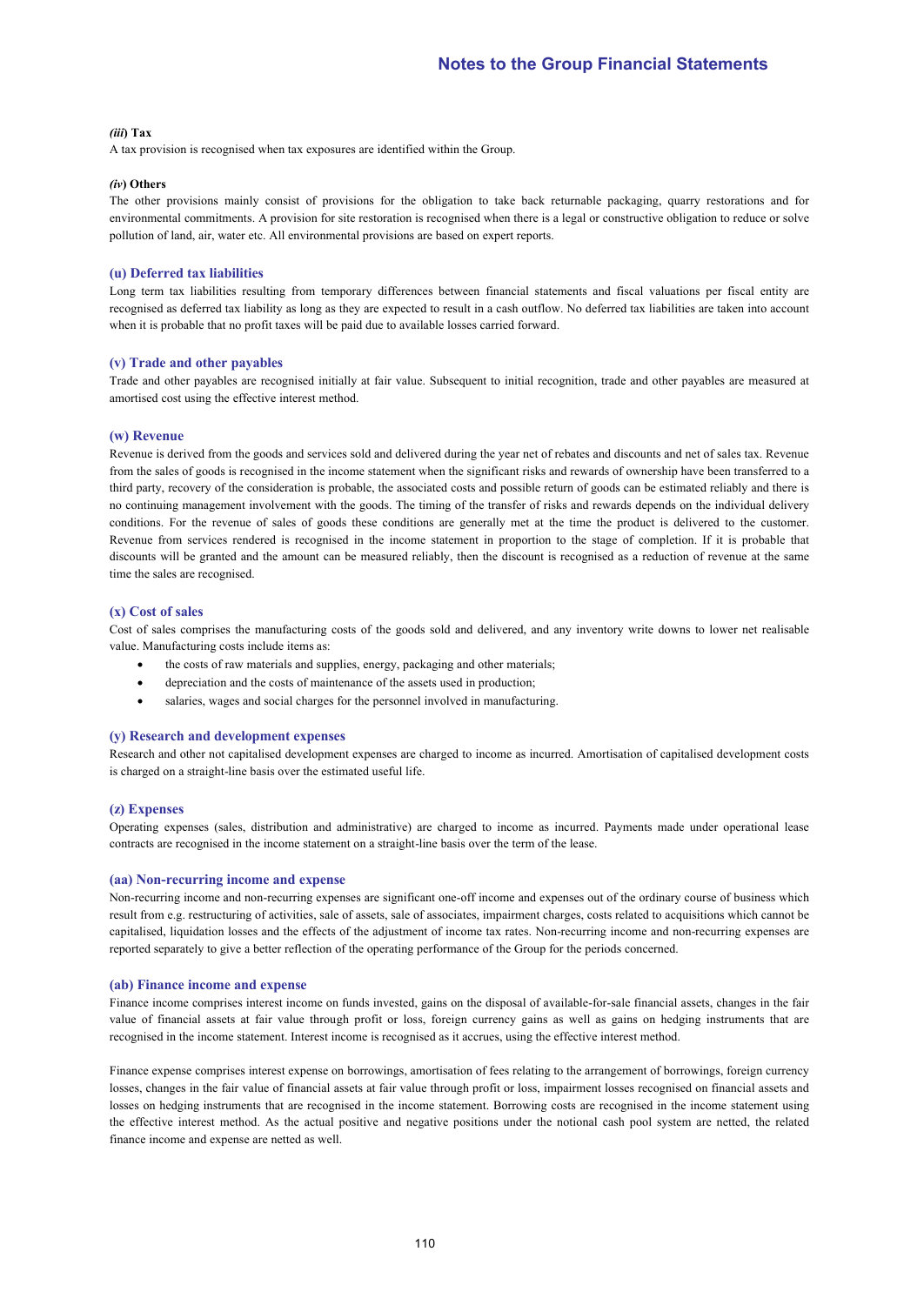Foreign currency gains and losses arising from a group of similar transactions are reported on a net basis. Such gains and losses are, however, reported separately if they are material.

### **(ac) Income tax expense**

Income tax is accounted for in accordance with the tax regulations of the country of domicile concerned.

Income tax on the result for the year comprises current and deferred tax. Income tax is recognised in the income statement except to the extent that it relates to a business combination or items recognised directly in equity or other comprehensive income.

Current tax is the expected tax payable on the taxable income for the year, using tax rates valid at the balance sheet date and any adjustment to tax payable in respect of previous years.

Deferred tax is recognised using the balance sheet liability method, providing for temporary differences between the carrying amounts of assets and liabilities for financial reporting purposes and the amounts used for taxation purposes. The following temporary differences are not provided for: goodwill not deductible for tax purposes, the initial recognition of assets or liabilities that affect neither accounting nor taxable profit nor differences relating to investments in subsidiaries to the extent that they will probably not reverse in the foreseeable future.

The amount of deferred tax recognised is based on the expected realisation or settlement of the carrying amount of assets and liabilities using tax rates that are expected to apply to the period when the asset is realised or the liability is settled based on the tax rates that have been enacted on the balance sheet date. The tax rates used are based on the laws that have been enacted or substantially enacted at the reporting date. No provision for deferred tax liabilities is made when it is not probable that profit taxes will be paid due to available losses carried forward.

In determining the amount of current and deferred tax the Group takes into account the impact of uncertain tax positions and whether additional taxes and interest may be due. The accruals for tax liabilities are adequate for all open tax years based on the Groups assessment of many factors, including interpretations of tax law and prior experience. This assessment relies on estimates and assumptions and may involve a series of judgements about future events. New information may become available that causes the Group to change its judgement regarding the adequacy of existing tax liabilities; such changes to tax liabilities will impact tax expense in the period that such a determination is made.

Deferred tax assets and liabilities are offset if there is a legally enforceable right to offset current tax liabilities and assets, and they relate to taxes levied by the same tax authority on the same taxable entity.

A deferred tax asset is recognised only to the extent that it is probable that future taxable profits will be available against which the asset can be utilised. Deferred tax assets are reviewed at each reporting date and reduced to the extent that it is no longer probable that the related tax benefit will be realised.

## **(ad) Discontinued operations**

A discontinued operation is a clearly distinguishable component of the Group's business that is abandoned or terminated pursuant to a single plan, and which represents a separate major line of business or geographic area of operations.

### **(ae) Earnings per share**

The Group presents basic earnings per share (EPS) data for its ordinary shares. Basic EPS is calculated by dividing the profit or loss attributable to ordinary shareholders of the Company by the weighted average number of ordinary shares outstanding during the period.

Diluted EPS is determined by adjusting the profit or loss attributable to ordinary shareholders and the weighted average number of ordinary shares outstanding for the effects of all potential dilutive ordinary shares, which comprise matching shares and performance options granted to eligible employees.

## **(af) Cash flow statement**

The cash flow statement is prepared using the indirect method. Changes in the balance sheet items that have not resulted in cash flows such as translation differences, fair value changes, equity-settled share-based payments and other non-cash items, have been eliminated for the purpose of preparing this statement. Assets and liabilities acquired as part of a business combination are included in investing activities (net of cash acquired). Dividends paid to ordinary shareholders are included in financing activities. Dividends received are classified as investing activities. Interest paid is included in operating activities. Drawings and repayments under the revolving credit facility in which the turnover is quick and the maturities are short, are included on a netted basis.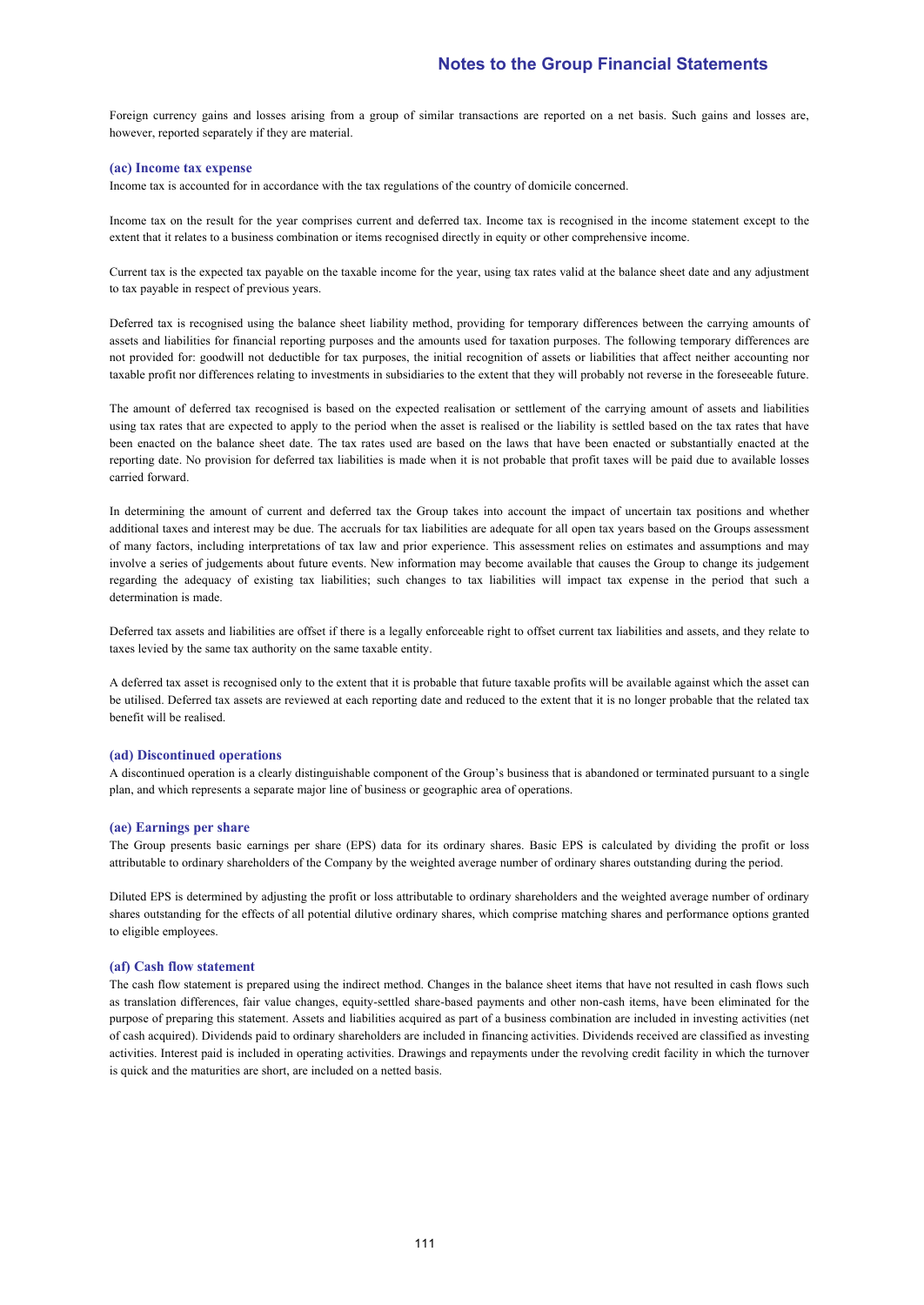### **(ag) Segment reporting**

A segment is a distinguishable component of the Group that is engaged either in providing products within a particular economic environment (geographic segment), or providing related products (business segment), which is subject to risks and rewards that are different from those of other segments. The operating segment's performance is assessed and operating and financial results are reviewed regularly by the Management Board to take decisions about resources to be allocated to the segment. For each operating segment reliable financial information is available.

The Group's format for segment reporting is based on geographic segments. In addition the Company assesses the revenue of business segments.

## **(ah) Determination of fair values**

A number of the Group's accounting policies and disclosures require the determination of fair value, for both financial and non-financial assets and liabilities. Fair values have been determined for measurement and/or disclosure purposes based on the methods described below. Where applicable, further information about the assumptions made in determining fair values is disclosed in the notes specific to that asset or liability.

#### *(i) Business combinations*

In business combinations identifiable assets and liabilities, and contingent liabilities are recognised at their fair values at acquisition date. Determining the fair values requires significant judgements on future cash flows to be generated.

The fair value of brand names, distribution networks and customer relations, patents and trademarks acquired in a business combination is estimated using generally accepted valuation methods. The fair value of property, plant & equipment recognised as a result of a business combination is based on estimated market values.

The fair value of inventories acquired in a business combination is determined based on its estimated selling price in the ordinary course of the business less the estimated costs of completion and cost to sell as well as a reasonable profit margin based on the effort required to complete and sell the inventories.

The fair values of these assets are provisional estimates based on best information available at the time of determining those values. If within a timeframe of 12 months after acquisition, it can be demonstrated that new information provides better evidence about the fair value of any asset or (contingent) liability at acquisition date, the estimates are adjusted.

#### *(ii) Financial instruments*

The fair value of forward exchange contracts is based on their quoted market price, if available.

The fair value of interest rate swaps is estimated by discounting the difference between cash flows resulting from the contractual interest rates of both legs of the transaction, taking into account current interest rates and the current creditworthiness of the swap counterparties.

The fair value of non-derivative financial instruments, which is determined for disclosure purposes, is calculated based on the present value of future cash flows, discounted at the market rate of interest at the reporting date.

#### *(iii) Share-based payment transactions*

The fair value of employee stock options is measured using a binominal tree valuation methodology. The fair value of granted matching shares is measured using a Black-Scholes option pricing model. Measurement inputs include share price on measurement date, exercise price of the instrument, expected volatility, weighted average expected life of the instruments, expected dividends and the risk-free interest rate. Service and non-market performance conditions related to the grant are not taken into account determining the fair value.

#### *(iv) Pensions and other post-retirement benefits*

Retirement benefits represent obligations that will be settled in the future and require assumptions to project benefit obligations and fair values of plan assets. Retirement benefit accounting is intended to reflect the recognition of future benefit costs over the employee's approximate service period, based on terms of the plans and the investment and funding decisions made by the Company. The accounting requires management to make assumptions regarding variables such as discount rate, rate of compensation increase, return on assets, mortality rates and future healthcare costs. Periodically, management consults with external actuaries regarding these assumptions. Changes in these key assumptions can have a significant impact on the projected benefit obligations, funding requirements and periodic costs incurred. For details on key assumptions and policies we refer to note 27.

### **(ai) New standards and interpretations not yet implemented**

A number of new standards, amendments to standards and interpretations are not yet effective for the year ended 31 December 2011, and have not been applied in preparing these consolidated financial statements.

None of these is expected to have a material effect on the consolidated financial statements of the Group, except for:

Amendment IAS 19 Employee Benefits, which is expected to become mandatory for the Group's 2013 consolidated financial statements could change the recognition in the income statement and measurement of result of operating activities. In addition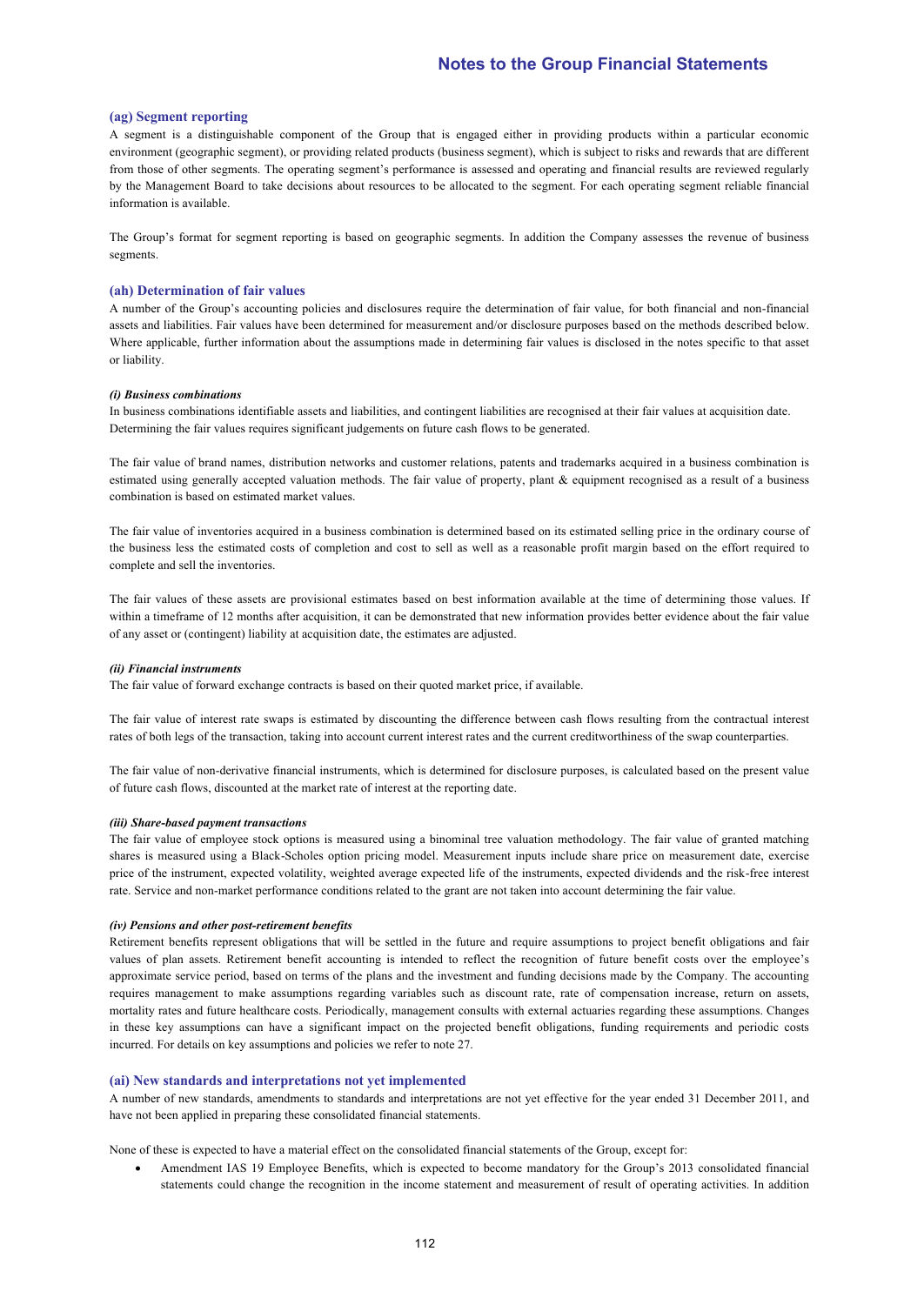actuarial gains and losses have to be recognised in Other Comprehensive Income. A first high level assessment shows that this amendment will have a material impact on the reported result of operating activities, EBITDA, reported comprehensive income and the valuation of the employee benefit obligation. A detailed investigation is currently performed. The Group will decide in 2012 whether it will early adopt this standard or not.

- IFRS 9 Financial Instruments, which is expected to become mandatory for the Group's 2015 consolidated financial statements and could change the classification and measurement of financial assets and liabilities. The Group does not plan to adopt this standard early and the extent of the impact has not been determined yet.
- Amendment IAS 1 presentation, which is expected to become mandatory for the Groups 2013 consolidated financial statements. The Group does not plan to adopt this standard early and the extent of the impact has not been determined yet.
- IFRS 13 Fair value measurement, which is expected to become mandatory for the Groups 2014 consolidated financial statements. The Group does not plan to adopt this standard early and the extent of the impact has not been determined yet.

### **4. Financial risk management**

### *Overview*

Wavin is exposed to internal and external risks and uncertainties that may affect its business, financial results or operational performance. To mitigate these risks, the Company has defined policies and guidelines that are followed throughout the organisation. These policies and guidelines are translated into internal risk management and control systems aimed at the adequate and effective control of these identified exposures. The Company regularly reviews the control systems to assess their adequacy. We feel that these policies and systems contribute to a more effective and transparent organisation.

The Management Board has the overall responsibility for the Group's risk management framework. The Audit Committee oversees and reviews the adequacy of the risk management framework in relation to the risks faced by the Group and its procedures to control and to monitor compliance with the Group's risk management policies. We refer to note 4 of the annual report for a description of major risk factors such as strategic, operational and financial risks.

This note covers the Group's policies and procedures for controlling credit risk, liquidity risk and currency risk. First the impact of the credit crisis on financial risks is highlighted followed by a description of our general financial risks and interest rate risks.

### *Capital Structure*

The policy of Wavin is to deploy an efficient capital structure that maintains investor, creditor and market confidence and supports future development of the business. The Management Board monitors the debt to equity ratio and return on capital employed closely. Periodically the Management Board evaluates the need to purchase own shares on the market. Primarily the shares are intended to be used for issuing shares for the Group's Long Term Incentive Plan (see note 28). The Group does not have a defined share buy-back plan. Buy and sell decisions are made on a specific transaction basis by the Management Board after approval by the Supervisory Board.

Wavin has set clear targets for its level of borrowings in relation to results (leverage) and interest cost (interest coverage). Tight control of working capital management resulted in a decrease of working capital mainly as a result of lower inventory levels despite increased raw material prices. Spending on investments increased by  $\epsilon$  8.3 million to  $\epsilon$  51.5 million in 2011. This increase was balanced by the proceeds from divestment of two subsidiaries amounting to € 16.9 million. In addition the Group acquired assets through a business combination for an amount of  $\epsilon$  5.3 million. As a result of decreasing working capital needs net debt decreased by  $\epsilon$  28.2 million compared to last year, ending on  $\in$  227.9 million (31 December 2010  $\in$  256.1 million).

The Company is largely financed through a € 475 million forward start facility which started in October 2011 with a maturity date of April 2013. The facility consists of a term loan and revolving facilities. This facility has been extended and amended in January 2012. The amended forward start facility amounts to € 440 million and will mature in April 2015. The amended and extended facility provides Wavin with sufficient headroom and flexibility to respond to uncertain market conditions and offers a solid base to execute the Wavin 2015 strategic program (for further details we refer to note 38).

The Company operated well within the bank covenants. Per 31 December 2011 our leverage ratio was 2.4, well below the allowed ratio of 3.0. Over the year our interest coverage ratio was 4.2 compared to a minimum agreed ratio of 2.8. Both ratios were measured on a quarterly basis in 2011. For quantitative details regarding debt covenants we refer to note 26. Wavin expects even in continuing challenging trading conditions to be compliant with the covenants.

## *Financial risks*

#### *Credit risks*

Credit risk is the risk of financial loss to the Group if a customer or counterparty to a financial instrument fails to meet its contractual obligations and arises principally from the Group's trade receivables.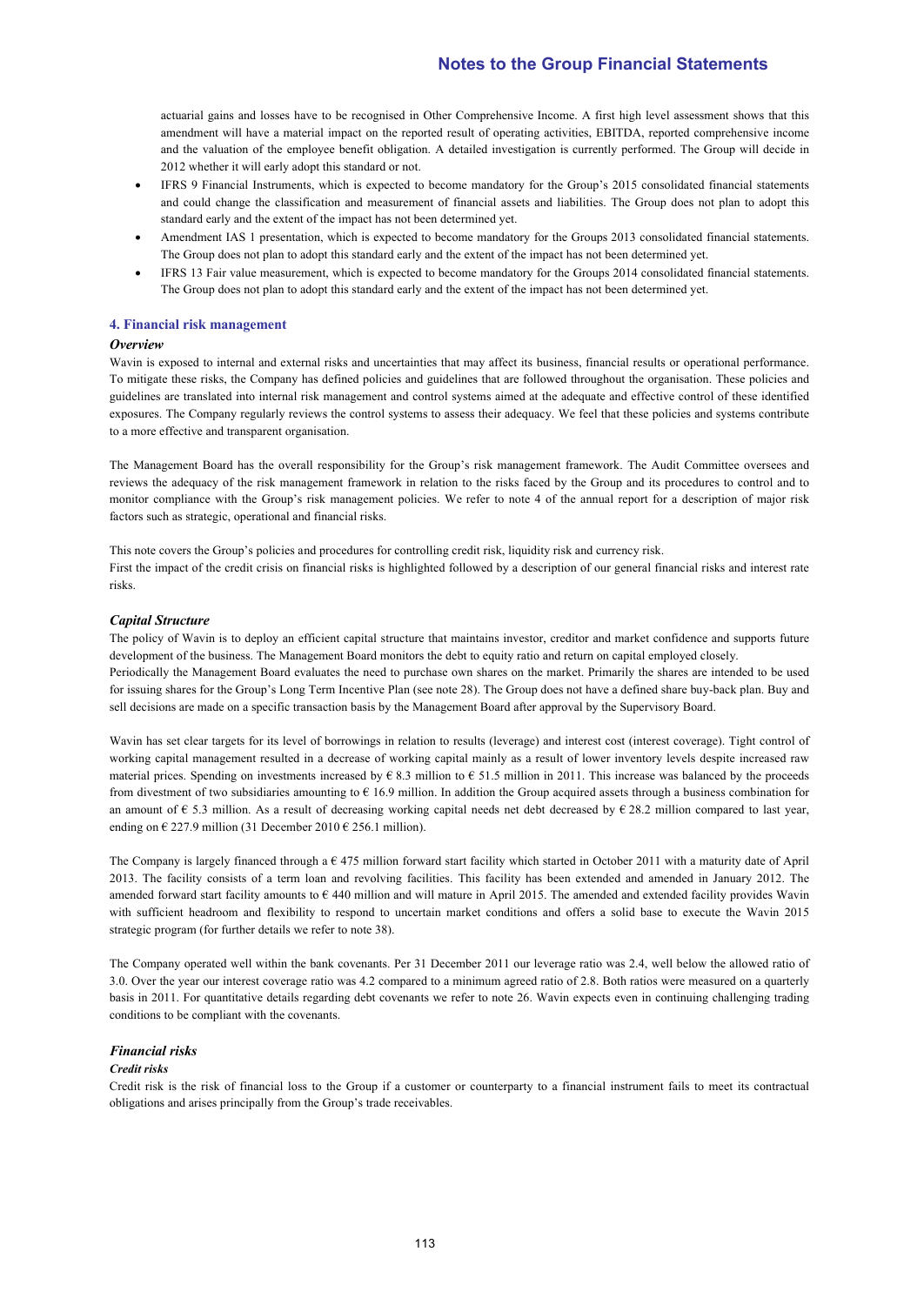### Trade and other receivables

The Group's exposure to credit risk is influenced by the individual characteristics of each customer. The demographics of the Group's customer base, including the default risk of the industry and the country in which customers operate, has an influence on credit risk. Approximately 33% (2010: 28%) of the Group's revenue is attributable to sales transactions with the ten largest customers. At balance sheet date there were no significant concentrations of credit risk on customer level nor geographically.

The Company realises approximately 28% (2010: 27%) of its sales in emerging economies where payment terms are generally longer than in Western Europe and availability of information on the financial history of customers is often limited, which makes it more difficult for us to accurately assess the associated credit risk.

Any credit losses we may suffer as a result of these risks or as a result of credit losses from any significant customer could adversely affect our business, results of operations and financial condition. Sales might be affected by fast changing economic, regulatory, social and political environments. The maximum exposure to credit risk is represented by the carrying amount of each financial asset, including derivative financial instruments, in the balance sheet. At year end, the maximum credit risk exposure amounted to  $\epsilon$  327.1 million (2010:  $\epsilon$ 322.4 million).

The Group has strict policies regarding credit and payment terms which are closely monitored at local and corporate level. Credit limits are established for most of the customers. These limits are periodically reviewed. Transactions with customers that fail to meet the Group's credit policy are intensively monitored. This risk assessment could result in a (temporary) situation that these customers may only transact with the Group on a prepayment basis. In the Netherlands, Belgium, Ireland, Poland and France our credit risks are partly insured. In France and Belgium we have a non-recourse factoring facility of € 25.0 million in total of which € 21.2 million was used as per 31 December 2011.

The Group establishes an allowance for impairment that represents its estimate of incurred losses in respect of trade and other receivables and investments. The main component of this allowance is a specific loss component that relates to individually significant exposures. In specific cases a collective loss component is established for groups of similar assets in respect of losses that have been incurred but not yet identified. The collective loss allowance is determined based on the historical data of payment statistics for similar financial assets. Trade receivables amounted to  $\epsilon$  252.5 million in 2011 which is in line with last year despite higher sales to emerging markets where payment terms are longer than in mature markets.

### Allowance for impairment

The credit risk from trade receivables is measured and analysed on a local level, mainly by aging analyses. Credit insurance covers are taken into account when establishing the allowance for impairment. The aging of the trade receivables and (the allocation of the) allowance for impairment at the reporting date were as follows:

| $(E \times 1,000)$             | 2011         |            | 2010    |            |
|--------------------------------|--------------|------------|---------|------------|
|                                | <b>Gross</b> | Impairment | Gross   | Impairment |
| Not past due                   | 195,790      | 1.822      | 190,524 | 833        |
| Past due 0-30 days             | 25,686       | 577        | 27.572  | 831        |
| Past due 31-90 days            | 11.610       | 1,056      | 12,249  | 987        |
| Past due 91-180 days           | 4.313        | 260        | 6.471   | 641        |
| Past due 180-360 days          | 4.576        | 1,233      | 5,537   | 1,774      |
| More than 1 year               | 10,564       | 7,417      | 9,959   | 7,562      |
| <b>Total trade receivables</b> | 252.539      | 12.365     | 252.312 | 12.628     |

The share of overdue trade receivables decreased compared to last year. At balance sheet date 22% of trade receivables was overdue against 24% last year. Impairment charges for doubtful debts amounted to  $\epsilon$  3.0 million,  $\epsilon$  0.3 million below last year.

The movement in the allowance for impairment in respect of trade receivables during the year was as follows:

| $(E \times 1,000)$                    | 2011     | 2010    |
|---------------------------------------|----------|---------|
| Balance at 1 January                  | 12,628   | 11,234  |
| Acquisitions/divestments              | (254)    |         |
| Charged to income statement           | 4,806    | 4.333   |
| Released to income statement          | (1,840)  | (1,020) |
| Utilisation                           | (2, 467) | (2,095) |
| Effect of movements in exchange rates | (508)    | 176     |
| <b>Book value at 31 December</b>      | 12.365   | 12.628  |

#### Investments

The Group limits its exposure to credit risk by only investing in liquid securities. Transactions involving derivative financial instruments are with counterparties that have high credit ratings (minimum at investment grade) and with whom we have a signed netting agreement. Given their high credit ratings, management does not expect any counterparty to fail to meet its obligations.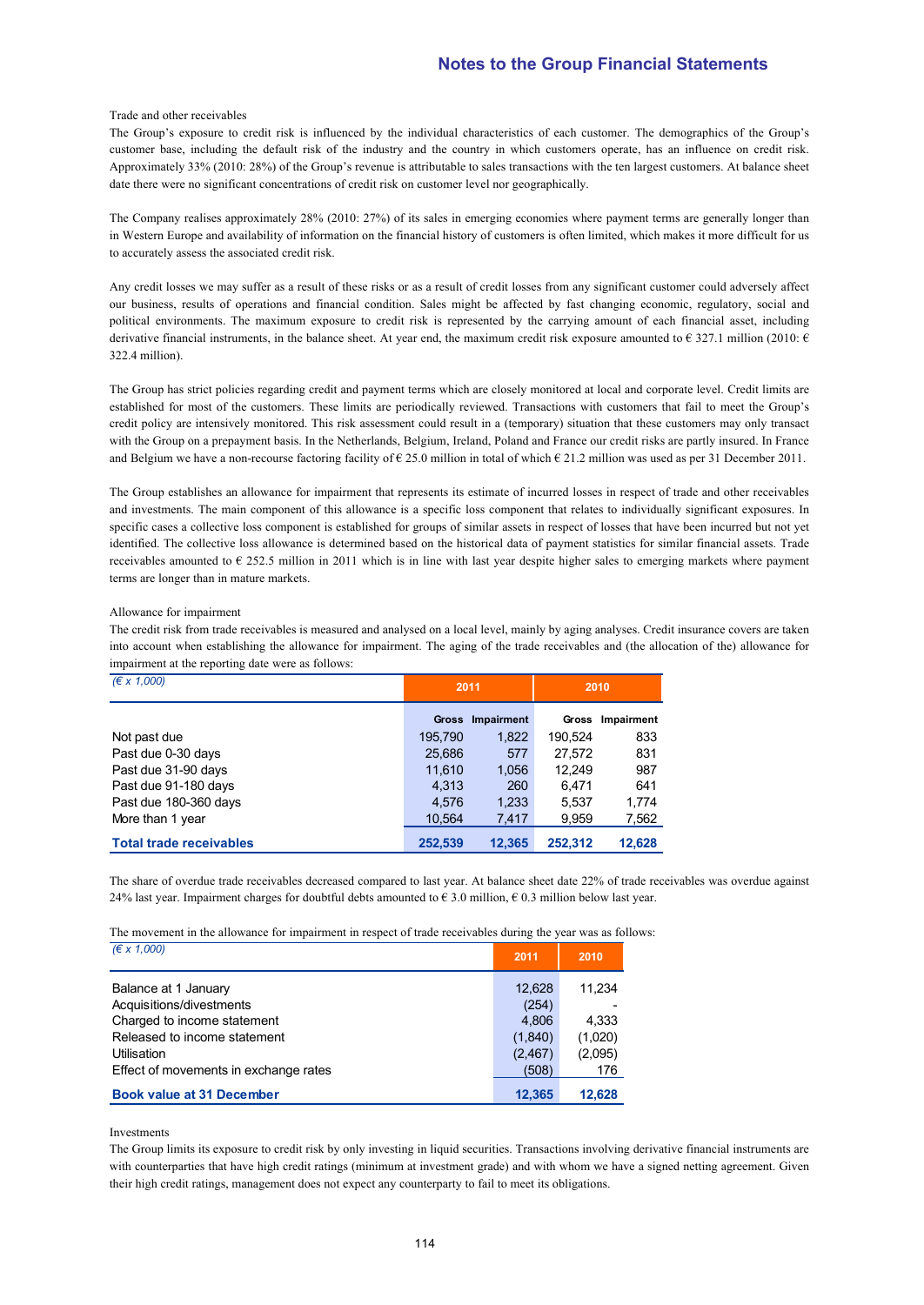#### *Liquidity risks*

Liquidity risk is the risk that the Group will not be able to meet its financial obligations as they fall due.

Cash flow generation and sufficient access to capital markets is secured to finance long term growth, capital expenditures, seasonal working capital requirements, expected operational expenses and to service financial obligations. The Company is largely financed through a  $\epsilon$  475 million forward start facility which started in October 2011 with a maturity date of April 2013. The facilities consist of a term loan and revolving facilities. This facility has been extended and amended in January 2012. The amended syndicated facility amounts to  $\epsilon$  440 million and will mature in April 2015. The amended and extended facility provides Wavin with sufficient headroom and flexibility to respond to uncertain market conditions and offers a solid base to execute the Wavin 2015 strategic program (for further details we refer to note 38). Wavin expects even in continuing challenging trading conditions to be compliant with the covenants. In case Wavin cannot meet the target ratio's defined for the leverage ratio and interest coverage ratio the facility might, if so requested by the majority of the lenders, be cancelled at once and borrowings under the facility may become due and payable immediately. The covenant calculations per year end and per half year are assessed by our external auditor. Per year end the external auditor used the audited figures as basis for their assessment.

In addition to the Forward Start Facility, Wavin has several committed and uncommitted facilities available.

Financing strategies are regularly reviewed to secure sufficient access to capital markets and optimise costs of borrowings. The Group uses a system of cash flow forecasting per operating company in assessing cash flow requirements. A notional cash pool system for financing and netting daily operational activities of local companies is in place to secure effective and efficient allocation of financial resources.

The exposure of the financial liabilities is limited by the availability of the financial assets of the Group for an amount of  $\epsilon$  76.6 million (2010:  $\epsilon$  55.7 million) in cash and cash equivalents.

### *Currency risks*

Wavin operates in different countries and uses the Euro as its reporting currency. Revenues and expenses are translated to Euro at the average exchange rate for the applicable period for inclusion in the consolidated financial statements. The business generates substantial revenues, expenses and liabilities in jurisdictions outside the Euro zone. In 2011, approximately 60% (2010: 59%) of revenue was denominated in currencies other than the Euro. Consequently the translation risk of non-Euro results to the Euro is the most significant currency risk. Currency fluctuations of especially the Pound Sterling, the Polish Zloty, the Hungarian Forint, the Turkish Lira, the Norwegian and Swedish Krone, the Czech Koruna and the US Dollar could materially affect the consolidated Group results. Translation risks of non-Euro equity positions in the Group are not hedged but the translation risk is minimised to the extent possible by using natural hedges. The translation risk of strategically held minority participations is not hedged. In respect of other minority participations and other monetary assets and liabilities held in currencies other than the Euro, the Group ensures that the net exposure is kept to an acceptable level, by buying or selling foreign currencies at forward or spot rates where necessary to address short term imbalances.

Wavin companies are exposed to foreign currency transactional risks on revenues, expenses and borrowings that are denominated in a currency other than the respective functional currencies of Wavin entities. The purpose of Wavin's foreign currency hedging activities is to protect the Company from the short term risk that net cash flows resulting from trading transactions are adversely affected by changes in exchange rates. Wavin has defined clear treasury policies regarding foreign exchange exposures. It is policy that material imbalances are identified and may be hedged in order to minimise potential volatility in results which could arise as a result of currency fluctuations.

The Group uses forward exchange contracts and currency swaps to hedge forecasted cash flow transactions. In 2011 forward exchange contracts and currency swaps were used to hedge a.o. cash flows in Euro in countries which have Pound Sterling, Polish Zloty, Danish Krone, Norwegian Krone, Swedish Krone, Czech Koruna and Turkish Lira as functional currency and cash flows in US Dollar in countries which use the Turkish Lira as functional currency. Over the longer term permanent changes in foreign exchange rates might have an impact on profit. The appreciation of most currencies against the Euro resulted in a transactional foreign exchange profit of  $\epsilon$  0.4 million (2010:  $\epsilon$ 1.0 million loss).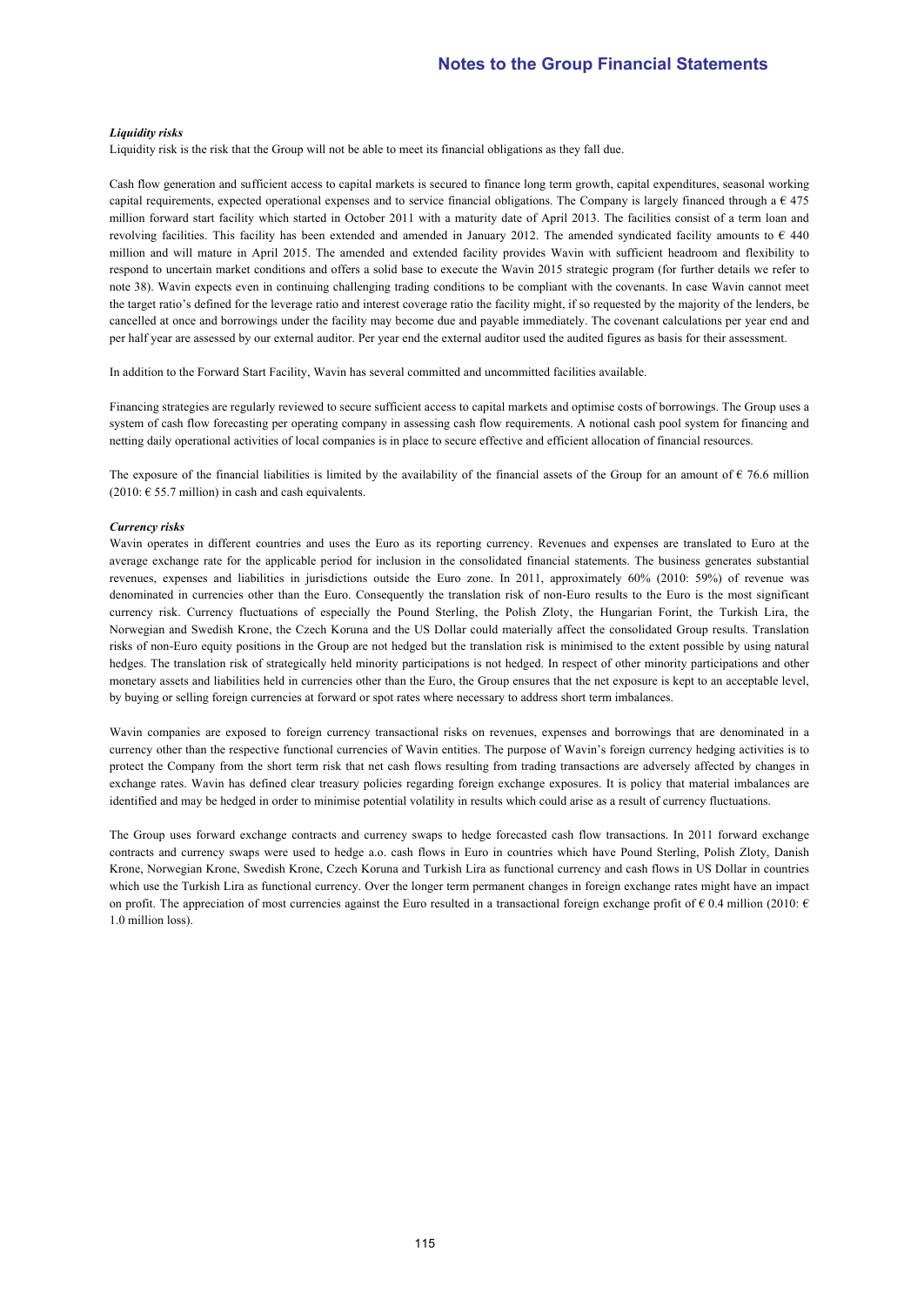### *Exposure to currency risk*

The Group's exposure to foreign currency transaction risk per 31 December based on the notional amounts was: *(€ x 1,000)*

| $E \times 1,000$              |            |            |            | 2011       |            |            |            |            |
|-------------------------------|------------|------------|------------|------------|------------|------------|------------|------------|
|                               | <b>EUR</b> | <b>GBP</b> | <b>PLN</b> | <b>DKK</b> | <b>NOK</b> | <b>CZK</b> | <b>TRY</b> | <b>USD</b> |
| Other non-current investments | 232        |            |            |            |            |            |            |            |
| Trade and other receivables   | 23,682     | 1,601      | 26         | 522        | 54         | 203        |            | 6,504      |
| Cash and cash equivalents     | 16,126     | 355        | 23         |            |            |            |            | 3,286      |
| <b>Bank loans</b>             | (2,289)    |            |            |            |            |            |            |            |
| Trade and other payables      | (58, 616)  | (1, 127)   | (123)      | (633)      | (20)       | (194)      | (38)       | (11, 557)  |
| <b>Bank overdrafts</b>        | (1,797)    | (279)      | (537)      | (462)      | (364)      | (453)      | (147)      |            |
| <b>Total</b>                  | (22, 662)  | 550        | (611)      | (573)      | (329)      | (444)      | (185)      | (1,767)    |
| $(E \times 1,000)$            |            |            |            | 2010       |            |            |            |            |
|                               | <b>EUR</b> | <b>GBP</b> | <b>PLN</b> | <b>DKK</b> | <b>NOK</b> | <b>CZK</b> | <b>TRY</b> | <b>USD</b> |
| Other non-current investments | 432        |            |            |            |            |            |            |            |
| Trade and other receivables   | 23,377     | 1,414      | 123        | (133)      | 25         | (278)      | 2,034      | 8,643      |
| Cash and cash equivalents     | 9,156      | 376        | (4)        | 482        | 275        | 117        |            | 2,898      |
| <b>Bank loans</b>             | (2,800)    |            |            |            |            |            |            |            |
| Trade and other payables      | (53, 705)  | 915        | 37         | 808        | (38)       | (32)       | ٠          | (9, 196)   |
| <b>Bank overdrafts</b>        |            |            |            |            |            |            |            |            |
|                               | 5,863      | (577)      |            |            |            |            |            | (3,742)    |

The principal exchange rates against the Euro used in preparing the balance sheet and the income statement are set out in note 3(c).

The Company amongst others, partly hedges the Euro exposure of non-Euro countries. Ultimo 2011 the Euro exposure hedged amounted to € 36.4 million (2010: € 37.5 million). This hedge is not included in the schedule above.

#### *Sensitivity analysis*

A strengthening or weakening of the Euro against the principal currencies at 31 December 2011 would have had an impact on equity and the income statement. Based on the foreign currency exposure ultimo year the impact of 5% strengthening of the local functional currencies against Euro and the other principle currencies would result in the amounts shown below, independently defined for each currency. This analysis assumes that all other variables, in particular interest rates, remain unchanged. The analysis is performed on the same basis for 2010.

| $(E \times 1,000)$    | 2011                            | 2010                     |
|-----------------------|---------------------------------|--------------------------|
|                       | <b>Profit or</b><br>loss/Equity | Profit or<br>loss/Equity |
| Euro                  | 1,133                           | 884                      |
| <b>Pound Sterling</b> | (28)                            | (106)                    |
| Polish Zloty          | 31                              | (8)                      |
| Danish Krone          | 29                              | (58)                     |
| Norwegian Krone       | 16                              | (13)                     |
| Czech Koruna          | 22                              | 10                       |
| Turkish Lira          | 9                               | (102)                    |
| <b>US Dollar</b>      | 88                              | 70                       |

A 5% weakening of the local functional currencies against Euro and the other principle currencies at 31 December would have had the equal but opposite effect on the amounts shown above, on the basis that all other variables remain unchanged. The sensitivity analysis excludes loans in foreign currencies which are transferred in full to group companies for which the related foreign currency of the loan is the functional currency of the group company concerned. The effect of the Euro exposure hedges in non-Euro countries is not included in the analyses above.

#### *Interest rate risk*

It is Wavin's policy to limit exposure to interest rate risks, to ensure financing costs are limited and to maintain interest coverage ratios in line with covenants. The Group's Treasury Committee is responsible for managing interest rate risks within the framework specified by the corporate financing policy.

The Group's credit facility has an interest rate based on variable inter-bank offered rates. To limit the exposure to a rise in interest rates, the Group has entered into interest rate swaps, which converts the variable rates into fixed rates. At 31 December 2011, the Group had effective interest rate swaps outstanding with a total notional amount of € 160 million (2010: € 259.8 million). Until April 2013 the variable interest exposure on € 160 million is hedged at an average interest rate of 3.8% (2010: 3.9%). Furthermore, the Group has entered into forward starting interest rate swaps for the period April 2013 – October 2015 with a total notional amount of  $\epsilon$  98.9 million (of which  $\epsilon$  23.9 million is denominated in Pound Sterling) at an average interest rate of 3.6% (2010: 3.7%). The Group also had interest rate swaps with a fair value of € 1.4 million outstanding per 31 December 2010 for which no hedge relation existed anymore. In 2011 these swaps were settled.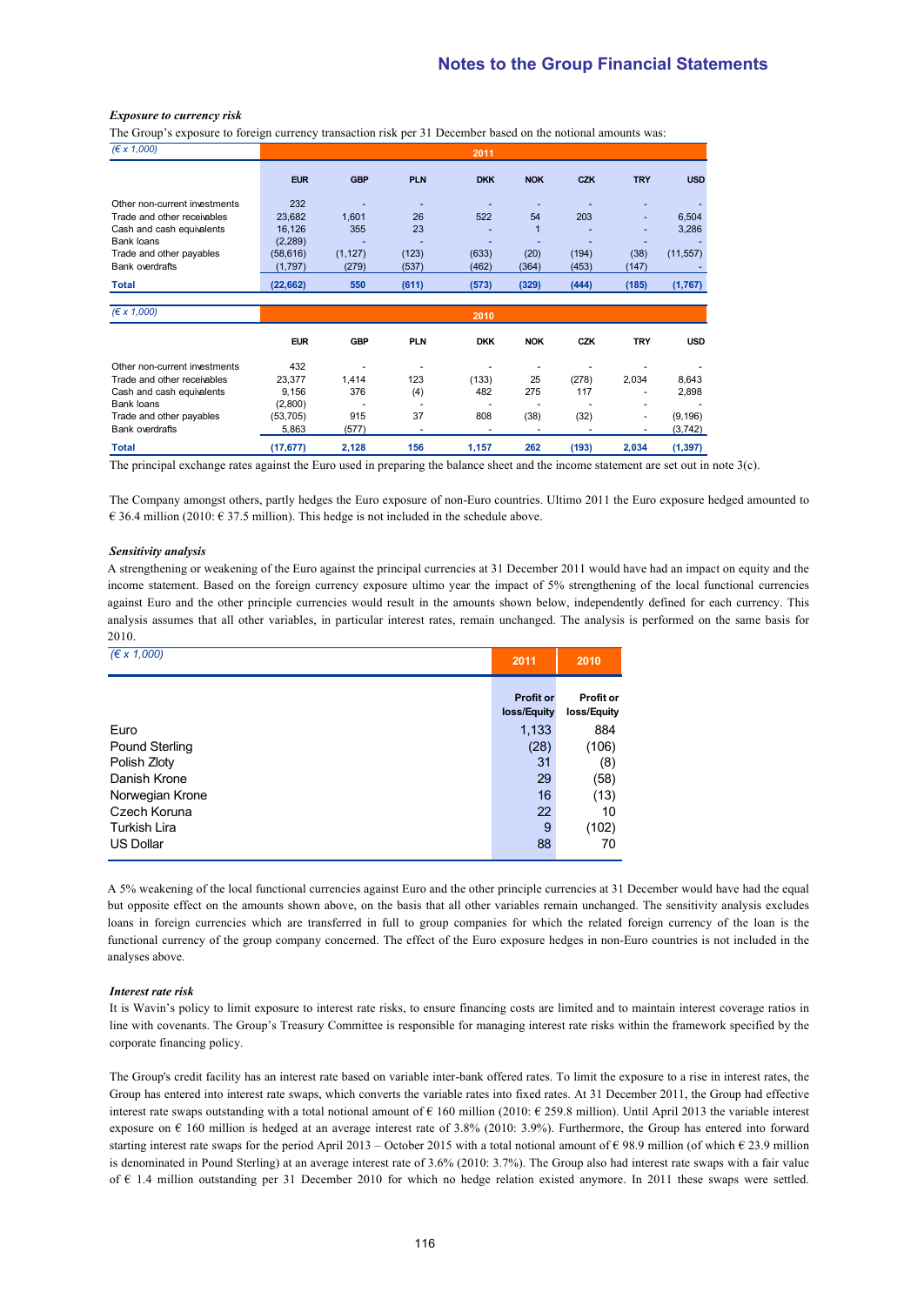Therefore the Group's sensitivity to interest rate movements is limited. The fair value of the financial instruments per 31 December 2011 amounts to a  $\epsilon$  11.7 million liability (2010:  $\epsilon$  13.9 million liability), which fully relates to effective hedges.

The average payable fixed interest rate under the interest rate swaps of 3.8% excludes the margin payable under the facility agreement. The applicable margin is based on the leverage ratio. The margin is restated on a quarterly basis, following the covenant reporting to the banking syndicate. The average margin for 2011 was 2.5% (2010: 3.3%).

## *Debt profile*

At the reporting date the interest rate profile of the Group's interest-bearing financial instruments was:

| $(E \times 1,000)$                                                                   | <b>Face value</b>    |                     |  |
|--------------------------------------------------------------------------------------|----------------------|---------------------|--|
|                                                                                      | 2011                 | 2010                |  |
| <b>Fixed rate instruments</b><br><b>Financial liabilities</b>                        | (160,000)            | (259, 780)          |  |
| <b>Total</b>                                                                         | (160,000)            | (259, 780)          |  |
| Variable rate instruments<br><b>Financial assets</b><br><b>Financial liabilities</b> | 76,633<br>(151, 611) | 55,748<br>(63, 836) |  |
| <b>Total</b>                                                                         | (74, 978)            | (8,088)             |  |

### *Fair value sensitivity analysis for fixed rate instruments*

The Group does not account for any fixed rate financial assets and liabilities at fair value through profit or loss, and the Group does not designate derivates (interest rate swaps) as hedging instruments under a fair value hedge accounting model. Therefore a change in interest rates at the reporting date would in principle not affect profit or loss. The instruments that had become ineffective due to the refinancing in 2009 have been settled in 2011.

It is estimated that a change of 100 basis points in interest rates would have increased or decreased equity by  $\epsilon$  3.5 million (2010:  $\epsilon$  7.2 million) due to changes in the fair value of interest rate swaps and net profit by nil (2010:  $\epsilon$  0.5 million) as in 2011 all interest rate swaps qualify as effective hedges.

### *Sensitivity analysis for variable rate instruments*

As 54.3% of the Group's debt has been hedged (2010: 85.4%) it is estimated that a general increase in interest rates of 1.0% would have an impact of  $\epsilon$  1.0 million on the Group's profit before tax (2010: limited).

This analysis assumes that all other variables, in particular foreign currency rates, remain unchanged. The analysis for 2011 is performed on the same basis as for 2010.

### *Fair values*

The fair value of assets and liabilities has been determined either by reference to the market value at the balance sheet date or by discounting the relevant cash flows using current interest rates for similar instruments. For interest rate swaps the market to market value is based on the last applicable floating rate of 2011. Receivables and payables with a remaining life of less than one year are valued at the notional amount, which is deemed to reflect the fair value. All non-current interest-bearing loans have variable interest rates. All non-current interest-bearing loans are valued at amortised cost.

The fair value of financial assets and liabilities per 31 December 2011 is equal to the carrying amounts shown in the balance sheet except for the Forward Start Facility of which the fair value is € 7.1 million above the carrying amount, representing the capitalised fee costs.

## **5. Segment reporting**

Based on the Group's management and internal reporting structure the Group defined five geographic segments. The geographic segments are based on the location of the customers. For each of these segments the Group's Management Board reviews internal management reports on a monthly basis.

The Group acknowledges the following geographic segments:

- · North West Europe (The Netherlands, Germany, Belgium, Denmark, Norway, Sweden, Finland);
- South West Europe (UK, Ireland, France);
- · Central & Eastern Europe (Poland, Czechia, Russia, Slovakia, Ukraine, Lithuania, Estonia, Latvia, Belarus);
- · South East Europe (Italy, Turkey, Hungary, Romania, Serbia, Croatia);
- · Overseas and Other (Wavin Overseas, Wavin T&I, Wavin Head Office and several small holding companies).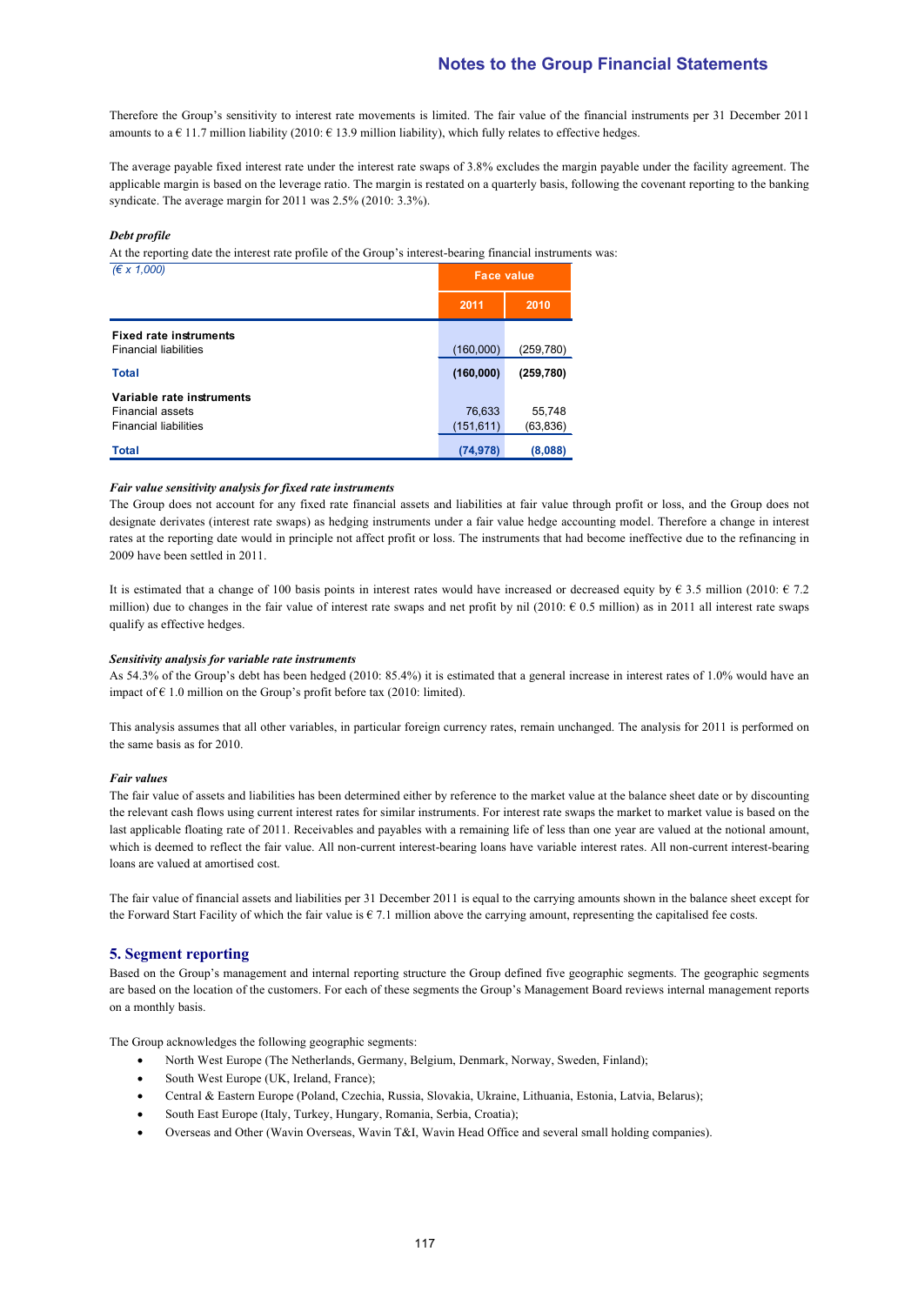Performance is measured mainly on segment Ebitda (operating profit before depreciation, amortisation and non-recurring items), as included in the internal management reports. Ebitda is used to measure performance as management believes that such information is the most relevant in evaluating the performance of certain segments relative to other entities that operate within the industry.

Inter-segment pricing is determined at an arm's length basis. Segment results, assets and liabilities include items directly attributable to the region as well as those that can be allocated on a reasonable basis. Segment capital expenditure is the total cost incurred during the period to acquire property, plant & equipment, and intangible assets other than assets acquired through business combinations, like goodwill and brand names.

The income statement and balance sheet segmentation of the regional segmentation is as follows:

| $(E \times 1,000)$                         |       | <b>North West</b> | <b>South</b>          | <b>Central &amp;</b>            | <b>South</b>          | <b>Overseas</b> | Consoli-  |
|--------------------------------------------|-------|-------------------|-----------------------|---------------------------------|-----------------------|-----------------|-----------|
|                                            | Note  | Europe            | West<br><b>Europe</b> | <b>Eastern</b><br><b>Europe</b> | East<br><b>Europe</b> | and Other       | dated     |
|                                            |       |                   |                       |                                 |                       |                 |           |
| 2011                                       |       |                   |                       |                                 |                       |                 |           |
| <b>Total external revenue</b>              | 8     | 489.010           | 355,978               | 226.854                         | 196,810               | 58.408          | 1,327,060 |
| <b>Result from operating activities</b>    |       | 19,498            | (11, 248)             | 18,797                          | 3,416                 | 5,071           | 35,534    |
| Non-recurring operational results          | 14    | 26                | (63)                  | (580)                           | (1, 223)              | (3,927)         | (5, 767)  |
| Recurring result from operating activities |       | 19,472            | (11, 185)             | 19,377                          | 4,639                 | 8,998           | 41,301    |
| Depreciation and amortisation (recurring)  | 17,18 | 17,373            | 16,883                | 9,719                           | 5,475                 | 7,274           | 56,724    |
| <b>Ebitda</b>                              |       | 36,845            | 5,698                 | 29,096                          | 10,114                | 16,272          | 98,025    |
| 2010                                       |       |                   |                       |                                 |                       |                 |           |
| <b>Total external revenue</b>              | 8     | 405,820           | 370,130               | 198,985                         | 197,806               | 58,511          | 1,231,252 |
| <b>Result from operating activities</b>    |       | 11,654            | 5,471                 | 17,217                          | 2,464                 | 1,137           | 37,943    |
| Non-recurring operational results          | 14    | (1, 468)          | (2, 411)              | (213)                           | (708)                 | (1,580)         | (6,380)   |
| Recurring result from operating activities |       | 13,122            | 7,882                 | 17,430                          | 3,172                 | 2,717           | 44,323    |
| Depreciation and amortisation (recurring)  | 17,18 | 17,563            | 17,847                | 11,339                          | 5,807                 | 7,209           | 59,765    |
| <b>Ebitda</b>                              |       | 30,685            | 25,729                | 28,769                          | 8,979                 | 9,926           | 104,088   |

### **Geographic segmentation balance sheet and other key figures**

| o<br>o<br>$(E \times 1,000)$           |             | <b>North</b> | <b>South</b>  | <b>Central &amp;</b> | <b>South</b>  | <b>Overseas</b> | Elimi-     | Consoli-  |
|----------------------------------------|-------------|--------------|---------------|----------------------|---------------|-----------------|------------|-----------|
|                                        | <b>Note</b> | West         | West          | <b>Eastern</b>       | East          | and Other*      | nation**   | dated     |
|                                        |             | Europe,      | <b>Europe</b> | <b>Europe</b>        | <b>Europe</b> |                 |            |           |
| 2011                                   |             |              |               |                      |               |                 |            |           |
| Segment assets                         |             | 301.865      | 407.315       | 187.555              | 154.305       | 841,227         | (566, 643) | 1,325,624 |
| Investment in associates               | 19          | 25           |               |                      |               | 21,557          |            | 21,583    |
| <b>Total assets</b>                    |             | 301,890      | 407,316       | 187,555              | 154,305       | 862,784         | (566, 643) | 1,347,207 |
| <b>Total liabilities</b>               |             | 194.977      | 320.654       | 132.685              | 82.470        | 282.988         | (247, 482) | 766,292   |
| Acquired through business combinations |             | 5,254        |               |                      |               |                 |            | 5,254     |
| Capital expenditure                    | 17,18       | 14,707       | 17,300        | 8,715                | 5,372         | 6,309           |            | 52,403    |
| Number of employees per year end (x1)  | 12          | 1,770        | 1,795         | 1,343                | 774           | 259             |            | 5,941     |
| 2010                                   |             |              |               |                      |               |                 |            |           |
| Segment assets                         |             | 292,352      | 408,981       | 193,498              | 166,773       | 765,118         | (486,900)  | 1,339,822 |
| Investment in associates               | 19          | 56           |               |                      |               | 21,016          |            | 21,072    |
| <b>Total assets</b>                    |             | 292.408      | 408.981       | 193.498              | 166.773       | 786.134         | (486, 900) | 1,360,894 |
| <b>Total liabilities</b>               |             | 210.644      | 301,172       | 153,120              | 83,534        | 207,056         | (173, 578) | 781,948   |
| Acquired through business combinations |             |              |               | 60                   |               |                 |            | 60        |
| Capital expenditure                    | 17,18       | 13,868       | 15,975        | 5,663                | 3,498         | 4,676           |            | 43,680    |
| Number of employees per year end (x1)  | 12          | 1,772        | 1,941         | 1,328                | 768           | 280             |            | 6,089     |

The goodwill related to the acquisition of the shares of Beheermaatschappij Wavin B.V. in 2005 is included in this segment. For the allocation of this goodwill to each region we refer to note 18.

\*\* Intercompany positions within the region have been eliminated.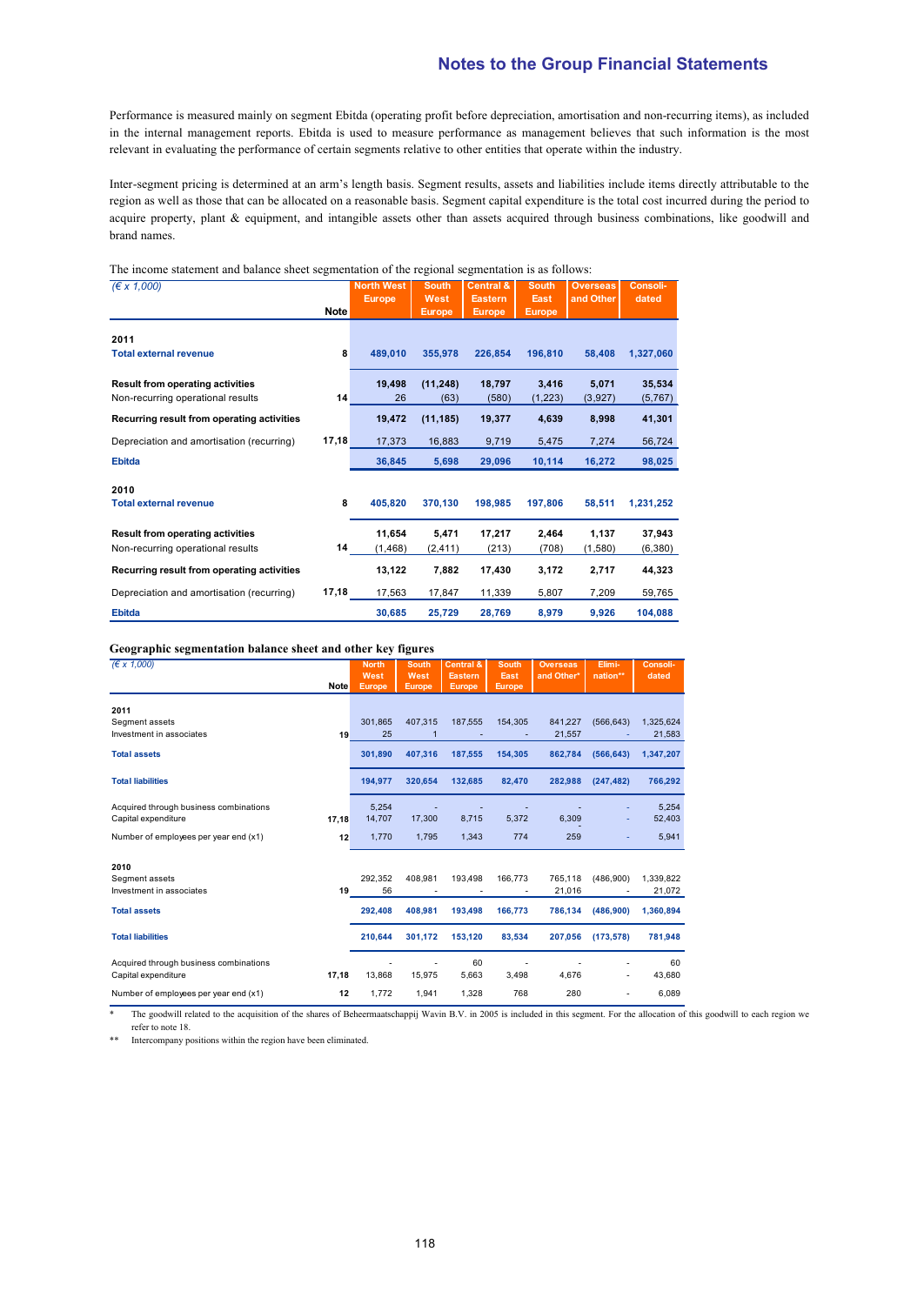### **Business segmentation**

The Management Board also monitors the sales performance of the identified business segments. The Group comprises seven segments, which are divided in two specific sectors.

*Above Ground;* This sector includes above ground plastic pipe and fitting systems for surface heating and cooling, hot and cold tap water, soil and waste discharge and electrical conduit applications.

*Below Ground;* This sector includes below ground pipe systems for rain and storm water management and foul water discharge as well as systems for cable ducting and water and gas distribution.

| $(E \times 1,000)$            | <b>Revenue</b> |           |
|-------------------------------|----------------|-----------|
|                               | 2011           | 2010      |
| Hot & Cold                    | 275,826        | 272,049   |
| Soil & Waste                  | 170,081        | 159,820   |
| <b>Other Building Systems</b> | 45.186         | 49.380    |
| <b>Above Ground</b>           | 491,093        | 481,249   |
| <b>Foul Water Systems</b>     | 420.021        | 372,804   |
| <b>Water Management</b>       | 147.168        | 142.115   |
| Cable Ducting                 | 60,407         | 53,263    |
| Water & Gas                   | 180.838        | 156,223   |
| <b>Below Ground</b>           | 808,434        | 724,405   |
| Unallocated                   | 27,533         | 25,598    |
| <b>Total revenue</b>          | 1,327,060      | 1,231,252 |

The unallocated revenue includes amongst others, the sale of raw materials and services rendered.

# **6. Assets held-for-sale**

The assets and liabilities per 31 December classified as held-for-sale can be specified as follows:

| $(E \times 1,000)$          | 2011  | 2010 |
|-----------------------------|-------|------|
|                             |       |      |
| Property, plant & equipment | 2,178 | 314  |
| Intangible assets           | 163   |      |
| Inventories                 | 547   |      |
| <b>Total assets</b>         | 2,888 | 314  |
| Deferred tax liabilities    | 234   |      |
| Trade and other payables    | 68    |      |
| <b>Total liabilities</b>    | 302   |      |

The assets classified as held-for-sale per 31 December 2010 have not been sold. Based on current views following the economic situation these assets have been impaired to scrap value.

The assets classified as held-for-sale per 31 December 2011 include our remaining activities in Sully sur Loire in France which have been sold to RYB S.A. early 2012. In addition a former production facility of Euroceramic in the Netherlands which was not included in the sale of our clay activities on the European continent (see note 7) has been classified as held for sale in 2011. A portion of this land has been sold early 2012 at a price above the book value. The sale of the remaining plot of land is in process. However due to the current economic situation it might take more than a year to sell this asset. It is expected that all assets held for sale will be sold at a selling price above the current book value.

## **7. Acquisitions and divestments of subsidiaries**

### **Acquisitions**

On the 1st of January 2011 the acquired assets from KWH Pipe Sverige AG (KWH), relating to the PE Water business for below ground applications, were transferred. The purchase price of these assets was satisfied in cash. This acquisition was deemed immaterial in respect of IFRS 3 disclosure requirements. This acquisition contributed  $\epsilon$  14.2 million to revenue. The purchase price allocation resulted in a negative goodwill of  $\epsilon$  1.0 million which has been included in the income statement as non-recurring income (see note 14).

**Fair value adjustments according to IFRS 3**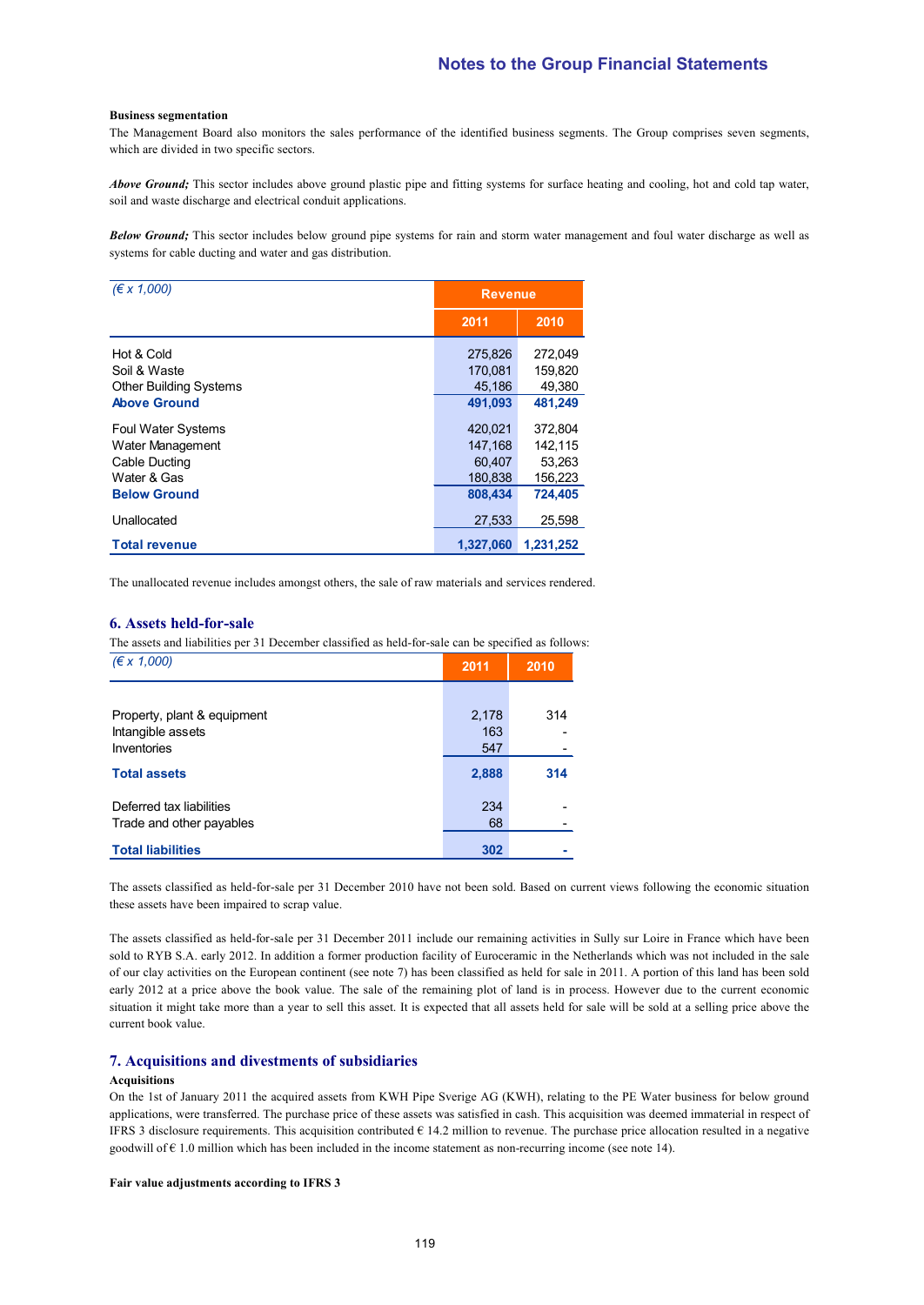In 2011 no adjustments to the provisional accounting in 2010 were made.

### **Divestments**

In 2011 two subsidiaries were divested in line with the 'Wavin 2015 strategy' to reduce complexity and to focus on leading local positions in plastic pipe systems and solutions. The assets of these subsidiaries were not classified as held for sale at 31 December 2010.

In July 2011 the Group sold its clay activities on the European Continent (Euroceramic) to Steinzeug GmbH. This divestment resulted in a profit before tax of  $\epsilon$  2.2 million. The contribution of these activities in 2011 and 2010 can be specified as follows:

| $(E \times 1,000)$                       | 2011               | 2010                |
|------------------------------------------|--------------------|---------------------|
| Revenue<br><b>Expenses</b>               | 11,926<br>(13,015) | 10,870<br>(10, 915) |
| <b>Result from operating activities</b>  | (1,089)            | (45)                |
| Net finance income<br>Income tax expense | (77)<br>23         | 46<br>(173)         |
| Net profit from operating activities     | (1, 143)           | (172)               |
| Result on divestment                     | 2,239              |                     |
| <b>Profit for the period</b>             | 1,096              | (172)               |

As per 30 June Wavin sold Kulker SAS, a local subsidiary of Wavin France, to RYB S.A. This divestment resulted in a loss before tax of  $\epsilon$ 0.2 million. The contribution of these activities in 2011 and 2010 can be specified as follows:

| $(E \times 1,000)$                                         | 2011             | 2010             |
|------------------------------------------------------------|------------------|------------------|
| Revenue<br>Expenses                                        | 8,715<br>(8.037) | 7,064<br>(6,667) |
| <b>Result from operating activities</b>                    | 678              | 397              |
| Net finance income                                         | 11<br>(229)      | 6                |
| Income tax expense<br>Net profit from operating activities | 460              | (134)<br>269     |
| Result on divestment                                       | (193)            |                  |
| <b>Profit for the period</b>                               | 267              | 269              |

In 2011 these activities generated a cash flow from operating activities of  $\epsilon$  (0.7) million compared to a cash flow in 2010 of  $\epsilon$  1.3 million.

As none of the divested activities represents a major line of business within the Group we have not classified the divestments as discontinued operations and have therefore not adjusted the comparative figures.

### **Effect of divestment on the financial position of the Group**

The effect of the divestment of clay activities on the European Continent and Kulker SAS on the financial position of the Group can be specified as follows:

| $(E \times 1,000)$                                                                      | 2011                          |
|-----------------------------------------------------------------------------------------|-------------------------------|
| Property, plant and equipment<br>Intangible assets<br>Other non-current assets          | 8,019<br>104<br>24            |
| Inventories<br>Trade and other receivables<br>Cash and cash equivalents                 | 6,646<br>8,171<br>499         |
| <b>Total assets</b>                                                                     | 23,463                        |
| Employee benefits<br>Provisions<br>Deferred tax liabilities<br>Trade and other payables | 1,038<br>27<br>1,342<br>6,622 |
| <b>Total liabilities</b>                                                                | 9,029                         |
| <b>Net Assets</b>                                                                       | 14.434                        |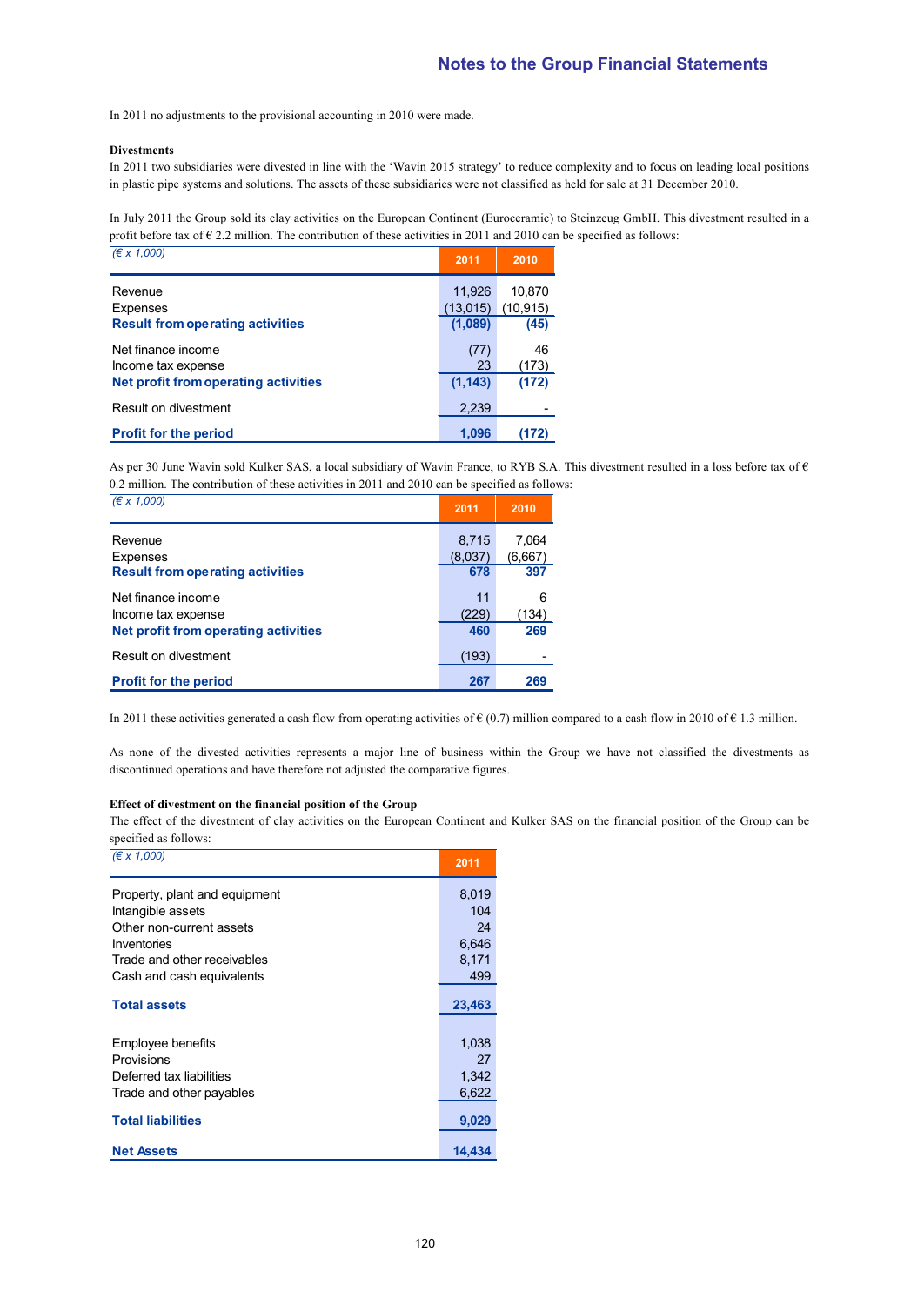# **8. Revenue**

| $(\epsilon x 1,000)$            | 2011               | 2010                |
|---------------------------------|--------------------|---------------------|
| Sale of goods<br>Other revenues | 1,318,111<br>8.949 | 1,219,987<br>11,265 |
| <b>Total revenue</b>            | 1,327,060          | 1,231,252           |

Other revenues are mainly related to services rendered, the rental of properties and royalty income for our products and technologies. Of the total revenue  $\epsilon$  122.1 million was realised in the Netherlands and  $\epsilon$  1.2 billion was realised outside the Netherlands (2010:  $\epsilon$  116.1 million respectively

 $€ 1.1 billion)$ .

# **9. Other operating income**

| $(E \times 1,000)$                              | 2011  | 2010  |
|-------------------------------------------------|-------|-------|
|                                                 |       |       |
| Gain on sale of land and buildings              | 1,030 | 1,194 |
| Gain on disposal of other tangible fixed assets | 143   | 276   |
| Capitalised withholding tax                     | 2,206 |       |
| Negative goodwill on acquisitions               | 986   |       |
| Other rental and service income                 | 430   | 492   |
| Other income                                    | 3,753 | 2,595 |
| <b>Total</b>                                    | 8.548 | 4,557 |

Gain on sale of land and buildings of  $\epsilon$  1.0 million relates to the profit realised with the sale of property in the UK and France. The negative goodwill relates to the acquisition of the KWH activities and is the result of the purchase price allocation (see note 7).

As in the foreseeable future the Dutch companies are expected to come into an income tax paying position, an amount of  $\epsilon$  2.2 million of foreign withholding taxes which was withheld in previous years has been capitalised. In addition the Dutch companies received a social security premium refund related to previous years, which is included in other income.

# **10. Other operating expenses**

| $(E \times 1,000)$                                            | 2011    | 2010      |
|---------------------------------------------------------------|---------|-----------|
|                                                               |         |           |
| Loss on disposal of other tangible fixed assets               | (273)   | (815)     |
| Amortisation of assets acquired through business combinations | (4.637) | (6, 250)  |
| Taxes, other than income tax                                  | (3.254) | (2,702)   |
| Impairment goodwill                                           | (731)   | (46)      |
| Other expenses                                                | (2,652) | (2,390)   |
| Total                                                         | (11,547 | (12, 203) |

Expenses related to the amortisation of assets acquired through business combinations represent the amortisation of acquired intangible assets such as order portfolios, customer contracts, customer relations and distribution networks. These expenses decreased compared to last year as some identified intangible assets related to a.o. the acquisition of Hepworth in 2005 were fully written off in the course of 2010 and 2011.

Taxes, other than income tax, amongst others relate to real estate tax. The impairment of goodwill relates to a foreseen capital increase in our subsidiary in Spain following our obligation to acquire the third party share in order to finalize the liquidation process.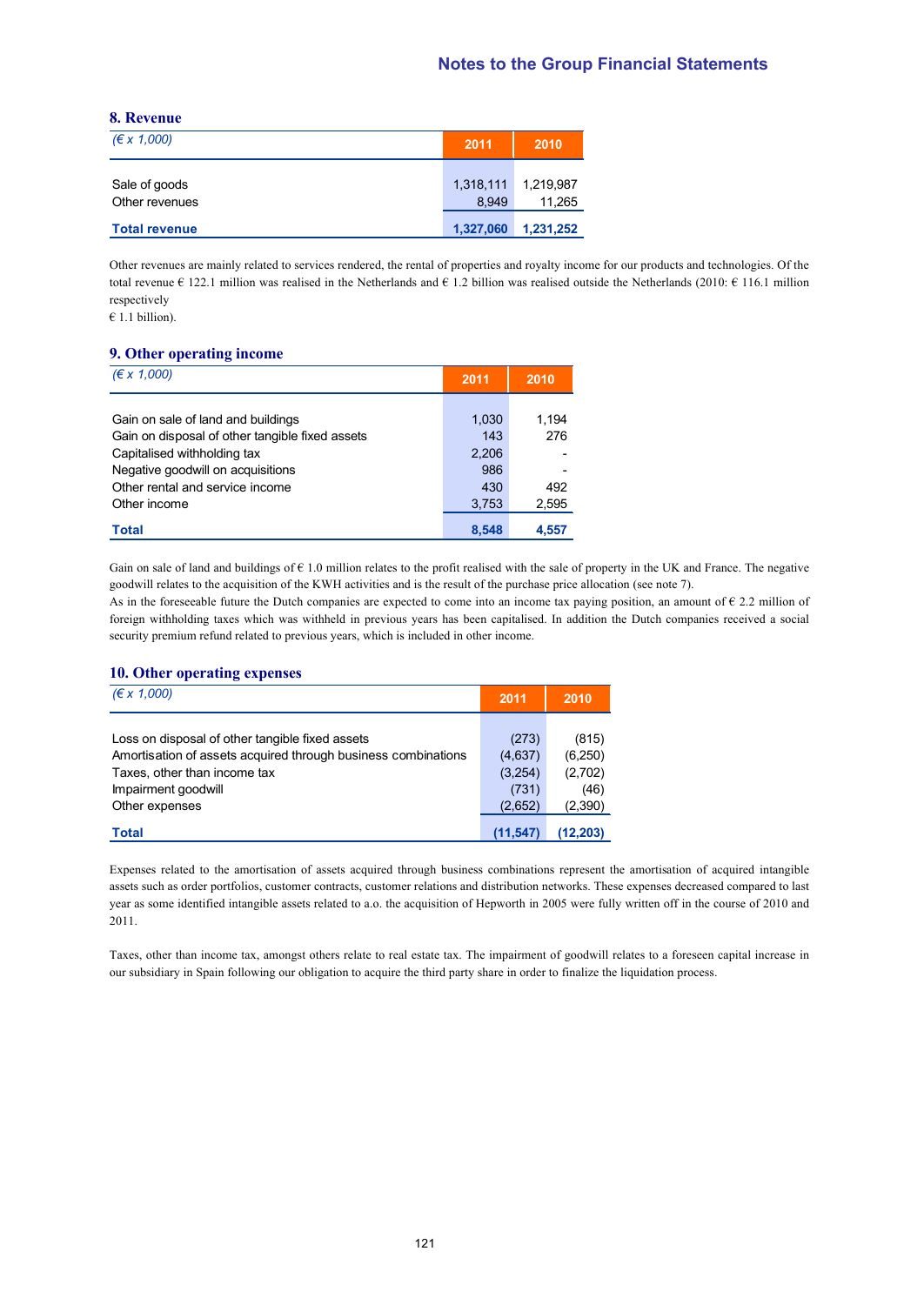# **11. Personnel expenses**

| $(E \times 1,000)$                          | <b>Note</b> | 2011       | 2010       |
|---------------------------------------------|-------------|------------|------------|
|                                             |             |            |            |
| Salaries and wages                          |             | (204, 609) | (210, 128) |
| Social security contributions               |             | (34, 074)  | (34, 478)  |
| Contributions to defined contribution plans |             | (1,864)    | (2,992)    |
| Expenses related to defined benefit plans   | 27          | (11, 480)  | (12, 631)  |
| Other personnel expenses                    |             | (12,358)   | (9,861)    |
| <b>Total recurring personnel expenses</b>   |             | (264, 385) | (270,090)  |
| Expenses share appreciation rights / LTIP   | 28          | (252)      | (182)      |
| <b>T</b> otal                               |             | (264.637)  | (270.272)  |

Following restructuring measures taken in recent years salary costs decreased. Other personnel expenses increased due to the increased number of agencies throughout the year.

Total average full time equivalents increased in 2011 by 21 to 6,623 (see note 12).

# **12. Personnel employed**

The total average full time equivalent (FTE) of employees and the number of employees are as follows:

|                                    | 2011  | 2010  |
|------------------------------------|-------|-------|
| Average full time equivalents      | 6.623 | 6.602 |
| Number of employees at 31 December | 5.941 | 6.089 |

Of the average number of FTEs, 766 are based in the Netherlands and 5,857 FTEs are based outside the Netherlands (2010: 816 FTEs and 5,786 FTEs respectively).

The divestment of subsidiaries and restructuring measures resulted in a decrease of staff which was offset by a higher number of agencies in some other countries due to increasing sales and production activities. On a like for like basis average full time equivalents amounted to 6,593, a decrease of 9 FTEs.

# **13. Finance income and expense**

# **Recognised in the income statement**

| $(E \times 1,000)$                                               | 2011               | 2010                 |
|------------------------------------------------------------------|--------------------|----------------------|
| Interest income on bank deposits<br>Fair value revaluation gains | 1,908<br>1,420     | 395<br>1,330         |
| Total finance income                                             | 3,328              | 1,725                |
| Interest expense<br>Exchange rate differences                    | (31, 142)<br>(419) | (34, 843)<br>(1,021) |
| <b>Total finance expense</b>                                     | (31, 561)          | (35,864)             |
| Total net finance costs recognised in the income statement       | (28,233)           | (34,139)             |

Net financing costs were  $\epsilon$  28.2 million compared to  $\epsilon$  34.1 million last year following the reduced margins under the syndicated finance facility and a lower average net debt position during the year.

As a result of the recapitalisation in 2009 the level of outstanding interest instruments exceeded the drawings under the Amended Credit Facility and became ineffective. As a consequence the change in fair value of these instruments is recorded through the income statement instead of equity. In 2011 these swaps have been settled.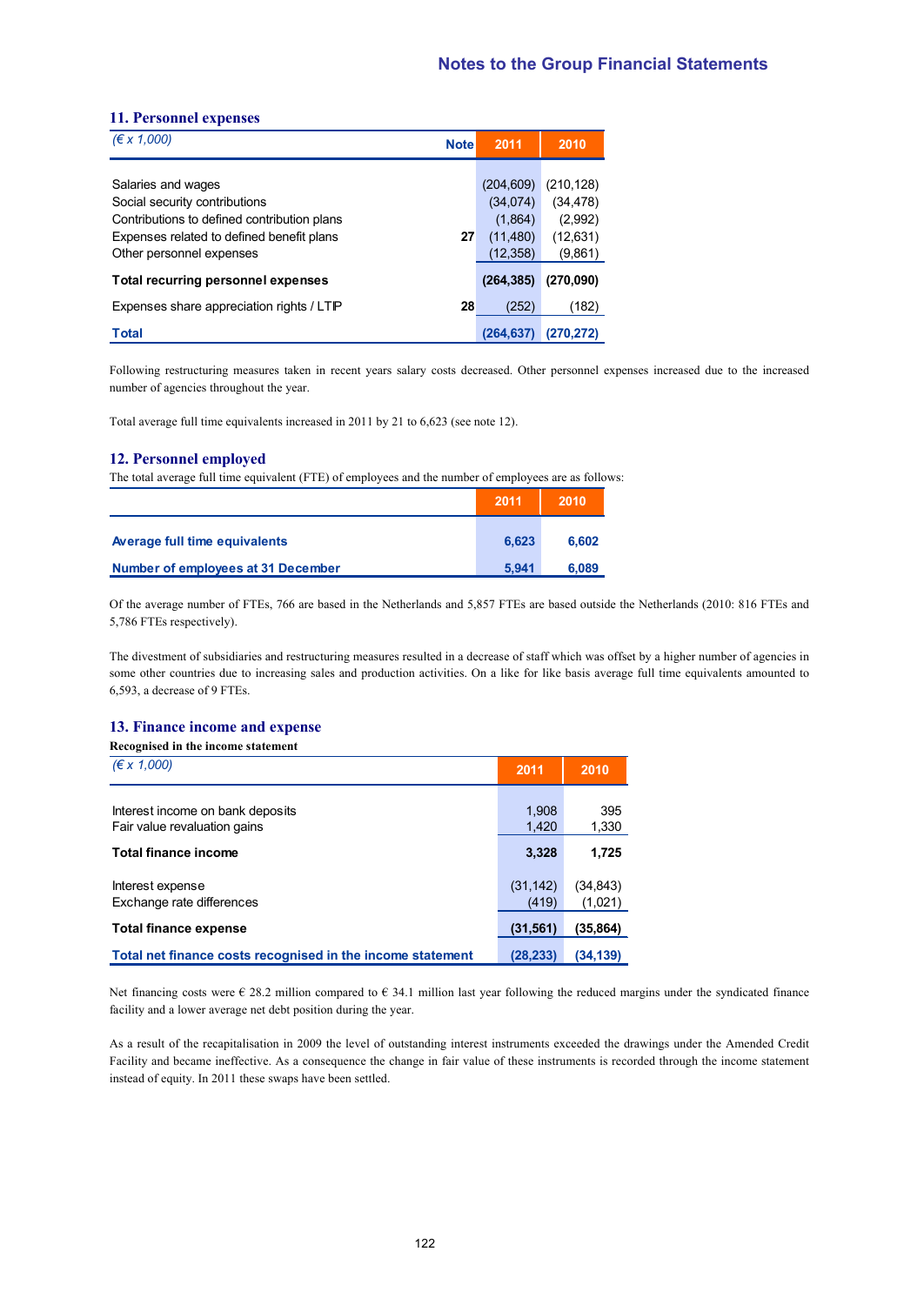### **Recognised in other comprehensive income**

| $(\epsilon x 1,000)$                                                                              | 2011  | 2010  |
|---------------------------------------------------------------------------------------------------|-------|-------|
| Fair value changes cash flow hedges<br>Income tax on finance income (expense) recognised in other | 584   | 2.014 |
| comprehensive income                                                                              | (111) | (485) |
| Total net finance costs recognised in comprehensive income                                        | 473   | 1.529 |

The decrease of fair value changes of financial instruments is due to the expiration of interest instruments with a notional amount of € 99.8 million. This effect is largely off-set by an increase in the fair value of the present interest instrument portfolio as a result of decreasing interest rates per 31 December 2011.

# **14. Non-recurring income and expense**

Non-recurring income and non-recurring expenses in 2011 can be specified as follows:

| $(E \times 1,000)$<br><b>Note</b>                                                                                                              | 2011                     | 2010                     |
|------------------------------------------------------------------------------------------------------------------------------------------------|--------------------------|--------------------------|
| 29<br>Restructuring costs<br>Profit on sale of property, plant & equipment<br>9<br>7<br>Negative goodwill on acquisitions<br>Acquisition costs | (4, 725)<br>1,030<br>986 | (6, 814)<br>860<br>(221) |
| Other<br>Total non-recurring results from operating activities                                                                                 | (3.058)                  | (205)<br>(6, 380)        |
| <b>Profit on sale of subsidiaries</b>                                                                                                          | (5,767)<br>2,046         |                          |
| 15<br>Tax rate adjustments<br>Non-recurring tax benefits                                                                                       | 2,699<br>8,315           | 1,244<br>3,372           |
| <b>Total non-recurring income tax</b>                                                                                                          | 11,014                   | 4,616                    |
| <b>Total</b>                                                                                                                                   | 7,293                    | (1,764)                  |

Restructuring costs in 2011 relate to announced restructurings mainly in the North West Europe and South East Europe regions and the closure of our activities in Spain. The profit on sale of land and buildings relates to the profit realised with the sale of property in the UK and France. The negative goodwill relates to the acquisition of the KWH activities and is the result of the purchase price allocation (for further details we refer to note 7). Other non-recurring expenses include impairment charges on land which is partly classified as held for sale and expenses for external support related to the unsolicited conditional offer received from Mexichem S.A.B. de C.V.

Non-recurring tax benefits include the release of a tax provision for capital gain tax of  $\epsilon$  6.8 million related to the sale of associates in 2006. The income included on the line tax rate adjustments reflects mainly the effect on the deferred tax liabilities following the reduction of the corporate income tax rate in the UK from 28% to 25%.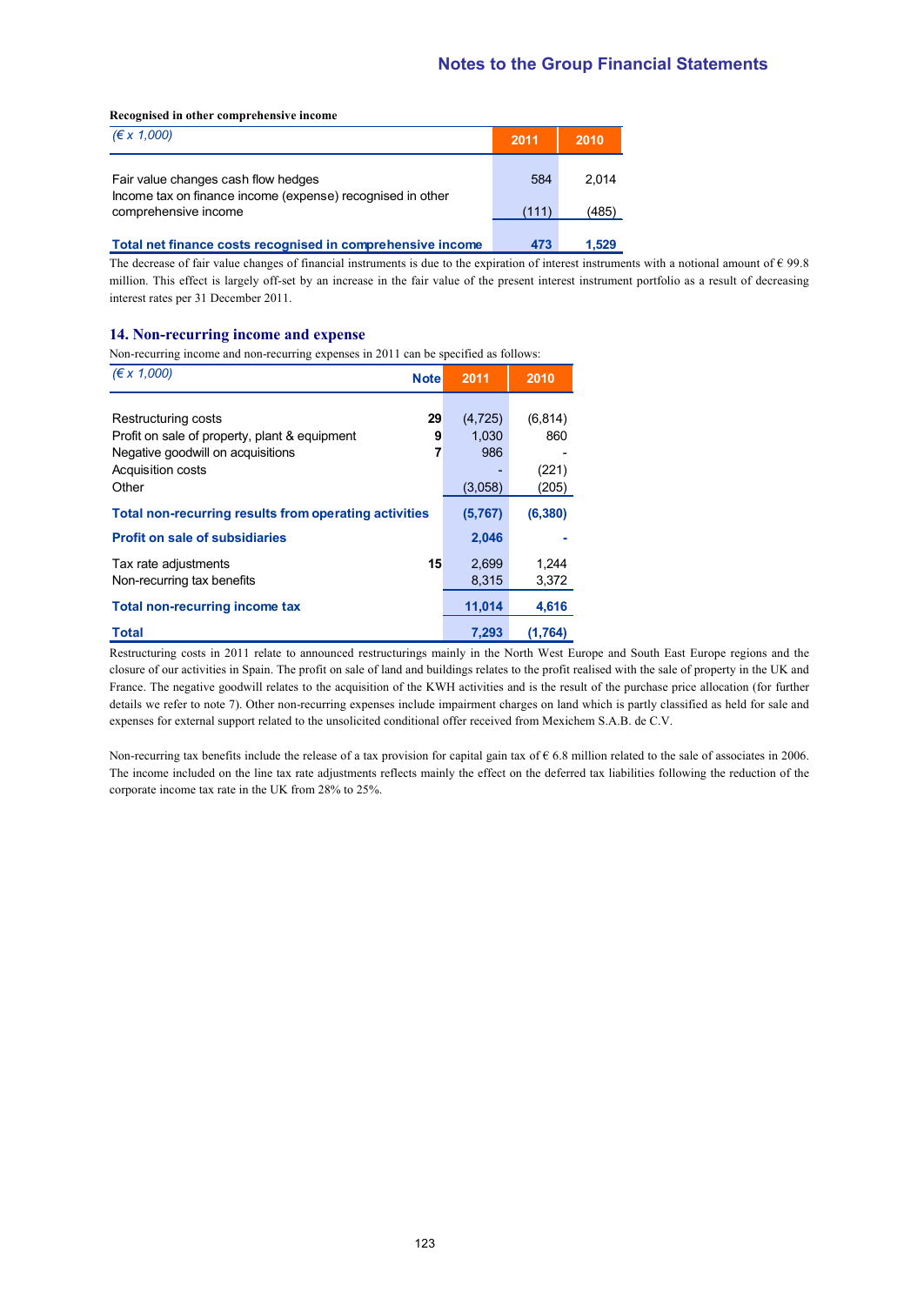# **15. Income tax expense**

### **Recognised in the income statement**

| $(E \times 1,000)$                                                                                               | 2011                      | 2010                       |
|------------------------------------------------------------------------------------------------------------------|---------------------------|----------------------------|
| Current year<br>Utilisation of / (addition to) not capitalised compensable losses<br>Adjustments for prior years | (5,203)<br>(334)<br>(696) | (5, 451)<br>(794)<br>1,756 |
| <b>Current tax income (expense)</b>                                                                              | (6, 233)                  | (4,489)                    |
| Release capital gain tax<br>Identified tax exposures                                                             | 6,812<br>(2,346)          |                            |
| <b>Tax provision</b>                                                                                             | 4,466                     |                            |
| Origination and reversal of temporary differences<br>Changes in tax rate<br>Benefit from tax losses recognised   | 2,657<br>2,699<br>2,652   | 853<br>1,244<br>3,492      |
| Deferred tax income (expense)                                                                                    | 8,008                     | 5,589                      |
| Total income tax recognised in the income statement                                                              | 6,241                     | 1,100                      |

Total income tax recognised in the income statement was positively affected by significant one-off tax benefits for a total amount of  $\epsilon$  7.2 million, including the release of a provision for capital gain taxes for an amount of € 6.8 million related to the profit realised on the sale of associates in 2006. The change of the corporate income tax rate, a.o. in the UK from 28% to 25%, resulted in a release of the deferred tax liabilities with € 2.7 million. These benefits offset an addition to the tax provision for identified tax exposures in the Group for an amount of  $€$  2.3 million.

In addition losses incurred in some emerging markets for which no tax recovery was taken into account were partly compensated by the utilisation of some non-capitalised tax losses carried forward.

### **Recognised in other comprehensive income**

| $(E \times 1,000)$                                     |           | 2011           |           |                                                                                                     | 2010           |        |
|--------------------------------------------------------|-----------|----------------|-----------|-----------------------------------------------------------------------------------------------------|----------------|--------|
|                                                        |           | Tax<br>benefit |           | Before $\text{tax}$ (expense) Net of $\text{tax}$ Before $\text{tax}$ (expense) Net of $\text{tax}$ | Tax<br>benefit |        |
| Exchange differences on translating foreign operations | (15, 192) |                | (15, 192) | 12,231                                                                                              |                | 12,231 |
| Fair value changes financial instruments               | 584       | (111)          | 473       | 2,014                                                                                               | (485)          | 1,529  |
| Total                                                  | (14, 608) | (111)          | (14,719)  | 14.245                                                                                              | (485)          | 13,760 |

## **Reconciliation of effective tax rate**

|                                                                   | 2011       |                    | 2010       |                    |
|-------------------------------------------------------------------|------------|--------------------|------------|--------------------|
|                                                                   |            | % $€ \times 1,000$ |            | % $€ \times 1,000$ |
| Profit before tax                                                 |            | 11,786             |            | 6,000              |
| Profit on sale of subsidiaries                                    |            | (2,046)            |            |                    |
| Share of profit of associates                                     |            | (2, 439)           |            | (2, 196)           |
|                                                                   |            |                    |            |                    |
| Adjusted profit before tax                                        |            | 7,301              |            | 3,804              |
| Income tax using the Dutch tax rate                               | 25.0%      | (1,825)            | 25.5%      | (970)              |
| Effect of taxes in foreign jurisdictions                          | $(12.4\%)$ | 907                | $(8.6\%)$  | 326                |
| Non-taxable income / (non-deductible expenses)                    | $2.2\%$    | (163)              | $(16.2\%)$ | 617                |
| Movements in tax provisions through the income statement          | $(61.2\%)$ | 4,466              | $0.0\%$    |                    |
| Tax rate adjustments                                              | $(37.0\%)$ | 2,699              | (32.7%)    | 1,244              |
| Utilisation of / (addition to) not capitalised compensable losses | 4.6%       | (334)              | 20.9%      | (794)              |
| Recognition of previously not recognised tax losses               | $0.0\%$    |                    | $(2.9\%)$  | 112                |
| Other effects                                                     | $(6.7\%)$  | 491                | (14.9%)    | 565                |
| <b>Total</b>                                                      | $(85.5\%)$ | 6,241              | (28.9%)    | 1,100              |

Non-taxable income includes liquidation losses related to the closure of foreign operations.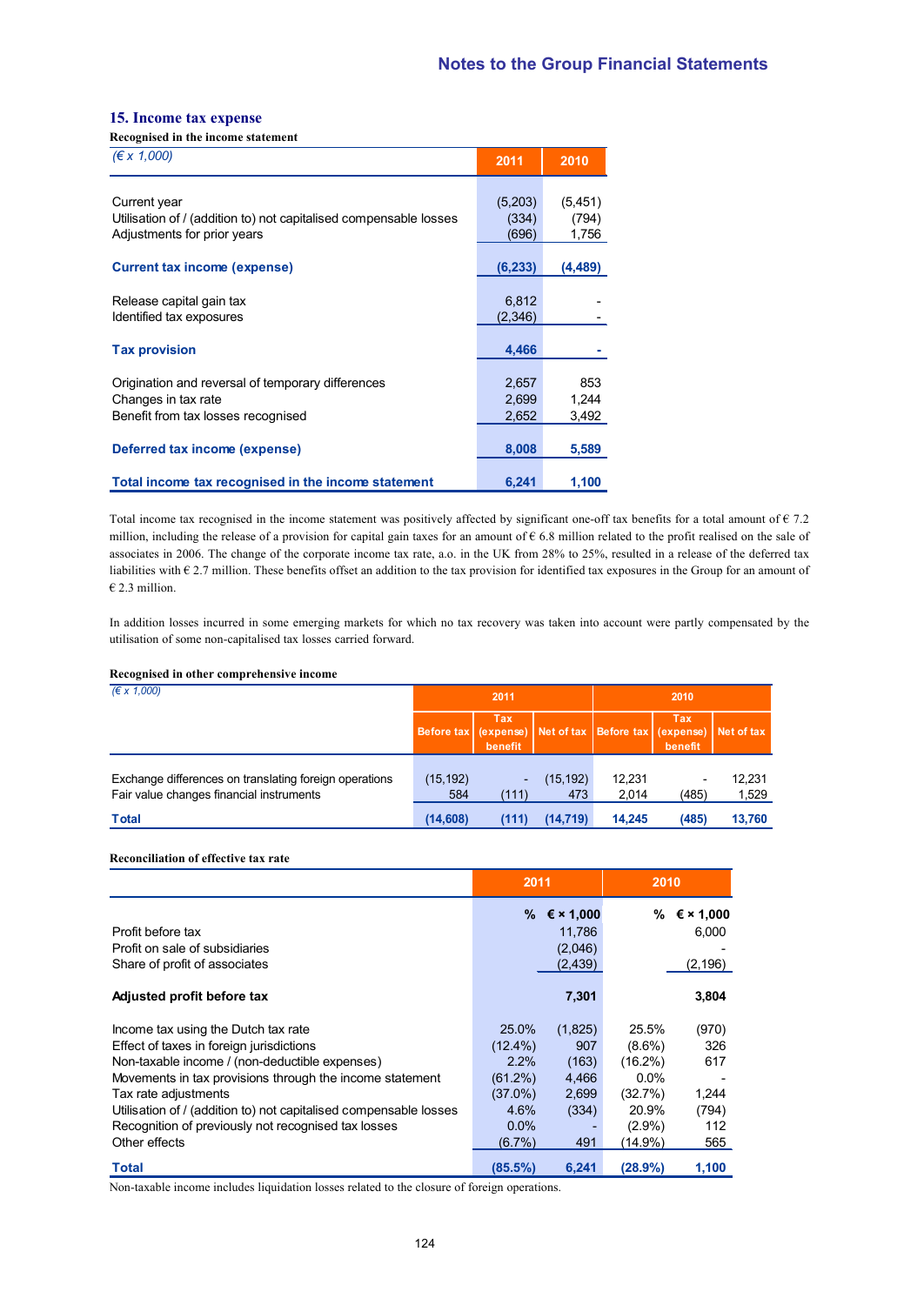## **16. Earnings per share**

# **Basic earnings per share**

The basic earnings per share and diluted earnings per share are based on the profit attributable to ordinary shareholders of  $\epsilon$  17.1 million (2010: € 5.8 million) and the average number of outstanding shares in 2011 of 50,628,686 (2010: 50,690,035) respectively the d**i**luted average number of outstanding shares in 2011 of 50,841,924 (2010: 50,815,227). The number of ordinary shares outstanding per 31 December 2011 is 50,579,009 (2010: 50,668,360).

The earnings per share are as follows:

| $(\epsilon x 1$ unless otherwise stated)                                     | 2011   | 2010  |
|------------------------------------------------------------------------------|--------|-------|
| Net profit attributable to ordinary shareholders ( $\epsilon \times 1,000$ ) | 17,133 | 5,825 |
| Recurring net profit attributable to ordinary shareholders ( $\xi x$ 1,000)  | 9,596  | 7,654 |
| Basic earnings per share (weighted average)                                  | 0.34   | 0.11  |
| Diluted earnings per share (weighted average)                                | 0.34   | 0.11  |
| Basic recurring earnings per share (weighted average)                        | 0.19   | 0.15  |
| Diluted recurring earnings per share (weighted average)                      | 0.19   | 0.15  |
| Basic earnings per share (year end)                                          | 0.34   | 0.11  |
| Diluted earnings per share (year end)                                        | 0.34   | 0.11  |
| Basic recurring earnings per share (year end)                                | 0.19   | 0.15  |
| Diluted recurring earnings per share (year end)                              | 0.19   | 0.15  |

### **Outstanding number of shares**

The change in outstanding number of shares can be specified as follows:

| $(shares \times 1)$                                                 | 2011                    | 2010                    |
|---------------------------------------------------------------------|-------------------------|-------------------------|
| Issued ordinary shares at 1 January<br>Treasury shares at 1 January | 50,782,132<br>(113.772) | 50,782,132<br>(70, 744) |
| Outstanding ordinary shares at 1 January                            | 50,668,360              | 50,711,388              |
| Effect of shares issued                                             | 46.649                  | 31.972                  |
| Effect of shares purchased                                          | (136,000)               | (75,000)                |
| Outstanding ordinary shares at period end                           | 50,579,009              | 50,668,360              |
| Treasury shares at 31 December                                      | 203,123                 | 113,772                 |
| <b>Issued shares at 31 December</b>                                 | 50,782,132              | 50,782,132              |
| Outstanding ordinary shares at reporting date (diluted)             | 50,812,605              | 50.813.405              |
| Issued ordinary shares at reporting date (diluted)                  | 51.015.728              | 50.927.177              |

**Weighted average number of shares**

| $(shares \times 1)$                                                                                                                  | 2011       | 2010       |
|--------------------------------------------------------------------------------------------------------------------------------------|------------|------------|
| Weighted average number of outstanding ordinary shares at<br>period end<br>Weighted average number of outstanding ordinary shares at | 50,628,686 | 50.690.035 |
| period end (diluted)                                                                                                                 | 50,841,924 | 50,815,227 |

The dilution of ordinary shares of 213,238 shares (2010: 125,192 shares) relates to the granted matching shares and performance options as part of the Long Term Incentive Plan (see note 28). As the granted options for 2008 and 2009 are not expected to meet the vesting conditions no dilution is taken into account with respect to these options.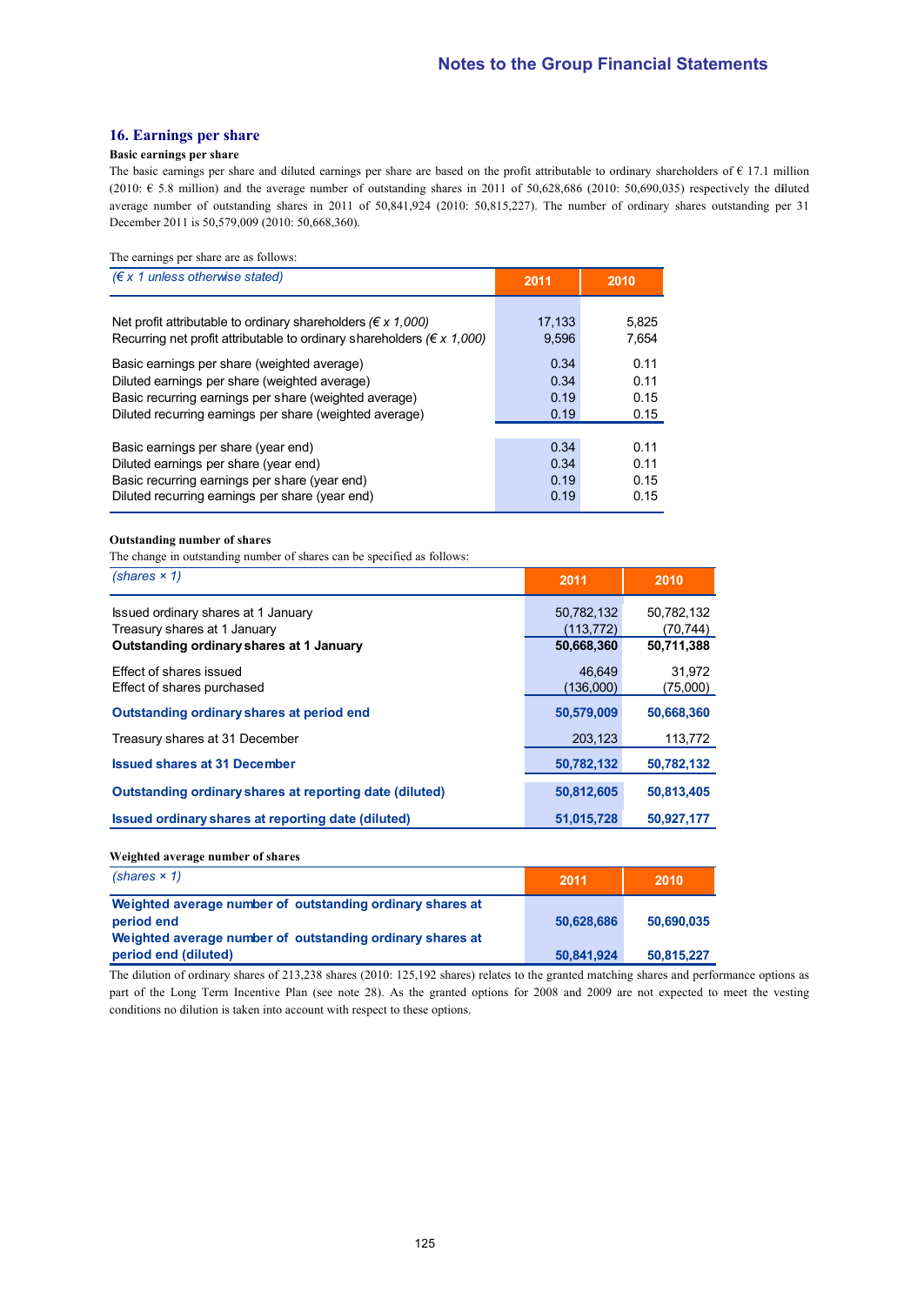# **17. Property, plant & equipment**

| (€ x 1,000)                                                                                                                                                                             |             | <b>Land and</b><br>buildings                                   | <b>Machinery</b><br>and<br>equipment                          | <b>Other</b><br>assets                             | Under<br>construction   | Total                                                               |
|-----------------------------------------------------------------------------------------------------------------------------------------------------------------------------------------|-------------|----------------------------------------------------------------|---------------------------------------------------------------|----------------------------------------------------|-------------------------|---------------------------------------------------------------------|
|                                                                                                                                                                                         | <b>Note</b> |                                                                |                                                               |                                                    |                         |                                                                     |
| Cost<br>Balance at 1 January 2010                                                                                                                                                       |             | 279,898                                                        | 717,995                                                       | 74,198                                             | 10,839                  | 1,082,930                                                           |
| Investments<br>Transfer to assets classified as held-for-sale<br>Disposals and divestments<br>Effect of movements in exchange rates                                                     | 6           | 3,714<br>509<br>(1,785)<br>4,136                               | 22,021<br>18<br>(11, 185)<br>11,812                           | 1,870<br>205<br>(2, 545)<br>752                    | 8,964<br>210            | 36,569<br>732<br>(15, 515)<br>16,910                                |
| <b>Balance at 31 December 2010</b>                                                                                                                                                      |             | 286,472                                                        | 740,661                                                       | 74,480                                             | 20,013                  | 1,121,626                                                           |
| <b>Balance at 1 January 2011</b>                                                                                                                                                        |             | 286,472                                                        | 740,661                                                       | 74,480                                             | 20,013                  | 1,121,626                                                           |
| Acquisitions through business combinations<br>Investments<br>Transfer to assets classified as held-for-sale<br><b>Divestments</b><br>Disposals<br>Effect of movements in exchange rates | 7<br>6      | 3,256<br>6,057<br>(2, 239)<br>(7, 248)<br>(3, 191)<br>(3, 532) | 1,643<br>33,149<br>(7,926)<br>(8,968)<br>(7, 741)<br>(7, 762) | 152<br>2,731<br>(137)<br>(391)<br>(1,995)<br>(695) | (750)<br>(685)<br>(311) | 5,051<br>41,187<br>(10, 302)<br>(17, 292)<br>(12, 927)<br>(12, 300) |
| <b>Balance at 31 December 2011</b>                                                                                                                                                      |             | 279,575                                                        | 743,056                                                       | 74,145                                             | 18,267                  | 1,115,043                                                           |
| <b>Depreciation</b><br>Balance at 1 January 2010<br>Depreciation charge for the year                                                                                                    |             | (125, 164)<br>(8,868)                                          | (543, 588)<br>(34, 447)                                       | (64, 395)<br>(3,825)                               |                         | (733, 147)<br>(47, 140)                                             |
| Transfer to assets classified as held-for-sale<br>Disposals and divestments<br>Effect of movements in exchange rates                                                                    | 6           | (458)<br>1,145<br>(1,340)                                      | (48)<br>10,326<br>(8,369)                                     | (196)<br>2,511<br>(643)                            | ä,                      | (702)<br>13,982<br>(10, 352)                                        |
| <b>Balance at 31 December 2010</b>                                                                                                                                                      |             | (134, 685)                                                     | (576, 126)                                                    | (66, 548)                                          |                         | (777, 359)                                                          |
| <b>Balance at 1 January 2011</b>                                                                                                                                                        |             | (134, 685)                                                     | (576, 126)                                                    | (66, 548)                                          | ä,                      | (777, 359)                                                          |
| Depreciation charge for the year<br>Transfer to assets classified as held-for-sale<br>Impairment losses<br><b>Divestments</b><br>Disposals<br>Effect of movements in exchange rates     | 6<br>14     | (8, 109)<br>982<br>(1,400)<br>1,098<br>2,891<br>774            | (33, 929)<br>7,285<br>7,925<br>7,604<br>3,815                 | (3,010)<br>122<br>358<br>1,983<br>472              |                         | (45,048)<br>8,389<br>(1,400)<br>9,381<br>12,478<br>5,061            |
| <b>Balance at 31 December 2011</b>                                                                                                                                                      |             | (138, 449)                                                     | (583, 426)                                                    | (66, 623)                                          |                         | (788, 498)                                                          |
| <b>Carrying amounts</b><br>At 1 January 2010                                                                                                                                            |             | 154,734                                                        | 174,407                                                       | 9,803                                              | 10,839                  | 349,783                                                             |
| At 31 December 2010                                                                                                                                                                     |             | 151,787                                                        | 164,535                                                       | 7,932                                              | 20,013                  | 344,267                                                             |
| At 1 January 2011                                                                                                                                                                       |             | 151,787                                                        | 164,535                                                       | 7,932                                              | 20,013                  | 344,267                                                             |
| At 31 December 2011                                                                                                                                                                     |             | 141,126                                                        | 159,630                                                       | 7,522                                              | 18,267                  | 326,545                                                             |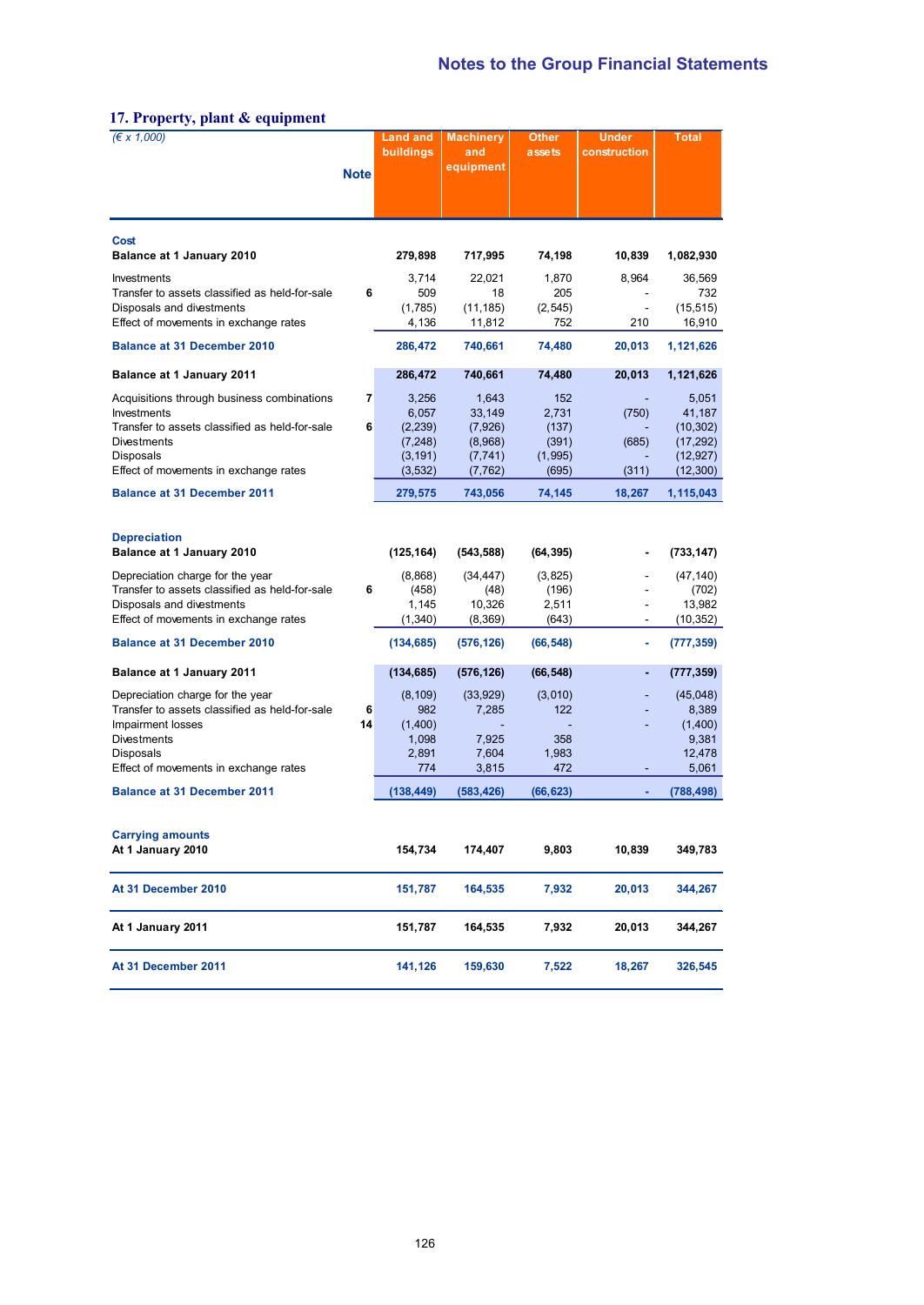### **Depreciation charge**

The depreciation charge is recognised in the following line items in the income statement:

| $(E \times 1,000)$              | 2011      | 2010      |
|---------------------------------|-----------|-----------|
| Cost of sales                   | (36, 273) | (37, 476) |
| Research & development expenses | (240)     | (211)     |
| Administrative expenses         | (7,506)   | (9,379)   |
| Other operating expenses        | (1,029)   | (74)      |
| <b>Total depreciation</b>       | (45, 048) | (47,140)  |
| Recurring                       | (44,909)  | (47,034)  |
| Non-recurring                   | (139)     | (106)     |

#### **Impairment losses**

The impairment losses of  $\epsilon$  1.4 million relate to land which is partly classified as held for sale.

### **Acquisitions through business combinations**

Acquisitions through business combinations in 2011 reflect the acquisition of the assets from KWH Pipe Sverige AG relating to the PE Water business for below ground applications (see note 7).

### **Divestments**

Disposals and divestments include the sale of clay activities on the European Continent (Euroceramic) and Kulker SAS, a local subsidiary of Wavin France (see note 7).

### **Leased plant and machinery**

The Group has no material financial lease agreements.

### **Security**

At 31 December 2011 properties with a carrying amount of € 22.9 million (2010: € 30.9 million) were subject to a registered debenture to secure bank loans (see note 26).

## **Assets under construction**

Assets under construction of  $\epsilon$  18.3 million (2010:  $\epsilon$  20.0 million) are mainly related to investments in production equipment and installations*.* 

## **Capitalised borrowing costs**

Like in 2010 no borrowing costs were capitalised as the assets under construction per 31 December 2011 and investments in 2011 did not classify as qualifying assets.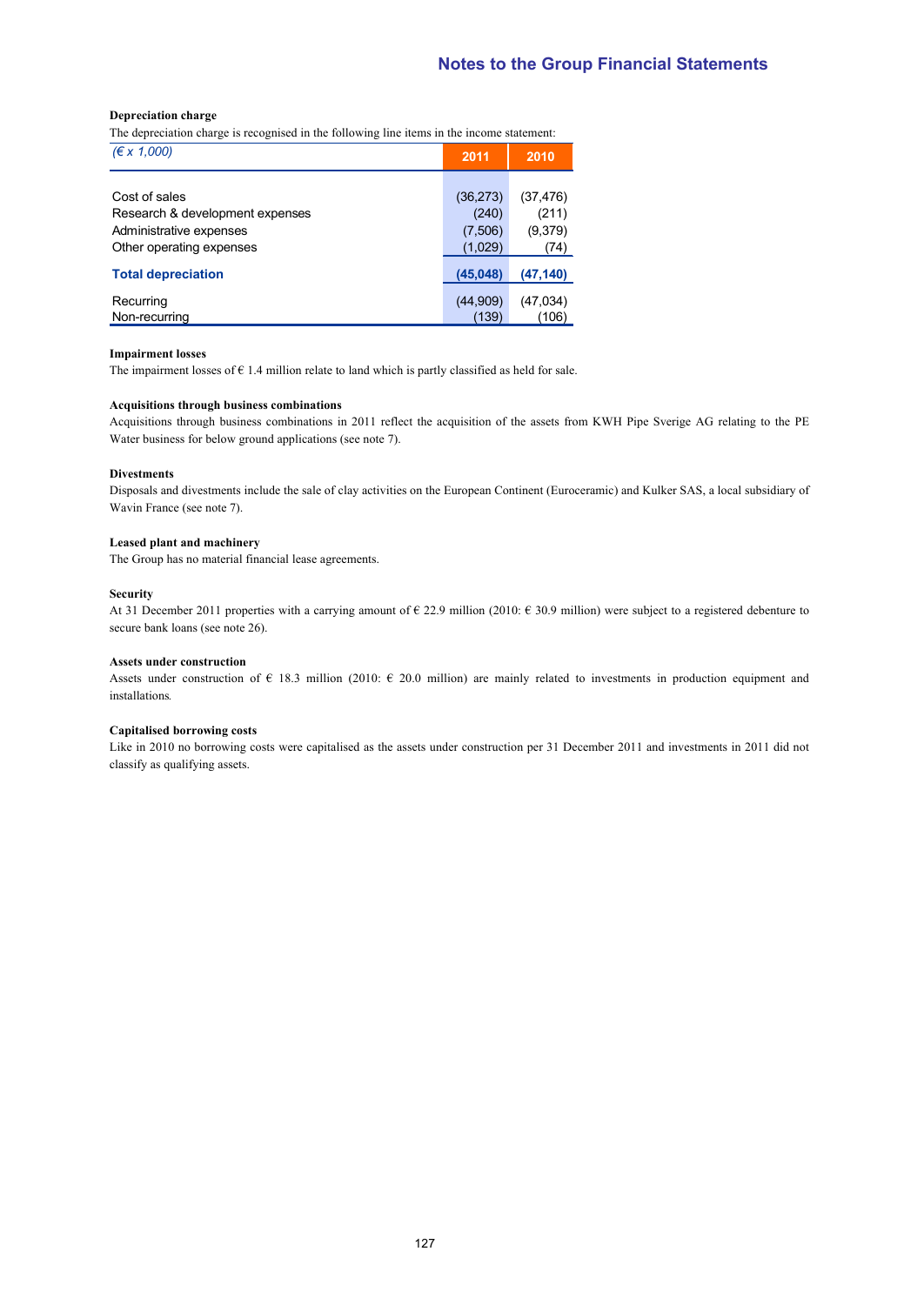# **18. Intangible assets**

| 10. miangibie assets                                               |             |          |                       |                                  |                            |                  |
|--------------------------------------------------------------------|-------------|----------|-----------------------|----------------------------------|----------------------------|------------------|
| (€ x 1,000)                                                        |             | Goodwill | <b>Brand</b><br>names | <b>Customer</b><br>relations and | <b>Other</b><br>intangible | Total            |
|                                                                    | <b>Note</b> |          |                       | other IFRS 3                     | assets                     |                  |
|                                                                    |             |          |                       | assets                           |                            |                  |
| Cost                                                               |             |          |                       |                                  |                            |                  |
| Balance at 1 January 2010                                          |             | 156,117  | 220,636               | 121,293                          | 72,470                     | 570,516          |
| Acquisitions through business combinations                         | 7           |          |                       | 60                               |                            | 60               |
| Additions                                                          |             |          |                       | ÷,                               | 3,173                      | 3,173            |
| Internally developed assets                                        |             |          |                       | ÷                                | 3,938                      | 3,938            |
| Disposals and divestments<br>Effect of movements in exchange rates |             | 3,677    | 3,446                 | (696)<br>1,718                   | (323)<br>399               | (1,019)<br>9,240 |
| <b>Balance at 31 December 2010</b>                                 |             | 159.794  | 224,082               | 122,375                          | 79,657                     | 585,908          |
|                                                                    |             |          |                       |                                  |                            |                  |
| <b>Balance at 1 January 2011</b>                                   |             | 159,794  | 224,082               | 122,375                          | 79,657                     | 585,908          |
| Acquisitions through business combinations                         | 7           |          |                       | 226                              |                            | 226              |
| Additions<br>Internally developed assets                           |             | 731      |                       | ٠<br>Ξ                           | 7,314<br>3,171             | 8,045<br>3,171   |
| Transfer to assets classified as held-for-sale                     | 6           | (163)    |                       |                                  |                            | (163)            |
| <b>Divestments</b>                                                 |             | (104)    |                       | ٠                                | (85)                       | (189)            |
| Disposals                                                          |             |          |                       |                                  | (668)                      | (668)            |
| Effect of movements in exchange rates                              |             | (2,098)  | (377)                 | 116                              | (358)                      | (2,717)          |
| <b>Balance at 31 December 2011</b>                                 |             | 158,160  | 223,705               | 122,717                          | 89,031                     | 593,613          |
|                                                                    |             |          |                       |                                  |                            |                  |
| <b>Amortisation</b>                                                |             |          |                       |                                  |                            |                  |
| <b>Balance at 1 January 2010</b>                                   |             | (4, 414) |                       | (35,936)                         | (45,005)                   | (85, 355)        |
| Amortisation charge for the year                                   |             |          |                       | (6,298)                          | (6, 542)                   | (12, 840)        |
| Impairment goodwill                                                |             | (46)     |                       |                                  |                            | (46)             |
| Disposals and divestments<br>Effect of movements in exchange rates |             | (76)     | ٠                     | 696<br>(196)                     | 323<br>(285)               | 1,019<br>(557)   |
|                                                                    |             |          |                       |                                  |                            |                  |
| <b>Balance at 31 December 2010</b>                                 |             | (4, 536) |                       | (41, 734)                        | (51, 509)                  | (97, 779)        |
| <b>Balance at 1 January 2011</b>                                   |             | (4, 536) |                       | (41, 734)                        | (51, 509)                  | (97, 779)        |
| Amortisation charge for the year                                   |             |          |                       | (4,637)                          | (7, 178)                   | (11, 815)        |
| Impairment goodwill                                                | 7           | (731)    |                       |                                  |                            | (731)            |
| <b>Divestments</b>                                                 |             |          |                       | ٠                                | 85<br>668                  | 85<br>668        |
| Disposals<br>Effect of movements in exchange rates                 |             | (79)     |                       | (207)                            | 479                        | 193              |
| <b>Balance at 31 December 2011</b>                                 |             | (5, 346) | ٠                     | (46, 578)                        | (57, 455)                  | (109, 379)       |
|                                                                    |             |          |                       |                                  |                            |                  |
| <b>Carrying amounts</b><br>At 1 January 2010                       |             |          | 220,636               | 85,357                           | 27,465                     | 485,161          |
|                                                                    |             | 151,703  |                       |                                  |                            |                  |
| At 31 December 2010                                                |             | 155,258  | 224,082               | 80,641                           | 28,148                     | 488,129          |
| At 1 January 2011                                                  |             | 155,258  | 224,082               | 80,641                           | 28,148                     | 488,129          |
| At 31 December 2011                                                |             | 152,814  | 223,705               | 76,139                           | 31,576                     | 484,234          |

### **Acquisitions through business combinations**

Acquisitions through business combinations in 2011 reflect the acquisition of the assets from KWH Pipe Sverige AG relating to the PE Water business for below ground applications (see note 7). The 2010 figure reflects the establishment of a sales organisation in the Czech Republic with Gebr. Ostendorf – OSMA zpracování plastu.

### **Disposals and divestments**

Disposals and divestments include the sale of clay activities on the European Continent (Euroceramic) and Kulker SAS, a local subsidiary of Wavin France (see note 7).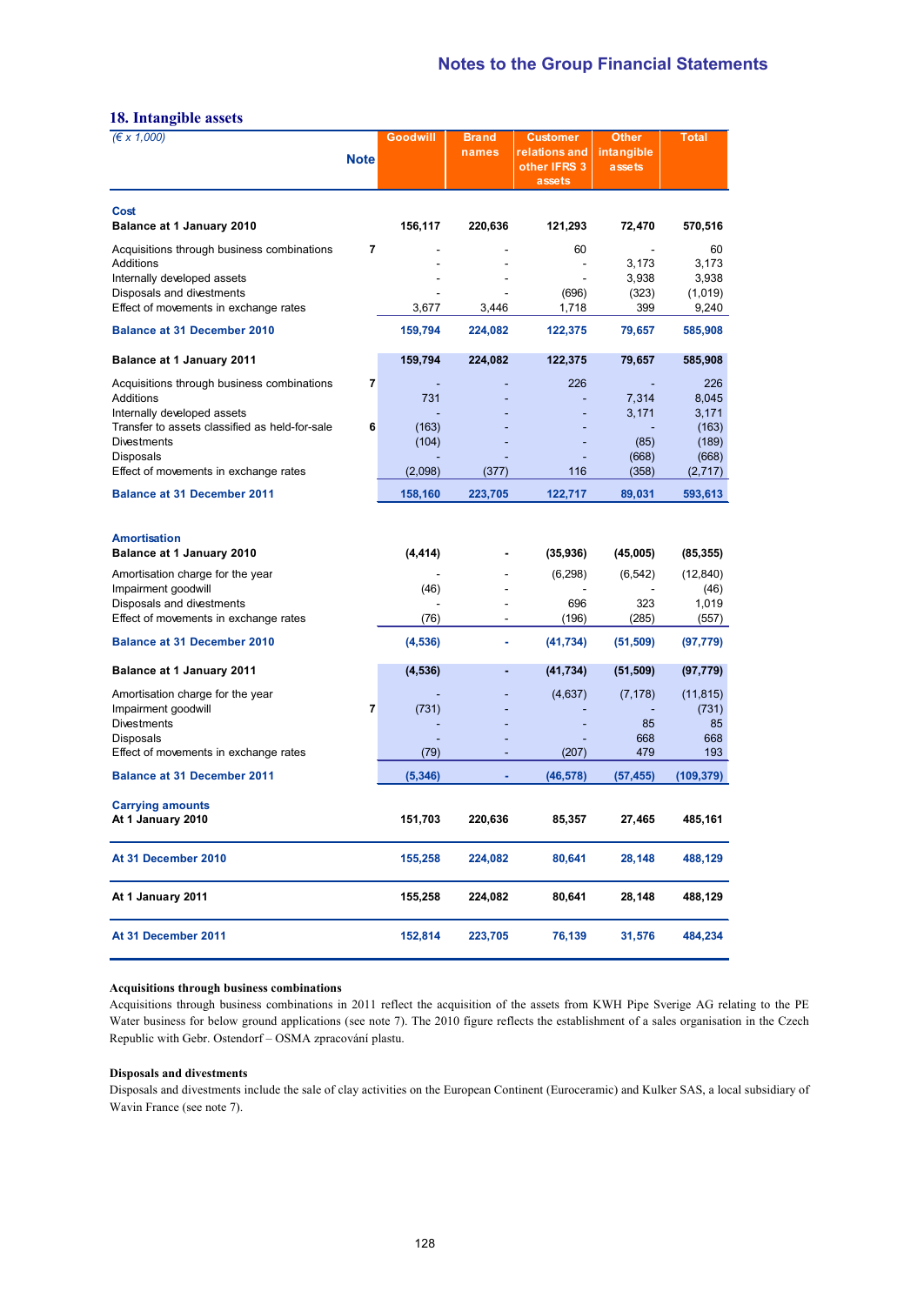### **Impairment testing**

#### *Determination of value in use*

Goodwill and other intangible assets with indefinite useful lives are tested for impairment per cash generating unit in the fourth quarter or whenever an impairment trigger exists.

In assessing whether non-current assets including goodwill and brand names have to be impaired, the carrying amount of each cash generating unit is compared to the recoverable amount of this cash generating unit. The five geographic segments are the main cash generating units and the recoverable amount of these cash generating units is based on value-in-use calculations. The operating plan for the coming year is the starting point for the projections for the determination of the value in use. These projections include forecasts for the growth of revenue, added value and direct and indirect costs and assumptions regarding developments in capital expenditure and investments in working capital. In our projections we assume that after the crisis the growth of our business will pick up again as the fundamentals for growth have not changed (more single unit housing, substitution of traditional materials, energy efficiency of buildings, more comfort, changed climate / rainfall, infiltration and attenuation needs, etc.). Yearly Wavin invests considerably in product and process development which should drive sales growth (ambition is +2% on top of market growth), especially of the higher margin sub-segments water management (infiltration) and hot & cold (surface heating and cooling). In our forecasts, we assume sales will recover to pre-recession levels in a period of seven years and results in a period of ten years. The increase is supported by expected market recovery and the impact of efficiency improvement projects and certain cost reduction programmes that have been implemented in recent years.

We have extended our projections beyond five years as we expect further growth in the next five years to come to a steady state. Beyond the projection period of ten years, results are extrapolated using an assumed growth rate that does not exceed 2% in mature markets and 2.5% in the emerging markets.

In the projection period we have forecasted an annual revenue growth of the Group of 3 - 4% per year with different growth assumptions per cash generating unit. This growth in combination with a better use of the direct and indirect workforce and asset base results in improved EBITDA margins.

Projected cash flows are discounted using a specific discount rate per cash generating unit, taking country risk premiums into account. The pre-tax discount rates used range from 9.6% to 12.6% (2010: 8.8% to 11.9%). The average pre-tax discount rate for the Group was 10.7% (2010: 9.5%). The discount rate increased compared to last year despite a decrease of the risk-free interest rate. The current historical low risk free interest rate does not reflect a long term required return on investments. As a consequence we have decided to use a normalised risk free interest rate for cost of equity, which is above the current level.

#### *Impairments*

For 2011 the calculation of the value in use of the various cash generating units in comparison to the carrying amount resulted in no impairments.

#### *Sensitivities*

The determined values in use are sensitive to variations in estimates and assumptions. Therefore we have performed sensitivity analysis on the base case assumptions. We have concluded that a reduction of the base case added value margin with 200 basis points results in negative excess values for the South West Europe region of  $\epsilon$  13.4 million and for the South East Europe region of  $\epsilon$  3.0 million.

A 200 basis points higher pre-tax discount rate compared to the discount rate used in the base case will not lead to a materially different outcome of the impairment test although the headroom for some regions is limited.

As our model assumes a recovery of revenue to pre-crisis levels also sensitivity analysis have been executed on the revenue growth rates of the cash generating units.

The first sensitivity which includes a 25% lower growth rate of revenue in combination with a lower increase of direct as well as indirect costs for the projection period and a lower level of investments on net turnover (NTO) for the years 2017 and further, still results in positive excess values for the South West Europe region and the South East Europe region, being the regions with the least headroom, even if the residual cash flow growth would be reduced by 0.5% (sensitivity 2).

A 50% lower growth rate of revenue (sensitivity 3) in combination with a reduction of the residual growth rate (sensitivity 4) would result in the impairment charges as included in the tables underneath.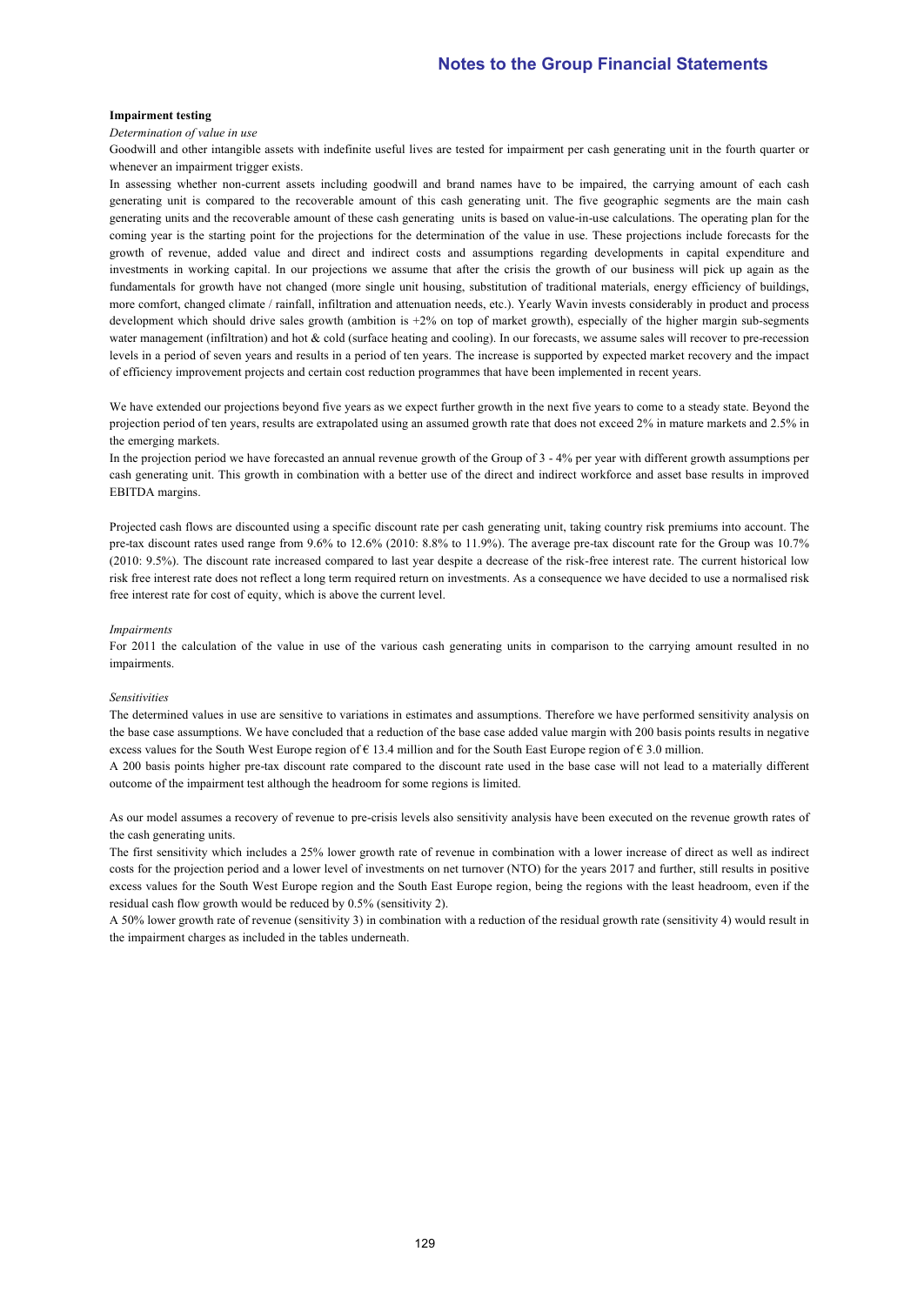| $(\epsilon \times$ million, unless otherwise stated)                                                                                      | <b>South West Europe</b>           |                                        |                             |
|-------------------------------------------------------------------------------------------------------------------------------------------|------------------------------------|----------------------------------------|-----------------------------|
|                                                                                                                                           | 2011-2021<br><b>NTO</b><br>growth* | <b>Residual</b><br>cash flow<br>growth | <b>Excess fair</b><br>value |
| <b>Sensitivity 1:25% lower growth rates of NTO in</b><br>combination with lower growth of costs and<br>investments compared to base case  | $3.2\%$                            | 2.0%                                   | 57                          |
| <b>Sensitivity 2:</b> Sensitivity 1 with a reduction in the<br>residual cash flow growth                                                  | 3.2%                               | 1.5%                                   | 35                          |
| <b>Sensitivity 3: 50% lower growth rates of NTO in</b><br>combination with lower growth of costs and<br>investments compared to base case | $2.2\%$                            | 2.0%                                   | (32)                        |
| <b>Sensitivity 4: Sensitivity 3 with a reduction in the</b><br>residual cash flow growth                                                  | 2.2%                               | 1.5%                                   | (48)                        |
| Compounded average growth rate                                                                                                            |                                    |                                        |                             |

| $(\epsilon \times$ million, unless otherwise stated)                                                                                                                                                                                                                                                                           | <b>South East Europe</b>           |                                        |                             |
|--------------------------------------------------------------------------------------------------------------------------------------------------------------------------------------------------------------------------------------------------------------------------------------------------------------------------------|------------------------------------|----------------------------------------|-----------------------------|
|                                                                                                                                                                                                                                                                                                                                | 2011-2021<br><b>NTO</b><br>growth* | <b>Residual</b><br>cash flow<br>growth | <b>Excess fair</b><br>value |
| <b>Sensitivity 1: 25% lower growth rates of NTO in</b><br>combination with lower growth of costs and<br>investments compared to base case                                                                                                                                                                                      | 4.5%                               | 2.5%                                   | 16                          |
| <b>Sensitivity 2:</b> Sensitivity 1 with a reduction in the<br>residual cash flow growth                                                                                                                                                                                                                                       | 4.5%                               | 2.0%                                   | 12                          |
| <b>Sensitivity 3: 50% lower growth rates of NTO in</b><br>combination with lower growth of costs and<br>investments compared to base case                                                                                                                                                                                      | 3.3%                               | 2.5%                                   | (13)                        |
| <b>Sensitivity 4:</b> Sensitivity 3 with a reduction in the<br>residual cash flow growth<br>$\bullet$ . Consequently the contract of the contract of the contract of the contract of the contract of the contract of the contract of the contract of the contract of the contract of the contract of the contract of the contr | 3.3%                               | 2.0%                                   | (16)                        |

\* Compounded average growth rate

The North West Europe region as well as the Central Eastern Europe region has sufficient headroom available to cover revenue growth reduction of more than 50% in combination with a reduction of the residual growth rate with 0.5%.

#### *Closure Spain*

In 2011 the Group announced the closure of Spain and as a consequence has to acquire the third party share. The related goodwill of € 0.7 million has been impaired.

### **Amortisation charge**

Intangible assets not being goodwill and brand names are amortised over the estimated economic lifetime. If an impairment indicator exists, an impairment test is performed. In cases where the book value of an asset exceeds the recoverable amount an impairment charge is recognised in the income statement. The amortisation charge is recognised in the following line items in the income statement:

| $(E \times 1,000)$                                                                                      | 2011                                     | 2010                                   |
|---------------------------------------------------------------------------------------------------------|------------------------------------------|----------------------------------------|
| Cost of sales<br>Research & development expenses<br>Administrative expenses<br>Other operating expenses | (180)<br>(1, 853)<br>(5, 145)<br>(4,637) | (175)<br>(1,524)<br>(4,891)<br>(6,250) |
| <b>Total</b>                                                                                            | (11, 815)                                | (12, 840)                              |
| Recurring<br>Non-recurring                                                                              | (11, 815)                                | (12, 731)<br>(109)                     |

# **Goodwill**

The carrying amount of goodwill allocated to each CGU is as follows: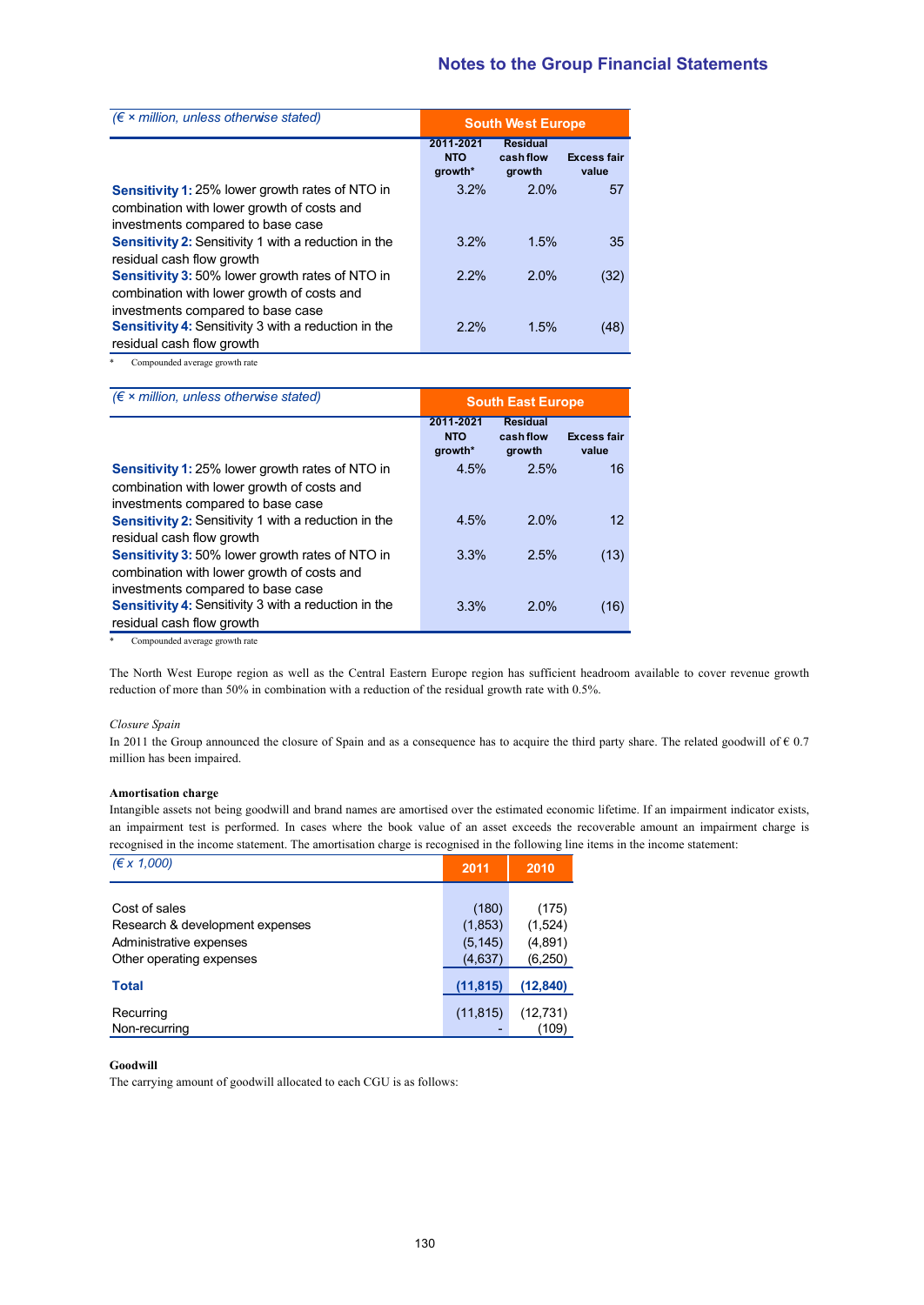| $(\epsilon x 1,000)$     | 2011    | 2010    |
|--------------------------|---------|---------|
|                          |         |         |
| North West Europe        | 43,318  | 43,705  |
| South West Europe        | 42,900  | 42,122  |
| Central & Eastern Europe | 51,046  | 53,819  |
| South East Europe        | 12,412  | 12,668  |
| Overseas and Other       | 3,138   | 2,944   |
|                          |         |         |
| <b>Total</b>             | 152,814 | 155,258 |

As a result of exchange rate devaluations especially of the Polish Zloty and Czech Koruna the carrying amount of goodwill decreased by  $\epsilon$ 2.2 million.

### **Brand names**

The carrying amount of brand names can be specified as follows:

| $(E \times 1,000)$       | 2011    | 2010    |
|--------------------------|---------|---------|
|                          |         |         |
| North West Europe        | 60,987  | 60.911  |
| South West Europe        | 113,640 | 111,574 |
| South East Europe        | 20,738  | 21,528  |
| Central & Eastern Europe | 24,631  | 26,360  |
| Overseas and Other       | 3,709   | 3,709   |
| <b>Total</b>             | 223.705 | 224,082 |

As a result of exchange rate appreciation of the Pound Sterling the carrying amount of the brand names for the South West Europe Region increased. This was more than off-set by the devaluation of the Polish Zloty and Turkish Lira, resulting in a decrease in the carrying amount of brand names by  $\epsilon$  0.4 million.

The carrying amount of brand names can be allocated as follows to each CGU:

| $(E \times 1,000)$ | <b>Brand name</b>  | 2011    | 2010    |
|--------------------|--------------------|---------|---------|
|                    |                    |         |         |
| South West Europe  | Hep <sub>2</sub> O | 61,977  | 60,146  |
| South West Europe  | Warmafloor         | 617     | 598     |
| South East Europe  | Chemidro           | 3,000   | 3,000   |
| South East Europe  | Pilsa              | 2.251   | 2,658   |
| <b>Wavin Group</b> | Wavin              | 155,860 | 157,680 |
| <b>Total</b>       |                    | 223.705 | 224.082 |

#### **Customer relations and other assets from business combinations**

The carrying amount of other assets from business combinations represents the recognised assets consisting mainly of order portfolio and customer contracts which meet the conditions for recognition under IFRS 3. In case of a triggering event an impairment test is performed by estimating the recoverable amount based on its value in use.

### **Other intangible assets**

#### *Development costs*

The carrying amount of development costs represents the capitalised expenses related to new internally developed products and production processes. In case of a triggering event an impairment test is performed by estimating the recoverable amount based on its value in use.

The additions in development costs amount to  $\epsilon$  3.1 million including an amount of  $\epsilon$  0.3 million (2010:  $\epsilon$  0.4 million) of capitalised borrowing costs during the period ended 31 December 2011 using an average interest rate of 6.5% (2010: 7.1%).

### *Software*

The carrying amount of software represents the capitalised expenses related to new (internally developed) software solutions and related implementation expenses. The additions in software for an amount of  $\epsilon$  7.3 million (2010:  $\epsilon$  4.2 million) are mainly related to the further roll-out of the Group-wide IT platform.

# *Other*

In addition to development costs and software the carrying amount of other intangible assets includes capitalised expenses related to licenses, trademarks, patents etc.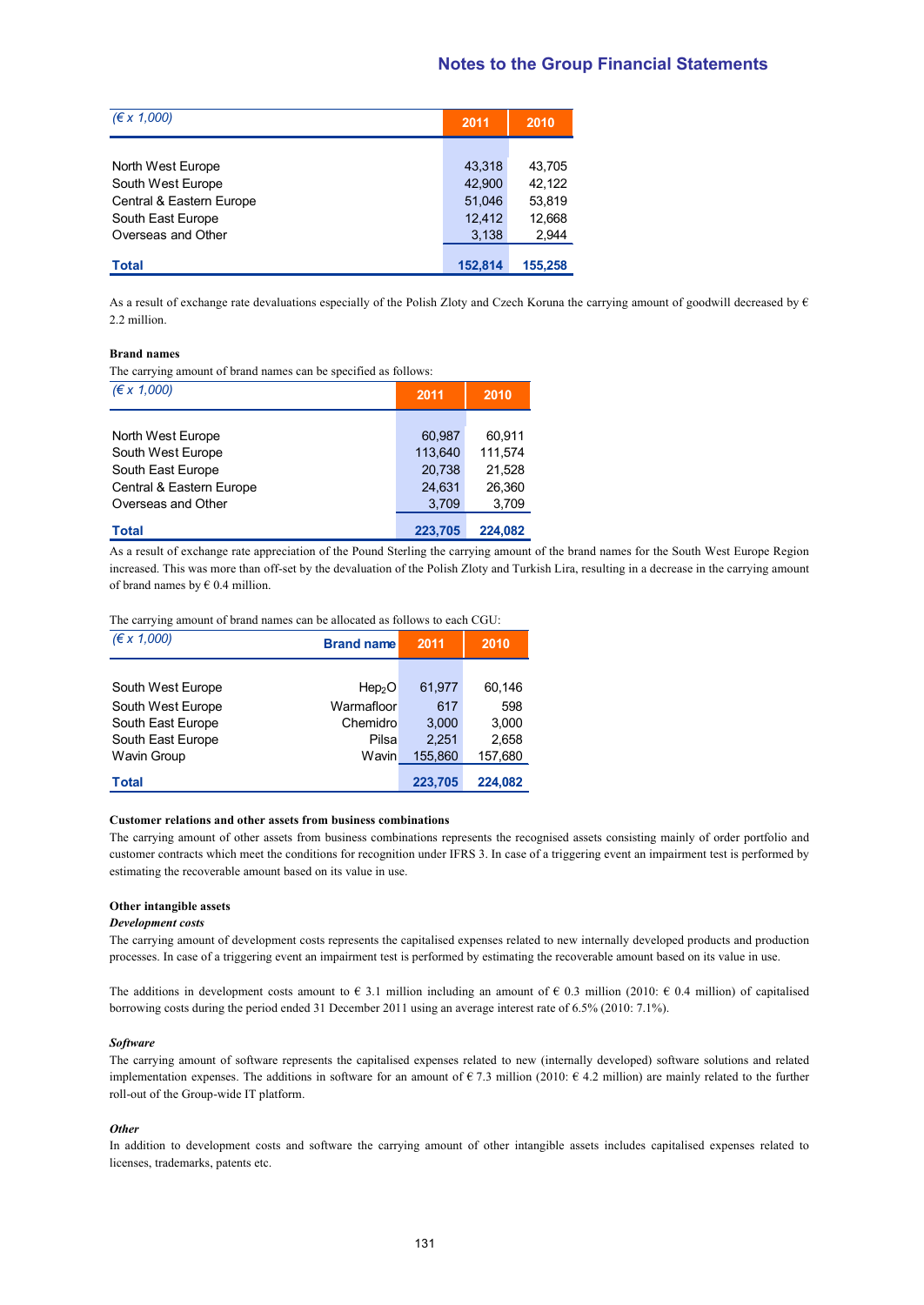# **19. Investments in associates**

The investments in associates for the year 2011 amounts to  $\epsilon$  21.6 million. In 2011 the Group received dividends of  $\epsilon$  2.3 million from its investments in associates. None of the Groups associates are publicly listed entities and consequently do not have published price quotations.

The Groups investment in associates relates mainly to our 40% (2010: 40%) shareholding in GF Wavin AG (Switzerland). The (100%) key figures of GF Wavin AG are:

| $(\epsilon x 1,000)$ | <b>Assets</b> | <i><u><b>ILiabilities</b></u></i> | <b>Equity</b> |        | <b>Revenue   Profit/Loss  </b> |
|----------------------|---------------|-----------------------------------|---------------|--------|--------------------------------|
| 2011                 |               |                                   |               |        |                                |
| <b>GF Wavin AG</b>   | 75.932        | 25.466                            | 50.466        | 83.864 | 5,915                          |
|                      |               |                                   |               |        |                                |
| 2010                 |               |                                   |               |        |                                |
| GF Wavin AG          | 84,836        | 35,612                            | 49.224        | 74.730 | 5,523                          |

The decrease in assets and liabilities is for a significant part the result of working capital reduction.

# **20. Other financial (non-current and current) assets**

| $(\epsilon x 1.000)$                 | 2011  | 2010 |
|--------------------------------------|-------|------|
| <b>Non-current investments</b>       |       |      |
| Guaranteed deposit                   | 232   | 262  |
| <b>Financial instruments</b>         | 433   | 177  |
| Other non-current investments        | 1,086 | 445  |
| <b>Total non-current investments</b> | 1,751 | 884  |
| <b>Total current investments</b>     |       |      |

The Group's exposure to credit, currency and interest rate risks related to other investments is disclosed in note 4.

The increase of other non-current investments mainly relate to the reclassification of a specific trade receivable for which mortgages have been granted to Wavin.

# **21. Deferred tax assets and liabilities**

Deferred tax assets and deferred tax liabilities are attributable to:

| $(E \times 1,000)$                    | 2011      |                           | 2010     |                           |  |
|---------------------------------------|-----------|---------------------------|----------|---------------------------|--|
|                                       |           | <b>Assets Liabilities</b> |          | <b>Assets Liabilities</b> |  |
| Intangible assets                     | 88        | 78,041                    | 86       | 81,232                    |  |
| Property, plant & equipment           | 714       | 26,680                    | 523      | 31,392                    |  |
| Financial assets                      | 1         | 1,131                     | 1        | 1,240                     |  |
| Inventories                           | 1,096     | 741                       | 1,032    | 1,079                     |  |
| Other current assets                  | 622       | 474                       | 1,610    | 351                       |  |
| Tax losses carried forward            | 19,063    |                           | 11,873   |                           |  |
| Provision for employee benefits       | 1,998     | 40                        | 2,131    | 16                        |  |
| Other provisions                      | 1.119     | 340                       | 1,269    |                           |  |
| Interest-bearing loans and borrowings | 29        |                           | 209      | 202                       |  |
| Other liabilities                     | 5,194     | 649                       | 5,884    | 681                       |  |
| Tax assets / liabilities              | 29,924    | 108,096                   | 24,618   | 116,193                   |  |
| Set off tax assets and liabilities    | (21, 014) | (21, 014)                 | (15,032) | (15,032)                  |  |
| Net tax assets / liabilities          | 8,910     | 87,082                    | 9,586    | 101,161                   |  |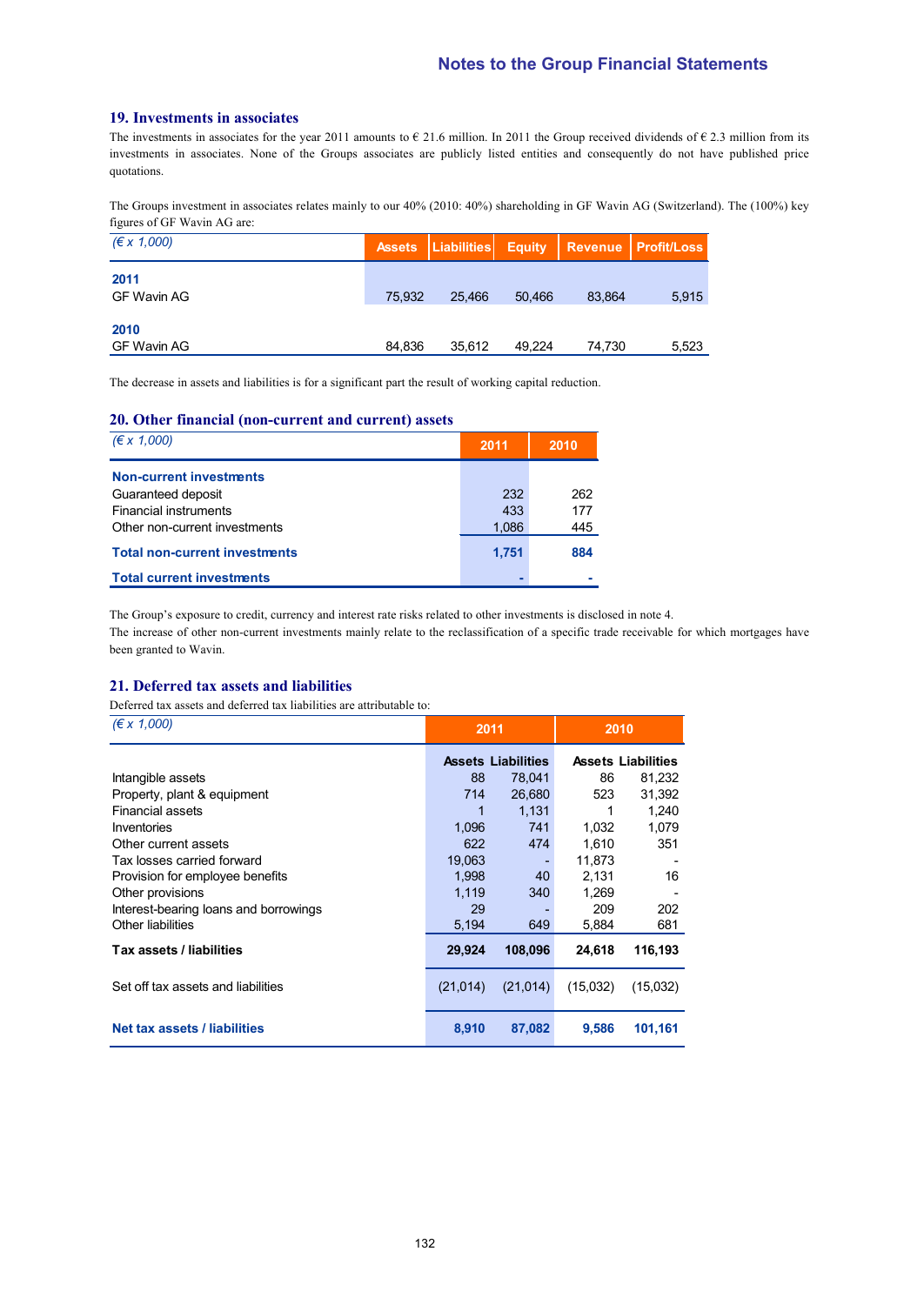# **Unrecognised deferred tax assets**

Deferred tax assets have not been recognised in respect of the following items:

| $(\epsilon x 1,000)$                                                                                                                | 2011              | 2010                  |
|-------------------------------------------------------------------------------------------------------------------------------------|-------------------|-----------------------|
| Deductible temporary differences not capitalised<br>Tax losses carried forward not capitalised<br>Withholding taxes not capitalised | 169<br>8.985<br>- | 119<br>9.361<br>4.052 |
| Total unrecognised deferred tax assets                                                                                              | 9.154             | 13,532                |

The tax assets are not recognised because it is not probable that taxable profit will be available against which the Group can utilise the benefits in the near future. The decrease of tax losses not capitalised mainly relates to not capitalised losses carried forward in some Eastern European Countries.

There are no time restrictions on the utilisation of not capitalised tax losses carried forward for an amount of  $\epsilon$  9.0 million. As the Dutch companies are expected to come into an income tax paying position, foreign withholding taxes which were withheld in previous years have been capitalised in 2011.

### **Movement in temporary differences during the year**

| $\ldots$<br>$(E \times 1,000)$        | <b>Balance at</b><br>1 January | <b>Acquisitions /</b><br><b>Divestments</b> | <b>Recognised</b><br>in the | <b>Recognised</b><br>directly in | <b>Used for</b><br>purpose | <b>Effect of</b><br>movements | <b>Balance at</b><br>31 December |
|---------------------------------------|--------------------------------|---------------------------------------------|-----------------------------|----------------------------------|----------------------------|-------------------------------|----------------------------------|
|                                       |                                |                                             | income<br>statement         | equity                           |                            | in foreign<br>exchange        |                                  |
| 2011                                  |                                |                                             |                             |                                  |                            |                               |                                  |
| Intangible assets                     | 81,146                         | 59                                          | (3, 144)                    | (613)                            |                            | 505                           | 77,953                           |
| Property, plant & equipment           | 30,869                         | (1, 133)                                    | (3,266)                     | (23)                             |                            | (481)                         | 25,966                           |
| Financial assets                      | 1,239                          |                                             | (63)                        | (35)                             |                            | (11)                          | 1,130                            |
| Inventories                           | 47                             | (5)                                         | (405)                       |                                  |                            | 8                             | (355)                            |
| Other current assets                  | (1, 259)                       |                                             | 1,014                       |                                  |                            | 97                            | (148)                            |
| Tax losses carried forward            | (11, 873)                      | ٠                                           | (7, 857)                    |                                  | 662                        | 5                             | (19,063)                         |
| Provision for employee benefits       | (2, 115)                       | 112                                         |                             |                                  |                            | 45                            | (1,958)                          |
| Other provisions                      | (1,269)                        |                                             | 473                         |                                  |                            | 17                            | (779)                            |
| Interest-bearing loans and borrowings | (7)                            |                                             | (24)                        |                                  |                            | $\overline{2}$                | (29)                             |
| Other liabilities                     | (5,203)                        |                                             | 460                         | 175                              |                            | 23                            | (4, 545)                         |
| Tax (assets) liabilities              | 91,575                         | (967)                                       | (12, 812)                   | (496)                            | 662                        | 210                           | 78,172                           |
|                                       |                                |                                             |                             |                                  |                            |                               |                                  |
| 2010                                  |                                |                                             |                             |                                  |                            |                               |                                  |
| Intangible assets                     | 81,957                         |                                             | (2, 150)                    | 498                              |                            | 841                           | 81,146                           |
| Property, plant & equipment           | 29,770                         |                                             | 683                         | 106                              |                            | 310                           | 30,869                           |
| Financial assets                      | 1,448                          |                                             | (267)                       | 36                               |                            | 22                            | 1,239                            |
| Inventories                           | 314                            |                                             | (240)                       |                                  |                            | (27)                          | 47                               |
| Other current assets                  | (943)                          |                                             | (321)                       |                                  |                            | 5                             | (1, 259)                         |
| Tax losses carried forward            | (9,688)                        | -                                           | (3, 403)                    |                                  | 1,456                      | (238)                         | (11, 873)                        |
| Provision for employee benefits       | (2, 167)                       |                                             | 100                         |                                  |                            | (48)                          | (2, 115)                         |
| Other provisions                      | (1, 181)                       |                                             | (62)                        |                                  |                            | (26)                          | (1,269)                          |
| Interest-bearing loans and borrowings | 133                            |                                             | (136)                       |                                  |                            | (4)                           | (7)                              |
| Other liabilities                     | (5,852)                        |                                             | 207                         | 492                              |                            | (50)                          | (5,203)                          |
| <b>Tax (assets) liabilities</b>       | 93,791                         | ٠                                           | (5,589)                     | 1,132                            | 1,456                      | 785                           | 91,575                           |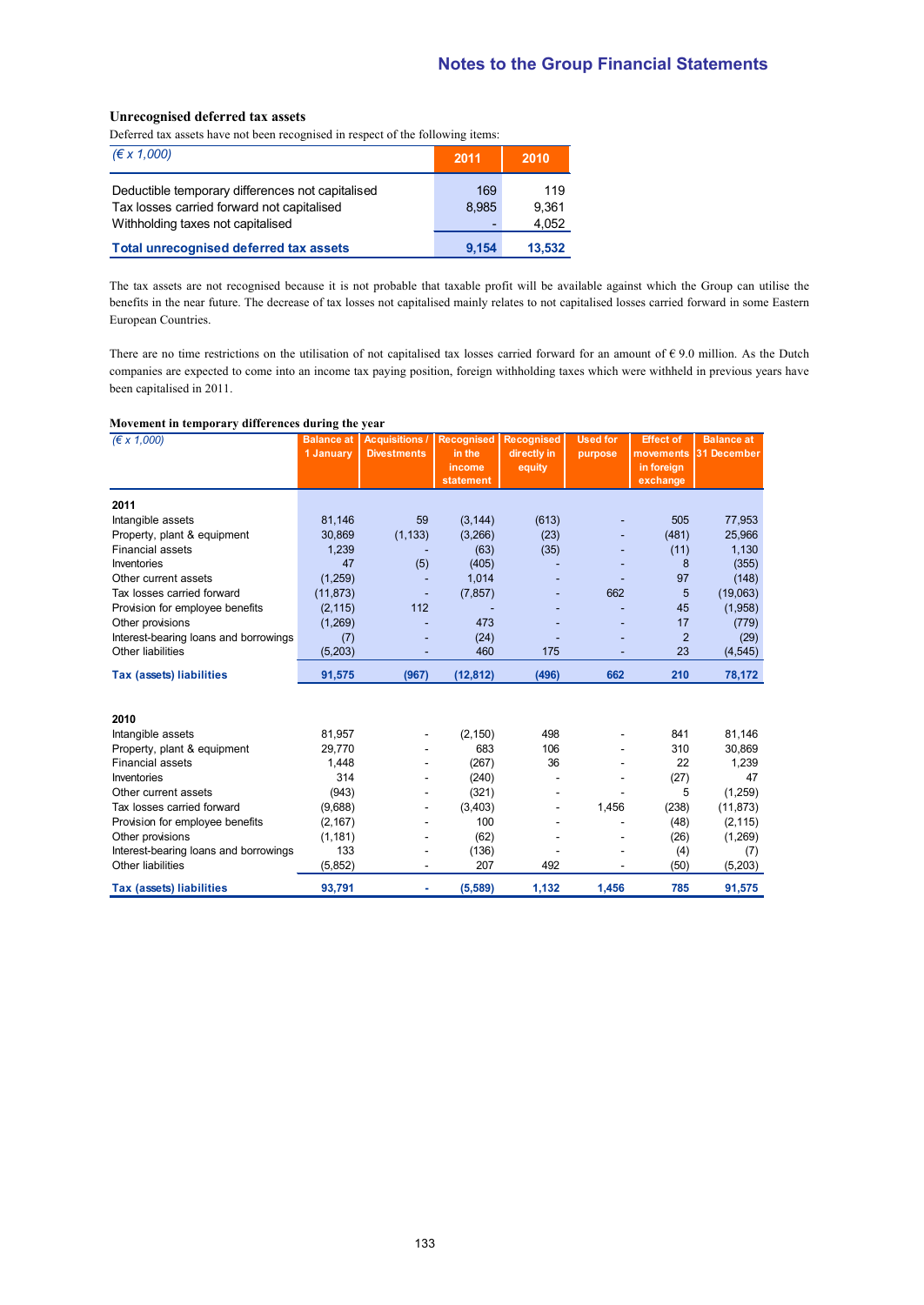# **22. Inventories**

| $(E \times 1,000)$                                                                      | 2011                        | 2010                       |
|-----------------------------------------------------------------------------------------|-----------------------------|----------------------------|
| Raw materials and consumables<br>Finished products and merchandise<br>Other inventories | 27,202<br>115,693<br>10,347 | 31.803<br>130,625<br>9,510 |
| <b>Total</b>                                                                            | 153.242                     | 171.938                    |
| Inventories stated at net realisable value                                              | 1.850                       | 4,271                      |

Despite increasing raw material prices, stock reduction measures resulted in a decrease of stock value compared to last year. At 31 December 2011 the provision for obsolete stocks amounted to  $\epsilon$  14.4 million (2010:  $\epsilon$  16.0 million). The addition to the provision for obsolete stocks amounted to  $\epsilon$  1.2 million (2010:  $\epsilon$  0.3 million), which was included in cost of sales. In the current year the provision for obsolete stocks was used for an amount of  $\epsilon$  2.8 million (2010:  $\epsilon$  2.7 million).

In 2011 raw materials, consumables and changes in finished goods recognised as cost of sales amounted to € 707.4 million (2010: € 622.8 million). This increased charge reflects the higher activity level and higher raw material prices compared to last year.

# **23. Trade and other receivables**

| $(\epsilon x 1,000)$                                                                         | <b>Note</b> | 2011                    | 2010                    |
|----------------------------------------------------------------------------------------------|-------------|-------------------------|-------------------------|
| Trade receivables<br>Amounts receivable from associates<br>Other receivables and prepayments | 4           | 240,174<br>24<br>29,226 | 239,684<br>51<br>26,759 |
| <b>Total</b>                                                                                 |             | 269.424                 | 266,494                 |

Trade receivables are shown net of an allowance for doubtful debts of  $\epsilon$  12.4 million (2010:  $\epsilon$  12.6 million) arising from the possible nonpayment by customers.

The impairment loss recognised in the current year was  $\epsilon$  3.0 million (2010:  $\epsilon$  3.3 million) and for an amount of  $\epsilon$  2.5 million (2010:  $\epsilon$  2.1 million) trade receivables were actually written off. The Group's exposure to credit and currency risks and the allocation of the allowance for doubtful debts at the reporting date is disclosed in note 4.

## **24. Cash and cash equivalents**

| $(\epsilon x 1,000)$         | 2011          | 2010          |
|------------------------------|---------------|---------------|
| <b>Bank balances</b><br>Cash | 76,530<br>103 | 55,638<br>110 |
| <b>Total</b>                 | 76,633        | 55,748        |

Due to the seasonality of the business most cash is generated towards the end of the year. This cash flow cannot completely be used for the repayment of debt given the maturity of the drawings under the Forward Start Facility and the funding requirements for the building up of working capital at the beginning of the following year. At 31 December the bank balances were freely available.

## **25. Equity**

In the year under review 30,773 shares were sold to the Management Board and senior management as part of the Long Term Incentive Plan (see note 28). In addition 15,876 matching shares related to the LTIP 2008 vested in the first six months of 2011. All these shares were deducted from the treasury shares.

In 2011 the Company purchased 136,000 company shares with a nominal value of € 0.40 per share. Per 31 December 2011 the Company holds 203,123 shares (31 December 2010: 113,772 shares) as treasury shares to cover current and future obligations under the Long Term Incentive Plan of the Company.

Changes in equity classified as other comprehensive income include the changes in the hedging reserve which consists of the effective portion of the cumulative net change in the fair value of cash flow hedging instruments related to hedged transactions that have not yet occurred.

Cumulative translation reserves comprise all foreign exchange differences arising from the translation of the financial statements of foreign operations.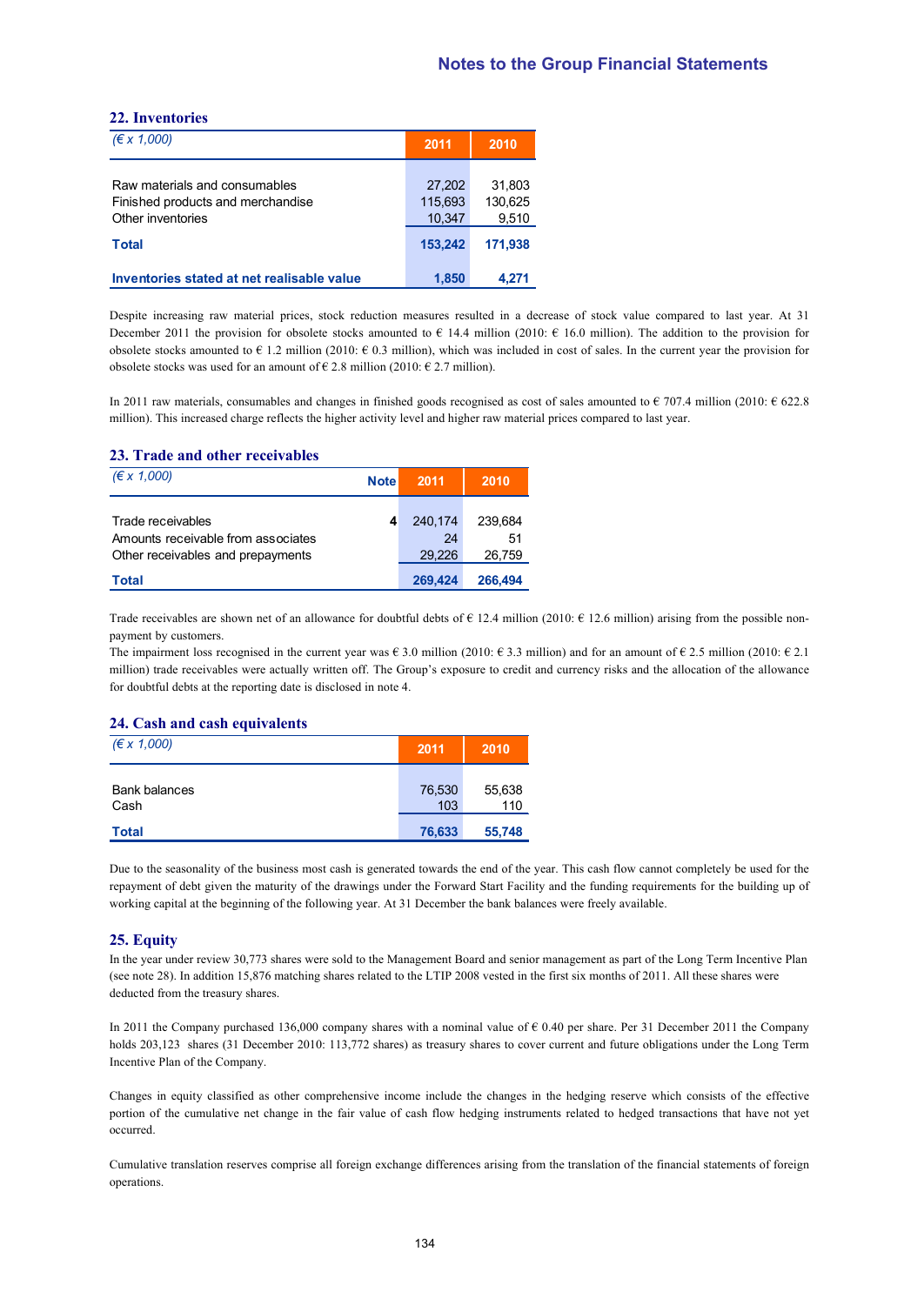Of the shareholders' equity of  $\epsilon$  573.2 million, an amount of  $\epsilon$  9.6 million (2010:  $\epsilon$  8.1 million) is not available for distribution subject to relevant provisions of the Company's Articles of Association, local accounting principles and legal requirements.

For further details on Wavin N.V.'s shareholders' equity we refer to note F of the Company Financial Statements and the statement of changes in equity.

# **26. Interest-bearing loans and borrowings**

| $(E \times 1,000)$                    | 2011    | 2010    |
|---------------------------------------|---------|---------|
| <b>Non-current liabilities</b>        |         |         |
| Interest-bearing loans and borrowings | 287,532 | 295,357 |
| <b>Total non-current liabilities</b>  | 287,532 | 295,357 |
| <b>Current liabilities</b>            |         |         |
| Discounted drafts                     | 1,350   | 945     |
| Unsecured bank overdrafts             | 15,602  | 15,553  |
| <b>Total current liabilities</b>      | 16,952  | 16,498  |

Wavin's main source of financing was a syndicated loan facility of € 500 million that expired in October 2011 and was rolled over to the Forward Start Facility of € 475 million. The Forward Start Facility will expire in April 2013. The Forward Start Facility has been extended and amended in January 2012.

Non-current bank loans per 31 December 2011 relate to the Forward Start Facility. The total facility is a bullet facility repayable in full in April 2013. Under the revolving facility funds are drawn and repaid in line with the short term financing needs. Per 31 December 2011 the drawings under the Forward Start Facility amounted to a face value of € 294.7 million (31 December 2010: € 304.0 million) and are secured.

The current portion of interest-bearing loans and borrowings consists of money market loans that the Group holds per 31 December 2011.

#### **Terms and debt repayment schedule\***

| <b>Note</b>                                                                  | 2011                                 |                     |               |                                                                           |                                      |                     | 2010          |                                                                           |
|------------------------------------------------------------------------------|--------------------------------------|---------------------|---------------|---------------------------------------------------------------------------|--------------------------------------|---------------------|---------------|---------------------------------------------------------------------------|
|                                                                              | <b>Effective</b><br>interest<br>rate | Year of<br>maturity | Face<br>value | Carrying<br>amount<br>$(\epsilon \times 1,000)$ $(\epsilon \times 1,000)$ | <b>Effective</b><br>interest<br>rate | Year of<br>maturity | Face<br>value | Carrying<br>amount<br>$(\epsilon \times 1,000)$ $(\epsilon \times 1,000)$ |
| Secured bank loans<br>Syndicated Loan Facility**<br>Forward Start Facility** | 5.52%                                | 2013                | 294.659       | 287,532                                                                   | 5.91%                                | 2013                | 304.041       | 292,280                                                                   |
| Unsecured bank loans<br>Other unsecured loans                                |                                      |                     |               |                                                                           | 2.56%                                | 2012                | 3,077         | 3,077                                                                     |
| Unsecured bank overdrafts                                                    | 8.36%                                | 2012                | 15,602        | 15,602                                                                    | 5.43%                                | 2011                | 15,553        | 15,553                                                                    |
| <b>Discounted drafts</b>                                                     | 1.63%                                | 2012                | 1,350         | 1,350                                                                     | 1.33%                                | 2011                | 945           | 945                                                                       |
| Secured bank overdrafts                                                      |                                      |                     |               |                                                                           |                                      |                     |               |                                                                           |
| 24<br>Cash and cash equivalents                                              | misc.                                | 2012                | (76, 633)     | (76, 633)                                                                 | misc.                                | 2011                | (55, 748)     | (55,748)                                                                  |
| <b>Total</b>                                                                 |                                      |                     | 234.978       | 227.851                                                                   |                                      |                     | 267.868       | 256,107                                                                   |

\* For details on financial instruments we refer to note 4.

The effective interest rate of the Syndicated Loan Facility and Forward Start Facility is excluding the effect of the ineffective interest rate swaps and commitment fee.

The key terms of the  $\epsilon$  475 million Forward Start Facility were:

- Facility start date was 16 October 2011;
- Facility consisted of a  $\epsilon$  237.5 million committed term loan facility and a  $\epsilon$  237.5 million committed multi-currency revolving credit facility;
- For the term loan and revolving facility: repayment in one amount at maturity date of 16 April 2013 (remaining duration of 1.3 years);
- · The interest rate was based on interbank offered rates like Euribor/Libor/Wibor/Pribor increased with a margin. This margin was based on a margin grid depending on the leverage ratio. The margin amounts to
	- a maximum of 400 basis points and a minimum of 175 basis points. The margin was recalculated on a quarterly basis;
- The commitment fee amounted to 35% of the applicable margin;
- Comprehensive security package was in place (see note 34);
- The financial covenants were tested on a quarterly basis.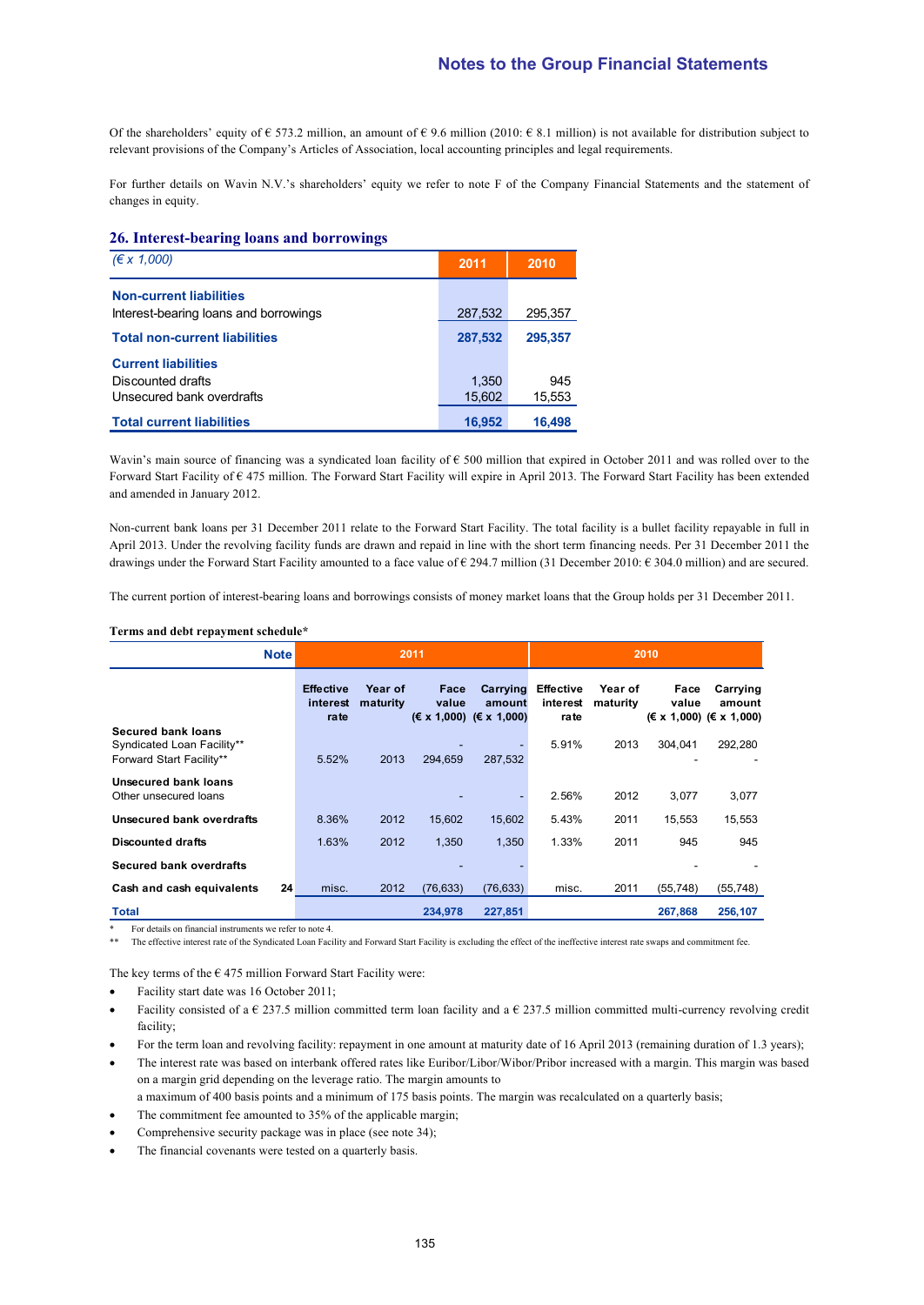The aggregate tangible assets and the aggregate Ebitda of the identified guarantors of the facility should represent at least 70% of the consolidated tangible assets and consolidated Ebitda. The leverage ratio as defined in the Forward Start Facility is defined as: Total net debt divided by result from operating activities before depreciation, amortisation, non-recurring restructuring expenses and non-recurring gains or losses on the sale of fixed assets, including income of associates and excluding profit attributable to non-controlling interest. The interest coverage ratio is defined as: result from operating activities before depreciation, amortisation, non-recurring restructuring expenses and nonrecurring gains or losses on the sale of fixed assets, including income of associates and excluding profit attributable to non-controlling interest, divided by the net interest expenses, including all interest and other financing charges in the nature of interest.

The term loans are fully drawn and from the revolving facility  $\epsilon$  57.6 million (2010:  $\epsilon$  53.0 million) is drawn.

Covenant ratios per 31 December can be specified as follows:

|                         | 2011 |                        | 2010           |                        |  |
|-------------------------|------|------------------------|----------------|------------------------|--|
|                         |      | <b>Actual Required</b> |                | <b>Actual Required</b> |  |
| Leverage ratio          | 2.4  | < 3.0                  | 2.3            | < 3.7                  |  |
| Interest coverage ratio | 4.2  | >28                    | $\cdot$<br>3.7 | > 2.3                  |  |

Wavin was in compliance with the agreed ratios as defined in the Forward Start Facility.

In January 2012 we agreed with the lending banks to extend and amend our existing financing facility. The amended syndicated arrangement amounts to  $\epsilon$  440 million and will mature in April 2015. The  $\epsilon$  440 million facility consists of a  $\epsilon$  220 million Bullet Term Facility and a € 220 million Revolving Credit Facility. The conditions and margins remain unchanged to the existing facility. Maturity has been extended with two years to April 2015.

For the amended syndicated facility the covenant levels have been relaxed. The maximum leverage ratio and minimum interest coverage ratio under the amended facilities vary in line with the seasonality of the business for the different time periods and can be specified as follows:

| <b>Testing date</b> | Leverage<br>ratio | <b>Interest</b><br>coverage<br>ratio | <b>Testing date</b> | Leverage<br>ratio | Interest<br>coverage<br>ratio |
|---------------------|-------------------|--------------------------------------|---------------------|-------------------|-------------------------------|
|                     |                   |                                      |                     |                   |                               |
| 2012 Q1             | < 3.95            | > 2.80                               | 2014 Q1             | < 3.30            | > 4.00                        |
| 2012 Q <sub>2</sub> | < 3.95            | > 2.80                               | 2014 Q <sub>2</sub> | < 3.30            | > 4.00                        |
| 2012 Q3             | < 3.75            | > 3.25                               | 2014 Q3             | < 3.10            | > 4.00                        |
| 2012 Q4             | < 2.90            | > 3.50                               | 2014 Q4             | < 2.50            | > 4.00                        |
| 2013 Q1             | < 3.75            | > 3.50                               | 2015 Q1             | < 2.75            | > 4.00                        |
| 2013 Q <sub>2</sub> | < 3.75            | > 3.50                               |                     |                   |                               |
| 2013 Q3             | < 3.50            | > 3.75                               |                     |                   |                               |
| 2013 Q4             | < 2.60            | > 4.00                               |                     |                   |                               |

The key terms of the  $\epsilon$  440 million Syndicated Loan Facility are:

- Facility consisting of a  $\epsilon$  220 million committed term loan facility and a  $\epsilon$  220 million committed multi-currency revolving credit facility;
- For the term loan and revolving facility: repayment in one amount at maturity date of 16 April 2015 (remaining duration of 3.3 years);
- The interest rate is based on interbank offered rates like Euribor/Libor/Wibor/Pribor increased with a margin. This margin is based on a margin grid depending on the leverage ratio; The margin amounts to a maximum of 275 basis points and a minimum of 175 basis points. The margin is recalculated on a quarterly basis;
- The commitment fee amounts to 35% of the applicable margin;
- Comprehensive security package in place (see note 34);
- The financial covenants are tested on a quarterly basis.

The aggregate tangible assets and the aggregate Ebitda of the identified guarantors of the facility should represent at least 75% of the consolidated tangible assets and consolidated Ebitda. The threshold for specific indebtness has been revised under the amended syndicated facility.

In addition to the group facility, the Group has mostly uncommitted bilateral credit facilities with several banks for an amount of  $\epsilon$  68.6 million (2010: € 123.7 million) of which € 15.6 million was drawn per 31 December 2011 (2010: € 19.2 million). In addition to the credit facilities Wavin has a  $\epsilon$  25 million committed non-recourse factoring agreement in place of which  $\epsilon$  21.2 million was used as per 31 December 2011.The transaction costs related to the Forward Start Facility of € 475 million are amortised using the effective interest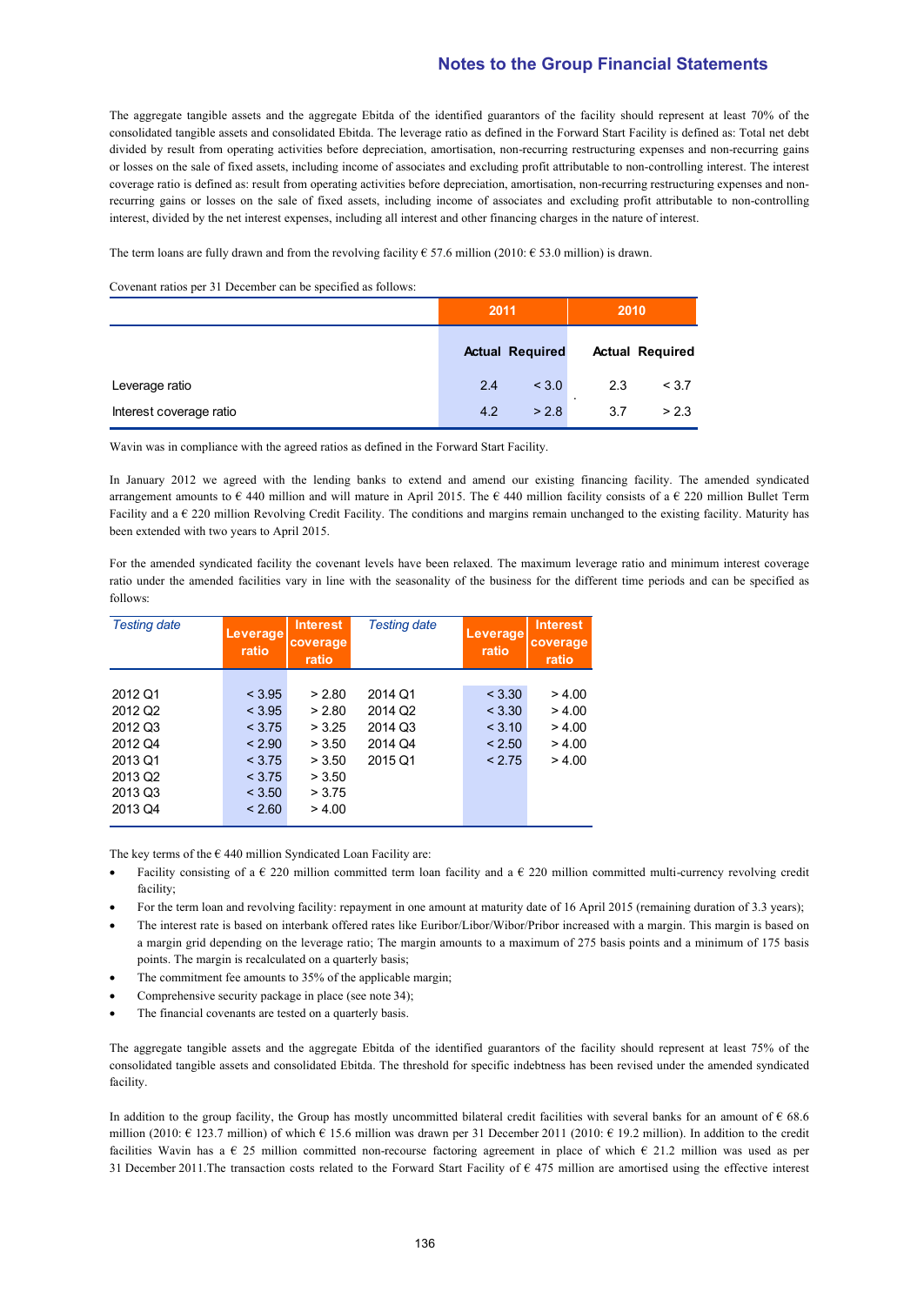method during the period of the borrowings. The transaction costs are mainly related to arrangement and underwriting fees, legal fees and consultancy fees (due diligence, non-audit services, etc.).

# **27. Employee benefits**

| $(E \times 1,000)$                        | 2011      | 2010       |
|-------------------------------------------|-----------|------------|
| Present value of unfunded obligations     | 11,703    | 12.602     |
| Present value of funded obligations       | 426.945   | 399,392    |
| Total present value of obligations        | 438,648   | 411,994    |
| Fair value of plan assets                 | (428,006) | (417, 803) |
| Unrecognised actuarial gains and (losses) | (6, 343)  | 15,833     |
| Effect of asset ceiling                   | 9,200     | 4,142      |
| <b>Total employee benefits</b>            | 13,499    | 14,166     |
| Non-current                               | 12.919    | 13,647     |
| Current                                   | 580       | 519        |

## **Unfunded obligations**

Unfunded obligations consist of service awards and jubilee commitments qualifying as other long term benefit plans, which are recognised in the Dutch, German, French, Irish, Polish, Italian and Turkish operating companies.

## **Liability for defined benefit obligations**

Wavin has defined benefit pension plans in Norway, Ireland, the UK, and The Netherlands. All other pension arrangements are defined contribution plans. Other defined benefit obligations are in place in Germany, France and Italy.

In the UK and Ireland the pension liabilities are covered by company pension funds. The Company is liable for the deficits of these funds. Plan assets of these funds do not include investments in the Company. After the periodic actuarial calculation it was concluded that the Wavin Plastics Pension Scheme in the UK and the Wavin Ireland Pension Scheme have a deficit. It has been agreed with the trustees that in the coming 5 years Wavin UK will pay GBP 3.0 million additional contribution to the Wavin Plastics Pension Scheme, starting as of 2012. With the Irish trustees Wavin Ireland agreed to pay  $60.5$  million additional contribution in the coming 10 years, starting as of 2012. For the Hepworth Building Products Pension Scheme and for the Irish Executive Pension Scheme additional contributions have been agreed starting as of 2010 and 2011 (with a total additional contribution of  $\epsilon$  0.6 million per year).

The pension liabilities of the Dutch Wavin entities are covered by a multi employer pension fund (Pensioenfonds OWASE). Although the Company is not liable for any deficits in this fund the plan qualifies as a defined benefit plan as the Company might be entitled to a possible reward if the board of the pension fund would decide on a premium reduction or premium refund. However the participating companies of the pension fund still have the ambition to change the current defined benefit plan into a collective defined contribution plan.

The defined benefit schemes of Wavin Norway are outsourced to insurance companies. The exposures related to the pension liabilities in Germany, France and Italy are fully accrued for.

Movements in the liability for defined benefit obligations for the Group were:

| $(\epsilon x 1,000)$                                     | 2011      | 2010     |
|----------------------------------------------------------|-----------|----------|
| Liability for defined benefit obligations at 1 January   | 411,994   | 393,460  |
| Effect of movements in foreign exchange                  | 5.172     | 4.884    |
| Contributions received                                   | 3.354     | 3.427    |
| Movements to defined benefit plans                       | 12        |          |
| Divestments of subsidiaries                              | (11,754)  |          |
| Benefits paid by the plan                                | (16, 766) | (15,994) |
| Actuarial gains (losses) not recognised                  | 17,383    | (4, 155) |
| Service costs and interest                               | 29,253    | 30,372   |
| Liability for defined benefit obligations at 31 December | 438,648   | 411,994  |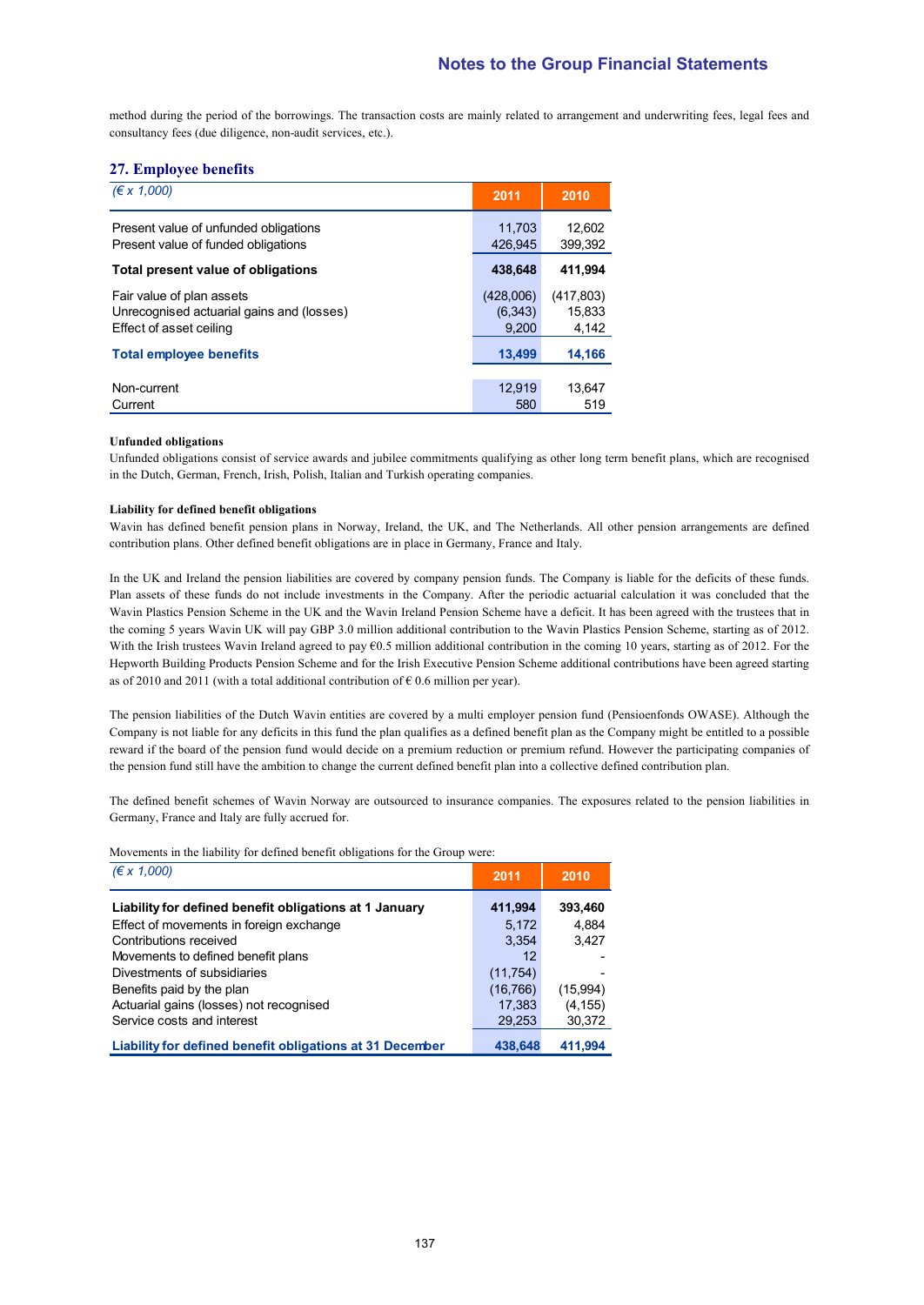## **Plan assets**

| Movements in the plan assets were: |  |  |  |  |  |
|------------------------------------|--|--|--|--|--|
|------------------------------------|--|--|--|--|--|

| $(E \times 1,000)$                               | 2011      | 2010      |
|--------------------------------------------------|-----------|-----------|
| Fair value of plan assets at 1 January           | 417,803   | 360,554   |
| Effect of movements in foreign exchange          | 4.233     | 3.678     |
| Contributions paid into the plan by participants | 3.354     | 3.427     |
| Contributions paid into the plan by the Group    | 9,682     | 12.312    |
| Divestments of subsidiaries                      | (8,870)   |           |
| Benefits paid by the plan                        | (15, 543) | (14, 933) |
| Expected return on plan assets                   | 22,470    | 21,019    |
| Actuarial gains (losses) not recognised          | (5, 123)  | 31,746    |
| Fair value of plan assets at 31 December         | 428.006   | 417.803   |

Plan assets consist of the following:

|                                 | 2011 | 2010  |
|---------------------------------|------|-------|
| Equity instruments              | 41%  | 47%   |
| Debt instruments                | 56%  | 47%   |
| Property                        | 0%   | $0\%$ |
| Other                           | 3%   | 6%    |
| Total fair value of plan assets | 100% | 100%  |

# **Expense recognised in the income statement**

| $(E \times 1,000)$                                | 2011      | 2010      |
|---------------------------------------------------|-----------|-----------|
| Current service costs                             | 7.709     | 8.921     |
| Interest on obligation                            | 21.544    | 21.451    |
| Expected return on plan assets                    | (22, 470) | (21, 019) |
| Actuarial (gains) losses to the extent recognised | (361)     | 302       |
| Effect of asset ceiling                           | 5.058     | 2,977     |
| <b>Expense recognised in the income statement</b> | 11.480    | 12.632    |

In the UK and Ireland the unrecognised actuarial losses per 31 December 2011 have exceeded the corridor. This will result in an increase of the expense for employee benefits recognised in the 2012 income statement of approximately  $\epsilon$  2.2 million.

The expense is recognised in the following line items in the income statement:

| $(\epsilon x 1,000)$                                                          | 2011                    | 2010                    |
|-------------------------------------------------------------------------------|-------------------------|-------------------------|
| Cost of sales<br>Selling and distribution expenses<br>Administrative expenses | 5.323<br>4.796<br>1,361 | 5,211<br>5.272<br>2,149 |
| <b>Total</b>                                                                  | 11,480                  | 12,632                  |
| <b>Actual return on plan assets</b>                                           | 17.254                  | 18.720                  |

# **Actuarial gains and losses not recognised**

| $(E \times 1,000)$                                         | 2011      | 2010      |
|------------------------------------------------------------|-----------|-----------|
| Actuarial gains and (losses) not recognised at 1 January   | 15,833    | (19, 409) |
| Effect of movements in foreign exchange                    | (1, 293)  | (961)     |
| Divestments of subsidiaries                                | 1.984     |           |
| Recognised during the period                               | (361)     | 302       |
| Not recognised during the period on the liabilities        | (17, 383) | 4.155     |
| Not recognised during the period on the assets             | (5, 123)  | 31,746    |
| Actuarial gains and (losses) not recognised at 31 December | (6, 343)  | 15,833    |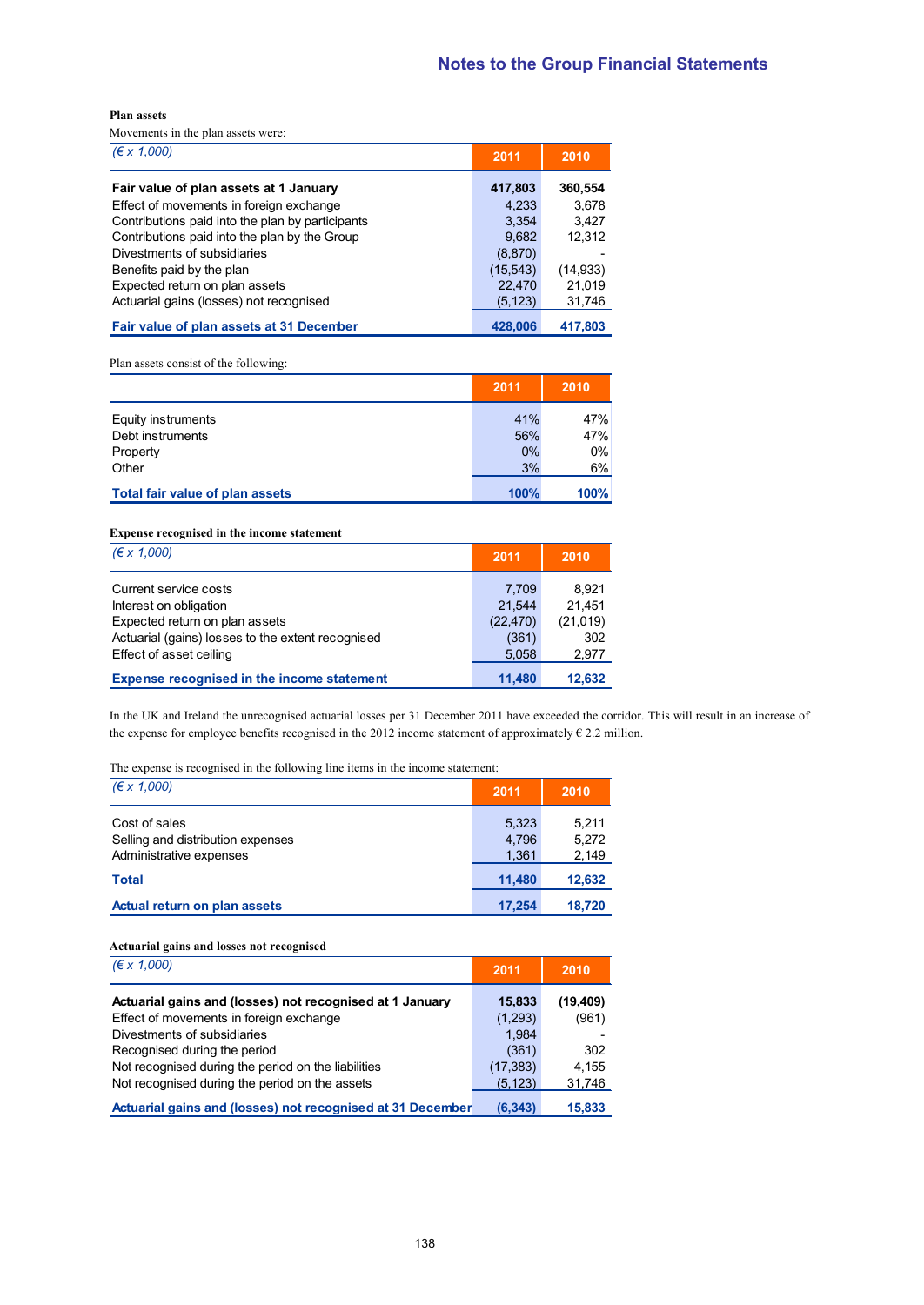|  | Principal actuarial assumptions at the balance sheet date |  |  |
|--|-----------------------------------------------------------|--|--|
|  |                                                           |  |  |

| (% - expressed as weighted average)           |     | 2010 |
|-----------------------------------------------|-----|------|
| Discount rate at 31 December                  | 5.2 | 5.3  |
| Expected return on plan assets at 31 December | 4.8 | 5.5  |
| Future salary increases                       | 3.1 | 2.9  |
| Future pension increases                      | 2.1 | 1.9  |

The overall expected long term rate of return on assets is 4.8%. The expected long term rate of return is based on the target portfolio as a whole and based on the sum of the returns on individual asset categories.

The Group expects to contribute  $\epsilon$  13.1 million to its defined benefit pension plans in 2012. For other benefit plans the contribution for 2012 by the Group is expected to be  $\epsilon$  0.1 million.

Assumptions regarding future mortality are based on published statistics and mortality tables. In the Netherlands Pensionfund Owase applied as per 31 December 2011 the most recent mortality table "AG Prognosetafel 2010-2060", adjusted for differences between the total population and the working population (experience factor 2011). The current longevities underlying the values of the liabilities in the defined benefit plans are as follows:

|                                                 | 2011               |           | 2010               |      |
|-------------------------------------------------|--------------------|-----------|--------------------|------|
|                                                 | <b>Netherlands</b> | <b>UK</b> | <b>Netherlands</b> | UK   |
| Longevity at age 65 for current pensioners      |                    |           |                    |      |
| Males                                           | 21.5               | 21.0      | 21.4               | 20.7 |
| Females                                         | 24.0               | 24.0      | 23.9               | 23.6 |
|                                                 |                    |           |                    |      |
| Longevity at age 65 for current members aged 45 |                    |           |                    |      |
| <b>Males</b>                                    | 23.0               | 23.0      | 23.0               | 21.8 |
| Females                                         | 24.8               | 26.0      | 24.8               | 24.6 |

### **Historical information**

The difference between the actual and expected return on plan assets was a loss of  $\epsilon$  5.2 million, a loss of  $\epsilon$  2.3 million in 2010, a gain of € 2.8 million in 2009, a loss of € 62.4 million in 2008 and a loss of € 14.4 million in 2007.

The historical data breakdown of the deficit in the plan and experience adjustments is as follows:

| $(E \times 1,000)$                                                           | 2011                 | 2010                 | 2009                 | 2008                 | 2007                 |
|------------------------------------------------------------------------------|----------------------|----------------------|----------------------|----------------------|----------------------|
| Present value of the defined benefit obligation<br>Fair value of plan assets | 438,648<br>(428,006) | 411.994<br>(417,803) | 393.460<br>(360,554) | 337,250<br>(299,342) | 372,282<br>(368,783) |
| Deficit in the plan                                                          | 10,642               | (5,809)              | 32,906               | 37,908               | 3,499                |
| Adjustments due to experience<br>Adjustments due to change in assumptions    | (13,902)<br>24,305   | 15.969<br>11,108     | 35.588<br>(36, 890)  | (68, 763)<br>28,826  | (5,656)<br>(1, 427)  |
| <b>Total adjustments</b>                                                     | 10,403               | 27,077               | (1, 302)             | (39,937)             | (7,083)              |

# **28. Share-based payments**

According to the Long Term Incentive Plan (LTIP) eligible employees can, on a voluntary basis, elect to invest part of their individual annual incentive in Wavin shares. The investment is limited to 50% of the individual's gross annual incentive. The minimum investment, if an employee elects to invest, is set at 10% of the gross annual incentive. The employee receives the right to one conditional matching share for each two purchased shares and a maximum of three conditional performance options for each share purchased. Only employees who participated and remain in service during the vesting period of 3 years will become entitled to receive the matching shares.

The total number of performance options to be granted is dependent on the realisation of an Ebitda growth realised during the four years vesting period and the number of employees that is still employed at the time of vesting. Only employees who participated and remain in service during the vesting period of 4 years will become entitled to receive the performance options. The purchased shares and the matching shares are subject to a mandatory lock-up period of five years following the date of grant. In 2011 eligible employees purchased 30,773 shares (2010: 31,410 shares) resulting in a future grant of 15,395 matching shares and a maximum of 92,319 performance options.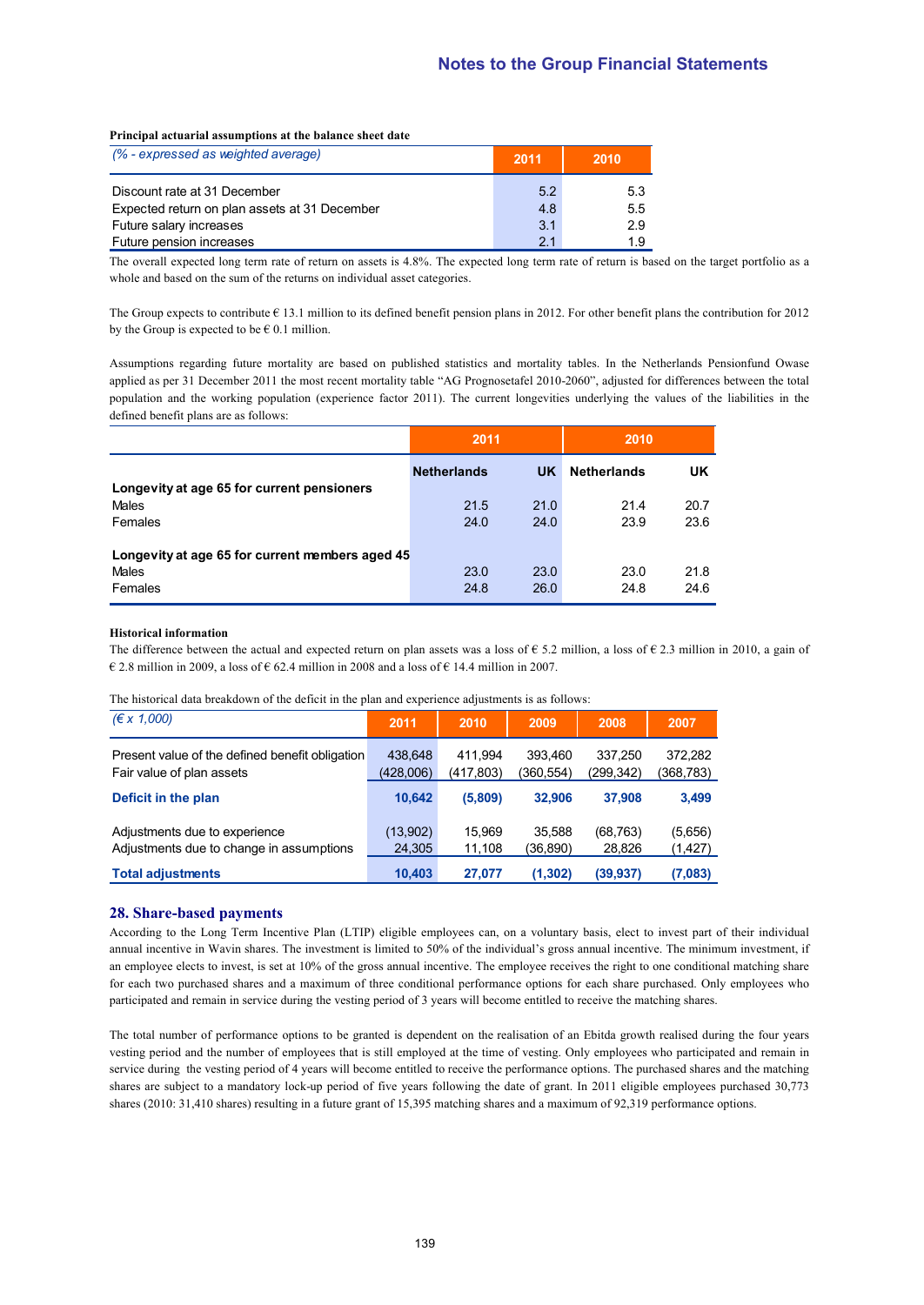### The terms and conditions relating to the grants of the Long Term Incentive Plan are as follows:

|                                                                                                                                                                                                          | Number of<br><b>instruments</b><br>granted | Vesting conditions Year of Year of expiry                                                                                                                                        | vestinal                     | (options) /<br>holding<br>period<br>(shares) |
|----------------------------------------------------------------------------------------------------------------------------------------------------------------------------------------------------------|--------------------------------------------|----------------------------------------------------------------------------------------------------------------------------------------------------------------------------------|------------------------------|----------------------------------------------|
| Conditional performance options granted in 2008<br>Conditional performance options granted in 2009<br>Conditional performance options granted in 2010<br>Conditional performance options granted in 2011 | 104.897<br>96.456<br>94.104<br>92.319      | 4 years' service and Ebitda growth target<br>4 years' service and Ebitda growth target<br>4 years' service and Ebitda growth target<br>4 years' service and Ebitda growth target | 2012<br>2013<br>2014<br>2015 | 2015<br>2016<br>2017<br>2018                 |
| Total performance options*                                                                                                                                                                               | 387,776                                    |                                                                                                                                                                                  |                              |                                              |
| Conditional matching shares granted in 2009<br>Conditional matching shares granted in 2010<br>Conditional matching shares granted in 2011                                                                | 16.095<br>15.705                           | 3 years' service<br>3 years' service<br>15,395 3 years' service                                                                                                                  | 2012<br>2013<br>2014         | 2014<br>2015<br>2016                         |
| <b>Total conditional shares</b>                                                                                                                                                                          | 47,195                                     |                                                                                                                                                                                  |                              |                                              |

At 15% or more average annual Ebitda growth over the years 2008 up to and including 2011, over the years 2009 up to and including 2012, over the years 2010 up to and including 2013 resp over the years 2011 up to and including 2014 the maximum number of performance options will be granted.

### The number of the granted shares and options are as follows:

|                                                                                                                                                   | 2011                          |                                             |                                                  |                                | 2010                                            |                                             |  |
|---------------------------------------------------------------------------------------------------------------------------------------------------|-------------------------------|---------------------------------------------|--------------------------------------------------|--------------------------------|-------------------------------------------------|---------------------------------------------|--|
|                                                                                                                                                   | Weighted<br>exercise<br>price | Number of<br>average performance<br>options | <b>Number</b><br><b>of</b><br>matching<br>shares | Weighted<br>exercise<br>price* | Number of<br>average performance<br>options     | <b>Number</b><br>οf<br>matching<br>shares   |  |
| Outstanding at 1 January<br>Granted during the period<br>Vested during the period<br>Forfeited during the period<br>Effect of reverse stock split | 14.09                         | 283,300<br>92.319<br>(26, 215)              | 47.246<br>15.395<br>(15, 876)<br>(3,069)         | 1.93                           | 1.529.880<br>752.445<br>(57,996)<br>(1,941,029) | 254.980<br>125.429<br>(9,666)<br>(323, 497) |  |
| <b>Outstanding at 31 December</b>                                                                                                                 | 13.05                         | 349,404                                     | 43.696                                           | 14.09                          | 283.300                                         | 47,246                                      |  |
| <b>Exercisable at 31 December</b>                                                                                                                 |                               |                                             |                                                  |                                |                                                 |                                             |  |

Weighted average exercise price per 31 December 2010 is affected by the reverse stock split and granted options in 2010.

The fair value of the matching shares is determined using the Black-Scholes model. Given that the Wavin shares are listed as from 11 October 2006, insufficient historical share price data is available for determining the historical volatility of the Wavin shares for a period equal to the life of the options granted. Therefore we have analysed the historical share price development of comparable companies in order to determine the expected volatility to be applied. The fair value of the performance options at grant date is determined using a binominal tree valuation methodology.

### The input used in the measurement of the fair values at grant date of the Long Term Incentive Plan is as follows:

| $(\epsilon \times 1$ - unless other wise stated)      | 2011  | 2010  | 2009  | 2008  |
|-------------------------------------------------------|-------|-------|-------|-------|
| Fair value of matching shares at grant date*          | 10.73 | 11.04 | 4.80  | 20.08 |
| Fair value performance option at grant date*          | 4.25  | 3.60  | 1.20  | 5.12  |
| Share price at grant date*                            | 10.83 | 11.20 | 6.16  | 24.05 |
| Exercise price at grant date*                         | 10.83 | 11.20 | 6.40  | 23.76 |
| Expected volatility (weighted average %)              | 42%   | 40%   | 40%   | 35%   |
| Option life (expected weighted average in years)      | 5.70  | 5.76  | 6.17  | 5.83  |
| <b>Expected dividends</b>                             | 0.05  | 0.03  | 0.14  | 0.46  |
|                                                       |       |       |       |       |
| Risk-free interest rate (% based on government bonds) | 3.14% | 2.93% | 3.28% | 3.70% |

\* The values and price for the years 2008-2010 have been adjusted for comparison reason to reflect the effect of the rights issue in 2009 and reverse stock split in 2010.

The effect of forfeitures is remeasured at each reporting date and at settlement date.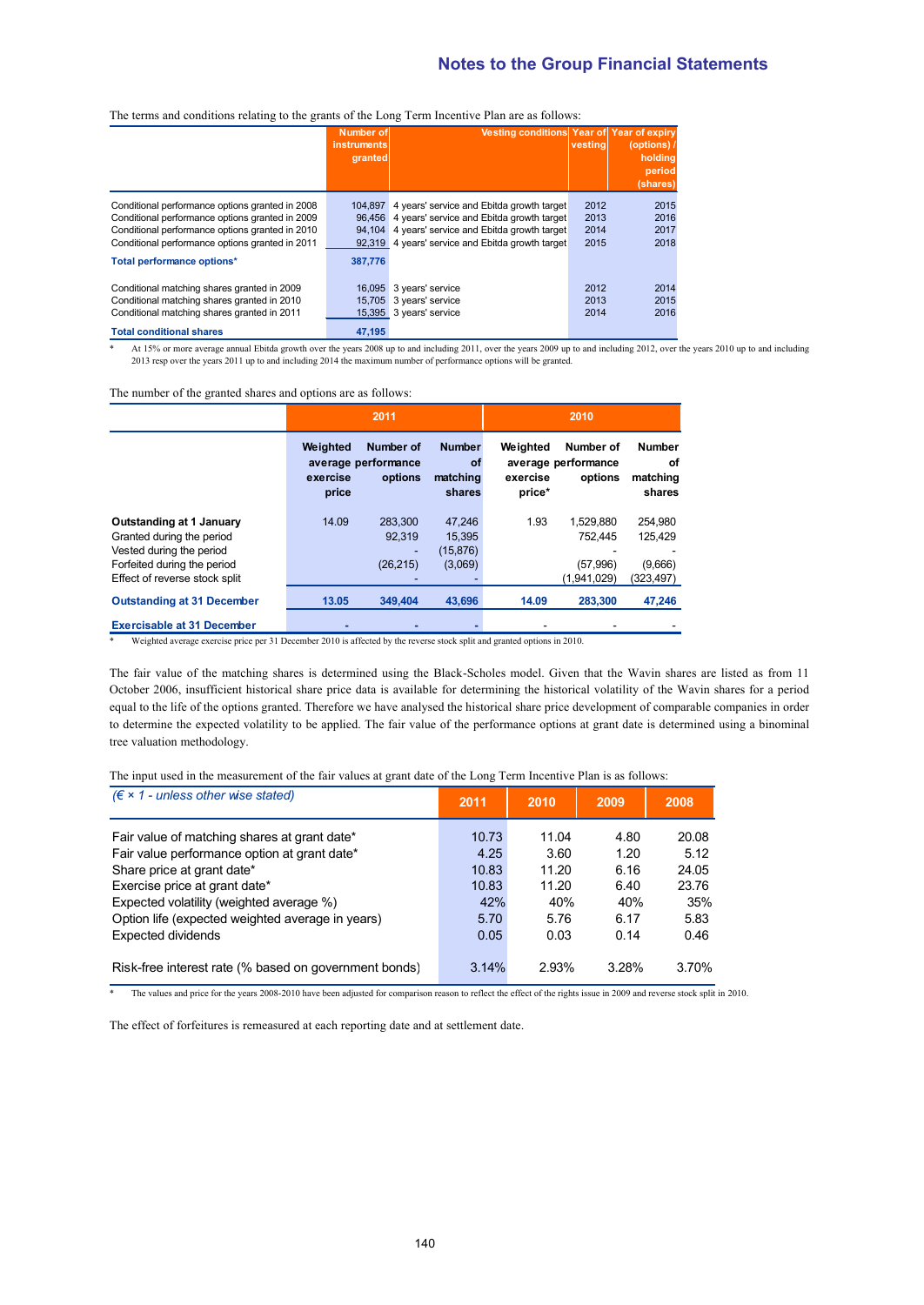The expenses related to the Long Term Incentive Plan can be summarised as follows:

| $(E \times 1,000)$                                        | 2011 | 2010 |
|-----------------------------------------------------------|------|------|
| Expense arising from shares granted in 2008               | 43   | 75   |
| Expense arising from shares granted in 2009               | 22   | 22   |
| Expense arising from shares granted in 2010               | 51   | 41   |
| Expense arising from options granted in 2010              | 45   | 44   |
| Expense arising from shares granted in 2011               | 39   |      |
| Expense arising from options granted in 2011              | 52   |      |
| Total expense recognised as personnel costs               | 252  | 182  |
| Total unrecognised value of liability for vested benefits |      |      |

As options granted in 2008 and 2009 are not expected to meet the vesting conditions no expenses are taken into account.

# **29. Provisions**

| $(E \times 1,000)$                      | <b>Warranty</b> | <b>Restructuring</b> | Tax<br>provisions | <b>Other</b><br>provisions | Total    |
|-----------------------------------------|-----------------|----------------------|-------------------|----------------------------|----------|
| Balance at 1 January 2011               | 3.544           | 4.242                | 8.670             | 9.846                      | 26,302   |
| Divestments                             | (27)            |                      |                   |                            | (27)     |
| Provisions made during the year         | 2.591           | 3.377                | 2.346             | 422                        | 8.736    |
| Provisions used during the year         | (1,971)         | (3,609)              |                   | (962)                      | (6, 542) |
| Provisions reversed during the year     | (940)           | (61)                 | (6, 812)          | (452)                      | (8,265)  |
| Effect of movements in foreign exchange | (11)            | (8)                  | (204)             | (66)                       | (289)    |
| <b>Balance at 31 December 2011</b>      | 3,186           | 3,941                | 4,000             | 8,788                      | 19,915   |
| Non-current                             | 991             | 204                  | 4.000             | 6.195                      | 11,390   |
| Current                                 | 2,195           | 3,737                |                   | 2,593                      | 8,525    |

# **Warranty**

For products sold, a provision is recognised based on actual claims received and on historical data regarding warranty costs, which were not provided for on an individual claims basis. The product liability insurance cover is taken into account when determining the provision. Claims honoured are charged against the provision. The Group expects to incur the liabilities over the next two years.

### **Restructuring**

In 2011 restructuring provisions were made for smaller restructurings in Germany, Belgium and Turkey and the closure of our activities in Spain. It is expected that these restructurings will largely be completed within one year from the balance sheet date.

## **Tax**

The tax provisions relate to identified tax exposures in the Group. The majority of the cash outflows related to the tax provisions are expected to be within one to four years.

### **Other provisions**

The other provisions per 31 December 2011 mainly consist of provisions for the obligation to take back returnable packaging in Germany ( $\epsilon$ ) 3.1 million), quarry restoration obligations related to the clay activities in the UK (€ 2.3 million) and environmental commitments at the Dutch production site  $(E 1.1$  million). The majority of the cash outflows related to other provisions are expected to be within one to five years.

## **30. Other non-current liabilities**

The other non-current liabilities can be specified as follows:

| The other hold ethicity huomined earl of specified as follows:                      |                     |                     |  |  |
|-------------------------------------------------------------------------------------|---------------------|---------------------|--|--|
| $(E \times 1,000)$                                                                  | 2011                | 2010                |  |  |
| Interest instruments<br>Deferred government grants<br>Other non-current liabilities | 11,678<br>25<br>239 | 6.746<br>-38<br>377 |  |  |
| <b>Total other non-current liabilities</b>                                          | 11.942              | 7.161               |  |  |

Despite a one year shorter duration, the carrying value of financial instruments has increased substantially due to decreasing interest rates on the capital market.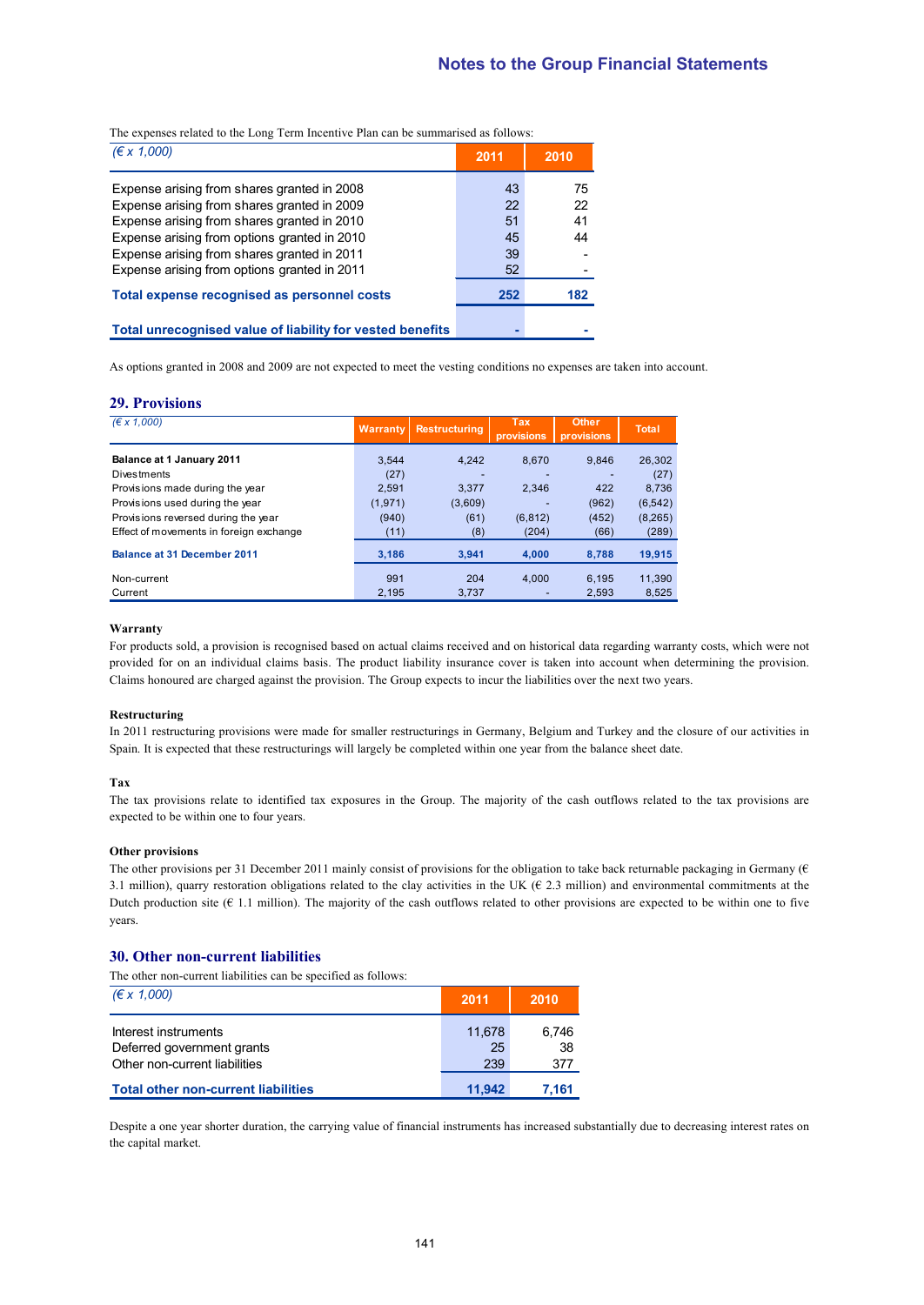# **31. Trade and other payables**

| $(E \times 1,000)$                                                                                                 | 2011                     | 2010                                |
|--------------------------------------------------------------------------------------------------------------------|--------------------------|-------------------------------------|
| Trade payables<br>Non-trade payables and accrued expenses<br>Interest instruments<br>Amounts payable to associates | 260,755<br>62,581<br>758 | 249.919<br>58.410<br>7.208<br>1.045 |
| <b>Total trade and other payables</b>                                                                              | 324,094                  | 316,582                             |

Trade payables increased due to higher activity levels and higher raw material prices.

The Group's exposure to currency and liquidity risk related to trade and other payables is disclosed in note 4.

### **32. Operating leases**

Non-cancellable operating leases are payable as follows:

| $(\epsilon x 1,000)$                                                     | 2011                       | 2010                       |
|--------------------------------------------------------------------------|----------------------------|----------------------------|
| Less than one year<br>Between one and five years<br>More than five years | 15.927<br>34.309<br>17.647 | 16.072<br>30,720<br>13,591 |
| <b>Total</b>                                                             | 67,883                     | 60,383                     |

The Group leases a number of warehouse and factory facilities and internal transport equipment under operating leases. The leases typically run for an initial period of between five and ten years, with an option to renew the lease after that date. None of the leases includes purchase liabilities or contingent rentals. Some leases provide for additional rent payments that are based on changes in a local price index.

During the year ended 31 December 2011  $\epsilon$  19.0 million was recognised as an expense in the income statement in respect of operating leases and rental costs (2010:  $\in$  19.1 million).

### **33. Capital commitments**

With respect to the purchase of investment goods, per 31 December 2011 obligations have been entered into and orders have been placed to a value of  $\in$  8.1 million (2010:  $\in$  8.5 million).

## **34. Contingent liabilities**

At 31 December 2011 bank guarantees issued mainly for bid bonds and performance bonds amount to approximately € 1.1 million (2010: € 4.9 million). Per 31 December 2011 letters of credit were issued for an amount of € 14.1 million (2010: € 8.9 million).

In December 2011 the Hungarian Competition Authority started an investigation of Hungarian pipe producers suspected of forming a price fixing cartel. We are co-operating actively with the authorities, providing any information required and have no reason to believe that the Group violated anti-trust rules.

The Group is defending its position in different procedures brought up by employees, suppliers and/or customers in different countries in Europe. We are also involved in disputes with tax authorities in several jurisdictions. While the outcome of these claims and disputes cannot be predicted with certainty, we believe, based upon legal advice and information received, that the final outcome will not materially affect our consolidated financial position but could be material to our results of operations or cash flows in any one accounting period.

For drawings under the Forward Start Facility of € 475 million the Group has provided lenders securities consisting of mortgages on real estate, pledges on receivables, inventories and bank accounts for a total amount of € 401.3 million. For an amount of € 302.9 million shares in subsidiaries have been pledged. The leverage ratio should not be below a certain level whereas the interest coverage should at least meet a certain level (for details we refer to note 26). The Group must assure that the aggregate tangible assets and the aggregate Ebitda of the identified guarantors represent at least 70% of the consolidated tangible assets and the consolidated Ebitda of the Wavin Group.

Wavin N.V. and the subsidiaries have issued cross guarantees for drawings under the notional cash pool system.

Almost all the subsidiaries in The Netherlands form a fiscal unity with Wavin N.V. for the income tax, VAT and tax on wages. Wavin N.V. is severally liable for the tax debts of the fiscal unity.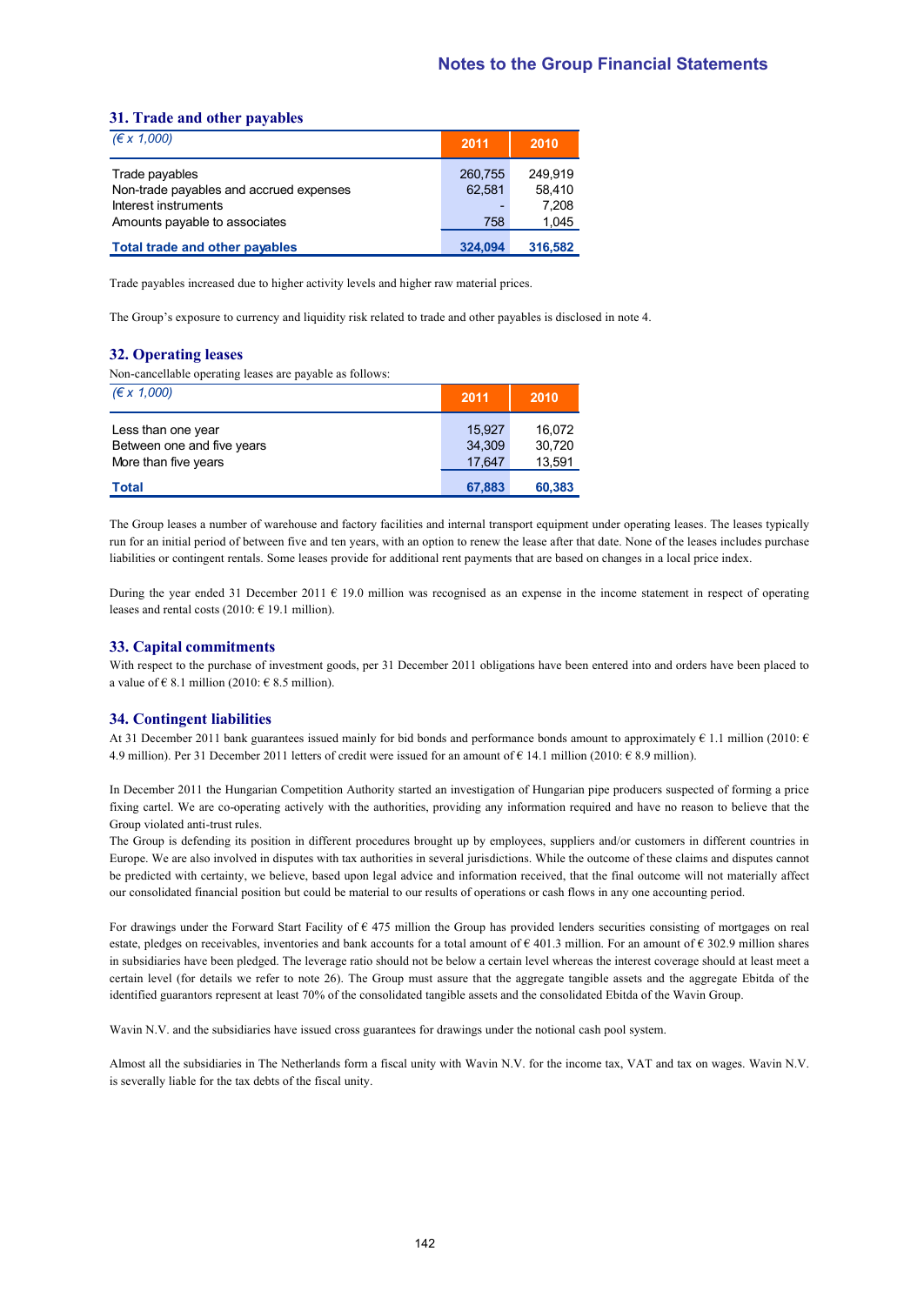### **35. Related parties**

#### **Identity of related parties**

The Group has a related party relationship with its subsidiaries and associates (see overview principal direct and indirect participations). During 2011 there was a related party relationships with Stichting Preferente Aandelen Wavin which has a call option for preference shares of Wavin N.V. (for details we refer to note F of the Company Financial Statements).

The Group also has a related party relationship with Wavin Plastics Pension Scheme, Hepworth Building Products Pension Scheme, Wavin Ireland Pension Scheme, Wavin Ireland Executive Pension Scheme and Stichting Pensioenfonds Owase (for details we refer to note 27). Finally, a related party relationship exists with the Supervisory Board members and Management Board members (for details we refer to note J of the Company Financial Statements).

#### **Other related party transactions**

During the year ended 31 December 2011, we did not sell any goods to associates (2010: nil). Sales of associates to the Group amounted to € 11.0 million (2010: € 12.4 million). At 31 December 2011 the Group owed associates € 0.7 million (2010: € 1.0 million). For details regarding outstanding receivables and liabilities we refer to notes 23 and 31. During the year ended 31 December 2011 the Group received  $\epsilon$ 2.3 million dividend from associates (2010:  $\epsilon$  3.1 million).

Wavin purchases and sells goods and services to various related parties in which Wavin holds a 50% or less equity interest (nonconsolidated companies). Such transactions were not significant on an individual or aggregate basis. The transactions were conducted at arm's length with terms comparable to transactions with third parties.

### **36. Transactions with key management and remuneration**

The members of the Supervisory Board and Management Board are considered to be key management. In 2011 there have been no transactions with key management or any family member of key management except for some members of the Supervisory Board and Management Board in their capacity as shareholders. All transactions were conducted at arm's length principle.

No loans or guarantees have been provided to key management or any family member of such persons. Members of the Management Board are entitled to equity compensation benefits (for details reference is made to note 28). Members of the Supervisory Board are not entitled to equity compensation benefits.

For details about the remuneration of key management we refer to note J of the Company Financial Statements.

### **37. Group companies**

The Group's ultimate parent company is Wavin N.V. Please refer to the list of principal direct and indirect participations.

### **38. Subsequent events**

#### **Extend and amendment existing financing facility**

In January 2012 Wavin agreed with its lending banks to extend and amend its existing financing facility. The amended syndicated arrangement amounts to  $\epsilon$  440 million and will mature in April 2015. The  $\epsilon$  440 million facility consists of a  $\epsilon$  220 million Bullet Term Facility and a € 220 million Revolving Credit Facility. Covenant levels have been relaxed, whilst conditions and margins remain unchanged to the existing facility. Maturity has been extended with two years to April 2015. For further details we refer to note 26.

#### **Sale of geocomposite drainage activities in France**

In January 2012 Wavin agreed to sell its geocomposite drainage activities in France to RYB, a French provider of polyethylene (PE) pipe systems. With these activities Wavin realised revenues of approx.  $\epsilon$  5 million.

#### **Cash public offer on Wavin ordinary shares**

On 8 February 2012 Mexichem S.A.B. de C.V. (Mexichem) and Wavin announced that Mexichem intends to make a cash offer of € 10.50 per Wavin ordinary share. The Management and Supervisory Board of Wavin support and recommend the intended offer under the current circumstances. The commencement of the offer is subject to the satisfaction or waiver of certain pre-offer conditions customary for transactions of this kind, such as (i) completion of the notification procedures pursuant to the Dutch Merger Code (SER-besluit Fusiegedragsregels 2000), (ii) completion of all actions necessary to consult Wavin's central works council and the European works council, (iii) no revocation of the recommendation by Wavin's Board of Management or Supervisory Board, (iv) Mexichem and Wavin having reached agreement on the contents of the offer memorandum and which is subsequently approved by the AFM, (v) no competing offer having been made, (vi) no order, stay judgment or decree restraining, prohibiting or delaying the transaction, (vii) no preference shares having been issued by Wavin, (viii) no material breach of the merger protocol and (ix) no material adverse effect having occurred. The material adverse effect clause may also be invoked in the event of a breach of the warranties given by Wavin if such breach results in a payment obligation in excess of  $\epsilon$  25 million.

When made, the consummation of the offer will be subject to the satisfaction or waiver of certain offer conditions customary for transactions of this kind, such as (i) relevant antitrust clearance for the offer, (ii) a minimum acceptance of 80% of the Wavin shares on a fully diluted basis, (iii) no revocation of the recommendation by Wavin's Board of Management and Supervisory Board, (iv) no competing offer having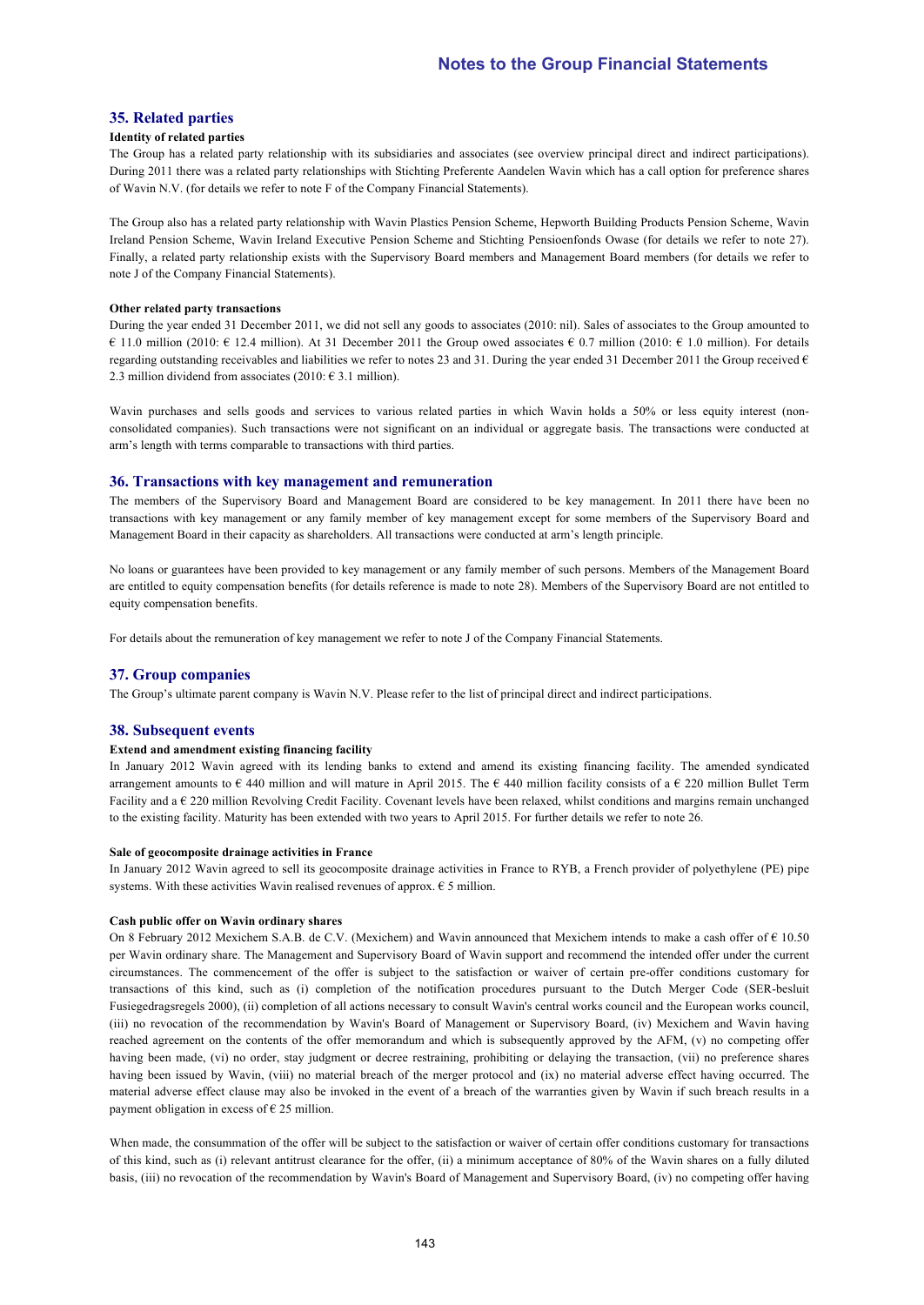## **Notes to the Group Financial Statements**

been made, (v) no preference shares having been issued by Wavin (vi) no order, stay judgment or decree restraining, prohibiting or delaying the transaction, (vii) no material breach of the merger protocol, (viii) approval of Transaction at a Mexichem EGM and (ix) no material adverse effect having occurred. Wavin and Mexichem may terminate the conditional agreement in the event that a bona fide third-party offer or makes an offer which is, a more beneficial offer than the Offer, which is binding upon such party and (i) exceeds the Offer Price by 10% and (ii) includes non-financial commitments which are similar to those agreed upon in the merger protocol (a "Competing Offer"). In the event of a Competing Offer, Mexichem will be given the opportunity to revise its Offer. If this revised Offer by Mexichem is at least equally beneficial to the Competing Offer, Wavin may not terminate the conditional agreement with Mexichem. The same is true for any subsequent Competing Offer. If Wavin terminates the agreement in the event a third party offer has been declared unconditional with at least 50% of the Shares plus one Share having been tendered and provided that such third party has offered an offer price per Share that exceeds the Offer Price by at least 3%, Mexichem is entitled to a break fee amounting to  $\epsilon$  8 million. The same break fee applies if the Management and Supervisory Boards revoke their recommendation.

In the event that the public offer of Mexichem is accepted there will be a so called change of control. Due to this change of control, specific contractual clauses will become effective in some cases, which could materially affect our consolidated financial position, consolidated results and/or affect our consolidated cash flows. The following contractual obligations could have a material effect on Wavin in case of change of control:

- The extended and amended financing facility including the related interest rate swaps will be immediately due and payable.
- The 60% shareholder of our associate GF Wavin AG will have the option to purchase our 40% stake against the market value to be established.
- The minority shareholder in our subsidiary MPC Sp.z.o.o. will have the option to sell its stake against the market value to be established.

We believe, based upon legal advice and information received, that the impact of other change of control clauses in contracts will not materially affect our consolidated financial position, consolidated results and or consolidated cash flows.

Based on the Long Term Incentive Plan rules, the Management Board (and the Supervisory Board for grants and awards made to members of the Management Board) has the discretionary authority upon a change of control to (i) provide for an exchange of each outstanding Purchased Share, Matching Share and Performance Option or (ii) take other reasonable steps it considers appropriate.

### **Announced restructuring**

Early 2012 Wavin UK announced a restructuring plan leading to a headcount reduction of approximately 80 people in the back-office. In other operating companies in continental Europe, Wavin will reduce headcount with 70 people.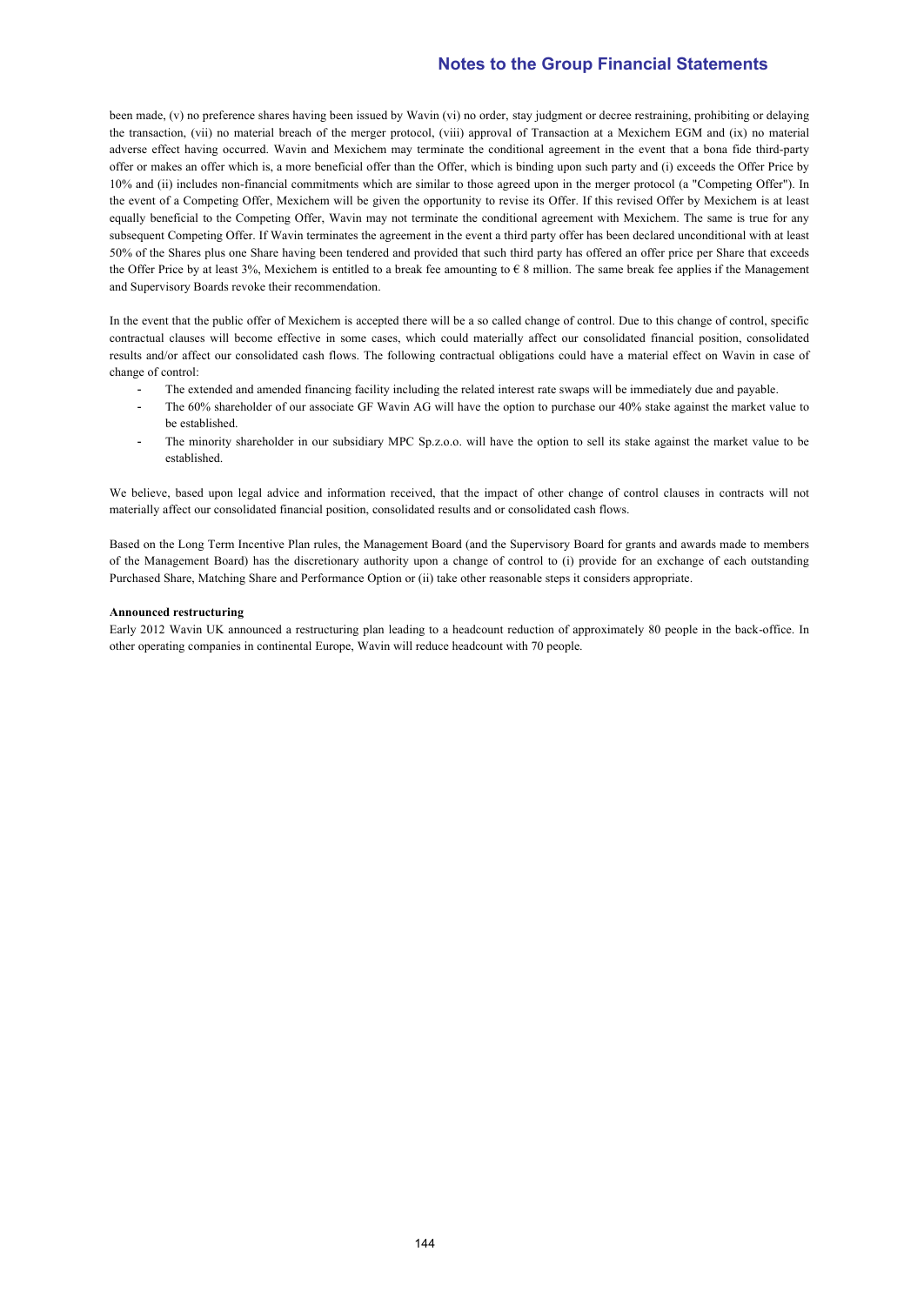# **3.7 Company balance sheet**

## **As at 31 December**

| $(E \times 1,000)$                    | <b>Note</b> | 2011      | 2010     |
|---------------------------------------|-------------|-----------|----------|
|                                       |             |           |          |
| <b>Assets</b><br>Intangible assets    | в           | 92,944    | 94,865   |
| Investments in subsidiaries           | C           | 468,709   | 297,768  |
| Deferred tax assets                   | D           | 2,790     | 3,021    |
|                                       |             |           |          |
| <b>Total non-current assets</b>       |             | 564.443   | 395,654  |
| Trade and other receivables           |             | 900       | 243      |
| Income tax receivable                 |             | 603       | 2,038    |
| Cash and cash equivalents             | Е           | 20,511    | 203,956  |
| <b>Total current assets</b>           |             | 22,014    | 206,237  |
|                                       |             |           |          |
| <b>Total assets</b>                   |             | 586,457   | 601,891  |
| <b>Equity</b>                         |             |           |          |
| <b>Issued capital</b>                 | F           | 20,313    | 20,313   |
| Share premium                         | F           | 422,847   | 422,847  |
| <b>Reserves</b>                       | F           | (26, 012) | (13,786) |
| Retained earnings                     | F           | 156,032   | 141,384  |
| <b>Total equity</b>                   |             | 573,180   | 570,758  |
| <b>Liabilities</b>                    |             |           |          |
| Interest-bearing loans and borrowings |             |           | 15,000   |
| Other non-current liabilities         | G           | 11,159    | 6,747    |
| <b>Total non-current liabilities</b>  |             |           |          |
|                                       |             | 11,159    | 21,747   |
| <b>Bank overdrafts</b>                |             |           | 265      |
| Trade and other payables              |             | 2,118     | 9,121    |
| <b>Total current liabilities</b>      |             | 2,118     | 9,386    |
| <b>Total liabilities</b>              |             | 13,277    | 31,133   |
| <b>Total equity and liabilities</b>   |             | 586,457   | 601,891  |

# **3.8 Company income statement**

## **For the year ended 31 December**

| $(\epsilon x 1,000)$<br><b>Note</b>              | 2011              | 2010              |
|--------------------------------------------------|-------------------|-------------------|
| Net income from subsidiaries<br>Other net income | 18.169<br>(1,036) | 11.860<br>(6.035) |
| <b>Profit for the period</b>                     | 17.133            | 5,825             |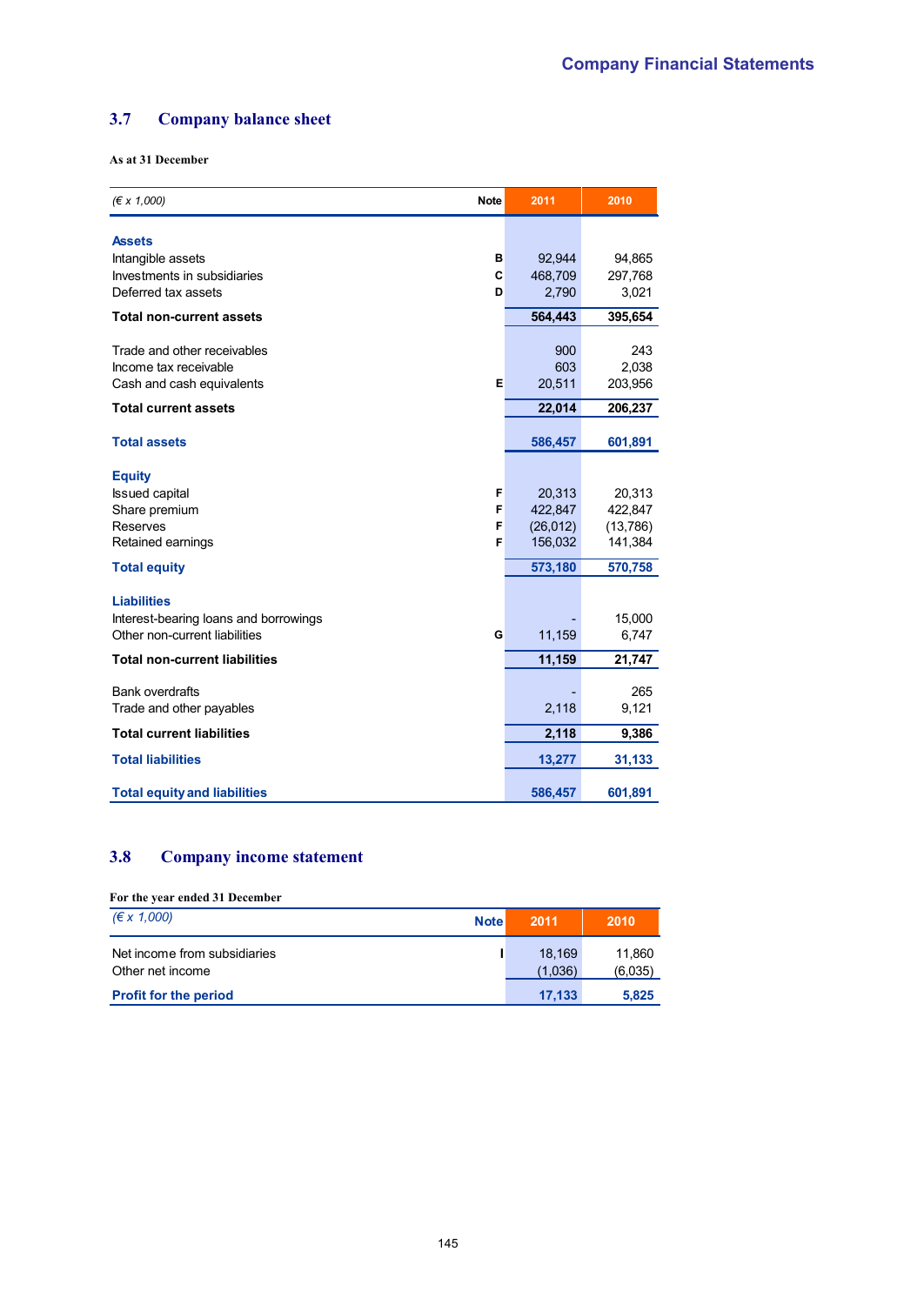### **A. General**

The Company Financial Statements are presented in Euro, which is the Company's functional currency. The amounts are rounded to the nearest thousand, unless otherwise stated.

The Company Financial Statements of Wavin N.V. have been prepared using the option of section 362 of Book 2 of the Dutch Civil Code, meaning that the accounting principles used are the same as for the consolidated financial statements. Foreign currency has been translated, assets and liabilities have been valued, and net income has been determined, in accordance with the valuation principles and determination of income as prescribed in the significant accounting policies.

Subsidiaries of Wavin N.V. are accounted for at net equity value.

As the financial data of Wavin N.V. are included in the consolidated financial statements, the income statement of Wavin N.V. is condensed in conformity with section 402 of Book 2 of the Dutch Civil Code.

### **B. Intangible assets**

| $(\epsilon x 1,000)$                                  | <b>Goodwill</b> |
|-------------------------------------------------------|-----------------|
| Cost                                                  |                 |
| <b>Balance at 1 January 2010</b>                      | 96,005          |
| Effect of movements in exchange rates                 | 1,540           |
| <b>Balance at 31 December 2010</b>                    | 97,545          |
| <b>Balance at 1 January 2011</b>                      | 97,545          |
| Effect of movements in exchange rates                 | (1, 921)        |
| <b>Balance at 31 December 2011</b>                    | 95,624          |
|                                                       |                 |
| <b>Impairment</b><br><b>Balance at 1 January 2010</b> | (2,680)         |
| <b>Balance at 31 December 2010</b>                    | (2,680)         |
| <b>Balance at 1 January 2011</b>                      | (2,680)         |
| <b>Balance at 31 December 2011</b>                    | (2,680)         |
|                                                       |                 |
| <b>Carrying amounts</b><br>At 1 January 2010          | 93,325          |
| At 31 December 2010                                   | 94,865          |
| At 1 January 2011                                     | 94,865          |
| At 31 December 2011                                   | 92,944          |

The goodwill fully relates to the acquisition of the shares of Beheermaatschappij Wavin B.V. by Wavin Holdings B.V. in 2005. For details we refer to note 18 of the Group Financial Statements.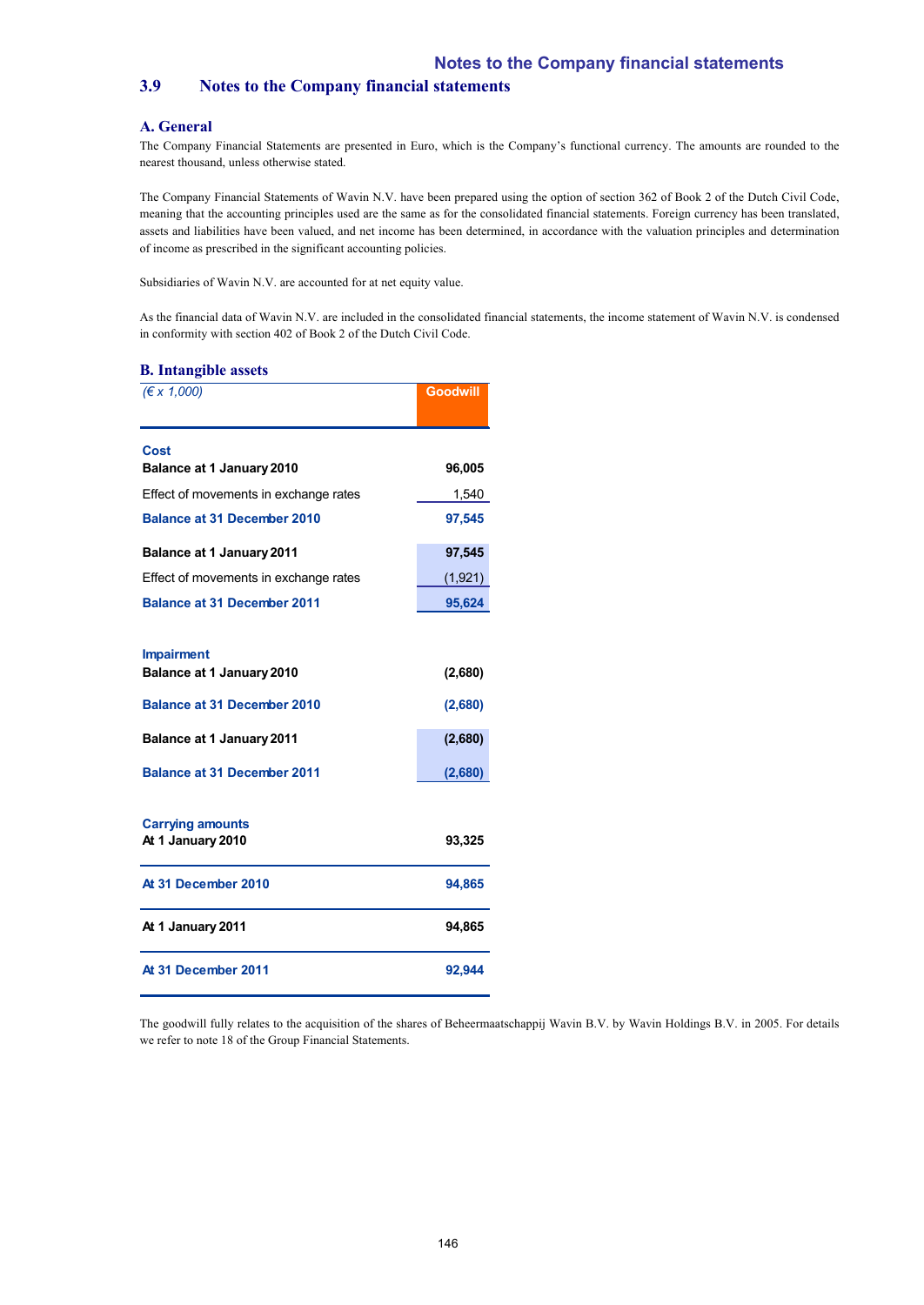### **C. Investments in subsidiaries**

| $(\epsilon x 1,000)$          | 2011      | 2010    |
|-------------------------------|-----------|---------|
| <b>Balance at 1 January</b>   | 297,768   | 275,035 |
| Profit for the period         | 18.169    | 11,860  |
| Currency differences          | (12, 296) | 10.458  |
| Capital increase              | 165,000   |         |
| Other movements               | 68        | 415     |
| <b>Balance at 31 December</b> | 468.709   | 297.768 |

Wavin N.V. has increased the capital of Wavin B.V. with  $\epsilon$  165.0 million. The other movements relate to fair value adjustments of interest rate swaps included directly in equity of operating companies.

### **D. Deferred tax assets**

The deferred tax asset fully relates to the fair value of financial instruments.

### **E. Cash and cash equivalents**

The cash and cash equivalents are included in the notional cash pool system. These assets were on demand available per 31 December.

### **F. Shareholders´ equity**

| $(E \times 1,000)$<br><b>Note</b>                                                                                                                                         | <b>Issued</b><br><b>Capital</b> | <b>Share</b><br>premium | <b>Legal and</b><br>statutory<br>reserve | <b>Translation</b><br>reserve | <b>Hedging</b><br>reserve                 | <b>Retained</b><br>earnings    | Total                                              |
|---------------------------------------------------------------------------------------------------------------------------------------------------------------------------|---------------------------------|-------------------------|------------------------------------------|-------------------------------|-------------------------------------------|--------------------------------|----------------------------------------------------|
| <b>Balance at 1 January 2010</b>                                                                                                                                          | 20,313                          | 422,847                 | 9,454                                    | (24, 720)                     | (10, 705)                                 | 134,464                        | 551,653                                            |
| Profit (loss) for the period                                                                                                                                              |                                 |                         | 2.196                                    |                               |                                           | 3,629                          | 5.825                                              |
| Other comprehensive income<br>Exchange rate differences on translating foreign operations<br>Fair value changes cash flow hedges, net of tax<br>Reclassification          |                                 |                         | (460)                                    | 12,041<br>$\overline{a}$      | (46)<br>1,529<br>$\overline{\phantom{a}}$ | 460                            | 11,995<br>1,529<br>$\sim$                          |
| Total comprehensive income (expense) for the period                                                                                                                       |                                 | ÷,                      | 1,736                                    | 12,041                        | 1,483                                     | 4,089                          | 19,349                                             |
| Contributions by and distributions to owners<br>Treasury shares purchased<br>Treasury shares issued<br>Long term incentive plan<br>Dividends received from associates     |                                 | ٠                       | (3,075)                                  |                               | ä,                                        | (777)<br>351<br>182<br>3,075   | (777)<br>351<br>182<br>$\overline{\phantom{a}}$    |
| Transactions with owners, recorded directly in equity                                                                                                                     |                                 | ٠                       | (3,075)                                  |                               | ٠                                         | 2,831                          | (244)                                              |
| <b>Balance at 31 December 2010</b>                                                                                                                                        | 20,313                          | 422,847                 | 8,115                                    | (12, 679)                     | (9, 222)                                  | 141,384                        | 570,758                                            |
| <b>Balance at 1 January 2011</b>                                                                                                                                          | 20,313                          | 422,847                 | 8,115                                    | (12, 679)                     | (9, 222)                                  | 141,384                        | 570,758                                            |
| Profit (loss) for the period                                                                                                                                              |                                 |                         | 2,439                                    |                               |                                           | 14,694                         | 17,133                                             |
| Other comprehensive income<br>Exchange rate differences on translating foreign operations<br>Fair value changes cash flow hedges, net of tax<br>30,31<br>Reclassification |                                 | ٠                       | 1,388                                    | (14, 210)<br>÷                | (9)<br>473<br>$\omega$                    | (1,388)                        | (14, 219)<br>473<br>$\sim$                         |
| Total comprehensive income (expense) for the period                                                                                                                       |                                 | ٠                       | 3,827                                    | (14, 210)                     | 464                                       | 13,306                         | 3,387                                              |
| Contributions by and distributions to owners<br>Treasury shares purchased<br>Treasury shares issued<br>Long term incentive plan<br>Dividends received from associates     |                                 |                         | (2, 307)                                 |                               |                                           | (1,549)<br>332<br>252<br>2,307 | (1, 549)<br>332<br>252<br>$\overline{\phantom{a}}$ |
| Transactions with owners, recorded directly in equity                                                                                                                     |                                 |                         | (2, 307)                                 |                               |                                           | 1,342                          | (965)                                              |
| Balance at 31 December 2011                                                                                                                                               | 20.313                          | 422.847                 | 9.635                                    | (26, 889)                     | (8,758)                                   | 156.032                        | 573,180                                            |

#### **Share capital and share premium**

| $(\epsilon x 1,000)$                   | 2011    | 2010    |
|----------------------------------------|---------|---------|
| On issue at 1 January<br>Shares issued | 443.160 | 443.160 |
| Total share capital and share premium  | 443.160 | 443.160 |

#### *Authorised shares*

The Company holds 203,123 shares as treasury shares to cover current and future obligations under the Long Term Incentive Plan of the Company. In the year under review 30,773 shares were issued to the Management Board and senior management as part of the Long Term Incentive Plan. In addition 15,876 matching shares related to the LTIP 2008 vested in the first six months of 2011. All these shares were deducted from the treasury shares.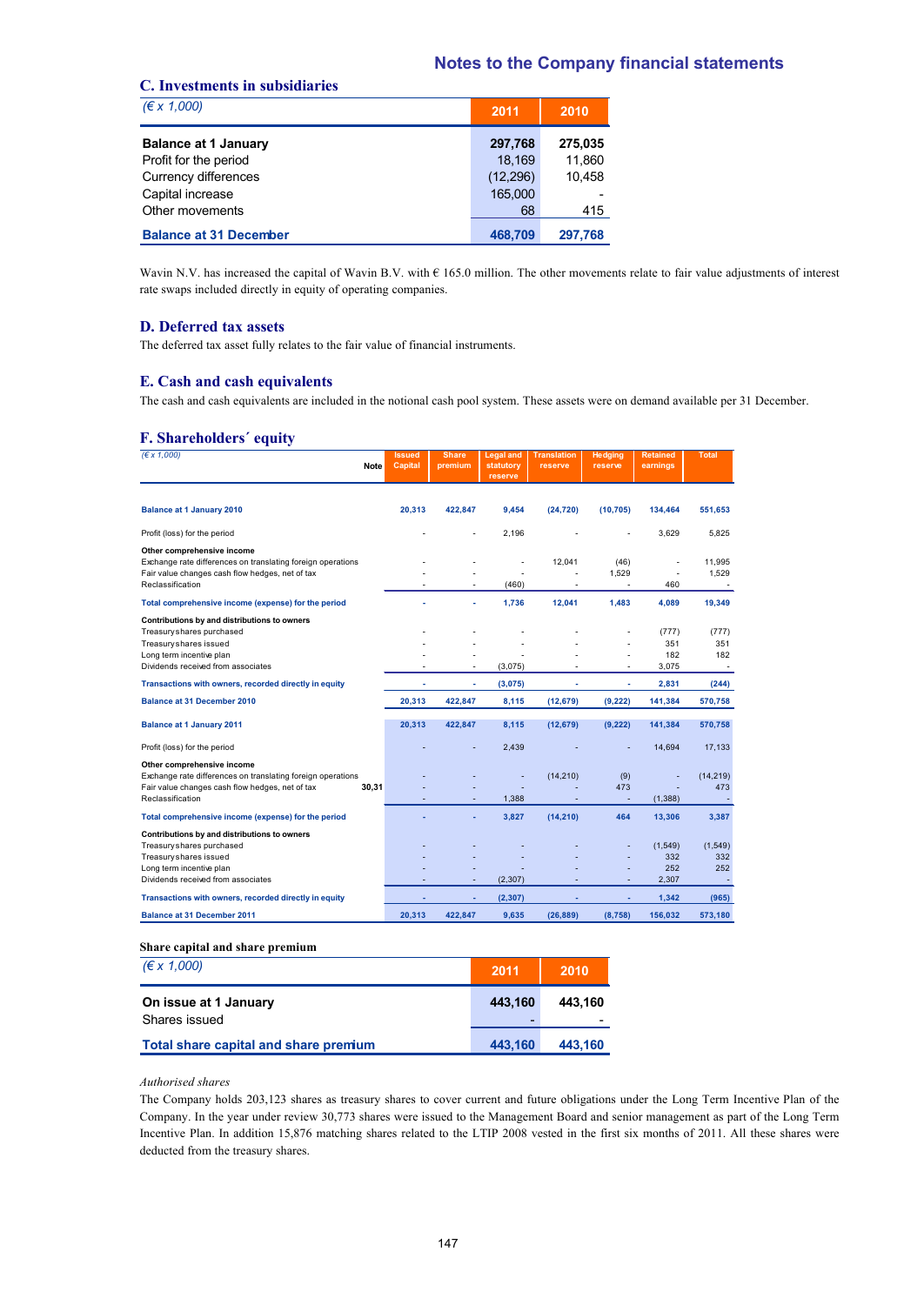At 31 December 2011, the total authorised ordinary share capital exists of 88,750,000 ordinary shares with a par value of  $\epsilon$  35.5 million. In addition to the ordinary shares the Company authorised 88,750,000 preference shares with a par value of  $\epsilon$  0.40 per share for future issuance.

#### *Issued shares*

The total issued ordinary share capital per 31 December 2011 exists of 50,782,132 shares with a par value of  $\epsilon$  20.3 million (2010:  $\epsilon$  20.3 million) and a share premium of  $\epsilon$  422.8 million (2010:  $\epsilon$  422.8 million). Under the Long Term Incentive Plan senior and middle management acquired 30,773 shares.

In addition 15,876 matching shares related to the LTIP 2008 vested in the first six months of 2011. All the transactions under the LTIP were deducted from the treasury shares.

The holders of ordinary shares are entitled to receive dividends as declared from time to time and are entitled to one vote per share at the General Meeting of Shareholders. All shares rank equally with regard to the Company's residual assets. In respect of the Company's shares that are held by the Group (see below), all rights are suspended until those shares are reissued.

The number of issued and outstanding shares can be specified as follows:

| $(shares \times 1)$                                                                                             | 2011                                   | 2010                                  |
|-----------------------------------------------------------------------------------------------------------------|----------------------------------------|---------------------------------------|
| Issued ordinary shares at 1 January<br>Treasury shares at 1 January<br>Outstanding ordinary shares at 1 January | 50.782.132<br>(113, 772)<br>50,668,360 | 50.782.132<br>(70, 744)<br>50,711,388 |
| Effect of shares issued<br>Effect of shares purchased                                                           | 46.649<br>(136,000)                    | 31.972<br>(75,000)                    |
| Outstanding ordinary shares at period end                                                                       | 50,579,009                             | 50,668,360                            |
| Treasury shares at 31 December                                                                                  | 203.123                                | 113,772                               |
| <b>Issued shares at 31 December</b>                                                                             | 50,782,132                             | 50,782,132                            |
| Outstanding ordinary shares at reporting date (diluted)                                                         | 50,812,605                             | 50,813,405                            |
| Issued ordinary shares at reporting date (diluted)                                                              | 51,015,728                             | 50,927,177                            |

The Company holds 203,123 shares as treasury shares to cover current and future obligations under the Long Term Incentive Plan of the Company (see note 28).

#### **Dividends**

In 2011 and 2010 no dividends were declared.

Wavin was subject to restrictions on the distribution of cash dividends under its Syndicated Loan Facility. According to the terms of these facilities Wavin may not pay any cash dividend in excess of € 0.01 on any share in our capital until 31 December 2011. Cash dividend declarations are again allowed in 2012 over the 2011 results. According to the terms of the amended syndicated facility the first 50% of the free cash flow is not available for dividend distribution. Furthermore we will be required to prepay to the syndicate of lending banks an amount equal to any cash dividend to be paid after 31 December 2011. This prepayment obligation will not apply if our leverage ratio under the Forward Start Facility is below 2.5 at the time any such cash dividend is declared.

Given the limitations to pay dividend, the Boards of Wavin have decided to add the 2011 profit attributable to shareholders to the reserves.

#### **Share-based compensation**

For details regarding the applicable Long Term Incentive Plans we refer to note 28. The expenses as included in the income statement in 2011 for the Long Term Incentive Plan amounted to  $\epsilon$  0.3 million (2010:  $\epsilon$  0.2 million). The granted shares and options can be summarised as follows:

| <b>Serie</b>       | Outstanding at<br>1 January 2011 | Granted /<br>(vested) | <b>Market value at</b><br>grant date | <b>Outstanding at</b><br>31 December<br>2011 | <b>Market value at</b><br>31 December<br>2011 | <b>Vesting date</b> | <b>Holding period</b><br>up to and<br>including, |
|--------------------|----------------------------------|-----------------------|--------------------------------------|----------------------------------------------|-----------------------------------------------|---------------------|--------------------------------------------------|
| Conditional shares | <b>Shares</b>                    | <b>Shares</b>         | (€)                                  | <b>Shares</b>                                | (€)                                           |                     |                                                  |
| LTIP 2011          |                                  | 15.395                | 166.651                              | 14.348                                       | 136,306                                       | March 10, 2014      | March 9, 2016                                    |
| LTIP 2010          | 15.705                           | ۰.                    | 175,896                              | 14.910                                       | 141.645                                       | March 8, 2013       | March 7, 2015                                    |
| LTIP 2009          | 15.445                           |                       | 95.139                               | 14.438                                       | 137.161                                       | March 9, 2012       | March 8, 2014                                    |
| <b>LTIP 2008</b>   | 16.096                           | (15, 876)             | 387,155                              |                                              |                                               | - March 10, 2011    | March 9, 2013                                    |
| <b>Total</b>       | 47.246                           | (481)                 | 824,841                              | 43,696                                       | 415,112                                       |                     |                                                  |

| <b>Serie</b>        | <b>Exercise price</b> | Outstanding at<br>January 2011 | <b>Granted</b><br>$maximum*$ | <b>Outstanding at</b><br>31 December<br>2011 maximum* | <b>Market value at</b><br>31 December<br>2011 maximum* | Vesting date                    | <b>Expiry date</b> |
|---------------------|-----------------------|--------------------------------|------------------------------|-------------------------------------------------------|--------------------------------------------------------|---------------------------------|--------------------|
| Conditional options | (€)                   | <b>Options</b>                 | <b>Options</b>               | <b>Options</b>                                        | $(\epsilon)$                                           |                                 |                    |
| LTIP 2011           | 10.83                 |                                | 92.319                       | 86,088                                                |                                                        | - March 10, 2015 March 10, 2018 |                    |
| LTIP 2010           | 11.20                 | 94.104                         |                              | 89,460                                                |                                                        | - March 8, 2014                 | March 8, 2017      |
| LTIP 2009           | 6.40                  | 92.670                         |                              | 86,628                                                | 268,547                                                | March 9, 2013                   | March 9, 2016      |
| <b>LTIP 2008</b>    | 23.76                 | 96.526                         |                              | 87,228                                                |                                                        | - March 10, 2012 March 10, 2015 |                    |
| <b>Total</b>        |                       | 283.300                        | 92.319                       | 349.404                                               | 268.547                                                |                                 |                    |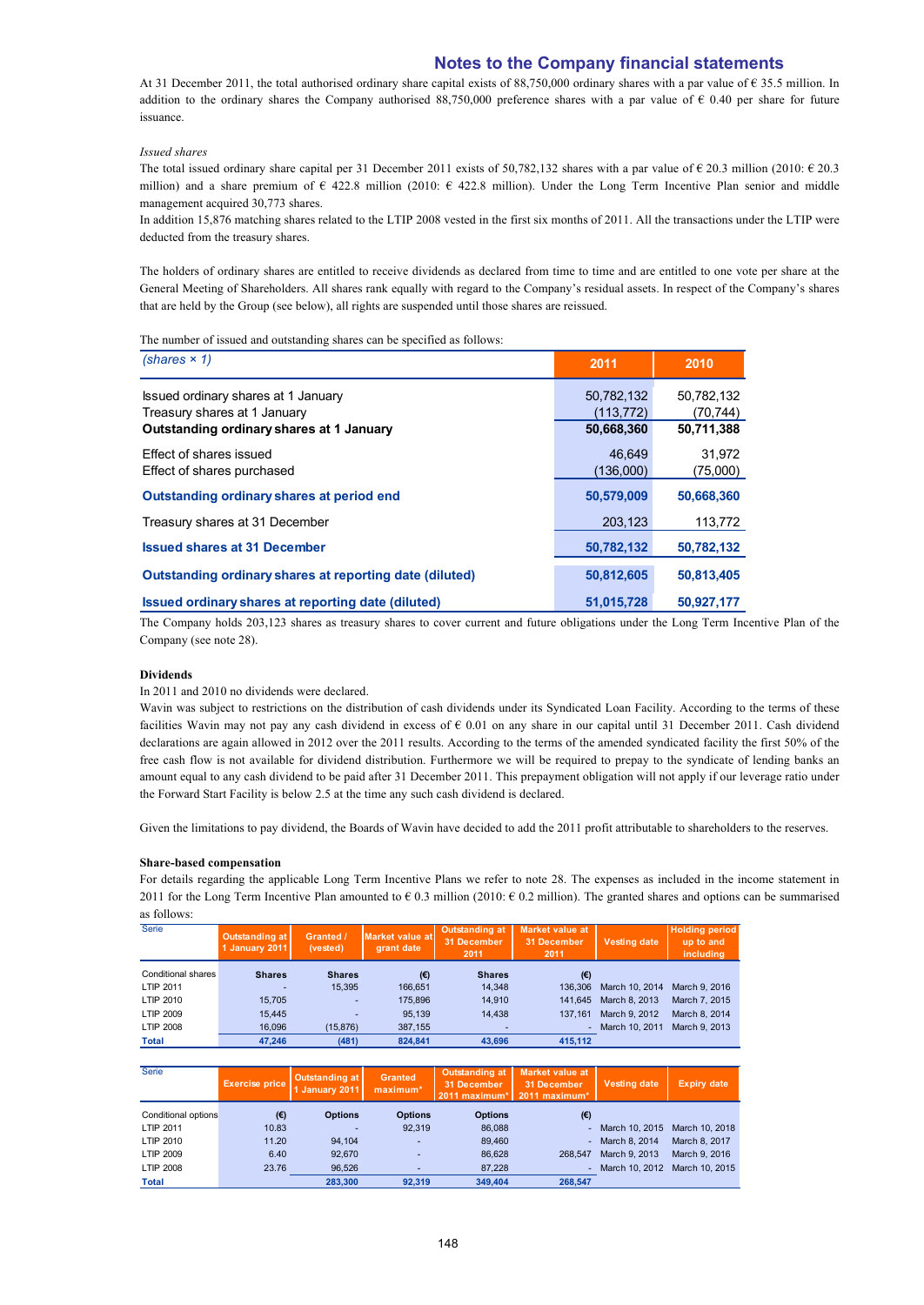At 15% or more average annual Ebitda growth over the years 2008 up to and including 2011, over the years 2009 up to and including 2012, over the years 2010 up to and including 2013 resp over the years 2011 up to and including 2014 the maximum number of performance options will be granted.

### **Option rights granted**

The Company has issued call option rights for preference shares to a maximum of the outstanding issued ordinary share capital to the foundation Stichting Preferente Aandelen Wavin (the Foundation). The board of the Foundation independently decides to exercise its call option. The Foundation has the possibility to subscribe for the preference shares at nominal value. The Foundation will pay one/fourth of the nominal amount of the preference shares subscribed for. Three/fourths of the nominal amount only need to be paid after the Company has called for it. If the call option is exercised the shareholder is not entitled to dividend but receives an interest based on 12 months Euribor plus 2% on the actual deposits.

### **Legal and statutory reserves**

Legal and statutory reserves include non-distributable profits which are not available for dividend payment due to legal restrictions in the countries of domicile of the participations as long as there is a repayment obligation. The legal reserves also include a reserve for capitalised development costs representing the capitalised development costs within the Group since the Company has been established. This amount is not available for dividend distribution due to legal restrictions in the Netherlands.

### **Translation reserve**

Translation reserve represents the translation differences of participations. These amounts are not available for dividend distribution. A negative reserve for translation differences has to be regarded as a reduction of the retained earnings.

### **Hedging reserve**

The hedging reserve comprises the effective portion of the cumulative net change in the fair value of cash flow hedging instruments where the hedged transaction has not yet occurred.

### **G. Other non-current liabilities**

The other non-current liabilities fully relate to the fair value of financial instruments.

### **H. Net income from subsidiaries and associates**

Net income from subsidiaries and associated companies relates to Wavin N.V.'s share in earnings of its subsidiaries and associates. For further details see note C.

### **I. Contingent liabilities**

In accordance with Dutch legislation on the exemption concerning the preparation and filing of annual accounts, Wavin N.V. has assumed individual liability for debts originating from legal acts by Wavin B.V. (sect. 403, title 9 Book 2 of the Dutch Civil Code). This regards all Dutch group companies.

Almost all the subsidiaries in The Netherlands form a fiscal unity with Wavin N.V. for income tax, VAT and tax on wages. Wavin N.V. is severally liable for the tax debts of the fiscal unity*.*

Wavin N.V. and the subsidiaries have issued cross guarantees for drawings under the notional cash pool system.

### **J. Remuneration of the Management Board and Supervisory Board**

#### **Remuneration of the Management Board**

The individual service contracts of the members of the Management Board are determined by the Supervisory Board.

| rne remaneration or the management board merades salaries, performance related condition, emotionics and other con |                             |                     |                       |                                          |                                  |                                           |                              |  |  |  |
|--------------------------------------------------------------------------------------------------------------------|-----------------------------|---------------------|-----------------------|------------------------------------------|----------------------------------|-------------------------------------------|------------------------------|--|--|--|
| $(\epsilon)$                                                                                                       | <b>Fixed base</b><br>salary | <b>Annual bonus</b> | <b>Other benefits</b> | Total short term<br>employee<br>benefits | Post<br>employment<br>benefits * | <b>Long Term</b><br><b>Incentive Plan</b> | <b>Total</b><br>remuneration |  |  |  |
|                                                                                                                    |                             |                     |                       |                                          |                                  |                                           |                              |  |  |  |
| 2011                                                                                                               |                             |                     |                       |                                          |                                  |                                           |                              |  |  |  |
| Henk ten Hove                                                                                                      | 452,000                     | 120.503             | 41.588                | 614,091                                  | 98.455                           | 15.152                                    | 727,698                      |  |  |  |
| Pim Oomens                                                                                                         | 336,565                     | 85.521              | 46.414                | 468,500                                  | 82.690                           | 18.710                                    | 569,900                      |  |  |  |
| Maarten Roef                                                                                                       | 311,574                     | 89,297              | 34,976                | 435,847                                  | 67,067                           | 16,899                                    | 519,813                      |  |  |  |
| Total                                                                                                              | 1,100,139                   | 295,321             | 122,978               | 1,518,438                                | 248,212                          | 50,761                                    | 1,817,411                    |  |  |  |
| 2010                                                                                                               |                             |                     |                       |                                          |                                  |                                           |                              |  |  |  |
| Henk ten Hove                                                                                                      | 359.333                     | 50.163              | 36.489                | 445,985                                  | 78.168                           | 11.989                                    | 536,142                      |  |  |  |
| Pim Oomens                                                                                                         | 321.561                     | 44.890              | 41.350                | 407,801                                  | 79.184                           | 13.917                                    | 500,902                      |  |  |  |
| Maarten Roef                                                                                                       | 69.444                      | 7,611               | 10.722                | 87,777                                   | 16.069                           | 2.295                                     | 106,141                      |  |  |  |
| Philip Houben                                                                                                      | 466,615                     | 65,139              | 51,133                | 582,887                                  | 200,202                          | 13,010                                    | 796,099                      |  |  |  |
| Andy Taylor**                                                                                                      | 497.775                     | 80.777              | 110.875               | 689,427                                  | 162.827                          |                                           | 852,254                      |  |  |  |
| <b>Total</b>                                                                                                       | 1,714,728                   | 248,580             | 250.569               | 2,213,877                                | 536,450                          | 41,211                                    | 2,791,538                    |  |  |  |

The remuneration of the Management Board includes salaries, performance related bonuses, emoluments and other compensations.

These benefits relate to pension contributions by the employer

\*\* Remuneration up to and including September 2010 including the contractual entitlement of 12 months salary and benefits including incentive pay, in lieu of notice.

Philip Houben and Andy Taylor left the Company in 2010. In 2011 there were no changes in the Management Board. The nomination of Maarten Roef as board member was approved by the shareholders at the AGM of April 27 2011.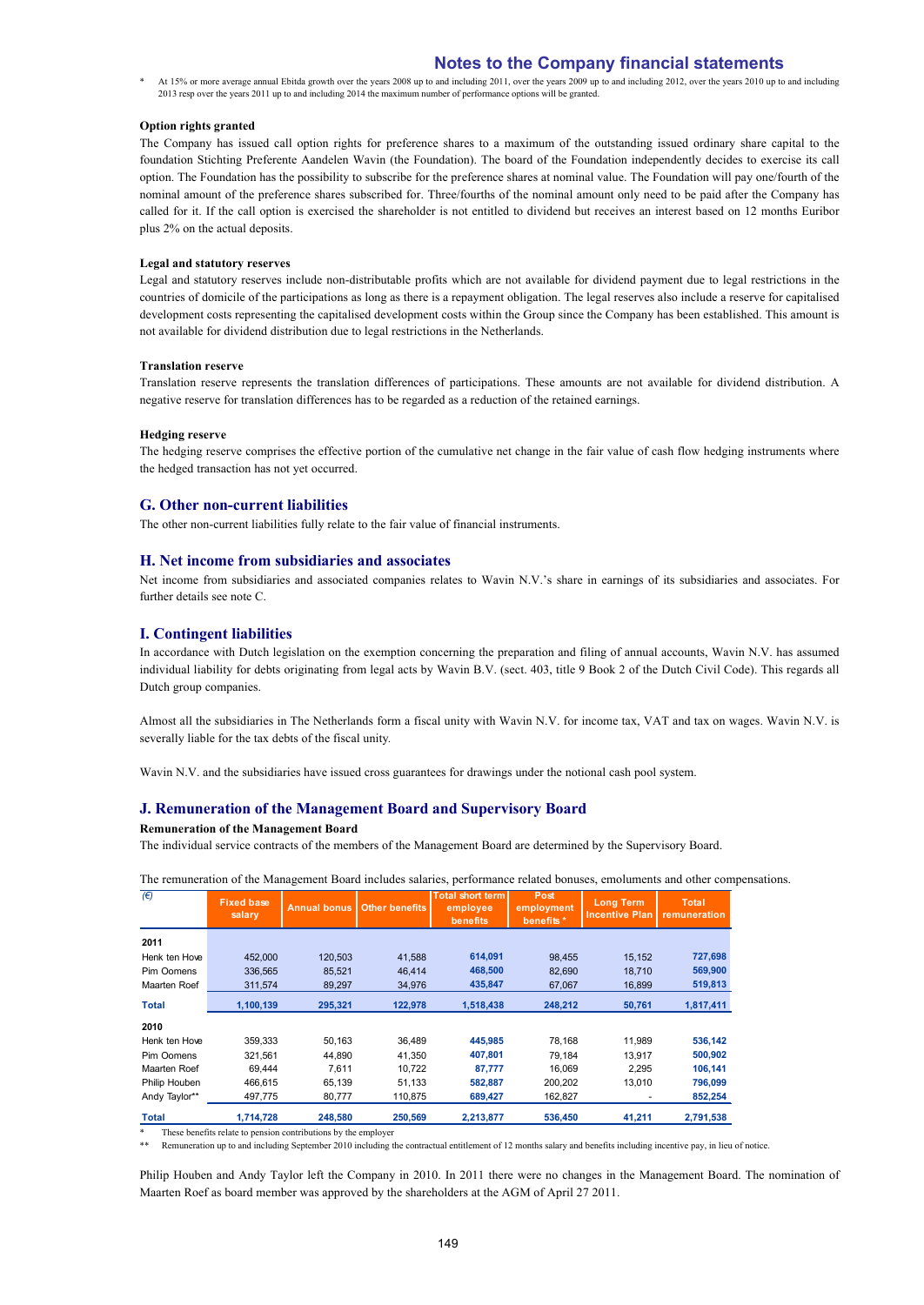### *Number of conditional shares of the Management Board*

|               | <b>Series</b>    | 1 January 2011 | Outstanding at Grant / (vested)<br>in 2011 | date    | Value at grant Outstanding at 31<br>December 2011 | <b>Market value at</b><br>31 December<br>2011 | <b>Vesting date</b><br>up to | <b>Holding period</b><br>up to and<br>including |
|---------------|------------------|----------------|--------------------------------------------|---------|---------------------------------------------------|-----------------------------------------------|------------------------------|-------------------------------------------------|
|               |                  | shares         | shares                                     | (E)     | shares                                            | (E)                                           |                              |                                                 |
| Henk ten Hove | LTIP 2011        |                | 1.158                                      | 12,535  | 1.158                                             | 11.001                                        | March 10, 2014               | March 9, 2016                                   |
| Henk ten Hove | LTIP 2010        | 662            |                                            | 7,413   | 662                                               | 6.289                                         | March 8, 2013                | March 7, 2015                                   |
| Henk ten Hove | <b>LTIP 2009</b> | 1,225          |                                            | 7,824   | 1,225                                             | 11,638                                        | March 9, 2012                | March 8, 2014                                   |
| Henk ten Hove | <b>LTIP 2008</b> | 1,195          | (1, 195)                                   | 28,395  |                                                   | ٠.                                            | March 10, 2011               | March 9, 2013                                   |
| Pim Oomens    | <b>LTIP 2011</b> |                | 1.036                                      | 11.215  | 1.036                                             | 9.842                                         | March 10, 2014               | March 9, 2016                                   |
| Pim Oomens    | LTIP 2010        | 1.281          |                                            | 14.337  | 1.281                                             | 12.170                                        | March 8, 2013                | March 7, 2015                                   |
| Pim Oomens    | <b>LTIP 2009</b> | 1.185          |                                            | 7,568   | 1,185                                             | 11.258                                        | March 9, 2012                | March 8, 2014                                   |
| Pim Oomens    | <b>LTIP 2008</b> | 1,209          | (1,209)                                    | 28,723  |                                                   |                                               | March 10, 2011               | March 9, 2013                                   |
| Maarten Roef  | <b>LTIP 2011</b> |                | 573                                        | 6,203   | 573                                               | 5.444                                         | March 10, 2014               | March 9, 2016                                   |
| Maarten Roef  | <b>LTIP 2010</b> | 1,509          |                                            | 16,892  | 1,509                                             | 14.336                                        | March 8, 2013                | March 7, 2015                                   |
| Maarten Roef  | <b>LTIP 2009</b> | 1.108          |                                            | 7,073   | 1,108                                             | 10.526                                        | March 9, 2012                | March 8, 2014                                   |
| Maarten Roef  | <b>LTIP 2008</b> | 415            | (415)                                      | 9,857   | ۰                                                 |                                               | March 10, 2011               | March 9, 2013                                   |
| Total         |                  | 9,789          | (52)                                       | 158,035 | 9,737                                             | 92,504                                        |                              |                                                 |

The conditional shares granted as part of LTIP 2008 vested in 2011 at a market value of € 11.00 being the closing rate of March 9 2011. *Number of conditional options of the Management Board*

|               | <b>Series</b>    | <b>Exercise</b><br>price | Outstanding at<br>1 January 2011 | Granted 2011<br>$(maximum)^*$ | <b>Outstanding at 31</b><br>December 2011<br>$(maximum)^*$ | <b>Market value at</b><br><b>31 December</b><br>2011 (maximum) | <b>Vesting date</b> | <b>Expiry date</b> |
|---------------|------------------|--------------------------|----------------------------------|-------------------------------|------------------------------------------------------------|----------------------------------------------------------------|---------------------|--------------------|
|               |                  | (E)                      | options                          | options                       | options                                                    | (E)                                                            |                     |                    |
| Henk ten Hove | <b>LTIP 2011</b> | 10.83                    |                                  | 6,948                         | 6,948                                                      |                                                                | March 10, 2015      | March 10, 2018     |
| Henk ten Hove | LTIP 2010        | 11.20                    | 3,971                            |                               | 3,971                                                      |                                                                | March 8, 2014       | March 8, 2017      |
| Henk ten Hove | <b>LTIP 2009</b> | 6.40                     | 7,349                            | ٠                             | 7,349                                                      | 22,782                                                         | March 9, 2013       | March 9, 2016      |
| Henk ten Hove | <b>LTIP 2008</b> | 23.76                    | 7,170                            |                               | 7,170                                                      |                                                                | March 10, 2012      | March 10, 2015     |
| Pim Oomens    | LTIP 2011        | 10.83                    | ٠                                | 6,216                         | 6,216                                                      |                                                                | March 10, 2015      | March 10, 2018     |
| Pim Oomens    | <b>LTIP 2010</b> | 11.20                    | 7.681                            | ۰                             | 7.681                                                      |                                                                | March 8, 2014       | March 8, 2017      |
| Pim Oomens    | <b>LTIP 2009</b> | 6.40                     | 7,107                            |                               | 7,107                                                      | 22,032                                                         | March 9, 2013       | March 9, 2016      |
| Pim Oomens    | <b>LTIP 2008</b> | 23.76                    | 7,253                            |                               | 7,253                                                      |                                                                | March 10, 2012      | March 10, 2015     |
| Maarten Roef  | LTIP 2011        | 10.83                    | ٠                                | 3,438                         | 3,438                                                      |                                                                | March 10, 2015      | March 10, 2018     |
| Maarten Roef  | <b>LTIP 2010</b> | 11.20                    | 9,050                            |                               | 9,050                                                      |                                                                | March 8, 2014       | March 8, 2017      |
| Maarten Roef  | <b>LTIP 2009</b> | 6.40                     | 6,644                            | ٠                             | 6,644                                                      | 20.596                                                         | March 9, 2013       | March 9, 2016      |
| Maarten Roef  | <b>LTIP 2008</b> | 23.76                    | 2,489                            |                               | 2,489                                                      |                                                                | March 10, 2012      | March 10, 2015     |
| Total         |                  |                          | 58,714                           | 16,602                        | 75,316                                                     | 65,410                                                         |                     |                    |

\* The maximum number of options will be granted at 15% or more average annual Ebitda growth over the vesting period.

### **Remuneration of the Supervisory Board**

The income statement includes the following remuneration for the Supervisory Board:

| $(\epsilon x 1,000)$      | 2011 | 2010 |
|---------------------------|------|------|
| René Kottman              | 46   | 37   |
| <b>Brian Hill</b>         | 37   | 37   |
| Aad Kuiper                | 25   |      |
| Rob Ruijter               | 37   | 37   |
| Birgitta Stymne Göransson | 37   | 37   |
| Paul van den Hoek         | 23   | 52   |
| <b>Total</b>              | 205  | 200  |

In 2011 there were several changes in the Supervisory Board. Paul van den Hoek stepped down as chairman of the Supervisory Board and René Kottman was appointed as his successor at the AGM of April 27 2011. Aad Kuiper has been appointed as member of the Supervisory Board at the AGM of April 27 2011.

### **K. Shares held by the Management Board and Supervisory Board**

### **Shares held by the Management Board**

Wavin shares held by members of the Management Board as per 31 December 2011 were as follows:

|               | 2010    | <b>Outstanding Transactions</b><br>2011 | <b>Vested</b><br>matching<br>shares 2011 | <b>Changes in the</b><br><b>Management</b><br><b>Board</b> | Outstanding<br>2011 | <b>Market value</b><br>31 December<br>2011 |
|---------------|---------|-----------------------------------------|------------------------------------------|------------------------------------------------------------|---------------------|--------------------------------------------|
|               | shares  | shares                                  | shares                                   | shares                                                     | shares              | (€)                                        |
| Henk ten Hove | 119.562 | 2.316                                   | 1.195                                    |                                                            | 123.073             | 1,169,194                                  |
| Pim Oomens    | 188.729 | 2.072                                   | 1.209                                    |                                                            | 192.010             | 1.824.095                                  |
| Maarten Roef  | 71.890  | 36,146                                  | 415                                      |                                                            | 108.451             | 1,030,285                                  |
| Philip Houben | 244.231 |                                         |                                          | (244, 231)                                                 |                     |                                            |
| <b>T</b> otal | 624,412 | 40.534                                  | 2,819                                    | (244, 231)                                                 | 423,534             | 4,023,574                                  |

The transactions of the members of the Management Board can include the purchase of shares in relation to the Long Term Incentive Plan, as well as individual transactions.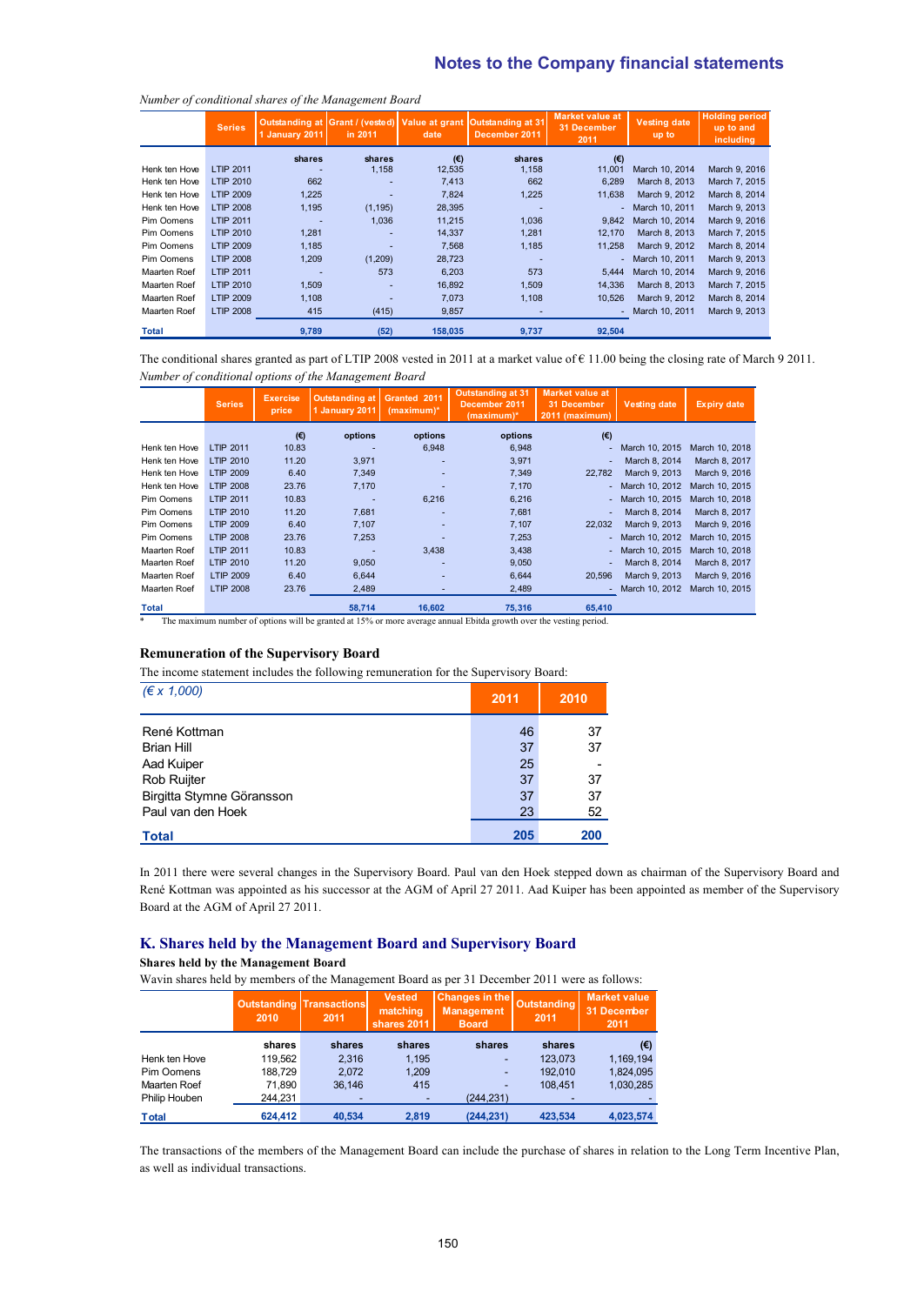The number of shares with unrestricted control held by the Management Board and the related market value can be specified as follows:

|               | 2011    |           | 2010    |           |  |
|---------------|---------|-----------|---------|-----------|--|
|               | shares  | (€)       | shares  | (€)       |  |
| Henk ten Hove | 114,101 | 1.083.960 | 114.101 | 1.300.751 |  |
| Pim Oomens    | 182,077 | 1,729,732 | 182.077 | 2.075.678 |  |
| Maarten Roef  | 101,271 | 962,075   | 66.271  | 755.489   |  |
| Philip Houben |         |           | 239.825 | 2,734,005 |  |
| <b>Total</b>  | 397.449 | 3.775.767 | 602.274 | 6.865.923 |  |

### **Shares held by the Supervisory Board**

Wavin shares held by the members of the Supervisory Board as per 31 December 2011 were as follows:

|                   | 2010   | <b>Outstanding Transactions</b><br>2011 | Changes in the<br><b>Supervisory</b><br><b>Board</b> | <b>Outstanding</b><br>2011 | <b>Market value</b><br>31 December<br>2011 |
|-------------------|--------|-----------------------------------------|------------------------------------------------------|----------------------------|--------------------------------------------|
|                   | shares | shares                                  | shares                                               | shares                     | $(\epsilon)$                               |
| Paul van den Hoek | 33,839 |                                         | (33, 839)                                            |                            |                                            |
| <b>Brian Hill</b> | 16,922 |                                         |                                                      | 16,922                     | 160,759                                    |
| <b>Total</b>      | 50,761 |                                         | (33, 839)                                            | 16,922                     | 160,759                                    |

The number of shares with unrestricted control held by members of the Supervisory Board and the related market value per 31 December can be specified as follows:

|                   | 2011                     |         | 2010   |         |  |
|-------------------|--------------------------|---------|--------|---------|--|
|                   | shares                   | (€)     | shares | (€)     |  |
| Paul van den Hoek | $\overline{\phantom{0}}$ |         | 33.839 | 385.765 |  |
| <b>Brian Hill</b> | 16.922                   | 160,759 | 16,922 | 192,911 |  |
| Total             | 16.922                   | 160.759 | 50,761 | 578,676 |  |

### **L. Auditors remuneration**

The fees for the audit of the annual report due to the Company's external auditor, PricewaterhouseCoopers Accountants N.V. in The Netherlands, and other PricewaterhouseCoopers member firms amounted to € 0.5 million for 2011 (2010: € 0.4 million).

The fees as included under administration and general expenses in the income statement can be specified as follows:

| $(E \times 1,000)$                                                                                  | 2011                                          |                                       |                          | 2010                                       |                                |                                |
|-----------------------------------------------------------------------------------------------------|-----------------------------------------------|---------------------------------------|--------------------------|--------------------------------------------|--------------------------------|--------------------------------|
|                                                                                                     | <b>PwC</b><br><b>Accountants</b><br><b>NV</b> | <b>Other</b><br><b>PwC</b><br>network | <b>Total</b><br>network  | <b>PwC</b><br><b>PwC</b> Accountants<br>ΝV | Other<br><b>PwC</b><br>network | Total<br><b>PwC</b><br>network |
| Audit of the annual report<br>Other audit assignments<br>Tax services<br>Other non-audit activities | 149<br>13<br>$\overline{\phantom{0}}$<br>62   | 317<br>220<br>144<br>357              | 466<br>233<br>144<br>419 | 148<br>72                                  | 255<br>221<br>111<br>61        | 403<br>221<br>111<br>133       |
| <b>Total</b>                                                                                        | 224                                           | 1.038                                 | 1,262                    | 220                                        | 648                            | 868                            |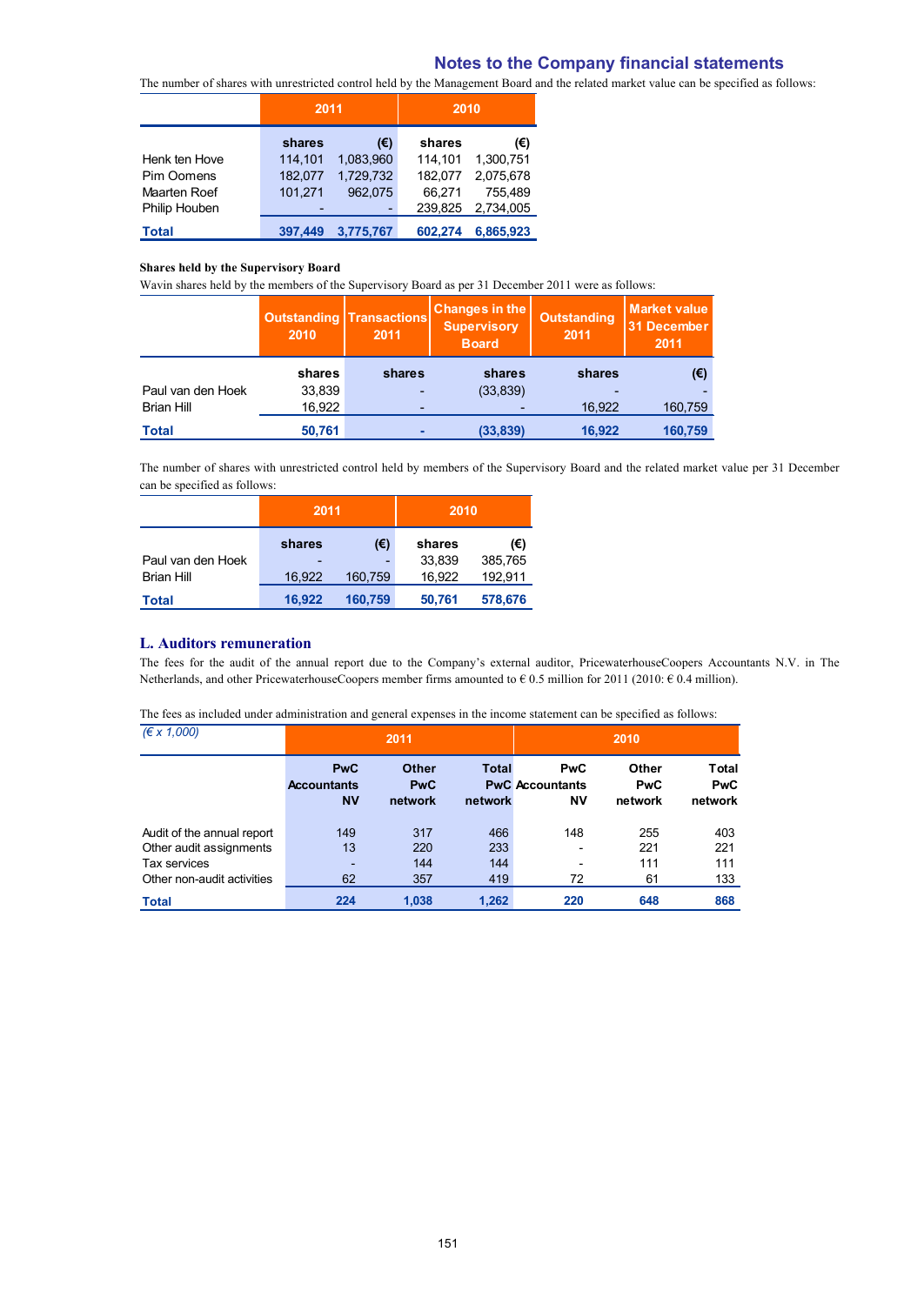The members of the Management Board have signed the Financial Statements pursuant to their statutory obligations under clause 2:101 sub 2 Dutch Civil Code and clause 5:25c sub 2 Financial Markets Supervision Act.

Zwolle, 28 February 2012

## **MANAGEMENT BOARD**

H. ten Hove W.H.J.C.M. Oomens M.P.M. Roef

## **SUPERVISORY BOARD**

R.H.P.W. Kottman (Chairman) B.G Hill (Vice-Chairman) R.A. Ruijter J.M.B. Stymne Göransson A. Kuiper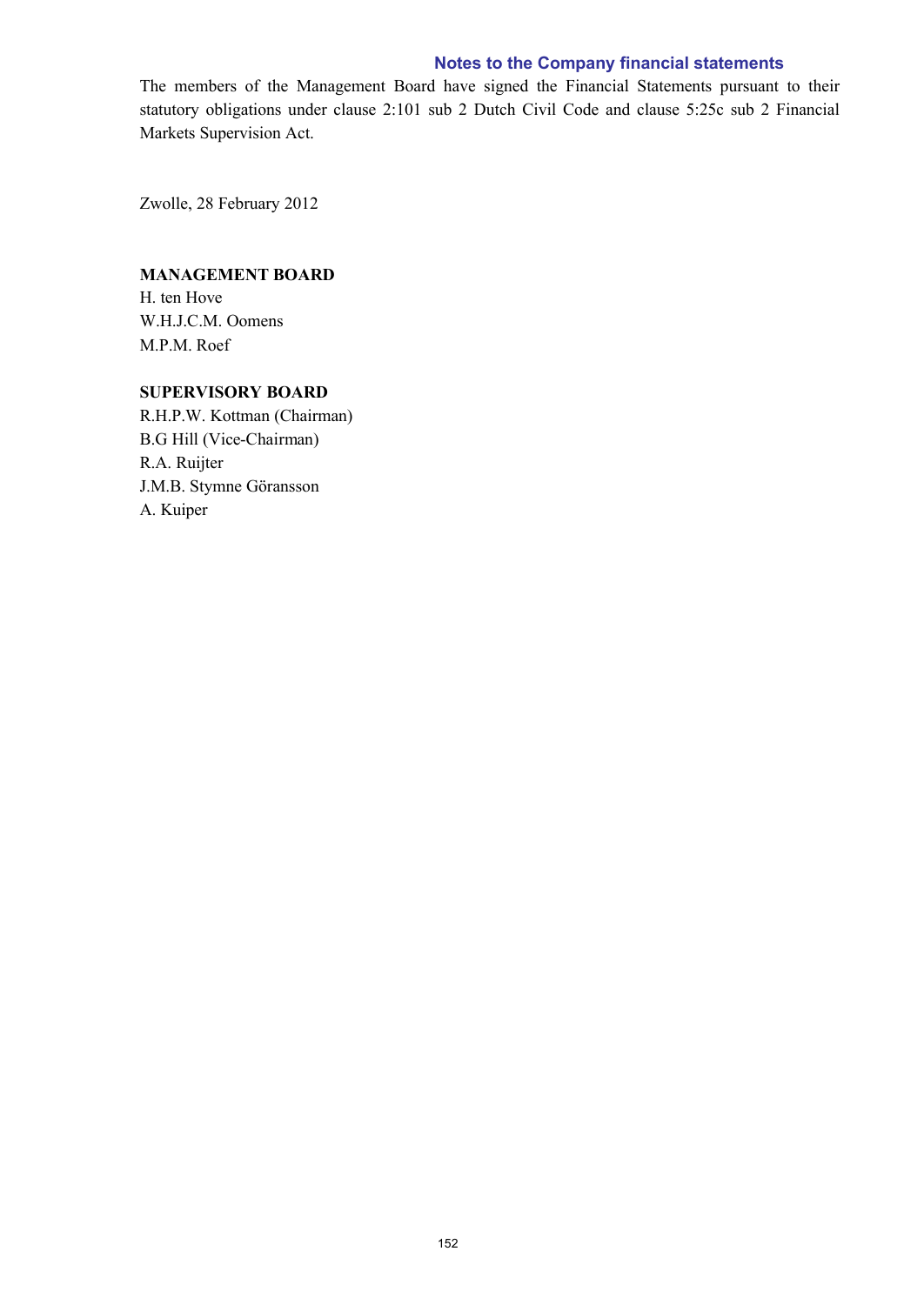*Wavin Management (per 31 December 2011)*

### *SUPERVISORY BOARD*

*René Kottman (Chairman) – Dutch (1945) Appointed 2006, current term ends 2014*

*Brian Hill (Vice-Chairman) – Irish (1944) Appointed 2005, current term ends 2013*

*Rob Ruijter – Dutch (1951) Appointed 2007, current term ends 2012*

*Birgitta Stymne Göransson – Swedish (1957) Appointed 2007, current term ends 2012*

*Aad Kuiper – Dutch (1960) Appointed 2011, current term ends 2015*

## *MANAGEMENT BOARD*

*Henk ten Hove, President & CEO – Dutch (1952) Appointed 2010, current term ends 2014 (Member of the Management Board of the Wavin Group since 1999)*

*Pim Oomens, Executive Vice President & CFO – Dutch (1956) Appointed 2004, current term ends 2014 (Member of the Management Board of the Wavin Group since 2004)*

*Maarten Roef, Executive Vice President – Dutch (1964) Appointed 2011, current term ends 2015 (Member of the Management Board of the Wavin Group since 2011)*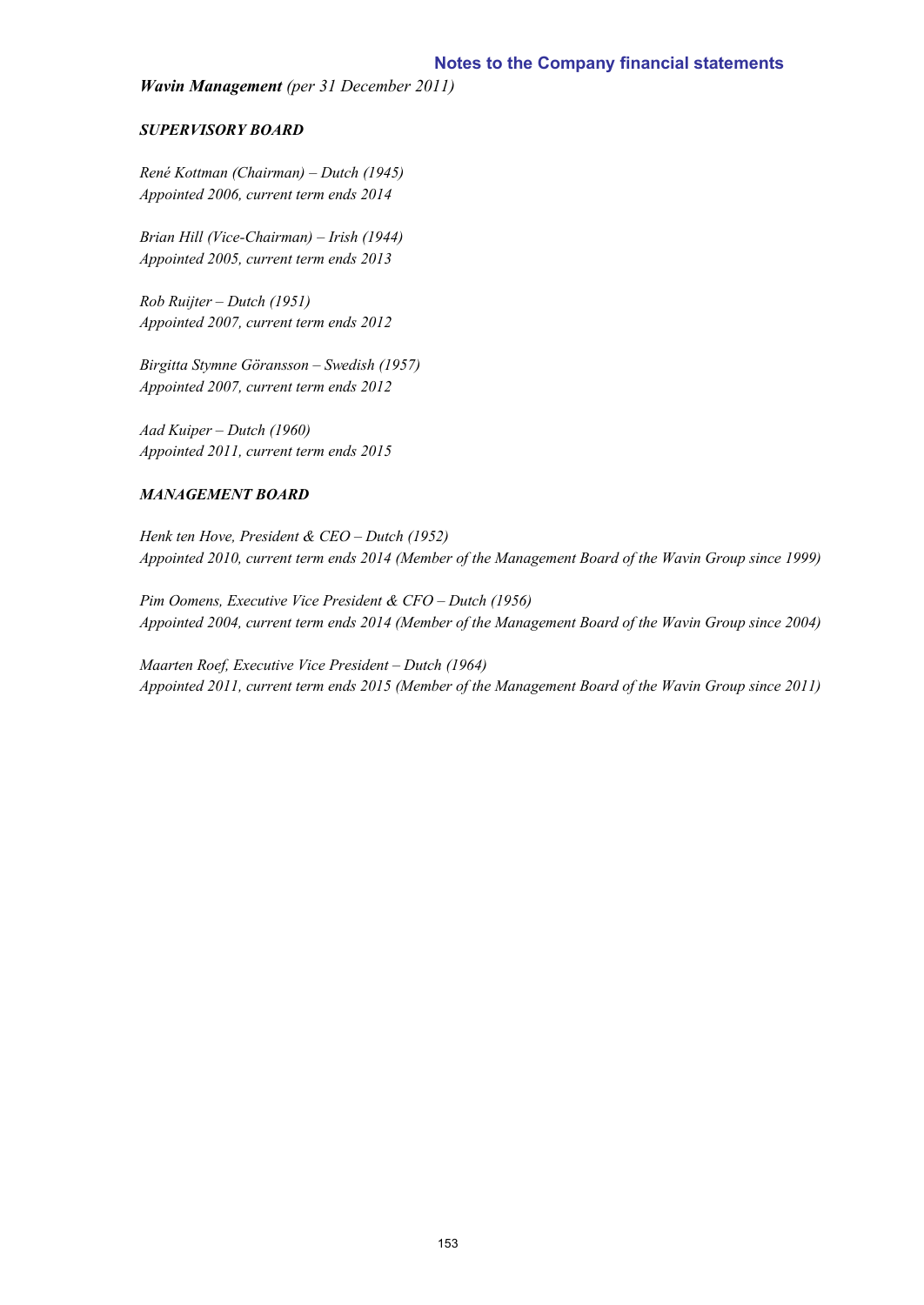**Head Office Wavin Group** Stationsplein 3, 8011 CW Postbus 173, 8000 AD Zwolle, The Netherlands <www.wavin.com>

**The Netherlands Wavin N.V.**, Zwolle **Wavin B.V.**, Zwolle **Wavin Nederland B.V.**, Hardenberg <www.wavin.nl> **Wavin Diensten B.V.**, Hardenberg **De Hoeve Kunststofrecycling B.V.**, Hardenberg (50%) **Wavin Overseas B.V.**, Dedemsvaart <www.wavinoverseas.com> **Wavin Technology & Innovation B.V.**, Dedemsvaart **Wavin Finance B.V.,** Zwolle **Wavin Staf B.V.**, Zwolle **Wavin Assurantie B.V.**, Zwolle

**Belgium Wavin Belgium N.V.**, Aalter www.wavin<sub>be</sub>

**China Foshan Hepworth Pipe Company Ltd.**, Foshan <www.wavin.cn>

**Croatia Wavin d o.o.**, Sesvete (Zagreb) <www.wavin.hr>

**Czech Republic Wavin Ekoplastik s.r.o.**, Kostelec nad Labem [www.wavin.c](http://www.wavin.cz/)[z](www.wavin.cz) **Wavin Osma s.r.o.,** Kostelec nad Labem <www.wavin-osma.cz>

**Denmark Nordisk Wavin A/S**, Hammel <www.wavin.dk>

**Estonia Wavin Estonia OU**, Saue <www.wavin.ee>

**Finland Wavin-Labko Oy**, Kangasala <www.wavin.fi>

**France Wavin France S.A.S.**, Varennes-sur-Allier, Sorgues, Sully-sur-Loire, Haute Goulaine <www.wavin.fr>

**Germany Wavin GmbH**, Twist, Westeregeln <www.wavin.de>

**Hungary Wavin Hungary Kft.**, Zsámbék <www.wavin.hu>

**Ireland Wavin Ireland Ltd.**, Balbriggan (Dublin) <www.wavin.ie>

**Italy Wavin Italia SpA**, S. Maria Maddalena <www.wavin.it>

**Latvia Wavin Latvia SIA**, Riga <www.wavin.lv>

**Lithuania UAB Wavin Baltic**, Vilnius <www.wavin.lt>

**Norway Norsk Wavin A/S**, Fjellhamar <www.wavin.no> **Wavin Polyfemos AS**, Alta

## **Principal Direct and Indirect Participations**

**Poland Wavin Metalplast-BUK Sp.z.o.o.**, Buk (99%) <www.wavin.pl> **Arot Polska Sp.z.o.o.**, Leszno <www.arot.pl> **MPC Sp.z.o.o.**, Strzelin (51%) <www.mpc.pl>

**Romania Wavin Romania s.r.l.**, Bucharest <www.wavin.ro>

**Russia OOO Wavin Rus**, Moscow www.wavin.ru

**Serbia Wavin Balkan d o.o.**, Belgrade

**Slovak RepublicRc Wavin Slovakia spol s.r.o.**, Bànovce nad Bebravou

**Sweden AB Svenska Wavin**, Eskilstuna <www.wavin.se>

**Switzerland Georg Fischer Wavin AG**, Schaffhausen (40%)

**Turkey Pilsa A.S,** Adana <www.pilsa.com.tr.>

**United Kingdom Wavin Ltd.**, Sheffield <www.wavin.co.uk> **Warmafloor (GB) Ltd**., Sheffield <www.warmafloor.co.uk>

**Ukraine Wavin Ukrain O.O.O.T.O.V.**, Kiev <www.wavin.ua>

100% unless stated otherwise.

The locations mentioned are the main places of business of the companies concerned.

Based on art. 363 sub 3, Book 2 of the Dutch Civil Code, some participations of negligible importance have been omitted. Addresses of these offices can be found on <www.wavin.com.>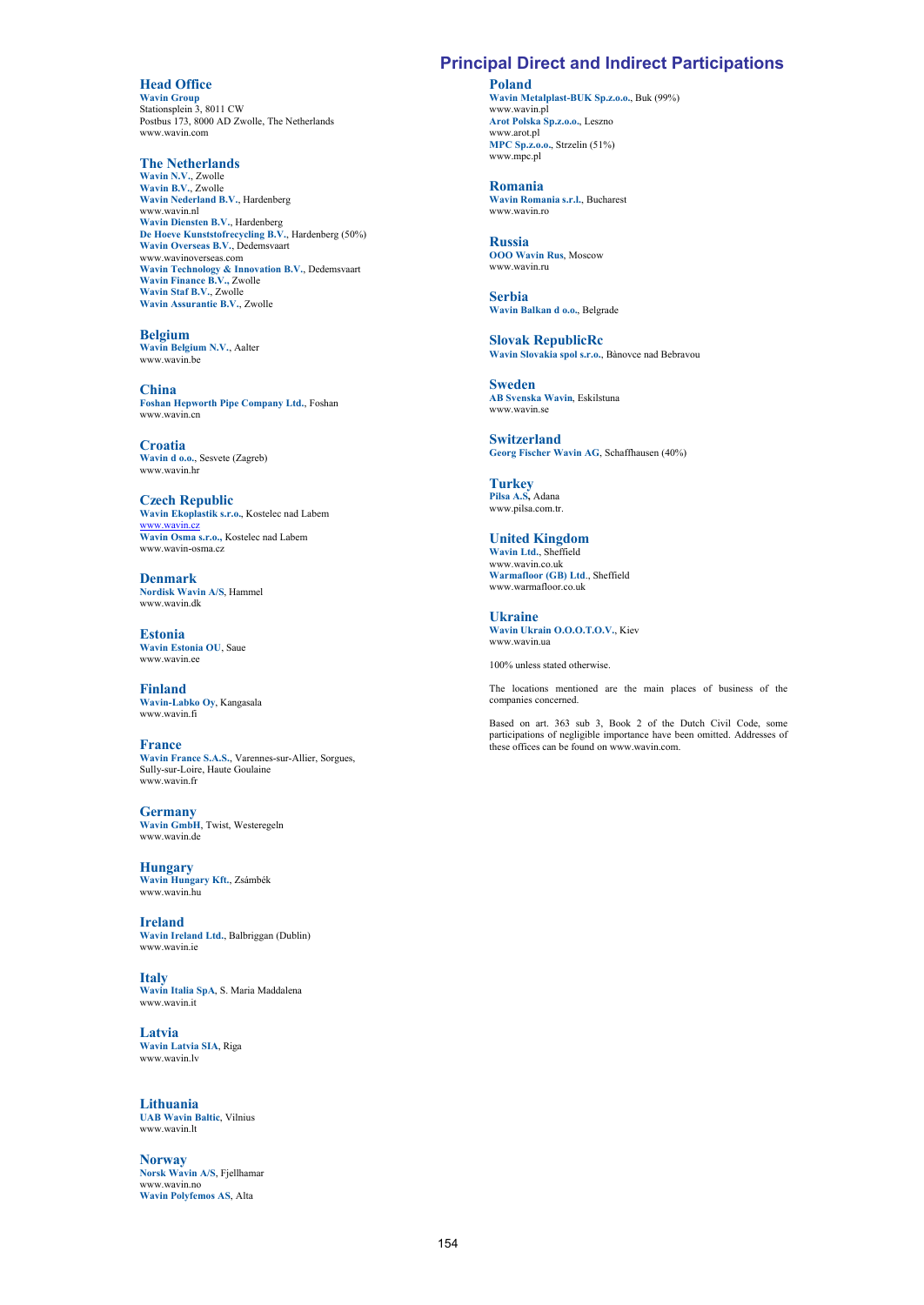## **Appropriation of result as provided for by the Articles of Association**

### **Allocations of profit**

Article 22.

- 1. The company may make distributions to the shareholders and other persons entitled to the distributable profits only to the extent that the company's shareholders' equity exceeds the sum of the paid-in capital and the reserves which it is required by law to maintain.
- 2. If the adopted profit and loss account shows a profit the Management Board shall determine, subject to prior approval of the Supervisory Board, which part of the profits shall be reserved.
- 3. To the charge of the profit, as this appears from the adopted profit and loss account, to the extent not reserved in accordance with paragraph 2 of this article:
	- first of all, on the preferred shares a dividend will be distributed to the amount of a percentage on the amount paid on those shares, which equals twelve months 'EURIBOR', as published by De Nederlandsche Bank N.V. - calculated according to the number of days the rate applied - during the financial year to which the distribution relates, increased by two percentage points. If and to the extent that the profit is not sufficient to fully make a distribution meant afore in this paragraph, the deficit shall be paid from the reserves. In case of cancellation with repayment of preferred shares, on the day of repayment a distribution shall be made on the cancelled preference shares, which distribution shall be calculated to the extent possible in accordance with the provision referred to above and with regard to the current financial year to be calculated time wise over the period from the first day of the current financial year, or if the preferred shares have been issued after such day, as from the day of issue, until the day of repayment without prejudice to the provisions of article 2:105 paragraph 4 Dutch Civil Code. In the event that in an financial year the profit or the distributable reserves (as the case may be) are not sufficient to make the distributions meant above in this article, the provisions above shall apply over the following financial years until the deficit has been cleared;
	- secondly, the part of the profit remaining after application of the first bullet shall be at the disposal of the general meeting.
- 4. After the approval of the Supervisory Board, the Management Board may make interim distributions only to the extent that the requirements set forth in paragraph 1 above are satisfied as apparent from an (interim) financial statement drawn up in accordance with the law.
- 5. After the approval of the Supervisory Board, the Management Board may decide that a distribution on shares is not made entirely or partly in cash, but rather in shares in the company.
- 6. On the recommendation of the Management Board, subject to the approval of the Supervisory Board, the general meeting may decide to make payments to holders of shares from the distributable part of the shareholders' equity.
- 7. Any claim a shareholder may have to a distribution shall lapse after five years, to be computed from the day on which such a distribution becomes payable.

### **Proposal for profit allocation**

With observance of article 22, of the Articles of Association, it is proposed that for 2011 no dividend on ordinary shares will be distributed.

### **Subsequent events**

For details regarding subsequent events we refer to note 38 of the Group Financial Statements.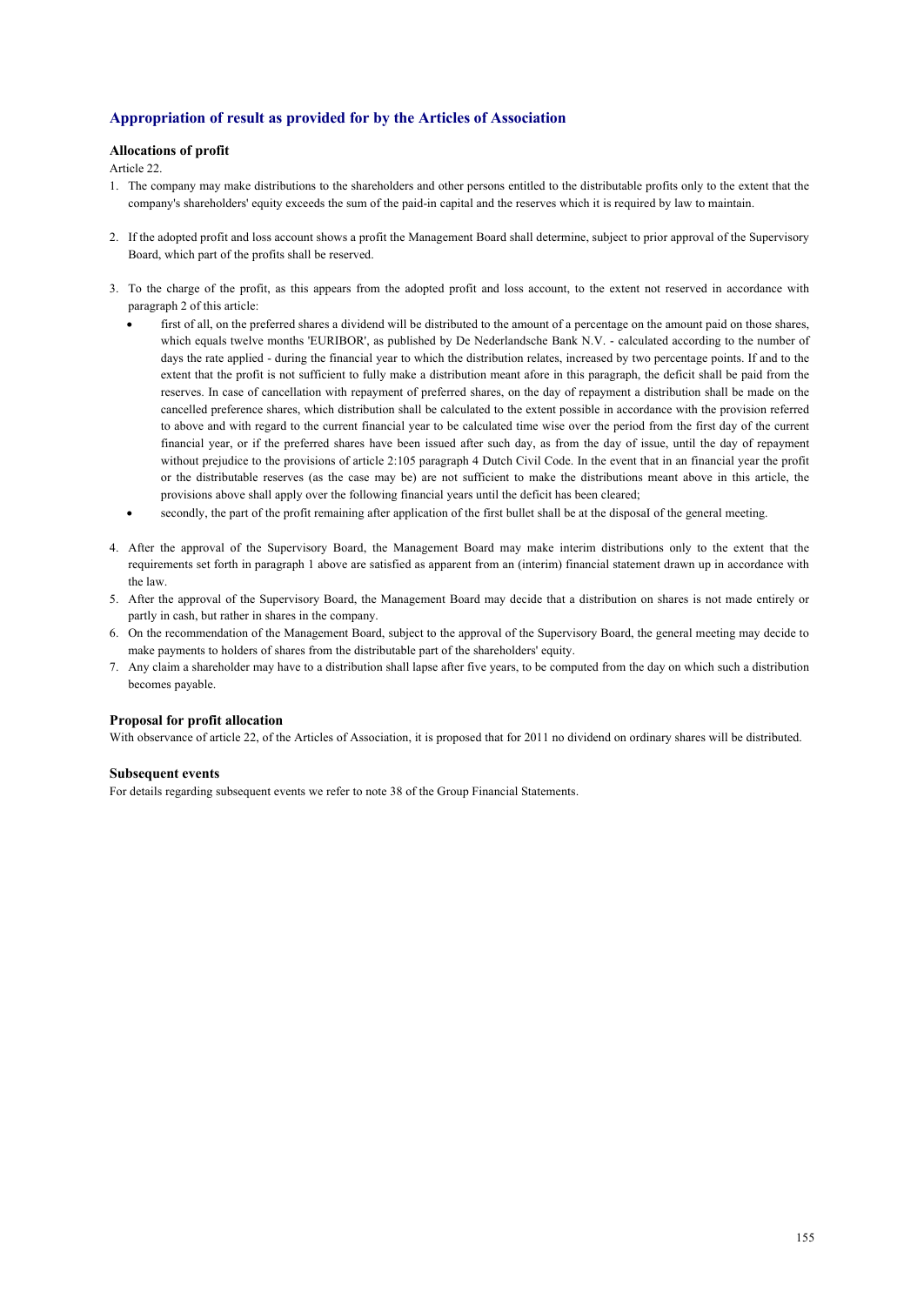## **3.10 Independent Auditor's Report**

To the General Meeting of Shareholders of Wavin N.V.

#### **Report on the financial statements**

We have audited the accompanying financial statements 2011 of Wavin N.V., Zwolle. The financial statements include the consolidated financial statements and the company financial statements. The consolidated financial statements comprise the consolidated balance sheet as at 31 December 2011, the consolidated income statement, the consolidated statements of comprehensive income, changes in equity and cash flows for the year then ended and the notes, comprising a summary of significant accounting policies and other explanatory information. The company financial statements comprise the company balance sheet as at 31 December 2011, the company income statement for the year then ended and the notes, comprising a summary of accounting policies and other explanatory information.

#### **Management Board's responsibility**

The Management Board is responsible for the preparation and fair presentation of these financial statements in accordance with International Financial Reporting Standards as adopted by the European Union and with Part 9 of Book 2 of the Dutch Civil Code, and for the preparation of the Management Board Report in accordance with Part 9 of Book 2 of the Dutch Civil Code. Furthermore, the Management Board is responsible for such internal control as it determines is necessary to enable the preparation of the financial statements that are free from material misstatement, whether due to fraud or error.

#### **Auditor's responsibility**

Our responsibility is to express an opinion on these financial statements based on our audit. We conducted our audit in accordance with Dutch law, including the Dutch Standards on Auditing. This requires that we comply with ethical requirements and plan and perform the audit to obtain reasonable assurance about whether the financial statements are free from material misstatement.

An audit involves performing procedures to obtain audit evidence about the amounts and disclosures in the financial statements. The procedures selected depend on the auditor's judgment, including the assessment of the risks of material misstatement of the financial statements, whether due to fraud or error. In making those risk assessments, the auditor considers internal control relevant to the company's preparation and fair presentation of the financial statements in order to design audit procedures that are appropriate in the circumstances, but not for the purpose of expressing an opinion on the effectiveness of the company's internal control. An audit also includes evaluating the appropriateness of accounting policies used and the reasonableness of accounting estimates made by the Management Board, as well as evaluating the overall presentation of the financial statements.

We believe that the audit evidence we have obtained is sufficient and appropriate to provide a basis for our audit opinion.

#### **Opinion with respect to the consolidated financial statements**

In our opinion, the consolidated financial statements give a true and fair view of the financial position of Wavin N.V. as at 31 December 2011, and of its result and its cash flows for the year then ended in accordance with International Financial Reporting Standards as adopted by the European Union and with Part 9 of Book 2 of the Dutch Civil Code.

### **Opinion with respect to the company financial statements**

In our opinion, the company financial statements give a true and fair view of the financial position of Wavin N.V. as at 31 December 2011, and of its result for the year then ended in accordance with Part 9 of Book 2 of the Dutch Civil Code.

#### **Report on other legal and regulatory requirements**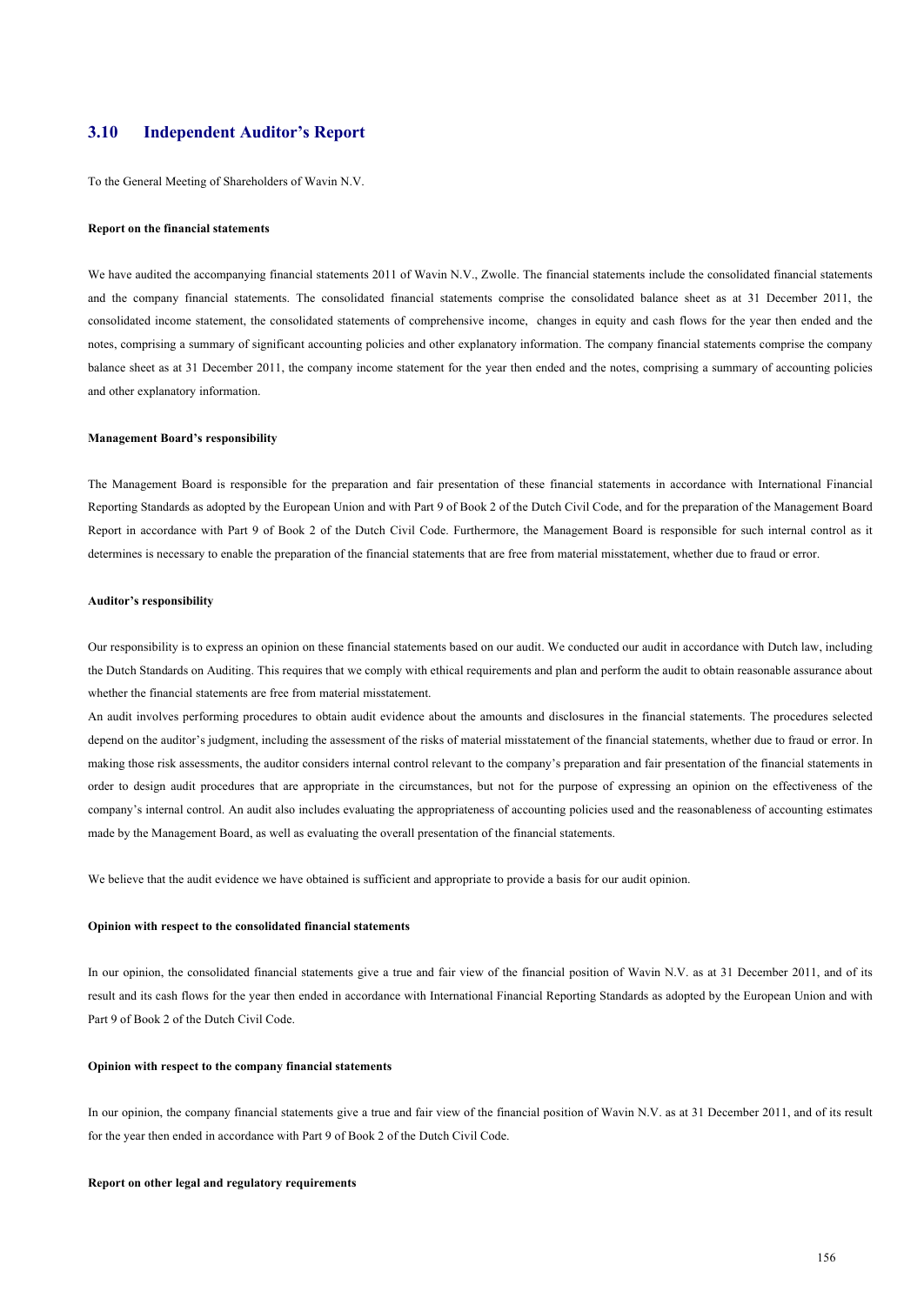Pursuant to the legal requirement under Section 2: 393 sub 5 at e and f of the Dutch Civil Code, we have no deficiencies to report as a result of our examination whether the Management Board Report, to the extent we can assess, has been prepared in accordance with Part 9 of Book 2 of this Code, and whether the information as required under Section 2: 392 sub 1 at b-h has been annexed. Further we report that the Management Board Report, to the extent we can assess, is consistent with the financial statements as required by Section 2: 391 sub 4 of the Dutch Civil Code.

Amsterdam, 28 February 2012

PricewaterhouseCoopers Accountants N.V.

Original has been signed by drs. P.C. Dams RA

The above independent auditor's report is the original auditor's report that was issued on 28 February 2012 with respect to the consolidated financial statements and the company financial statements for the year ended 31 December 2011 as included in the annual report of Wavin N.V. for the financial year 2011 (the "**Wavin 2011 Annual Report**"). The Wavin 2011 Annual Report also contains the Management Board Report. For purposes of this Offer Memorandum, the Management Board Report has been omitted.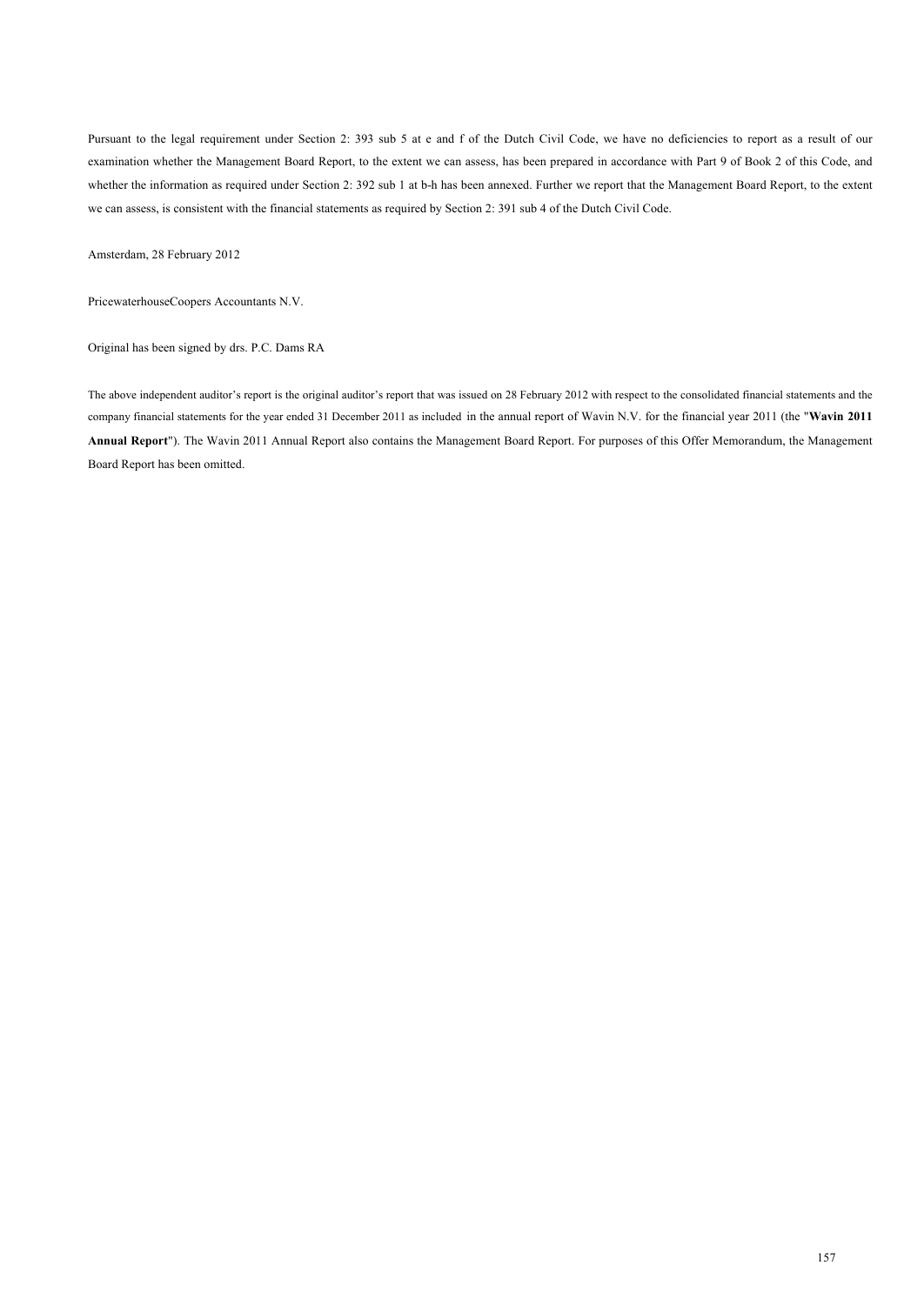# **GLOSSARY OF TERMS**

In this Section 3 definitions are as follows:

| Operating profit:              | Total result from operating activities before interest and tax.                                                                                                                                                                                                                                                                                                                                    |
|--------------------------------|----------------------------------------------------------------------------------------------------------------------------------------------------------------------------------------------------------------------------------------------------------------------------------------------------------------------------------------------------------------------------------------------------|
| Like-for-like:                 | Change in total revenue at constant currency less the revenues of acquired and/or divested companies in the<br>year.                                                                                                                                                                                                                                                                               |
| Ebitda:                        | Operating result before depreciation, amortisation and non-recurring items.                                                                                                                                                                                                                                                                                                                        |
| Net investments:               | Investments paid less proceeds from sold property, plant & equipment and intangible assets.                                                                                                                                                                                                                                                                                                        |
| Net Debt:                      | Current and non-current interest-bearing loans and borrowings including bank overdrafts less cash and cash<br>equivalents.                                                                                                                                                                                                                                                                         |
| Net Capital Employed:          | Total assets less cash and cash equivalents less investments in associates less other investments less<br>deferred tax liabilities less current liabilities (trade and other liabilities, income tax payable and liabilities<br>classified as held-for-sale) less current provisions and current employee benefits.                                                                                |
| Return on average Net Employed | Recurring result from operating activities divided by average Net Capital Capital Employed.                                                                                                                                                                                                                                                                                                        |
| Debt / Equity ratio:           | Net Debt divided by Total Equity.                                                                                                                                                                                                                                                                                                                                                                  |
| Interest coverage ratio:       | Result from operating activities before depreciation, amortisation, non-recurring restructuring expenses and<br>non-recurring gains or losses on the sale of fixed assets, including income of associates and excluding profit<br>attributable to non-controlling interest, divided by the net interest expenses, including all interest and other<br>financing charges in the nature of interest. |
| Leverage ratio:                | Total net debt divided by result from operating activities before depreciation, amortisation, non-recurring<br>restructuring expenses and non-recurring gains or losses on the sale of fixed assets, including income of<br>associates and excluding profit attributable to non-controlling interest.                                                                                              |
| Innovation rate                | Annual revenue generated for five years after the related product introduction by an operating company<br>divided by the total revenue realized with sales of goods.                                                                                                                                                                                                                               |
| Service level                  | Number of complete sales orders delivered on time in full to external customers, at the agreed date with the<br>external customer, divided by the total number of sales orders to external customers.                                                                                                                                                                                              |
| Greenhouse Gas                 | Kilogram of gasses as defined by the Kyoto Protocol that are emitted to the Emissions atmosphere and<br>contribute to the greenhouse effect per ton of finished products produced.                                                                                                                                                                                                                 |
| Workforce:                     | Total Full Time Equivalent (FTE) including own personnel and temporary personnel per year-end.                                                                                                                                                                                                                                                                                                     |
| Headcount:                     | Number of employees on the payroll.                                                                                                                                                                                                                                                                                                                                                                |
| Lost time incident frequency   | Number of lost time incidents per million hours worked.                                                                                                                                                                                                                                                                                                                                            |